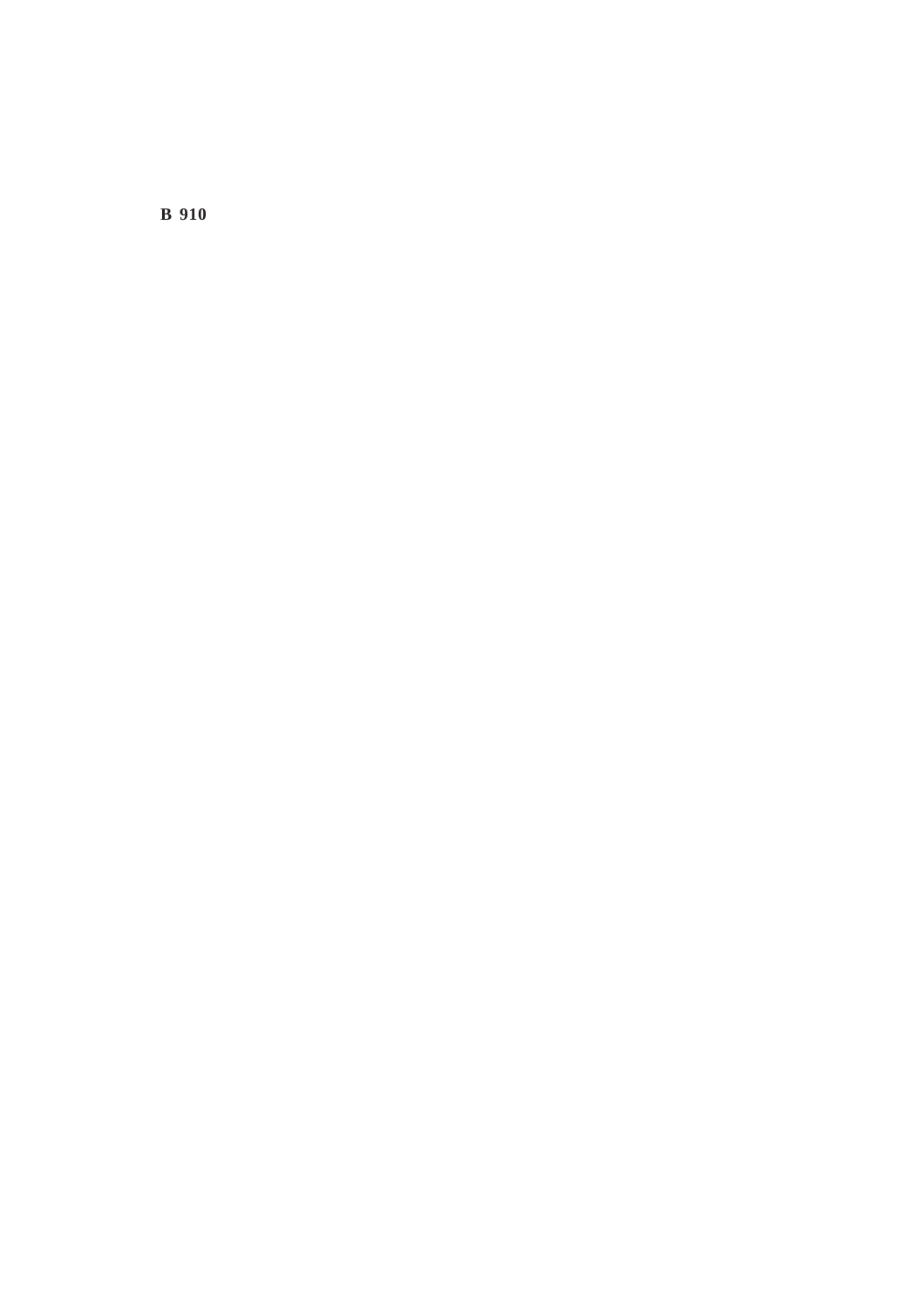#### **NIGERIA CIVIL AVIATION REGUATIONS**

PART 2—PERSONNEL LICENSING

#### **INTRODUCTION**

Part 2 addresses the licensing of personnel. Article 32 of the Chicago Convention requires Nigeria to issue certificates of competency and licences or validate such certificates or licenses issued by other Contracting States to the pilot of every Nigerian-registered aircraft and to other members of the operating crew of every Nigerian-registered aircraft engaged in international navigation. The licensing of personnel in accordance with international standards promotes safe and regular aircraft operations.

 Part 2 of the Regulations presents detailed personnel licensing requirements that meet the standards contained in ICAO *Annex* 1 and other national licences. the licensing and rating requirements cover the following personnel: pilots, flight instructors, flight engineers, flight dispatchers, aircraft maintenance engineers, air traffic controllers, air traffic safety electronics personnel, cabin crewmembers, parachute riggers, aviation repair specialists, aeronautical station operators and designees.

Part 2 also addresses medical assessments of flight crew and air traffic controllers and licences not addressed in ICAO *Annex* 1, such as air traffic safety electronics personnel, cabin crewmembers, parachute riggers, aviation repair specialists, and designees.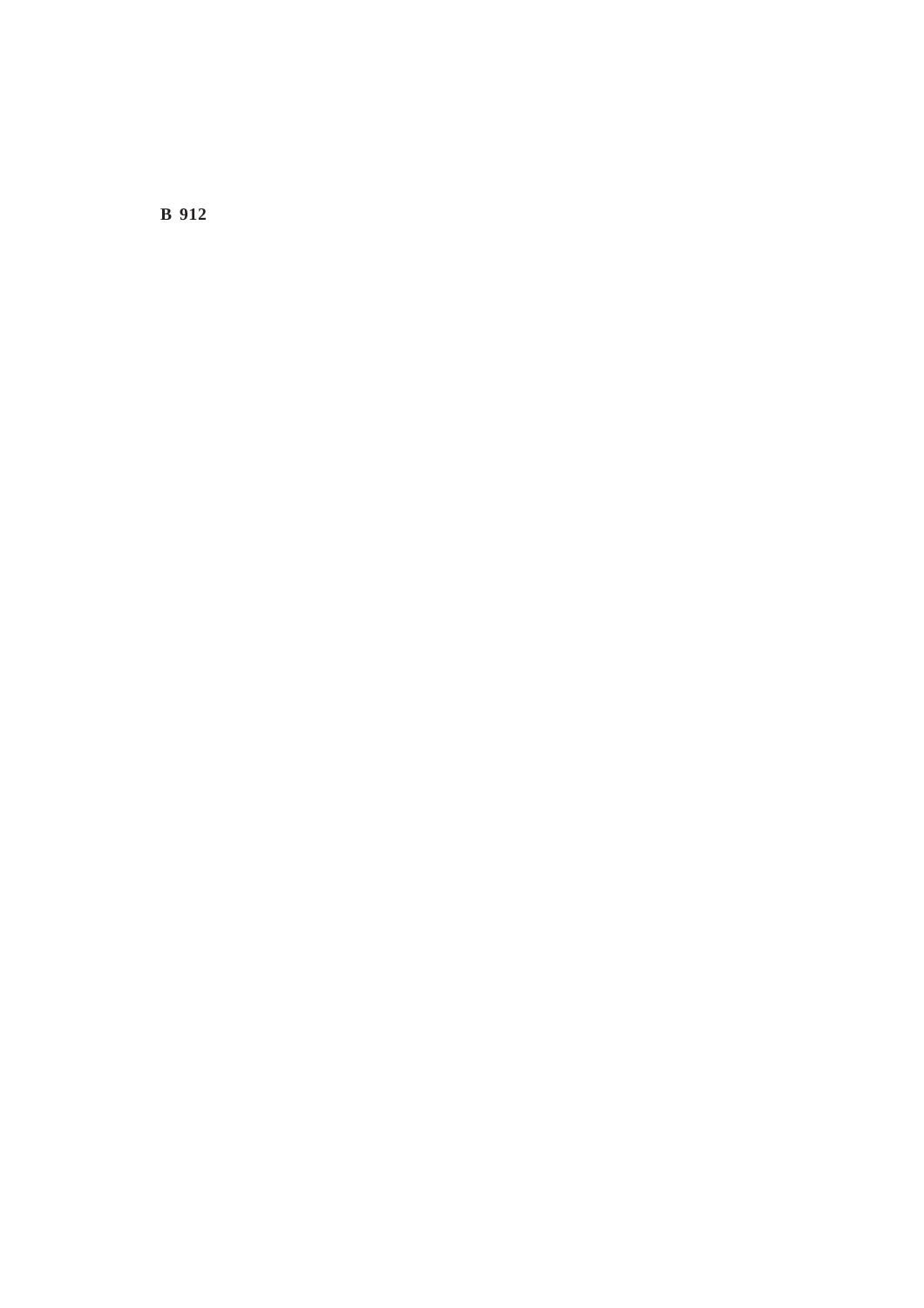# **NIGERIA CIVIL AVIATION REGULATIONS**

# PART 2—PERSONNEL LICENSING



ARRANGEMENT OF CONTENTS

# *Contents* :

- 2.1. General.
- 2.1.1.1. Applicability.
- 2.1.1.2. Definitions.
- 2.1.1.3. Abbreviations.
- 2.2. General Requirements for Licences, Ratings, Authorisations, Certificates, Endorsements and Designations.
- 2.2.1. Issue, Renewal, and Re-Issue of Licences, Ratings, Authorisations, Designations, and Certificates.
- 2.2.1.1. Licences.
- 2.2.1.2. Ratings.
- 2.2.1.3. Authorisations.
- 2.2.1.4. Endorsements.
- 2.2.1.5. Certificates.
- 2.2.1.6. Designation of Representatives of the Director-General of Civil Aviation.
- 2.2.1.7. Validity of Licences, Ratings, Authorisations and Certificates.
- 2.2.2. Language Proficiency.
- 2.2.3. Credit for Military Competency.
- 2.2.3.1. Credit for Military Pilots.
- 2.2.3.2. Credit for Military Parachute Riggers.
- 2.2.4. Validation and Conversion of Foreign Licences, Ratings, Authorisations and Certificates.
- 2.2.4.1. Validation of Flight Crew Licences.
- 2.2.4.2. Conversion of Flight crew Licences.
- 2.2.4.3. Validation of Flight crew Licences by Reliance upon the Licensing System of Another Contracting State.
- 2.2.4.4. Conversion of Flight crew Licences by Reliance upon the Licensing System of Another Contracting State.
- 2.2.4.5. Validation in Case of Leased, Chartered or Interchanged Aircraft.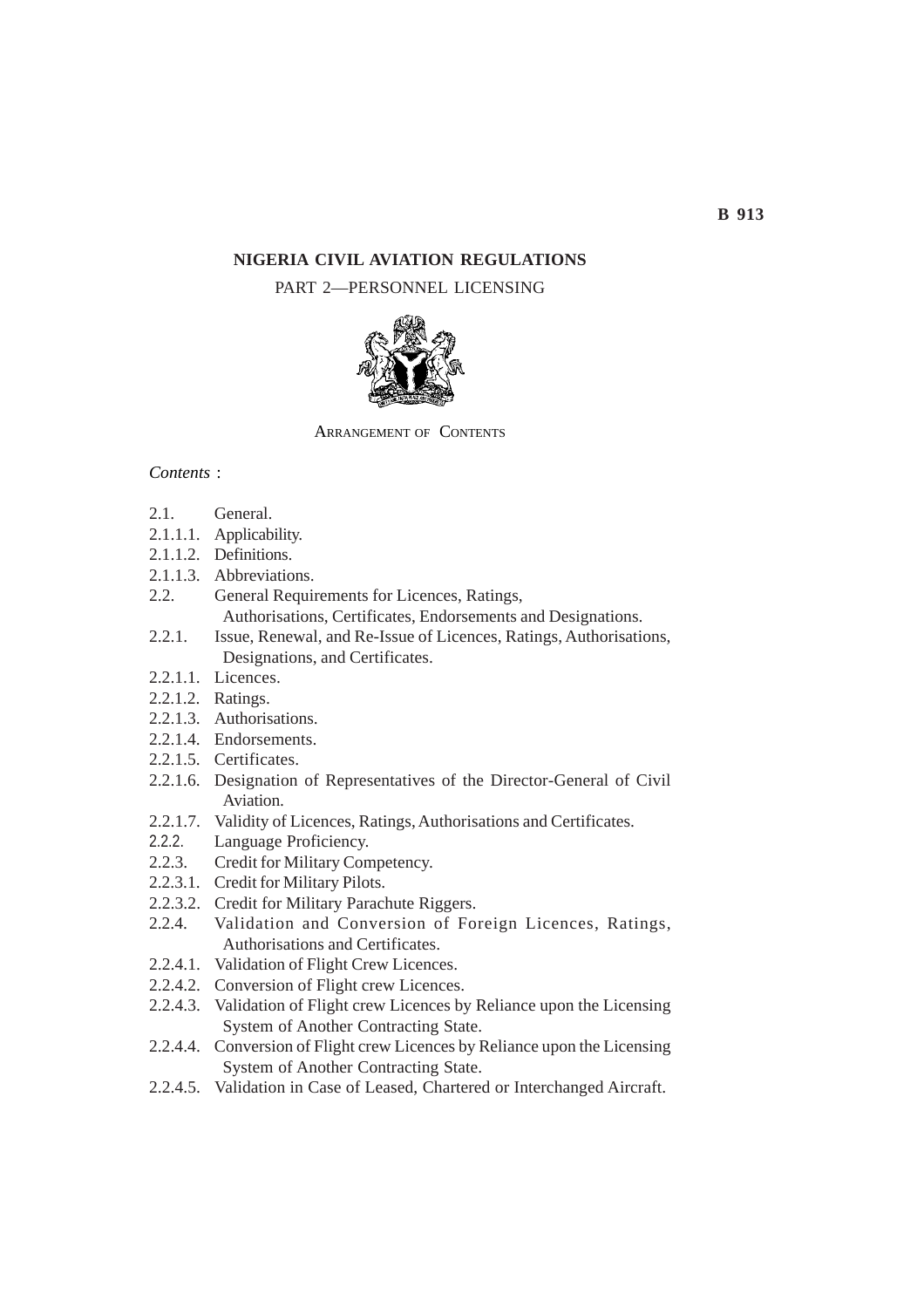- 2.2.4.6. Temporary Validation of Non-Nigerian Pilot Licences held by Manufacturer Pilots.
- 2.2.4.7. Validation of Aircraft Maintenance Engineer Licences.
- 2.2.4.8. Conversion of Aircraft Maintenance Engineer Licences.
- 2.2.4.9. Validation of AME Licences by Reliance upon the Licensing System of another Contracting State.
- 2.2.4.10. Conversion of AME Licences by Reliance upon the Licensing System of another Contracting State.
- 2.2.4.11. Validation of Flight Dispatcher Licences
- 2.2.4.12. Conversion of Flight Dispatcher Licences
- 2.2.5. Training and Testing Requirements.
- 2.2.5.1. Documentation of Training and Aeronautical Experience.
- 2.2.5.2. Training Conducted in an Approved Training Organisation.
- 2.2.5.3. Use of Flight Simulation Training Devices (Synthetic Flight Trainers).
- 2.2.5.4. Knowledge and Skill Tests and Checks : Time, Place, Designated Persons and Format.
- 2.2.5.5. Knowledge and Skill Tests and Checks-Prerequisites, Passing Grades and Retesting After Failure.
- 2.2.5.6. Reliance on Training and Testing in another Contracting State.
- 2.2.6. Instructor Requirements-General.
- 2.2.7. Designated Examiners.
- 2.2.8. Specifications and Format of the Licence.
- 2.2.9. Suspension or Revocation of a Licence, Rating, Authorisation or Certificate.
- 2.2.9.1. Suspension of a Licence, Rating Authorisation or Validation Certificate.
- 2.2.9.2. Suspension of a Medical Certificate.
- 2.2.9.3. Revocation of Licences, Ratings Authorisations or Certificates.
- 2.3. Pilot Licences, Categories, Ratings, Authorisations, Endorsements, Instructors for Pilot Licensing, and Designated Pilot Examiners.
- 2.3.1. General.
- 2.3.1.1. Applicability.
- 2.3.1.2. General Rule Concerning Licences, Ratings and Authorisations.
- 2.3.1.3. Authority to Act as a Flight crew member.
- 2.3.1.4. Crediting of Flight Time.
- 2.3.1.5. Limitation of Privileges of Pilots who have attained their 60th Birthday and Curtailment of Privileges of Pilots who have attained their 65th Birthday.
- 2.3.1.6. Recent Experience and Proficiency Requirements Non-Commercial Air Transport Operations.
- 2.3.1.7. Recording of Flight Time.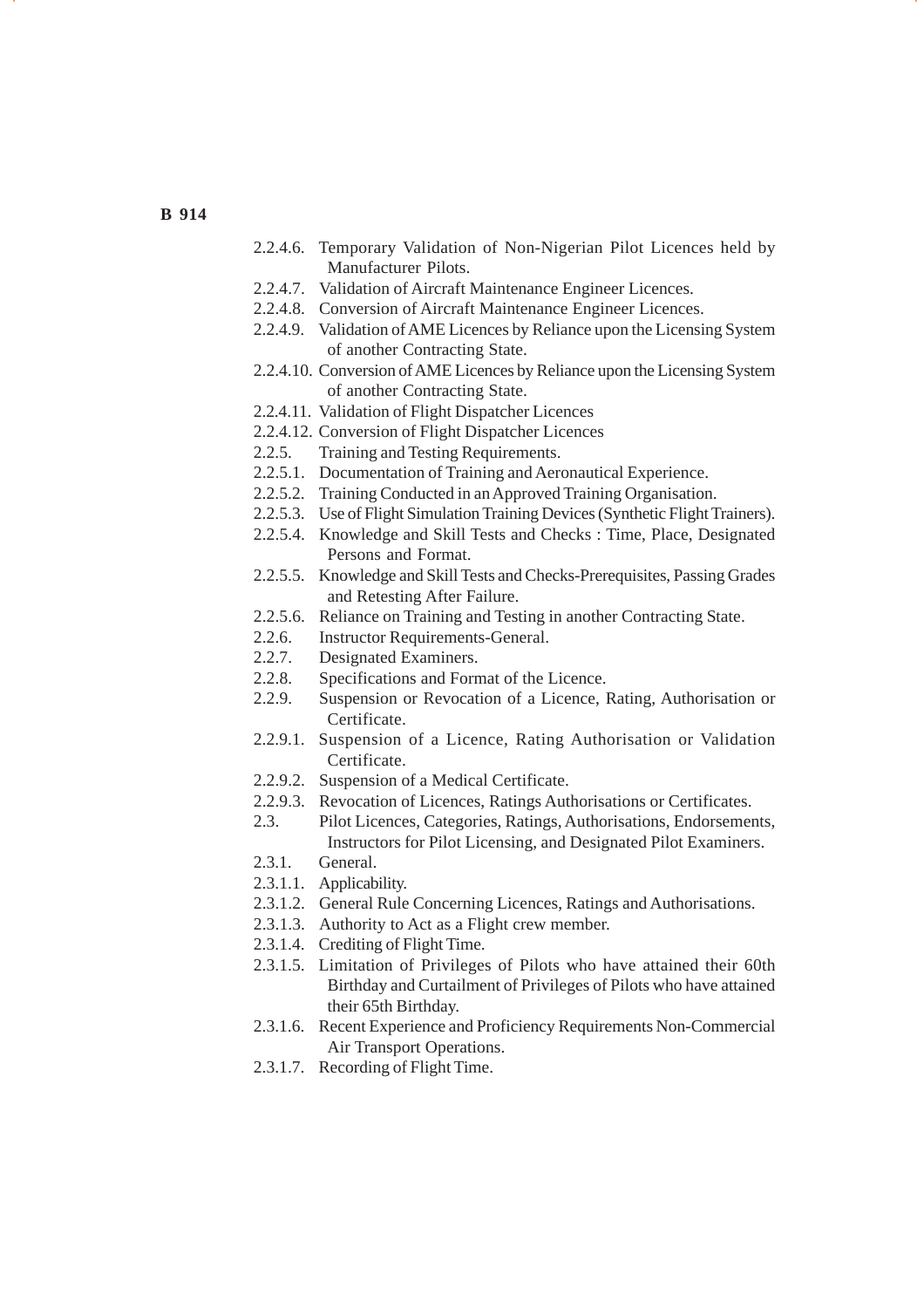- 2.3.2. Category, Class and Type Ratings, Category II/III Authorisations, and Endorsements.
- 2.3.2.1. General.
- 2.3.2.2. Category Ratings.
- 2.3.2.3. Class Ratings.
- 2.3.2.4. Type ratings.
- 2.3.2.5. Category II and III Authorisation.
- 2.3.2.6. Complex Aeroplane Endorsement.
- 2.3.2.7. High Performance Aeroplane Endorsement.
- 2.3.2.8. High Altitude Aircraft Endorsement.
- 2.3.2.9. Night Vision Goggles Endorsement.
- 2.3.3. Student Pilots.
- 2.3.3.1. General Requirements.
- 2.3.3.2. Student Pilot Manoeuvres and Procedures for Pre-Solo Flight Training-Aeroplane Category.
- 2.3.3.3. Student Pilot Manoeuvres and Procedures for Pre-Solo Flight Training-Helicopter Category.
- 2.3.3.4. Student Pilot Manoeuvres and Procedures for Pre-Solo Flight Training-Powered-Lift Category.
- 2.3.3.5. Student Pilot Manoeuvres and Procedures for Pre-Solo Flight Training-Airship Category.
- 2.3.3.6. Student Pilot Manoeuvres and Procedures for Pre-Solo Flight Training-Balloon Category.
- 2.3.3.7. Student Pilot Manoeuvres and Procedures for Pre-Solo Flight Training-Glider Category.
- 2.3.4. Private Pilot Licence.
- 2.3.4.1. General requirements.
- 2.3.4.2. Experience and Flight Instruction for the PPL-Aeroplane Category.
- 2.3.4.3. PPL Skill Test-Aeroplane Category.
- 2.3.4.4. Experience and Flight Instruction for the PPL-Helicopter Category.
- 2.3.4.5. PPL Skill Test-Helicopter Category.
- 2.3.4.6. Experience and Flight Instruction for the PPL-Powered-Lift Category.
- 2.3.4.7. PPL Skill Test-Powered-Lift Category.
- 2.3.4.8. Experience and Flight Instruction for the PPL-Airship Category.
- 2.3.4.9. PPL Skill Test-Airship Category.
- 2.3.4.10. Experience and Flight Instruction for the PPL-Balloon Category.
- 2.3.4.11. PPL Skill Test-Balloon Category.
- 2.3.4.12. Experience and Flight Instruction for the PPL-Glider Category.
- 2.3.4.13. PPL Skill Test-Glider Category.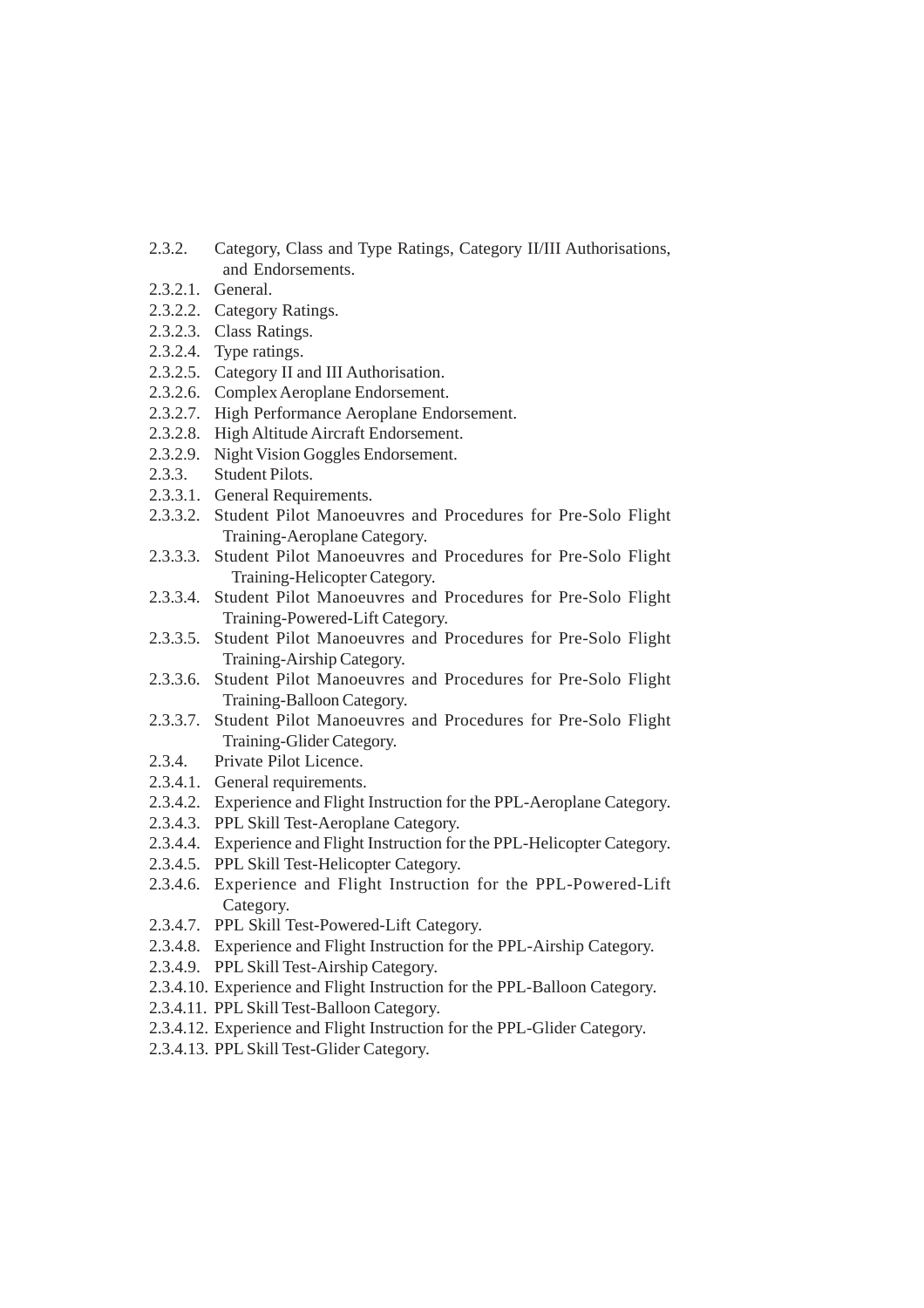- 2.3.5. Commercial Pilot Licence.
- 2.3.5.1. General requirements for the issue of the licence appropriate to the Aeroplane, Airship, Helicopter and powered-lift categories.
- 2.3.5.2. Experience and Flight Instruction for the CPL-Aeroplane Category.
- 2.3.5.3. CPL Skill Test-Aeroplane Category.
- 2.3.5.4. Experience and Flight Instruction for the CPL-Helicopter Category.
- 2.3.5.5. CPL Skill Test-Helicopter Category.
- 2.3.5.6. Experience and Flight Instruction for the CPL-Powered-Lift **Category**
- 2.3.5.7. CPL Skill Test-Powered-Lift Category.
- 2.3.5.8. Experience and Flight Instruction for the CPL–Airship Category.
- 2.3.5.9. CPL Skill Test-Airship Category.
- 2.3.5.10. Experience and Flight Instruction for the CPL-Balloon Category.
- 2.3.5.11. CPL Skill Test-Balloon Category.
- 2.3.5.12. Experience and Flight Instruction for the CPL-Glider Category.
- 2.3.5.13. CPL Skill Test-Glider Category.
- 2.3.6. Multi-Crew Pilot Licence-Aeroplane Category.
- 2.3.6.1. General Requirements for the Issue of the Licence.
- 2.3.6.2. Experience, Flight Instruction, and Skill Test for the Multi-crew. Pilot LIcence-Aeroplane Category.
- 2.3.7. Airline Transport Pilot Licence.
- 2.3.7.1. General requirements for the issue of the Licence appropriate to the Aeroplane, Helicopter and powered-lift categories.
- 2.3.7.2. Experience and Flight Instruction for the ATPL-Aeroplane Category.
- 2.3.7.3. ATPL Skill Test-Aeroplane Category.
- 2.3.7.4. Experience and Flight Instruction for the ATPL-Helicopter Category.
- 2.3.7.5. ATPL Skill Test-Helicopter Category.
- 2.3.7.6. Experience and Flight Instruction for the ATPL-Powered-Lift Category.
- 2.3.7.7. ATPL Skill Test-Powered-Lift Category.
- 2.3.8. Instrument Rating.
- 2.3.8.1. General Requirements.
- 2.3.8.2. Experience and Flight Instruction for the Instrument Ratings (IR).
- 2.3.8.3. Instrument Rating-Skill Test and Proficiency Check.
- 2.3.9. Instructors for Pilot Licensing.
- 2.3.9.1. General Requirements.
- 2.3.9.2. Flight Instructor Rating.
- 2.3.9.3. Flight Instructor : Skill Test and Proficiency Check.
- 2.3.9.4. Instructor Authorisation for Flight Simulation Training.
- 2.3.9.5. Ground Instructor Authorisation.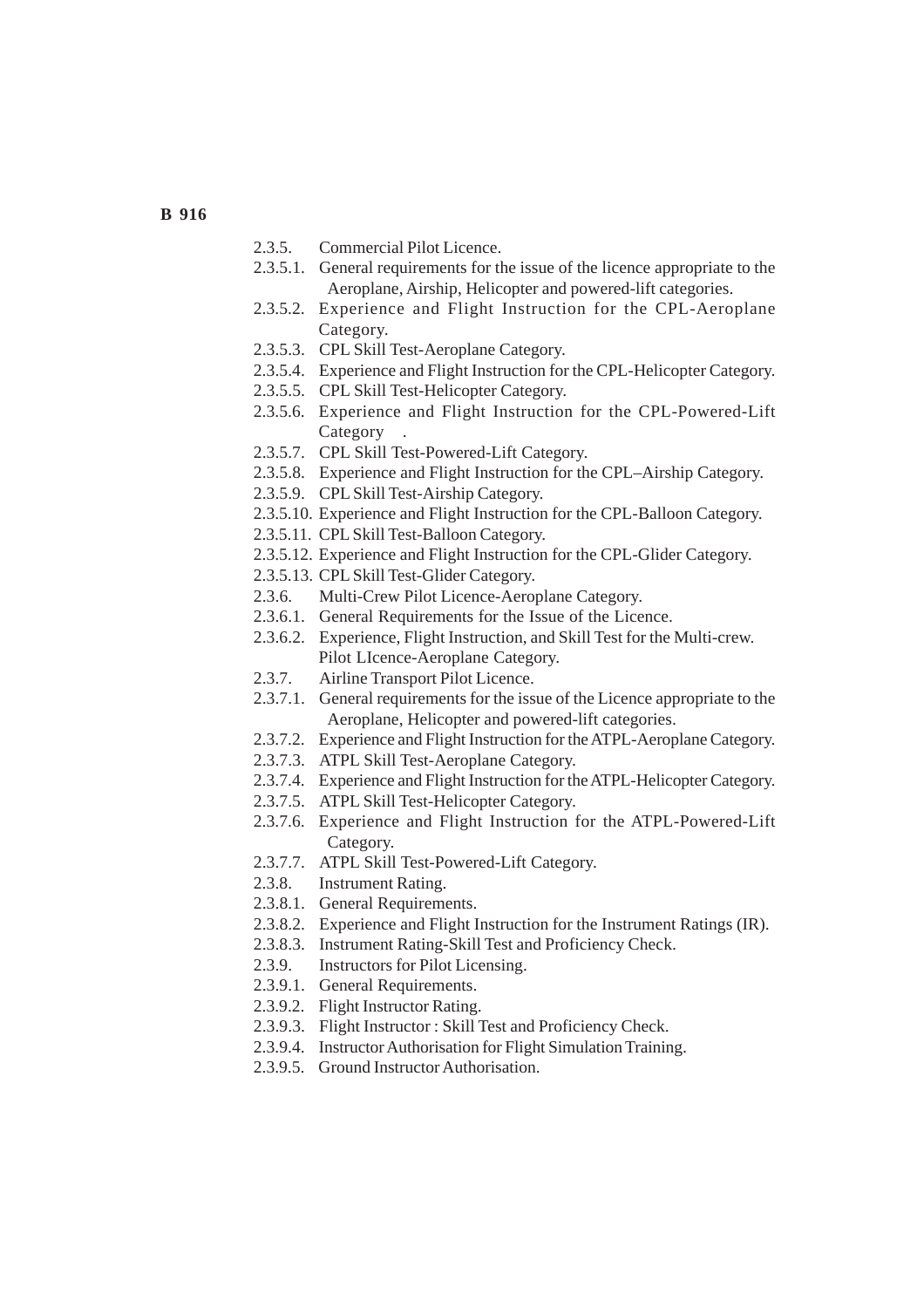- 2.3.10. Designated Pilot Examiners.
- 2.3.10.1. General Requirements.
- 2.3.10.2. Skill Test for Designated Pilot Examiners.
- 2.3.10.3. Experience Requirements for Private Pilot Examiner (PPE).
- 2.3.10.4. Experience Requirements for Commercial and Instrument Rating Pilot Examiner (CIRE).
- 2.3.10.5. Experience Requirements for Commercial Pilot Examiners (CE).
- 2.3.10.6. Experience Requirements for Airline Transport Pilot (ATPL) Examiners (ATPE).
- 2.3.10.7. Experience Requirements for Flight Instructor Examiner (FIE).
- 2.4. Flight Engineer Licence, Ratings, Instructors and Designated Flight Engineer Examiners.
- 2.4.1. Applicability.
- 2.4.2. General Rule Concerning Flight Engineer Licences and Ratings.
- 2.4.3. Authority to Act as a Flight Crewmember.
- 2.4.4. Flight Engineer Licence, Class Rating, and Experience **Requirements**
- 2.4.4.1. Flight Engineer Licence.
- 2.4.4.2. Flight Engineer Class Ratings.
- 2.4.4.3. Recent Experience Requirements.
- 2.4.4.4. Flight Engineer : Skill Test and Proficiency Check.
- 2.4.5. Instructors for Flight Engineer Licences.
- 2.4.5.1. Requirements for Flight Engineer Instructor Rating and Class Rating.
- 2.4.5.2. Instructor Authorisation for Flight Simulation Training.
- 2.4.6. Designated Flight Engineer Examiners.
- 2.4.6.1. Requirements.
- 2.4.6.2. Skill Test For Designated Flight Engineer Examiners.
- 2.5. Cabin Crew and Air Traffic Safety Electronics Personnel Licences, Ratings and Instructors' Authorisations.
- 2.5.1. Cabin Crew Licence, Ratings and Instructors' Authorisations.
- 2.5.1.1. General.
- 2.5.1.2. Applicability.
- 2.5.1.3. Eligibility Requirements : General.
- 2.5.2. Instructors for Cabin Crew.
- 2.5.2.1. Requirements for Cabin Crew Instructor Rating/Authorisation.
- 2.5.3. Air Traffic Safety Electronics Personnel Licence and Ratings.
- 2.5.3. General.
- 2.5.3.1. Applicability.
- 2.5.3.2. Applicability.
- 2.5.3.3. Eligibility Requirements : General.
- 2.5.3.4. Ratings.
- 2.5.3.5. Knowledge Requirements for the ATSEP Licence.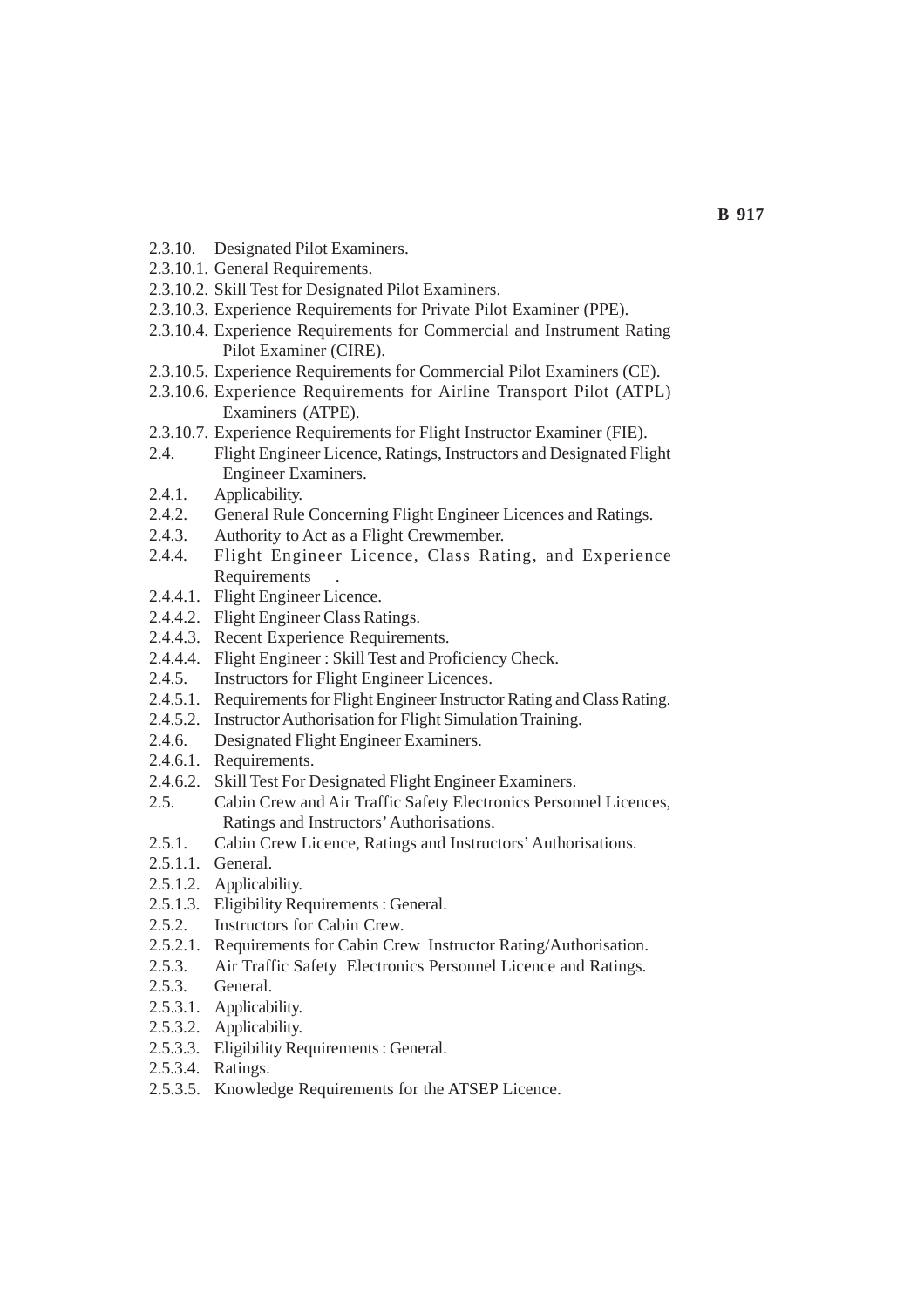- **B 918**
- 2.5.3.6. Knowledge Requirements for the ATSEP Ratings.
- 2.5.3.7. Experience Requirements.
- 2.5.3.8. Skill Requirements.
- 2.5.3.9. Privileges and Limitations.
- 2.5.3.10. Duration of ATSEP Licence/Rating.
- 2.6. Aircraft Maintenance Licensing, Instructors and Designated Examiners.
- 2.6.1. General.
- 2.6.1.1. Applicability.
- 2.6.2. Aircraft Maintenance Engineer (AME).
- 2.6.2.1. Applicability.
- 2.6.2.2. Eligibility Requirements : General.
- 2.6.2.3. Ratings.
- 2.6.2.4. Knowledge Requirements for the AME Licence.
- 2.6.2.5. Knowledge Requirements for the Ratings.
- 2.6.2.6. Experience Requirements.
- 2.6.2.7. Skill Requirements.
- 2.6.2.8. Privileges and Limitations.
- 2.6.2.9. Duration of AME Licence.
- 2.6.2.10. Recent Experience Requirements.
- 2.6.2.11. Display of Licence.
- 2.6.3. Inspection Authorisations.
- 2.6.3.1. Applicability.
- 2.6.3.2. Eligibility Requirements : General.
- 2.6.3.3. Knowledge Requirements for the IA.
- 2.6.3.4. Inspection Authorisation : Duration.
- 2.6.3.5. Renewal of Authorisation.
- 2.6.3.6. Privileges and Limitations.
- 2.6.4. Aircraft Repair Specialist.
- 2.6.4.1. Applicability.
- 2.6.4.2. Aircraft Repair specialist Licences : Eligibility.
- 2.6.4.3. Ratings.
- 2.6.4.4. Aircraft Repair specialist Licenses : Privileges and Limitations.
- 2.6.4.5. Display of Licence.
- 2.6.4.6. Duration of Licence.
- 2.6.5. Instructors for Aircraft Maintenance Engineer Ratings.
- 2.6.5.1. Requirements for Aircraft Maintenance Engineer Instructor Rating.
- 2.6.6. Designated Aircraft Maintenance Engineer Examiners.
- 2.6.6.1. General Requirements.
- 2.6.6.2. Knowledge.
- 2.6.6.3. Skill.
- 2.6.6.4. Currency.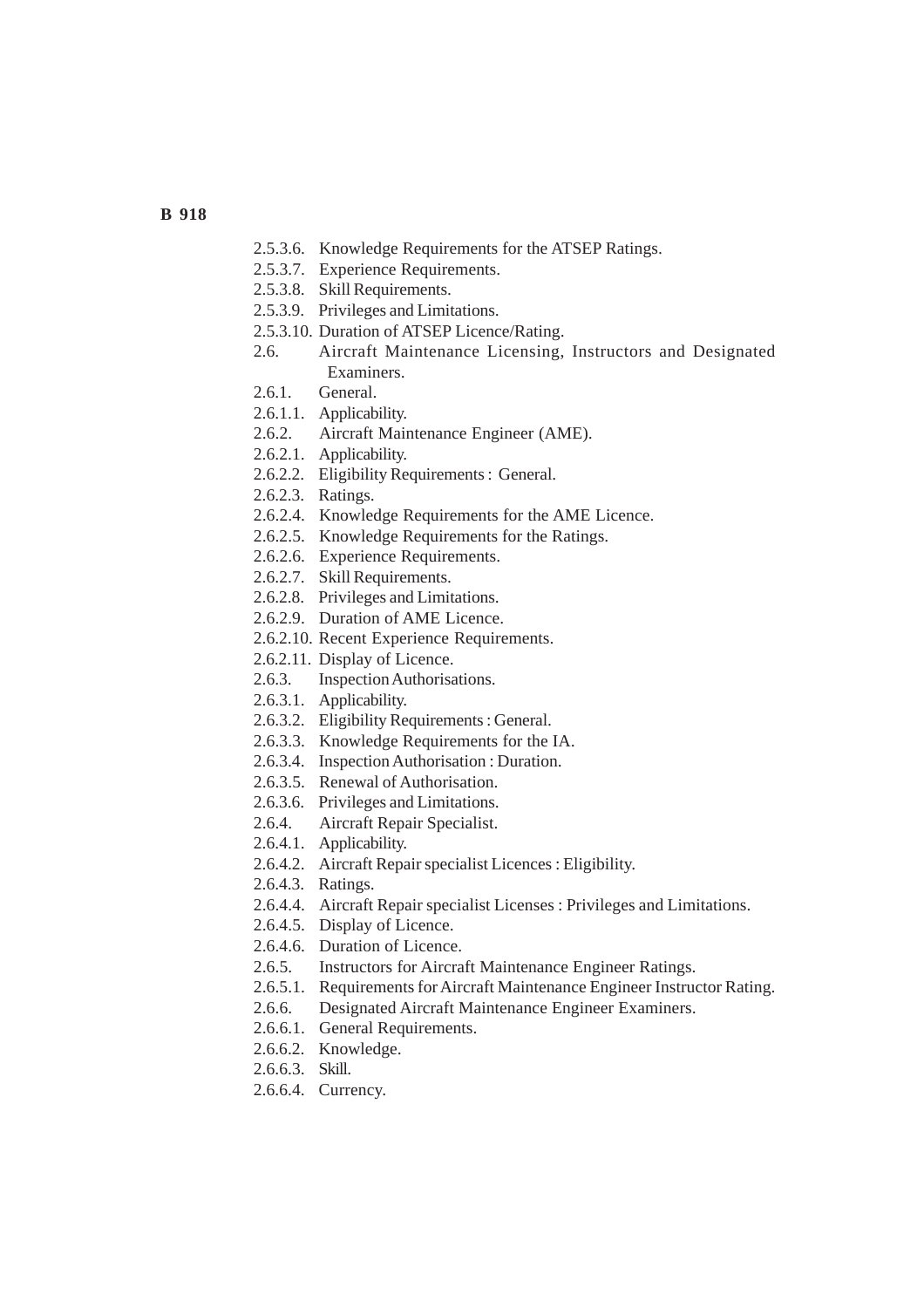- 2.6.6.5. Privileges.
- 2.6.6.6. Validity.
- 2.6.6.7. Renewal.
- 2.7. Air Traffic Controller Licences, Categories and Ratings.
- 2.7.1. Applicability.
- 2.7.2. General.
- 2.7.3. Air Traffic Controller Licence and Ratings.
- 2.7.3.1. Air Traffic Controller Licence.
- 2.7.3.2. Air Traffic Controller Ratings.
- 2.8. Flight Dispatcher Licence, Instructors, and Designated Examiners.
- 2.8.1. Applicability.
- 2.8.2. General.
- 2.8.3. Flight Dispatcher Licence.
- 2.8.3.1. General Requirements.
- 2.8.3.2. Skill Test for the Flight Dispatcher Licence.
- 2.8.3.3. Flight Dispatcher Licence Aircraft Type Ratings.
- 2.8.4. Instructors for Flight Dispatchers.
- 2.8.4.1. Requirements for Flight dispatcher Instructor Rating.
- 2.8.5. Designated Examiners for Flight Dispatchers.
- 2.8.5.1. General Requirements.
- 2.8.5.2. Knowledge.
- 2.8.5.3. Skill.
- 2.8.5.4. Currency.
- 2.8.5.5. Privileges.
- 2.8.5.6. Validity.
- 2.8.5.7. Renewal.
- 2.9. Aeronautical Station Operator Personnel.
- 2.9.1. Applicability.
- 2.9.2. General.
- 2.9.3. Aeronautical Station Operator Licence.
- 2.10. Parachute Rigger Licences, Instructors and Designated Parachute Rigger Examiners.
- 2.10.1.1. Applicability.
- 2.10.1.2. Eligibility Requirements : General.
- 2.10.1.3. License Required.
- 2.10.1.4. Senior Parachute Rigger Licence : Experience, Knowledge, and Skill Requirements.
- 2.10.1.5. Master Parachute Rigger Licence : Experience, Knowledge, and Skill Requirements.
- 2.10.1.6. Type Ratings.
- 2.10.1.7. Additional Type Ratings : Requirements.
- 2.10.1.8. Privileges.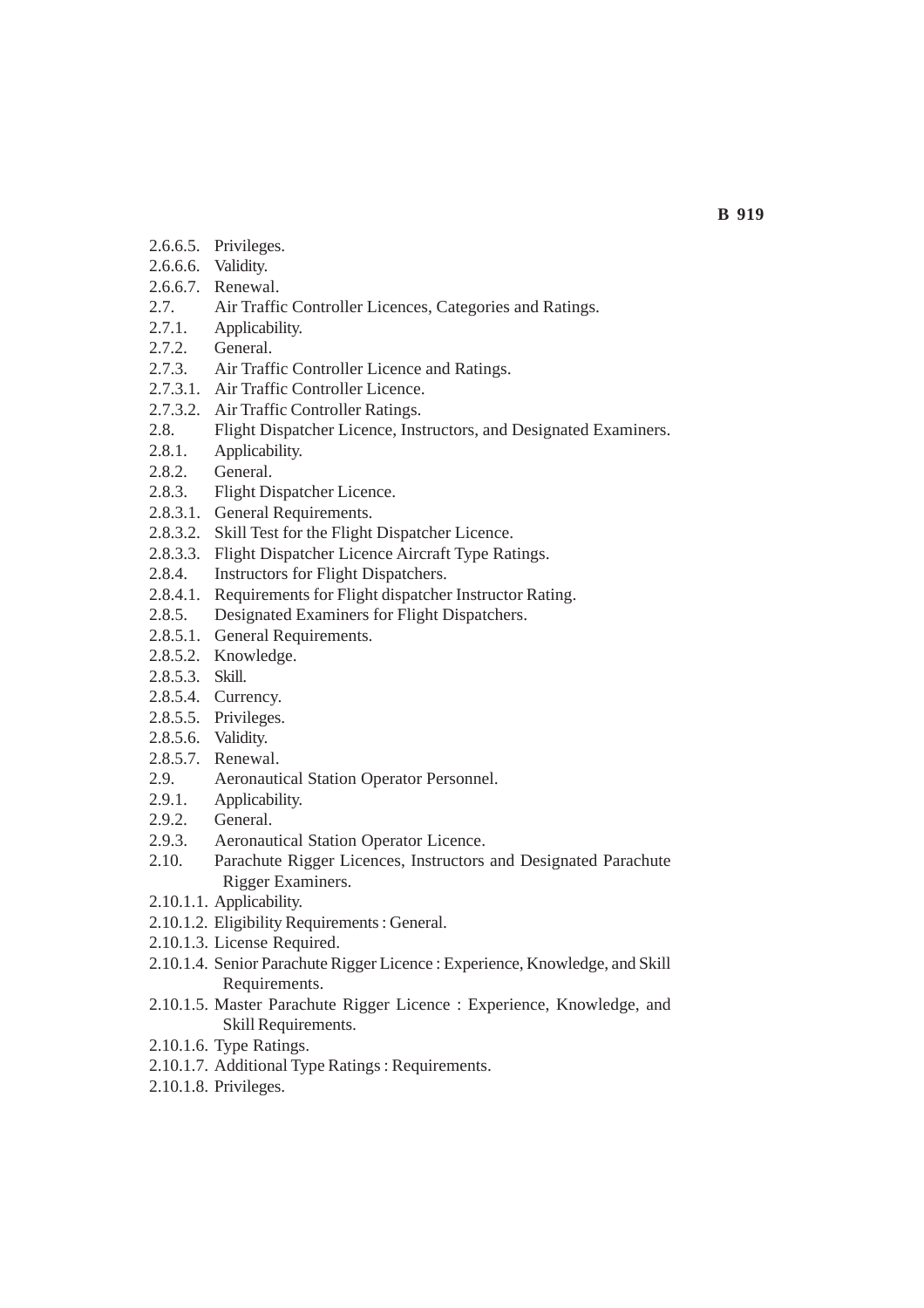- 2.10.1.9. Facilities and Equipment.
- 2.10.1.10. Performance Standards and Recency Requirements.
- 2.10.1.11. Records.
- 2.10.1.12. Seal.
- 2.10.1.13. Duration of Parachute Rigger Licence.
- 2.10.1.14. Display of Licence.
- 2.10.2. Parachute Rigger Instructor Requirements.
- 2.10.2.1. Requirements for a parachute rigger Instructor Licence.
- 2.10.3. Designated Parachute Rigger Examiner Requirement.
- 2.10.3.1. General Requirements.
- 2.10.3.2. Knowledge.
- 2.10.3.3. Skill.
- 2.10.3.4. Currency.
- 2.10.3.5. Privileges.
- 2.10.3.6. Validity.
- 2.10.3.7. Renewal.
- 2.11. Medical Provisions for Licensing.
- 2.11.1 General.
- 2.11.1.1. Applicability.
- 2.11.1.2. Medical Fitness.
- 2.11.1.3. Authorised Aviation Medical Examiners.
- 2.11.1.4. Aviation Medical Examinations.
- 2.11.1.5. Special Circumstances.
- 2.11.1.6. Decrease of Medical Fitness.
- 2.11.1.7. Use of Psychoactive Substances.
- 2.11.1.8. Medical Certificate.
- 2.11.1.9. Medical confidentiality.
- 2.11.1.10. Medical Assessor.
- 2.11.2. Medical Requirements.
- 2.11.2.1. General.
- 2.11.2.2 Physical and Mental Requirements.
- 2.11.2.3. Visual Acuity Test Requirements.
- 2.11.2.4. Colour Perception Requirements.
- 2.11.2.5. Hearing Test Requirements.
- 2.11.2.6. Class 1 Medical Certificate.
- 2.11.2.7. Class 2 Medical Certificate.
- 2.11.2.8. Class 3 Medical Certificate.
- IS 2.2.1. Issue, Renewal and Re-issue of Licences, Ratings, Authorisations, Designations, and Certificates.
- IS 2.2.2. Language Proficiency.
- IS 2.2.3.1. Credit for Military Pilots.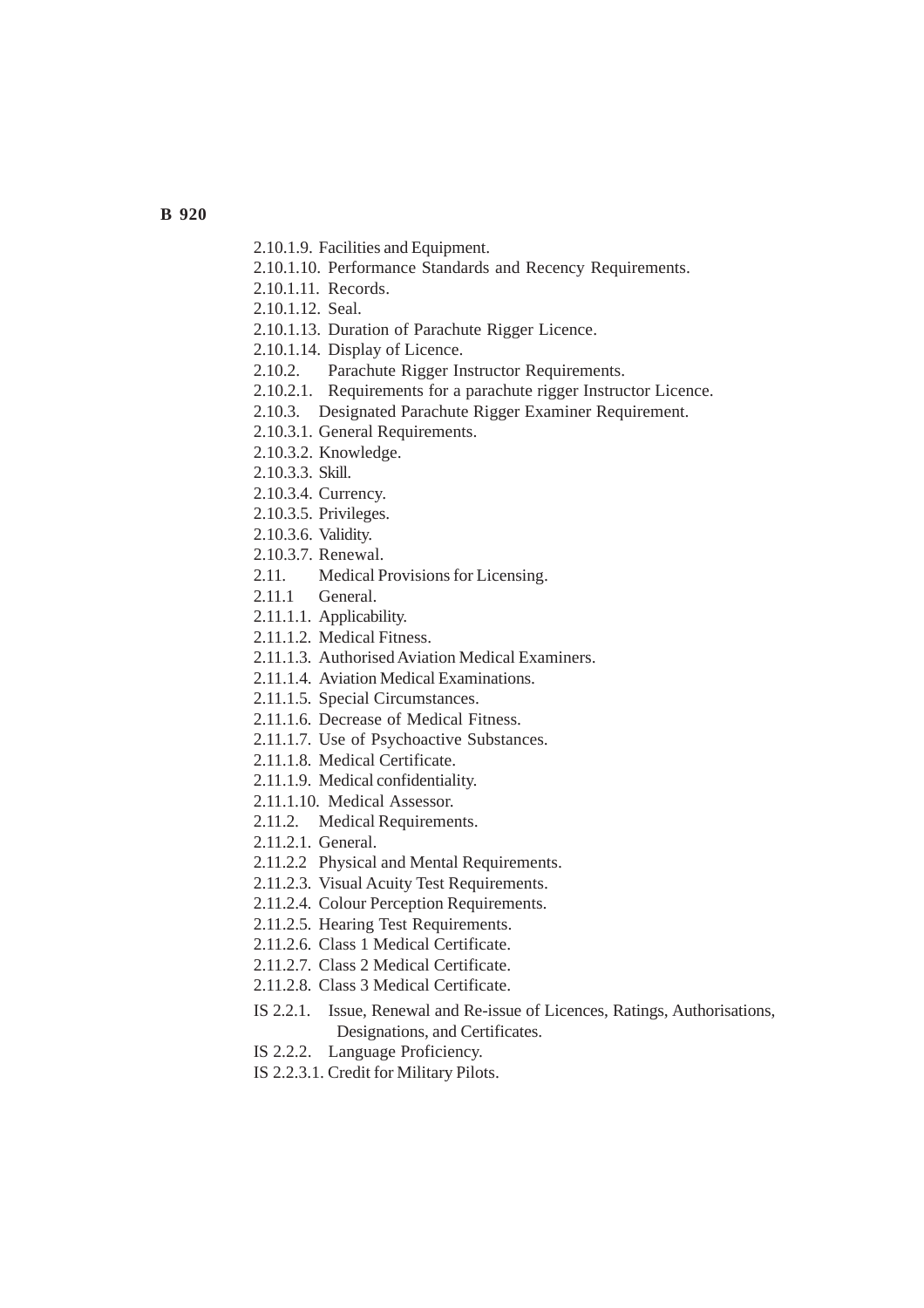- IS 2.2.4.3. Procedures for Validation of Flightcrew Licences by Reliance upon the Licensing System of another Contracting State.
- IS 2.2.4.4. Procedures for Conversion of Flightcrew Licences by Reliance upon the Licensing System of another Contracting State.
- IS 2.2.4.9. Procedures for Validation of AME Licences by Reliance upon the Licensing System of another Contracting State.
- IS 2.2.4.10. Procedures for Conversion of AME Licences by Reliance upon the Licensing System of another Contracting State.
- IS 2.2.8. Specifications and Format of the Licence.
- IS 2.3.1.7. Recording of Flight Time.
- IS 2.3.2.5. Category II and III Authorisation.
- IS 2.3.3. Student Pilots.
- IS 2.3.3.2. Student Pilots : Manoeuvres and Procedures for Pre-Solo Flight Training-Aeroplane Category.
- IS 2.3.3.3. Student Pilots : Manoeuvres and Procedures for Pre-Solo Flight Training-Helicopter Category.
- IS 2.3.3.4. Student Pilots : Manoeuvres and Procedures for Pre-Solo Flight Training-Powered-Lift Category.
- IS 2.3.3.5. Student Pilots : Manoeuvres and Procedures for Pre-Solo Flight Training-Airship Category.
- IS 2.3.3.6. Student Pilots : Manoeuvres and Procedures for Pre-Solo Flight Training-Balloon Category.
- IS 2.3.3.7. Student Pilots : Manoeuvres and Procedures for Pre-Solo Flight Training-Glider Category.
- IS 2.3.4. Private Pilot Licence.
- IS 2.3.4.2. PPL Skill Test-Aeroplane Category.
- IS 2.3.4.3. PPL Skill Test-Helicopter Category.
- IS 2.3.4.4. PPL Skill Test-Powered-Lift Category.
- IS 2.3.4.5. PPL Skill Test-Airship Category.
- IS 2.3.4.6. PPL Skill Test-Balloon Category.
- IS 2.3.4.7. PPL Skill Test-Glider Category.
- IS 2.3.5.2. CPL Skill Test-Aeroplane Category.
- IS 2.3.5.3. CPL Skill Test-Helicopter Category.
- IS 2.3.5.4. CPL Skill Test-Powered-Lift Category.
- IS 2.3.5.5. CPL Skill Test-Airship Category.
- IS 2.3.5.6. CPL Skill Test-Balloon Category.
- IS 2.3.5.7. CPL Skill Test-Glider Category.
- IS 2.3.6.2. Multi-crew Pilot Licence Skill Test-Aeroplane Category.
- IS 2.3.7.3. ATPL and Aircraft Type Rating Skill Test-Aeroplane Category.
- IS 2.3.7.4. ATPL and Aircraft Type Rating Skill Test-Helicopter Category.
- IS 2.3.7.5. ATPL and Aircraft Type Rating Skill Test-Powered-Lift Category.
- IS 2.3.8.2. Instrument Rating Skill Test and Proficiency Check.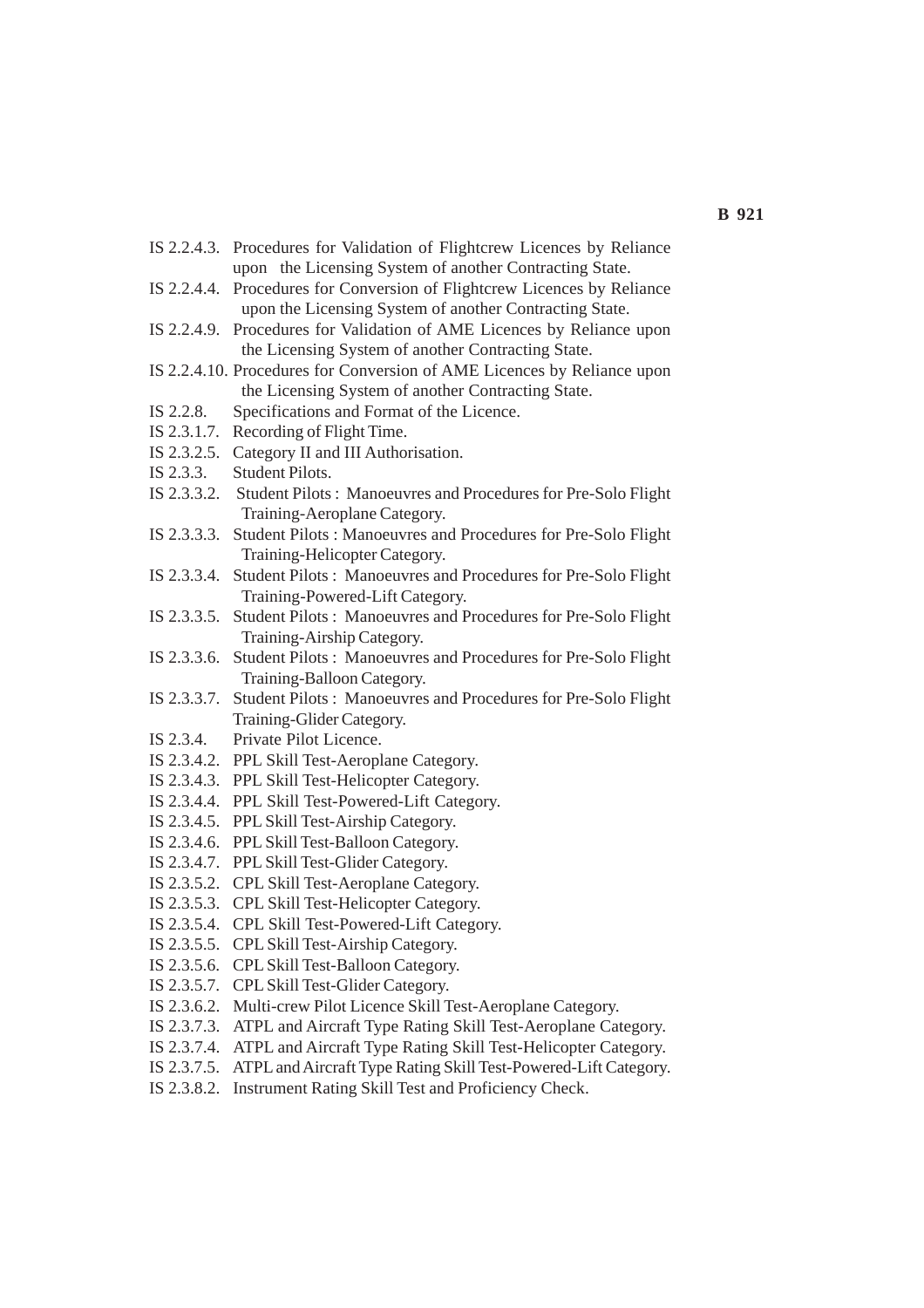- IS 2.3.9.2. Flight Instructor Skill Test and Proficiency Check.
- IS 2.3.10.1. Skill Test for Designated Pilot Examiners.
- IS 2.4.4.4. Flight Engineer: Skill Test and Proficiency Check.
- IS 2.4.6.2. Skill Test for Designated Flight Engineer Examiners.
- IS 2.6.2.7. Aircraft Maintenance Engineer Skill Requirements.
- IS 2.8.3.2. Skill Test for the Flight Dispatcher Licence.
- IS 2.10.1.4. Senior Parachute Rigger Licence Skill Test.
- IS 2.10.1.5. Master Parachute Rigger Licence Skill Test.
- IS 2.10.1.6. Type Ratings—Parachute Rigger Licence Skill Test.
- IS 2.11.1.3. Authorised Aviation Medical Examiners.
- IS 2.11.1.8. Medical Certificate.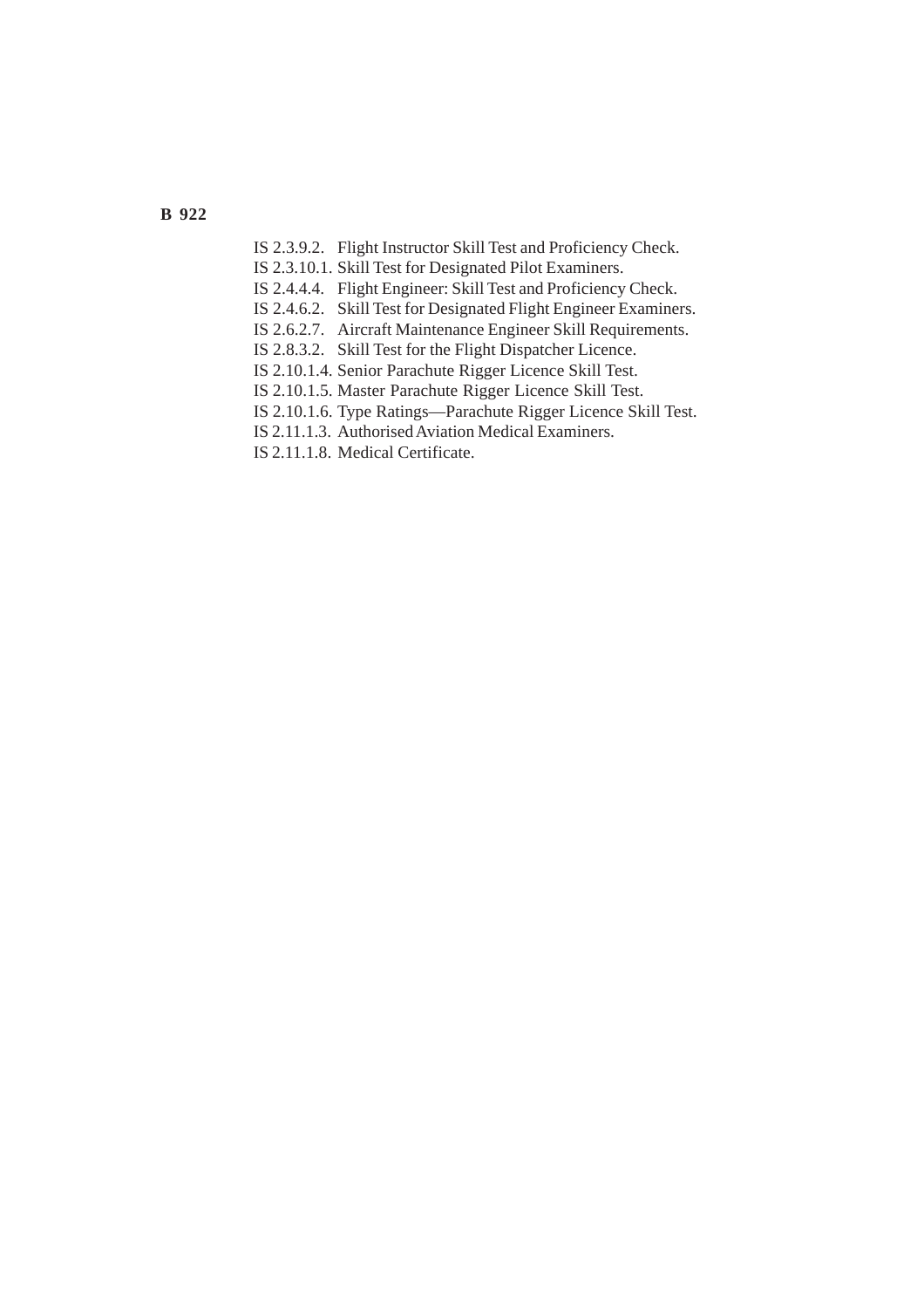**S. I. No. 36 of 2015**

#### **NIGERIA CIVIL AVIATION REGULATIONS**

PART 2—PERSONNEL LICENSING

**2.1.** GENERAL

**2.1.1.1.—**(*a*) This Part 2 Prescribes :

(1) The requirements for issuing, renewal and re-issue of aviation personnel licences, ratings, authorisations and certificates ;

(2) The conditions under which those licences, ratings, authorisations and certificates are necessary ; and

(3) The privileges and limitations granted to the holders of those licences, ratings, authorisations and certificates.

**2.1.1.2—**(*a*) For the purpose of this Part 2, in addition to the Definitions set forth in Section 78 of the Civil Aviation Act 2006 and in Part 1 of the Regulations, and the following definitions shall apply : Definitions.

(1) *Accredited Medical Conclusion*—The conclusion reached by one or more medical experts acceptable to the Licensing Authority for the purposes of the case concerned, in consultation with flight operations or other experts as necessary.

(2) *Aeroplane—*A power driven heavier-than-air aircraft, deriving its lift in flight chiefly from aerodynamic reactions on surfaces which remain fixed under given conditions of flight.

(3) *Aircraft*—Any machine that can derive support in the atmosphere from the reactions of the air other than the reactions of the air against the earth's surface.

(4) *Aircraft Avionics*— A term designating any electronic device- including its electrical part-for use in an aircraft, including radio, automatic flight control and instrument.

(5) *Aircraft*-*category*—Classification of aircraft according to specified basic characteristics, *e.g*. aeroplane, helicopter, glider, free balloon.

(6) *Aircraft Certificated for Single*-*Pilot Operation*—A type of aircraft which the State of Registry has determined, during the certification process, can be operated safely with a minimum crew of one pilot.

Applicability.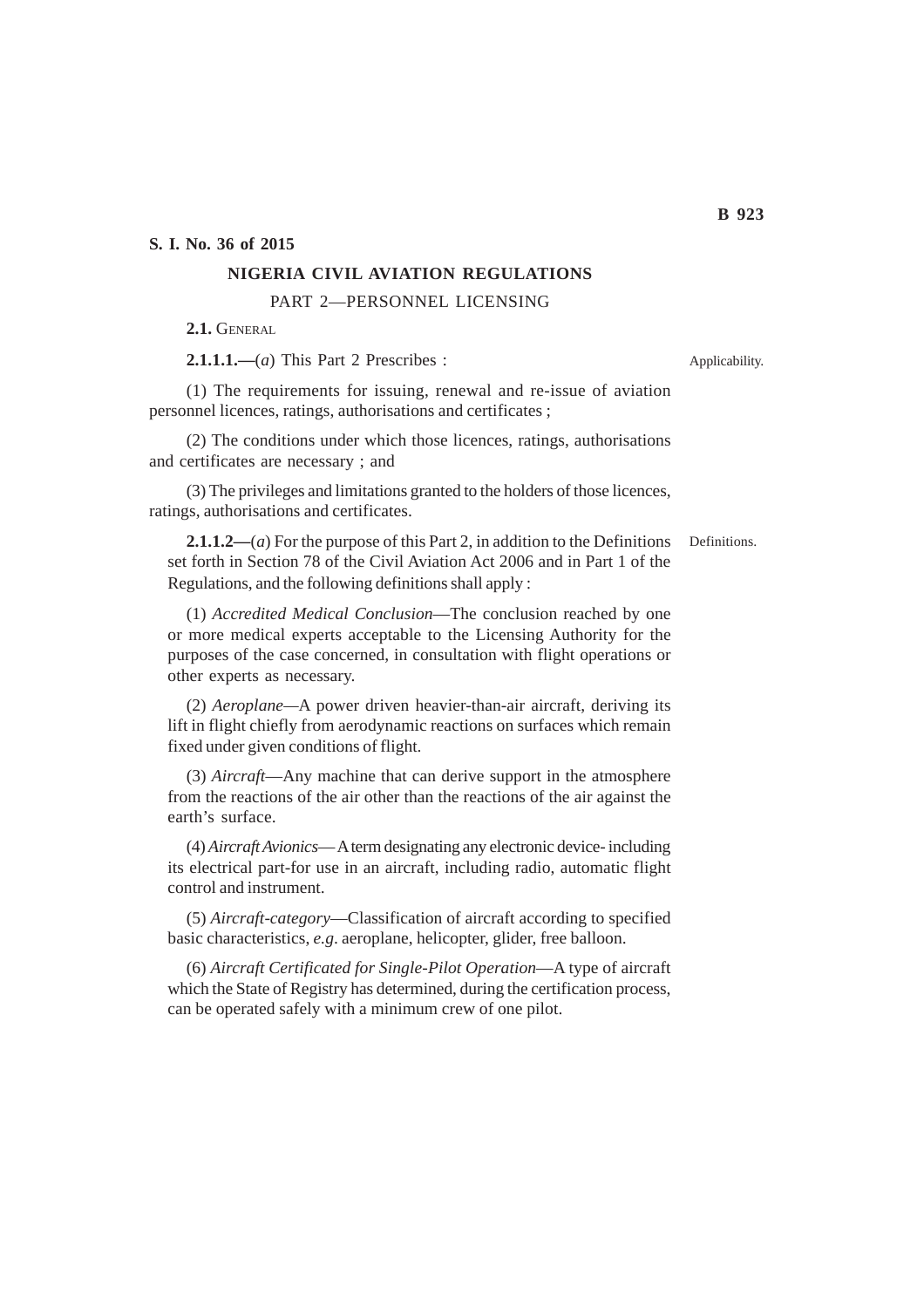(7) *Aircraft Certificated for Multi*-*Pilot Operation*—A type of aircraft which the state of design has determined, during the certification process, can be operated safely with a minimum crew of two pilots. During the certification process, the Authority may issue a certificate of airworthiness designating an aircraft for single-pilot operation based upon the Type Certificate issued by the state of design, but it also might require the same aircraft be operated by more than one pilot under certain conditions, such as use in air transportation.

(8) *Aircraft required to be operated with a Co*-*Pilot*—A type of aircraft that is required to be operated with a co-pilot, as specified in the flight manual or by the air operator certificate.

(9) *Aircraft*-*type of*—All aircraft of the same basic design including all modifications thereto except those modifications which result in a change in handling or flight characteristics.

(10) Airman. This term refers to—

(*i*) Any individual who engages, as the person in command or as pilot, mechanic, or member of the crew, or who navigates an aircraft while the aircraft is underway ;

(*ii*) Any individual in charge of the inspection, maintenance, overhauling, or repair of aircraft, and any individual in charge of the inspection, maintenance, overhauling, or repair of aircraft, aircraft engines, propellers, or appliances ; or

(*iii*) Any individual who serves in the capacity of flight dispatcher.

(10) *Airmanship*—The consistent use of good judgment and welldeveloped knowledge, skills and attitudes to accomplish flight objectives.

(11) *Airship*—A power-driven lighter-than-air aircraft.

(12) *Approved Maintenance Organization*—An organization approved by a Contracting State, in accordance with the requirements of *Annex* 6, Part I, Chapter 8-Aeroplane Maintenance, to perform maintenance of aircraft or parts thereof and operating under supervision approved by that State.

(13) *Approved Training*—Training conducted under special curricula and supervision approved by a Contracting State.

(14) *Approved Training Organization*—An organization approved by and operating under the supervision of a Contracting State in accordance with the requirements of *Annex* 1 to perform approved training.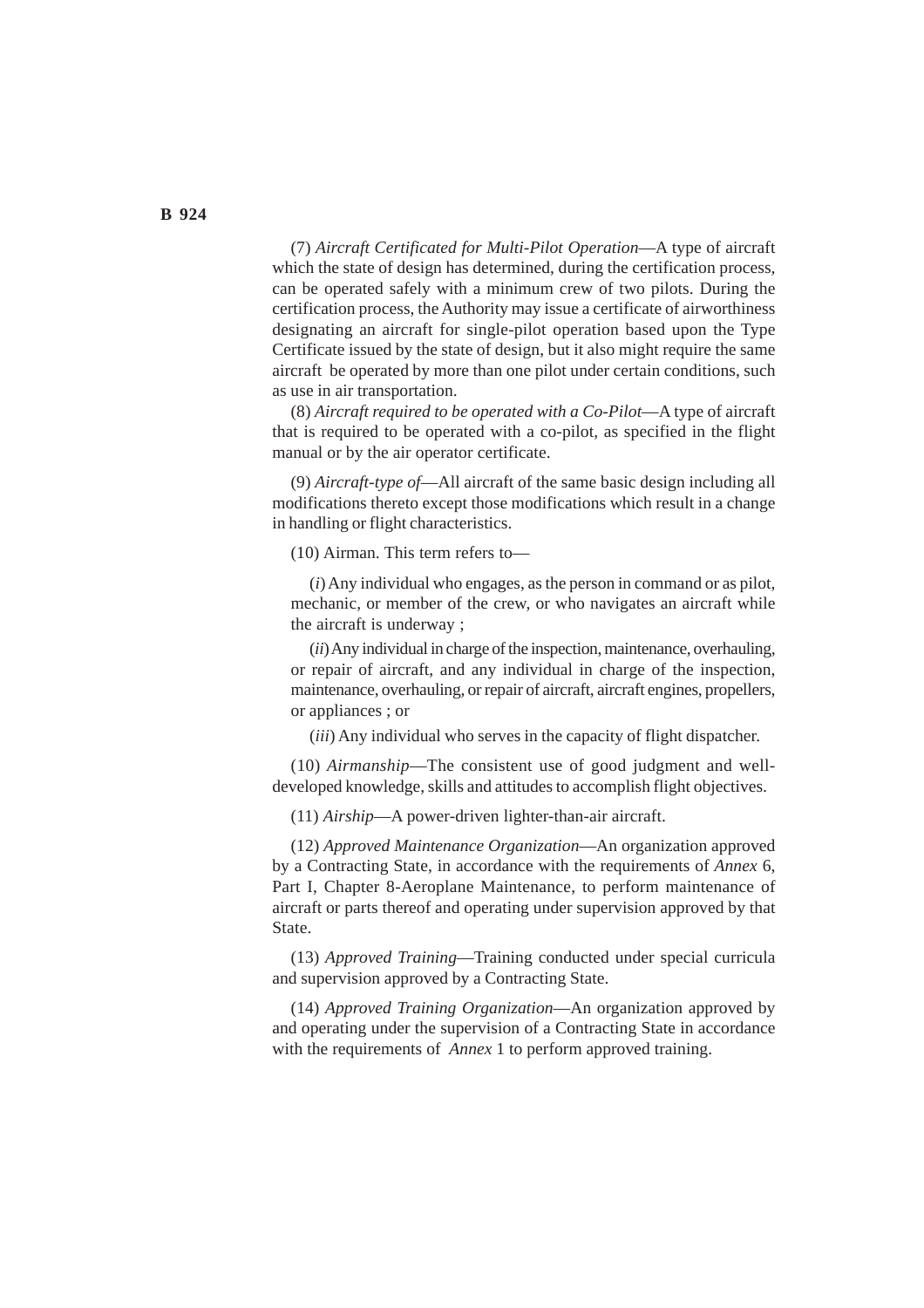(15) *Authorised Aviation Medical Examiner*—A physician with training in aviation medicine and practical knowledge and experience of the aviation environment, who is designated by the Licensing Authority to conduct medical examination of fitness of applicants for licences or ratings for which medical requirement are prescribed.

(16) *ATS Surveillance Service*—A term used to indicate a service provided directly by means of an ATS surveillance system.

(17) *ATS Surveillance System*—A generic term meaning variously, ADS-B, PSR, SSR or any comparable ground-based system that enables the identification of aircraft.

(18) *Balloon*—A non-power-driven lighter-than-air aircraft.

(19) *Calendar Month*—A period of a month beginning and ending with the dates that are conventionally accepted as marking the beginning and end of a numbered month (as January 1 through January 31 in the Gregorian Calendar).

(20) *Calendar Year*—A period of a year beginning and ending with the dates that are conventionally accepted as marking the beginning and end of a numbered year (as January 1 through December 31 in the Gregorian calendar).

(21) *Certify as Airworthy* (*to*)—To certify that an aircraft or parts thereof comply with current airworthiness requirements after maintenance has been performed on the aircraft or parts thereof.

(22) *Commercial Air Transport Operation*—An aircraft operation involving the transport of passengers, cargo or mail for remuneration or hire.

(23) *Competency*—A combination of skills, knowledge and attitudes required to perform a task to the prescribed standard.

(24) *Competency Element*—An action that constitutes a task that has a triggering event and a terminating event that clearly defines its limits, and an observable outcome.

(25) *Competency Unit*—A discrete function consisting of a number of competency elements.

(26) *Complex Aeroplane*—An aeroplane that has retractable landing gear, flaps, and a controllable pitch propeller : or in the case of seaplane, flaps and a controllable pitch propeller.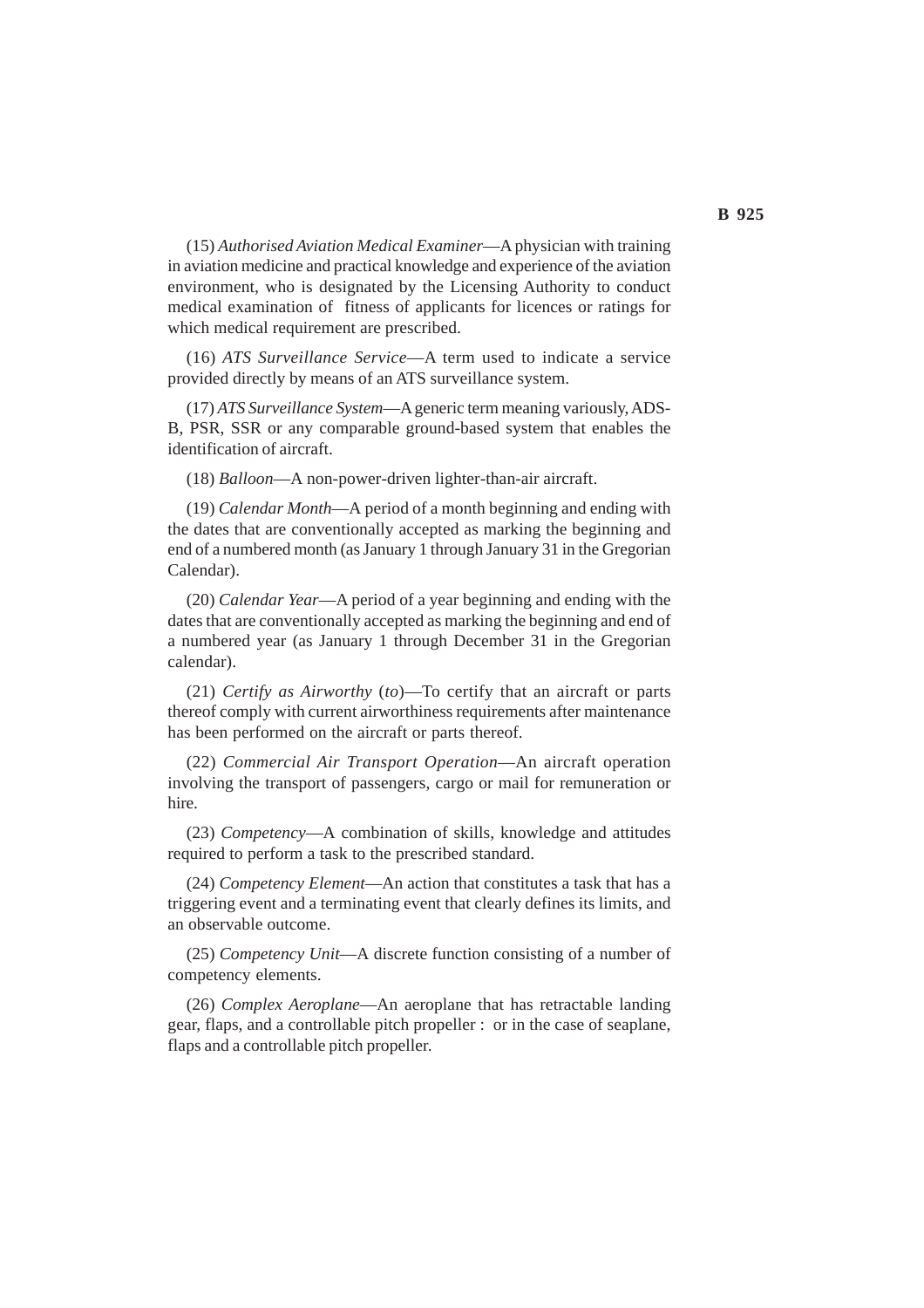(27) *Conversion*—Conversion is the action taken by state in issuing its own licence on the basis of a licence issued by another contracting state for use on aircraft registered in State.

(28) *Co-Pilot*—A licensed pilot serving in any piloting capacity other than as pilot-in-command but excluding a pilot who is on board the aircraft for the sole purpose of receiving flight instruction.

(29) *Credit*—Recognition of alternative means or prior qualifications.

(30) *Cross*-*Country*. A flight between a point of departure and a point of arrival following a pre-planned route using standard navigation procedures.

(31) *Dual Instruction Time*—Flight time during which a person is receiving flight instruction from a properly authorized pilot on board the aircraft.

(32) *Error*—An action or inaction by an operational person that leads to deviations from organizational or the operational person's intentions or expectations.

(33) *Error Management*—The process of detecting and responding to errors with countermeasures that reduce or eliminate the consequences of errors and mitigate the probability of further errors or undesired states.

(34) *Examiner*—Any person designated by the Authority to act as a representative of the Authority in examining, inspecting, and testing persons and aircraft for the purpose of issuing licences, ratings and certificates.

(35) *Flight Crew Member*—A licensed crew member charged with duties essential to the operation of an aircraft during a flight duty period.

(36) *Flight Plan*—Specified information provided to air traffic services unit, relative to an intended flight or portion of a flight of an aircraft.

(37) *Flight Simulator Training Device*—Also known as synthetic flight trainer. Any one of the following three types of apparatus in which flight conditions are simulated on the ground ;

(38)(*i*) *Flight Simulator*—Provides an accurate representation of the flight deck of a particular aircraft type to the extent that the mechanical, electrical, electronic, etc. aircraft systems control functions, the normal environment of flight crew members, and the performance and flight characteristics of that type of aircraft are realistically simulated.

(*ii*) *Flight Procedures Trainer*—Provides a realistic flight deck environment, and simulates instrument responses, simple control functions of mechanical, electrical, electronic, etc. aircraft systems, and the performance and flight characteristics of aircraft of a particular class ;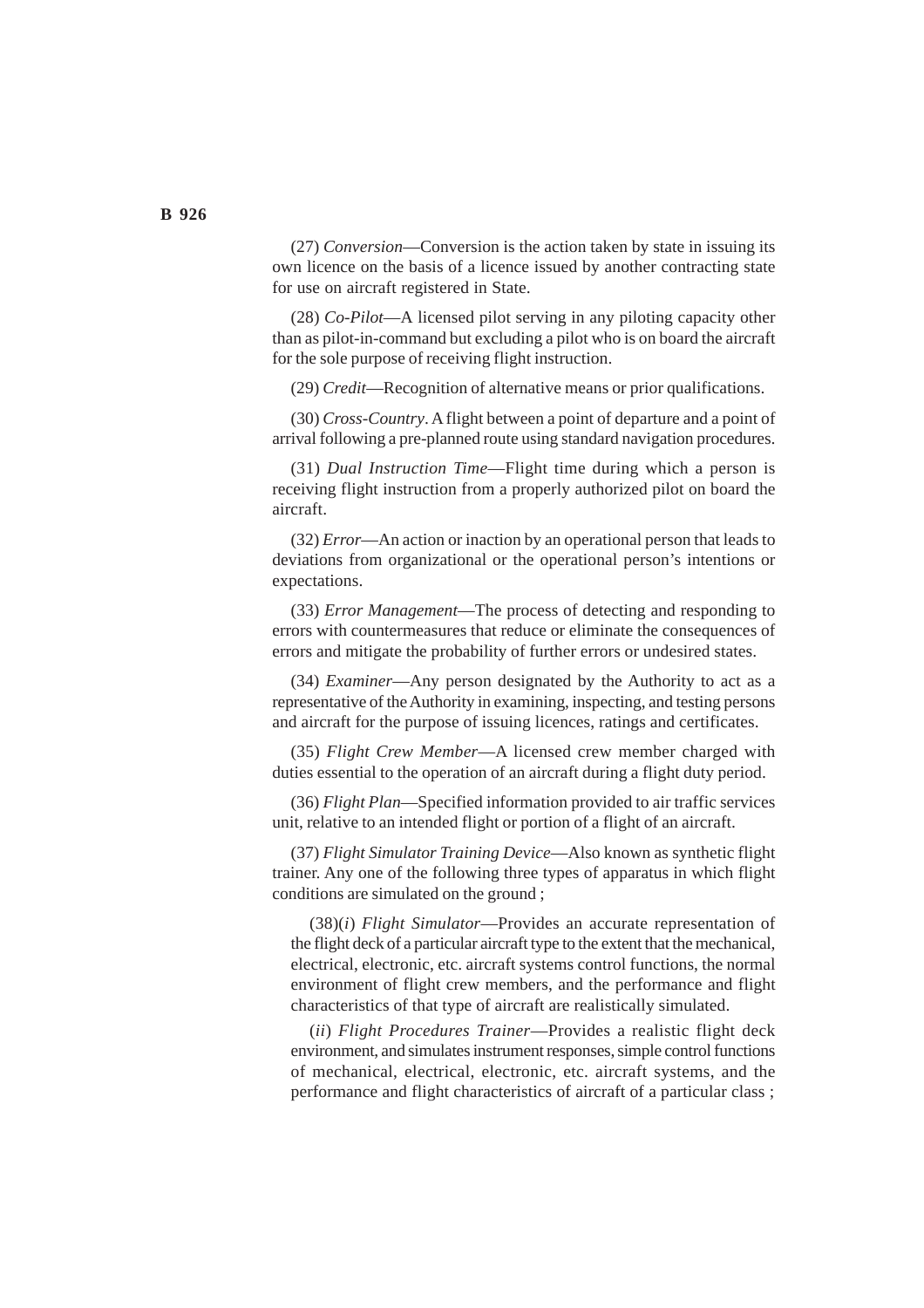(*iii*) *Basic Instrument Flight Trainer*—Equipped with appropriate instruments and simulates the flight deck environment of an aircraft in flight in instrument flight conditions.

(39) *Flight Time*-*Aeroplanes*—The total time from the moment an aeroplane first moves for the purpose of taking off until the moment it finally comes to rest at the end of the flight.

(40) *Flight Time*–*Helicopters*—The total time from the moment a helicopter's rotor blades start turning until the moment the helicopter finally comes to rest at the end of the flight, and the rotor blades are stopped.

(41) *Glider*—A non-power-driven heavier–than-air aircraft, deriving its lift in flight chiefly from aerodynamic reactions on surfaces which remain fixed under given conditions of flight.

(42) *Glider Flight Time*—The total time occupied in flight, whether being towed or not, from the moment the glider first moves for the purpose of taking off until the moment it comes to rest at the end of the flight.

(43) *Helicopter*—A heavier-than-air aircraft supported in flight chiefly by the reactions of the air on one or more power-driven rotors on substantially vertical axes.

(44) *Human Performance*—Human capabilities and limitations which have an impact on the safety and efficiency of aeronautical operations.

(45) *Instrument Flight Time*—Time during which a pilot is piloting an aircraft solely by reference to instruments and without external reference points.

(46) *Instrument Ground Time*—Time during which a pilot is practising, on the ground, simulated instrument flight in a flight simulation training device approved by the Licensing Authority.

(47) *Instrument Time*—Instrument flight time or instrument ground time.

(48) *Licensing Authority*—The Authority designated by a Contracting State as responsible for the licensing of personnel.

(49) *Likely*—In the context of the medical provisions in Chapter 6, likely means with a probability of occurring that is unacceptable to the medical assessor.

(50) *Maintenance*—The performance of tasks required to ensure the continuing airworthiness of an aircraft, including any one or combination of overhaul, inspection, replacement, defect rectification, and the embodiment of a modification or repair.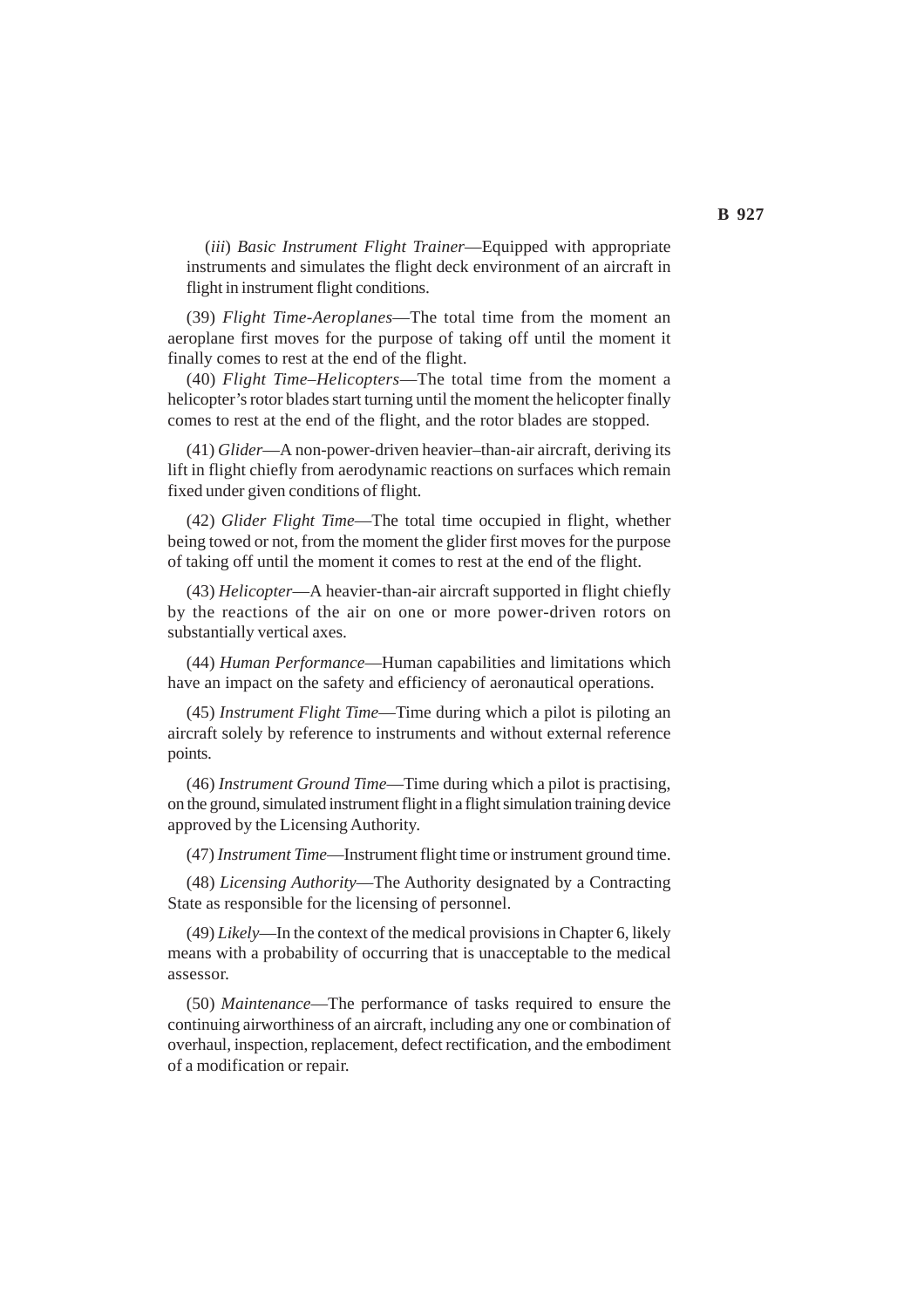(51) *Medical Assessment*—The evidence issued by a Contracting State that the licence holder meets specific requirements of medical fitness.

(52) *Medical Assessor*—A physician, appointed by the Licensing Authority, qualified and experienced in the practice of Aviation Medicine and competent in evaluating and assessing medical conditions of flight safety significance.

(53) *Medical Certificate*—The evidence issued by the Authority that the licence holder meets specific requirements of medical fitness. It is issued following an evaluation by the Licensing Authority of the report submitted by the designated Medical examiner who conducted the examination of the applicant for the licence.

(54) *Medical Examiner*—A physician with training in aviation medicine and practical knowledge and experience of the aviation environment, who is designated by the Licensing Authority to conduct medical examinations of fitness of applicants for licences or ratings for which medical requirements are prescribed.

(55) *Night*—The hours between the end of evening civil twilight and the beginning of morning civil twilight or such other period between sunset and sunrise, as may be prescribed by the appropriate authority.

(56) *Performance Criteria*—Simple, evaluative statements on the required outcome of the competency element and a description of the criteria used to judge whether the required level of performance has been achieved.

(57) *Pilot* (*to*)—To manipulate the flight controls of an aircraft during flight time.

(58) *Pilot*-*In*-*Command*—The pilot designated by the operator, or in the case of general aviation, the owner, as being in command and charged with the safe conduct of a flight.

(59) *Pilot*-*In*-*Command Under Supervision*—Co-pilot performing, under the supervision of the pilot-in-command, the duties and functions of a pilot-in-command, in accordance with a method of supervision acceptable to the Licensing Authority.

(60) *Powered*-*Lift*—A heavier-than-air aircraft capable of vertical takeoff, vertical landing, and low-speed flight, which depends principally on engine-driven lift devices or engine thrust for the lift during these flight regimes and on non-rotating aerofoil(s) for lift during horizontal flight.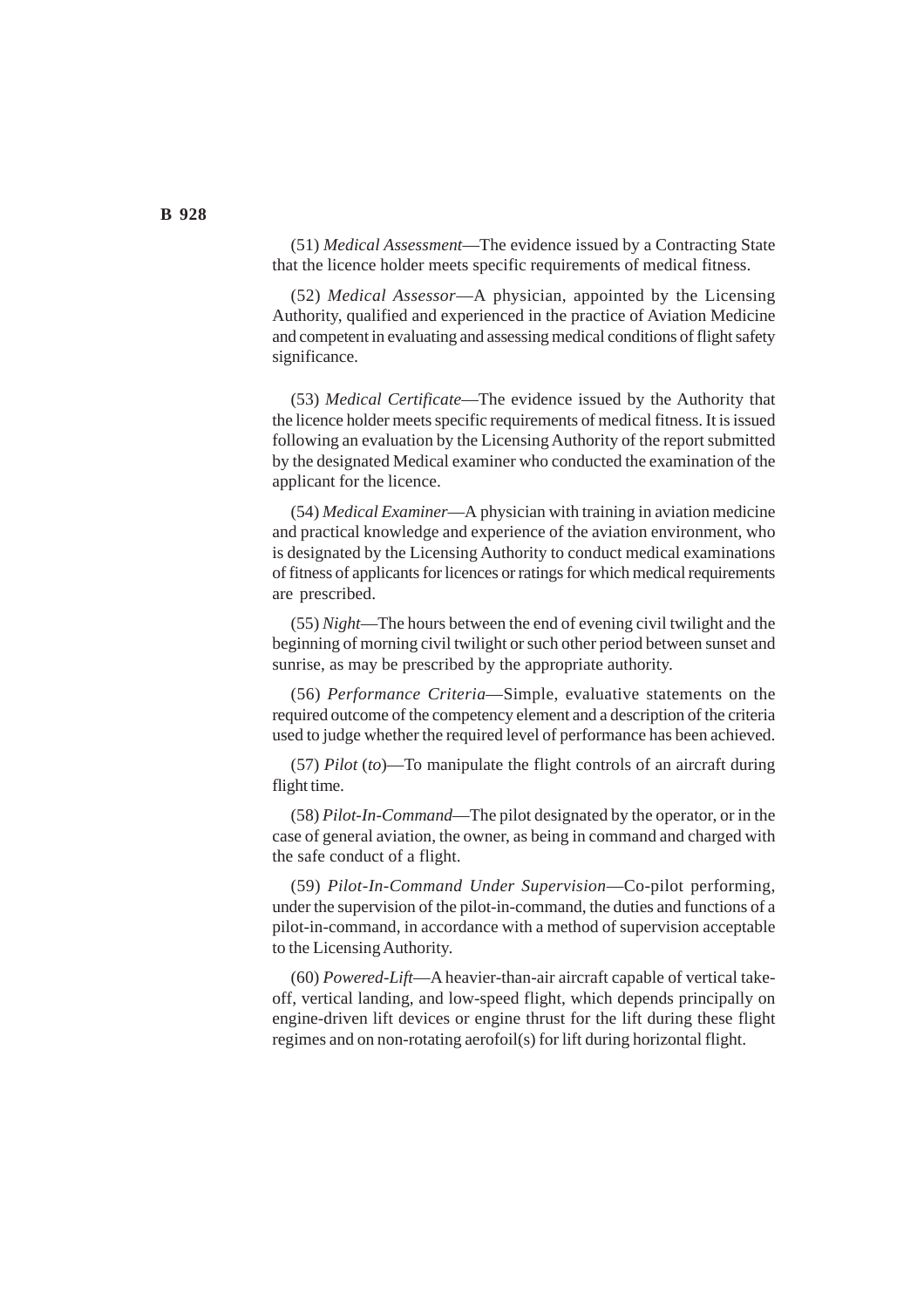(61) *Problematic Use of Substances*—The use of one or more psychoactive substances by aviation personnel in a way that: (*a*) constitutes a direct hazard to the user or endangers the lives, health or welfare of others ; and/or (*b*) causes or worsens an occupational, social, mental or physical problem or disorder.

(62) *Psychoactive Substances*—Alcohol, opioids, cannabinoids, sedatives and hypnotics, cocaine, other psycho stimulants, hallucinogens, and volatile solvents, whereas coffee and tobacco are excluded.

(63) *Quality System*—Documented organizational procedures and policies ; internal audit of those policies and procedures; management review and recommendation for quality improvement.

(64) *Rated Air Traffic Controller*—An air traffic controller holding a licence and valid ratings appropriate to the privileges to be exercised.

(65) *Rating*—An authorization entered on or associated with a licence and forming part thereof, stating special conditions, privileges or limitations pertaining to such licence.

(66) *Re*-*issue of a Licence*, *Rating Authorization or Certificate*— The administrative action taken after a licence, rating, authorization or certificate has lapsed that re-issues the privileges of the licence, rating, authorization or certificate for a further specified period consequent upon the fulfillment of specified requirements.

(67) *Rendering* (*a Licence*) *Valid*—The action taken by a Contracting State, as an alternative to issuing its own licence, in accepting a licence issued by any other Contracting State as the equivalent of its own licence.

(68) *Renewal of Licence, Rating, Authorization or Certificate*—The administrative action taken within the period of validity of a licence, rating, authorization or certificate that allows the holder to continue to exercise the privileges of a licence, rating, authorization or certificate for a further specified period consequent upon the fulfilment of specified requirements.

(69) *Route Sector*—A flight comprising take-off, departure, cruise of not less than 15 minutes, arrival, approach and landing phases.

(70) *Safety Management System*—A systematic approach to managing safety, including the necessary organisational structures, accountabilities, policies and procedures.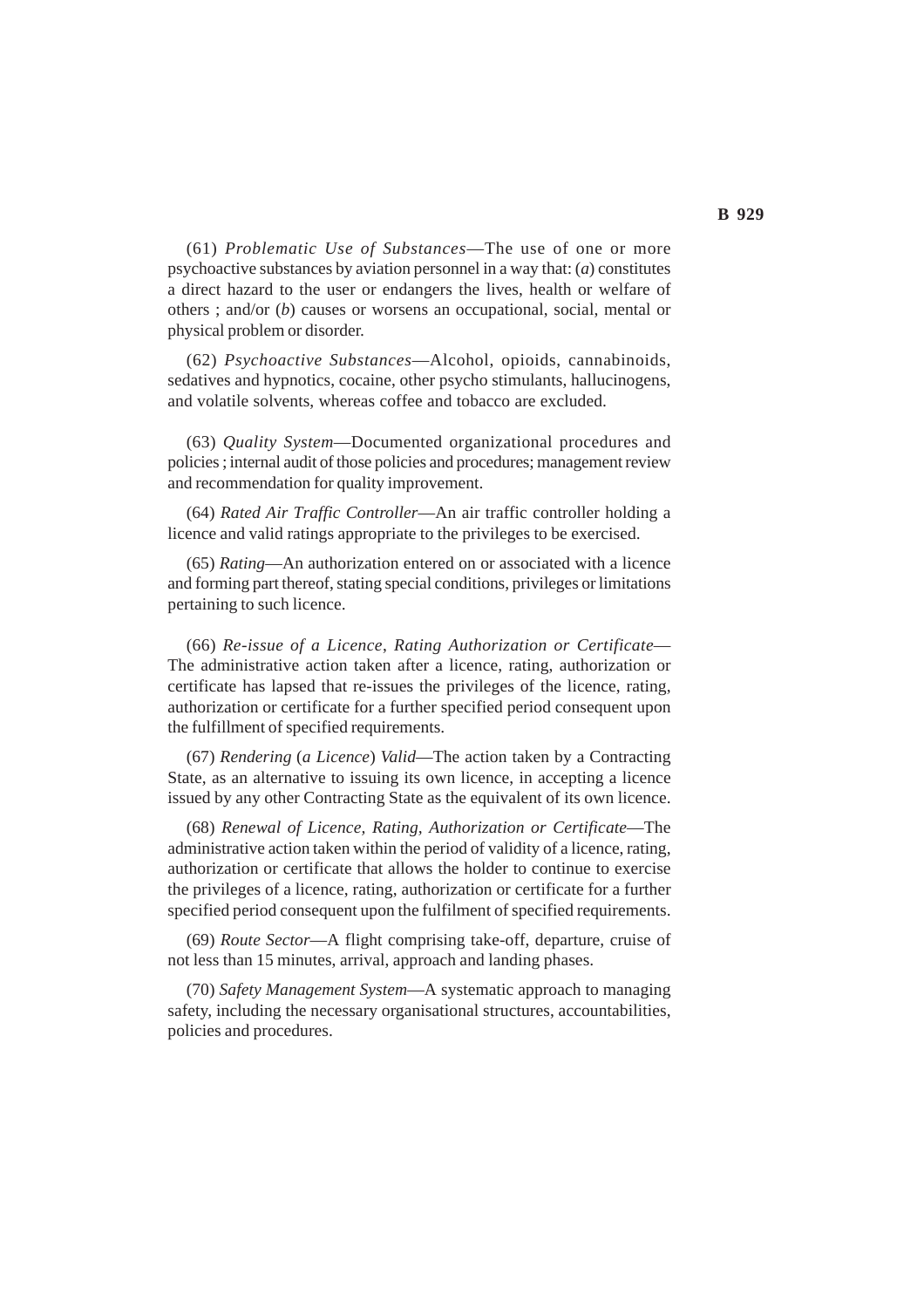(71) *Sign a Maintenance Release* (*to*)—To certify that maintenance work has been completed satisfactorily in accordance with the applicable Standards of airworthiness, by issuing the maintenance release referred to in *Annex* 6.

(72) *Significant*—In the context of the medical provisions in Chapter 6, significant means to a degree or of a nature that is likely to jeopardize flight safety.

(73) *Solo Flight Time*—Flight time during which a student pilot is the sole occupant of an aircraft.

(74) *State Safety Programme* (*SSP*)—An integrated set of regulations and activities aimed at improving safety.

(75) *Synthetic flight Trainer*—*See* flight simulation training device.

(76) *Threat*—Events or errors that occur beyond the influence of an operational person, increase operational complexity and must be managed to maintain the margin of safety.

(77) *Threat Management*—The process of detecting and responding to threats with countermeasures that reduce or eliminate the consequences of threats and mitigate the probability of errors or undesired states.

(78) *Undesired Aircraft State*—Occurs when the flight crew places the aircraft in a situation of unnecessary risk.

(79) *Validation*—The action taken by Nigeria as an alternative to issuing its own licence, in accepting a licence issued by another contracting state as the equivalent of its own licence for use on aircraft registered in Nigeria.

**Abbreviations** 

**2.1.1.3.—**(*a*) The Following Abbreviations are Used In Part 2 :

| $1_{-}$ | A           | — Aeroplane.                                             |
|---------|-------------|----------------------------------------------------------|
|         | 2. AAME     | — Authorised Aviation Medical Examiner.                  |
|         | $3.$ AIP    | — Aeronautical Information Publication.                  |
|         | 4. AME      | — Aircraft Maintenance Engineer.                         |
|         | 5. AR       | — Aircraft Repair Specialist.                            |
|         | 6. AS       | — Airship.                                               |
|         | 7. ATCO     | - Air Traffic Controller (Note: abbreviation ICAO A446). |
|         | 8. ATPL     | - Airline Transport Pilot Licence.                       |
| 9. B    |             | — Balloon.                                               |
|         | 10. CAT II  | — Category II.                                           |
|         | 11. CAT III | — Category III.                                          |
|         | 12. CPL     | - Commercial Pilot Licence.                              |
|         | 13. CRM     | — Crew Resource Management.                              |
|         |             | 14. DAME — Designated Aircraft Maintenance Examiner.     |
|         |             |                                                          |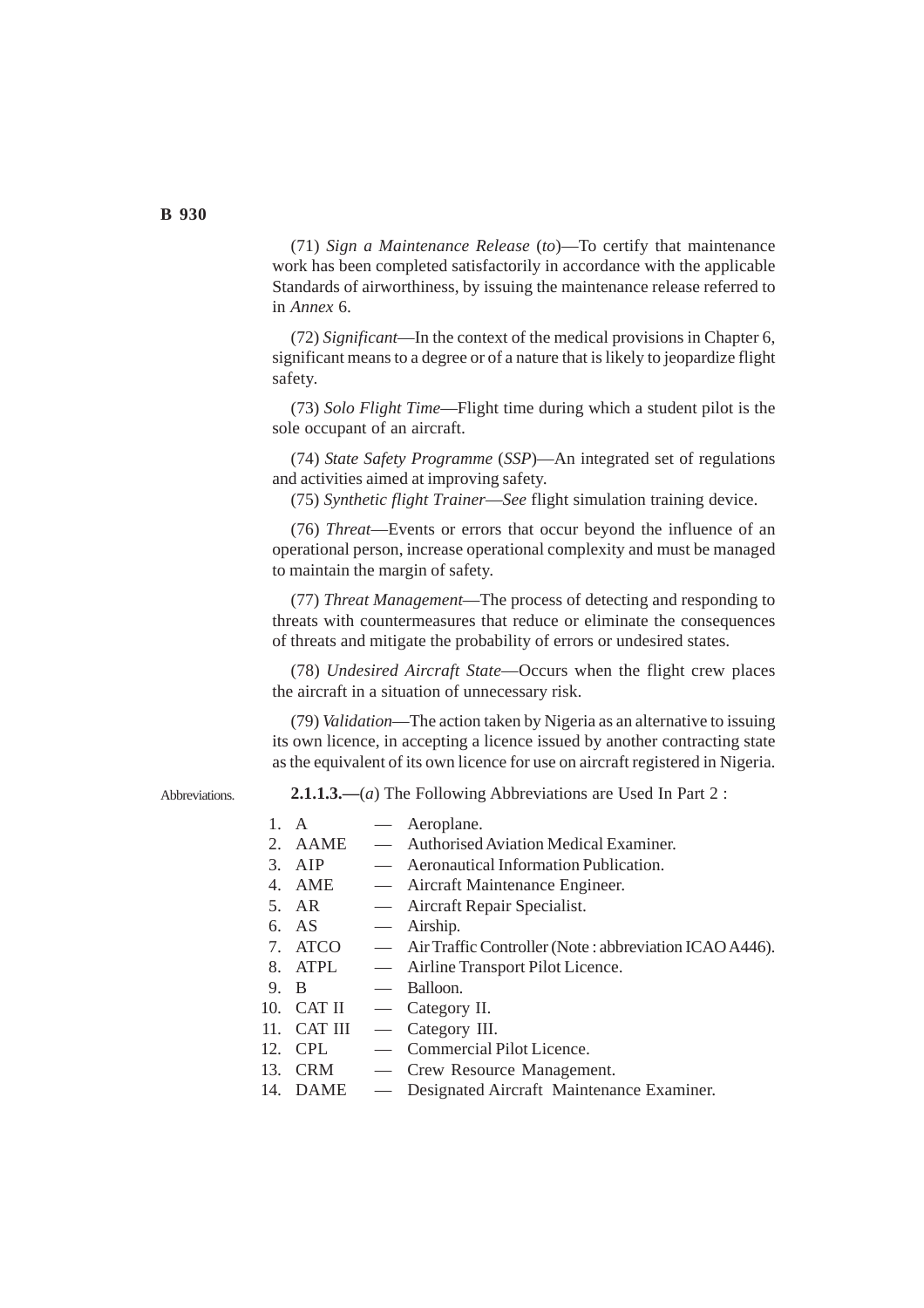- 15. DFDE Designated Flight Dispatcher Examiner.
- 16. DFEE Designated Flight Engineer Examiner.
- 17. DMEE Designated Maintenance Engineer Examiner.
- 18. DPE Designated Pilot Examiner.
- 19. DPRE Designated Parachute Rigger Examiner.
- 20. FD Flight Dispatcher.
- 21. FE Flight Engineer.
- 22. FI Flight Instructor.
- 23. G Glider.<br>24. H Helico
- Helicopter.
- 25. IA Inspection Authorisation.
- 26. ICAO International Civil Aviation Organisation.
- 27. IFR Instrument Flight Rules.
- 28. ILS Instrument Landing System.
- 29. MPA Multi-pilot Aeroplane.
- 30. MPH Multi-pilot Helicopter.
- 31. MCPL Multi-crew Pilot Licence
- 32. NOTAM Notice to Airmen.
- 33. PIC Pilot-in-Command.
- 34. PL Powered-Lift.
- 35. PPL Private Pilot Licence.
- 36. RT Radiotelephony.
- 37. SMS Safety Management Systems.
- 38. SSP State Safety Programme.
- 39. SPA Single-pilot Aeroplane.
- 40. SPH Single-pilot Helicopter.
- 41. VFR Visual Flight Rules.

**2.2.** General requirements for Licences, Ratings, Authorisations, Certificates, Endorsements and Designations.

2.2.1. Issue, renewal, and re-issue of licences, ratings, authorisations, designations, and certificates.

**2.2.1.1.—**(*a*) The Authority may issue the following Licences under this Part to an Applicant who satisfactorily accomplishes the requirements in this Part for the Licence sought :

Licences.

(1) Pilot Licences :

(*i*)*Private Pilot Licence*—aeroplane, helicopter, airship, powered-lift, balloon or glider categories ;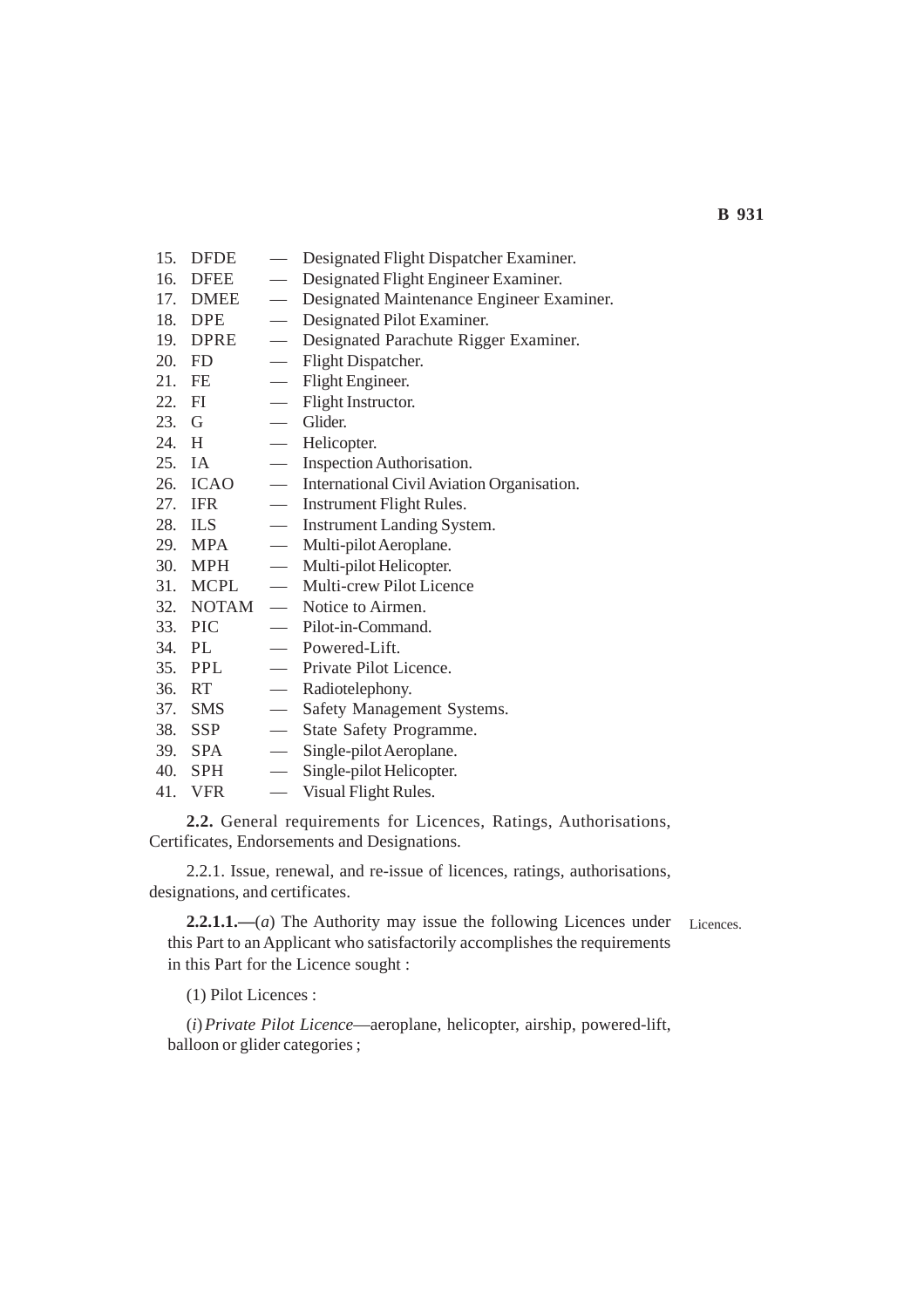(*ii*) *Commercial Pilot Licence*-aeroplane, helicopter, airship, poweredlift, balloon or glider categories ;

(*iii*) *Multi-Crew Pilot licence* (*MPL*)-aeroplane category ;

(*iv*) *Airline Transport Pilot Licence* (*ATPL*)-aeroplane, helicopter or powered-lift categories ;

(2) Flight engineer licence.

(3) Flight dispatcher licence.

(4) Flight instructor licence.

(5) Ground instructor licence.

(6) Aircraft maintenance engineer licence.

- (7) Aviation repair specialist licence.
- (8) Parachute rigger licence.
- (9) Air traffic controller licence.
- (10) Aeronautical station operator licence.

(11) Air traffic safety electronics personnel licence.

(12) Cabin crew licence.

(13) Flight radio telephony operator's restricted licence.

Ratings.

**2.2.1.2.—**(*a*) The Authority may issue the following ratings to place on a Pilot Licence or Flight Instructor Licence when an applicant satisfactorily accomplishes the requirements in this Part for the Rating Sought :

(1) Category ratings in the following aircraft :

- (*i*) Aeroplane.
- (*ii*) Helicopter.
- (*iii*) Glider.
- (*iv*) Free Balloon.
- (*v*) Airship.
- (*vi*) Powered-lift.
- (2) Class ratings in the following aircraft :
	- (*i*) Single-engine land aeroplane ;
	- (*ii*) Single-engine sea aeroplane ;
	- (*iii*) Multi-engine land aeroplane ;
	- (*iv*) Multi-engine sea aeroplane ;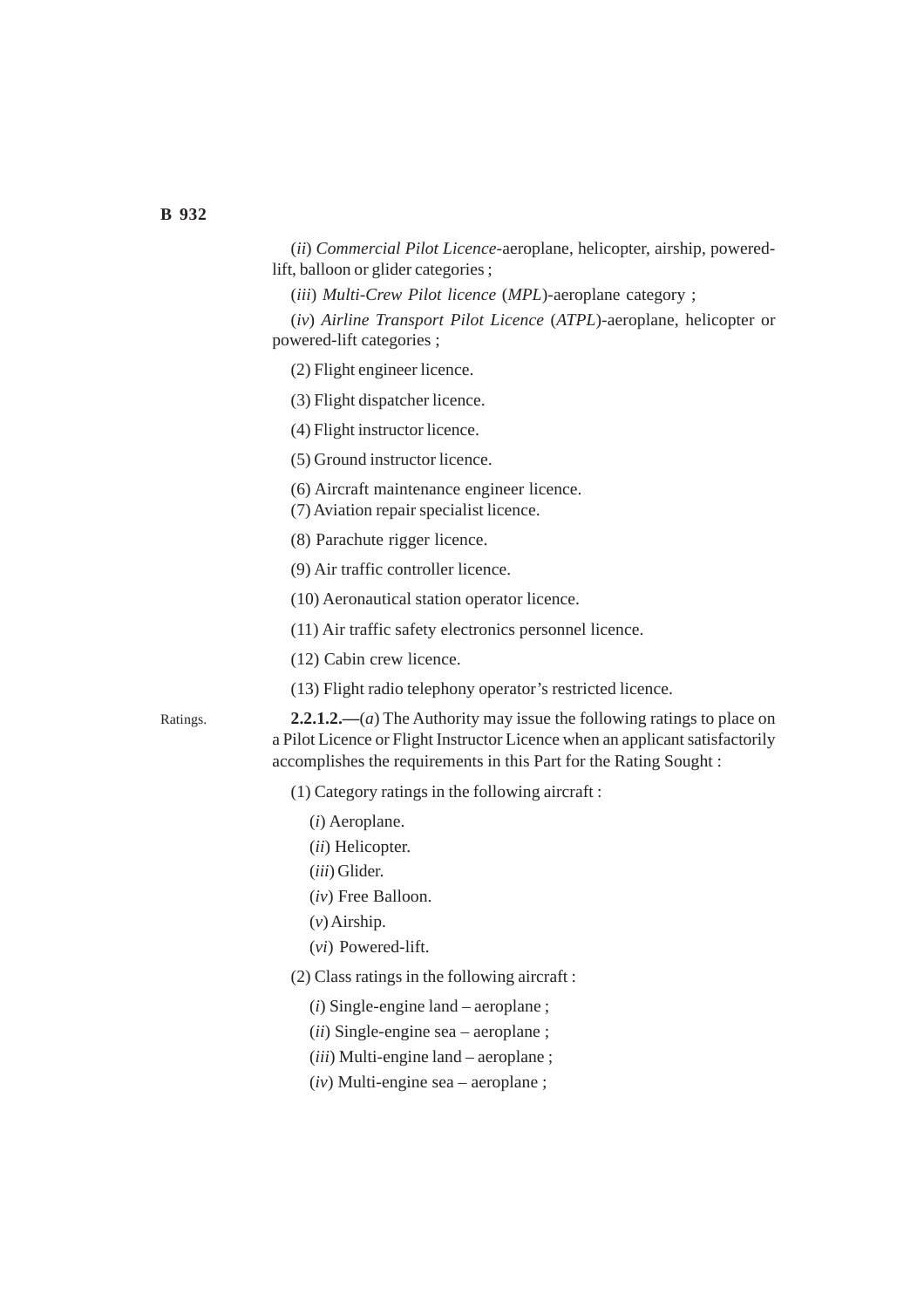(*v*) A class rating shall be issued for those helicopters and poweredlifts certificated for single-pilot operations and which have comparable handling, performance and other characteristics ;

(*vi*) Hot air-balloon ;

(*vii*) Gas-balloon;

(*viii*) Any rating considered necessary by the Authority.

(3) Type ratings in the following aircraft :

(*i*) Each type of aircraft certificated for operation with a minimum crew of at least two pilots ;

(*ii*) Each type of helicopter certificated for single-pilot except where a class rating has been established under  $(a)(2)(v)$ ;

(*iii*) Any aircraft considered necessary by the Authority.

(4) Instrument ratings in the following aircraft :

(*i*) Instrument—Aeroplane.

(*ii*) Instrument—Helicopter.

(*iii*)Instrument—Powered lift.

*Note* : The instrument rating is included in the CPL-Airship and the ATPL-Aeroplane and Powered-lift.

(5) Flight Instructor ratings :

(*i*) The appropriate aircraft category, class, instrument and/or type rating according to the instruction to be taught.

(6) The Authority may issue the following ratings to place on a ground instructor's licence when an applicant satisfactorily accomplished the requirements of this Part for the rating sought :

(*i*) Basic.

(*ii*) Advanced.

(*iii*) Instrument.

(*b*) The Authority may issue the following ratings to place on a flight engineer's licence when an applicant satisfactorily accomplishes the requirements in this Part for the rating sought :

(1) Reciprocating engine powered.

(2) Turbo propeller powered.

(3) Turbojet powered.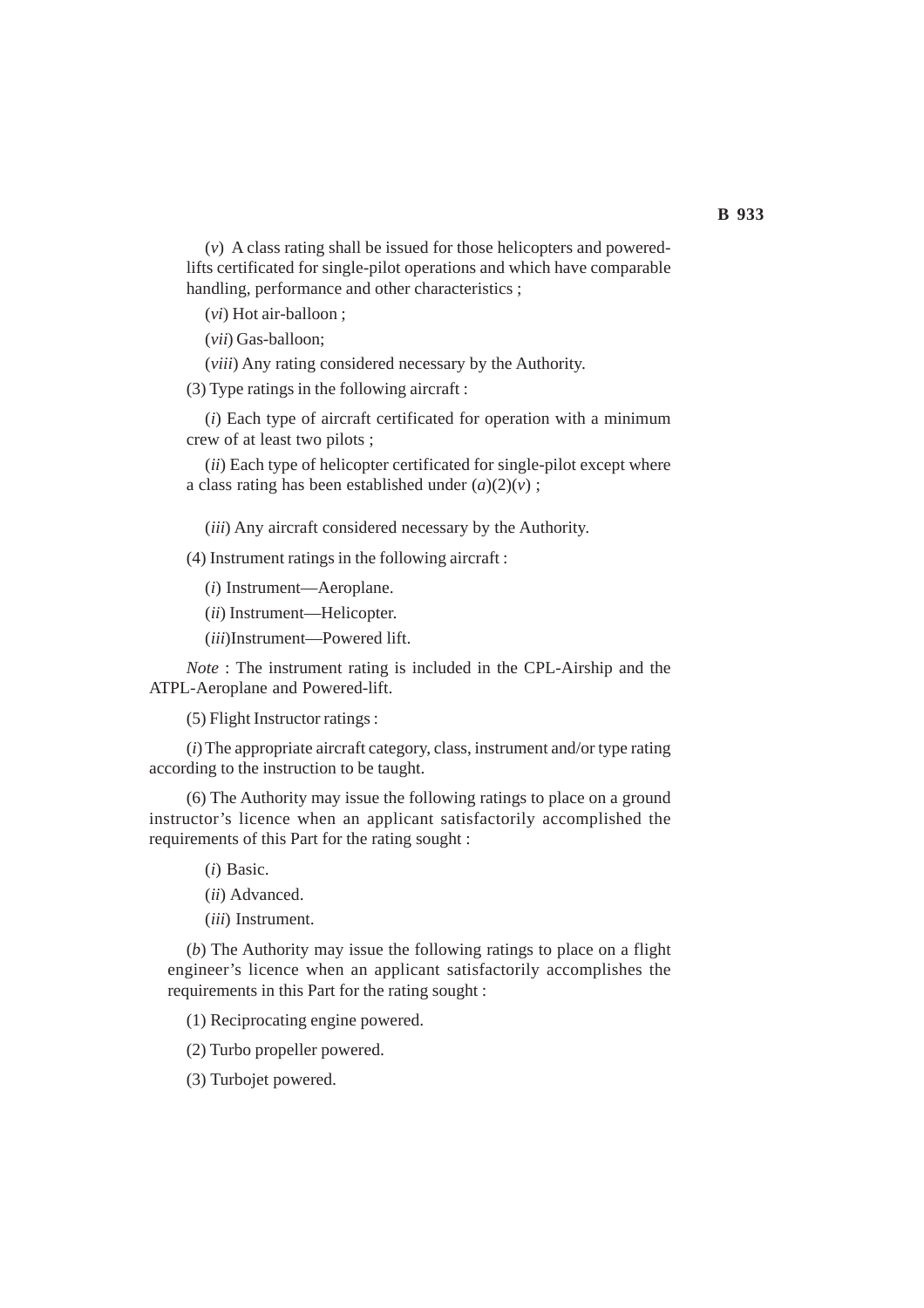(*c*) The Authority may issue the following ratings to place on an air traffic controller licence when an applicant satisfactorily accomplishes the requirements in this Part for the rating sought :

(1) Aerodrome control rating.

(2) Approach control rating.

(3) Approach radar control rating.

(4) Approach precision radar control rating.

(5) Area control rating.

(6) Area radar control rating.

(*d*) The Authority may issue the following ratings to place on an aircraft maintenance engineer licence when an applicant satisfactorily accomplishes the requirements in this Part for the rating sought :

(1) Airframe.

(2) Powerplant.

(3) Avionics.

(*e*) The Authority may issue ratings as appropriate to place on an aviation repair specialist licence.

(*f*)The Authority may issue the following ratings to place on a parachute rigger's licence when an applicant satisfactorily accomplished the requirements of this Part for the rating sought :

(1) Seat.

(2) Back.

(3) Chest.

(4) Lap.

(*g*) The Authority may issue ratings as appropriate to place on a flight dispatcher licence.

(*h*) The Authority may issue ratings as appropriate to place on an Air Traffic Safety Electronics Personnel licence.

(*i*) The Authority may issue ratings as appropriate to place on a Cabin Crew licence.

Authorisations.

**2.2.1.3.—**(*a*) The Authority may issue the following Authorisations when an applicant satisfactorily accomplishes the requirements in this Part for the Authorisation sought :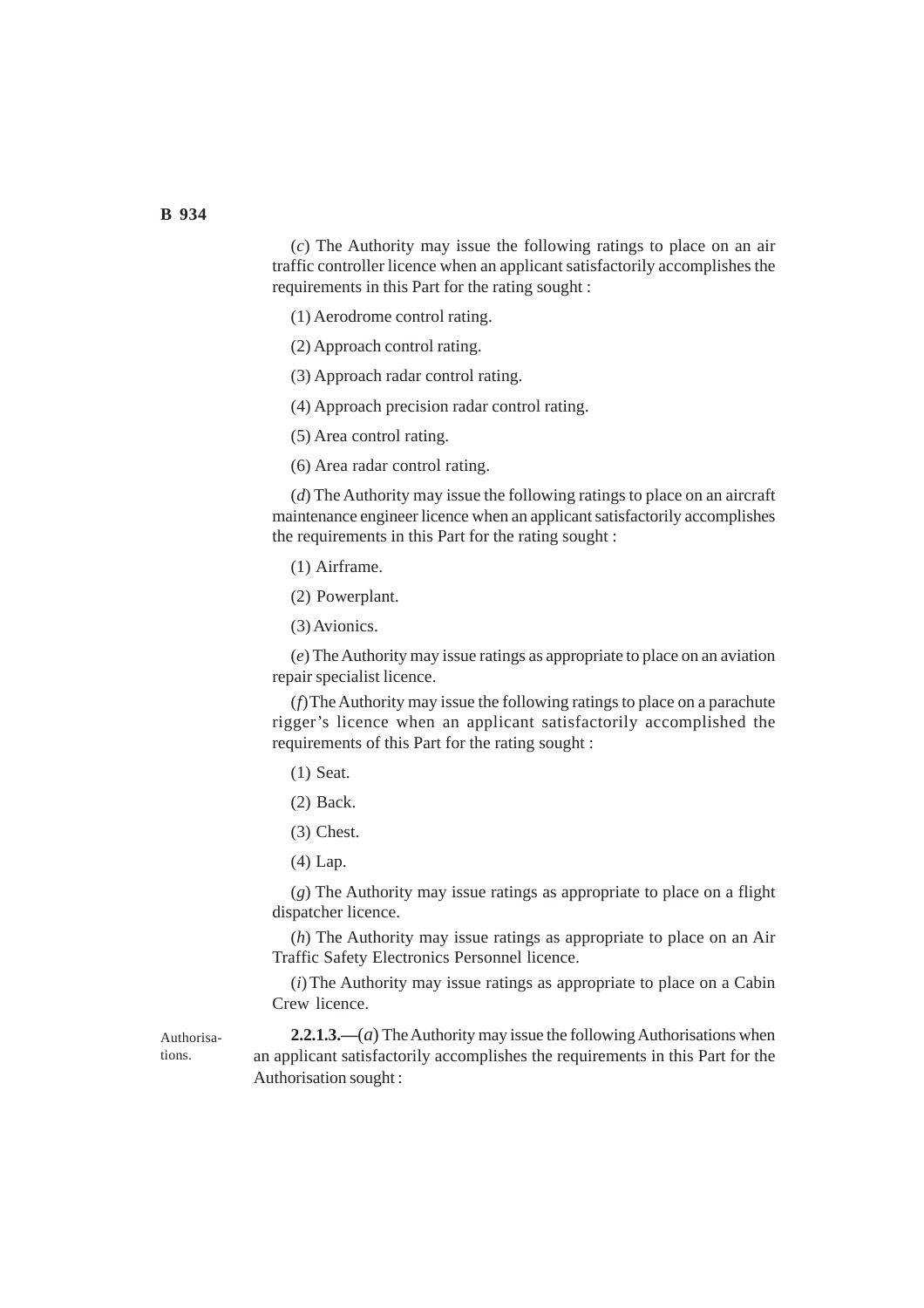(1) Student pilot authorisation.

(2) Instructor authorisation for training in a flight simulation training device.

(*b*) The Authority may issue the following authorisations to place on a pilot licence when an applicant satisfactorily accomplishes the requirements in this Part for the authorisation sought :

(1) Category II pilot authorisation.

(2) Category III pilot authorisation.

(*c*) The Authority may issue the following authorisation to place on an AME licence when an applicant satisfactorily accomplishes the requirements in the Part for the authorisation sought :

(1) Inspection Authorisation.

**2.2.1.4.—**(*a*) A Pilot may receive the following endorsements from an authorised instructor when he/she satisfactorily accomplishes the required training in this Part : Endorsements.

(1) Complex aeroplane endorsement.

(2) High performance aeroplane endorsement.

(3) High altitude aircraft endorsement.

(*b*) An airman may receive an English language proficiency endorsement from the Authority when he/she satisfactorily meets the requirements of this Part.

**2.2.1.5.—**(*a*) The Authority may issue the following medical certificates when an applicant satisfactorily accomplishes the requirements in this part for the medical certificate sought : Certificates.

(1) Medical Certificate Class 1 for CPL, ATPL, and flight instructor ratings and for DPEs ;

(2) Medical Certificate Class 2 for student pilot authorisation, PPL and cabin crew licences ;

(3) Medical Certificate Class 3 for Air traffic controller licence.

(*b*) The Authority may issue the following certificates to pilots, AMEs and flight engineers holding a licence from another ICAO Contracting State.

(1) Validation certificates.

(*c*) The Authority may issue certificates of designation to representatives of the Director-General of the Authority as identified in 2.2.1.6 below.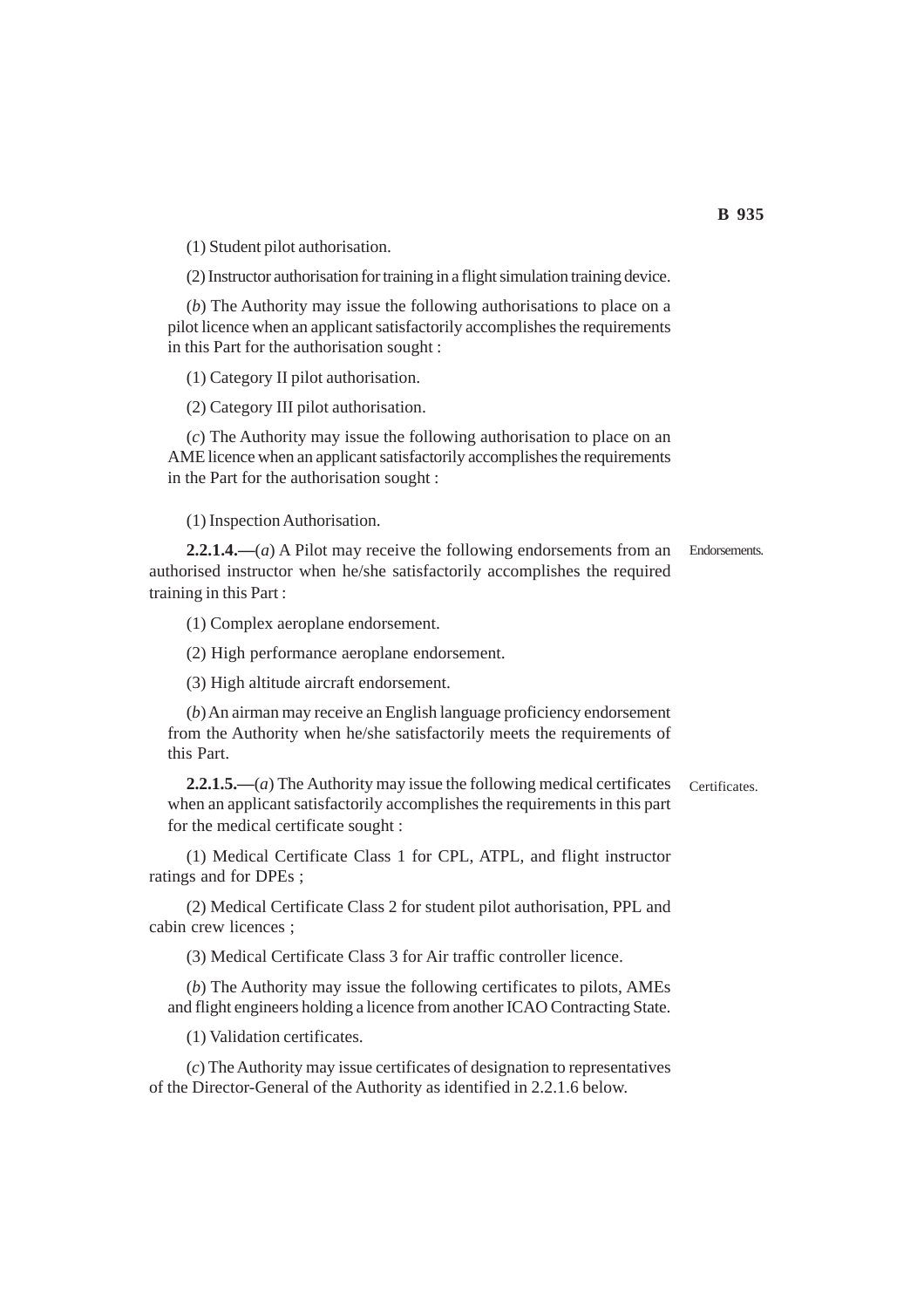Director

Civil Aviation.

**2.2.1.6.**—(*a*) The Authority may issue the following designations to private persons to act on behalf of the Director General of the Authority, as specified in this Part : Designation of Representatives of the General of

| $(1)$ DPE ;            |
|------------------------|
| $(2)$ DFEE ;           |
| $(3)$ DFDE;            |
| $(4)$ DAME ;           |
| $(5)$ DPRE ;           |
| $(6)$ AAME; or         |
| (7) Other designees as |

may be determined by the Authority.

Validity of Licences, Ratings, Authorisations and Certificates.

**2.2.1.7.—**(*a*) The Authority will issue, renew or re-issue a licence, rating, authorisation, designation and/or Certificate when the applicant complies with the requirements of Part 2 and the procedures in IS. 2.2.1.

# (*b*) Privileges.

(1) The holder of a licence, certificate, authorisation or designation shall not exercise privileges other than those granted by the licence, certificate, authorisation or designation.

(2)(*i*) The privileges granted by a licence, or by related ratings, may not be exercised unless the holder maintains competency and meets the requirements for recent experience of this Part.

(*ii*) The Authority shall establish maintenance of competency and recent experience requirements for pilot licences and ratings based on a systematic approach to accident prevention and shall include a risk assessment process and analysis of current operations, including accident and incident data of Nigeria.

(*c*) Maintenance of competency shall be indicated in the airman's personal licence or record (*e.g.* logbook).

(*d*) The maintenance of competency of flight crewmembers, engaged in commercial air transport operations, may be satisfactorily established by demonstration of skill during proficiency flight checks completed in accordance with Part 8.

(*e*) The validity period of a licence is 5 years.

(*f*)Upon application of the licence holder, the Authority may renew a licence within the 5 years validity period after initial issue of a rating provided the ratings related to the licence and the medical certificate are valid.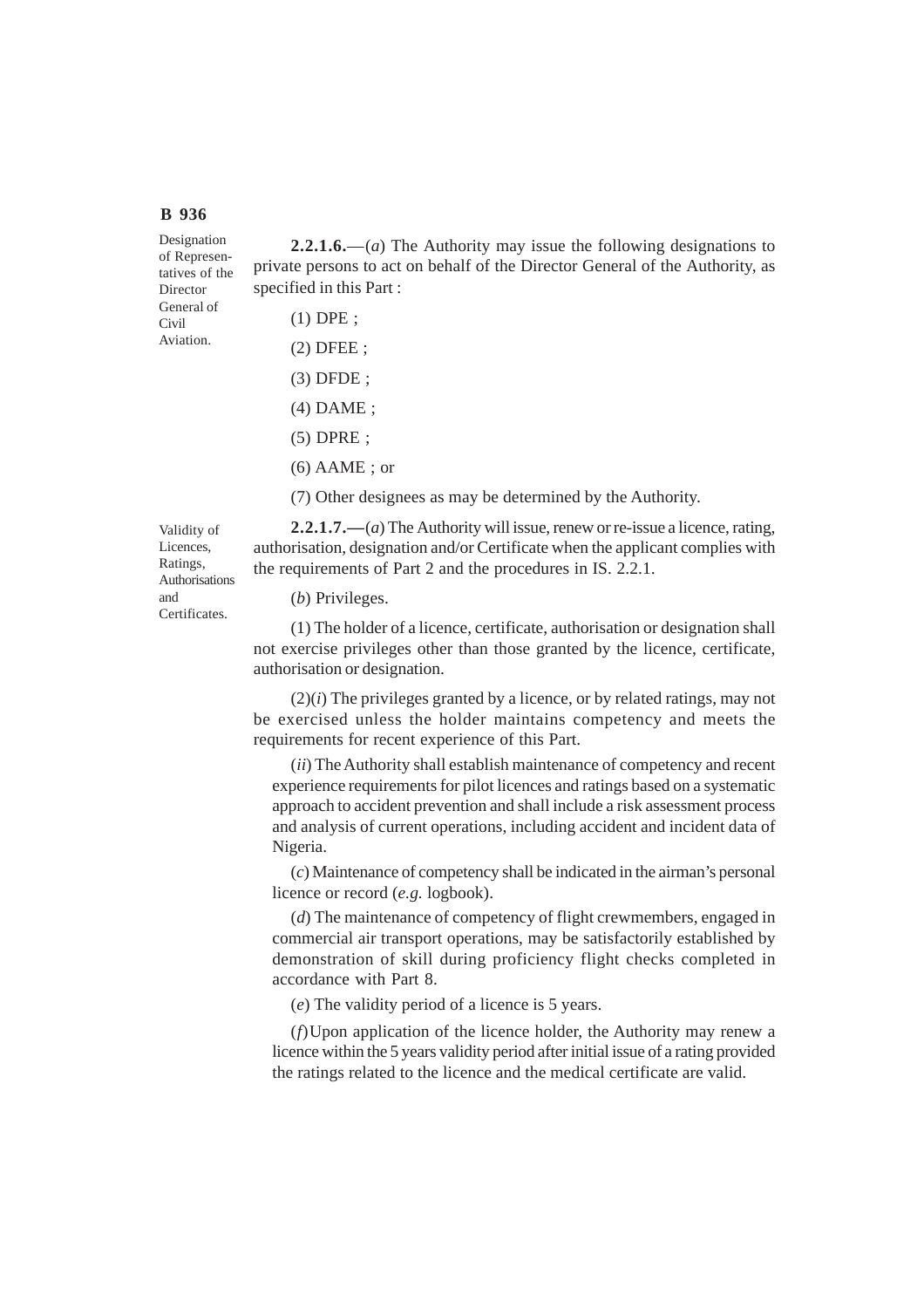(*g*) The validity period of the ratings, authorisations, certificates of validation and medical certificates and the renewal/re-issue conditions are indicated in the relevant Subparts of Part 2.

(*h*) Medical fitness. Applicants for the following licences and authorisations shall hold a medical certificate issued under this part in order for their licence or authorisation to be valid :

(1) Student pilot authorisation.

(2) Pilot licence.

(3) Flight engineer licence.

(4) Flight instructor rating.

(5) Designated pilot examiner (DPE).

(6) Designated flight engineer examiner.

(7) Air traffic controller licence.

(*i*) The Authority having issued a licence shall ensure that other Contracting States are enabled to be satisfied as to the validity of the licence.

*Note* 1—Flight crew members may, to the extent deemed feasible by the Authority, demonstrate their continuing competency in flight simulation training devices approved by the Authority.

**2.2.2.—**(*a*)(*i*) Pilots, flight engineers, flight navigators, air traffic controllers and aeronautical station operators shall demonstrate the ability to speak and understand the English language used for radio telephony communications.

(*ii*) Flight engineers, and glider and free balloon pilots shall have the ability to speak and understand the English language used for radiotelephony communications.

(*iii*) Pilots, flight navigators required to use the radiotelephone aboard an aircraft, air traffic controllers and aeronautical station operators shall demonstrate the ability to speak and understand the English language used for radiotelephony communications to the level specified in the language proficiency requirements in IS 2.2.2.

(*b*) The airmen identified in item (*a*) above shall demonstrate the ability to speak and understand the language used for radiotelephony communications in the English language to at least the Operational Level (Level 4) with the aim to speak at the Expert Level (Level 6) as specified in the language proficiency requirements in IS 2.2.2. The Authority will endorse as appropriate the licence of an airmen identified in item (*a*) who has demonstrated

Language Proficiency.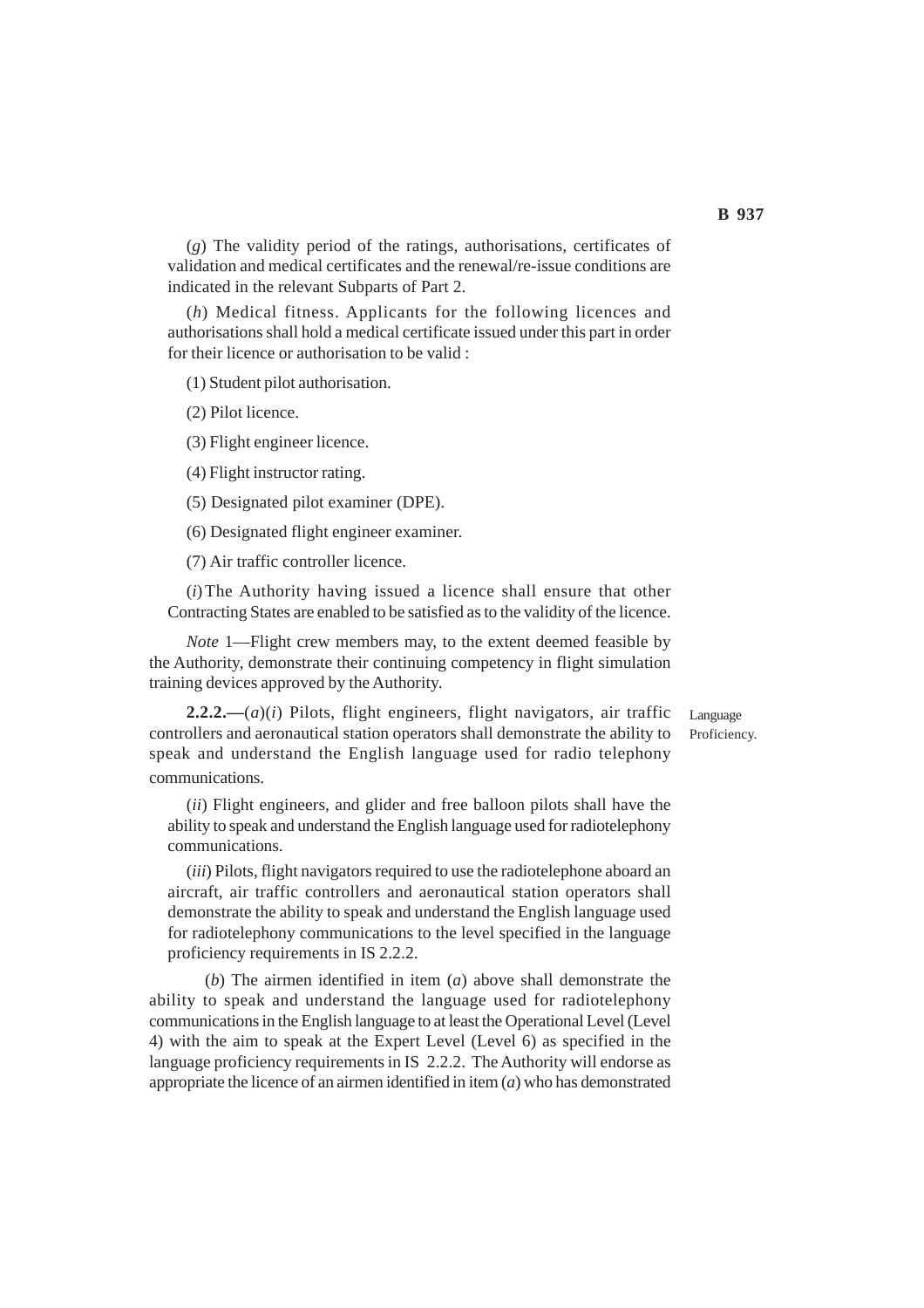the ability to speak and understand the language used for radiotelephony communications in the English language to at least the Operational Level (Level 4).

(*c*) The language proficiency of airmen identified in item (*a*) shall be formally evaluated at intervals in accordance with an individual's demonstrated proficiency level as follows :

(1) Those demonstrating language proficiency at the Operational Level (Level 4) shall be evaluated at intervals not greater than 3 years ;

(2) Those demonstrating language proficiency at the Extended Level (Level 5) shall be evaluated at intervals not greater than 6 years ; and

(3) Those demonstrating language proficiency at the Expert Level (Level 6) shall be exempt from further language evaluation.

(*d*) Implementing Standard IS 2.2.2 contains the detailed requirements for language proficiency.

**2.2.3.** CREDIT FOR MILITARY COMPETENCY

Credit for Military Pilots.

**2.2.3.1.—**(*a*) Pilot licences. Except for a rated military pilot or former military pilot who has been removed from flying status for lack of proficiency, or because of disciplinary action involving aircraft operations, a rated military pilot or former rated military pilot who meets the requirements of IS 2.2.3.1 may apply, on the basis of his or her military training, for :

 $(1)$  A CPL ;

(2) A rating in the category and class of aircraft for which that military pilot is qualified ;

(3) An instrument rating with the appropriate category rating for which that military pilot is qualified ; and

(4) A type rating, if appropriate.

(*b*) The testing required by a military pilot seeking a licence or rating is as follows :

(1) If the applicant has been on active flight status within the past 12 months of application ; pass a knowledge test on :

(*i*) Air law ;

(*ii*) Aeronautical weather codes ;

(*iii*) Flight performance and planning ; and

(*iv*) Human performance.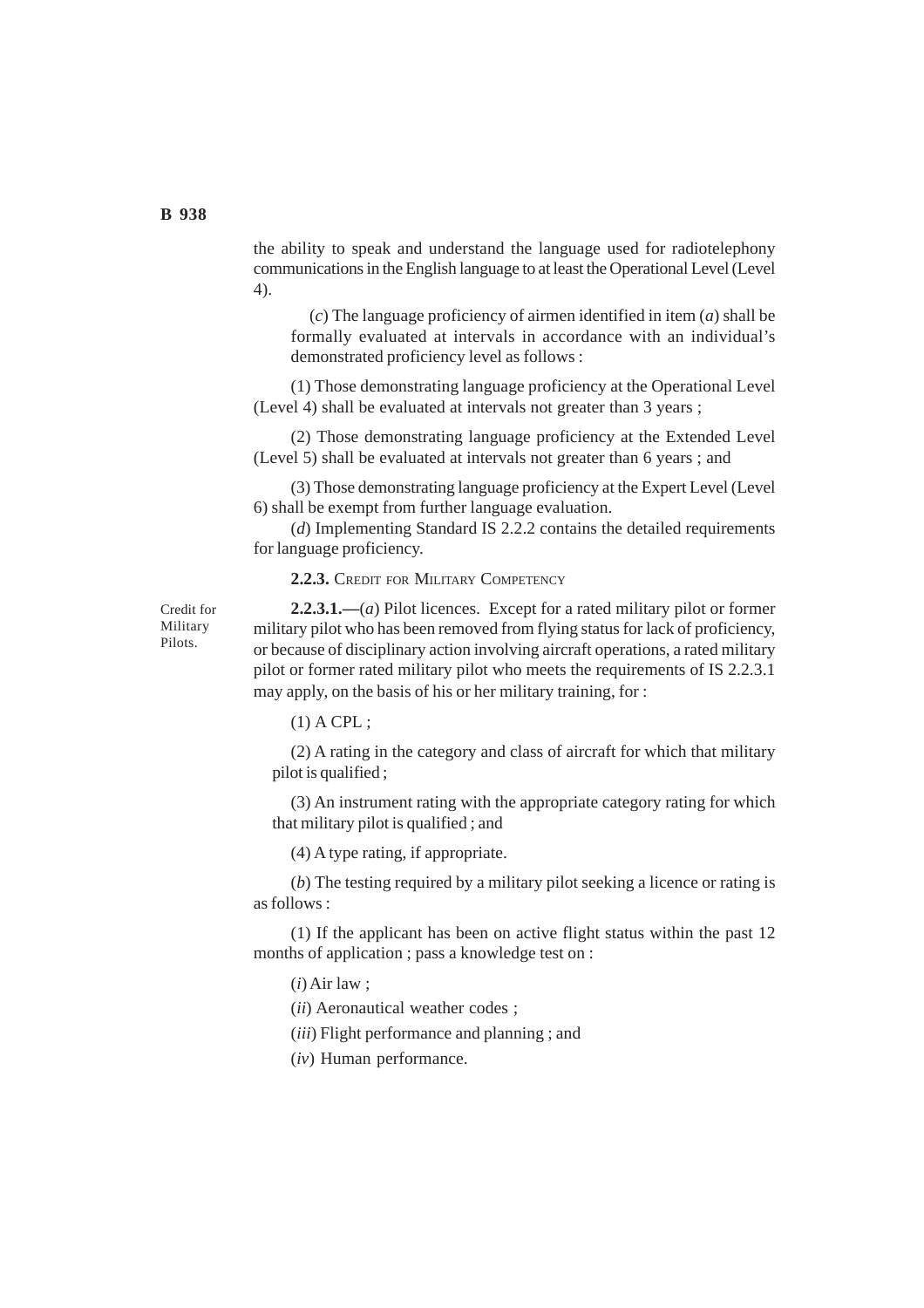(2) If the applicant has not been on active flight status within the past 12 months of application, pass both a knowledge and skill test.

**2.2.3.2.—**(*a*) The Authority shall grant to an applicant for a senior parachute rigger licence that licence if he or she passes a knowledge test on the regulations of Subpart 2.10 and presents satisfactory documentary evidence that he or she—

(1) Is a member or Civilian Employee of an Armed Force of Nigeria, is a Civilian Employee of a regular Armed Force of a Foreign Country, or has, within the 12 months before he applies, been honourably discharged or released from any status covered by this paragraph ;

(2) Is serving, or has served within the 12 months before application, as a parachute rigger for such an armed force ; and

(3) Has the experience required by paragraph 2.10.1.4 of these regulations.

**2.2.4.** VALIDATION AND CONVERSION OF FOREIGN LICENCES, RATINGS, AUTHORISATIONS AND CERTIFICATES

**2.2.4.1.—**(*a*) General requirements for validation.

(1) A person who holds a current and valid pilot licence issued by another Contracting State in accordance with ICAO *Annex* 1, may apply for a validation of such licence for use on aircraft registered in Nigeria.

(2) The applicant for the validation certificate shall present to the Authority the foreign licence and evidence of the experience required by presenting the record (e.g. logbook).

(3) The applicant for the validation certificate shall present to the Authority evidence that he/she holds either a current medical certificate issued under Part 2 or a current medical certificate issued by the Contracting State that issued the applicant's licence.

(*i*) The Authority may allow the applicant to use his/her foreign medical certificate with the validation certificate provided that the medical certification requirements on which the foreign medical certificate was issued meet the requirements of Part 2, relevant to the licence held.

(4) The applicant for the validation certificate shall present to the Authority evidence of language proficiency in English as specified in 2.2.2 or shall demonstrate to the Authority the language proficiency skills as specified in 2.2.2.

Validation of Flight Crew Licences.

Credit for Military Parachute Rigars.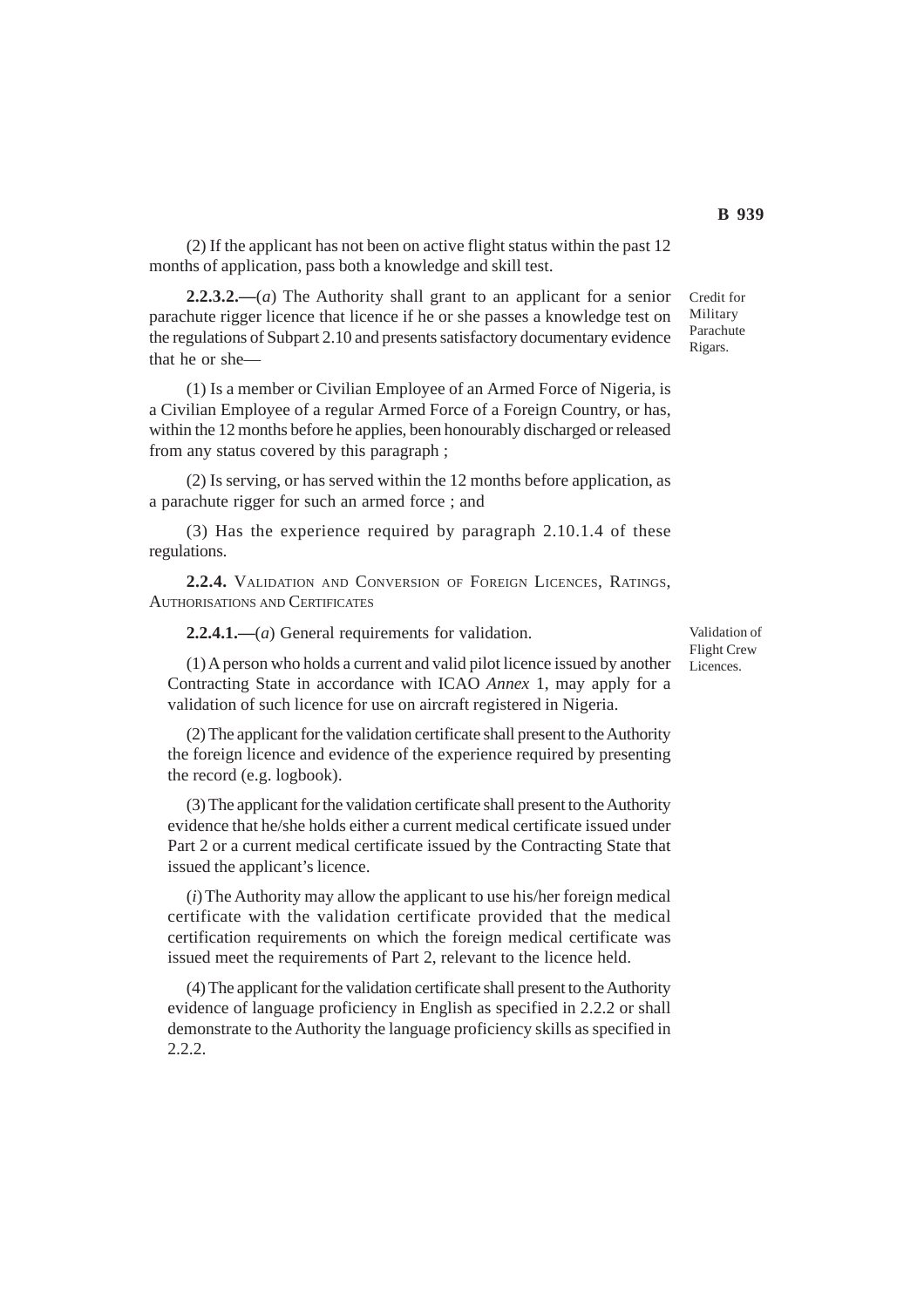(*i*) The validation shall be limited for use on Nigeria registered aircraft for use within Nigeria if the pilot is not proficient in the English language, as required by 2.2.2.

(5) The Authority will verify the authenticity of the licence, ratings authorisations and the medical certificate with the state of licence issue prior to issuing the validation.

(6) The Authority will only validate ratings or authorisations on the foreign licence together with the validation of a licence.

(7) The Authority may issue a validation certificate which will be valid for one year, provided the foreign licence, ratings or authorisations and the medical certificate remains valid.

(*b*) Validation certificate with PPL privileges.

(1) In addition to the requirements in item (*a*) above, the applicant for the validation certificate with PPL privileges shall have a foreign licence with at least PPL privileges.

(*c*) Validation certificate with PPL/IR, CPL, CPL/IR, MPL, ATPL or FE privileges. In addition to the requirements in item (*a*) above, the applicant for a validation certificate for either a PPL/IR, CPL, CPL/IR, MPL, ATPL or FE privileges, shall have the relevant foreign licence and meet the following requirements :

(1) The applicant for the validation certificate shall demonstrate to the satisfaction of the Authority the knowledge relevant to the licence to be validated of :

(*i*) Air Law ; (*see* IS : 2.2.4.1 (*c*)(1)).

(2) the applicant for the validation certificate may be required to complete a skill test for the relevant licence and ratings that he or she wants to be validated relevant to the privileges of the licence held ; and

(3) Comply with the experience requirements set out in the table contained in IS : 2.2.4.1(*c*)(3).

**2.2.4.2.—**(*a*) Conversion of a foreign pilot licence for issuance of a PPL by Nigeria. A person who holds a current and valid pilot licence with at least PPL privileges issued by another Contracting State in accordance with ICAO *Annex* 1, may apply for a conversion and be issued with a PPL for use on aircraft registered in Nigeria provided the following requirements are met.

Conversion of Flightcrew Licences.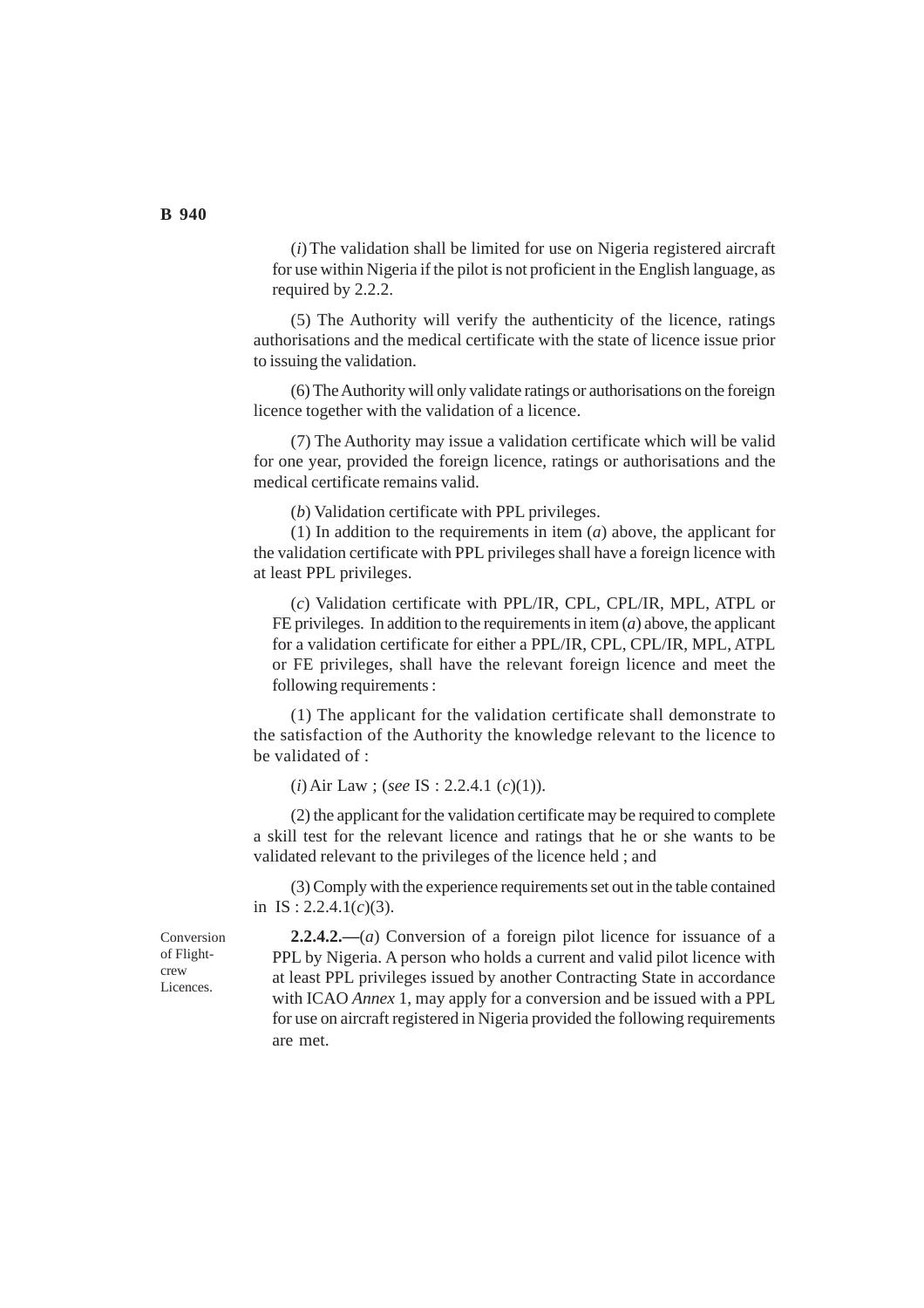(1) The holder shall :

(*i*) Present to the Authority the foreign licence, evidence of experience required by presenting the record (e.g. logbook) and current medical certificate ;

(*ii*) Present to the Authority evidence of proficiency in English language as specified in 2.2.2 or shall demonstrate to the Authority the language proficiency skills as specified in 2.2.2 ;

(*iii*) Obtain a Class 2 medical certificate issued under this Part ;

(*iv*) Demonstrate to the satisfaction of the Authority the knowledge of Air Law ; and

(*v*) Complete a PPL skill test.

(2) The Authority will verify the authenticity of the licence, ratings, authorisations and the medical certificate with the state of licence issue prior to converting the licence.

(*b*) Conversion of PPL/IR, CPL, CPL/IR, MPL, ATPL and Flight Engineer licences, which have been validated in accordance with paragraph 2.2.4.1. The holder of a current and valid foreign PPL/IR, CPL, CPL/IR, MPL, ATPL or Flight Engineer licence issued by another Contracting State in accordance with ICAO *Annex* 1, and appropriate medical certificate, may apply for conversion to the appropriate licence and ratings issued by Nigeria provided the following requirements are met :

(1) The applicant is the holder of a current validation certificate issued under 2.2.4.1 ;

(2) The applicant has completed 200 flight hours in a Nigerian registered aircraft which are operated by an operator established in Nigeria exercising the privileges granted by the validation certificate ;

(3) The applicant for the conversion shall present to the Authority the foreign licence and evidence of the 200 flight hours by presenting the record (*e.g.* logbook) ; and

(4) The applicant shall hold or obtain a medical certificate issued under this Part, appropriate to the level of licence to be converted.

(5) Ratings listed on a person's foreign pilot licence that have been validated in accordance with paragraph 2.2.4.1, may be placed on that person's converted licence.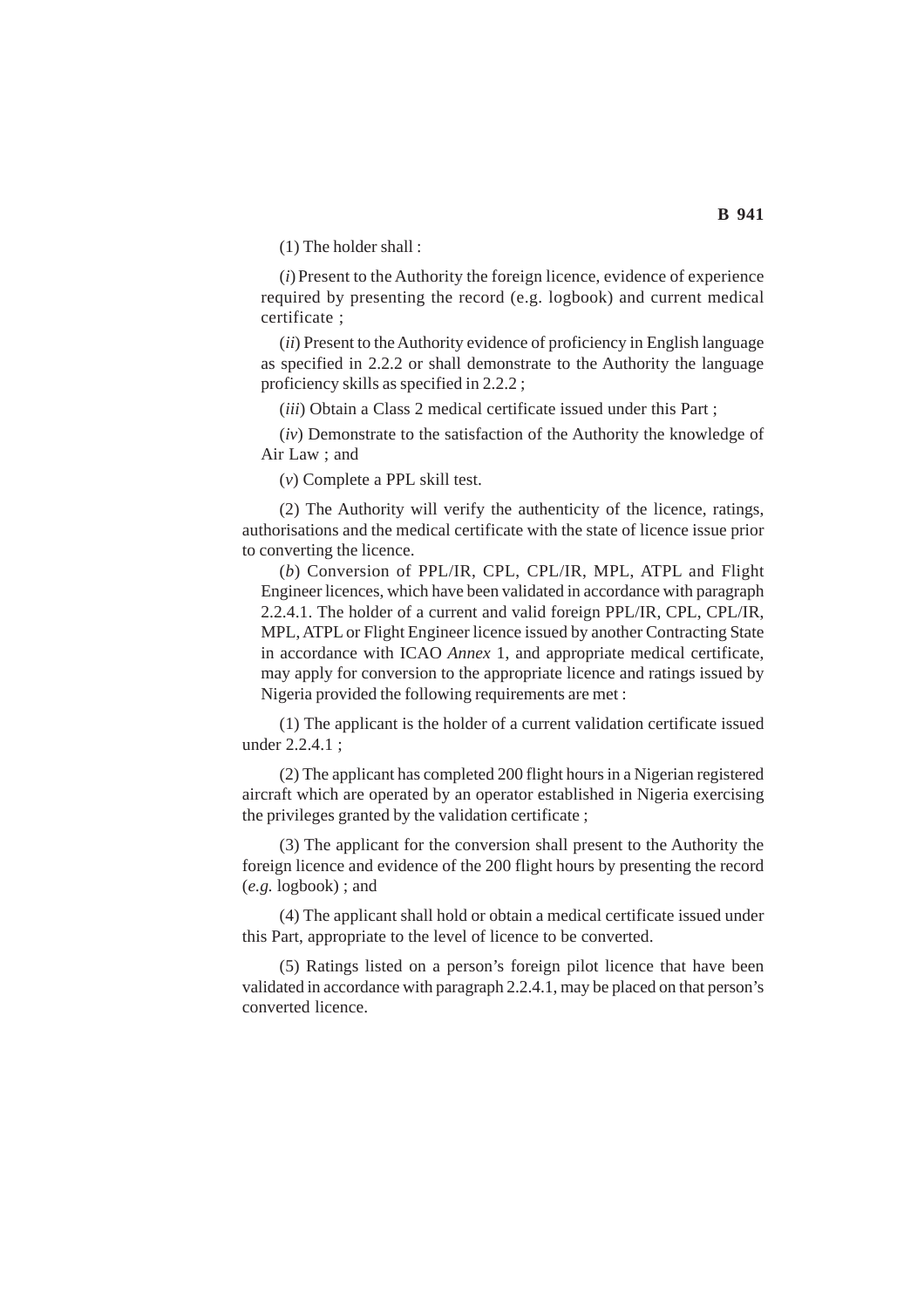Validation of Flightcrew Licences by Reliance upon the Licensing System of Another Contracting State.

**2.2.4.3.—**(*a*) Notwithstanding paragraphs 2.2.4.1 and 2.2.4.2 the Authority may issue a validation certificate with the applicable ratings to the holder of a current and valid foreign licence and current medical certificate, provided :

(1) The licence is issued by another ICAO Contracting State ;

(2) The Authority is convinced that the licence has been issued on the basis of at least Part 2 ;

(3) There is an agreement between the Authority and the other Contracting State about recognition of licences and, if applicable, keeping the licences and ratings current and valid ; and

(4) The applicant for the validation certificate shall demonstrate to the satisfaction of the Authority the knowledge of the following elements relevant to the licence to be validated :

(*i*) Air law ;

(*b*) The applicant for the validation certificate shall present to the Authority the :

(1) Foreign licence and evidence of the currency of the licence by presenting the record (e.g. logbook).

(2) Medical certificate relevant to the licence to be validated, provided that the foreign medical certificate meets the requirements of Part 2.

(3) Evidence of language proficiency in English as specified in paragraph 2.2.2 or shall demonstrate to the Authority the language skills as specified in paragraph 2.2.2.

(*c*) The Authority will verify the authenticity of the licence, ratings, authorisations and the medical certificate with the State of Licence issue prior to issuing the validation.

(*d*) The Authority may issue a validation certificate which will be valid for one year, provided the foreign licence, ratings, authorisations and medical certificate remains valid.

(*e*) The IS 2.2.4.3 contains procedures for validation of flightcrew licences by reliance upon the licensing system of another ICAO Contracting State.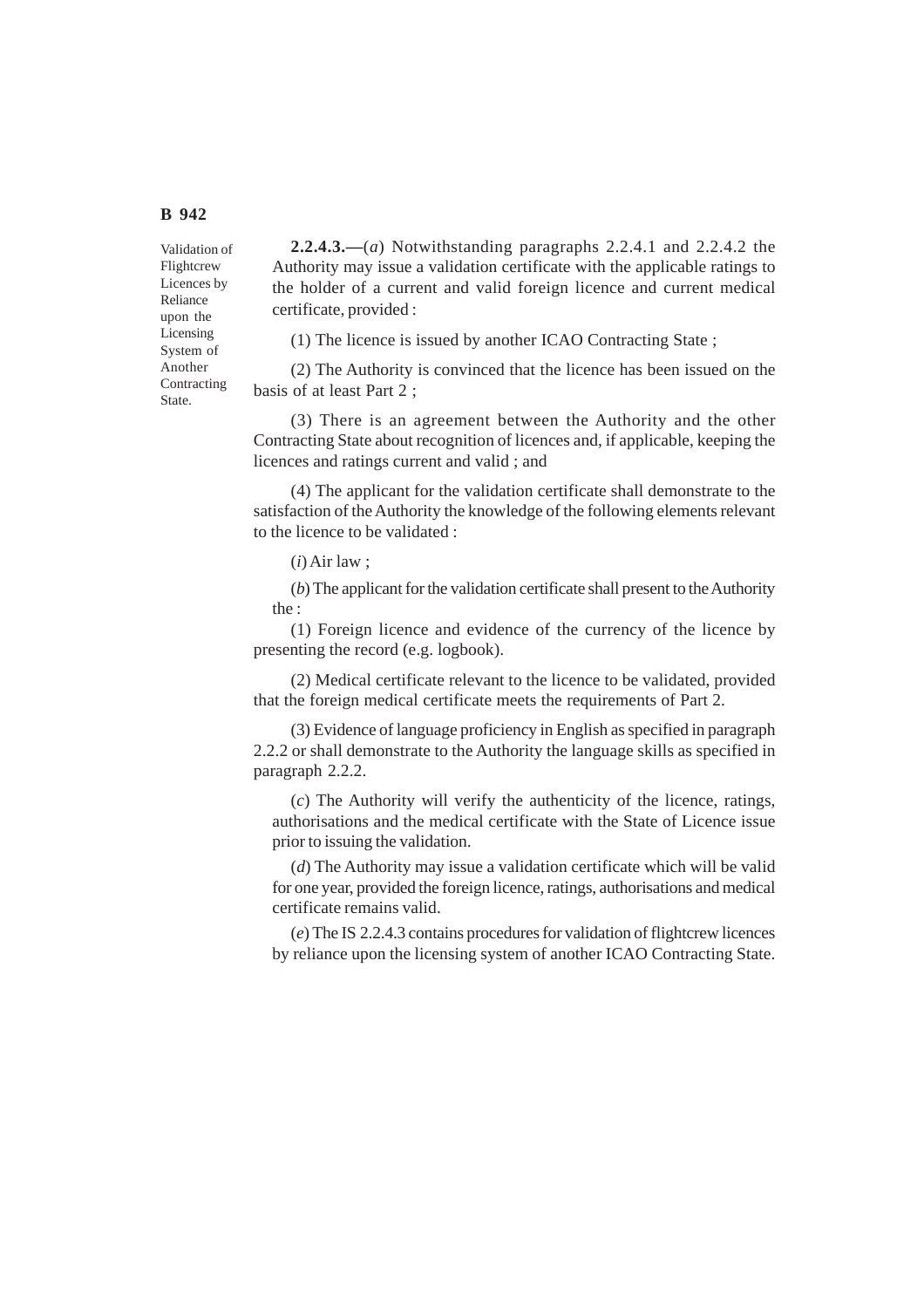**2.2.4.4.—**(*a*) Notwithstanding paragraphs 2.2.4.1 and 2.2.4.2 the Authority may issue a licence with the applicable ratings to the holder of a current and valid foreign licence, provided :

(1) The licence is issued by another ICAO Contracting State ;

(2) The Authority is convinced that the licence has been issued on the basis of at least Part 2 ; and

(3) There is an agreement between the Authority and the other Contracting State about recognition of licences.

(*b*) The applicant for the conversion shall present to the Authority the :

(1) Foreign licence and evidence of the currency of the licence by presenting the record (*e.g.* logbook) ;

(2) Medical certificate relevant to the licence if the medical certificate is to be converted or medical certificated issued under Part 2 relevant to the licence sought ; and

(3) Evidence of language proficiency in English as specified in paragraph 2.2.2 or shall demonstrate to the Authority the language skills as specified in paragraph 2.2.2.

(*c*) The applicant shall demonstrate to the satisfaction of the Authority the knowledge of the following elements relevant to the licence to be validated :

#### (1) Air law ;

(*d*) The Authority will verify the authenticity of the licence, ratings, authorisations and the medical certificate with the State of Licence issue prior to issuing the validation.

(*e*) The IS 2.2.4.4 contains procedures conversion of flightcrew licences by reliance upon the licensing system of another ICAO Contracting State.

**2.2.4.5.—**(*a*) The requirements stated in 2.2.4.1 shall not apply where Nigerian-registered aircraft are leased to, chartered by or interchanged by an operator of another Contracting State, provided that during the term of the lease the State of the Operator has accepted the responsibility for the personnel licencing responsibility pursuant to an agreement with Nigeria under Article 83 bis of the Chicago Convention.

Validation in Case of Leased, Chartered or Interchanged Aircraft.

Conversion of Flightcrew Licences by Reliance upon the Licensing System of Another Contracting State.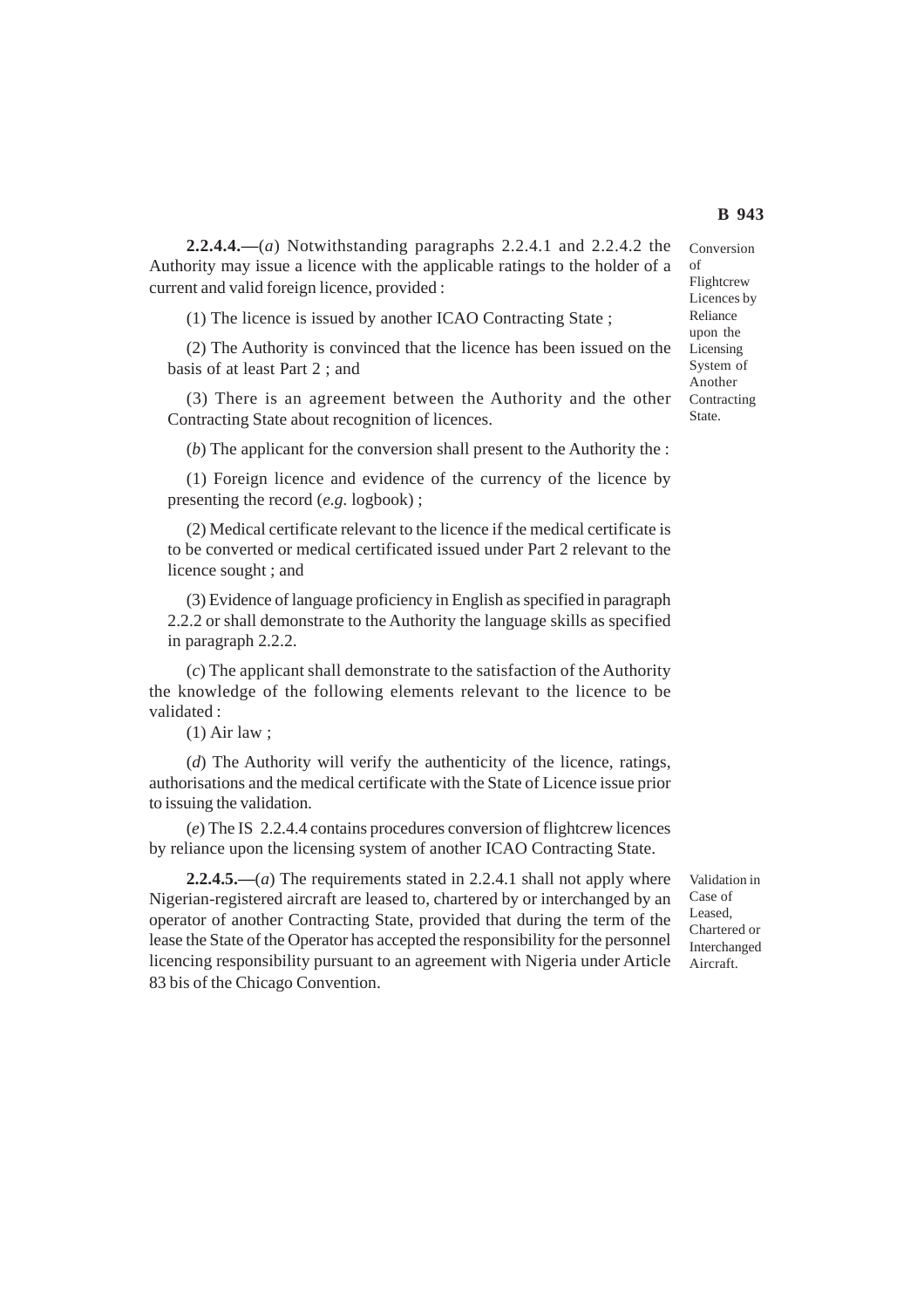Temporary Validation of Non-NigeriaN Pilot Licences Held by Manufacturer Pilots.

**2.2.4.6.—**(*a*) In circumstances where validation of a non-Nigerian pilot licence is needed to fulfil specific tasks of finite duration, the Authority may issue a temporary validation of such a licence for those tasks as described in this paragraph.

(*b*) Notwithstanding the requirements contained in Sections 2.2.4.1, 2.2.4.2, 2.2.4.3 or 2.2.4.4, the Authority may temporarily validate a licence issued by another ICAO Contracting State in accordance with the provisions of ICAO Annex 1, including an instructor rating or examiner authorisation issued by that State, provided that the holder of the licence shall :

(*c*) Possess an appropriate licence, medical certificate, type ratings and qualifications, to include instructor or examiner qualifications, valid in the State of licence issue for the duties proposed ;

(*d*) Demonstrate to the satisfaction of the Authority the knowledge of the following elements relevant to the licence to be validated :

(1) Air law ;

(2) Aeronautical weather codes ;

(3) Flight performance and planning ; and

(4) Human performance.

(*e*) Provide evidence of language proficiency in the English language as specified in paragraph 2.2.2 or shall demonstrate to the Authority the language skills as specified in paragraph 2.2.2.

(*f*)Be employed by an aircraft manufacturer or Approved Training Organisation located outside Nigeria performing training on behalf of an aircraft manufacturer ; and

(*g*) Be limited to performing flight instruction and testing for initial issue of type ratings, the supervision of initial line flying by the pilots of an operator in Nigeria, delivery or ferry flights, initial line flying, flight demonstrations or test flights.

(*h*) Whenever conducting or supervising line flying, the pilot shall also be required to meet the relevant requirements of Part 8.

(*i*) The Authority will verify the authenticity of the licence, ratings, authorisations and medical certificate with the State of licence issue prior to issuing the temporary validation.

(*j*)The duration of the temporary validation shall be for one year.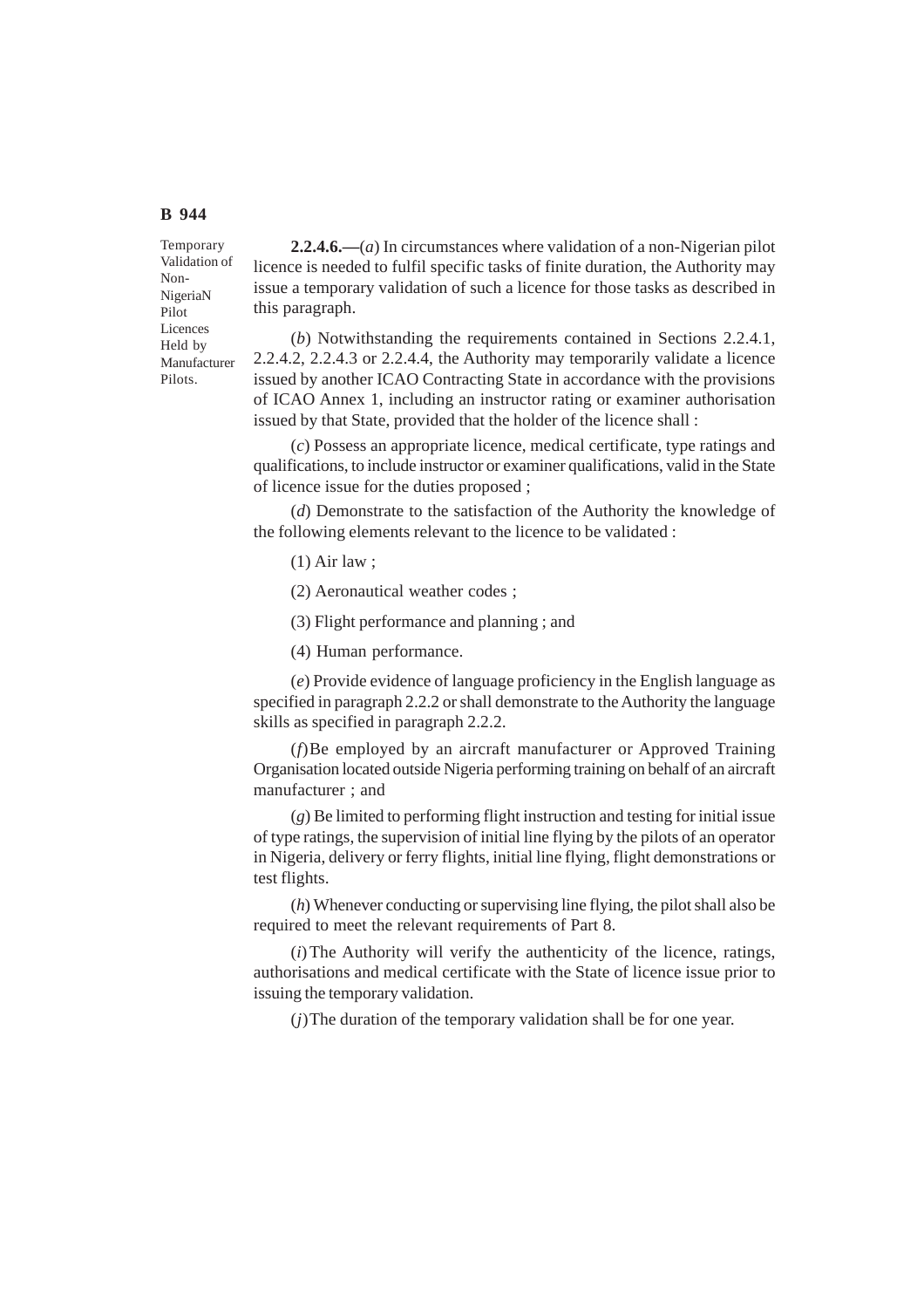**2.2.4.7.—**(*a*) General requirements for validation.

(1) A person who holds a current and valid AME licence issued by another Contracting State in accordance with ICAO Annex 1, may apply for a validation of such licence for use on aircraft registered in Nigeria.

(2) The applicant for the validation certificate shall present to the Authority the foreign licence and evidence of the experience required by presenting the personal record.

(3) The applicant for the validation certificate shall demonstrate to the Authority evidence of proficiency in English language.

(4) The Authority will verify the authenticity of the licence, ratings authorisations with the state of licence issue prior to issuing the validation.

(5) The Authority will only validate ratings or authorisations on the foreign licence together with the validation of a licence.

(6) The Authority may issue a validation certificate which will be valid for one year, provided the foreign licence, ratings or authorisations remains valid.

(*b*) The applicant for the validation certificate shall demonstrate to the satisfaction of the Authority the knowledge of the following elements relevant to the licence to be validated :

(1) Air Law ;

(2) Applicable Airworthiness requirements governing certification and continuing airworthiness ; and

(3) Approved maintenance organisations and procedures.

(*c*) The applicant for the validation certificate may be required to complete a skill test for the relevant licence and ratings that he or she wants to be validated relevant to the privileges of the licence held ; and

(*d*) Have a minimum of four years AME experience.

**2.2.4.8.—**(*a*) General requirements for conversion. A person who holds a current and valid AME licence issued by another Contracting State in accordance with ICAO Annex 1, may apply for conversion of such licence for use on aircraft registered in Nigeria provided the following requirements are met :

(1) The applicant for the conversion shall present to the Authority the foreign licence and evidence of the experience required by presenting the personal record.

Conversion of Aircraft Maintenance engineer Licences.

Validation of Aircraft Maintenance engineer Licences.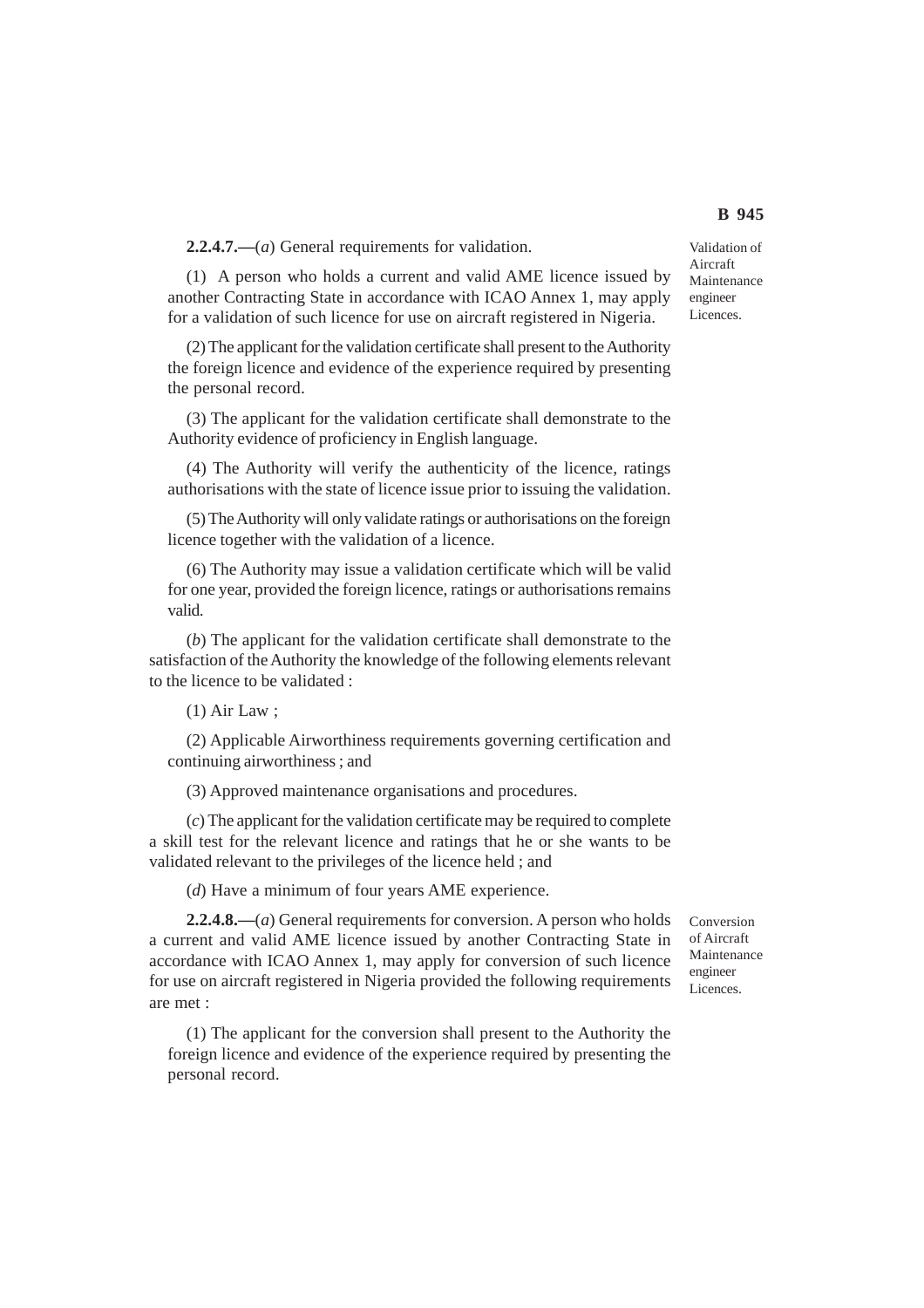(2) The applicant for the conversion shall demonstrate to the Authority evidence of proficiency in English language.

(3) Demonstrate to the satisfaction of the Authority the knowledge of the following elements relevant to the licence to be validated :

(*i*) Air Law ;

(*ii*) Applicable Airworthiness requirements governing certification and continuing airworthiness ;

(*iii*) Approved maintenance organisations and procedures ; and

(*iv*) Human Performance ;

(4) The applicant for the validation certificate may be required to complete a skill test for the relevant licence and ratings that he or she wants to be validated relevant to the privileges of the licence held ; and

(5) Have a minimum of four years AME experience.

(*i*) The Authority will verify the authenticity of the licence, ratings authorisations with the state of licence issue prior to issuing the converted licence.

(*ii*) The Authority will only convert ratings or authorisations on the foreign licence together with the conversion of a licence.

(*iii*) The validation will be for one year provided that the underlying foreign AME licence remains current and valid.

(*b*) Conversion of AME licences that have been validated in accordance with 2.2.4.7. The holder of a current and valid AME licence issued by another Contracting State in accordance with ICAO Annex 1 who has a validation in accordance with 2.2.4.7 and can show evidence of 12 months performing maintenance on aircraft registered in Nigeria may convert his/her AME licence with no further formality.

**2.2.4.9.—**(*a*) Notwithstanding paragraphs 2.2.4.7 and 2.2.4.8 the Authority may issue a validation certificate with the applicable ratings to the holder of a current and valid foreign AME, provided :

(1) The licence is issued by another ICAO Contracting State ;

(2) The Authority had determined that the licence has been issued on the basis of at least Part 2 ;

(3) There is an agreement between the Authority and the other Contracting State about recognition of licences and, if applicable, keeping the licences and ratings current and valid ; and

Validation of AME Licences by Reliance upon the Licensing System of Another Contracting State.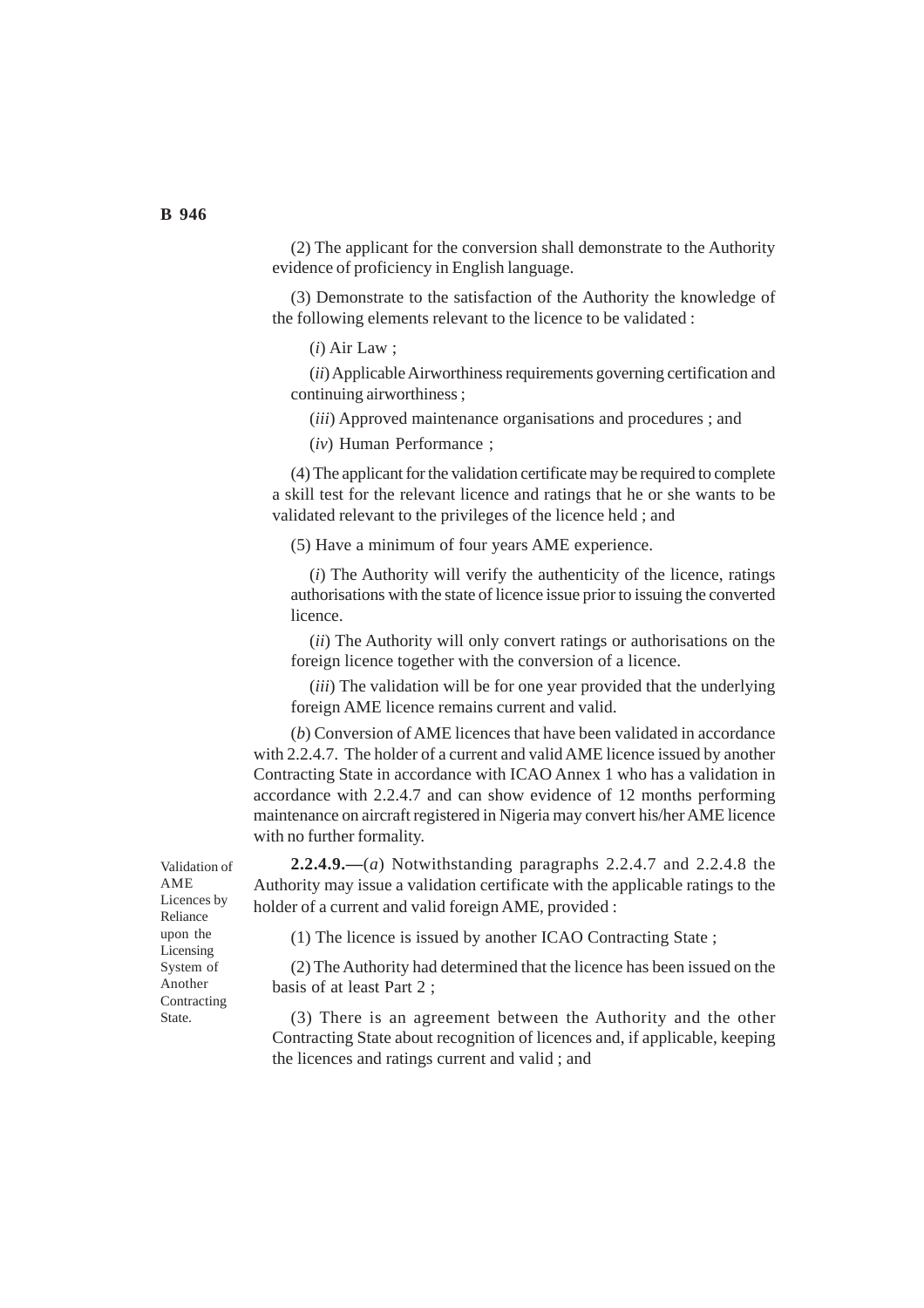(4) The applicant for the validation certificate shall demonstrate to the satisfaction of the Authority the knowledge of the following elements relevant to the licence to be validated :

(*i*) Air law ;

(*ii*) Applicable Airworthiness requirements governing certification and continuing airworthiness ; and

(*iii*) Approved maintenance organisations and procedures.

(5) The applicant for the validation certificate shall present to the Authority the :

(*i*) Foreign licence and evidence of the currency of the licence by presenting the personal record.

(6) The applicant for the conversion shall demonstrate to the Authority evidence of proficiency in English language.

(*b*) The Authority will verify the authenticity of the licence, ratings, with the State of Licence issue prior to issuing the validation.

(*c*) The Authority may issue a validation certificate which will be valid for one year, provided the foreign licence, ratings, and authorisations remain valid.

(*d*) The IS 2.2.4.9 contains procedures for validation of AME licences by reliance upon the licensing system of another ICAO Contracting State.

**2.2.4.10.—**(*a*) Notwithstanding paragraphs 2.2.4.7 and 2.2.4.8 of these regulations the Authority may issue a licence with the applicable ratings to the holder of a current and valid foreign licence, provided :

(1) The licence is issued by another ICAO Contracting State ;

(2) The Authority is convinced that the licence has been issued on the basis of at least Part 2 of these regulations ; and

(3) There is an agreement between the Authority and the other Contracting State about recognition of licences.

(*b*) The applicant for the conversion shall present to the Authority the :

(1) Foreign licence ; and

(2) Evidence of the currency of the licence by presenting the personal record (e.g. logbook).

(*c*) The applicant for the conversion shall demonstrate to the Authority evidence of proficiency in English language.

Conversion of AME Licences by Reliance upon the Licensing System of Another Contracting State.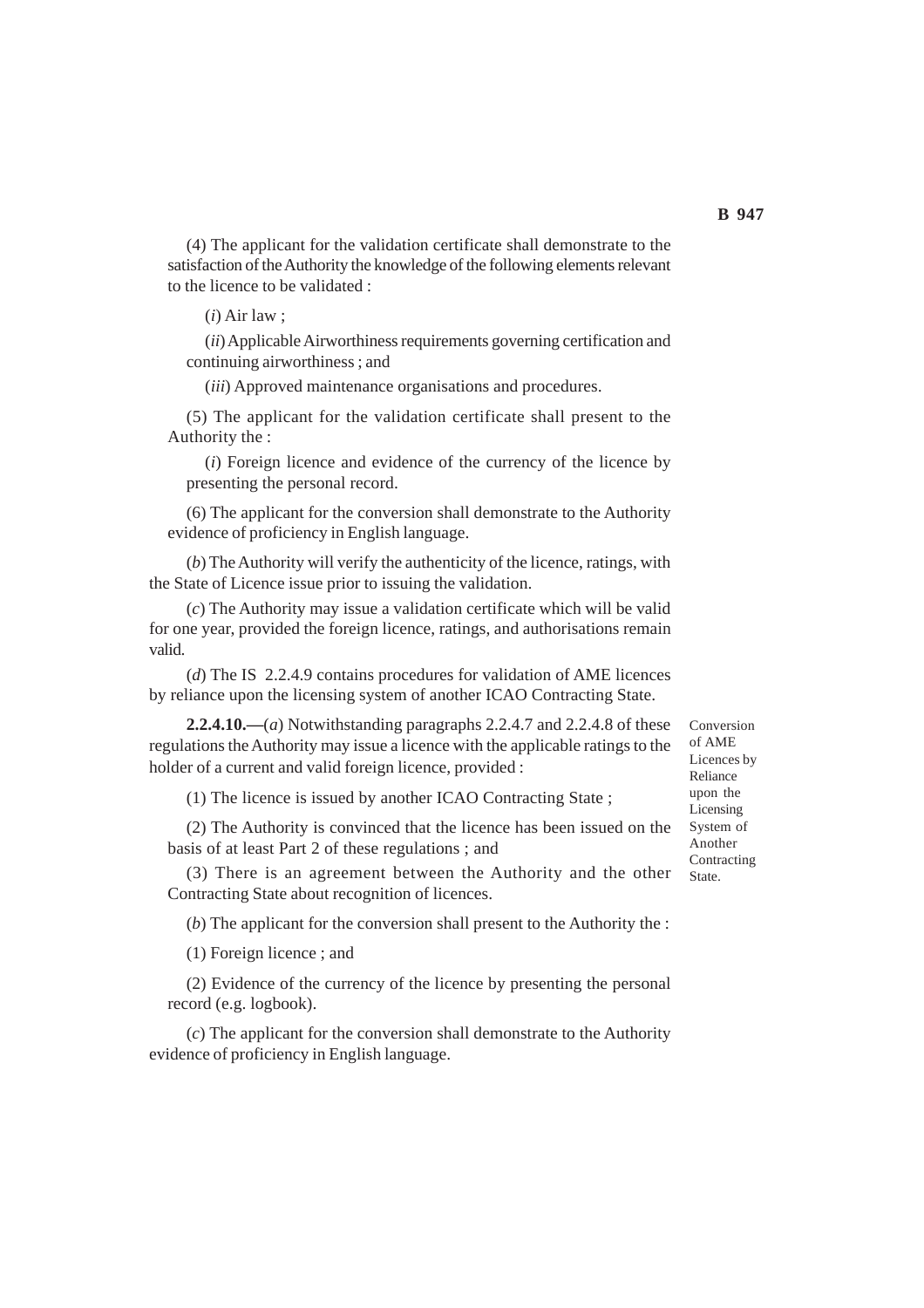(*d*) The applicant shall demonstrate to the satisfaction of the Authority the knowledge of the following elements relevant to the licence to be validated :

- (1) Air law ;
- (2) Natural Science and aircraft general knowledge ;
- (3) Aircraft Engineering ;
- (4) Aircraft Maintenance ; and
- (5)Human Factors.

(*e*) The Authority will verify the authenticity of the licence, ratings and authorisations with the State of Licence issue prior to issuing the validation.

(*f* ) The IS 2.2.4.10 contains procedures conversion of AME licences by reliance upon the licensing system of another ICAO Contracting State.

Validation of Flight Dispatcher Licences.

**2.2.4.11.—**(*a*) General requirements for validation.

(1) A person who holds a current and valid Flight Dispatcher licence issued by another Contracting State in accordance with ICAO Annex 1, may apply for a validation of such licence for use on aircraft registered in Nigeria.

(2) The applicant for the validation certificate shall present to the Authority the foreign licence and evidence of the experience required by presenting the personal record.

(3) The applicant for the validation certificate shall demonstrate to the Authority evidence of proficiency in English language.

(4) The Authority will verify the authenticity of the licence, ratings authorisations with the state of licence issue prior to issuing the validation.

(5) The Authority will only validate ratings or authorisations on the foreign licence together with the validation of a licence

(6) The Authority may issue a validation certificate which will be valid for one year, provided the foreign licence, ratings or authorisations remains valid.

(*b*) The applicant for the validation certificate shall demonstrate to the satisfaction of the Authority by passing the knowledge test covering the following elements relevant to the licence to be validated :

(1) Air law ;

(2) Aeronautical weather codes ;

(3) Flight performance and planning ;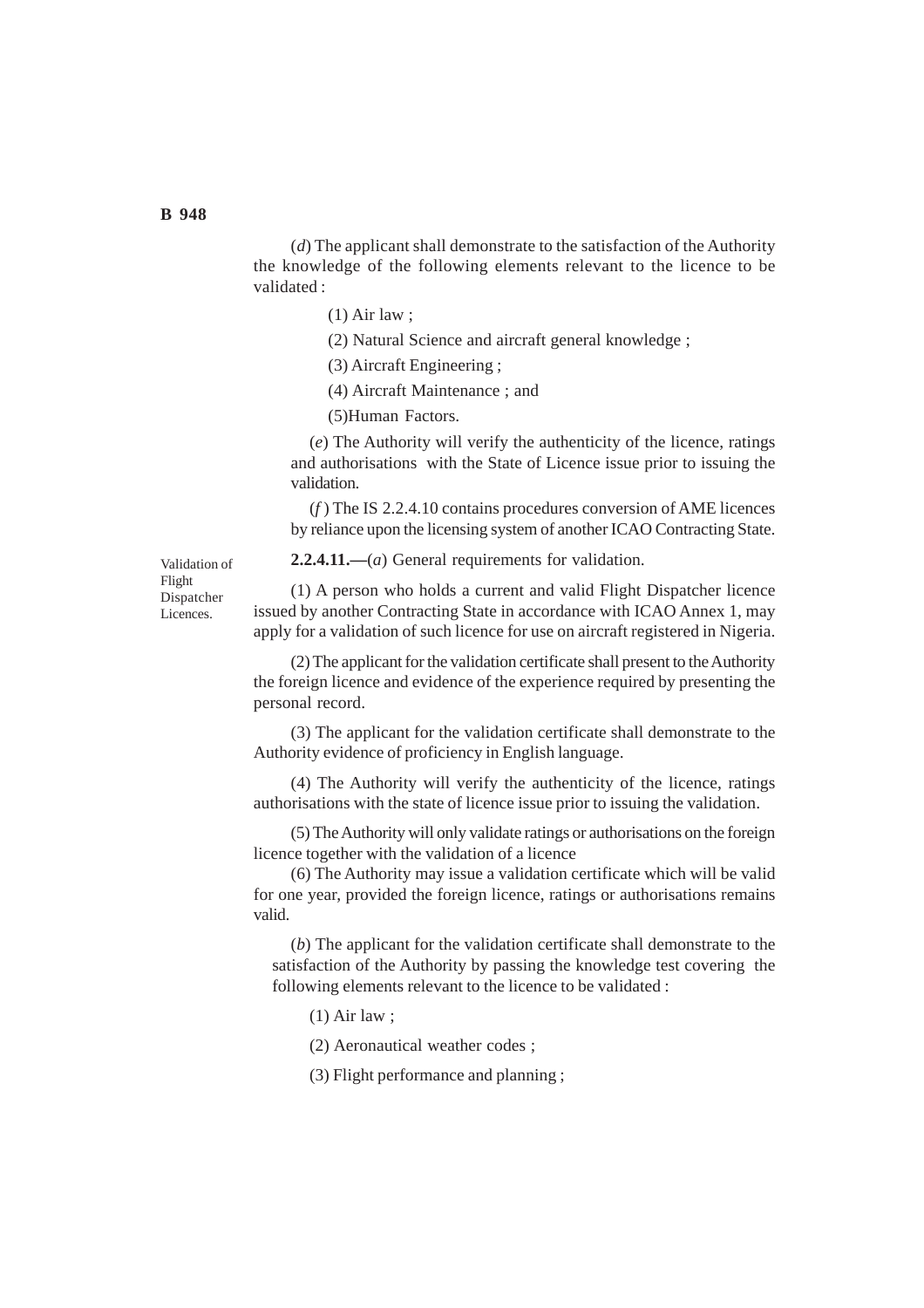(4) Human performance ; and

(5) Any other knowledge area considered necessary by the Authority.

(*c*) The applicant for the validation certificate may be required to complete a skill test for the relevant licence and ratings that he or she wants to be validated relevant to the privileges of the licence held.

**2.2.4.12.—**(*a*) General requirements for conversion. A person who holds a current and valid Flight Dispatcher licence issued by another Contracting State in accordance with ICAO Annex 1, may apply for conversion of such licence for use on aircraft registered in Nigeria provided the following requirements are met :

(1) The applicant for the conversion shall present to the Authority the foreign licence and evidence of the experience required by presenting the personal record.

(2) The applicant for the conversion shall demonstrate to the Authority evidence of proficiency in English language.

(3) Demonstrate to the satisfaction of the Authority by passing the knowledge covering the following elements relevant to the licence.

(*i*) Air Law ;

(*ii*) Aeronautical weather codes ;

(*iii*) Flight performance and planning ;

(*iv*) Human Performance ; and

(*v*) Any other knowledge area considered necessary by the Authority.

(4) The applicant may be required to complete a skill test for the relevant licence and ratings that he or she wants to be converted relevant to the privileges of the licence held ;

(5) The Authority will verify the authenticity of the licence, ratings authorisations with the state of licence issue prior to issuing the converted licence.

(6) The Authority will only convert ratings or authorisations on the foreign licence together with the conversion of a licence.

(7) Conversion of Flight Dispatcher licences that have been validated in accordance with 2.2.4.11. The holder of a current and valid Flight Dispatcher licence issued by another Contracting State in accordance with ICAO *Annex* 1 who has a validation in accordance with 2.2.4.11 and can show evidence of 12 months exercising the privileges of the validation certificate on aircraft registered in Nigeria may convert his/her Flight Dispacher licence with no further formality.

Conversion of Flight Dispatcher Licences.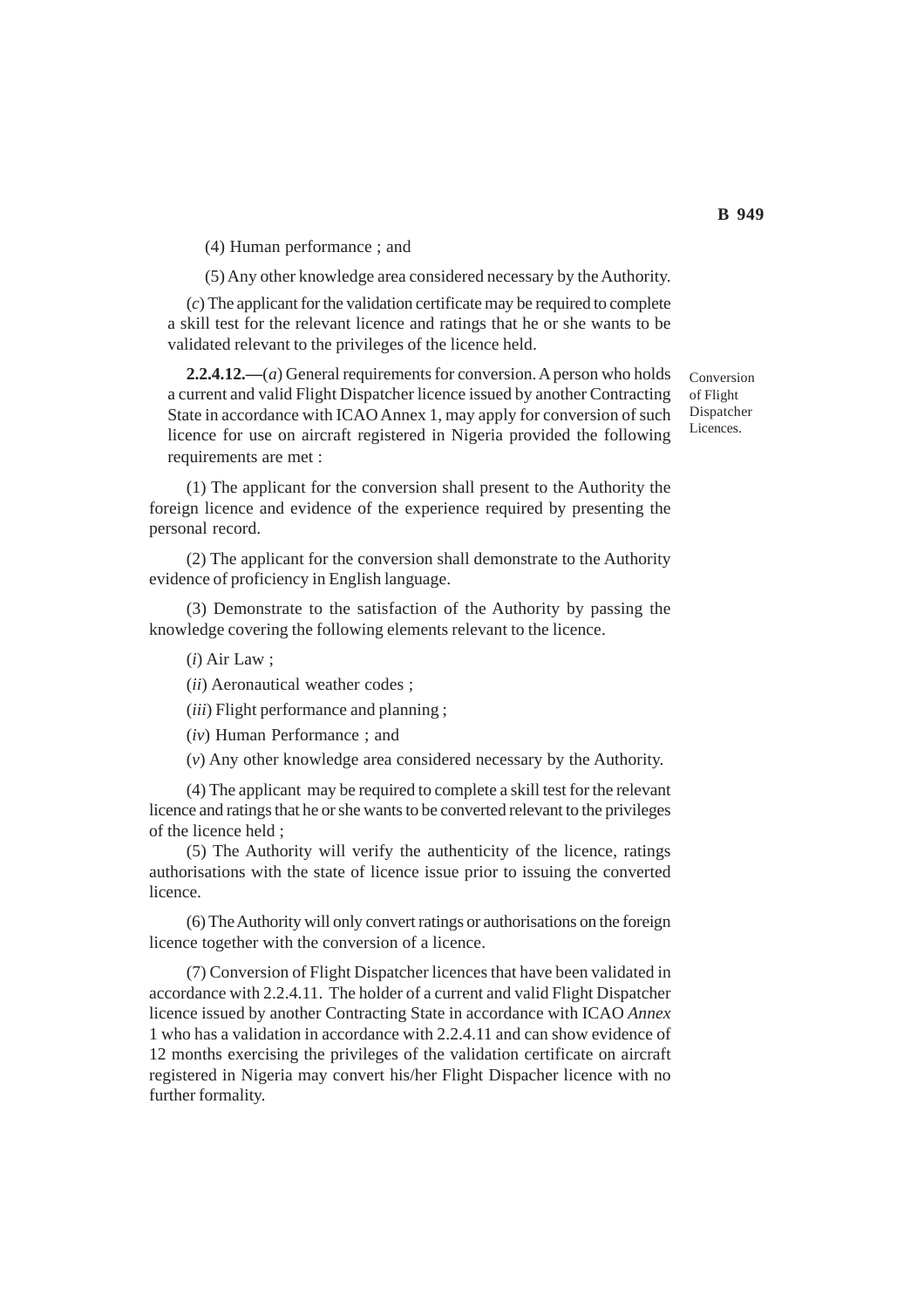**2.2.5.** TRAINING AND TESTING REQUIREMENTS.

Documentation of Training and Aeronautical Experience.

Training Conducted in an Approved Training Organisation.

**2.2.5.1.—**(*a*) Each person shall document and record the following in a manner acceptable to the Authority :

(1) Training and/or experience used to meet the requirements for a licence, rating, endorsement and/or authorisation of Part 2 of these Regulations ; and

(2) The experience required to show the maintaining of recency of aeronautical experience according to the requirements of Part 2 of these Regulations.

**2.2.5.2—**(*a*) The Authority may provide for some reduction in the experience requirements or an alternate means of compliance with the experience requirements for the issue of certain licences and ratings prescribed in this Part when training is conducted within an Approved Training Organisation under special curricula approved by the Authority under Part 3.

(*b*)The Authority shall ensure that approved training shall provide a level of competency at least equal to that provided by the minimum experience requirements for personnel not receiving such approved training through the certification of Approved Training Organisations and by approval of curricula to be taught by Approved Training Organisations as contained in Part 3.

(*c*) Part 3 prescribes the requirements for certifying and administering Approved Training Organisations for conducting approved training.

**2.2.5.3.—**(*a*) Except as specified in paragraph (*b*) of this subsection, no airman may receive credit for use of any flight simulation training device for satisfying any training, testing, or checking requirement of this part unless that flight simulator or flight training device is approved by the Authority for—

(1) The training, testing, and checking for which it is used ;

(2) Each particular manoeuvre, procedure, or crewmember function performed ; and

(3) The representation of the specific category and class of aircraft, type of aircraft, particular variation within the type of aircraft, or set of aircraft for certain flight training devices.

(*b*) The flight simulation training device shall have the same technology for the basic flight instruments (attitude indicator, airspeed, altimeter, and heading reference) as those of the aircraft used by the operator.

Use of Flight Simulation Training Devices (Synthetic Flight Trainers).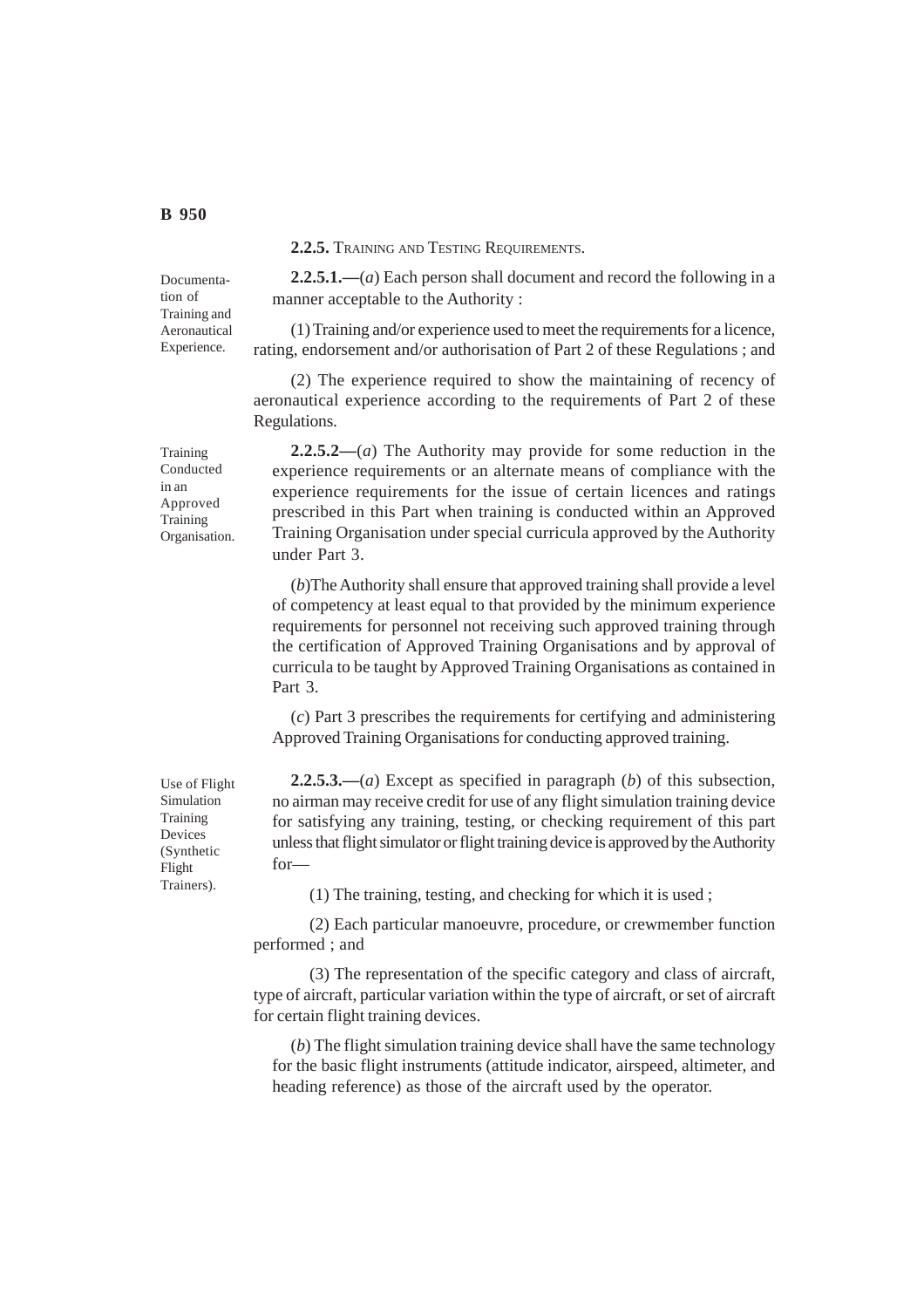(1) Operators that have electronic/glass displays shall use simulators that have electronic/glass displays.

(2) Operators that have standard instruments shall use simulators that have standard instruments.

(3) Operators shall not conduct differences training on variant training on aircraft that have electronic glass displays with aircraft that have standard instruments.

(*c*) The Authority may approve a device other than a flight simulation training device for specific purposes.

(*d*) The use of a synthetic flight trainer for performing training, testing and checking for which a flight crewmember is to receive credit, shall be approved by the Authority, which shall ensure that the synthetic flight trainer is appropriate to the task.

(*e*) The Authority shall not permit a person to carry out instruction on a flight simulation training device required for the issue of a pilot licence or rating unless such person holds or has held an appropriate licence or has appropriate flight training and flight experience and has received proper authorization from the Authority.

**2.2.5.4.—**(*a*) Knowledge and Skill Tests and Checks prescribed by or under Part 2 are given at times and places, and by persons authorised and designated by the Authority.

(*b*) The knowledge test shall be performed in written or computer format, except for the knowledge test for an instructor rating or an additional instructor rating within the same aircraft category, which may be performed orally.

(*c*) In addition to the written knowledge test, candidates may be questioned orally during the skill test, as appropriate.

**2.2.5.5—**(*a*) An applicant for a knowledge test or a skill test shall have received any required endorsement as specified in this Part for the applicable licence, rating or authorisation to show that the applicant has met the training and/or experience requirements to take the knowledge or skill test.

(*b*) An applicant for a knowledge or skill test shall receive written authorisation from the Authority to take, or retake, the test.

(*c*) An applicant shall show proper identification in the form of a Government issued identification document at the time of application that contains the applicant's :

(1) Photograph ;

Knowledge and Skill Tests and Checks : Time, Place, Designated. Persons and Format.

Knowledge and Skill Tests and Checks-Prerequisites, Passing Grades and Retesting After Failure.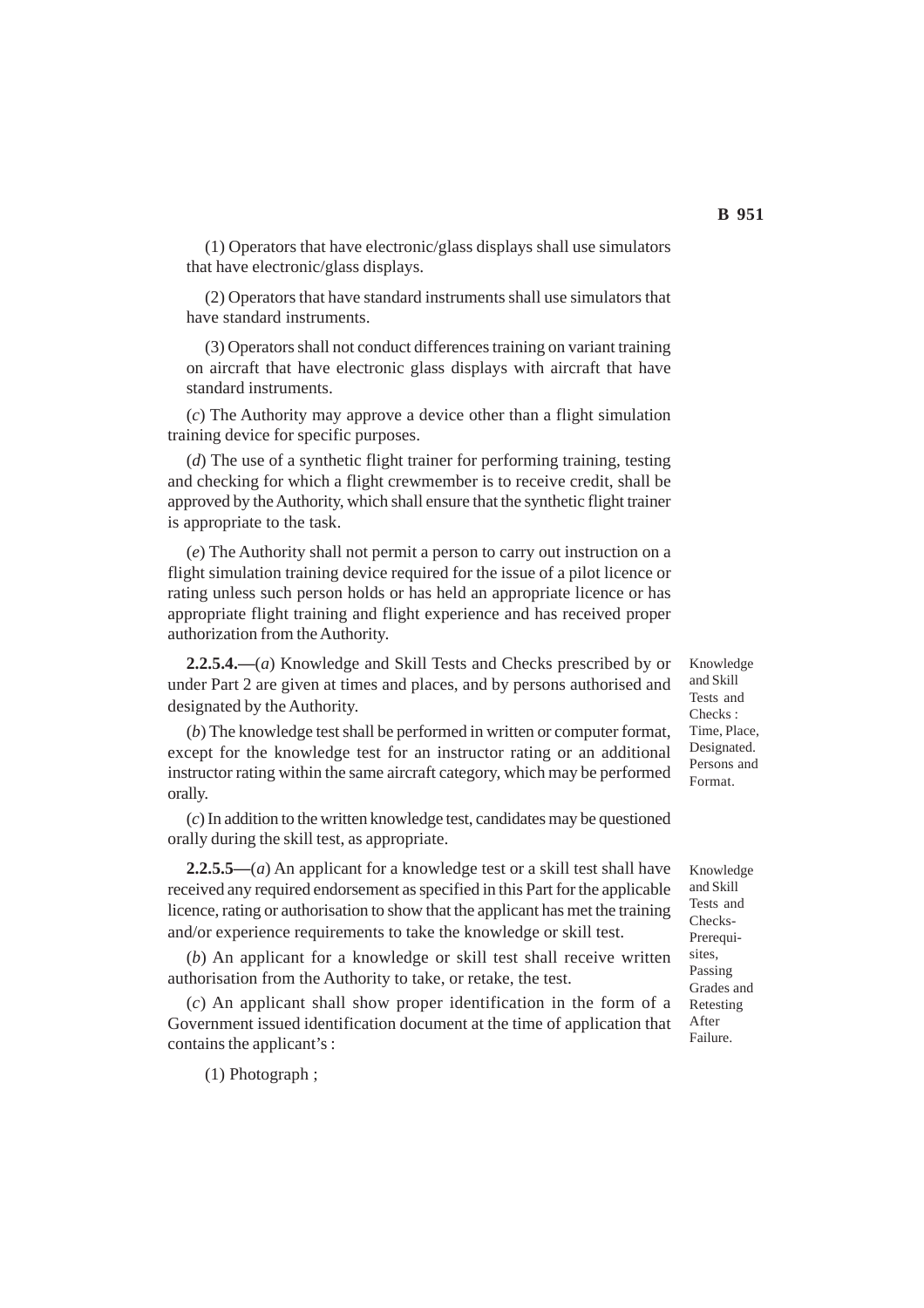(2) Signature ;

(3) Date of birth, which shows the applicant meets or will meet the age requirements of Part 2 for the licence sought before the expiration date of the airman knowledge test report ; and

(4) Actual residential address, if different from the applicant's mailing address.

(*d*) The Authority shall specify the minimum passing grades.

(*e*) An applicant shall, before attempting the skill test for a licence or rating :

(1) Have passed the required knowledge test within the 24 calendarmonth period preceding the month the applicant successfully completes the skill test ; or

(2) If an applicant for an ATPL, have passed the ATP knowledge test within a period of 7 years before successfully completing the ATP skill test, provided that the applicant is, and has been continuously, employed as a flight crewmember by a certificate holder under Part 9 at the time of the ATP skill test.

(*f*)Retesting after failure of a test.

(1) An applicant for a knowledge or skill test who fails that test may reapply to retake the test only after the applicant has received :

(*i*) The necessary training from an authorised instructor who has determined that the applicant is proficient to pass the test ; and

(*ii*) An endorsement from an authorised instructor who gave the applicant the additional training.

(2) An applicant for a flight instructor licence with an aeroplane category rating or, for a flight instructor licence with a glider category rating, who has failed the skill test due to deficiencies in instructional proficiency on stall awareness, spin entry, spins, or spin recovery shall—

(*i*) Comply with the requirements of paragraph  $(f)(1)$  of this subsection before being retested ;

(*ii*) Bring an aircraft to the retest that is of the appropriate aircraft category for the rating sought and is certified for spins ; and

(*iii*) Demonstrate satisfactory instructional proficiency on stall awareness, spin entry, spins, and spin recovery to an examiner during the retest.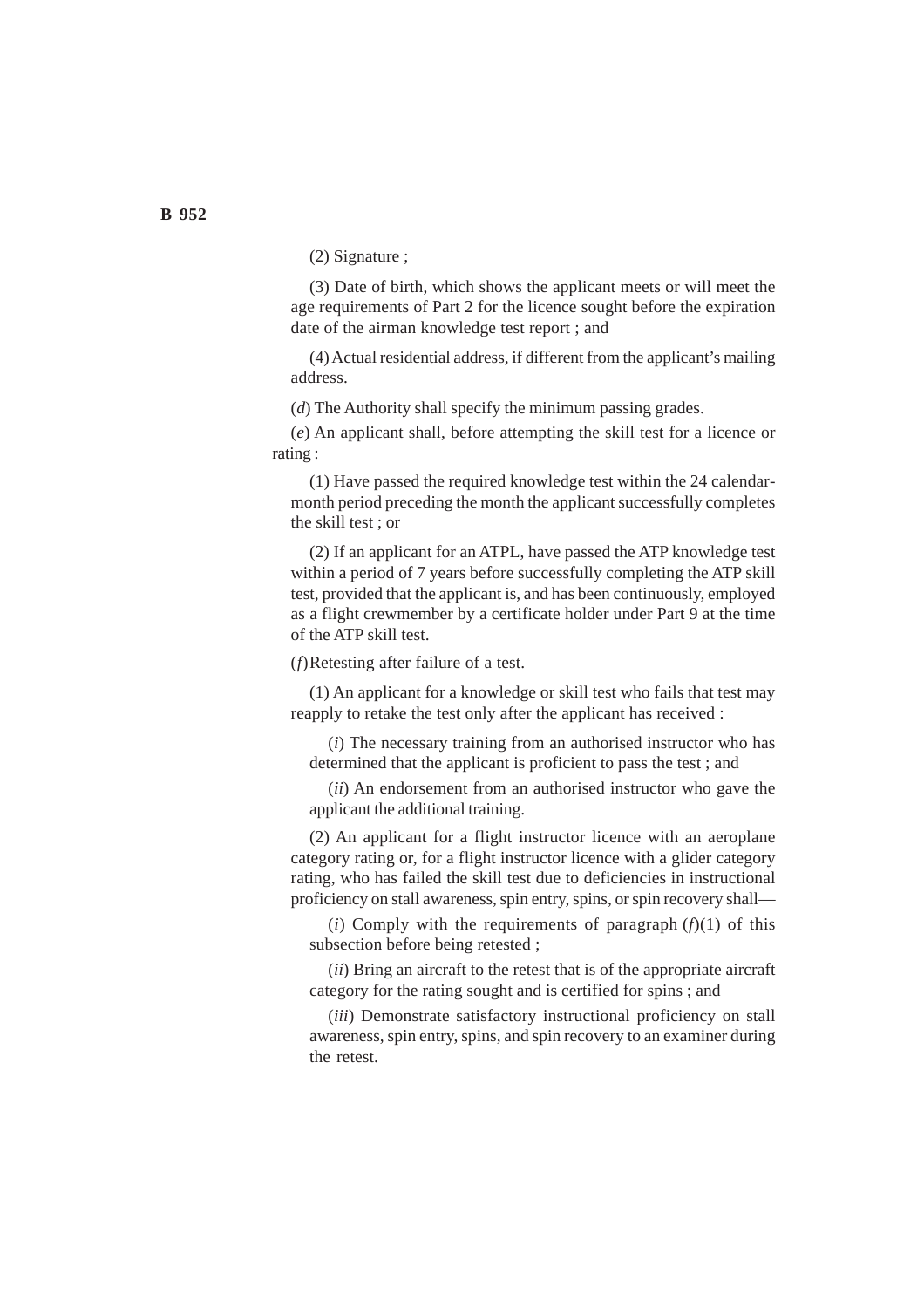(*g*) Cheating or other unauthorised conduct.

(*a*) An applicant for a knowledge test may not :

(1) Copy or intentionally remove any knowledge test ;

(2) Give to another applicant or receive from another applicant any part or copy of a knowledge test ;

(3) Give assistance on , or receive assistance on a knowledge test during the period that test is being given ;

(4) Take any part of a knowledge test on behalf of another person ;

(5) Be represented by, or represent another person for a knowledge test ;

(6) Use any material or aid during the time the test is being given, unless specifically authorized to do so by the Authority ; and

(7) Intentionally cause, assist, or participate in any act prohibited by this paragraph.

(*b*) An applicant who the Authority finds has committed an act prohibited by paragraph (*a*) of this section is prohibited, for 1 year after the date of committing that act, from :

(1) Applying for any licence, rating, or authorization issued under part 2 of these Regulations ; and

(2) Applying for and taking any test under part 2 these Regulations ;

(3) Any licence or rating held by the applicant may be suspended or revoked if the Authority finds that person has committed an act prohibited by this section.

**2.2.5.6.—**(*a*) The Authority may rely on the training and/or testing system administered by another Contracting State as the basis for its own approved training curriculum, including the administration of written and/or skill test requirements for airman licences provided that the Authority has an agreement with the other Contracting State whose training and/or testing system is used.

Reliance on Training and Testing in another Contracting State.

(*b*) The applicant shall apply for and receive written approval from the Authority prior to receiving training and/or testing in a system administered by another Contracting State.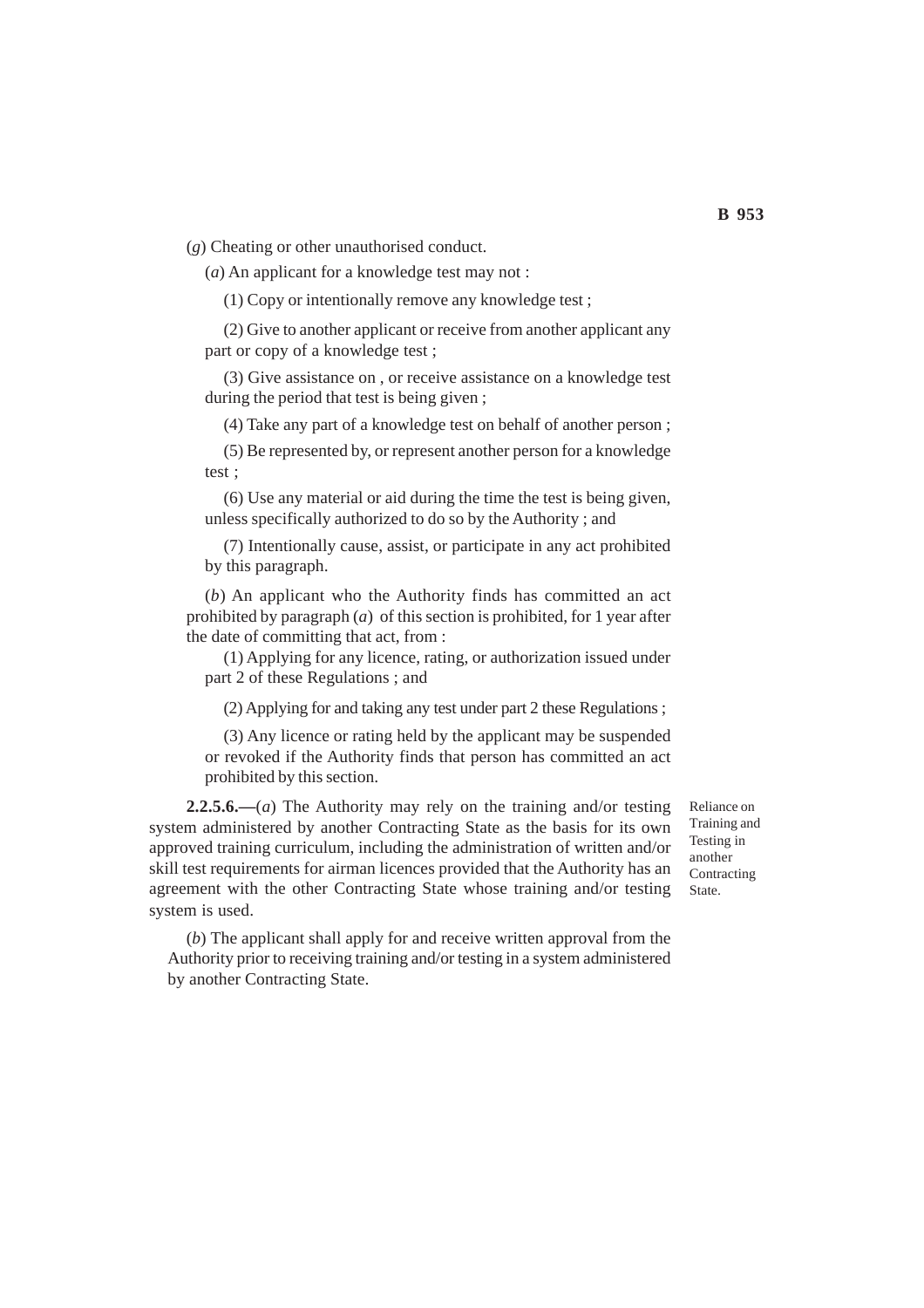# **B 954**

Instructor Requirements -General.

**2.2.6.—**(*a*) All applicants for instructor licences and ratings or authorisations shall, in addition to specific requirements contained in this Part, have received and logged training from an authorised instructor on the fundamentals of instructing and have passed a knowledge test on the following areas of instructing :

(1) Techniques of applied instruction ;

(2) Assessment of student performance in those subjects in which ground instruction is given ;

(3) The learning process ;

(4) Elements of effective teaching ;

(5) Student evaluation and testing, training philosophies ;

(6) Training programme development ;

(7) Lesson planning ;

(8) Classroom instructional techniques ;

(9) Use of training aids, including flight simulation training devices as appropriate ;

(10) Analysis and correction of student errors ;

(11) Human performance relevant to flight instruction ;

(12) Hazards involved in simulating system failures and malfunctions in the aircraft ; and

(13) Principles of threat and error management.

(*b*) The following applicants do not need to comply with paragraph (*a*) of this subsection–

(1) The holder of an instructor licence or authorisation issued under this part who has already passed the knowledge test in the areas of instructing ;

(2) The holder of a current teacher's certificate issued by a national or local authority that authorises the person to teach at a secondary educational level or higher ; or

(3) A person who provides evidence of an equivalent level of experience acceptable to the Authority.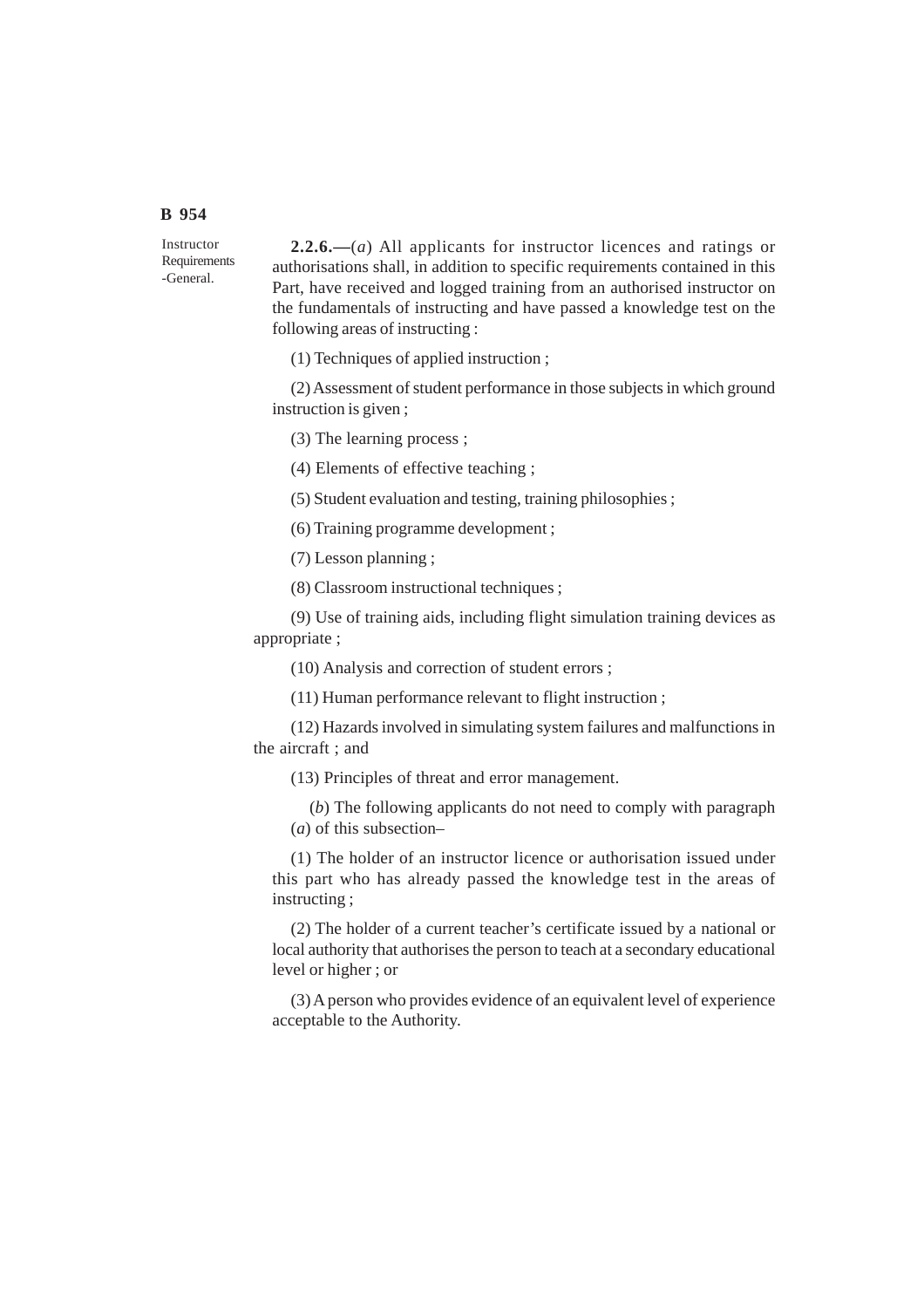**2.2.7.—**(*a*) The Authority may designate private individuals to act as representatives of the Director General of the Authority in examining, inspecting, and testing persons and aircraft for the purpose of issuing airmen and aircraft licences, ratings and certificates.

(*b*) The specific requirements for each type of designated examiner are contained in the appropriate licensing section of Part 2 related to the licensing requirements of the persons to be examined.

(*c*) The Authority will issue each designated examiner a certificate of designated authority and a designee identification card specifying the kinds of designation for which the individual is qualified and the duration of the designation.

**2.2.8.—**(*a*) The licence shall be made of a suitable material as listed in ICAO *Annex* 1 : 5.1.2.

(*b*) The licence format shall be in a form and manner prescribed by the Authority.

(*c*) The items required on the licence are indicated in IS 2.2.8.

(*d*) The licence shall contain the expiration date of the licence and ratings.

(*e*) The licence shall be issued in the English language.

2.2.9. SUSPENSION OR REVOCATION OF A LICENCE, RATING, AUTHORISATION OR CERTIFICATE.

**2.2.9.1.—**(*a*) If, in accordance with the Civil Aviation Act 2006 the Authority determines that the interests of safety require that a license, rating, authorisation or certificate must be suspended, the Authority may act as follows :

(1) If the Authority discovers facts indicating either a lack of competency or lack of qualification, the Authority may, require an applicant for or the holder of any license, rating, authorisation, or validation certificate to retake all or part of the knowledge or practical tests required for any license, rating, authorisation, or validation certificate at issue, renewal or re-issue. The Authority may suspend the validity of any such license, rating, authorisation and/or validation certificate pending the results of such retesting.

(2) A person whose license, rating, authorisation, or certificate has been amended, modified, suspended, or revoked shall be provided with notice and an opportunity to be heard in accordance with Part 1 : 1.3.

Suspension of a Licence, Rating Authorisation or Validation **Certificate** 

Specifications and Format of the Licence.

Designated Examiners.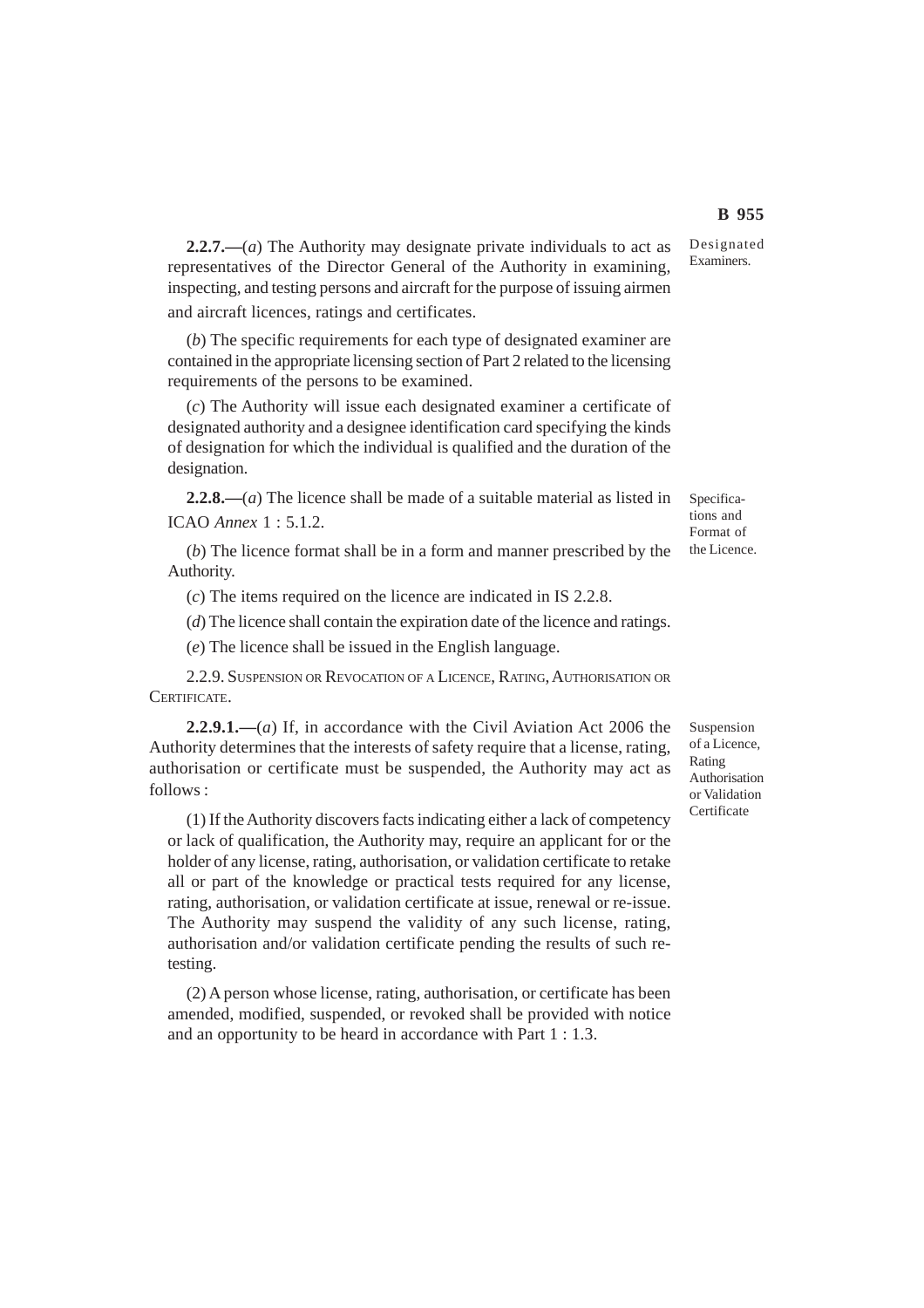(3) After notifying the person involved, in writing, stating the reasons for such action, the Authority may also suspend the validity of any license, rating, authorisation and/or validation certificate in the following cases :

(*i*) During the investigation of an aircraft disaster or incident ;

(*ii*) In cases of proven misconduct, recklessness or excessive carelessness ;

(*iii*)If the holder has acted in contradiction to his or her privileges; and/or

(*iv*) Pending the investigation of a suspected violation of these regulations or the aviation law under which these regulations are affected.

(4) Once the suspension is effective, the person involved shall immediately cease exercising the privileges of the affected license, certificate, rating, or authorisation. The person involved shall surrender to the Authority all licenses or validation certificates in his or her possession that are subject to the suspension within 8 days of receiving the notification of the order. If the person fails to surrender the documents under suspension, the Authority may revoke all such certificate(s) held by that person.

(5) When a suspension is limited to one or more ratings mentioned on the license or validation certificate, the Authority shall provide the person involved with a new license or validation certificate omitting all ratings which are subject to the suspension.

(6) The Authority may cancel a suspension in the following cases :

(*i*) If person under suspension has taken and passed the knowledge or practical tests required for any license, rating, or authorisation at issue indicated in (*a*) ;

(*ii*) If the person involved has gained the required additional experience ; or

(*iii*) By revocation of the license, rating, authorisation and/or validation certificate.

(7) Once the suspension has been cancelled, other than by revocation, the Authority shall issue the person involved a new license or validation certificate.

Suspension of a Medical Certificate.

**2.2.9.2.—**(*a*) In case of doubt concerning the medical fitness of the holder of a medical certificate the Authority may determine that the person involved shall again repeat a complete or partial medical examination, and may suspend the validity of that medical certificate until the repeat examination is completed with favourable results.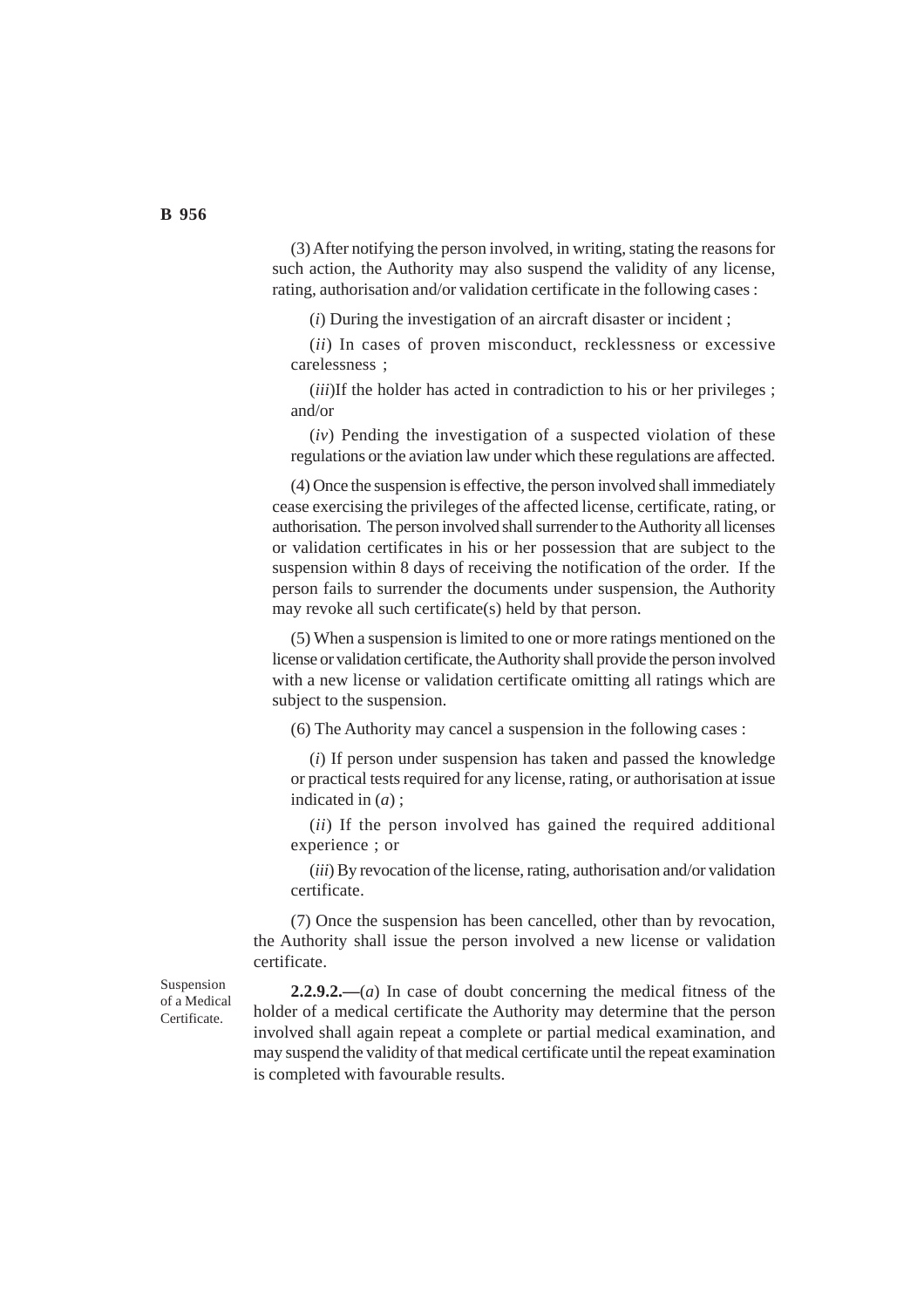(*b*) The validity of a medical certificate may also be suspended in case of a temporary rejection on medical grounds.

(*c*) The person holding the medical certificate shall be notified in writing of a suspension stating the reasons for that suspension.

(*d*) The person holding the suspended medical certificate shall surrender the medical certificate in his or her possession to the Authority within 7 days after the date of receiving the notification.

(*e*) In cases in which the medical fitness of the person involved allows it, the Authority may provide the person with a suspended medical certificate of a particular class with a new medical certificate of a lower class.

(*f*)A suspension may be lifted if the medical examination intended in (*a*) has been passed satisfactorily. If a suspension is lifted, the person involved shall receive a new medical certificate unless the medical certificate was revoked.

**2.2.9.3—**(*a*) A licence, rating, authorisation or certificate shall be revoked if the holder has lost the skills for exercising the privileges mentioned in the document or fails to meet the appropriate medical standards as shown by the results of a medical examination or a test.

(*b*) A licence, rating, authorisation and/or certificate may be revoked if the holder has made a statement contrary to the truth in obtaining or maintaining that licence, rating authorisation or certificate, or has provided incorrect data at a medical examination and/or test required for the issue, maintenance or renewal of the licence, rating, authorisation and certificate.

(*c*) A licence, rating, authorisation or certificate shall be revoked in case of proven misconduct, recklessness or excessive carelessness. The holder of the licence will be notified in writing of the revocation with the reasons therefore.

(*d*) A person who has had a licence or certificate revoked shall be obliged to hand over to the Authority all the licences or certificates in his or her possession applicable to the revocation within 8 days after the date of receiving notification from the Authority.

(*e*) The person who has been denied the privilege to manipulate the controls of an aircraft by judgement of a court, shall be equally obliged to hand over to the Authority all licences and certificates in his or her possession within 8 days after he or she has taken cognisance of the judgement or after it can be reasonably assumed that he or she has taken cognisance thereof.

Revocation of Licences, Ratings Authorisations or **Certificates**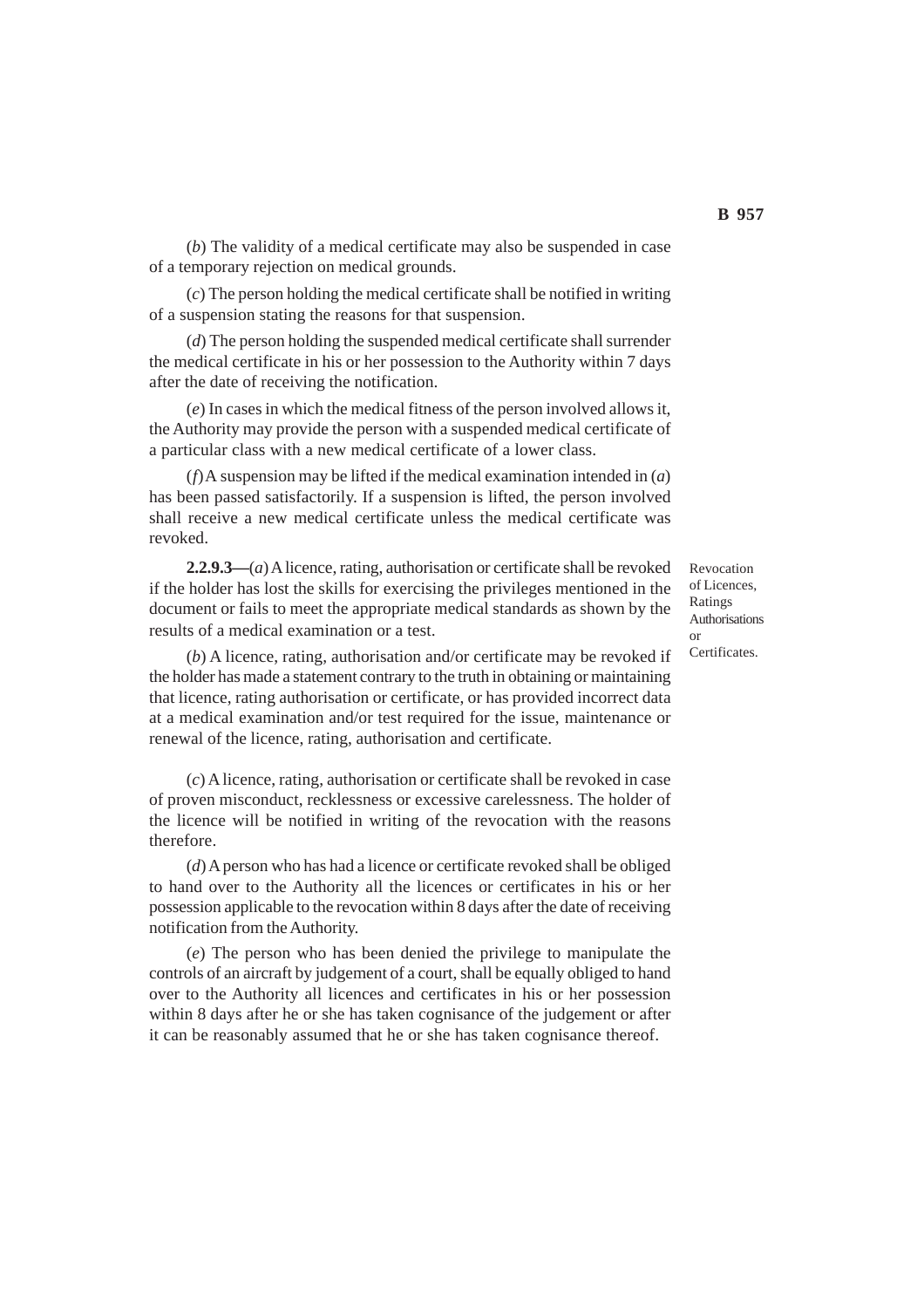**2.3.** PILOT LICENCES, CATEGORIES, RATINGS, AUTHORISATIONS, ENDORSEMENTS, INSTRUCTORS FOR PILOT LICENSING, AND DESIGNATED PILOT EXAMINERS.

**2.3.1.** GENERAL

Applicability.

**2.3.1.1.—**(*a*) This Section prescribes the requirements for the issue, renewal and re-issue, if applicable, of pilot licences, ratings and authorisations.

(*b*) A person shall not act either as pilot-in-command or as co-pilot of an aircraft in any of the following categories unless that person is the holder of a pilot licence issued in accordance with the provisions of this Section :

- (1) aeroplane.
- (2) airship of a volume of more than 4 600 cubic metres.
- (3) free balloon.
- (4) glider.
- (5) helicopter.
- (6) powered-lift.

General Rule Concerning Licences, Ratings and Authorisations.

**2.3.1.2.—**(*a*)(*i*) An applicant shall, before being issued with any pilot licence, rating, authorisation or designation, meet such requirements in respect of age, knowledge, experience, flight instruction, skill, medical fitness and language proficiency as are specified for that licence, rating or authorisation.

(*ii*) An applicant for any pilot licence or rating shall demonstrate, in a manner determined by the Authority, such requirements for knowledge and skill as are specified for that licence or rating.

(*b*) A person shall not act either as PIC or as co-pilot of an aircraft in any of the categories unless that person is the holder of a pilot licence issued in accordance with the provisions of Part 2.

(*c*) An applicant shall for renewal or re-issue of a licence, rating, authorisation or designation, meet the requirements as are specified for that licence, rating, authorisation or designation.

Authority to Act as a Flight crew member.

**2.3.1.3.—**(*a*) A person shall not act as a pilot flight crewmember of an aircraft registered in Nigeria unless a valid licence or a validation certificate is held showing compliance with the specifications of this Part 2 and appropriate to the duties to be performed by that person.

(*b*) No person may act as the PIC or co-pilot of an aircraft unless that person holds the appropriate category, class and type rating for the aircraft to be flown.

(*c*)During a skill test, the applicant acts as PIC but the safety pilot will intervene in safety situations.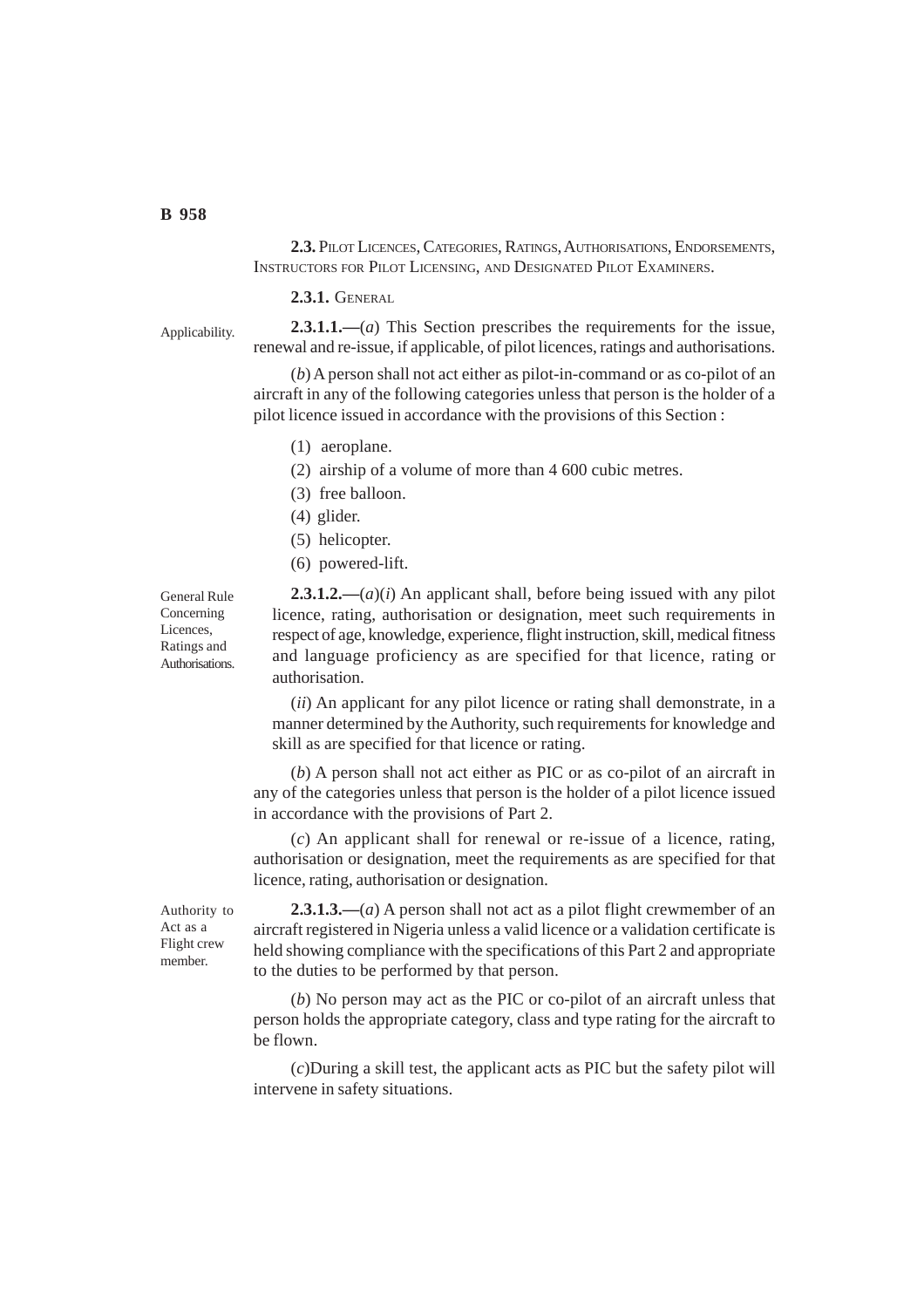**2.3.1.4.—**(*a*) A student pilot or the holder of a pilot licence shall be entitled to be credited in full with all solo, dual instruction and PIC flight time towards the total flight time required for the initial issue of a pilot licence or the issue of a higher grade of pilot licence.

(*b*) The holder of a pilot licence, when acting as co-pilot at a pilot station of an aircraft certificated for operation by a single pilot but required by Nigeria to be operated with a co-pilot shall be entitled to be credited with not more than 50 per cent of the co-pilot flight time towards the total flight time required for a higher grade of pilot licence. Nigeria may authorise that flight time be credited in full towards the total flight time required if the aircraft is equipped to be operated by a co-pilot and the aircraft is operated in a multi-crew operation.

(*c*) The holder of a pilot licence, when acting as co-pilot at a pilot station of an aircraft certificated to be operated with a co-pilot, shall be entitled to be credited in full with this flight time towards the total flight time required for a higher grade of pilot licence.

(*d*) The holder of a pilot licence, when acting as PIC under supervision, shall be entitled to be credited in full with this flight time towards the total flight time required for a higher grade of pilot licence.

**2.3.1.5.—**(*a*) No person who holds a pilot licence issued under this Part shall serve as a PIC in single pilot operations on a civil aircraft of Nigerian registry engaged in commercial air transport operations if the person has reached his or her 60th birthday.

(*b*) For commercial air transport operations on a civil aircraft of Nigerian registry requiring more than one pilot, one pilot may be up to 65 years of age provided the other pilot is less than 60 years of age.

**2.3.1.6.**—*Note* : For commercial air transport operations, see Nig. CARs 8:8.4.

(*a*) In order to maintain recency and proficiency, all pilots shall meet the applicable requirements in (*b*)-(*g*) below.

No person shall operate as PIC of an aircraft unless, that pilot has within 24 months, accomplished a flight review that includes :

(1) A review of the current general operating and flight rules of Nig. CARs Part 8 ;

Limitation of Privileges of Pilots who have Attained their 60th Birthday and Curtailment of Privileges of Pilots who have Attained their 65th Birthday.

Recent Experience and Proficiency Requirements Non-Commercial Air Transport Operations.

Crediting of Flight Time.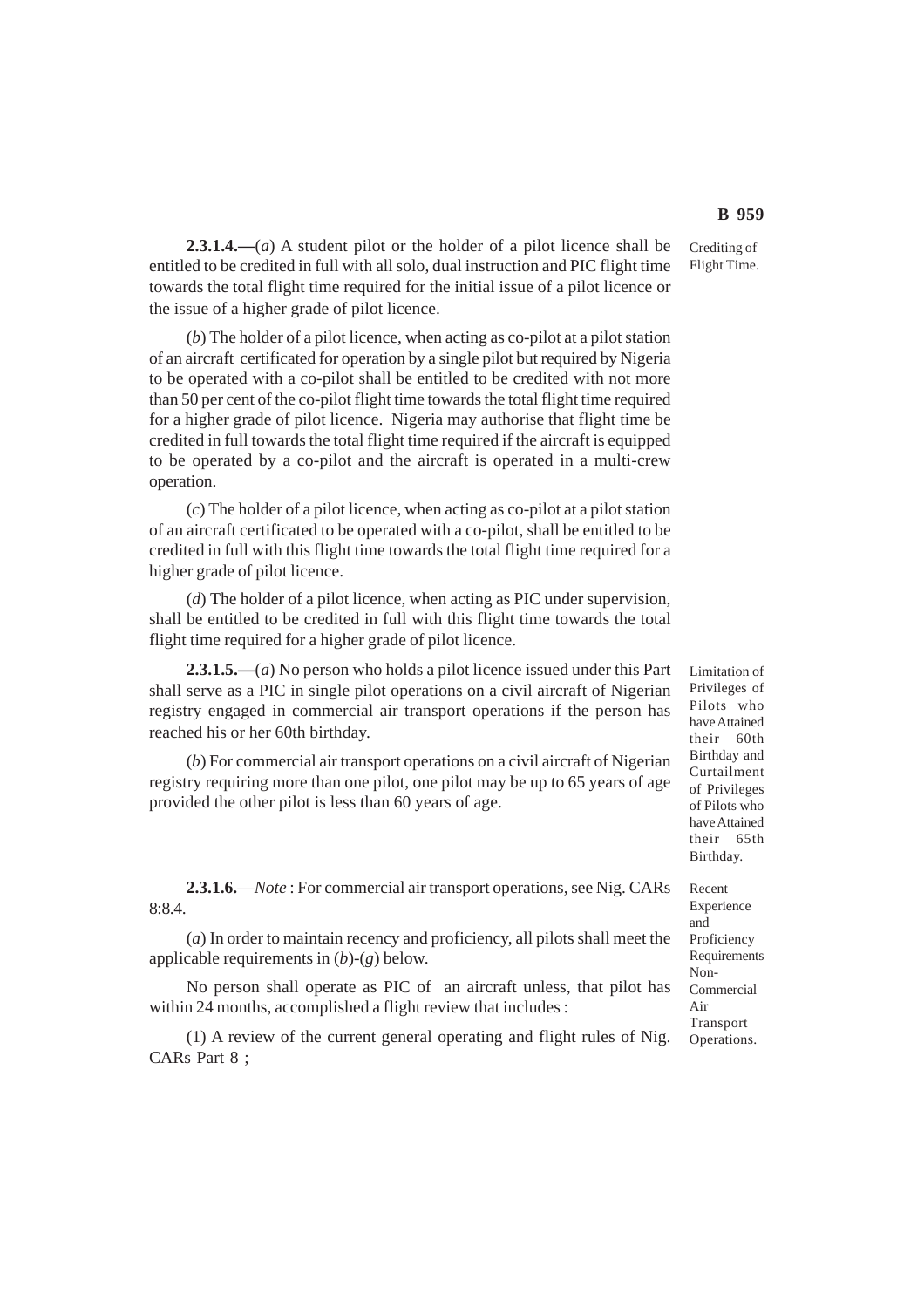(2) A review of those manoeuvres and procedures that, at the discretion of the person giving the review are necessary for the pilot to demonstrate the safe exercise of the privileges of the pilot licence ;

(3) A proficiency check in the appropriate aircraft for the licence, ratings or authorisations held, unless within the past 12 months, the pilot has satisfactorily completed one of the following—

(*i*) A pilot proficiency check or practical test conducted by a designated examiner, for a pilot certificate, rating, or operating privilege.

(*ii*) A practical test conducted by a designated examiner for the issuance of a flight instructor certificate, an additional rating on a flight instructor certificate, renewal of a flight instructor certificate, or reinstatement of a flight instructor certificate ; and

(4) A logbook endorsement from an authorised instructor who gave the review, certifying that the person has satisfactorily completed the review required in (*i*) and (*ii*) above and completed the applicable proficiency check.

(*a*) Aircraft type certificated for more than one pilot.

(1) No person may act as PIC of an aircraft type certified for more than one pilot or a turbojet aircraft unless, since the beginning of the past 12 calendar months, he or she has passed a proficiency check in an aircraft, or in a flight simulation training device approved for the purpose, with a designated examiner.

(2) No person may act as co-pilot of an aircraft type certified for more than one pilot unless, since the beginning of the past 12 calendarmonths, he or she has logged 3 takeoff and landings as the sole manipulator of the controls in the aircraft of the same type, or in a flight simulation training device approved for the purpose, with each takeoff and landing to full stop, and have satisfactorily completed ground training appropriate to the aircraft type.

(*b*) Aircraft type certificated for single pilot and requiring a type rating on the pilot license. No person may act as PIC of an aircraft type certified for a single pilot unless, since the beginning of the 12 calendar-months, he or she has passed a proficiency check with a designated examiner in the category, class and type of aircraft to be operated, or in a flight simulation training device approved for the purpose.

(*e*) Recency for Carriage of Passengers. No person may act as PIC or co-pilot of an aircraft carrying passenger sunless, within the preceding 90 days that pilot has :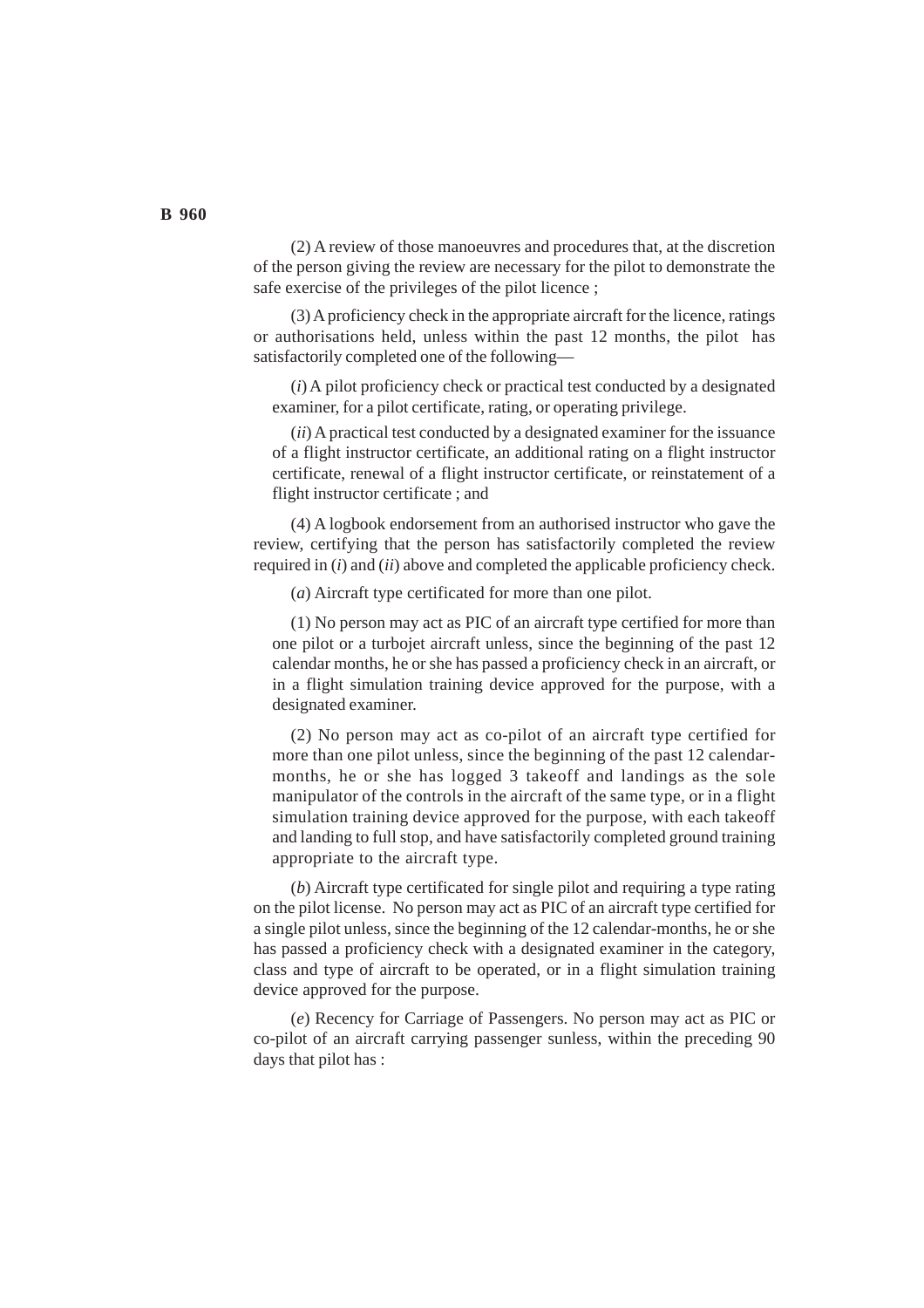(1) Made 3 takeoffs and landings as the sole manipulator of the flight controls in an aircraft of the same category and class and if a type rating is required, of the same type or in a flight simulation training device approved for the purpose.

(2) For a tail wheel aeroplane, made the 3 takeoffs and landings in a tail wheel aeroplane with each takeoff and landing to a full stop.

(3) For night operations, made the 3 takeoffs and landings required by paragraph  $(a)(1)$  at night with each takeoff and landing to a full stop.

(*f*) *IFR Operations*—A pilot shall not operate as PIC of an aircraft under IFR or in weather conditions less than the minimums prescribed for VFR flight unless within the preceding twelve (12) months :

(1) The pilot had an instrument proficiency check on the maneuvers in the IR Skill Test and Proficiency Check contained in IS 2.3.8.2, or

(2) Has logged in actual or simulated conditions six hours instrument flight time including at least three hours in flight in the category of aircraft; to include.

(*i*) six instrument approaches ;

(*ii*) holding procedures and tasks ; and

(*iii*) intercepting and tracking courses through the use of navigational electronic systems.

(*g*) *Night Vision Goggle Operations*—No person may act as PIC in a night vision goggle operation unless.

(1) that pilot has performed and logged the following tasks as the sole manipulator of the controls on a flight during a night vision goggle operation, within the preceding 60 days to carry passengers on board, or within the preceding 120 days to act as PIC without passengers on board :-

(*i*) three takeoffs and landings, with each takeoff and landing including a climb out, cruise, descent, and approach phase of flight, if the pilot intends to use night visions goggles during the takeoff and landing phase of flight ;

(*ii*) three hovering tasks, if the pilot intends to use night vision goggles when operating helicopters or powered- lifts during the hovering phase ;

(*iii*) three area departure and area arrival tasks ;

(*iv*) three tasks of transitioning from aided night flight to unaided night flight and back to aided night flight.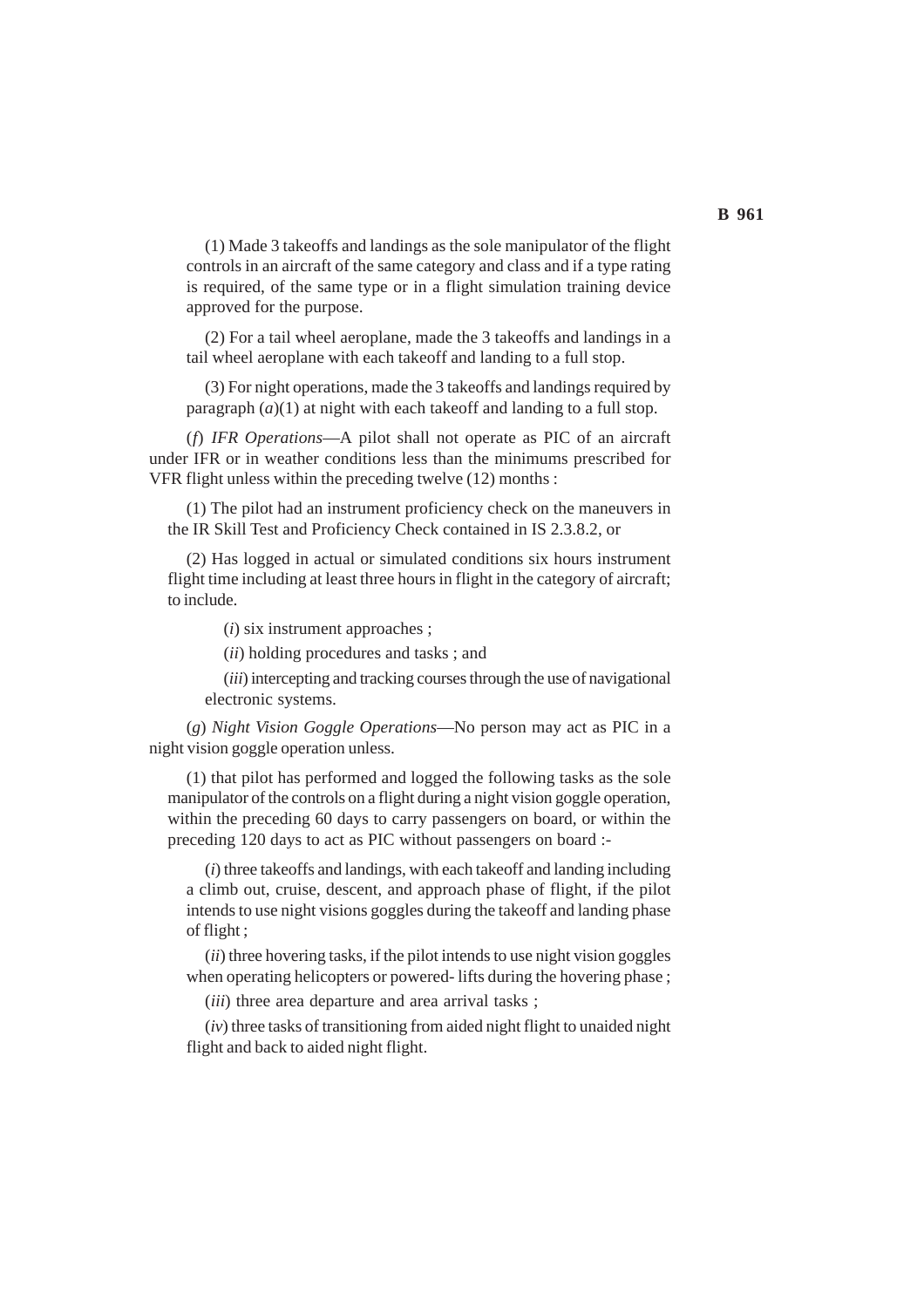(*v*) three night vision goggle operations, or when operating helicopters or powered-lifts, 6 night vision goggle operations ; or

(2) Successfully completed a proficiency check with an authorised representative of the Authority.

Recording of Flight Time.

**2.3.1.7.—**(*a*) Each person shall document and record the following time in a manner acceptable to the Authority as outlined in IS 2.3.1.7 :

(1) Training and experience used to meet the requirements for a licence, rating and authorisation of Part 2 ; and

(2) The experience required to show recent flight experience according to the requirements of Part 2.

**2.3.2.** CATEGORY, CLASS AND TYPE RATINGS, CATEGORY II/III AUTHORISATIONS, AND ENDORSEMENTS.

**2.3.2.1.—**(*a*) The holder of a pilot licence shall not be permitted to act as PIC or as co-pilot of an aircraft unless the holder has received the applicable ratings, authorisations and/or endorsements as follows :

(1) The appropriate aircraft category rating specified in this Part ;

(2) The appropriate class rating when required in accordance with in this Part ;

(3) A type rating when required in accordance with this Part ;

(4) An authorisation when required in accordance with this Part ; or

(5) An endorsement when required in accordance with this Part.

(*b*) The applicant shall meet the appropriate requirements of this Part for the aircraft rating, authorisation or endorsement sought.

(*c*) When an applicant demonstrates skill and knowledge for the initial issue or re-issue of a pilot licence, the category and ratings appropriate to the class or type of aircraft used in the demonstration shall be entered on the licence.

(*d*) For the purpose of training, testing or specific special purpose nonrevenue, non-passenger carrying flights, special authorisation may be provided in writing to the licence holder by the Authority in place of issuing the class or type rating in accordance with (*a*). This authorisation shall be limited in validity to the time needed to complete the specific flight.

Category Ratings.

**2.3.2.2.—**(*a*)(1) The category of aircraft shall be included in the title of the licence itself, or endorsed as a category rating on the licence.

General.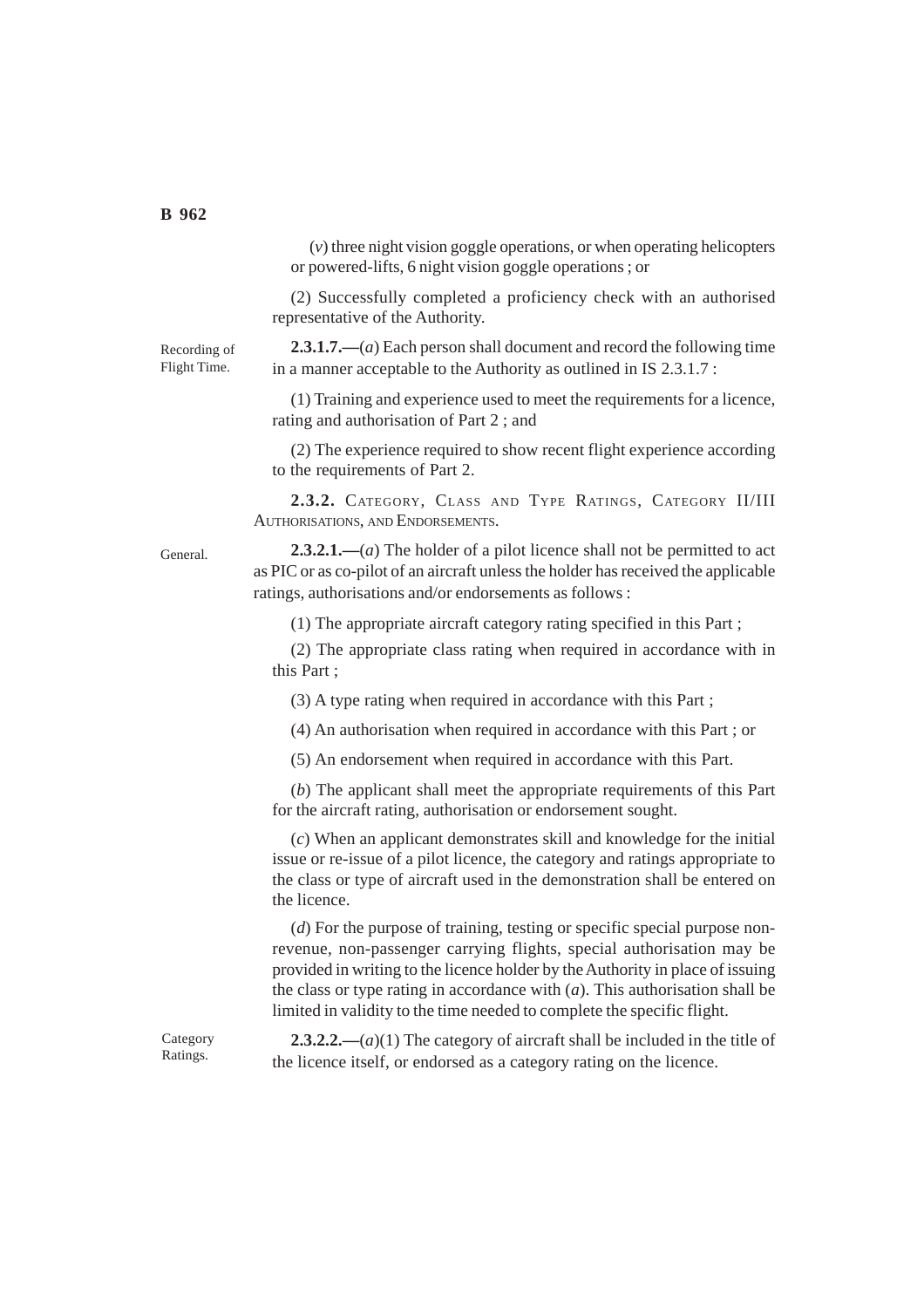(2) Category ratings shall not be endorsed on a licence when the category is included in the title of the licence itself.

## (*b*) *Initial category rating.*

(1) An applicant for a pilot's licence, after successfully meeting all requirements for the issuance of the licence as contained in this Part, shall receive the appropriate licence with the aircraft category, and if applicable, class or type rating endorsed on the licence.

#### (*c*) *Additional category ratings.*

(1) Any additional category rating endorsed on a pilot licence shall indicate the level of licensing privileges at which the category rating is granted.

(2) The holder of a pilot licence seeking an additional category rating shall :

(*i*) Meet the requirements of this Part appropriate to the privileges for which the category rating is sought ;

(*ii*) Have an endorsement is his/her logbook or training record from an authorised instructor that the applicant has been found competent in the required aeronautical knowledge and flight instruction areas ;

(*iii*) Pass the required knowledge test ; and

(*iv*) Pass the required skill test for the aircraft category, and if applicable, class rating being sought.

(*v*) When the holder of a pilot licence seeks a licence for an additional category of aircraft, the Authority shall either: issue the licence holder with an additional pilot licence for that category of aircraft ; or endorse the original licence with the new category rating, subject to the conditions of 2.3.2.2.

(*d*) *Privileges—* Subject to compliance with the requirements specified in this Part, the privileges of the holder of a class rating are to act as a pilot on the class of aircraft specified in the rating.

(*e*) The validity, renewal or reissue of the category rating will coincide with the requirements for validity, renewal or reissue of the licence, and if applicable class or type rating contained in this Part.

**2.3.2.3.—**(*a*)(1) The class of aircraft, if applicable, shall be endorsed on the licence as a rating.

Class Ratings.

(2) The applicant shall have demonstrated a degree of skill appropriate to the licence in an aircraft of the class for which the rating is sought.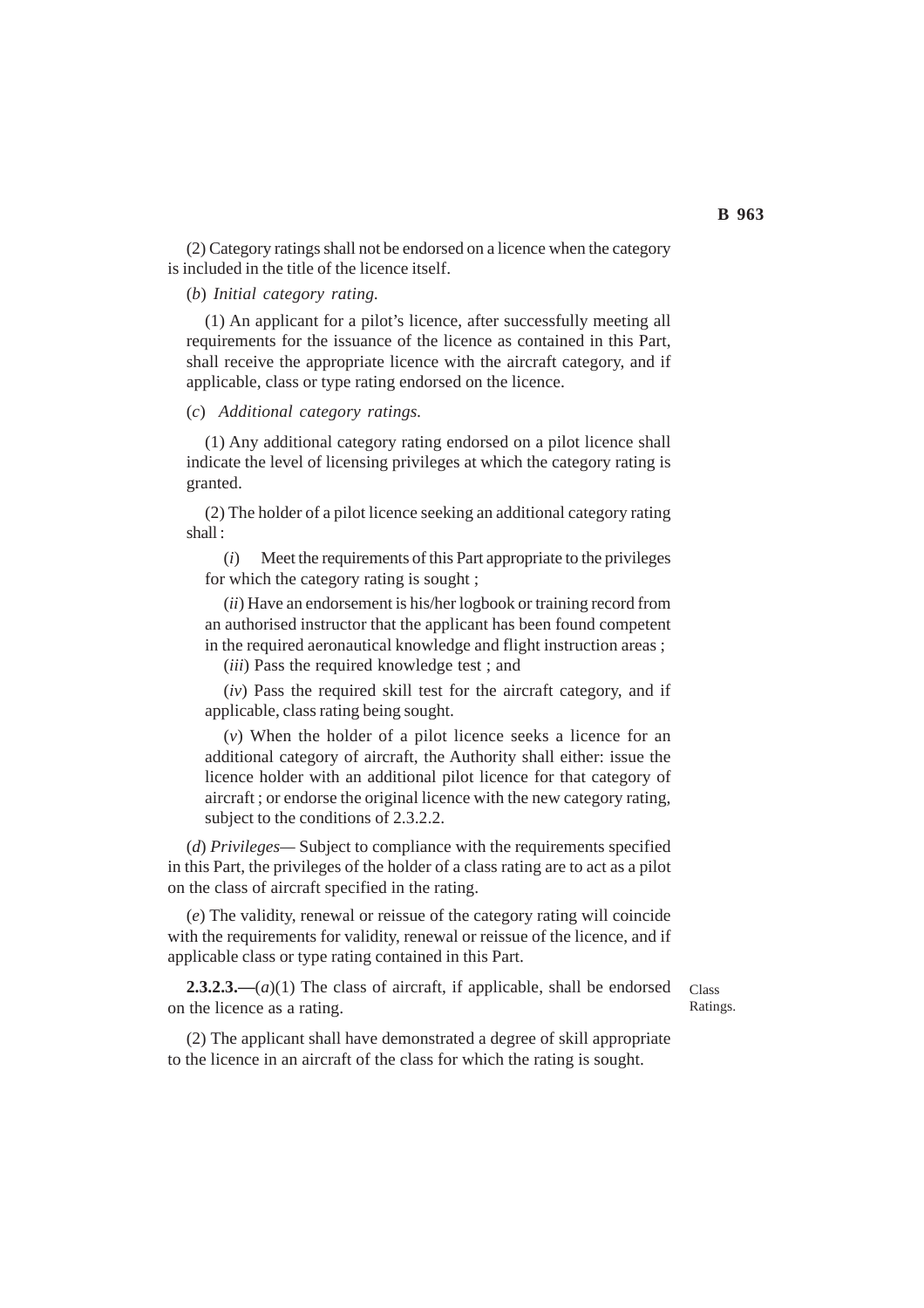# (*b*) *Initial class rating.*

(1) An applicant for a pilot's licence, after successfully meeting all requirements for the issuance of the licence as contained in this Part, shall receive the appropriate licence with the aircraft category, class, and if applicable, type rating endorsed on the licence.

(*c*) *Additional class ratings.*

(1) Any additional class rating endorsed on a pilot licence shall indicate the level of licensing privileges at which the class rating is granted.

(2) The holder of a pilot licence seeking an additional class rating shall :

(*i*) Meet the requirements of this Part appropriate to the privileges for which the class rating is sought ;

(*ii*) Have an endorsement is his/her logbook or training record from an authorised instructor that the applicant has been found competent in the required aeronautical knowledge and flight instruction areas ;

(*iii*) Pass the required knowledge test unless the applicant holds a class rating within the same category of aircraft, at the same level of pilot licence at either the private or commercial levels ; and

(*iv*) Pass the required skill test for the aircraft class rating being sought.

(*d*) *Privileges*.—Subject to compliance with the requirements specified in this Part, the privileges of the holder of a class rating are to act as a pilot on the class of aircraft specified in the rating.

(*e*) *Validity.—*Subject to compliance with the requirements specified in this Part, the validity period of :

(1) A multi-engine class rating is 1 calendar year.

(2) A single-engine class rating ; balloon gas or balloon hot air rating is 2 calendar years.

(*f*) *Renewal.*—(1) For the renewal of a single-engine class rating, a balloon gas rating or a balloon hot air rating, the pilot shall :

(*i*) Within the preceding 24 calendar months, complete a proficiency check on areas of operation listed in the skill test that is applicable to the level of licence, category and class rating ; and

(*ii*) Have completed 12 hours flight time within the 12 months preceding the expiry date.

(2) For the renewal of a multi-engine class rating the pilot shall :

(*i*) Within the preceding 12 calendar months, complete a proficiency check on the subjects listed in the skill test that is applicable to the level of licence, category and class rating ; and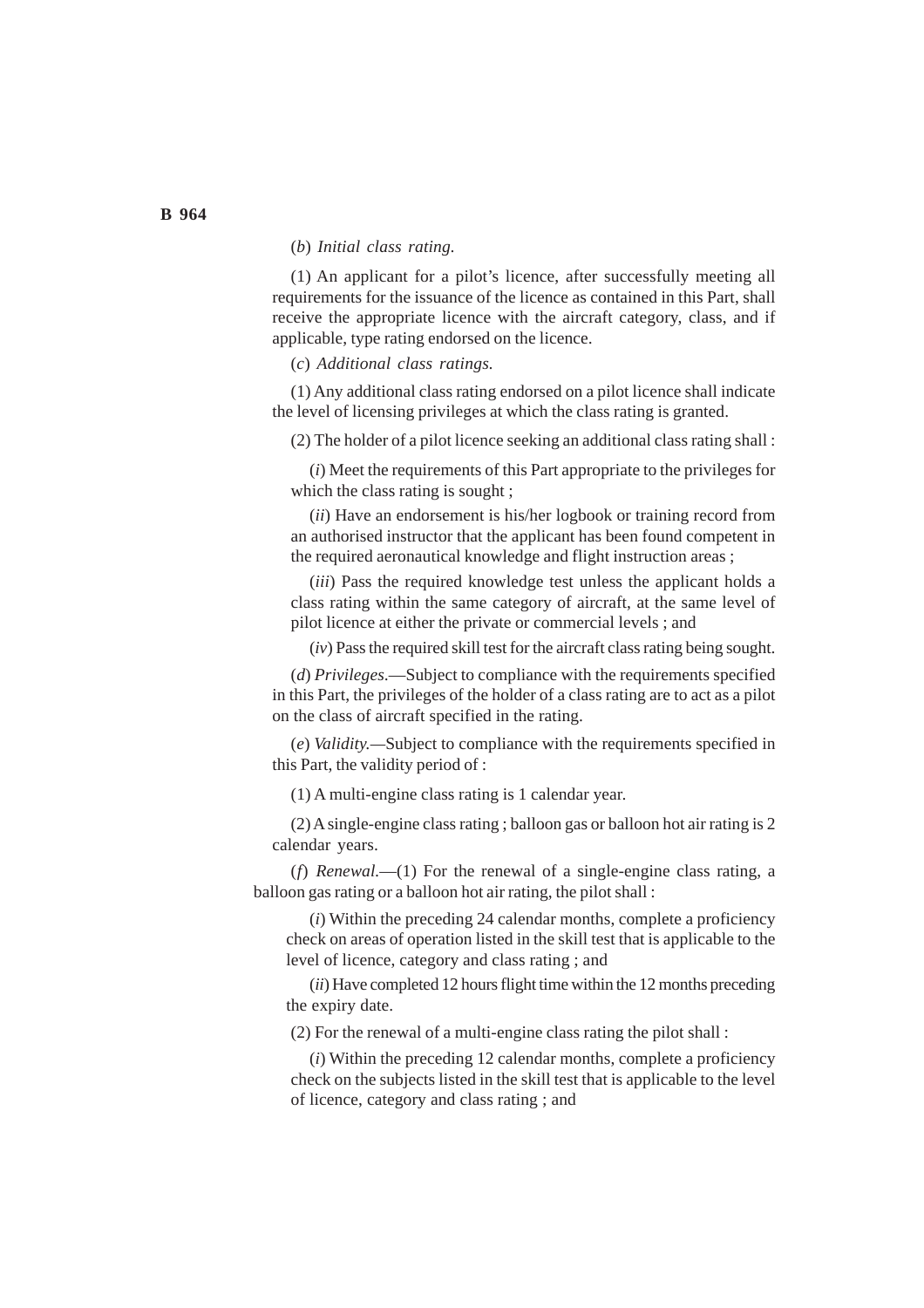(*ii*) Have completed 10 route sectors within the 3 months preceding the expiry date.

(3) Where applicable the proficiency check shall include instrument procedures, including instrument approach and landing procedures under normal, abnormal and emergency conditions, including simulated engine failure.

(4) If a pilot takes the proficiency check required in this section in the calendar month before or the calendar month after the month in which it is due, the pilot is considered to have taken it in the month in which it was due for the purpose of computing when the next proficiency check is due.

(*g*) Re-issue. If the class rating has expired the applicant shall :

(1) Have received refresher training from an authorised instructor with an endorsement that the person is prepared for the required skill test ; and

(2) Pass the required skill test for the applicable aircraft category and/or class.

(3) Where applicable the skill test shall include instrument procedures, including instrument approach and landing procedures under normal, abnormal and emergency conditions, including simulated engine failure.

**2.3.2.4.—**(*a*) The type rating shall be endorsed on the licence as a rating, including any limitations. Type Ratings.

(*b*) The applicant shall have :

(1) gained, under appropriate supervision, experience in the applicable type of aircraft and/or flight simulator in the following :

(*i*) normal flight procedures and maneuvers during all phases of flight ;

(*ii*) abnormal and emergency procedures and maneuvers in the event of failures and malfunctions of equipment, such as engine, systems and airframe ;

(*iii*) where applicable, instrument procedures, including instrument approach, missed approach and landing procedures under normal, abnormal and emergency conditions, including simulated engine failure ;

(*iv*) procedures for crew incapacitation and crew coordination including allocation of pilot tasks; crew cooperation and use of checklists ;

(2) demonstrated the skill and knowledge required for the safe operation of the applicable type of aircraft, relevant to the duties of a pilot-in-command or a co-pilot as applicable ; and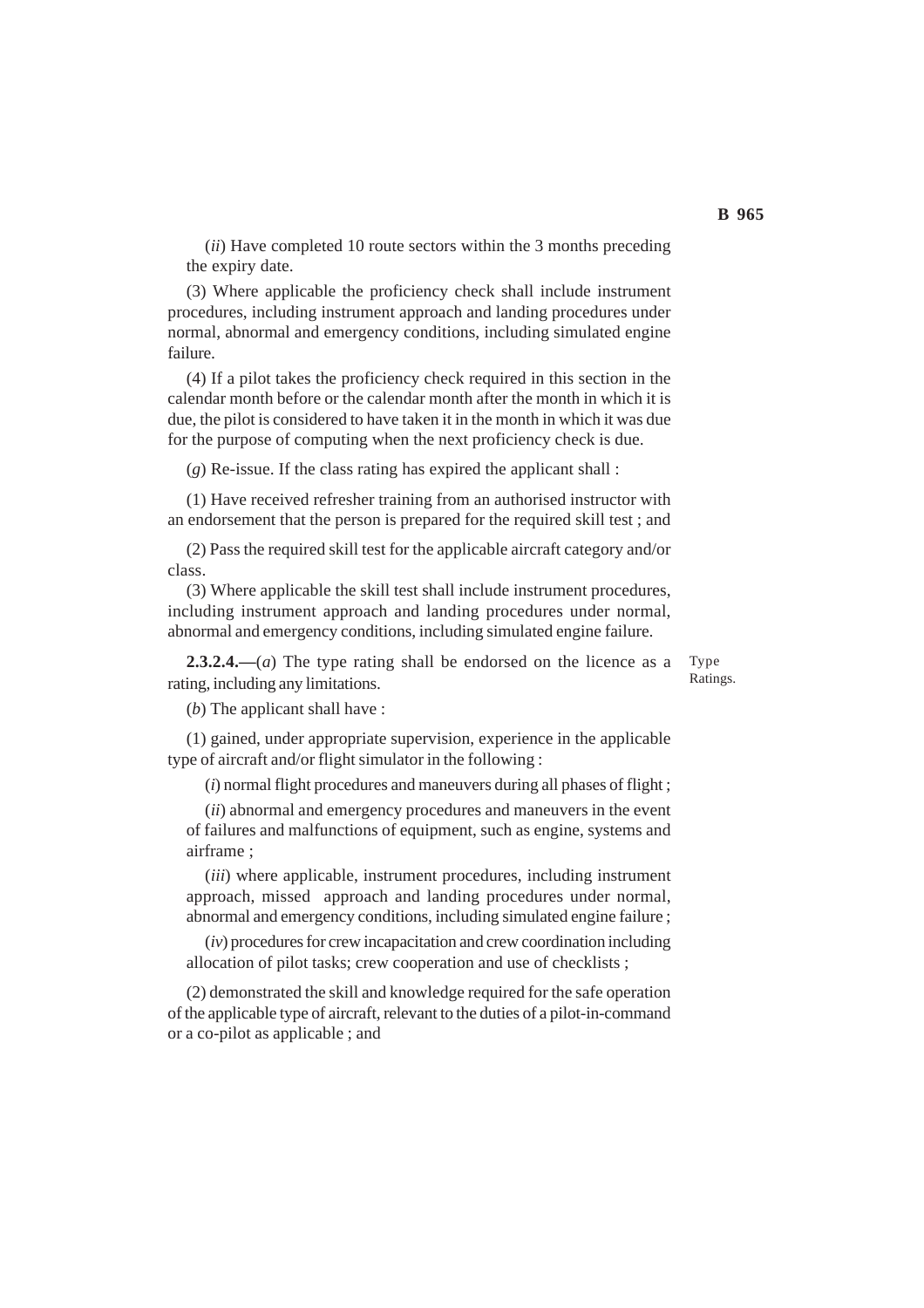(3) demonstrated, at the airline transport pilot licence level, an extent of knowledge determined by the Authority on the basis of the requirements specified in 2.3.6.1(*c*) of this regulation.

(*i*) Applicants seeking a private or commercial licence in an aircraft that requires a type rating shall also complete the applicable portions of either PPL or CPL skill test in conjunction with the ATPL skill test.

(*ii*) The applicant shall have demonstrated the skill and knowledge required for the safe operation of the applicable type of aircraft, relevant to the licensing requirements and piloting functions of the applicant.

(*c*) *Privileges.*—Subject to compliance with the requirements specified in this Part, the privileges of the holder of a type rating are to act as a pilot on the type of aircraft specified in the rating. When a type rating is issued limiting the privileges to act as co-pilot or limiting the privileges to act as pilot only during the cruise phase of flight, such limitation shall be endorsed on the rating.

(*d*) *Validity*.—Subject to compliance with the requirements in this Part, the validity period of a type rating is 1 calendar year.

(*e*) *Renewal.*—For the renewal of a type rating the pilot shall :

(1) Within the preceding 12 calendar months, complete a proficiency check : in the areas of operation listed in the skill test for the appropriate category, type and if applicable class of aircraft.

(2) Have completed 10 route sectors within the 3 months preceding the expiry date.

(3) If a pilot takes the proficiency check required in this section in the calendar month before or the calendar month after the month in which it is due, the pilot is considered to have taken it in the month in which it was due for the purpose of computing when the next proficiency check is due.

(*f*) *Re-issue.*—If the type rating has been expired the applicant shall :

(1) Have received refresher training from an authorised instructor with an endorsement that the person is prepared for the required skill test ; and

(2) Pass the required skill test for the appropriate category, type and if applicable class of aircraft.

Category II and III Authorisation.

**2.3.2.5—**(*a*) The Authority will issue a Category II or Category III pilot authorisation by letter, to accompany the pilot's licence, when the pilot meets the requirements contained in paragraph and IS 2.3.2.5.

(*b*) General.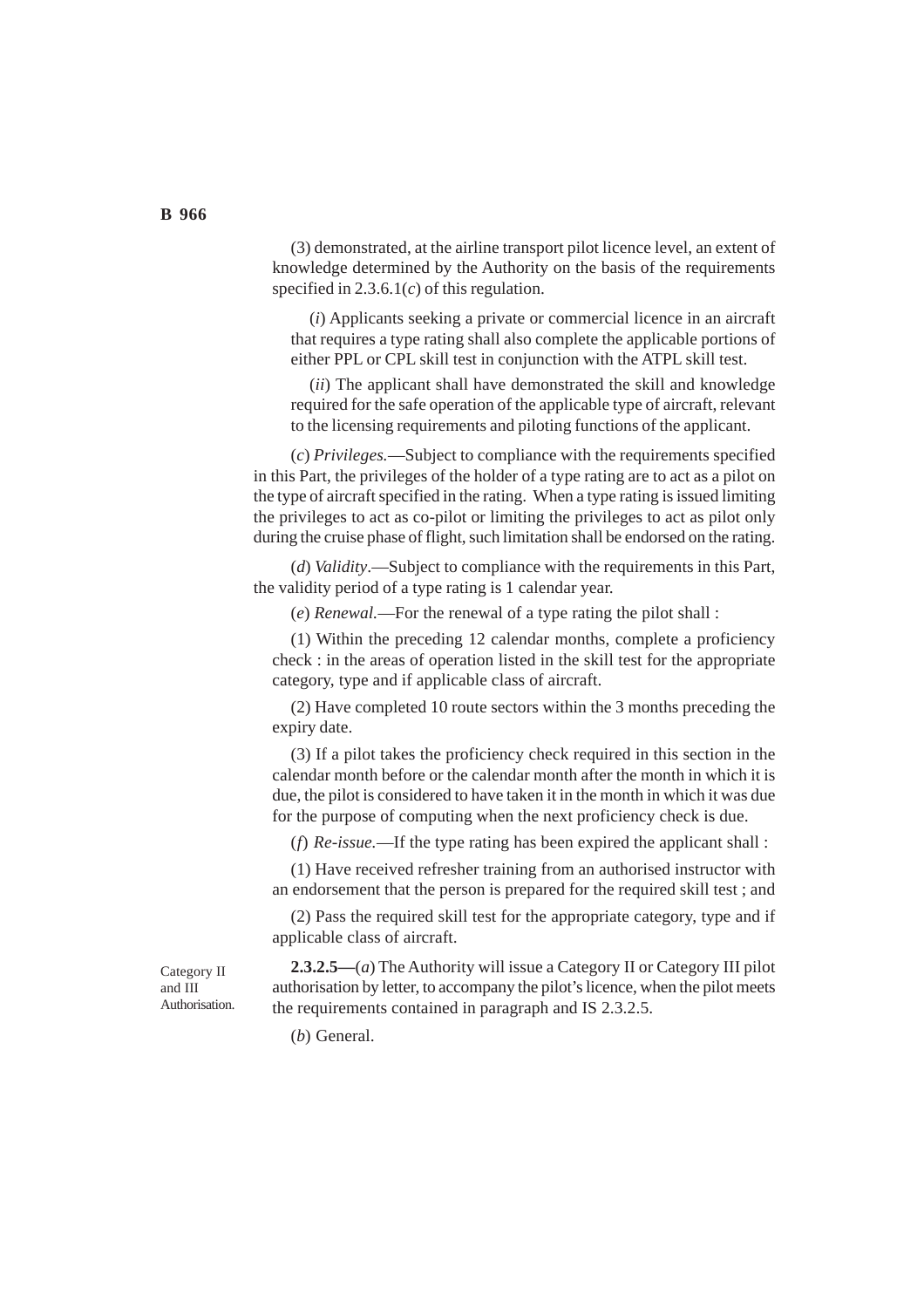(1) A person, not flying for an AOC holder under Part 9, may not act as pilot of an aircraft during Category II or III operations unless that person holds a Category II or III pilot authorisation for that category, class or type of aircraft.

(2) The applicant for a Category II or III pilot authorisation shall :

(*i*) Hold a pilot licence with an instrument rating or an ATPL ; and

(*ii*) Hold a category and class or type rating for the aircraft for which the authorisation is sought.

(*c*) *Knowledge*.—The applicant for a Category II or III pilot authorisation shall have completed the theoretical knowledge instruction on the subjects as listed in IS 2.3.2.5.

(*d*) *Experience*.—The applicant for a Category II or III pilot authorisation shall have at least :

(1) 50 hours of night flight time as PIC ;

(2) 75 hours of instrument time under actual or simulated instrument conditions ; and

(3) 250 hours of cross-country flight time as PIC.

(*e*) *Flight instruction.* The applicant for a Category II or III pilot authorisation shall have completed the flight instruction on the areas of operation listed in IS 2.3.2.5.

(*f*) *Skill.—*The applicant for a Category II or III pilot authorisation shall pass a skill test including the areas of operation listed in IS 2.3.2.5.

(*g*) *Validity—*Subject to compliance with the requirements specified in this Part, the validity period of a Category II and III authorisation is 6 months.

(*h*) *Renewal*.—For the renewal of a Category II or III pilot authorisation the pilot shall have completed a proficiency check including the areas of operation listed in IS 2.3.2.5.

(*i*) *Re-issue*.—If the Category II or the Category III have been expired the applicant shall :

(1) Have received refresher training from an authorised instructor with an endorsement that the person is prepared for the required skill test ; and

(2) Pass the required skill test on the subjects listed in IS 2.3.2.5.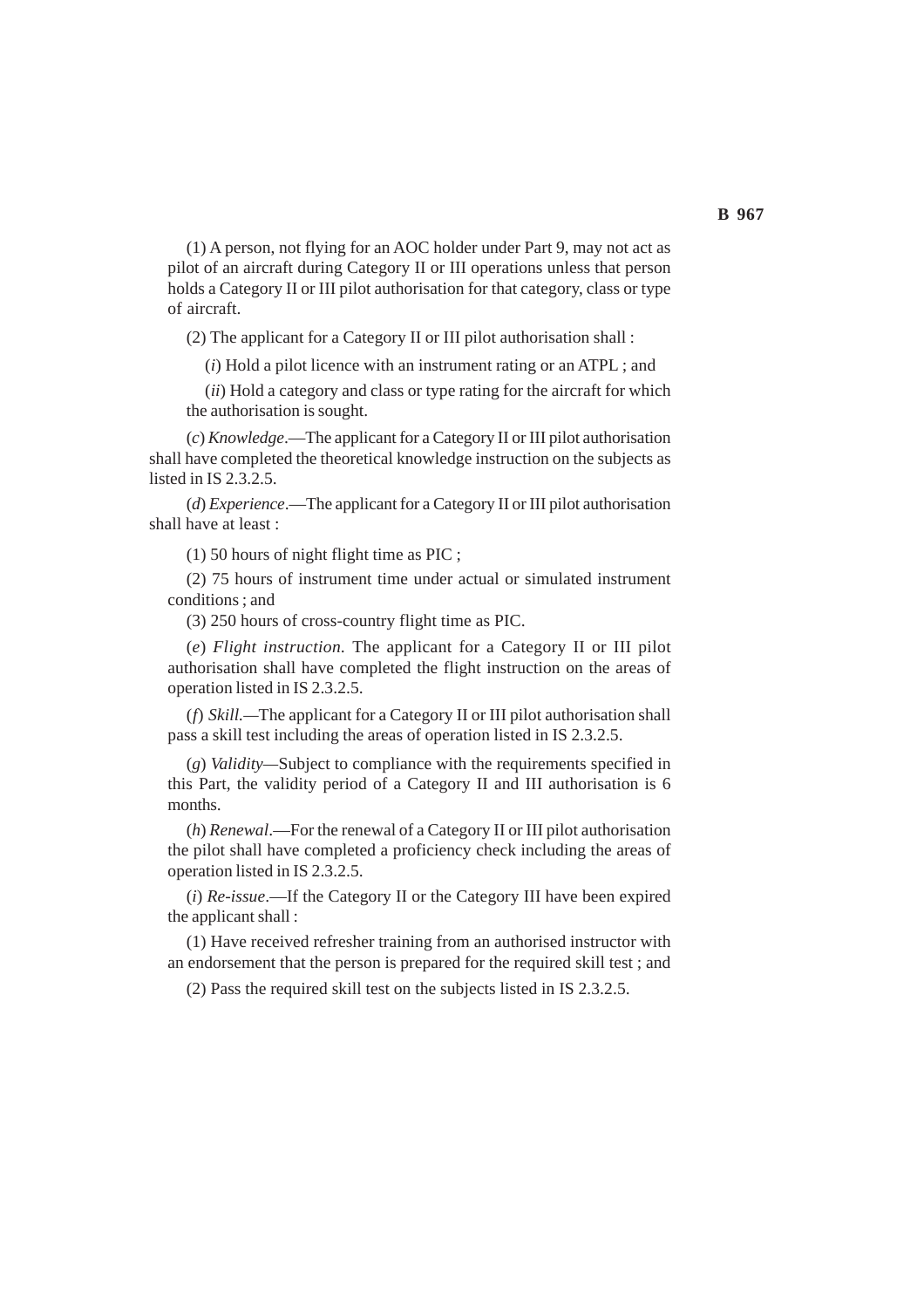# **B 968**

Complex Aeroplane Endorsement.

**2.3.2.6.—**(*a*) No person shall act as pilot in command of a complex aeroplane, including a seaplane, unless the person has :

(1) Received and logged ground and flight training from an authorised instructor in a complex aeroplane or flight simulation training device that is representative of a complex aeroplane and has been found proficient in the operation and systems of the aeroplane ; and

(2) Received a one-time endorsement in the pilot's logbook from an authorised instructor who certifies that person is proficient to operate a high performance aeroplane.

**2.3.2.7.—**(*a*) No person shall act as pilot in command of a high performance aeroplane unless the person has :

(1) Received and logged ground and flight training from an authorised instructor in a high performance aeroplane or flight simulation training device that is representative of a high performance aeroplane and has been found proficient in the operation and systems of the aeroplane ; and

(2) Received a one-time endorsement in the pilot's logbook from an authorised instructor who certifies that person is proficient to operate a complex aeroplane.

**2.3.2.8.—**(*a*) No person shall act as pilot in command of a pressurised aircraft capable of operating at high altitudes (an aircraft that has a service ceiling or maximum operating altitude, whichever is lower, above 25,000 MSL) unless the person has :

(1) Received and logged ground training from an authorised instructor and received an endorsement in the logbook from the instructor certifying the person has satisfactorily accomplished ground training in at least the in the following subjects :

(*i*) High-altitude aerodynamics and meteorology ;

(*ii*) Respiration ;

(*iii*) Effects, symptoms, and causes of hypoxia and any other highaltitude sickness ;

(*iv*) Duration of consciousness without supplemental oxygen ;

(*v*) Effects of prolonged usage of supplemental oxygen ;

(*vi*) Causes and effects of gas expansion and gas bubble formation ;

(*vii*) Physical phenomena and incidents of decompression; and any other physiological aspects of high-altitude flight.

Endorsement.

High Performance Aeroplane

High Altitude Aircraft Endorsement.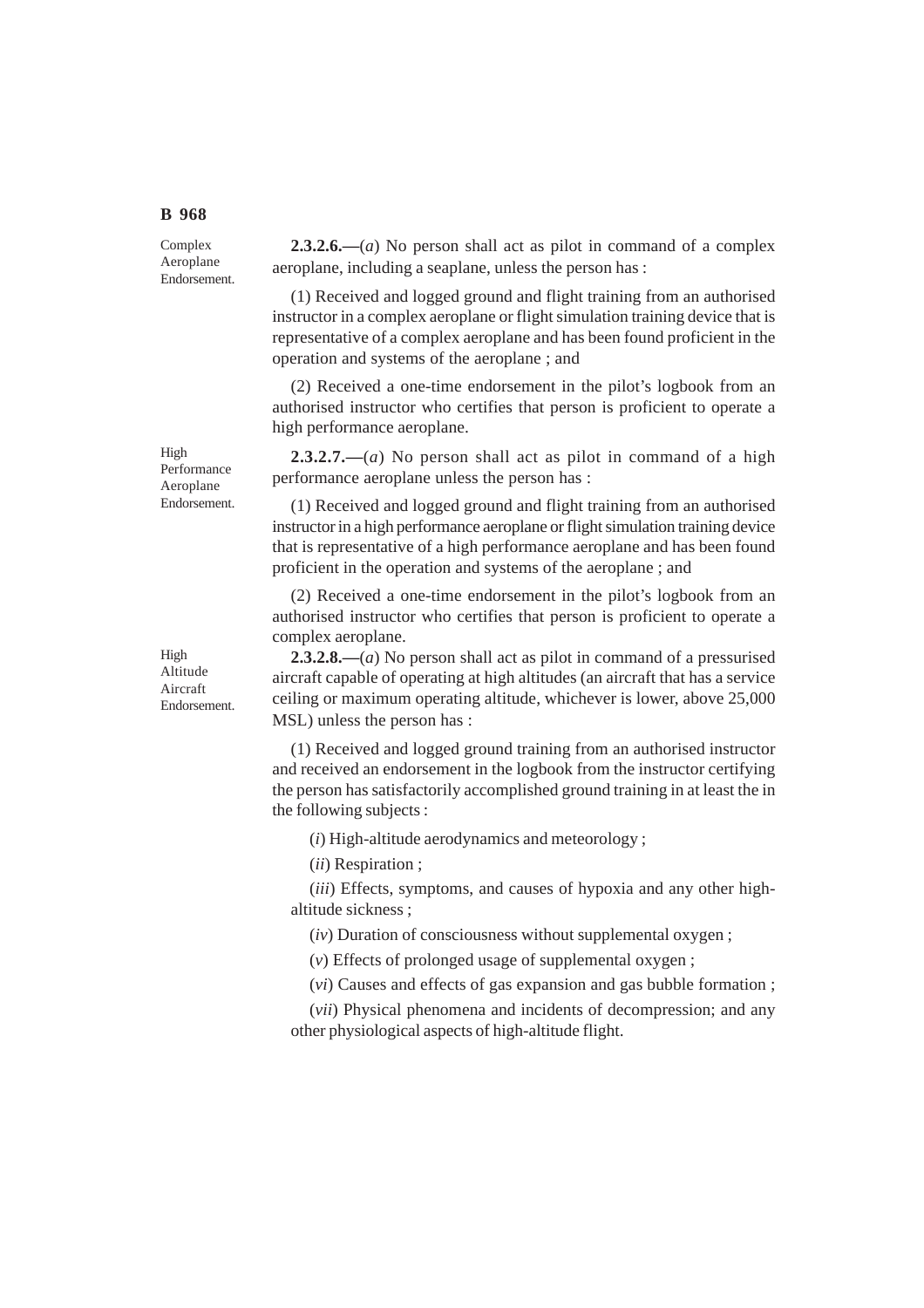(2) Received and logged flight training from an authorised instructor and received an endorsement in the logbook from the instructor certifying the person has satisfactorily accomplished flight training in an aircraft or in a flight simulation training device that is representative of a pressurised aircraft, in at least the in the following subjects :

(*i*) Normal cruise flight operations while operating above 25,000 feet MSL;

(*ii*) Proper emergency procedures for simulated rapid decompression without actually depressurising the aircraft ; and

(*iii*) Emergency descent procedures.

**2.3.2.9.—**(*a*) No person shall act as pilot of an aircraft using night vision goggles, unless the person has received training from an authorised instructor and received an endorsement in the logbook from the instructor certifying the person has satisfactorily accomplished at least the following ground training :

(1) Applicable portions of Part 2 and Part 8 that relate to night vision goggle limitations and flight operations ;

(2) Aeromedical factors related to the use of night vision goggles, including how to protect night vision, how the eyes adapt to night, self-imposed stresses that affect night vision, effects of lighting on night vision, cues used to estimate distance and depth perception at night, and visual illusions ;

(3) Normal, abnormal, and emergency operations of night vision goggle equipment ;

(4) Night vision goggle performance and scene interpretation ;

(5) Night vision google operation flight planning, including night terrain interpretation and factors affecting terrain interpretation ;

(*b*) No person shall act as pilot of an aircraft using night vision goggles, unless the person has received training from an authorised instructor and received an endorsement in the logbook from the instructor certifying the person has satisfactorily accomplished at least the following flight training :

(1) Preflight and use of internal external aircraft light systems for night vision goggle operations ;

(2) Preflight preparation of night vision goggles for night vision goggle operations ;

(3) Proper piloting techniques when using night vision goggles during the takeoff, climb, enroute descent and landing phases of flight ; and

(4) Normal, abnormal, and emergency flight operations using night vision goggles.

Night Vision Goggles Endorsement.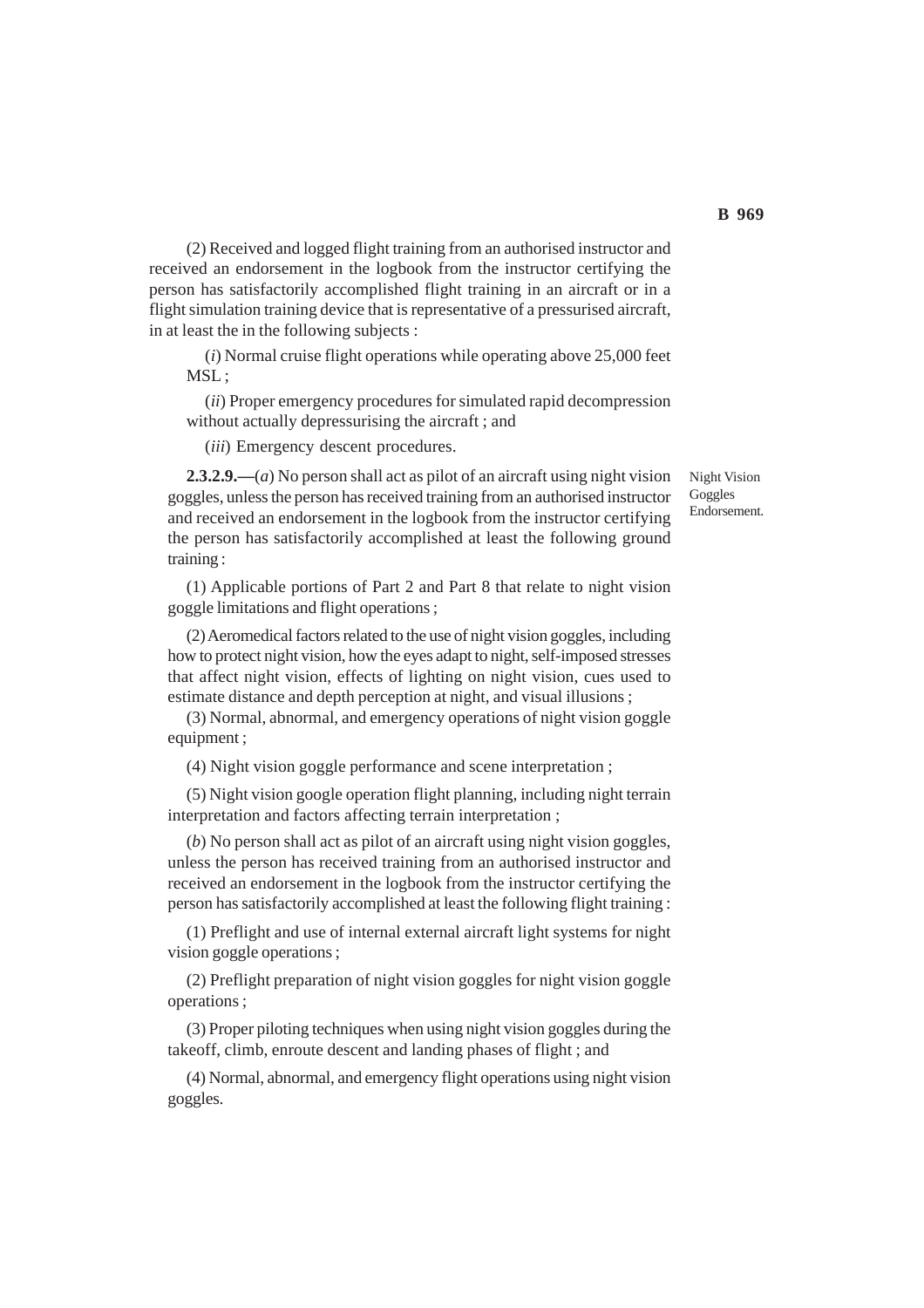(*c*) The requirements under paragraphs (*a*) and (*b*) of this section do not apply if a person can document satisfactory completion of any of the following pilot proficiency checks using night vision goggles in an aircraft :

(1) A pilot proficiency check on night vision goggle operations conducted by the military.

(2) A pilot proficiency check on night vision goggle operations under MCAR part 2 or part 8 conducted by an Examiner or Check Airman.

(3) A pilot proficiency check on night vision goggle operations conducted by a night vision goggle manufacturer or authorized instructor, when the pilot—

(*i*) IS employed by a government or Law Enforcement Agency ; and

(*ii*) has logged at least 20 hours as pilot in command in night vision goggle operations.

**2.3.3.** STUDENT PILOTS

**2.3.3.1.—**(*a*) *Age* - The applicant for a student pilot authorisation shall be not less than 16 years of age.

(*b*) *Knowledge.*—The applicant for a student pilot authorisation shall receive and log ground training from an authorised instructor on the following subjects :

(1) Applicable Sections of Part 2 for the category of aircraft to be flown and Part 8 ;

(2) Airspace rules and procedures for the aerodrome where the student will perform solo flight ; and

(3) Flight characteristics and operation limitations for the make and model of aircraft to be flown.

(*c*) *Pre-solo flight instruction*.—Prior to conducting a solo flight, a student pilot shall have :

(1) Received and logged flight training for the manoeuvres and procedures applicable to the aircraft category including flight training in those manoeuvres and procedures at night, if the solo flight is to be conducted at night.

(2) Demonstrated satisfactory proficiency and safety, as judged by an authorised instructor, on the manoeuvres and procedures for the appropriate category, and class if applicable, of aircraft.

General Requirements.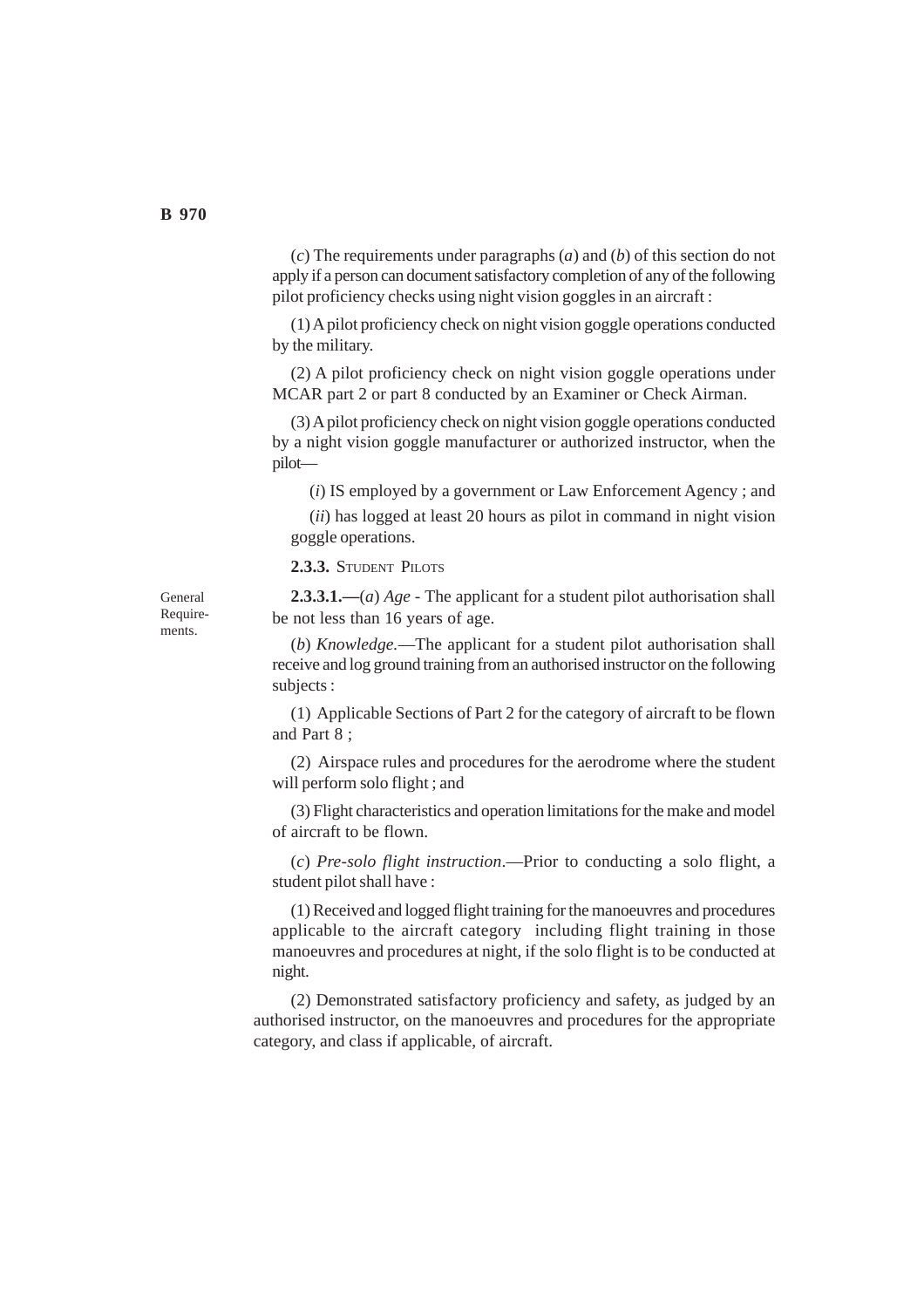(*d*) *Solo flight requirements* : A student pilot shall not fly solo :

(1) Unless holding at least a Class 2 Medical Certificate ; and

(2) Unless under the supervision of, or with the authority of, an authorized flight instructor, and ;

(3) In international flight unless there is a special or general arrangement between Nigeria and the intended State of flight.

(*e*) A student pilot shall meet the requirements prescribed by the Authority. The Authority shall ensure that the privileges granted shall not permit student pilots to constitute a hazard to air navigation.

**2.3.3.2.** Student Pilot Manoeuvres and Procedures for Pre-Solo Flight Traning-Aeroplane Category.

(*a*) An applicant for a student pilot authorisation in the aeroplane category shall receive training in the manoeuvres and procedures contained in IS 2.3.3.2.

**2.3.3.3.** Student Pilot Manoeuvres and Procedures for Pre-Solo Flight Training-Helicopter Category.

(*a*) An applicant for a student pilot authorisation in the helicopter category shall receive training in the manoeuvres and procedures contained in IS 2.3.3.3.

**2.3.3.4.** Student Pilot Manoeuvres and Procedures for Pre-Solo Flight Training-Powered-Lift Category.

(*a*) An applicant for a student pilot authorisation in the powered-lift category shall receive training in the manoeuvres and procedures contained in IS 2.3.3.4.

**2.3.3.5.** Student Pilot Manoeuvres and Procedures for Pre-Solo Flight Training-Airship Category.

(*a*) An applicant for a student pilot authorisation in the airship category shall receive training in the manoeuvres and procedures contained in IS 2.3.3.5.

**2.3.3.6.** Student Pilot Manoeuvres and Procedures for Pre-Solo Flight Training-Balloon Category.

(*a*) An applicant for a student pilot authorisation in the balloon category shall receive training in the manoeuvres and procedures contained in IS 2.3.3.6.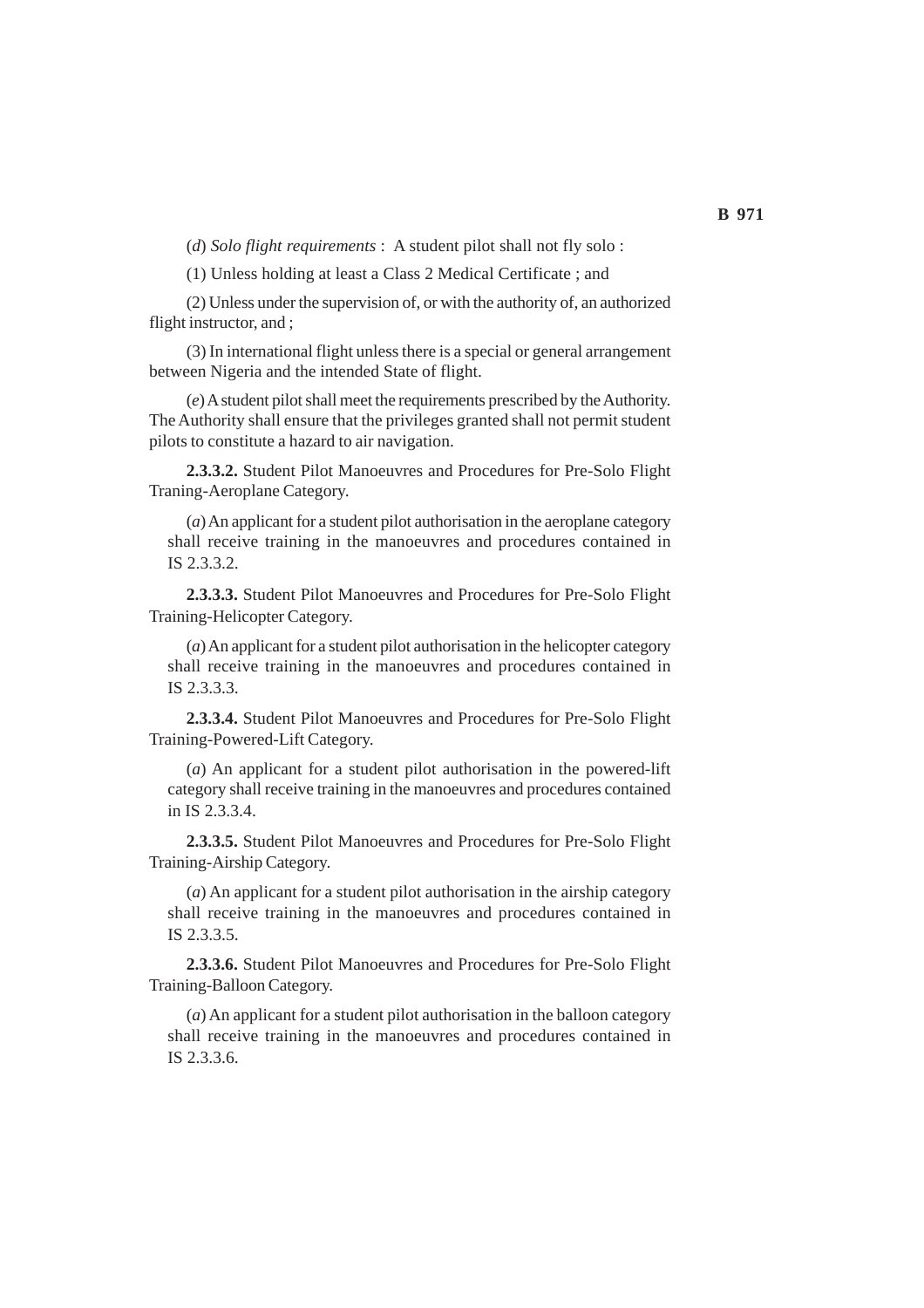**2.3.3.7.** Student Pilot Manoeuvres and Procedures for Pre-Solo Flight Training-Glider Category.

(*a*) An applicant for a student pilot authorisation in the glider category shall receive training in the manoeuvres and procedures contained in IS 2.3.3.7.

**2.3.4.** PRIVATE PILOT LICENCE

**2.3.4.1.—**(*a*) Age.

(1) The applicant for a PPL in all categories other than balloon and glider shall be not less than 17 years of age.

(2) The applicant for a PPL in the balloon or glider category shall be not less than 16 years of age.

(*b*) *Medical fitness*. —The applicant for a PPL shall hold a current Class 2 Medical Certificate as issued under this Part.

(*c*) *Knowledge Areas*.—The applicant shall have demonstrated a level of knowledge appropriate to the privileges granted to the holder of a private pilot licence and appropriate to the category of aircraft intended to be included in the licence, in at least the following subjects :

(1) Air law—

(*i*) rules and regulations relevant to the holder of a private pilot licence; rules of the air ; altimeter setting procedures; appropriate air traffic services practices and procedures ;

(2) Aircraft general knowledge for aeroplanes, airships, helicopters and powered-lifts—

(*i*) principles of operation and functioning of engines, systems and instruments ;

(*ii*) operating limitations of the relevant category of aircraft and engines; relevant operational information from the flight manual or other appropriate document ;

(*iii*) for helicopters and powered-lifts, transmission (power trains) where applicable ;

(*iv*) for airships, physical properties and practical application of gases;

(3) Flight performance, planning and loading—

(*i*) effects of loading and mass distribution on flight characteristics ; mass and balance calculations ;

(*ii*) use and practical application of take-off, landing and other performance data ;

General Requirements.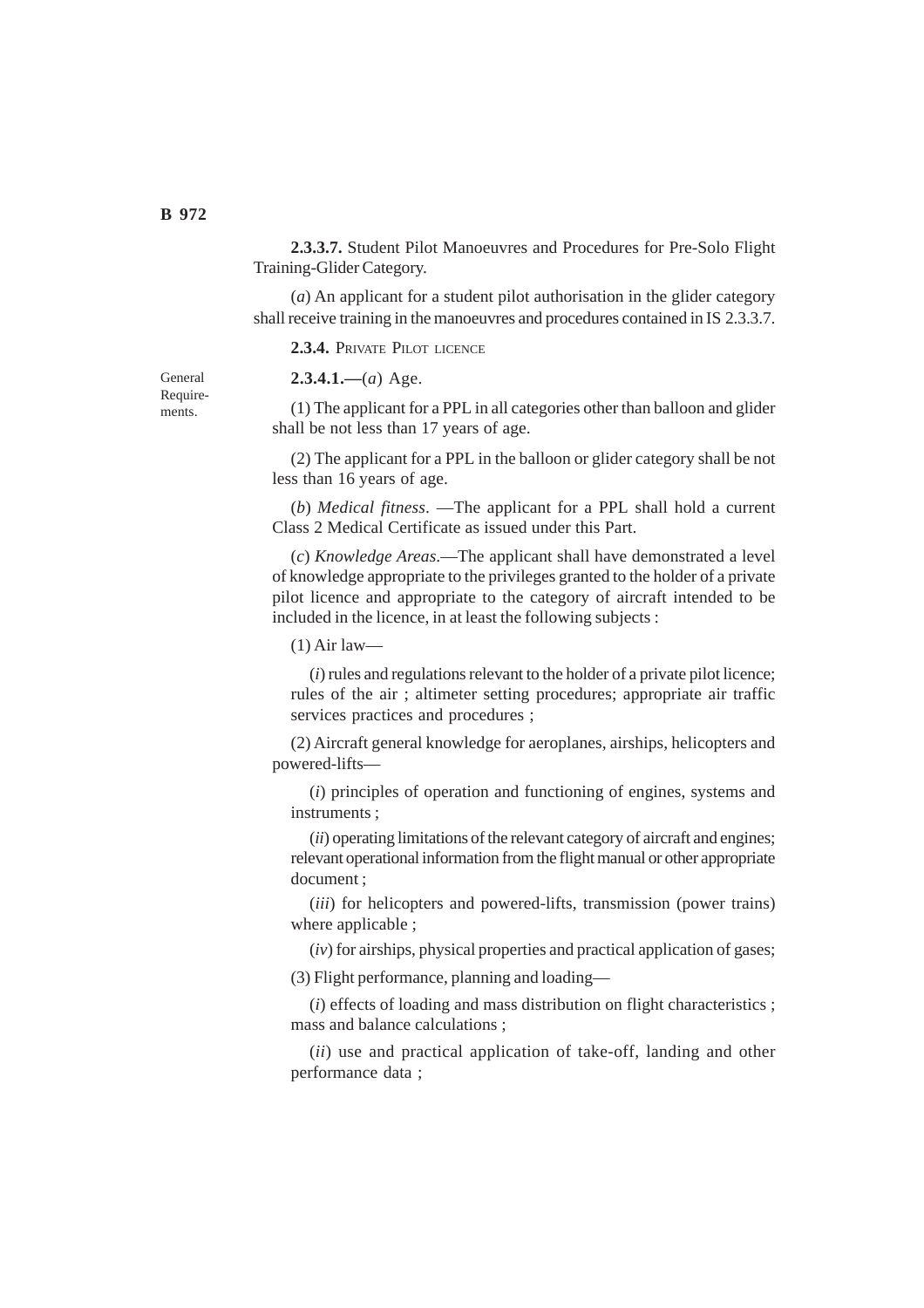(*iii*) pre-flight and en-route flight planning appropriate to private operations under VFR ; preparation and filing of air traffic services flight plans ; appropriate air traffic services procedures; position reporting procedures ; altimeter setting procedures ; operations in areas of highdensity traffic.

## (4) *Human performance.*

(*i*) Human performance relevant to the appropriate category of Aircraft including principles of threat and error management ;

## (5) *Meteorology.*

(*i*) Application of elementary aeronautical meteorology; use of, and procedures for obtaining, meteorological information; altimetry; hazardous weather conditions ;

#### (6) *Navigation.*

(*i*) Practical aspects of air navigation and dead-reckoning techniques; use of aeronautical charts ;

(7) *Operational procedures.*

(*i*) Application of threat and error management to operational performance ;

(*ii*) Altimeter setting procedures ;

(*iii*) Use of aeronautical documentation such as AIP, NOTAM, aeronautical codes and abbreviations ;

(*iv*) Appropriate precautionary and emergency procedures, including action to be taken to avoid hazardous weather, wake turbulence and other operating hazards ;

(*v*) In the case of helicopters, and if applicable, powered-lifts, settling with power; ground resonance; retreating blade stall; dynamic rollover and other operating hazards; safety procedures, associated with flight in VMC ;

(8) *Principles of flight.*

(*i*) Principles of flight relating to the appropriate category of aircraft ;

(9) *Radiotelephony.*

(*i*) Communication procedures and phraseology as applied to VFR operations ; action to be taken in case of communication failure.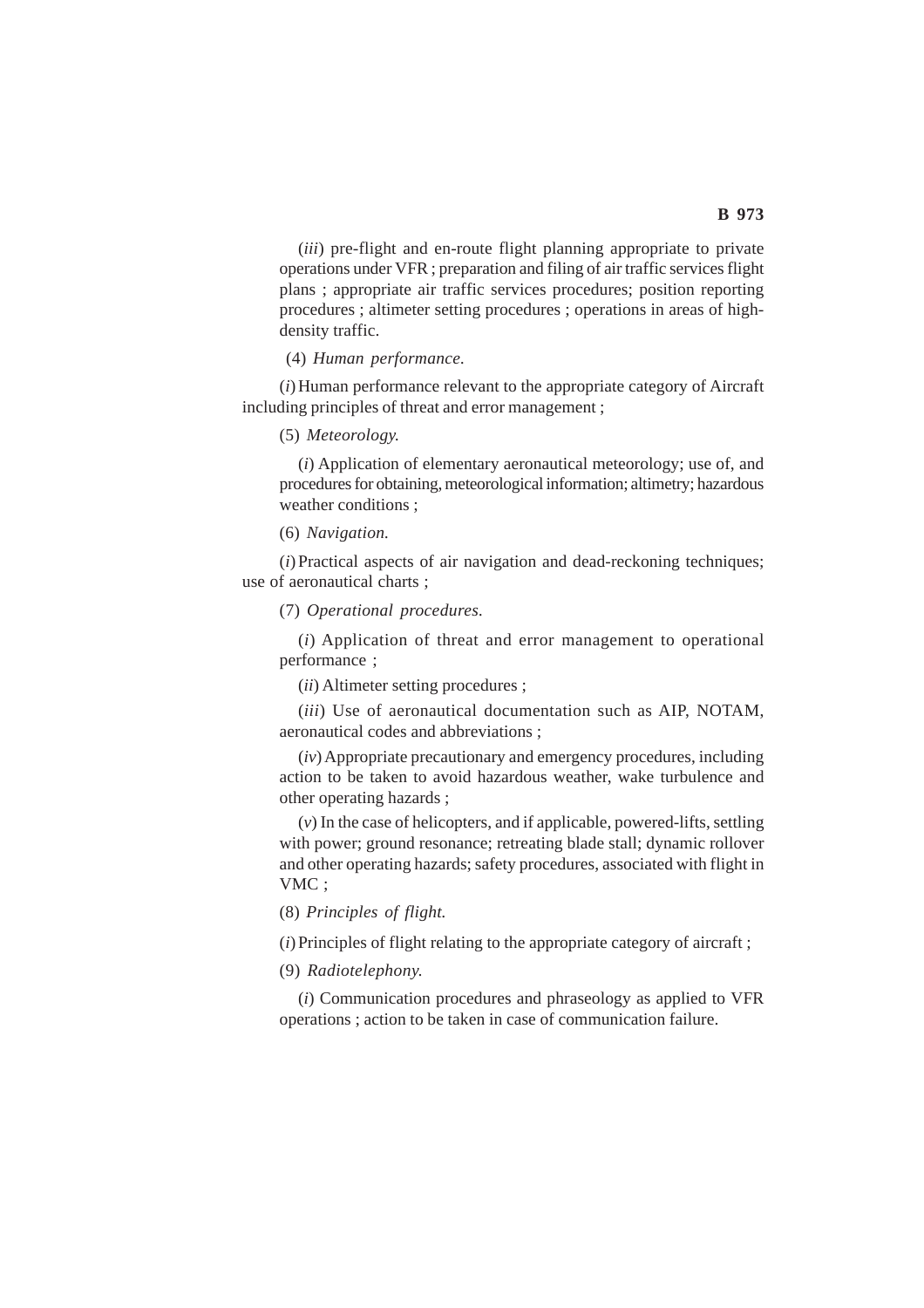(*d*) *Knowledge Testing.*—The applicant for a PPL shall :

(1) Have received an endorsement for the knowledge test from an authorised instructor who :

(*i*) Conducted the training on the knowledge subjects ; and

(*ii*) Certifies that the person is prepared for the required knowledge test.

(2) Pass the required written knowledge test on the knowledge areas listed in item (*c*).

(*e*) *Experience and Flight Instruction.*—An applicant for a PPL shall have completed the experience and flight instruction requirements appropriate to the aircraft category as specified in this Part.

(*f* ) *Skill*—The applicant for a PPL shall :

(1) Have received an endorsement from an authorised instructor who certifies that the person is prepared for the required skill test.

(2) Have demonstrated by passing a skill test the ability to perform as PIC of an aircraft, within the appropriate category areas of operation described in the appropriate IS listed below, with a degree of competency appropriate to the privileges granted to the holder of a PPL.

(3) Have demonstrated the ability to—

(*i*) Recognize and manage threats and errors ;

(*ii*) Operate the aircraft within its limitations ;

(*iii*) Complete all manoeuvres with smoothness and accuracy ;

(*iv*) Exercise good judgement and airmanship ;

(*v*) Apply aeronautical knowledge ; and

(*vi*) Maintain control of the aircraft at all times in a manner such that the successful outcome of a procedure or manoeuvre is assured.

# (*g*) *Privileges.*

Subject to compliance with the requirements specified in this Part, the privileges of the holder of a PPL shall be to act, but not for remuneration, as PIC or co-pilot of an aeroplane aircraft within the appropriate aircraft category engaged in non-revenue flights.

(*i*) The privileges of the holder of a glider category rating shall be to act as pilot-in-command of any glider provided the holder has operational experience in the launching method used.

(*ii*) If passengers are to be carried, the holder shall have completed not less than 10 hours of flight time as a pilot of gliders.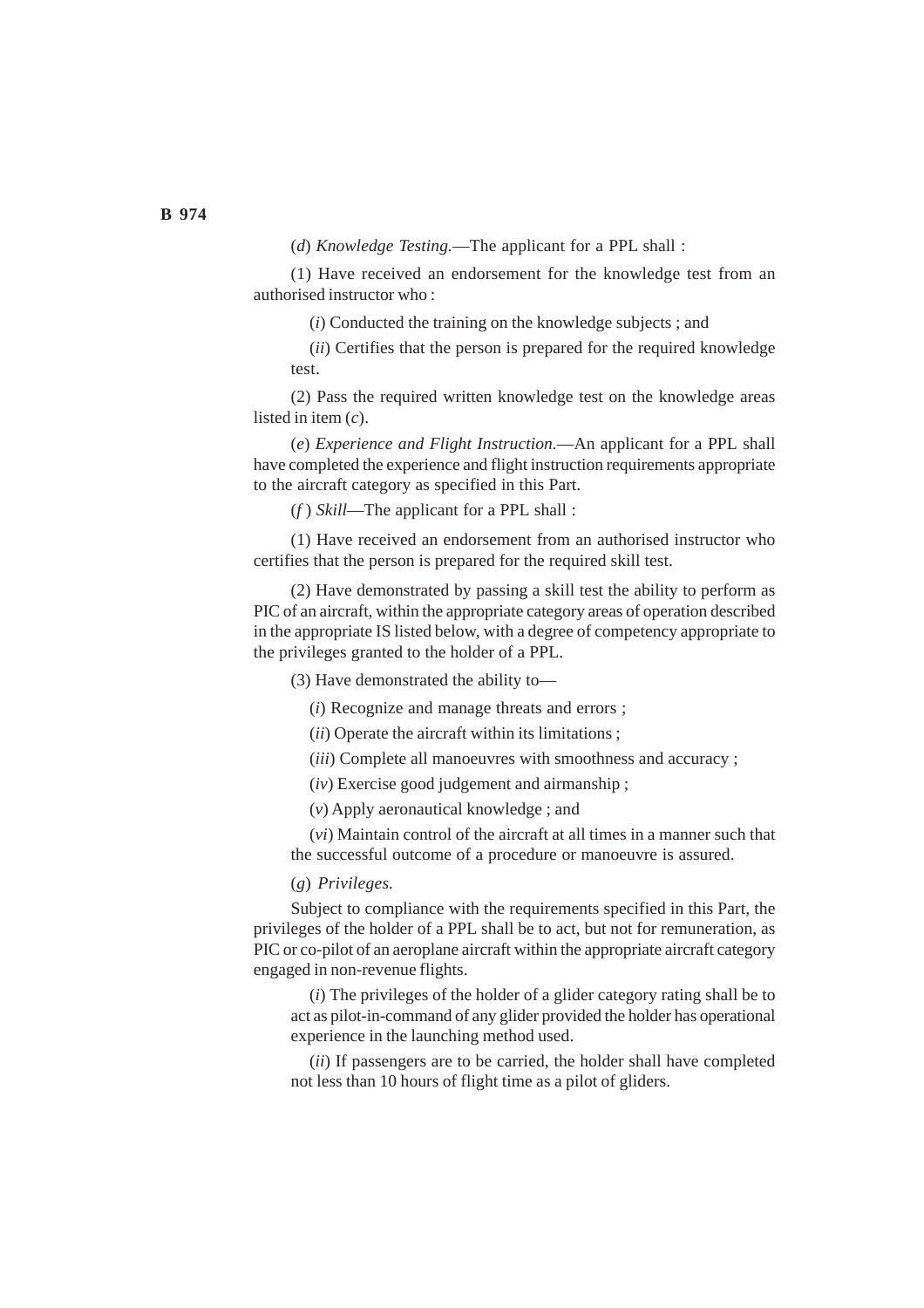(*iii*) If the privileges of the rating are to be exercised at night, the applicant shall have gained, under appropriate supervision, operational experience in free balloons in night flying.

(*iv*) If passengers are to be carried for remuneration or hire, the holder shall have completed not less than 35 hours of flight time including 20 hours as a pilot of a free balloon.

(*v*) The privileges of the holder of a free balloon category rating shall be to act as pilot-in-command of any free balloon provided that the holder has operational experience in hot air or gas balloons as appropriate.

(*vi*) Before exercising the privileges at night, the holder of free balloon category rating shall have complied with the requirements specified in this regulations.

(*h*) *Validity.*—Subject to compliance with the requirements specified in this Part, the validity period of the licence is 5 years.

(*i*)*Renewal*.—A private pilot licence that has not expired may be renewed for an additional five years if the holder presents to the Authority satisfactory evidence that the licence, medical certificate, and recency of experience are current.

(*j*)*Reissue*.—If the private pilot licence has expired, the applicant shall have received refresher training acceptable to the Authority and passed the private pilot skill test

## **2.3.4.2.**—(*a*) Experience.

(1) The applicant for a PPL (A) shall have completed not less than 40 hours of flight time, or 35 hours if completed during a course of approved training, as pilot of aeroplanes, appropriate to the class rating sought. The Authority shall determine whether experience as a pilot under instruction in a flight simulation training device is acceptable as part of the total flight time of 40 or 35 hours, as the case may be. Credit for such experience shall be limited to a total of 5 hours if completed in under instruction in a flight simulator or flight procedures trainer approved by the Authority.

(2) The applicant shall have completed in aeroplanes not less than 10 hours of solo flight time under the supervision of an authorised flight instructor, including 5 hours of solo cross-country flight time with at least one crosscountry flight totalling not less than 270 km (150 NM) in the course of which full-stop landings at two difference aerodromes shall be made.

(3) The holder of pilot licences in other categories may be credited with 10 hours of the total flight time as PIC towards a PPL (A).

(*b*) Flight Instruction.

Experience and Flight Instruction for the PPL-Aeroplane Category.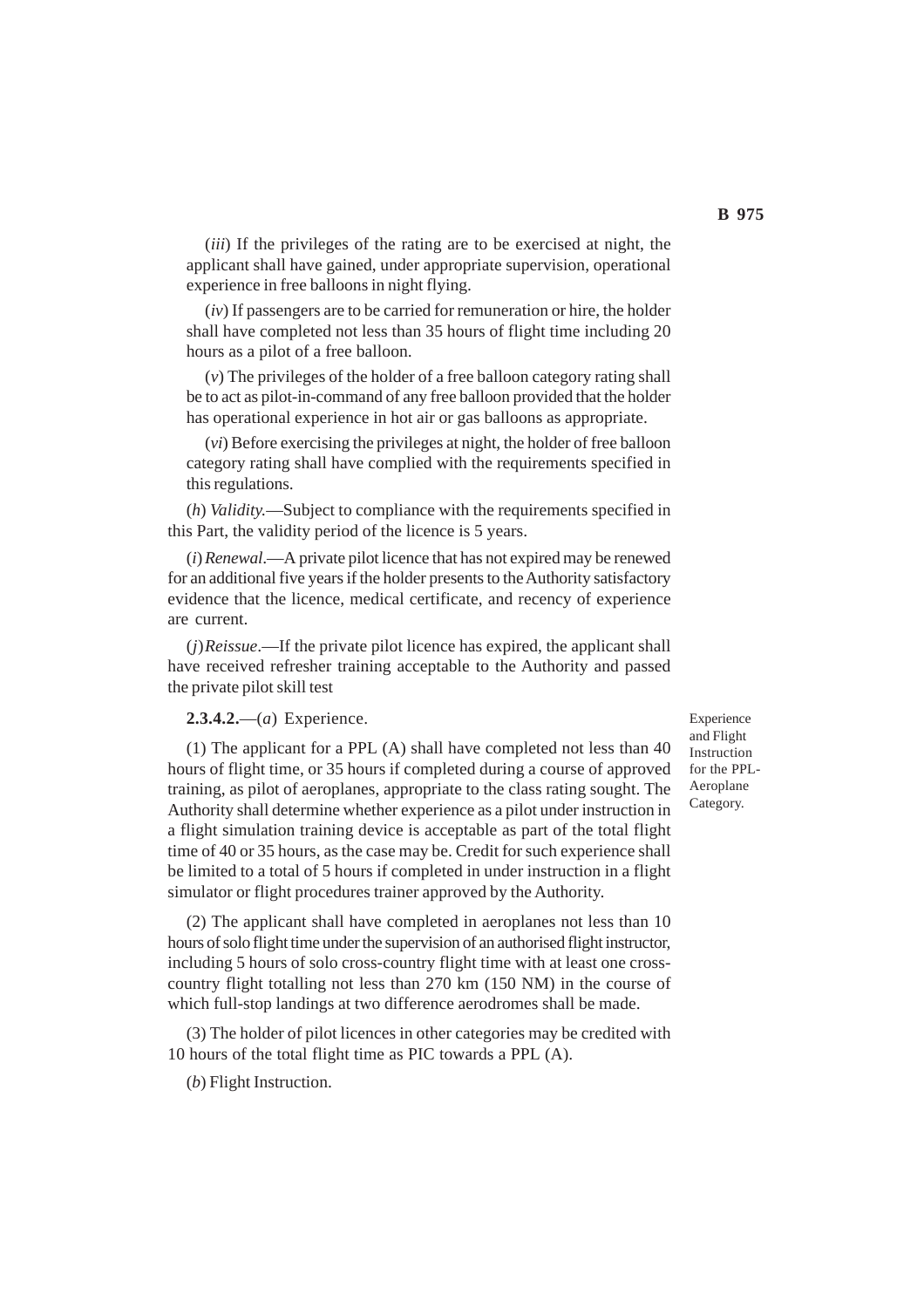(1) The applicant for a PPL (A) shall receive and log not less than 20 hours of dual instruction from an authorised instructor on the subjects listed in IS 2.3.4.2. These 20 hours may include 5 hours completed in a flight simulation training device. The 20 hours of dual instruction shall include at least 5 hours of solo cross-country flight time with at least one cross-country flight totalling not less than 270 km (150 NM) in the course of which full-stop landings at two different aerodromes shall be made.

(2) The instructor shall ensure that the applicant has operational experience in at least the following areas to the level of performance required for the private pilot :

(*i*) Pre-flight operations, including mass and balance determination, aeroplane inspection and servicing ;

(*ii*) Aerodrome and traffic pattern operations, collision avoidance precautions and procedures ;

(*iii*) Control of the aeroplane by external visual reference ;

(*iv*) Flight at critically slow airspeeds; recognition of, and recovery from, incipient and full stalls ;

(*v*) Flight at critically high airspeeds; recognition of, and recovery from, spiral dives ;

(*vi*) Normal and cross-wind take-offs and landings ;

(*vii*) Maximum performance (short field and obstacle clearance takeoffs, short-field landings ;

(*viii*) Flight by reference solely to instruments, including the completion of a level 180 degrees turn ;

(*ix*) Cross-country flying using visual reference, dead reckoning and, where available, radio navigation aids ;

(*x*) Emergency operations, including simulated aeroplane equipment malfunctions ; and

(*xi*) Operations to, from and transmitting controlled aerodromes, compliance with air traffic services procedures, radiotelephony procedures and phraseology ;

(*xii*) Recognize and manage threats ; and errors

(*xiii*) As further specified in IS 2.3.4.2.

(3) If the privileges of the PPL(A) are to be exercised at night, the applicant shall have received 4 hours dual instruction in aeroplanes in night flying, including take-offs, landings and 1 hour of navigation.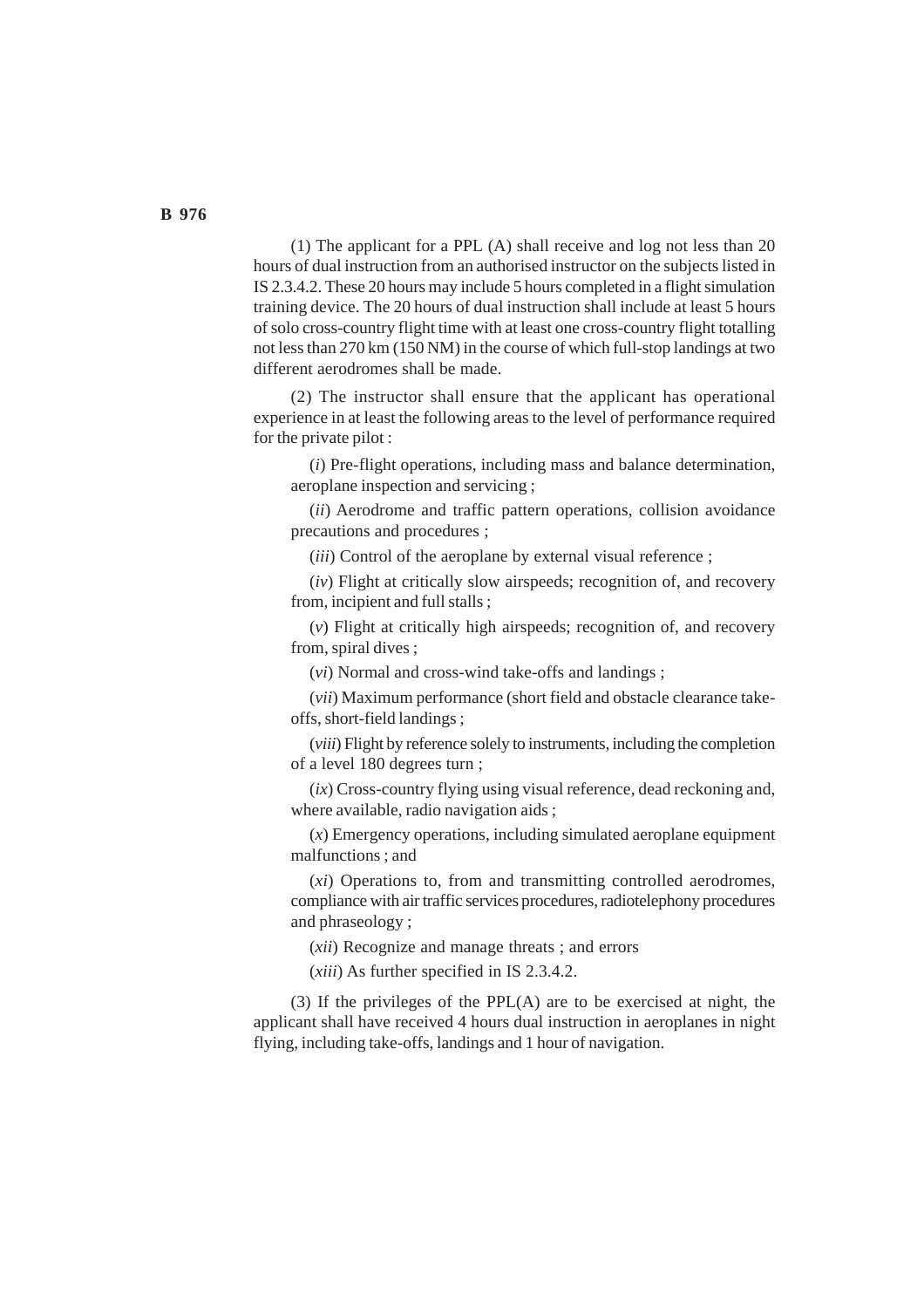**2.3.4.3.** PPL Skill Test-Aeroplane Category.

(*a*) The requirements for the skill test for the PPL(A) are included in IS 2.3.4.2.

**2.3.4.4.** Experience and Flight Instruction for the PPL-Helicopter Category.

(*a*) *Experience.*

(1) The applicant shall have completed not less than 40 hours of flight time, or 35 hours if completed during a course of approved training, as a pilot of helicopters. The Authority shall determine whether experience as a pilot under instruction in a flight simulation training device is acceptable as part of the total flight time of 40 hours or 35 hours, as the case may be. Credit for such experience shall be limited to a maximum of 5 hours.

(2) The applicant shall have completed in helicopter not less than 10 hours of solo flight time under the supervision of an authorised flight instructor, including 5 hours of solo cross-country flight time with at least one crosscountry flight totalling not less than 180 km (100 NM) in the course of which landings at two different points shall be made.

(3) The holder of pilot licences in other powered aircraft categories may be credited with 10 hours of the total flight time as PIC towards a PPL(H).

## (*b*) *Flight Instruction.*

(1) The applicant for a PPL(H) shall receive and log not less than 20 hours of dual instruction from an authorised instructor on the subjects listed in IS 2.3.4.3. These 20 hours may include 5 hours completed in a flight simulation training device. The 20 hours of dual instruction shall include at least 5 hours of solo cross-country flight time with at least one cross-country flight totalling not less than 180 km (100 NM) in the course of which landings at two different points shall be made.

(2) The instructor shall ensure that the applicant has operational experience in at least the following areas to the level of performance required for the private pilot :

(*i*) Recognise and manage threats and errors ;

(*ii*) Pre-flight operations, including mass and balance determination, helicopter inspection and servicing ;

(*iii*) Aerodrome and traffic pattern operations, collision avoidance precautions and procedures ;

(*iv*) Control of the helicopter by external visual reference ;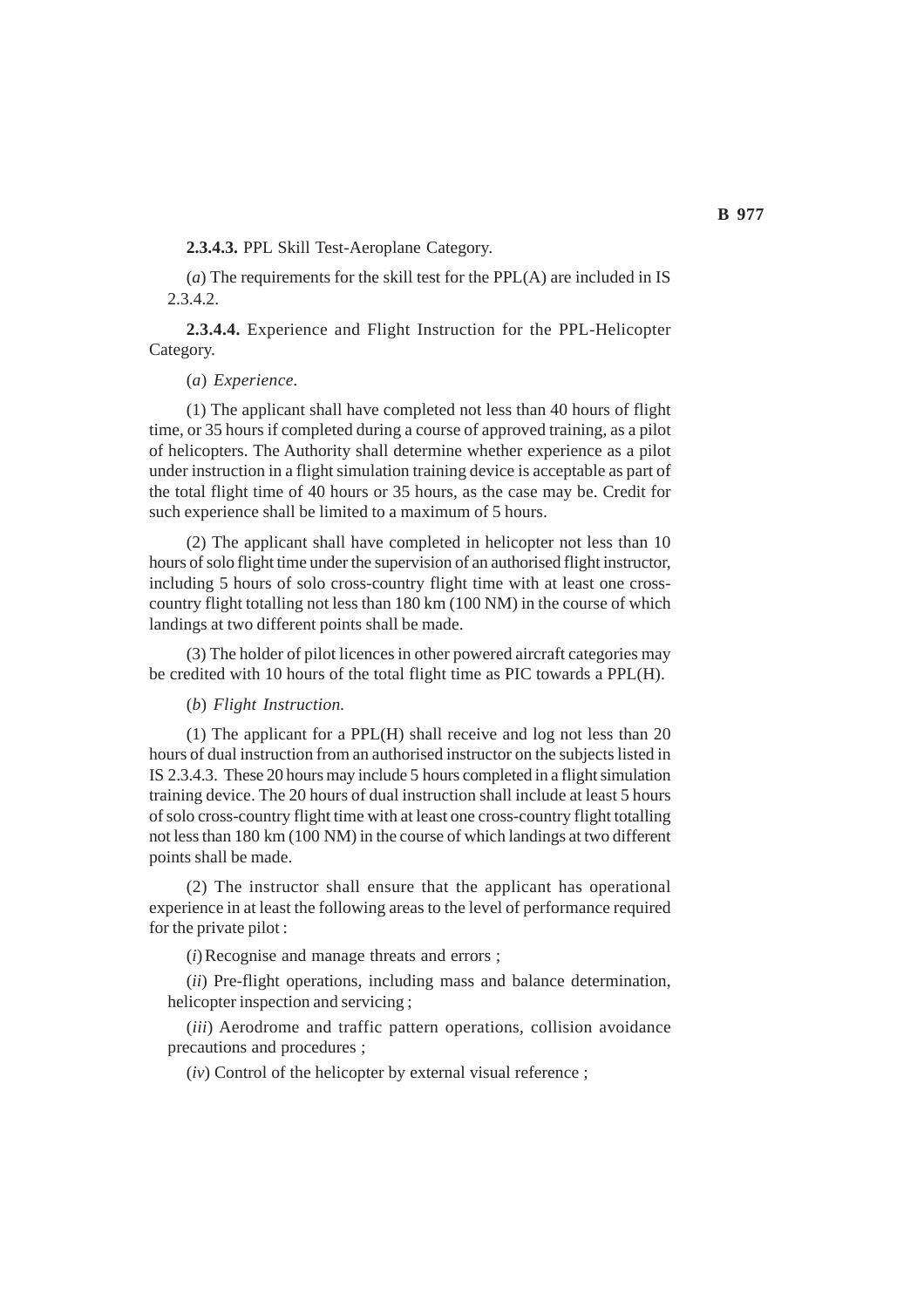(*v*) Recovery at the incipient stage from settling with power ; recovery techniques from low-rotor rpm within the normal range of engine rpm ;

(*vi*) Ground manoeuvring and run-ups ; hovering; take-offs and landings –normal, out of wind and sloping ground ;

(*vii*) Take-offs and landings with minimum necessary power; maximum performance take-off and landing techniques ; restricted site operations; quick stops ;

(*viii*) Cross-country flying using visual reference, dead reckoning and, where available, radio navigation aids including a flight of at least one hour ;

(*ix*) Emergency operations, including simulated helicopter equipment malfunctions ; autorotative approach and landing ; and

(*x*) Operations to, from and transmitting controlled aerodromes, compliance with air traffic services procedures, radiotelephony procedures and phraseology.

(3) If the privileges of the PPL(H) are to be exercised at night, the applicant shall have received 4 hours dual instruction in helicopters in night flying, including take-offs, landings and 1 hour of navigation.

(4) The applicant shall have received dual instrument flight instruction from an authorized flight instructor. The instructor should ensure that the applicant has operational experience in flight by reference solely to instruments, including the completion of a level 180° turn, in a suitably instrumented helicopter.

**2.3.4.5.** PPL Skill Test-Helicopter Category.

(*a*) The requirements for the skill test for the PPL(H) are included in IS 2.3.4.3 .

**2.3.4.6.**—(*a*) *Experience*.

(1) The applicant for a PPL-Powered-Lift shall have completed not less than 40 hours of flight time as pilot of powered lift. The Authority will determine whether such experience as a pilot under instruction in a flight simulation training device is acceptable as part of the total flight time of 40 hours.

(2) When the applicant has flight time as a pilot of aircraft in other categories ; the Authority will determine whether such experience is acceptable and if so, the extent to which the flight time in item (*a*) may be reduced.

(3) The applicant shall have completed in a powered lift aircraft not less than 10 hours of solo flight time under the supervision of an authorised flight instructor, including five hours of solo cross-country flight time with at least one cross-country flight totalling not less than 270 km (150 NM) in the course of which full stop landings at two different aerodromes shall be made.

Experience and Flight Instruction for the PPL— Powered-Lift Category.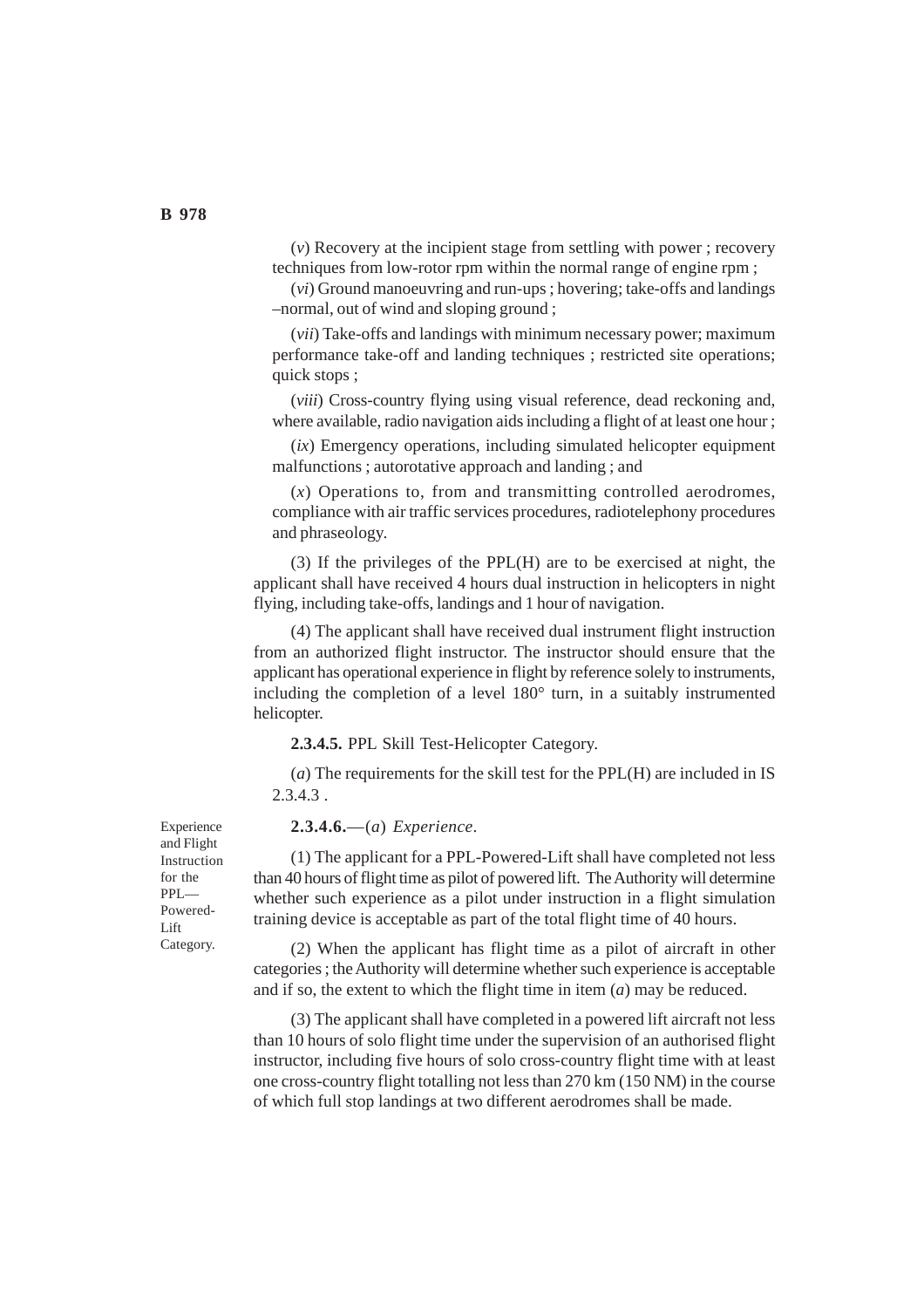(*b*) *Flight Instruction*.—The applicant shall have received not less than 20 hours of dual instruction time in powered-lifts from an authorized flight instructor. The instructor shall ensure that the applicant has operational experience in at least the following areas to the level of performance required for the private pilot :

(1) recognize and manage threats and errors ;

(2) pre-flight operations, including mass and balance determination, powered-lift inspection and servicing ;

(3) aerodrome and traffic pattern operations, collision avoidance precautions and procedures ;

(4) control of the powered-lift by external visual reference ;

(5) ground maneuvering and run-ups ; hover and rolling Ground maneuvering and run-ups; hover and rolling take-offs and climb out; hover and rolling approach and landings–normal, out of wind and slopping ground ; take-offs and climb-out ; hover and rolling approach and landings-normal, out of wind and sloping ground ;

(6) take-offs and landings with minimum necessary power ; maximum performance take-off and landing techniques; restricted site operations ; quick stops ;

(7) flight by reference solely to instruments, including the completion of a level 180° turn ;

(8) recovery at the incipient stage from settling with power ; recovery techniques from low-rotor rpm within the normal range of engine rpm ;

(9) cross-country flying using visual reference, dead reckoning and, where available, radio navigation aids, including a flight of at least one hour ;

(10) emergency operations, including simulated powered-lift equipment malfunctions ; power of reconversion to autorotation and authoritative approach, where applicable ; transmission and interconnect driveshaft failure, where applicable ;

(11) operations to/from and transiting controlled aerodromes, compliance with air traffic services procedures ; and

(12) communication procedures and phraseology.

*Note*—The instrument experience specified in 2.3.4.6(*b*)(7) and the night flying dual instruction specified in 2.3.4.2(*b*)(3) do not entitle the holder of a private pilot licence to pilot powered-lifts under IFR.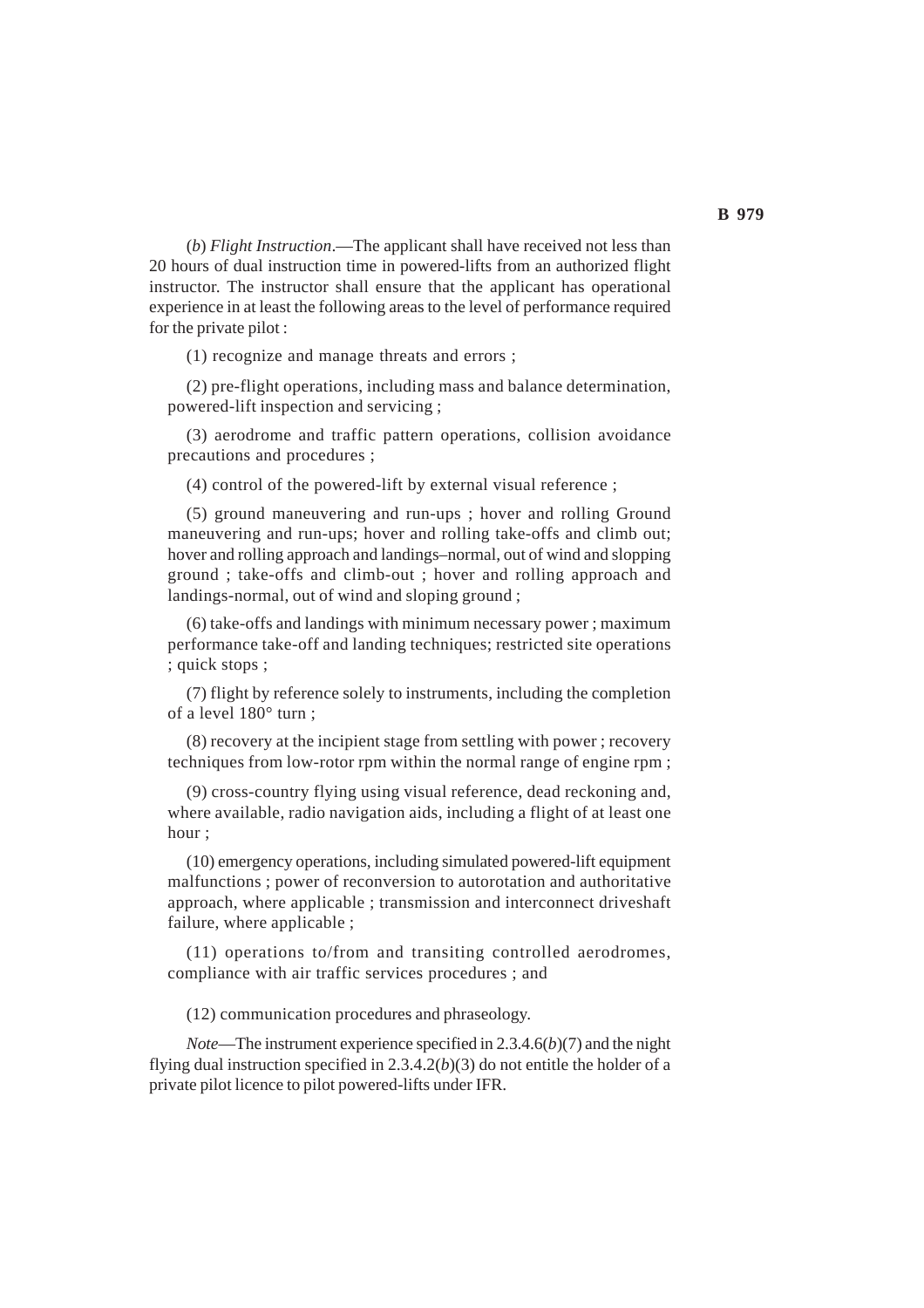**2.3.4.7.** PPL Skill Test—Powered-Lift Category.

#### **RESERVED**

Experience and Flight Instruction for the PPL-Airship Category.

**2.3.4.8.**—(*a*) *Experience.*—The applicant for a PPL-Airship shall have completed not less than 25 hours of flight time as pilot of airships including at least :

(1) Three hours of cross-country flight training in an airship with a crosscountry flight totalling not less than 45 kilometres (25 NM) ;

(2) Five take-offs and five landings to a full stop at an aerodrome with each landing involving a flight in the traffic pattern of an aerodrome ;

(3) Three hours of instrument time ; and

(4) Five hours as pilot assuming the duties of the PIC under the supervision of the PIC.

(*b*) *Flight Instruction*.—The applicant shall have received dual instruction from an authorised instructor in at least the following areas :

(1) Pre-flight operations, including mass and balance determination, airships inspections and servicing ;

(2) Ground reference manoeuvres ;

(3) Aerodrome and traffic pattern operations, collision avoidance precautions and procedures ;

(4) Techniques and procedures for the take-off, including appropriate limitations, emergency procedures and signals used ;

(5) Control of the airships by external visual reference ;

(6) Take-offs and landings and go-around ;

(7) Maximum performance (obstacle clearance) take-offs ;

(8) Flight by reference solely to instruments, including the completion of a level 180 degree turn ;

(9) Navigation, cross-country flying using visual reference, dead reckoning and radio navigation aids ;

(10) Emergency operations (recognition of leaks), including simulated airship equipment malfunctions ; and

(11) Radiotelephony procedures and phraseology.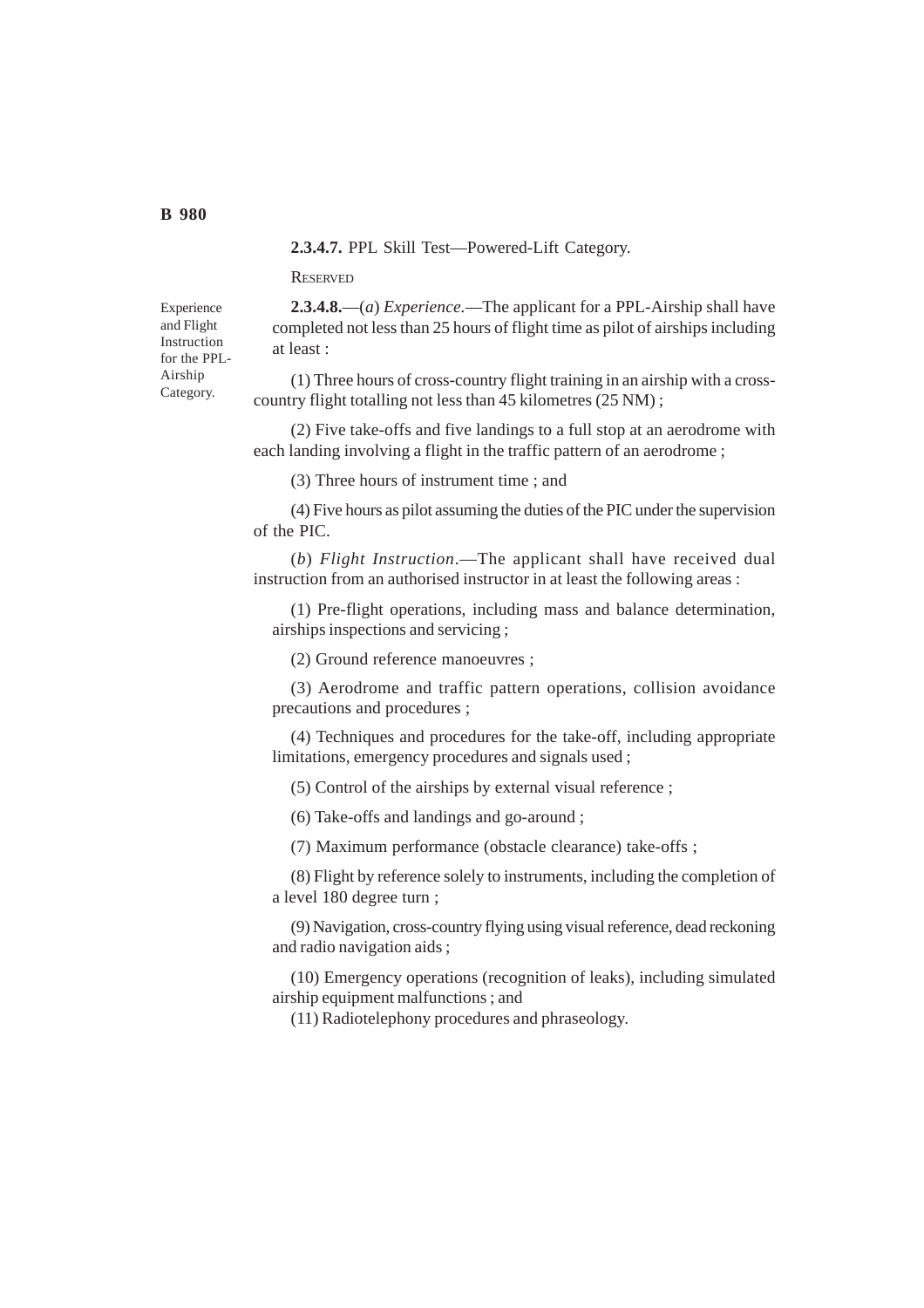**2.3.4.9.** PPL Skill Test-Airship Category.

(*a*) The requirements for the skill test for the PPL-Airship are included in IS 2.3.4.5.

**2.3.4.10.—**(*a*) *Experience.—*The applicant for a PPL- balloon shall have completed not less than 16 hours of flight time as pilot of balloons including at least 8 launches and accents, at least one of which must be solo.

(*b*) *Flight Instruction.—*The applicant shall have received dual instruction in free balloons from an authorised instructor in at least the following areas :

(1) Pre-flight operations, including balloon assembly, rigging, inflation, mooring, and inspection ;

(2) Aerodrome operations, transiting controlled aerodromes, compliance with air traffic services procedures, radiotelephony procedures and phraseology ;

(3) Techniques and procedures for the launching and ascent, including appropriate limitations, emergency procedures and signals used ;

(4) Collision avoidance precautions ;

(5) Control of a free balloon by external visual references ;

(6) Recognition of and recovery from rapid descents ;

(7) Cross-country flying using visual reference and dead reckoning ;

(8) Approaches and landings, including ground handling ; and

(9) Emergency procedures.

**2.3.4.11.** PPL Skill Test-Balloon Category.

(*a*) The applicant for a balloon category shall have demonstrated the ability to perform as pilot-in-command of a free balloon, the procedures and manoeuvres described in relevant parts of this regulations with a degree of competency appropriate to the privileges granted to the holder of a free balloon pilot licence, and to :

(1) Recognize and manage threats and errors ;

(2) Operate the free balloon within its limitations ;

(3) Complete all manoeuvres with smoothness and accuracy ;

(4) Exercise good judgement and airmanship ;

(5) Apply aeronautical knowledge ; and

(6) Maintain control of the free balloon at all times in a manner such that the successful outcome of a procedure or manoeuvre is assured.

Experience and Flight Instruction for the PPL-Balloon Category.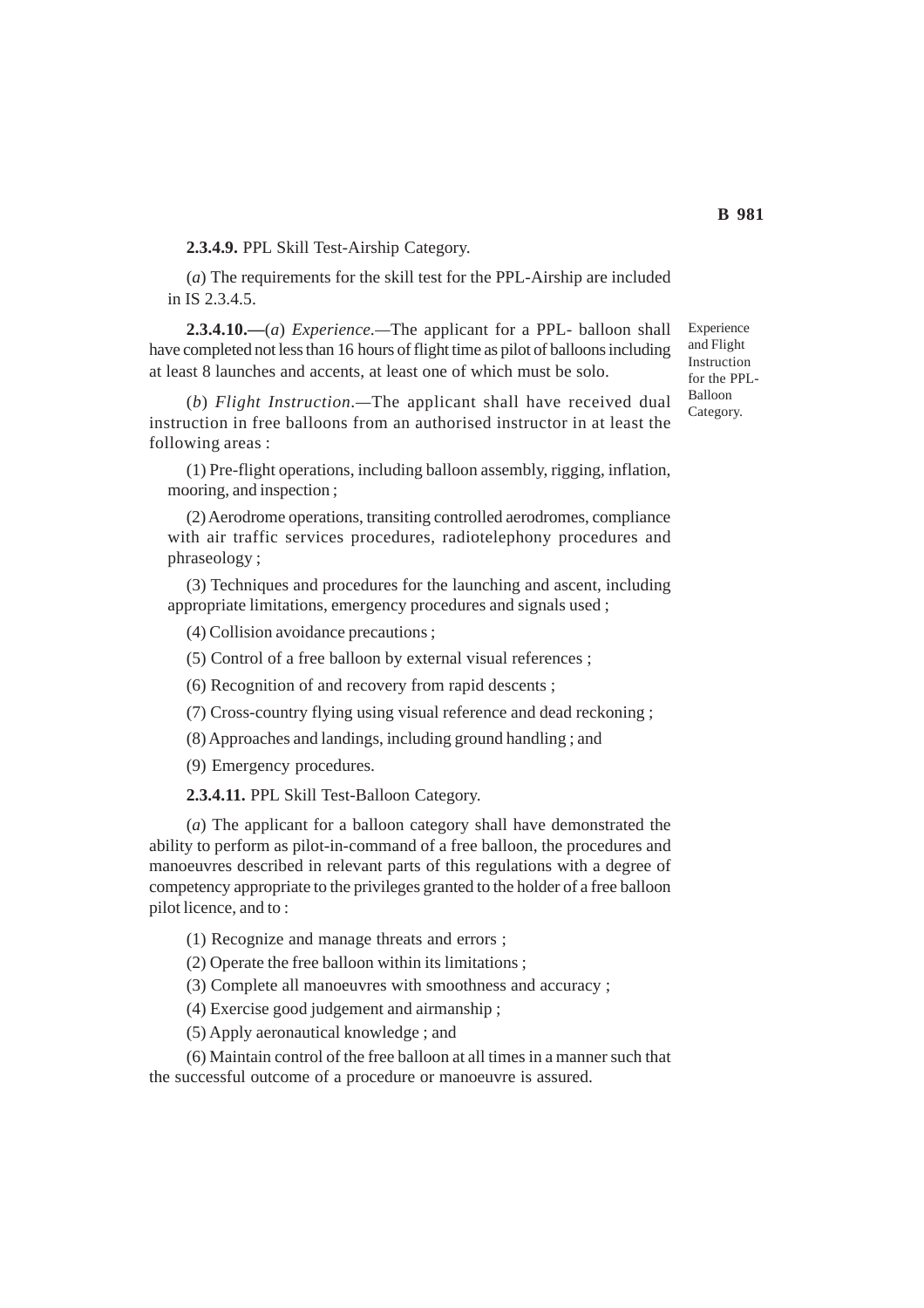(*b*) The requirements for the skill test for the PPL-Balloon category are included in IS 2.3.4.6

**2.3.4.12.—**(*a*) *Experience.—*The applicant shall have completed not less than 6 hours of flight time as a pilot of gliders including 2 hours' solo flight time during which not less than 20 launches and landings have been performed.

(*b*) *Flight Instruction.*—The applicant shall have received dual instruction in gliders from an authorised instructor in at least the following areas :

(1) Pre-flight operations, including glider assembly and inspection ;

(2) Techniques and procedures for the launching method used, including appropriate airspeed limitations, emergency procedures and signals used ;

(3) Traffic pattern operations, collision avoidance precautions and procedures ;

(4) Control of the glider by external visual reference ;

(5) Flight throughout the flight envelope ;

(6) Recognition of, and recovery from, incipient and full stalls and spiral dives ;

(7) Normal and cross-wind launches, approaches and landings ;

(8) Cross-country flying using visual reference and dead reckoning ; and

(9) Emergency procedures.

(*c*) *Crediting of time in other aircraft categories*.—The holder of a pilot licence in the aeroplane category may be credited with 3 hours towards the 6 hours of flight time required for the glider licence.

PPL Skill Test-Glider Category

**2.3.4.13.**—(*a*) The requirements for the skill test for the PPL—Glider category are included in the IS 2.3.4.7.

**2.3.5.** COMMERCIAL PILOT LICENCE.

**2.3.5.1.** General requirements for the issue of the licence appropriate to the aeroplane, airship, helicopter and powered-lift categories.

(*a*) *Age* : The applicant for a CPL shall be not less than 18 years of age.

(*b*) *Medical Fitness*.—The applicant for a CPL shall hold a current Class 1 Medical Certificate issued under this Part.

Experience and Flight Instruction for the PPL-Glider Category.

**B 982**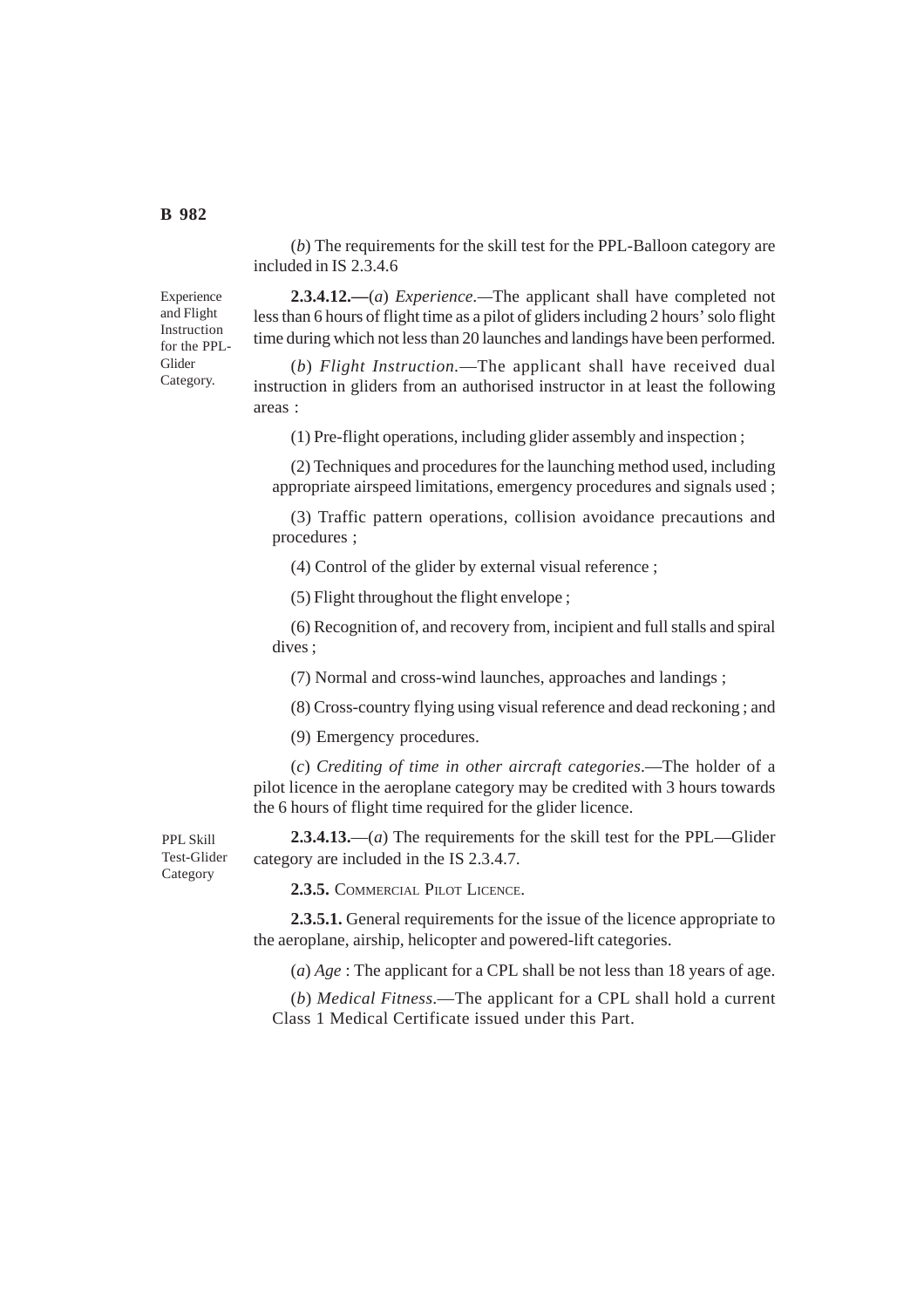(*c*) *Knowledge Areas.—*The applicant shall have demonstrated a level of knowledge appropriate to the privileges granted to the holder of a commercial pilot licence and appropriate to the category of aircraft intended to be included in the licence, in at least the following subjects :

#### (1) Air law

(*i*) Rules and regulations relevant to the holder of a commercial pilot licence ; rules of the air; appropriate air traffic services practices and procedures ;

(2) Aircraft general knowledge for aeroplanes, airships, helicopters and powered-lifts.

(*i*) Principles of operation and functioning of engines, systems and instruments ;

(*ii*) Operating limitations of the relevant category of aircraft and engines ; relevant operational information from the flight manual or other appropriate document ;

(*iii*) Use and serviceability checks of equipment and systems of appropriate aircraft ;

(*iv*) Maintenance procedures for airframes, systems and engines of appropriate aircraft ;

(*v*) For helicopters and powered-lifts, transmission (power trains) where applicable ;

(*vi*) For airships, physical properties and practical application of gases ;

(3) Flight performance, planning and loading.

(*i*) Effects of loading and mass distribution on aircraft handling, flight characteristics and performance; mass and balance calculations ;

(*ii*) Use and practical application of take-off, landing and other performance data ;

(*iii*) Pre-flight and en-route flight planning appropriate to commercial operations under VFR; preparation and filing of air traffic services flight plans ; appropriate air traffic services procedures ; altimeter setting procedures ;

(*iv*) In the case of airships, helicopters and powered-lifts, effects of external loading on handling ;

(4) *Human performance.*

(*i*) Human performance including principles of threats and error management ;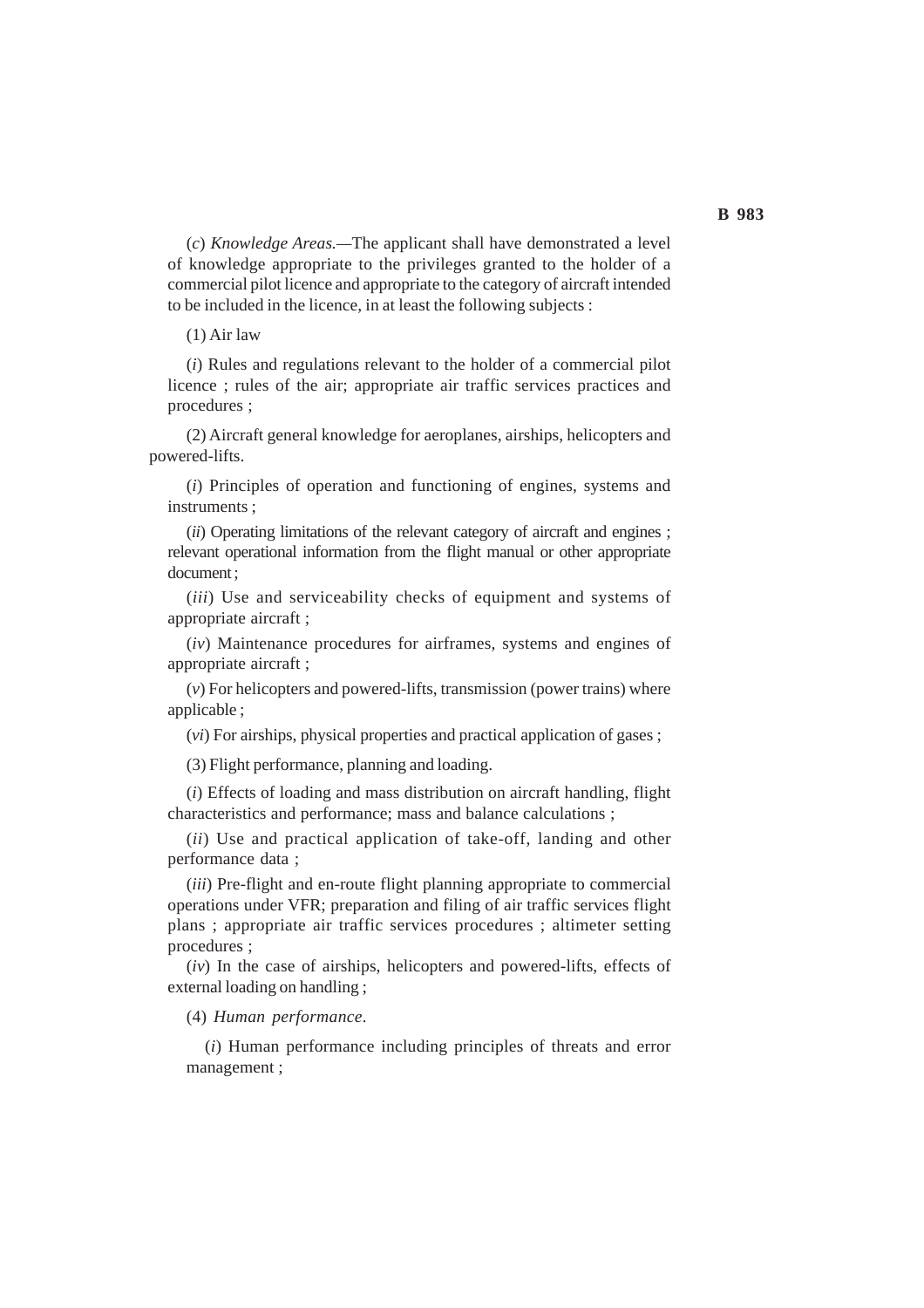# (5) *Meteorology.*

(*i*) Interpretation and application of aeronautical meteorological reports, charts and forecasts; use of, and procedures for obtaining, meteorological information, pre-flight and in-flight; altimetry;

(*ii*) Aeronautical meteorology; climatology of relevant areas in respect of the elements having an effect upon aviation; the movement of pressure systems, the structure of fronts, and the origin and characteristics of significant weather phenomena which affect take-off, en-route and landing conditions ;

(*iii*) Causes, recognition and effects of icing ; frontal zone penetration procedures ; hazardous weather avoidance ;

### (6) *Navigation.*

(*i*) Air navigation, including the use of aeronautical charts, instruments and navigation aids ; an understanding of the principles and characteristics of appropriate navigation systems ; operation of airborne equipment ;

(*ii*) In the case of airships ;

(*iii*) Use, limitation and serviceability of avionics and instruments necessary for control and navigation ;

(*iv*) Use, accuracy and reliability of navigation systems used in departure, en-route, approach and landing phases of flight, identification of radio navigation aids ;

(*v*) Principles and characteristics of self-contained and external referenced navigation systems, operation of airborne equipment ;

(7) Operational procedures.

(*i*) Application of threat and error management to operational performance ;

(*ii*) Use of aeronautical documentation such as AIP, NOTAM, aeronautical codes and abbreviations ;

(*iii*) Altimeter setting procedures ;

(*iv*) Appropriate precautionary and emergency procedures; (v) Operational procedures for carriage of freight; potential hazards associated with dangerous goods ;

(*vi*) Requirements and practices for safety briefing to passengers, including precautions to be observed when embarking and disembarking from aircraft ;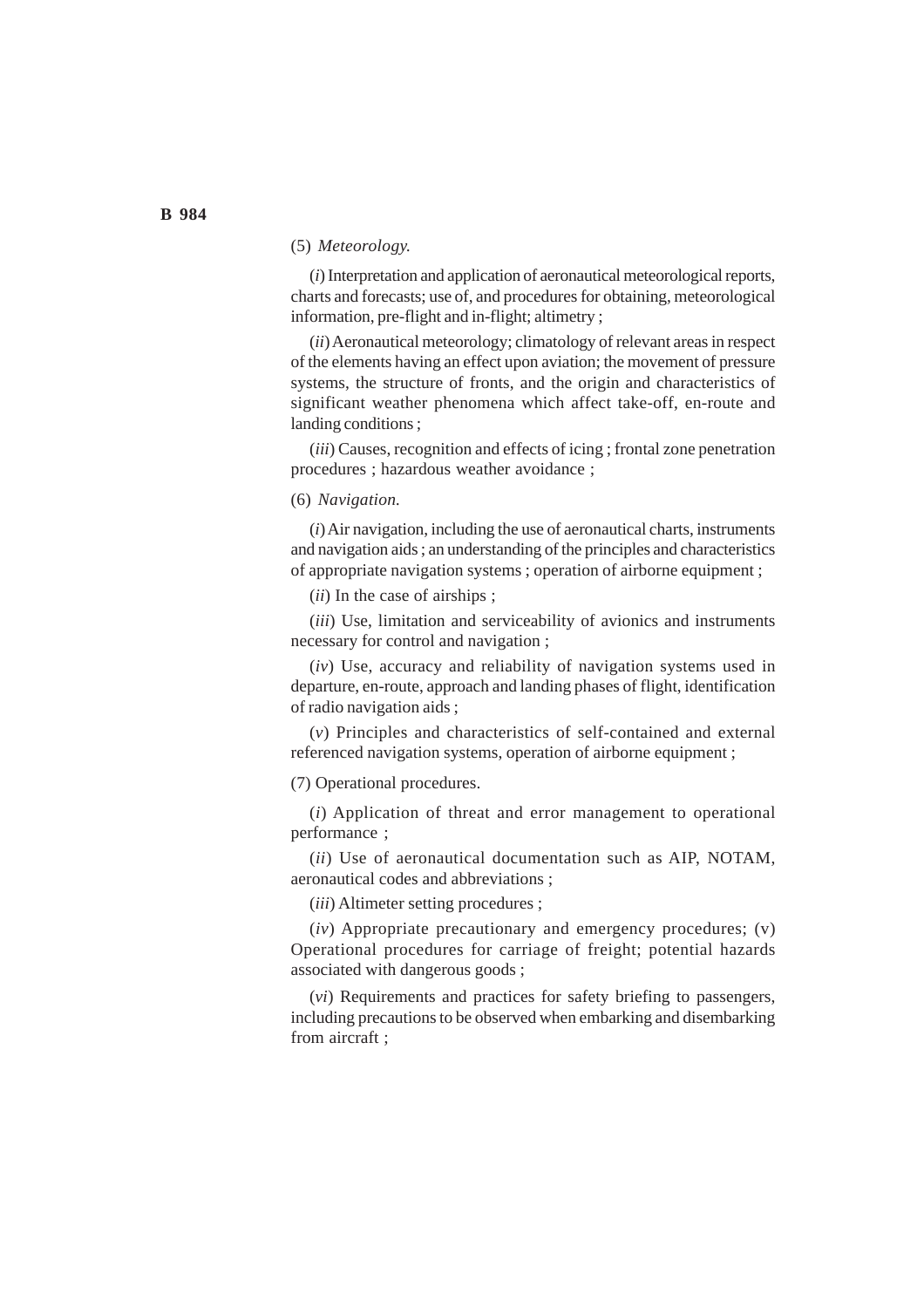(*vii*) In the case of helicopters, and if applicable, powered-lifts, settling with power ; ground resonance ; retreating blade stall ; dynamic rollover and other operating hazards ; safety procedures, associated with flight in VMC ;

(8) Principles of flight.

(*i*) Principles of flight to the appropriate category of aircraft ;

(9) Radiotelephony.

(*i*) Communication procedures and phraseology as applied to VFR operations ; action to be taken in case of communication failure ; and

(*d*) *Knowledge Testing*.—The applicant for the CPL shall :

(1) Have received an endorsement for the knowledge test from an authorised instructor who :

(*i*) Conducted the training on the knowledge subjects ; and

(*ii*) Certifies that the person is prepared for the required knowledge test.

(2) Pass the required knowledge test on the knowledge subjects listed above.

(*e*) *Experience and Flight Instruction*.—An applicant for a CPL shall have completed the experience and flight instruction requirements appropriate to the aircraft category as specified in this Part.

(*f*) *Skill*.—The applicant for a CPL shall :

(1) Have received an endorsement from an authorised instructor who certifies that the person is prepared for the required skill test.

(2) Have demonstrated by passing a skill test the ability to perform as PIC of an aeroplane, the areas of operation as listed in IS: 2.3.5.2.with a degree of competency appropriate to the privileges granted to the holder of a CPL, and to.

(*i*) Operate the aeroplane within its limitations ;

(*ii*) Complete all manoeuvres with smoothness and accuracy ;

(*iii*) Exercise good judgement and airmanship ;

(*iv*) Apply aeronautical knowledge ; and

(*v*) Maintain control of the aeroplane at all times in a manner such that the successful outcome of a procedure or manoeuvre is assured.

(*vi*) recognize and manage threats and errors.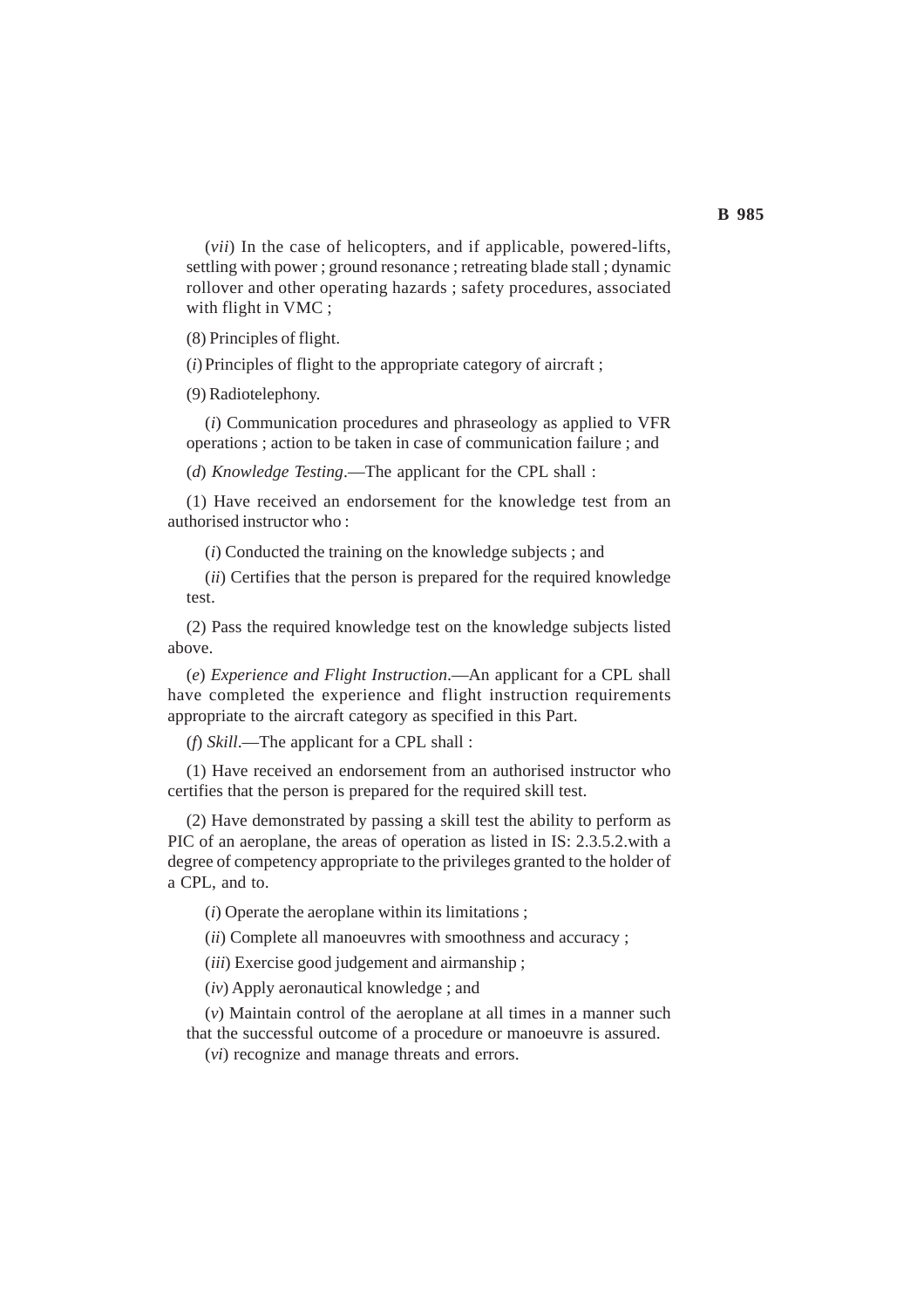(*g*) *Privileges*.—Subject to compliance with the requirements specified in this Part, the privileges of the holder of a CPL shall be :

(1) To exercise all the privileges of the holder of a PPL in an aircraft within the appropriate aircraft category ;

(2) To act as PIC in an aircraft within the appropriate aircraft category engaged in operations other than commercial air transportation ;

(3) To act as PIC in commercial air transportation in an aircraft within the appropriate aircraft category certificated for single-pilot operation ;

(4) To act as co-pilot in aircraft within the appropriate aircraft category required to be operated with a co-pilot ; and

(5) For the airship category, to pilot an airship under IFR.

(*h*) *Validity.*—Subject to compliance with the requirements specified in this Part, the validity period of the licence is 5 years. For renewal of the licence see 2.2.4.

(*i*)*Renewal*.—A commercial pilot licence that has not expired may be renewed for an additional five years if the holder presents to the Authority satisfactory evidence that the licence, medical certificate, and recency of experience are current.

(*j*)*Reissue*.—If the commercial pilot licence has expired, the applicant shall have received refresher training acceptable to the Authority and passed the private pilot skill test.

**2.3.5.2.** Experience and Flight Instruction for the CPL-Aeroplane Category.

(*a*) Experience.

(1) The applicant for a CPL(A) shall have completed not less than 200 hours of flight time, or 150 hours if completed during an NCAA approved training course provided for in an Approved Training Organisation under Part 3, as a pilot of aeroplanes, of which 10 hours may have been completed in a flight simulation training device.

(2) The applicant shall have completed in aeroplanes not less than :

(*i*) 100 hours as PIC or, in the case of a course of approved training, 70 hours as PIC ;

(*ii*) 20 hours of cross-country flight time as PIC including a cross-country flight totalling not less than 540 km (300 NM) in the course of which fullstop landings at two different aerodromes shall be made ;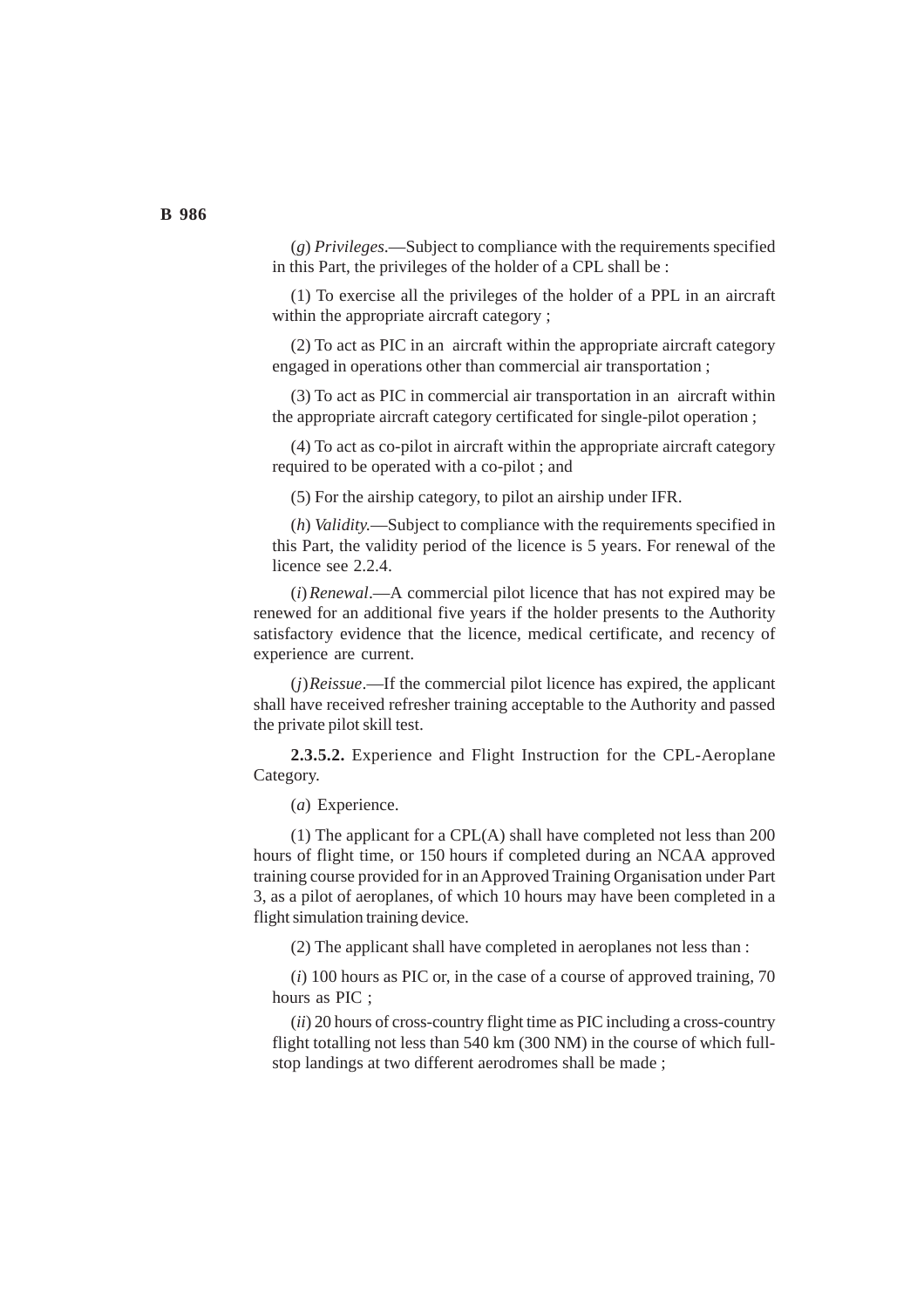(*iii*) 10 hours of instrument instruction time of which not more than 5 hours may be instrument ground time ;

(*iv*) If the privileges of the licence are to be exercised at night, 5 hours of night flight time including 5 take-offs and 5 landings as PIC.

(3) The holder of a pilot licence in another category may be credited towards the 200 hours of flight time as follows :

(*i*) 10 hours as PIC in a category other than helicopters ; or

(*ii*) 30 hours as PIC holding a PPL(H) on helicopters ; or

(*iii*) 100 hours as PIC holding a CPL(H) on helicopters.

(4) The applicant for a  $CPL(A)$  shall hold a  $PPL(A)$  issued under this Part.

(*b*) *Flight Instruction.*

(1) The applicant for a CPL(*A*) shall receive and log not less than 25 hours of dual instruction from an authorised instructor. These 25 hours may include 5 hours completed in a flight simulation training device.

(2) The instructor shall ensure that the applicant has operational experience in at least the following areas to the level of performance required for the commercial pilot :

(*i*) Recognise and manage threats and errors ;

(*ii*) Pre-flight operations, including mass and balance determination, aeroplane inspection and servicing ;

(*iii*) Aerodrome and traffic pattern operations, collision avoidance precautions and procedures ;

(*iv*) Control of the aeroplane by external visual reference ;

(*v*) Flight at critically slow airspeeds; spin avoidance ; recognition of, and recovery from, incipient and full stalls ;

(*vi*) Flight with asymmetrical power for multi-engine class or type ratings ;

(*vii*) Flight at critically high airspeeds; recognition of, and recovery from, spiral dives ;

(*viii*) Normal and cross-wind take-offs and landings ;

(*ix*) Maximum performance (short field and obstacle clearance takeoffs, short-field landings ;

(*x*) Basic flight manoeuvres and recovery from unusual attitudes by reference solely to basic flight instruments ;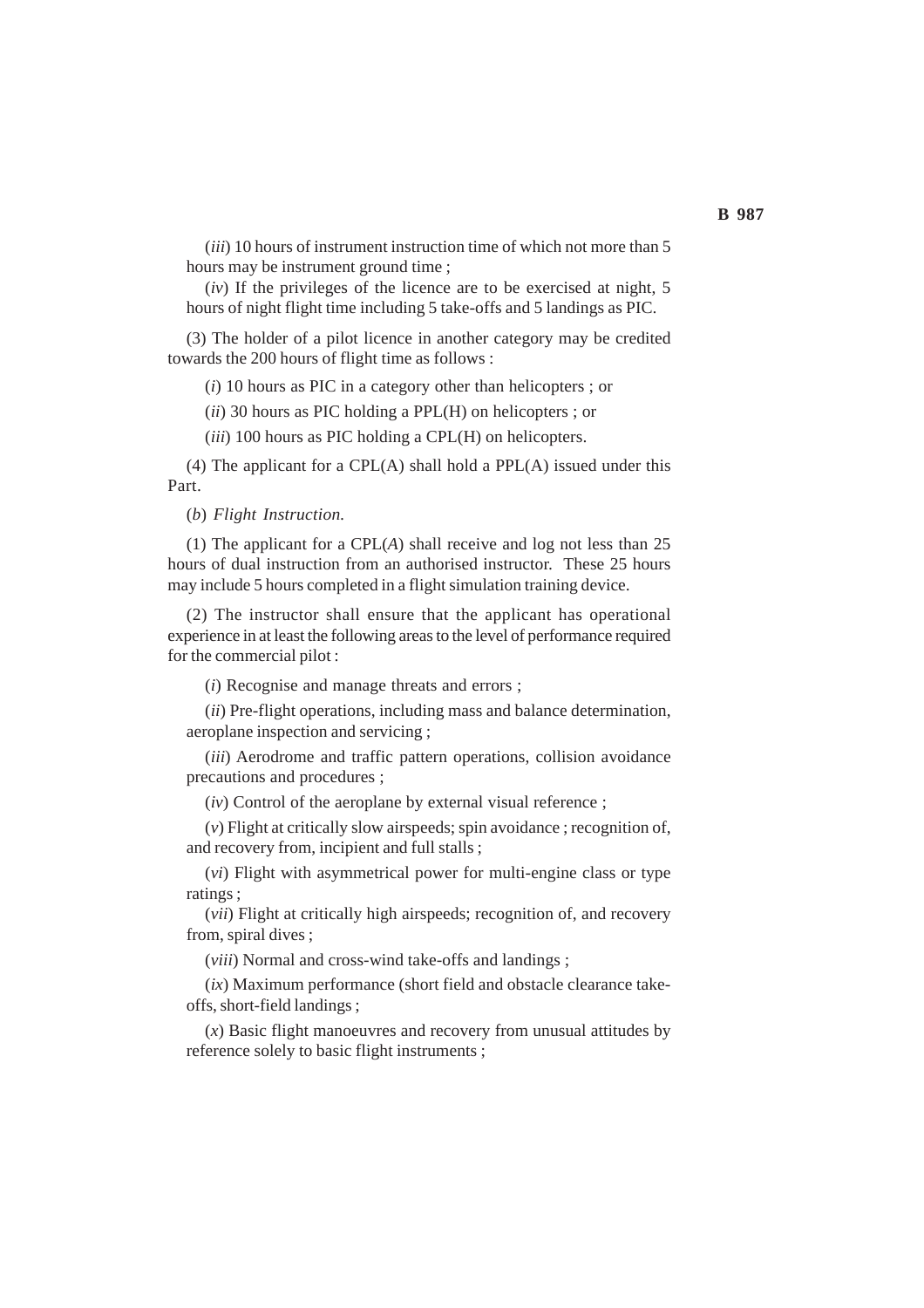(*xi*) Cross-country flying using visual reference, dead reckoning and radio navigation aids; diversion procedures ;

(*xii*) Abnormal and emergency procedures and manoeuvres including simulated aeroplane equipment malfunctions ;

(*xiii*) Operations to, from and transmitting controlled aerodromes, compliance with air traffic services procedures ; and

(*xiv*) Communication procedures and phraseology.

(3) If the privileges of the CPL(*A*) are to be exercised at night, the applicant shall have received 4 hours dual instruction in aeroplanes in night flying, including take-offs, landings and 1 hour of navigation.

(*c*) Skill test. The requirement for the skill test for the commercial pilot licence-aeroplane category are included in IS 2.3.5.2.

**2.3.5.3.** CPL Skill Test-Aeroplane Category.

(*a*) The requirement for the skill test for the commercial pilot licence aeroplane category are included in IS 2.3.5.2.

**2.3.5.4.** Experience and Flight Instruction for the CPL-Helicopter Category.

(*a*) *Experience.*

(1) The applicant for a CPL(H) licence shall have completed not less than 150 hours of flight time, or 100 hours if completed during an integrated course of approved training provided for in an Approved Training Organisation under Part 3, as a pilot of helicopters, of which 10 hours may have been completed in a flight simulation training device.

(2) The applicant shall have completed in helicopters not less than :

(*i*) 35 hours as PIC ;

(*ii*) 10 hours of cross-country flight time as PIC including a cross-country flight in the course of which full-stop landings at two different points shall be made ;

(*iii*) 10 hours of instrument instruction time of which not more than 5 hours may be instrument ground time ;

(*iv*) If the privileges of the licence are to be exercised at night, 5 hours of night flight time including 5 take-offs and 5 landings as PIC.

(3) The holder of a pilot licence in another category may be credited towards the 150 hours of flight time as follows :

(*i*) 20 hours as PIC holding a PPL(A) in aeroplanes ; or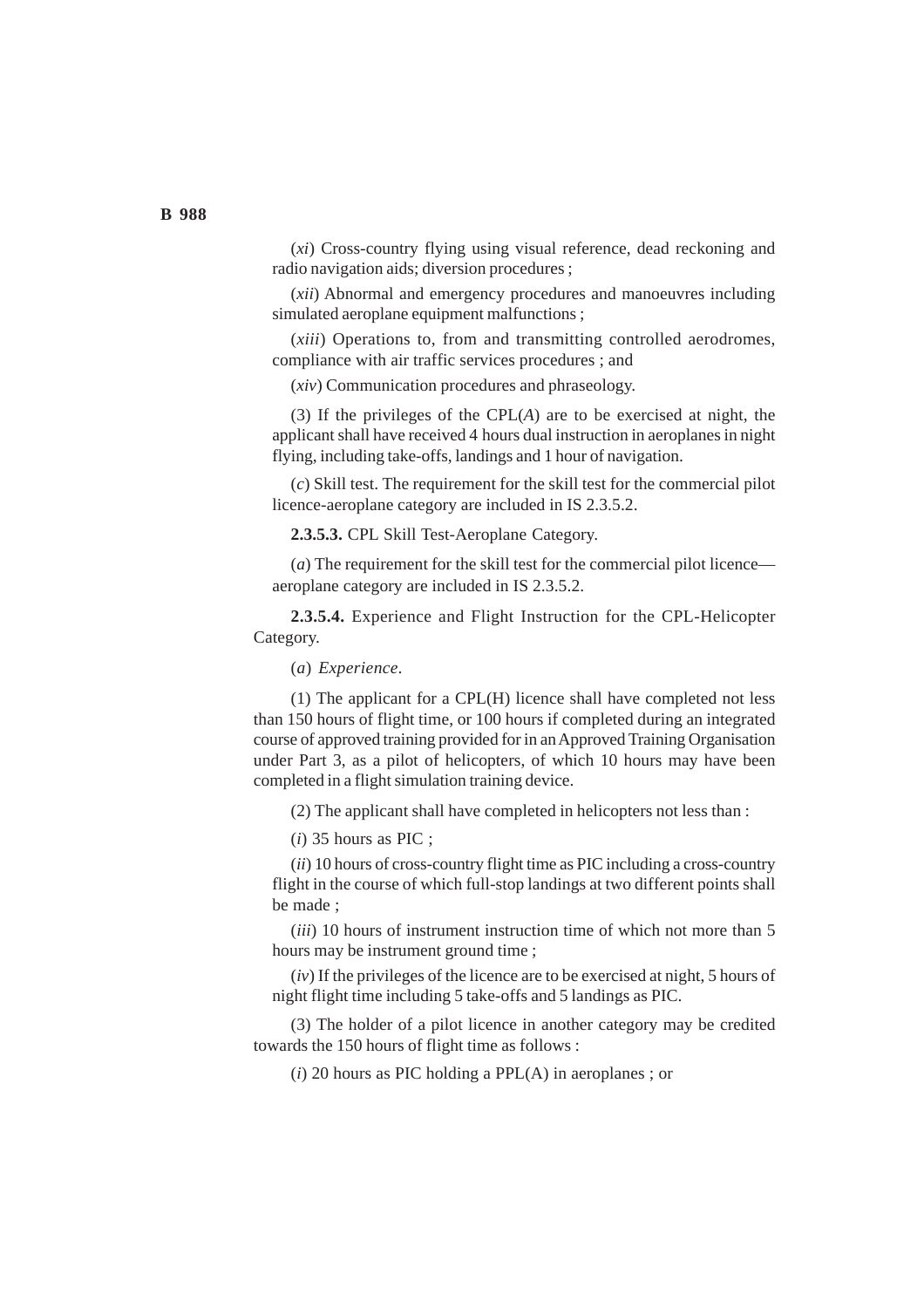(*ii*) 50 hours as PIC holding a CPL(A) in aeroplanes.

(4) The applicant for a CPL(H) shall hold a PPL(H) under this Part.

(*b*) Flight Instruction.

(1) The applicant for a CPL(H) shall have received and log not less than 30 hours of dual instruction in helicopters from an authorised flight instructor on the subjects listed in IS 2.3.5.3.

(2) The instructor shall ensure that the applicant has operational experience in at least the following areas to the level of performance required for the commercial pilot :

(*i*) Recognise and manage threats and errors ;

(*ii*) Pre-flight operations, including mass and balance determination, helicopter inspection and servicing ;

(*iii*) Aerodrome and traffic pattern operations, collision avoidance precautions and procedures ;

(*iv*) Control of the helicopter by external visual reference ;

(*v*) Recovery at the incipient stage from settling with power; recovery techniques from low-rotor rpm within the normal range of engine rpm ;

(*vi*) Ground manoeuvring and run-ups; hovering; take-offs and landings – normal, out of wind and sloping ground; steep approaches ;

(*vii*) Take-offs and landings with minimum necessary power; maximum performance take-off and landing techniques ; restricted site operations; quick stops :

(*viii*) Hovering out of ground effect; operations with external load, if applicable; flight at high altitude ;

(*ix*) Basic flight manoeuvres and recovery from unusual attitudes by reference solely to basic flight instruments ;

(*x*) Cross-country flying using visual reference, dead reckoning and radio navigation aids ; diversion procedures ;

(*xi*) Abnormal and emergency procedures, including simulated helicopter equipment malfunctions, autorotative approach and landing ; and

(*xii*) Operations to, from and transmitting controlled aerodromes, compliance with air traffic services procedures, radiotelephony procedures and phraseology ;

(*xiii*) As further specified in IS 2.3.5.5.

(3) If the privileges of the licence are to be exercised at night, the applicant shall have received dual instruction in helicopters in night flying, including take-offs, landings and navigation.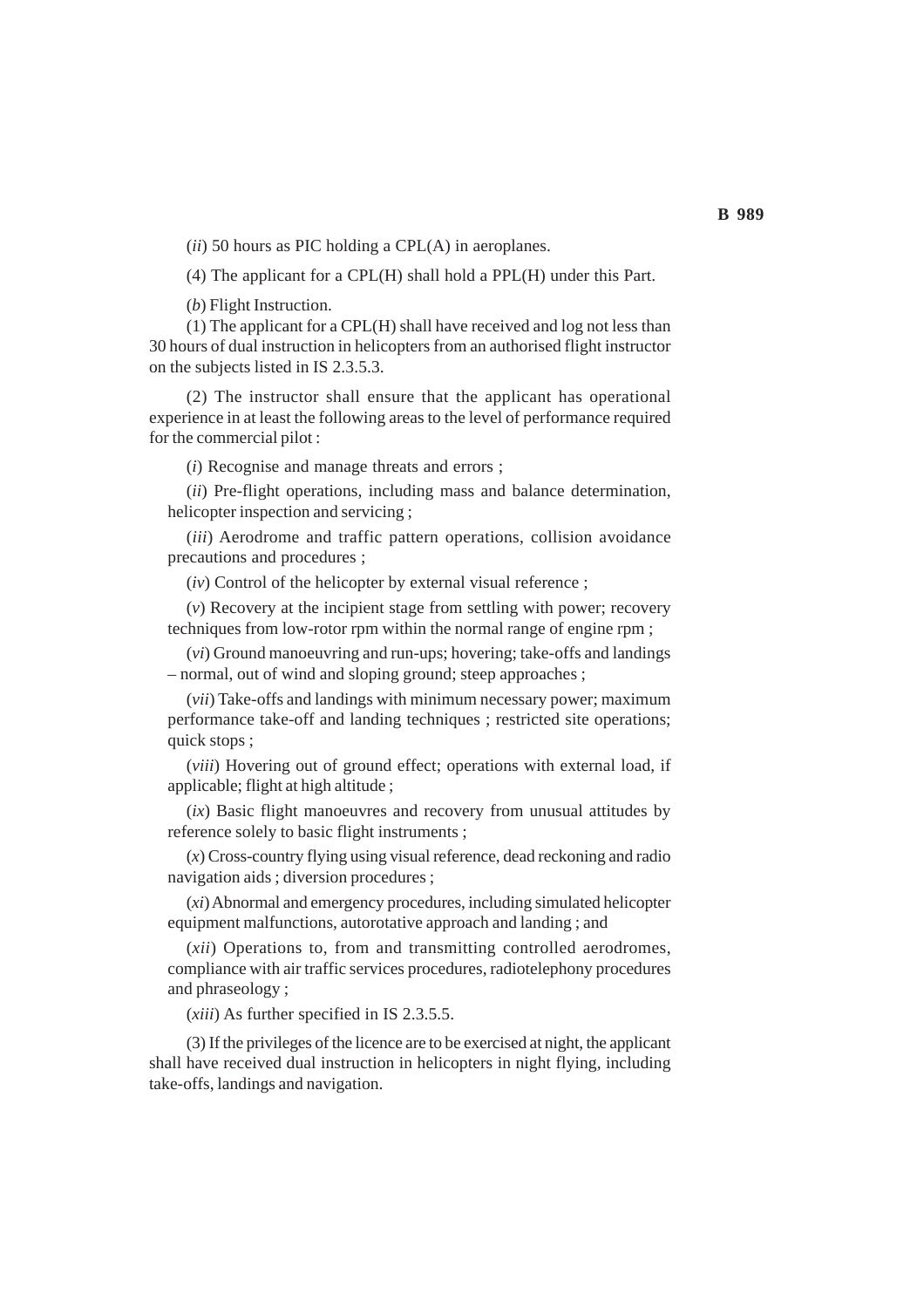CPL Skill Test-Helicopter Category.

Experience and Flight Instruction for the CPL– Powered-Lift Category.

**2.3.5.5.—**(*a*) The requirements for the skill test for the commercial pilot licence—helicopter category are included in IS 2.3.5.3.

## **2.3.5.6.—**(*a*) *Experience.*

(1) The applicant shall have completed not less than 200 hours of flight time in a powered-lift, or 150 hours if completed during a course of approved training, as a pilot of aircraft. The Authority shall determine whether experience as a pilot under instruction in a flight simulation training device is acceptable as part of the total flight time of 200 hours or 150 hours, as the case may be.

(2) The applicant shall have completed in a powered-lift aircraft not less than :

(*i*) 50 hours as pilot in command ;

(*ii*) 10 hours in cross-country flying as pilot-in command including a cross-country flight totalling not less than 540 km (300 NM) in the course of which full stop landing at two different aerodromes shall be made ;

(*iii*) 10 hours of instrument instruction of which not more than 5 hours may be instrument ground time ; and

(*iv*) If the privileges are to be exercised at night, 5 hours of night flight including 5 take-offs and landings as PIC.

(3) When the applicant has flight time as pilot of aircraft in other categories, the Authority may determine whether such experience is acceptable and if so, the extent to which the flight time requirements in item (*a*) may be reduced.

(*b*) *Flight instruction*.—The applicant shall have received dual instruction in powered-lift from an authorised instructor in at least the following areas to the level of performance required for the commercial pilot :

(1) Recognise and manage threats and errors to minimise their negative effects ;

(2) Pre-flight operations, including mass and balance determination, powered-lift inspection and servicing ;

(3) Aerodrome and traffic pattern operations, collision avoidance precautions and procedures ;

(4) Control of the powered-lift by external visual reference ;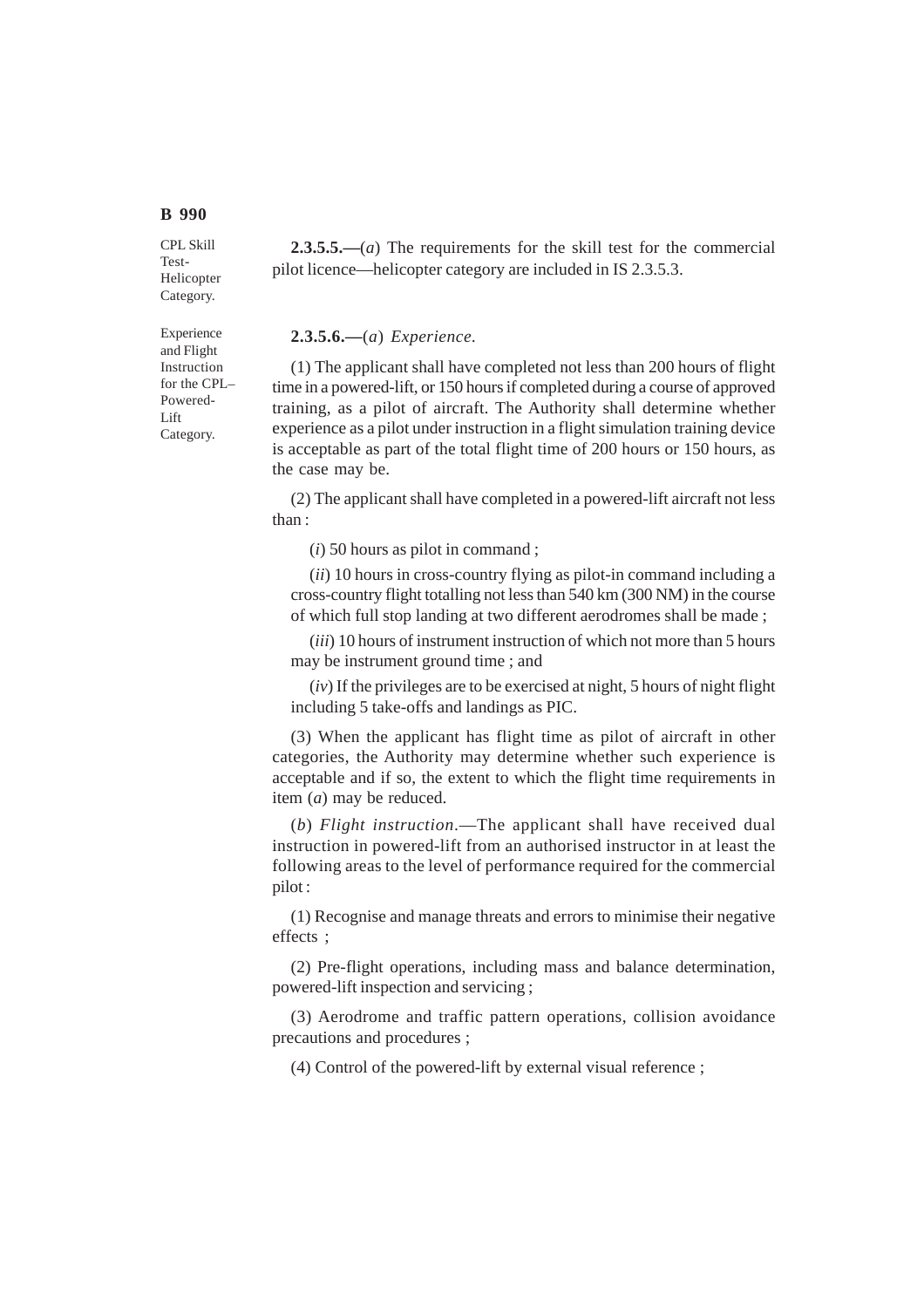(5) Ground manoeuvring and run-ups; hover and rolling take-offs and climb out ; hover and rolling approach and landings – normal, out of wind and slopping ground ; steep approaches ;

(6) Take-offs and landings with minimum necessary power ; maximum performance take-off and landing techniques ; restricted site operations ; quick stops ;

(7) Hovering out of ground effect; operations with external load, if applicable ; flight at high altitude ;

(8) Basic flight manoeuvres and recovery from unusual attitudes by reference solely to basic flight instruments ;

(9) Cross-country flying using visual reference, dead reckoning and, where available, radio navigation aids, including a flight of at least one hour ;

(10) Emergency operations, including simulated powered-lift equipment malfunctions, where applicable ; power of reconversion to autorotation ; autorotative approach ; transmission and interconnect driveshaft failure ; and

(11) Operations to, from and transiting controlled aerodromes, compliance with air traffic services procedures, radiotelephony procedures and phraseology.

(12) Recovery at the incipient stage from settling with power ; recovery techniques from low-rotor rpm within the normal range of engine rpm.

**2.3.5.7.** CPL Skill Test-Powered-Lift Category.

**RESERVED** 

**2.3.5.8.—**(*a*) *Experience.*

(1) The applicant shall have completed not less than 200 hours of flight time as a pilot.

(2) The applicant shall have completed not less than :

(*i*) 50 hours as a pilot in airships ;

(*ii*) 30 hours as PIC or PIC under supervision in airships, to include not less than :

(*A*) 10 hours of cross-country flight time ; and

(*B*) 10 hours of night flight ;

(*iii*) 40 hours of instrument time, of which 20 hours shall be in flight and 10 hours in flight in airships ; and

Experience and Flight Instruction for the CPL– Airship Category.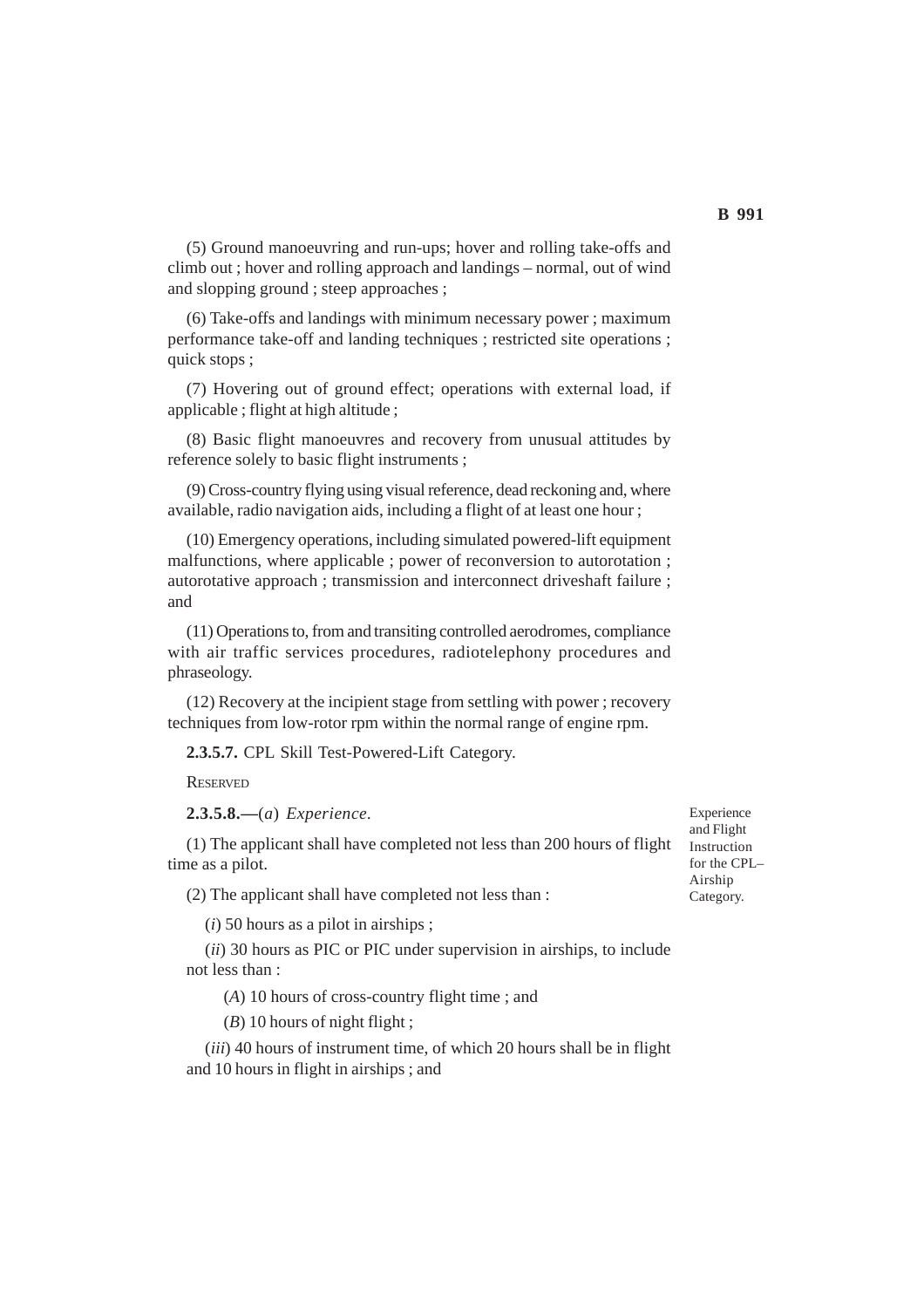(*iv*) 20 hours of flight training in airships on the areas of operation listed in item (*b*) below.

(*b*) *Flight instruction.*—The applicant shall have received dual instruction in airships from an authorised instructor in at least the following areas to the level of performance required for the commercial pilot :

(1) Recognise and manage threats and errors ;

(2) Pre-flight operations, including mass and balance determination, airships inspection and servicing ;

(3) Aerodrome and traffic pattern operations, collision avoidance precautions and procedures ;

(4) Techniques and procedures for the take-off, including appropriate limitations, emergency procedures and signals used ;

(5) Control of the airships by external visual reference ;

(6) Recognition of leak ;

(7) Normal take-offs and landings ;

(8) Maximum performance (short field and obstacle clearance) takeoffs; short-field landings ;

(9) Flight under IFR ;

(10) Cross-country flying using visual reference, dead reckoning and, where applicable, radio navigation aids ;

(11) Emergency operations, including simulated airship equipment malfunctions ;

(12) Operations to, from and transiting controlled aerodromes, compliance with air traffic services procedures ; and

(13) Communications procedures and phraseology.

**2.3.5.9.—**(*a*) The requirements for the skill test for the CPL-Airship category are included in IS 2.3.5.5.

CPL Skill Test— Airship Category.

> **2.3.5.10.—**(*a*) *Experience.—*The applicant shall have completed at least :

(1) 35 hours flight time as a pilot, including at least :

(*i*) 20 hours as a pilot of free balloons ;

(*ii*) 10 flights in a free balloon ; and

Experience and Flight Instruction for the CPL-Balloon

Category.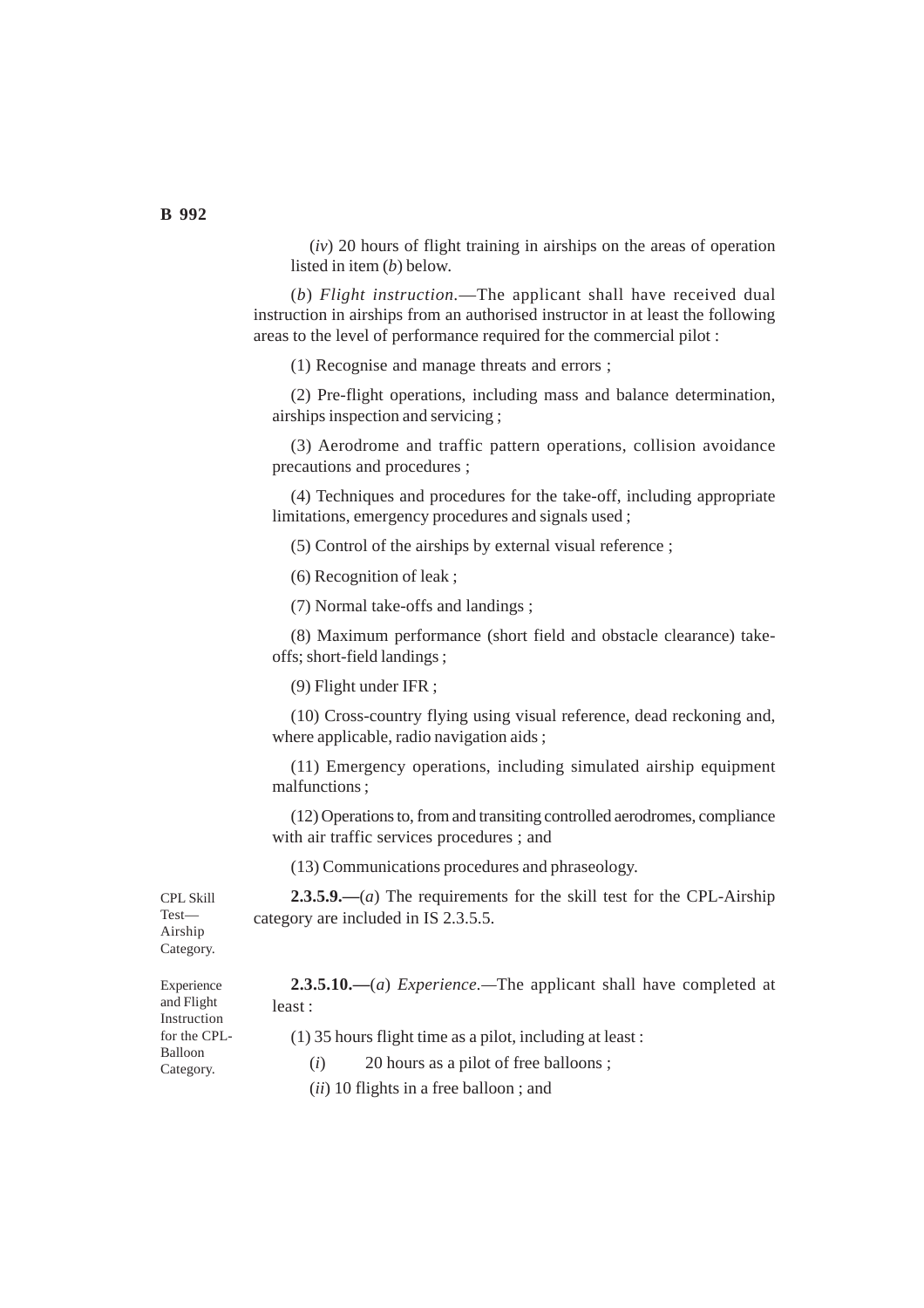(*iii*) 2 flights in a free balloon as the pilot in command.

(2) 10 hours of flight training that includes at least 10 training flights in a free balloon on the areas of operation listed in (b) below, including at least :

(*i*) For a gas balloon rating :

(*A*) 2 training flights of 2 hours each in a bas balloon on the areas of operations appropriate to a gas balloon within 60 days prior to application for the rating ;

(*B*) 2 flights performing the functions of PIC in a gas balloon on the appropriate areas of operation ; and

(*C*) 1 flight involving a controlled ascent to 5,000 feet above the launch site.

(*ii*) For a hot air balloon rating :

(*A*) 3 training flights of 1 hour each in a balloon with an airborne heater on the areas of operation appropriate to a balloon with an airborne heater within 60 days prior to application for the rating ;

(*B*) 2 solo flights in a balloon with an airborne heater on the appropriate areas of operations ; and

(*C*) 1 flight involving a controlled ascent to 3,000 feet above the launch site.

(*b*) *Flight instruction.*—The applicant shall have received dual instruction in balloons from an authorised instructor in at least the following areas to the level of performance required for the commercial pilot :

(1) Recognise and manage threats and errors ;

(2) Technical subjects ;

(3) Pre-flight operations, including balloon assembly, rigging, inflation, mooring, and inspection ;

(4) Pre-flight lesson on a manoeuvre to be performed in flight ;

(5) Aerodrome operations, transiting controlled aerodromes, compliance with air traffic services procedures, radiotelephony procedures and phraseology ;

(6) Techniques and procedures for the launching and ascent, including appropriate limitations, emergency procedures and signals used ;

(7) Collision avoidance precautions ;

(8) Control of a free balloon by external visual references ;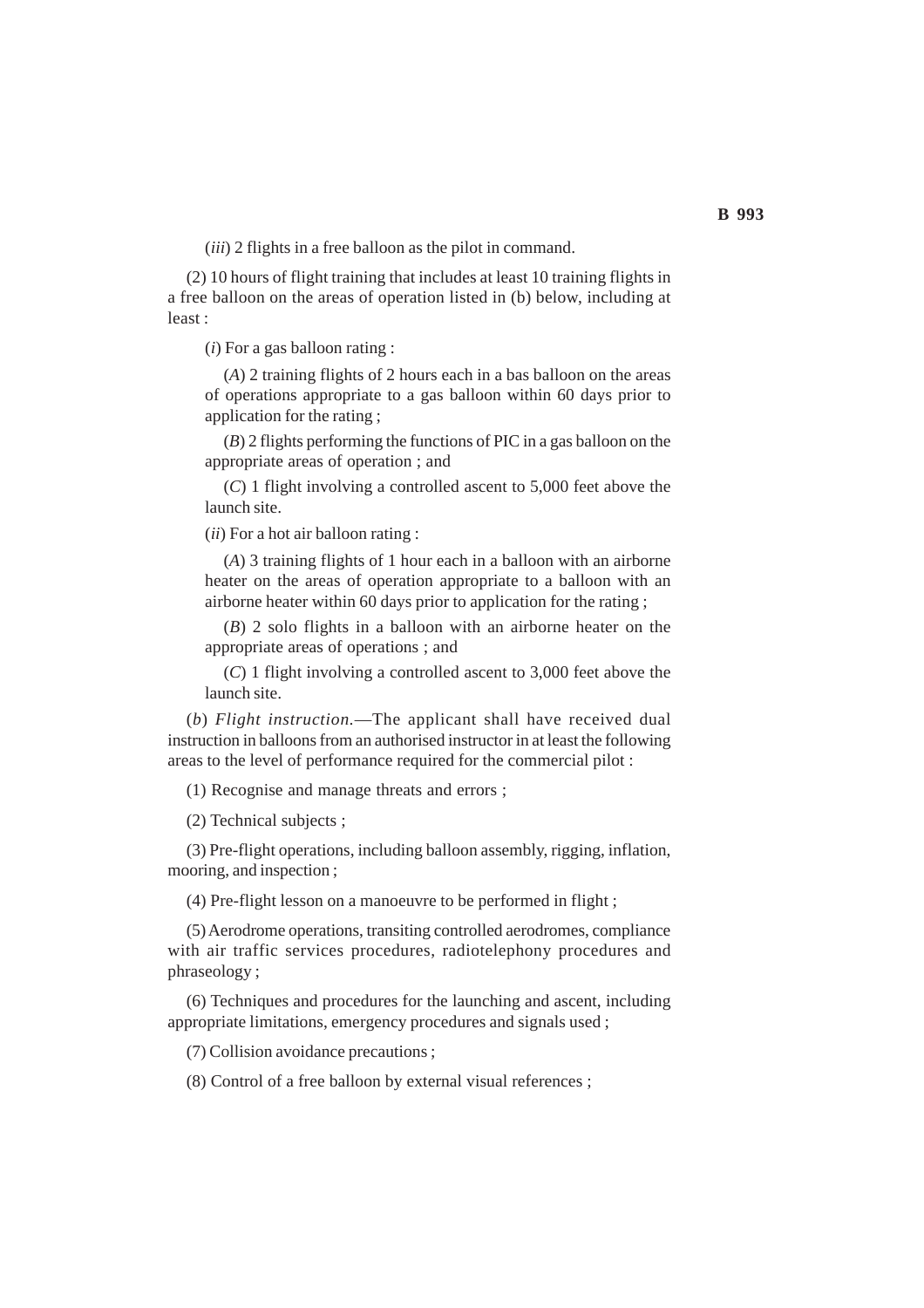(9) Recognition of and recovery from rapid descents ;

(10) Navigation and cross-country flying using visual reference and dead reckoning ;

(11) Approaches and landings, including ground handling ;

(12) Emergency procedures ; and

(13) Post-flight procedures.

**2.3.5.11.—**(*a*) The requirements for the skill test for the CPL-Balloon category are included in IS 2.3.5.6.

CPL Skill Test-Balloon Category.

> **2.3.5.12.—**(*a*) *Experience*.—The applicant shall have completed at least :

> (1) 25 hours flight time as a pilot in a glider and that flight time must include at least 100 flights in a glider as pilot in command, including at least.

(*i*) 3 hours of flight training or 10 training flight in gliders on the areas of operation listed in (*b*) below ; and

(*ii*) 2 hours of solo flight that includes not less than 10 solo flights in gliders on the areas of operations listed in (*b*) below ; or

(2) 200 hours of flight time as a pilot in either aeroplane, helicopter or powered-lift aircraft, and 20 flights in gliders as pilot in command, including at least.

(*i*) 3 hours of flight training or 10 training flights in gliders on the areas of operation listed in (*b*) below ; and

(*ii*) 5 solo flights in a glider on the areas of operation listed in (*b*) below.

(*b*) *Flight Instruction*.—The applicant shall have received dual instruction in a glider from an authorised instructor in at least the following areas of operation to the level of performance required for a commercial pilot :

(1) Recognise and manage threats and errors ;

(2) Pre-flight preparation ;

(3) Pre-flight procedures ;

(4) Aerodrome and glider port operations ;

(5) Launches and landings ;

Experience and Flight Instruction for the CPL-Glider Category.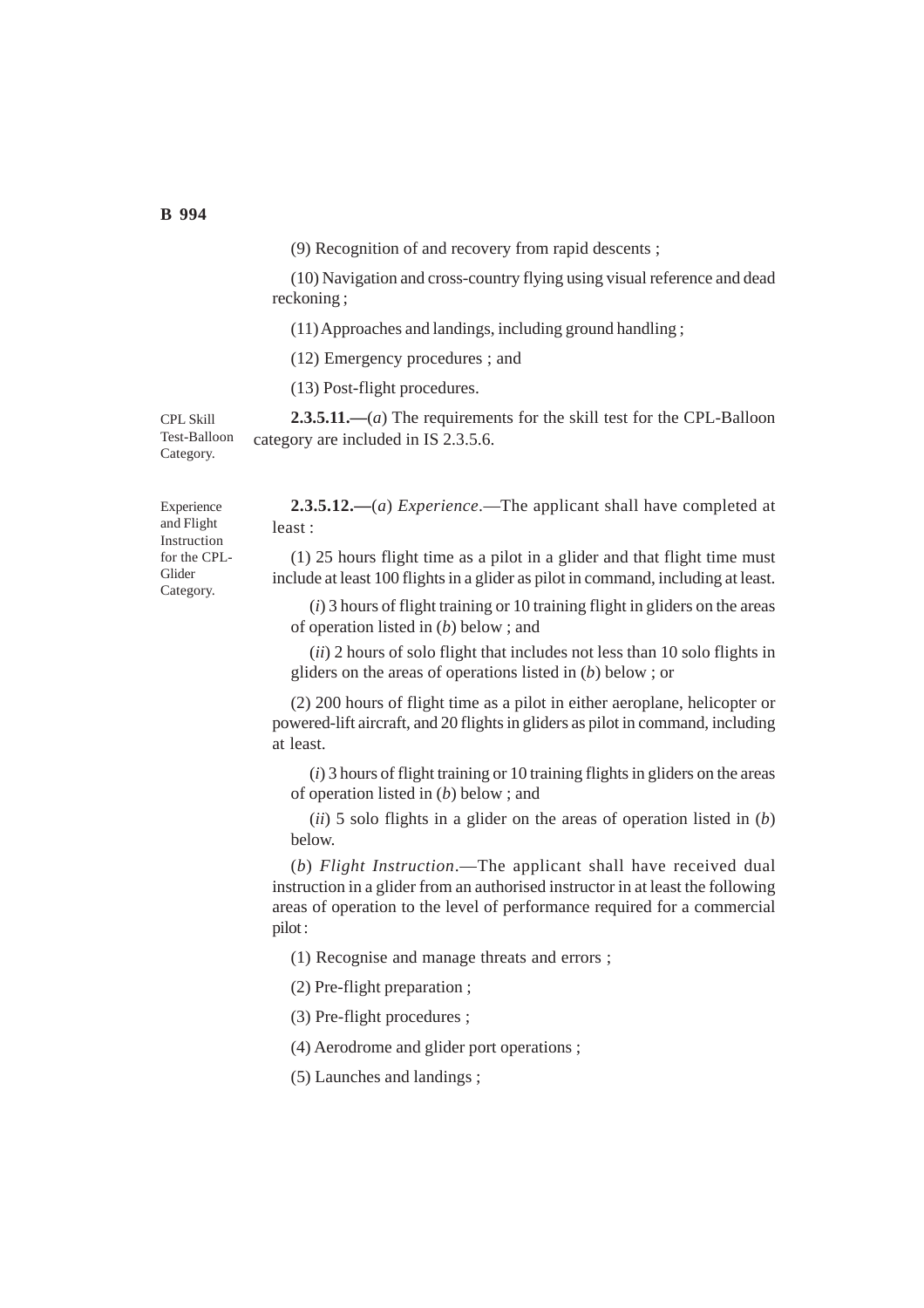(6) Performance speeds ;

(7) Soaring techniques ;

(8) Performance manoeuvres ;

(9) Navigation ;

(10) Slow flight and stalls ;

(11) Emergency procedures ; and

(12) Post-flight procedures.

**2.3.5.13.—**(*a*) The requirements for the skill test for the CPL–Glider category are included in IS 2.3.5.7.

**2.3.6.** MULTI-CREW PILOT LICENCE-AEROPLANE CATEGORY

**2.3.6.1.—**(*a*) *Age*.—The applicant for the MPL shall be not less than 18 years of age.

(*b*) *Medical fitness*.—The applicant for the MPL shall hold a current Class 1 Medical Certificate issued under this Part.

(*c*) *Knowledge*.—The applicant for the MPL shall meet the requirements specified in 2.3.7.1 (*c*) for the ATPL appropriate to the aeroplane category.

(*d*) *Knowledge Testing*.—The applicant for an MPL shall.

(1)Have received an endorsement for the knowledge test from an authorised instructor who :

(*i*) Conducted the training on the knowledge subjects ; and

(*ii*) Certifies that the person is prepared for the required knowledge test.

(2) Pass the required written knowledge test on the knowledge areas specified in 2.3.7.1 (*c*).

*Note* : Depending upon the particular MPL curriculum, the knowledge test for the MPL may need to be an integrated test in that it contains elements of PPL, CPL, IR and/or ATPL knowledge.

(*e*) *Experience and flight instruction*.—The applicant shall have completed the experience and flight instruction requirements appropriate to the aircraft category as specified in this Part.

General Requirements for the Issue of the Licence.

CPL Skill Test—Glider Category.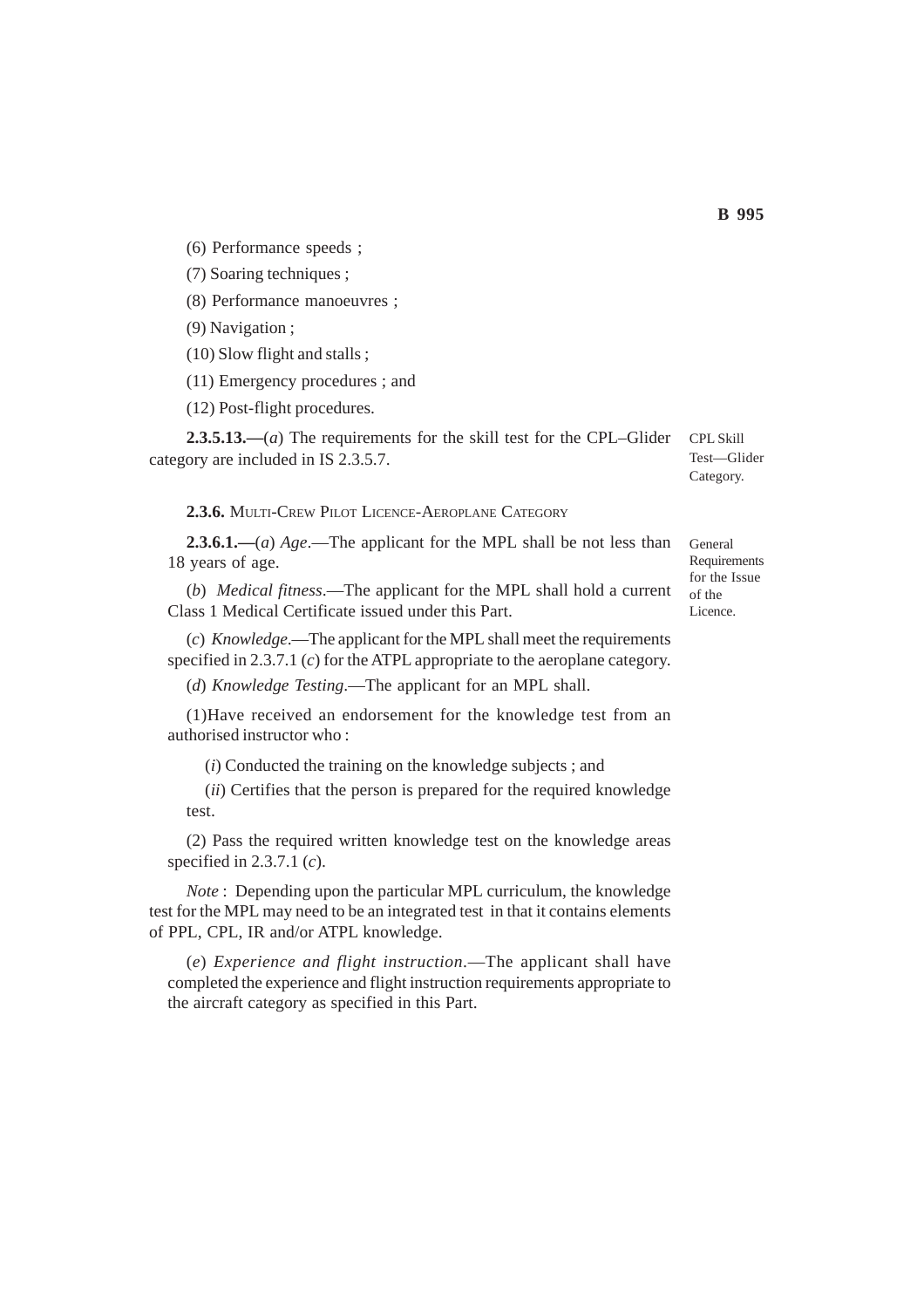(*f* ) *Skill*.—The applicant for an MPL shall demonstrate the skills required for fulfilling all the required competency units in IS: 2.3.6.2 as pilot flying and pilot not flying, to the level required to perform as a co-pilot of turbine-powered aeroplanes certificated for operation with a minimum crew of at least two pilots under VFR and IFR, and have been continuously assessed in the training progress of acquiring the following skills :

(1) Recognize and manage threats and errors.

(2) Smoothly and accurately, manually control the aeroplane within its limitations at all times, such that the successful outcome of a procedure or maneuver is assured ;

(3) Operate the aeroplane in the mode of automation appropriate to the phase of flight and to maintain awareness of the active mode of automation ;

(4) Perform, in an accurate manner, normal, abnormal and emergency procedures in all phases of flight ; and

(5) Communicate effectively with other flight crew members and demonstrate the ability to effectively perform procedures for crew incapacitation, crew coordination, including allocation of pilot tasks, crew cooperation, adherence to standard operating procedures (SOPs) and use of checklists.

(6) Have been continuously assessed in the training progress of acquiring the skills specified in this subpart.

(*g*) *Privileges*. —The privileges of the holder of a multi-crew pilot licence shall be as follows :

(7) Subject to compliance with the requirements specified in this Part, the privileges of the holder of a multi-crew pilot licence shall be :

(*i*) to exercise all the privileges of the holder of a private pilot licence in the aeroplane category provided the private pilot experience requirements of paragraph 2.3.4.2 have been met ;

(*ii*) to exercise the privileges of the instrument rating in a multi-crew operation ; and

(*iii*) to act as co-pilot of an aeroplane required to be operated with a co-pilot.

(8) Before exercising the privileges of the instrument rating in a singlepilot operation in aeroplanes, the licence holder shall have demonstrated an ability to act as pilot-in-command in a single-pilot operation exercised by reference solely to instruments and shall have met the instrument rating skill requirement specified in 2.3.8.2 appropriate to the aeroplane category.

## **B 996**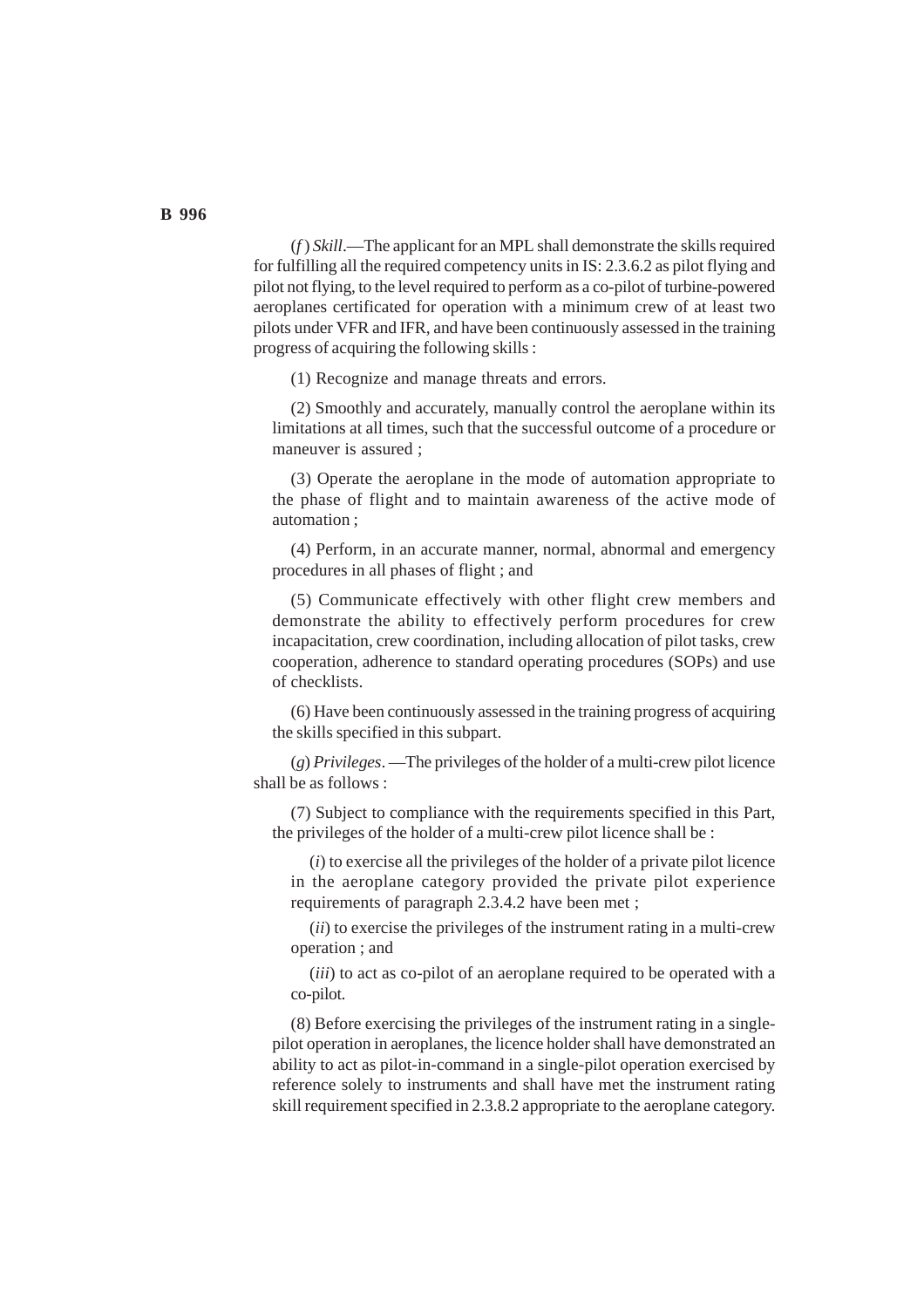(9) Before exercising the privileges of a commercial pilot licence in a single-pilot operation in aeroplanes, the licence holder shall have :

(*i*) completed in aeroplanes 70 hours, either as pilot-in-command, or made up of not less than 10 hours as pilot-in-command and the necessary additional flight time as pilot-in-command under supervision ;

(*ii*) completed 20 hours of cross-country flight time as pilot-incommand, or made up of not less than 10 hours as pilot-in-command and 10 hours as pilot-in-command under supervision, including a cross-country flight totaling not less than 540 km (300 NM) in the course of which fullstop landings at two different aerodromes shall be made ; and

(*iii*) met the requirements for the commercial pilot licence specified in 2.3.5.1 (*c*), 2.3.5.1 (*f*), 2.3.5.2 (*a*)(2) (with the exception of (*i*)) appropriate to the aeroplane category.

*Note* 1 : When a the Authority grants single-pilot operation privileges to the holder of a multi-crew pilot licence, it can document the privileges through an endorsement of the multi-crew pilot licence or through the issuance of a commercial pilot licence in the aeroplane category.

*Note* 2 : Certain privileges of the licence are curtailed by licence holders when they reach their 65th birthday.

(*h*) *Validity*.—Subject to compliance with the requirements specified in this Part, the validity period of the licence is 5 years. For renewal or reissue, see 2.2.1.7.

(*i*) *Renewal.*—A multi-crew pilot licence that has not expired may be renewed for an additional five years if the holder presents to the Authority satisfactory evidence that the licence, medical certificate, and recency of experience are current.

(*j*) *Reissue*.—If the multi-crew pilot licence has expired, the applicant shall have received refresher training acceptable to the Authority and passed the multi-crew pilot skill test.

**2.3.6.2.**—(*a*) *Experience*.—The applicant shall have completed in an approved training course not less than 240 hours as pilot flying and pilot not flying of actual and simulated flight.

(1) The flight experience in actual flight shall include at least the experience for a PPL(*A*) as in 2.3.4.2, upset recovery training, night flying and flight by reference solely to instruments.

Experience, Flight Instruction, and Skill Test for the Multi-crew Pilot LIcence-Aeroplane Category.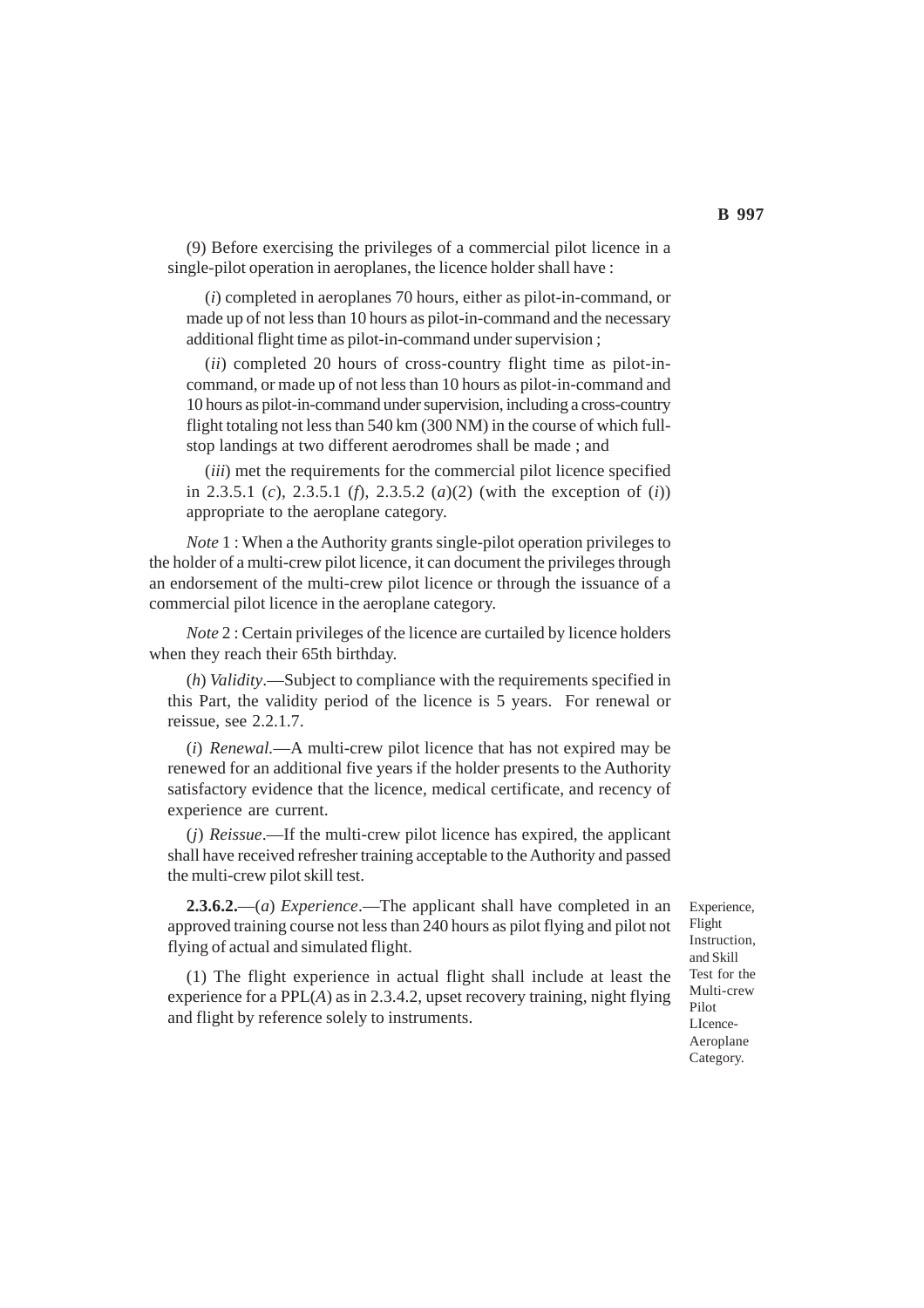(2) In addition to meeting the provisions of  $2.3.6.2(a)(1)$ , the applicant shall have gained, in a turbine-powered aeroplane certificated for operations with a minimum crew of at least two pilots, or in a flight simulation training device approved for that purpose by the Authority, the experience necessary to achieve the advance level of competency defined in IS : 2.3.6.2.

(*b*) Flight instruction.

(1) The applicant shall have completed a course of approved training covering the experience requirements specified in 2.3.6.2(*a*).

(2) The applicant shall have received dual flight instruction in all the competency units specified in IS: 2.3.6.2 to the level required for the issue of the multi-crew pilot licence, to include the competency units required to pilot under instrument flight rules.

(*c*) *Skill Test*.—The requirement for the skill test for the multi-crew pilot licence—aeroplane category are included in IS 2.3.6.2.

**2.3.7.** AIRLINE TRANSPORT PILOT LICENCE

**2.3.7.1.—**(*a*) *Age.—*The applicant for an ATPL shall be not less than 21 years of age.

(*b*) *Medical Fitness*.—The applicant for an ATPL shall hold a current Class 1 Medical Certificate issued under this Part.

(*c*) *Knowledge.—*The applicant for an ATPL shall receive and log ground training from an authorised instructor on the following subjects appropriate to the privileges of the ATPL and to the category of aircraft intended to be included on the licence :

(1) *Air law* :

(*i*) Rules and regulations relevant to the holder of an ATPL; rules of the air ; appropriate air traffic services practices and procedures.

(2) *Aircraft general knowledge* :

(*i*) General characteristics and limitations of electrical, hydraulic, pressurisation and other aircraft systems; flight control systems, including autopilot and stability augmentation ;

(*ii*) Principles of operation, handling procedures and operating limitations of aircraft powerplants; effects of atmospheric conditions on engine performance ; relevant operational information from the flight manual or other appropriate document ;

(*iii*) Operating procedures and limitations of appropriate aircraft; effects of atmospheric conditions on aircraft performance in accordance to the relevant operational information from the flight manual ;

General requirements for the issue of the licence appropriate to the aeroplane, helicopter and powered-lift categories.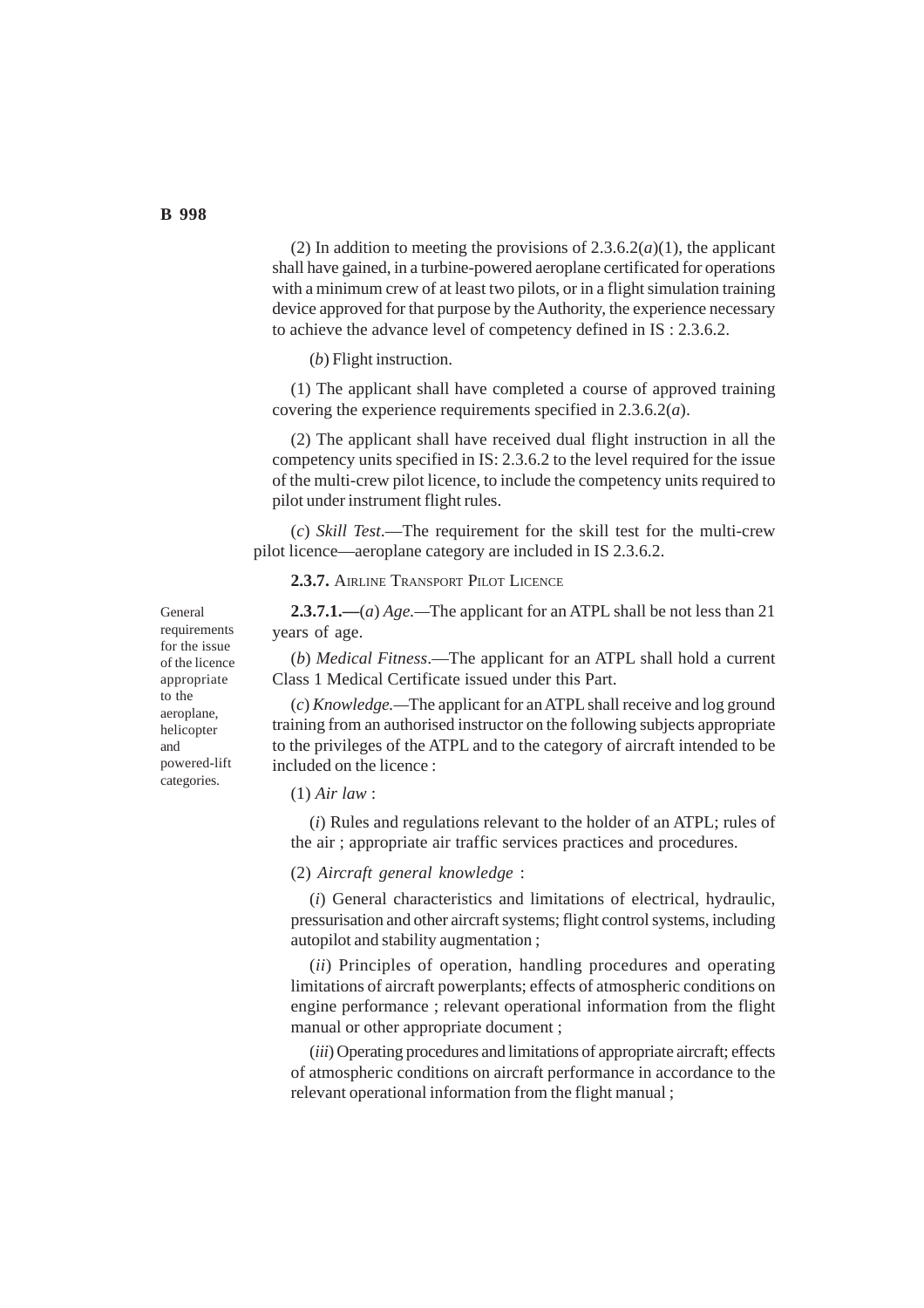(*iv*) Use and serviceability checks of equipment and systems of the relevant category of aircraft ;

(*v*) Flight instruments; compasses, turning and acceleration errors; gyroscopic instruments, operational limits and precession effects; practices and procedures in the event of malfunctions of various flight instruments and electronic display units ;

(*vi*) Maintenance procedures for airframes, systems and powerplants of appropriate aircraft ;

(*vii*) For helicopter, and if applicable, powered-lift transmission (powertrains) ;

(3) *Flight performance and planning* :

(*i*) Effects of loading and mass distribution on aircraft handling, flight characteristics and performance ; mass and balance calculations ;

(*ii*) Use and practical application of take-off, landing and other performance data, including procedures for cruise control ;

(*iii*) Pre-flight and en-route operational flight planning; preparation and filing of air traffic services flight plans ; appropriate air traffic services procedures; altimeter setting procedures ;

(*iv*) In the case of helicopter or powered-lift, effects of external loading on handling ;

(*v*) Human performance ;

(*vi*) Human performance relevant to the appropriate aircraft category ;

(*vii*) Principles of threat and error management ;

(4) *Meteorology* :

(*i*) Interpretation and application of aeronautical meteorological reports, charts and forecasts ; codes and abbreviations ; use of, and procedures for obtaining, meteorological information, pre-flight and inflight; altimetry;

(*ii*) Aeronautical meteorology ; climatology of relevant areas in respect of the elements having an effect upon aviation; the moment of pressure systems; the structure of fronts, and the origin and characteristics of significant weather phenomena which affect take-off, en-route and landing conditions ;

(*iii*) Causes, recognition and effects of icing; frontal zone penetration procedures ; hazardous weather avoidance ;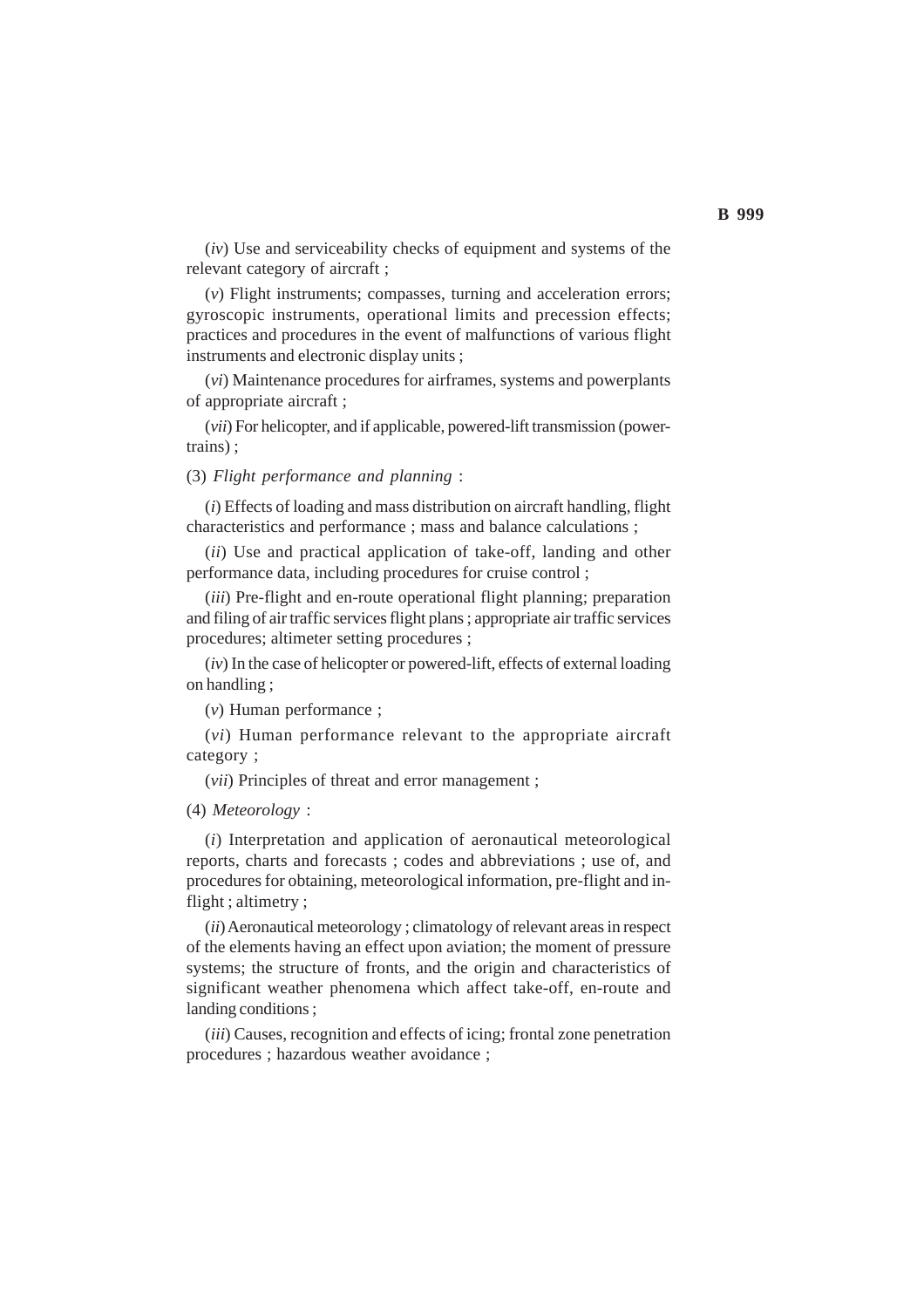(*iv*) In the case of aeroplane and powered-lift, practical high altitude meteorology, including interpretation and use of weather reports, charts and forecasts ; jet streams ;

(5) *Navigation* :

(*i*) Air navigation, including the use of aeronautical charts, radio navigation aids and area navigation systems; specific navigation requirements for long-range flights ;

(*ii*) Use, limitation and serviceability of avionics and instruments necessary for the control and navigation of aircraft ;

(*iii*) Use, accuracy and reliability of navigation systems used in departure, en-route, approach and landing phases of flight; identification of radio navigation aids ;

(*iv*) Principles and characteristics of self-contained and externalreferenced navigation systems; operation of airborne equipment ;

(6) *Operation procedures* :

(*i*) Application of threat and error management to operational performance ;

(*ii*) Interpretation and use of aeronautical documentation such as AIP, NOTAM, aeronautical codes and abbreviations ;

(*iii*) Precautionary and emergency procedures; safety practices ;

(*iv*) Operational procedures for carriage of freight and dangerous goods ;

(*v*) Requirements and practices for safety briefing to passengers, including precautions to be observed when embarking and disembarking from aircraft ;

(*vi*) In the case of helicopter, and if applicable, powered-lift, settling with power; ground resonance ; retreating blade stall; dynamic roll-over and other operational hazards ; safety procedures, associated with flight under VFR ;

(7) *Principles of Flight* :

(*i*) Principles of flight relating to the appropriate aircraft category ;

(8) *Radiotelephony* :

(*i*) Communication procedures and phraseology; action to be taken in case of communication failure ;

(9) In addition to the above subjects, the applicant for an airline transport pilot licence applicable to the aeroplane or powered-lift category shall have met the knowledge requirements for the instrument rating at 2.3.8.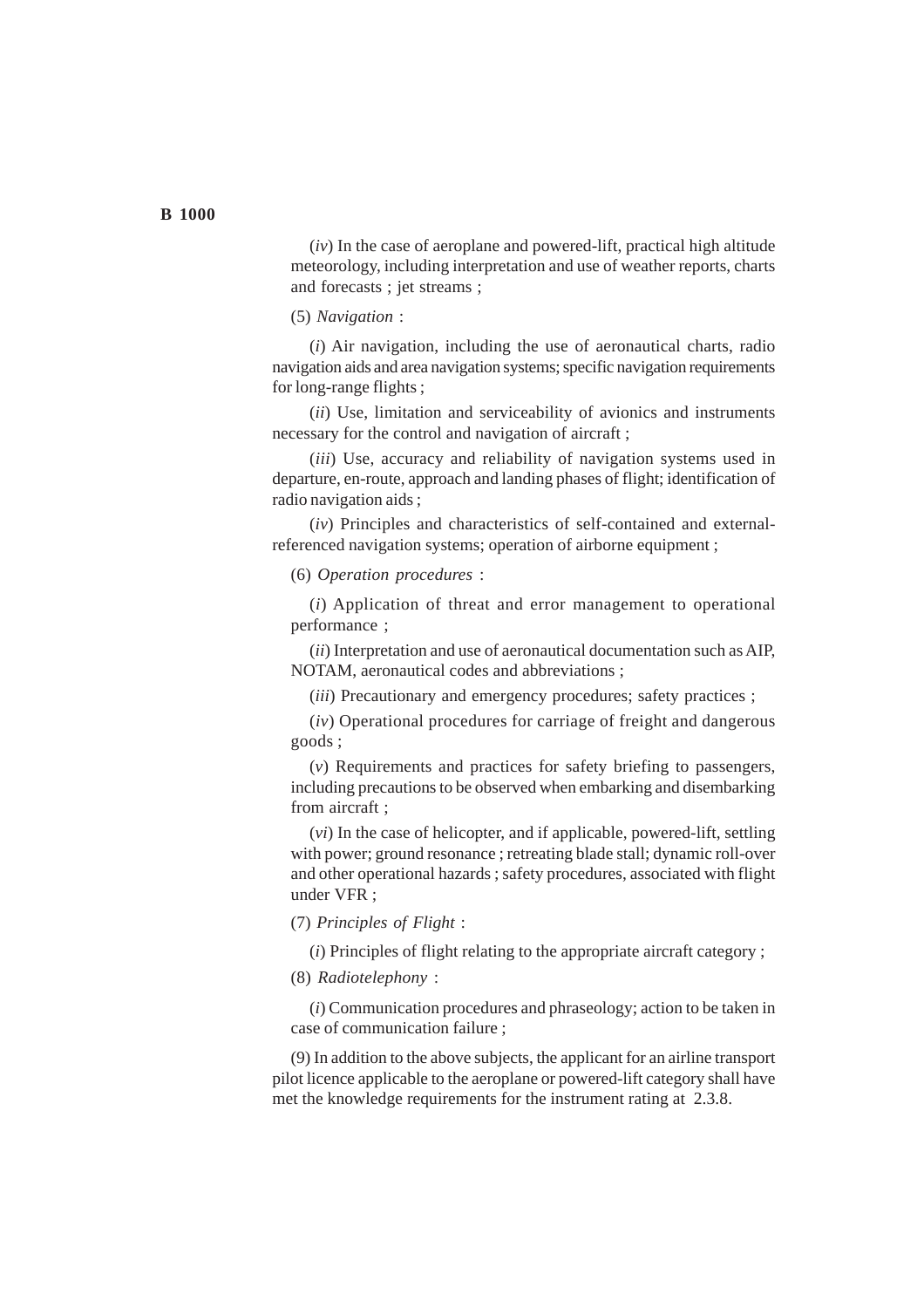(*d*) *Knowledge testing.—*The applicant for the ATPL shall :

(1) Have received an endorsement for the knowledge test from an authorised instructor who :

(*i*) Conducted the training on the knowledge subjects ; and

(*ii*) Certifies that the person is prepared for the required knowledge test ; and

(2) Pass the required written knowledge test on the knowledge subjects listed in item (*c*) above.

(*e*) *Experience and flight instruction.—*An applicant for an ATPL shall have completed the experience and flight instruction requirements appropriate to the aircraft category as specified in this Part.

(*f*)*Skill.—*The applicant for an ATPL shall :

(1) Have received an endorsement from an authorised instructor who certifies that the person is prepared for the required skill test ; and

(2) Have demonstrated by passing a skill test the ability to perform, as PIC of an aircraft of the appropriate category required to be operated with a co-pilot, the following procedures and manoeuvres :

(*i*) Pre-flight procedures, including the preparation of the operational flight plan and filing of the air traffic services flight plan;

(*ii*) Normal flight procedures and manoeuvres during all phases of flight ;

(*iii*) Abnormal and emergency procedures and manoeuvres related to failures and malfunctions of equipment, such as powerplant, systems and airframe ;

(*iv*) Procedures for crew incapacitation and crew coordination, including allocation of pilot tasks, crew cooperation and use of checklists ; and

(*v*) In the case of the aeroplane and powered-lift, procedures and manoeuvres for instrument flight as described in 2.3.7 of these regulations, including simulated engine failure ;

(*vi*) In the case of aeroplane, the applicant shall have demonstrated the ability to perform the procedures and manoeuvres described in this paragraph as PIC in a multi engine aircraft.

(3) Have demonstrated by passing a skill test, the ability to perform the areas of operation described in IS 2.3.7.3, IS 2.3.7.4 and IS 2.3.7.5, with a degree of competency appropriate to the privileges granted to the holder of an ATPL, and to :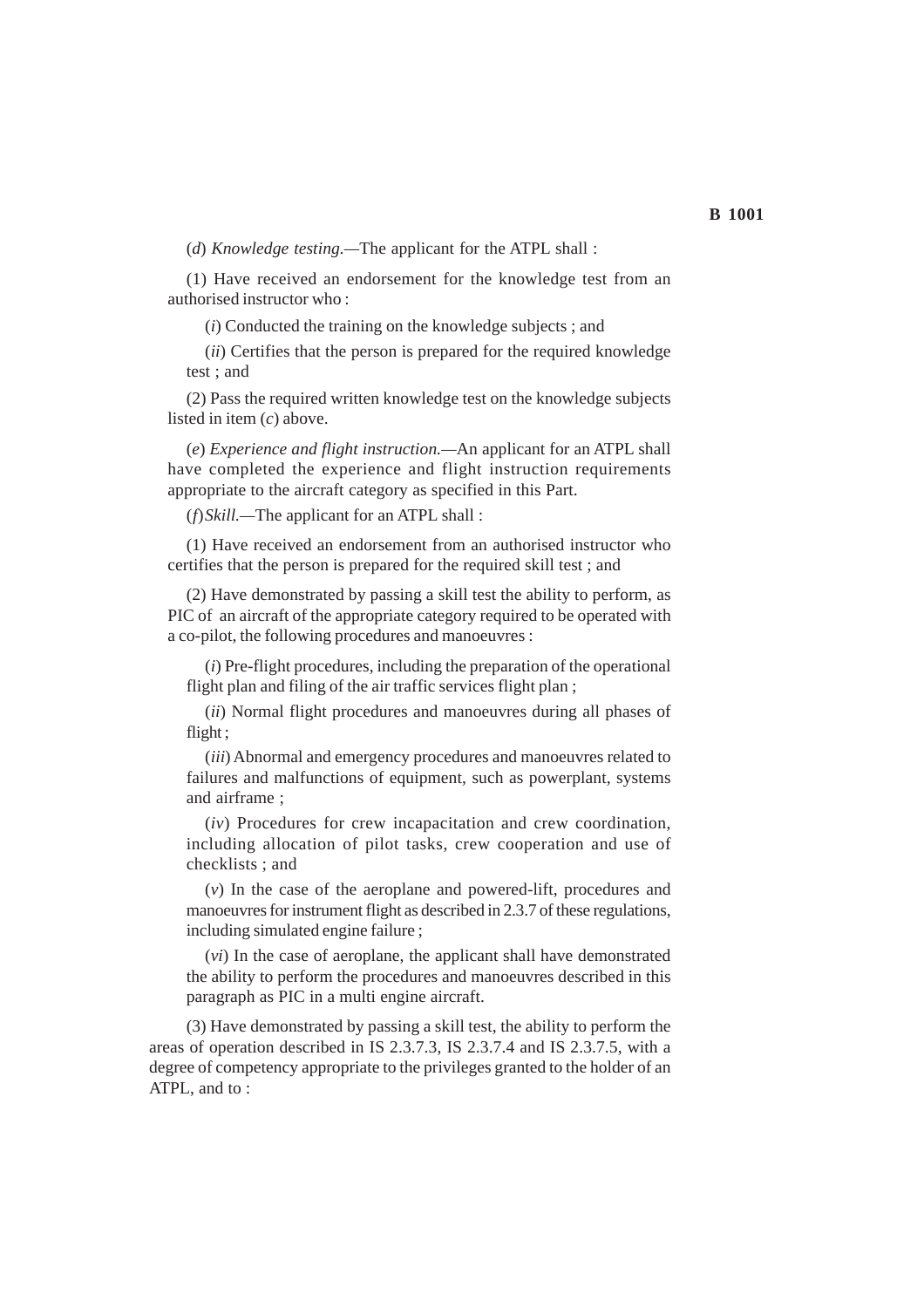(*i*) Operate the aeroplane within its limitations recognise and manage threats and errors ;

(*ii*) Complete all manoeuvres with smoothness and accuracy smoothly and accurately manually control the aircraft within its limitations at all times, such that the successful outcome of a procedure or manoeuvre is assured ;

(*iii*) Operate the aircraft in the mode of automation appropriate to the phase of flight and to maintain awareness of the active mode of automation ;

(*iv*) Perform, in an accurate manner, normal, abnormal and emergency procedures in all phases of flight ;

(*v*) Exercise good judgement and airmanship, to include structured decision making and the maintenance of situational awareness ; and

(*vi*) Communicate effectively with the other flight crewmembers and demonstrate the ability to effectively perform procedures for crew incapacitation, crew coordination, including allocation of pilot tasks, crew cooperation, adherence to standard operating procedures and use of checklists.

(*g*) Privileges. Subject to compliance with the requirements specified in this Part, the privileges of the holder of an ATPL shall be :

(1) To exercise all the privileges of the holder of a PPL and CPL of an aircraft within the appropriate aircraft category and class, if applicable

(2) In the case of the aeroplane and powered-lift categories, to exercise the privileges of the holder of an IR ; and

(3) To act as PIC and co-pilot in commercial air transportation in an aircraft of the appropriate category, and class if applicable.

(4) When the holder of an airline transport pilot licence in the aeroplane category has previously held only a multi-crew pilot licence, the privileges of the licence shall be limited to multi-crew operations unless the holder has met the requirements established in 2.3.6.1(*g*)(1) as appropriate. Any limitation of privileges shall be endorsed on the licence.

(*h*) Validity. Subject to compliance with the requirements specified in this Part, the validity period of the licence is 5 years. For renewal of the licence see 2.2.1.7 of these regulations.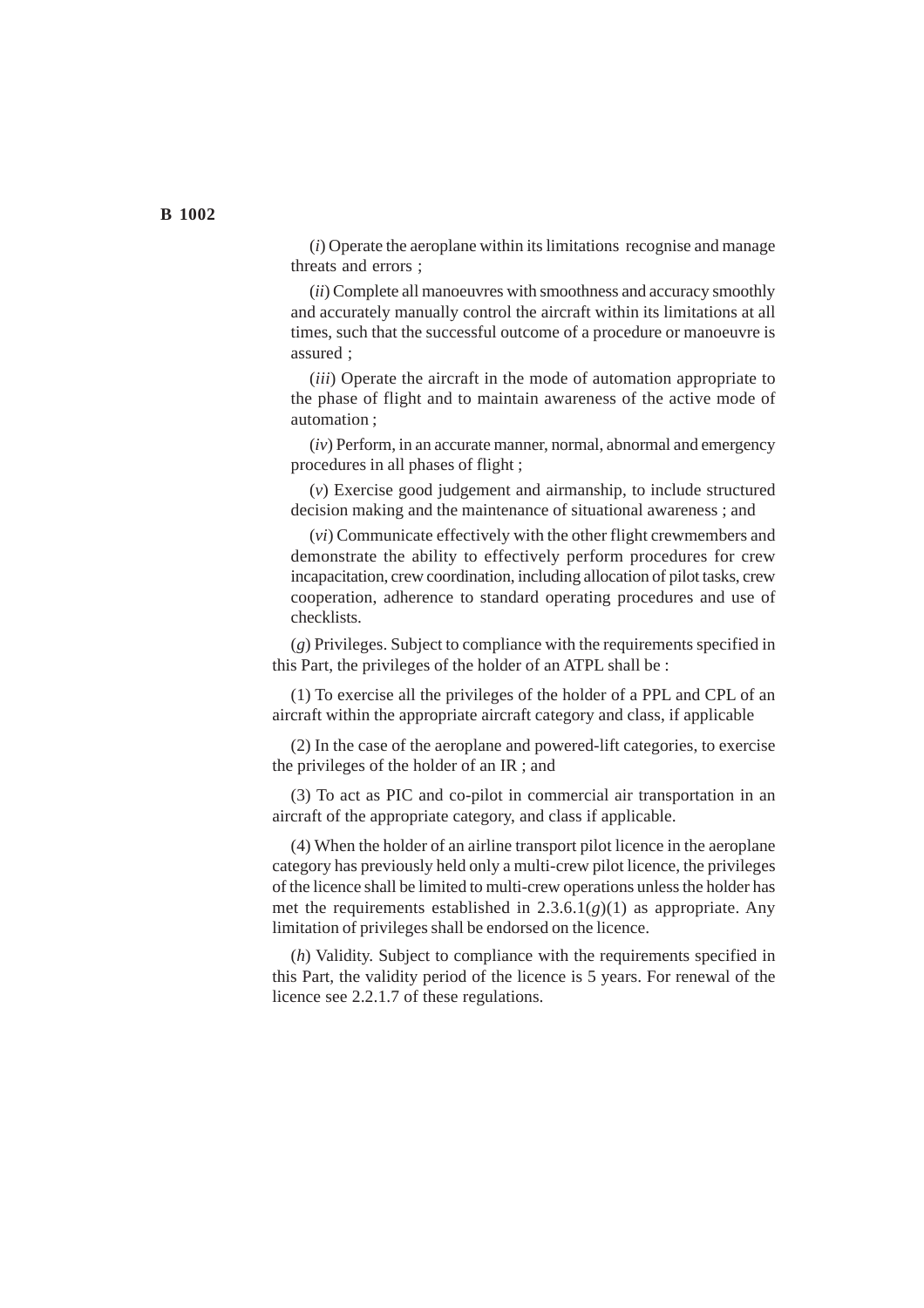### **2.3.7.2.—**(*a*) *Experience*.

(1) The applicant for ATPL(*A*) shall have completed not less than 1 500 hours of flight time as a pilot of aeroplanes. Credit for such experience shall be limited to a maximum of 100 hours, of which not more than 25 hours shall have been acquired in a flight procedure trainer or a basic instrument flight trainer.

The applicant shall have completed in aeroplanes not less than ;

(*iv*) 500 hours as pilot-in-command under supervision or 250 hours, either as pilot-in-command, or made up by not less than 70 hours as pilot-in-command and the necessary additional flight time as pilot-incommand under supervision ;

(*v*) 200 hours of cross-country flight time, of which not less than a 100 hours shall be as PIC or as co-pilot performing, under the supervision of the PIC, the duties and functions of the PIC, provided that the method of supervision employed is acceptable to the Authority ;

(*vi*) 75 hours of instrument time, of which not more than 30 hours will be instrument ground time ; and

(*vii*) 100 hours of night flight as PIC or as co-pilot.

(2) When the applicant has flight time as a pilot of aircraft in other categories, Authority shall determine whether such experience is acceptable and, if so, the extent to which the flight time requirements of  $2.3.7.2$  (*a*)(1) can be reduced accordingly.

(3) The applicant shall have completed a CRM course on the subjects listed in IS 2.3.7.3.

(4) The applicant for an ATPL(A) shall be the holder of a CPL(A) with instrument and multi-engine rating issued under this Part.

(*b*) *Flight Instruction*.—The applicant for ATPL(A) shall have received dual flight instruction required for the issue of the CPL,and the IR or for the issue of the multi-crew pilot licence.

**2.3.7.3.—**(*a*) The skill test requirements for the airline transport pilot licence is included in IS 2.3.7.3.

ATPL SKill Test-Aeroplane Category.

Experience and Flight Instruction for the ATPL-Aeroplane Category.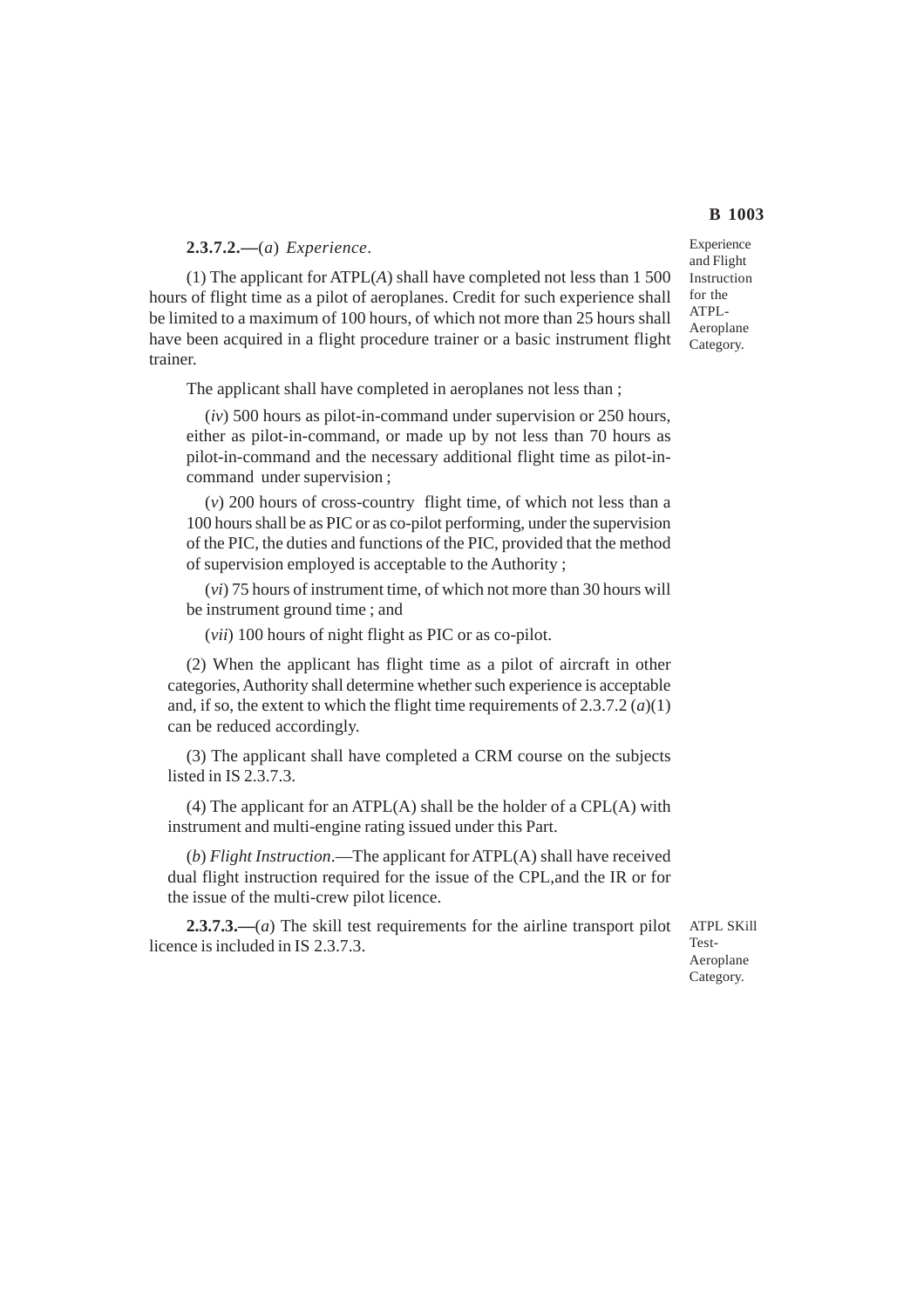Experience and Flight Instruction for the ATPL-Helicopter Category.

**2.3.7.4.—**(*a*) Experience.

(1) The applicant for ATPL(H) shall have completed not less than 1 000 hours of flight time as a pilot of helicopters. Credit for such experience shall be limited to a maximum of 100 hours, of which not more than 25 hours shall have been acquired in a flight procedure trainer or a basic instrument flight trainer.

The applicant shall have completed in helicopters not less than :

(*i*) 250 hours, either as pilot-in-command, or made up by not less than 70 hours as pilot-in-command and the necessary additional flight time as pilot-in-command under supervision ;

(*ii*) 200 hours of cross-country flight time, of which not less than 100 hours shall be as PIC or as PIC under supervision ;

(*iii*) 30 hours of instrument time, of which not more than 10 hours may be instrument ground time ;

(*iv*) 50 hours of night flight as pilot-in-command or as co-pilot.

(2) Holders of a CPL(*A*) will be credited with 50 percent of their aeroplane flight time as PIC towards the flight time required in (1).

(3) The applicant shall have completed a CRM course on the subjects listed in IS 2.3.7.4.

(4) The applicant for an ATPL(H) shall be the holder of a CPL(H) issued under this Part.

(*b*) *Flight Instruction*.—The applicant for an ATPL(H) shall have received the dual flight instruction required for the issue of the CPL.

**2.3.7.5.—**(*a*) The skill test requirements for the airline transport pilot licence for helicopters is included in IS 2.3.7.4.

#### **2.3.7.6.**—(*a*) Experience.

(1) The applicant for an ATPL-Powered-lift category shall have completed not less than 1500 hours of flight time as a pilot of powered-lift. The Authority may determine whether experience completed under instruction in a flight simulator is acceptable as part of the total time of 1500 hours.

The applicant shall have completed in powered-lift not less than :

(*i*) 250 hours, either as pilot-in-command, or made up of not less than 70 hours as pilot-in-command and the necessary additional flight time as pilot-in-command under supervision ;

ATPL Skill Test— Helicopter Category.

Experience and Flight Instruction for the ATPL– Powered-Lift Category.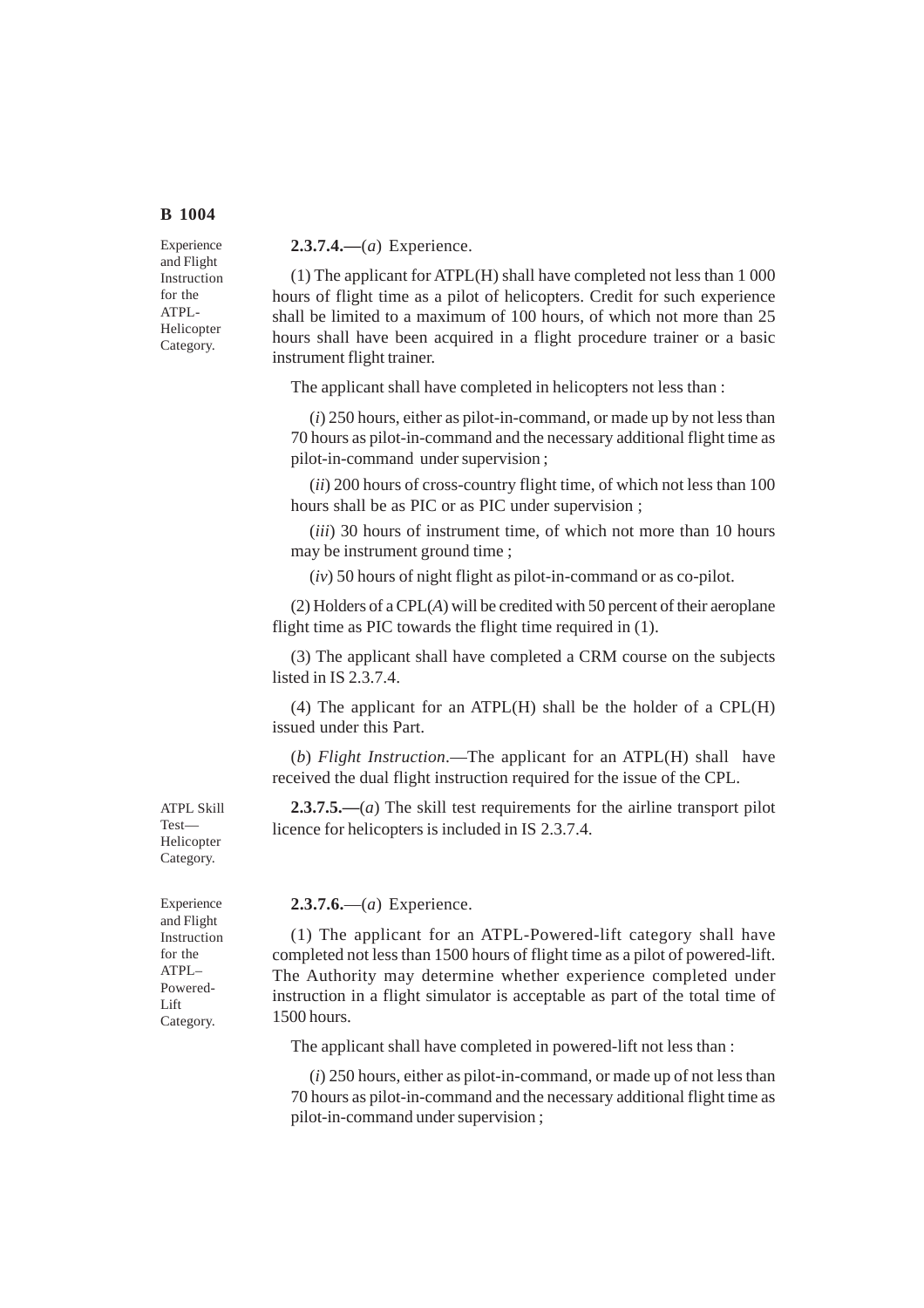(*ii*) 100 hours of cross-country flight time, of which not less than 50 hours should be as pilot-in-command or as pilot-in-command under supervision ;

(*iii*) 75 hours of instrument time, of which not more than 30 hours may be instrument ground time ; and

(*iv*) 25 hours of night flight as pilot-in-command or as co-pilot.

(2) The Authority may determine if pilot flight time in other aircraft categories may be credited toward meeting the 1500 hour flight time in item (1) above.

(3) The applicant for an ATPL powered-lift shall be the holder of a CPL powered-lift issued under this Part.

(*b*) *Flight instruction*. The applicant for an ATPL-Powered-lift category shall have received the dual flight instruction required for the issue of the CPL powered lift category and for the issue of the instrument rating.

**2.3.7.7.** ATPL Skill Test-Powered-Lift Category.

**RESERVED** 

**2.3.8.** INSTRUMENT RATING

**2.3.8.1.—**(*a*) *Age* : The applicant for an IR shall be not less than 17 year of age.

General Requirements.

(*b*) *Medical fitness* :

(*i*) Applicants who hold a private pilot licence shall have established their hearing acuity on the basis of compliance with the hearing requirements for the issue of a Class 1 Medical Assessment.

(*ii*) The Authority shall require the holder of a private pilot licence to meet the physical, mental, and visual requirements for the issue of a class 1 medical assessment.

(*c*) *Knowledge*.—The applicant for an IR shall receive and log ground training from an authorised instructor on the following subjects.

(1) Air law :

(*i*) Rules and regulations relevant to flight under IFR; related air traffic services practices and procedures.

(2) Aircraft general knowledge for the aircraft category being sought :

(*i*) Use, limitation and serviceability of avionics, electronic devices and instruments necessary for the control and navigation of aeroplanes under IFR and in instrument meteorological conditions ; use and limitations of autopilot.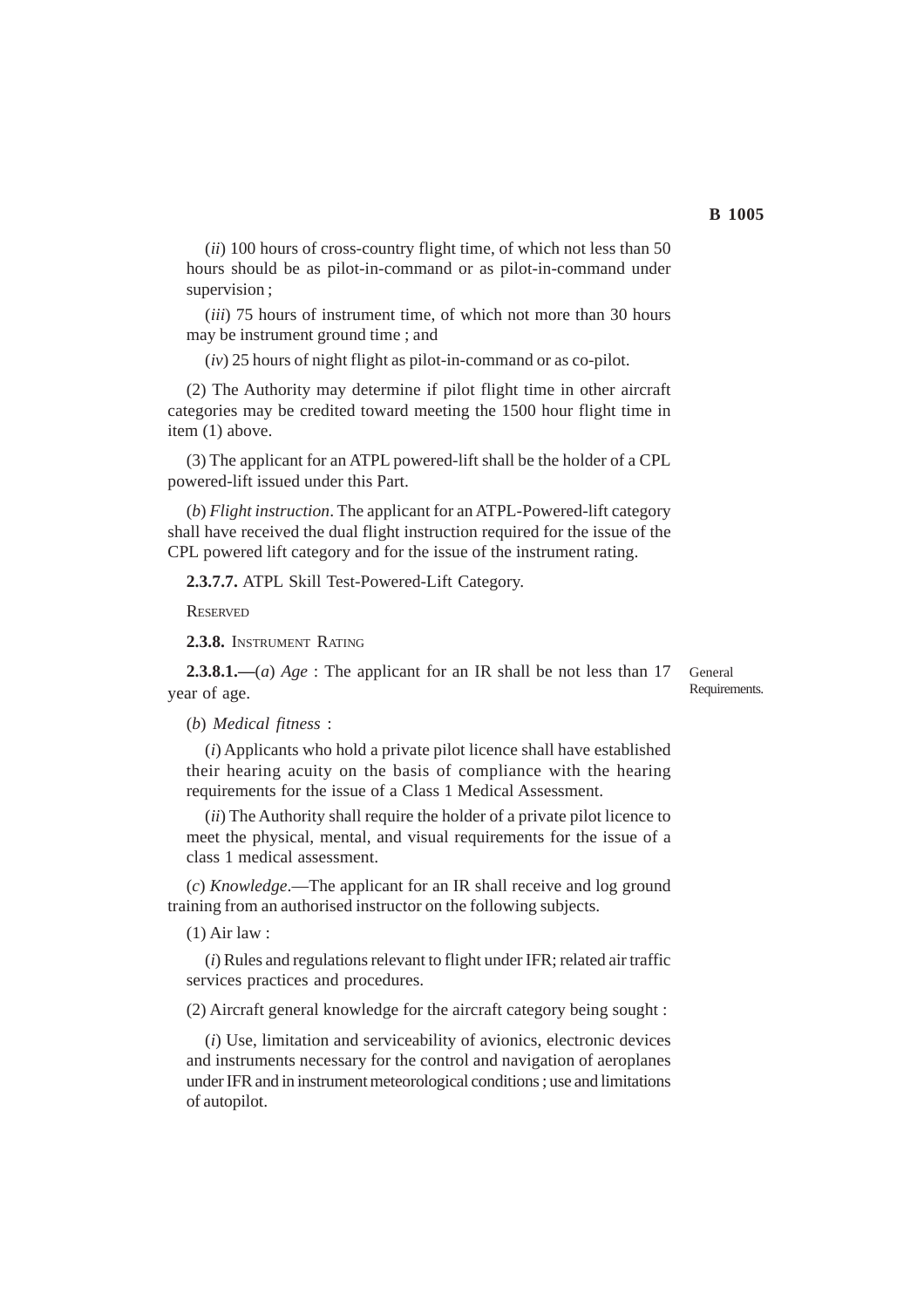(*ii*) Compasses, turning and acceleration errors; gyroscopic instruments, operational limits and precession effects ; practices and procedures in the event of malfunctions of various flight instruments.

(3) Flight performance and planning for the aircraft category being sought :

(*i*) Pre-flight preparations and checks appropriate to flight under IFR.

(*ii*) Operational flight planning ; preparation and filing of air traffic services flight plans under IFR; altimeter setting procedures.

(4) Human performance for the aircraft category being sought :

(*i*) Human performance relevant to instrument flight in aircraft.

(*ii*) Principles of threat and error management.

(5) Meteorology for the aircraft category being sought :

(*i*) Application of aeronautical meteorology; interpretation and use of reports, charts and forecasts ; codes and abbreviations ; use of, and procedures for obtaining, meteorological information ; altimetry.

(*ii*) Causes, recognition and effects of icing ; frontal zone penetration procedures ; hazardous weather avoidance.

(*iii*) In the case of helicopter and powered-lift, effects of rotor icing.

(6) Navigation :

(*i*) Practical air navigation using radio navigation aids.

(*ii*) Use, accuracy and reliability of navigation systems used in departure, en-route, approach and landing phases of flight; identification of radio navigation aids.

(7) Operation procedures for the aircraft category being sought :

(*i*) Application of threat and error management to operational principles.

(*ii*) Interpretation and use of aeronautical documentation such as AIP, NOTAM, aeronautical codes and abbreviations, and instrument procedure charts for departure, en-route, descent and approach.

(*iii*) Precautionary and emergency procedures; safety practices associated with flight under IFR; obstacle clearance criteria.

(8) Radiotelephony :

(*i*) Communication procedures and phraseology as applied to aircraft operations under IFR; action to be taken in case of communication failure.

(*ii*) As listed in IS 2.3.7.3.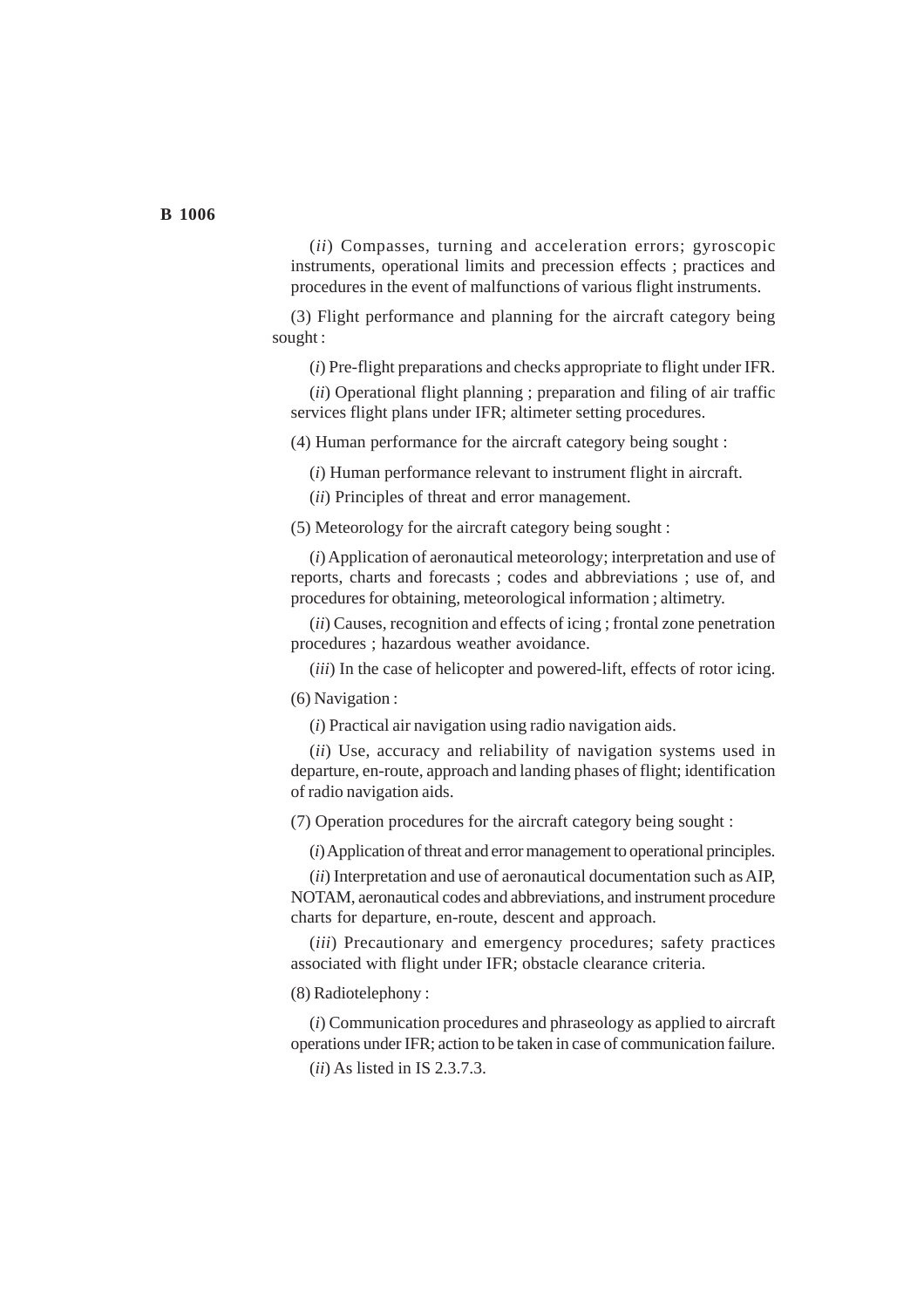(*d*) *Knowledge testing*.—An applicant for an IR shall :

(1) Have received an endorsement for the knowledge test from an authorised instructor who :

(*i*) Conducted the training on the knowledge subjects.

(*ii*) Certifies that the person is prepared for the required knowledge test.

(2) Pass the required knowledge test on the knowledge subjects listed in item (*c*) above.

(*e*) *Experience and flight instruction*.—An applicant for an IR shall have completed the experience and flight instruction requirements appropriate to the aircraft category as specified in this Part.

(*f* ) *Privileges*.—Subject to compliance with the requirements specified in this Part, the privileges of the holder of an IR shall be to pilot an aircraft of the appropriate category under IFR. Before exercising the privileges on multi-engine aircraft the holder of the rating shall have complied with the requirements of (*h*)(3).

*Note* : Pilots may exercise joint category privileges of the instrument rating on more than one category of aircraft if they have completed the requirements in each category.

(*g*) *Validity*.—Subject to compliance with the requirements specified in this Part, the validity period of an IR is 1 year.

(*h*) *Renewal* :

(1) For the renewal of a single-engine instrument rating the applicant shall within the preceding 12 calendar months, complete a proficiency check on the subjects listed in IS 2.3.8.3.

(2) For the renewal of a multi-engine instrument rating the applicant shall within the preceding 12 calendar months, complete a proficiency check on the subjects listed in IS 2.3.8.3.

(3) If a pilot takes the proficiency check required in this section in the calendar month before or the calendar month after the month in which it is due, the pilot is considered to have taken it in the month in which it was due for the purpose of computing when the next proficiency check is due.

(*i*) *Re-issue.*—If the instrument rating has been expired the applicant shall :

(1) Have received refresher training from an authorised instructor with an endorsement that the person is prepared for the required skill test ; and

(2) Pass the required skill test on the subjects listed in IS 2.3.8.3.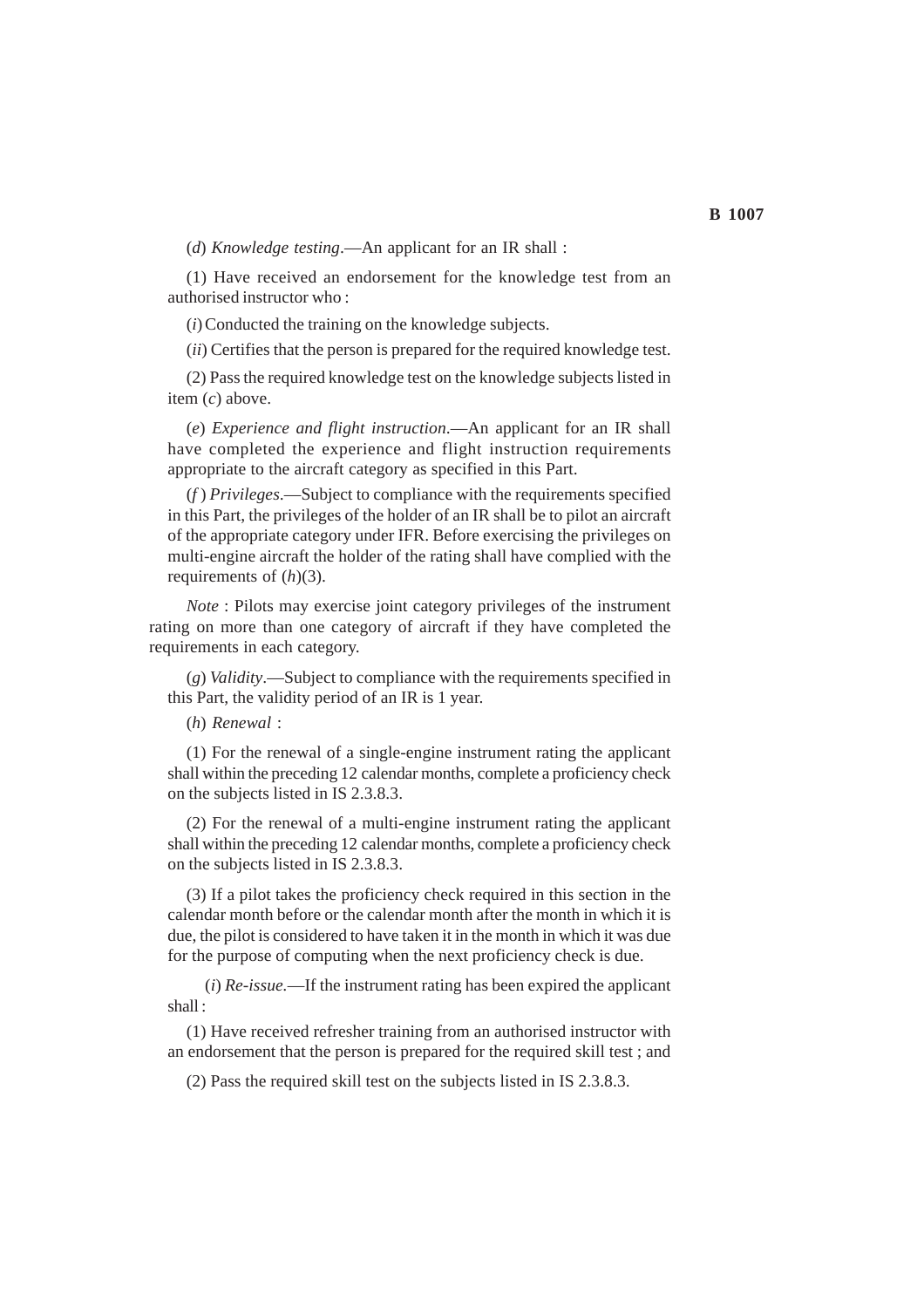Experience and Flight Instruction for the IR.

2.3.8.2.—(*a*) Experience.

(1) The applicant for an IR shall hold a pilot license with an aircraft category, and class rating if applicable, for the instrument rating sought.

(2) The applicant shall have completed not less than :

(*i*) 50 hours of cross-country flight time as PIC of aircraft in categories acceptable to the Authority, of which not less than 10 hours shall be in the aircraft category being sought ; and

(*ii*) 40 hours of instrument time in aircraft of which not more than 20 hours, or 30 hours where a flight simulator is used, may be instrument ground time. The ground time shall be under the supervision of an authorised instructor.

(*b*) Flight Instruction.

(1) The applicant for an IR shall have not less than 10 hours of the instrument flight time required in (*e*)(2)(*ii*) while receiving and logging dual instruction in aircraft from an authorised flight instructor.

(2) The instructor shall ensure that the applicant has operational experience in at least the following areas to the level of performance required for the holder of an instrument rating :

(*i*) Pre-flight procedures, including the use of the flight manual or equivalent document, and appropriate air traffic services documents in the preparation of an IFR flight plan.

(*ii*) Pre-flight inspection, use of checklists, taxiing and pre-take-off checks.

(*iii*) Procedures and manoeuvres for IFR operation under normal, abnormal and emergency conditions covering at least :

(*a*)Transition to instrument flight on take-off ;

(*b*) Standard instrument departures and arrivals ;

(*c*) En-route IFR procedures and navigation ;

(*d*) Holding procedures ;

(*e*) Instrument approaches to specified minima ;

(*f*) Missed approach procedures ; and

(*g*) Landings from instrument approaches ;

(*iv*) In flight manoeuvres and particular flight characteristics.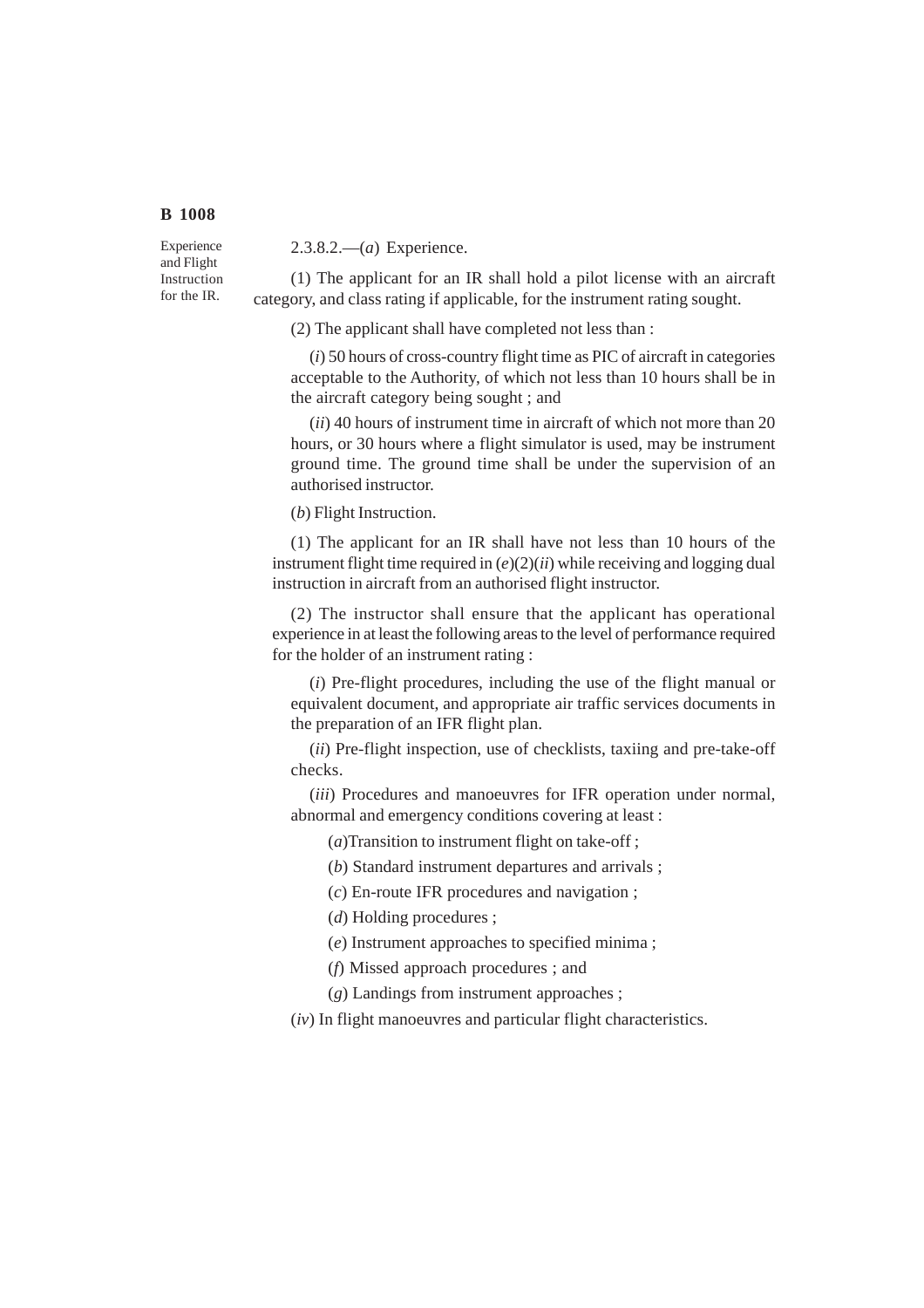(3) If the privileges of the instrument rating are to be exercised on multiengine aircraft, the applicant shall have received dual instrument flight instruction in such an aircraft from an authorised flight instructor. The instructor shall ensure that the applicant has operational experience in the operation of the aircraft solely by reference to instruments with one engine inoperative or simulated inoperative.

(*c*) *Skill*.—The applicant for an IR shall :

(1) Have received an endorsement from an authorised instructor who certifies that the person is prepared for the required skill test.

(2) Have demonstrated by passing a skill test the ability to perform the areas of operation described in IS 2.3.8.3 with a degree of competency appropriate to the privileges granted to the holder of an IR, and to :

(*i*) Recognise and manage threats and errors ;

(*ii*) Operate the aircraft within its limitations ;

(*iii*) Complete all manoeuvres with smoothness and accuracy ;

(*iv*) Exercise good judgement and airmanship ;

(*v*) Apply aeronautical knowledge ;

(*vi*) Maintain control of the aircraft at all times in a manner such that the successful outcome of a procedure or manoeuvre is assured ;

(*vii*) Understand and apply crew co-ordination and incapacitation procedures ; and

(*viii*) Communicate effectively with the other flight crewmembers.

(3) Have demonstrated by passing a skill test the ability to operate multiengine aircraft solely by reference to instruments with one engine inoperative, or simulated inoperative, described in IS 2.3.8.3, if the privileges of the instrument rating are to be exercised on such aircraft.

**2.3.8.3.—**(*a*) The skill test and proficiency check for the instrument rating is included in IS 2.3.8.3.

Instrument Rating-Skill Test and Proficiency Check.

(*b*) *Circumstances in which an instrument rating is required* : The Authority having issued a pilot licence, shall not permit the holder thereof to act either as pilot-in-command or as co-pilot of an aircraft under instrument flight rules (IFR) unless such holder has received proper authorization from such Authority. Proper authorization shall comprise an instrument rating appropriate to the aircraft category.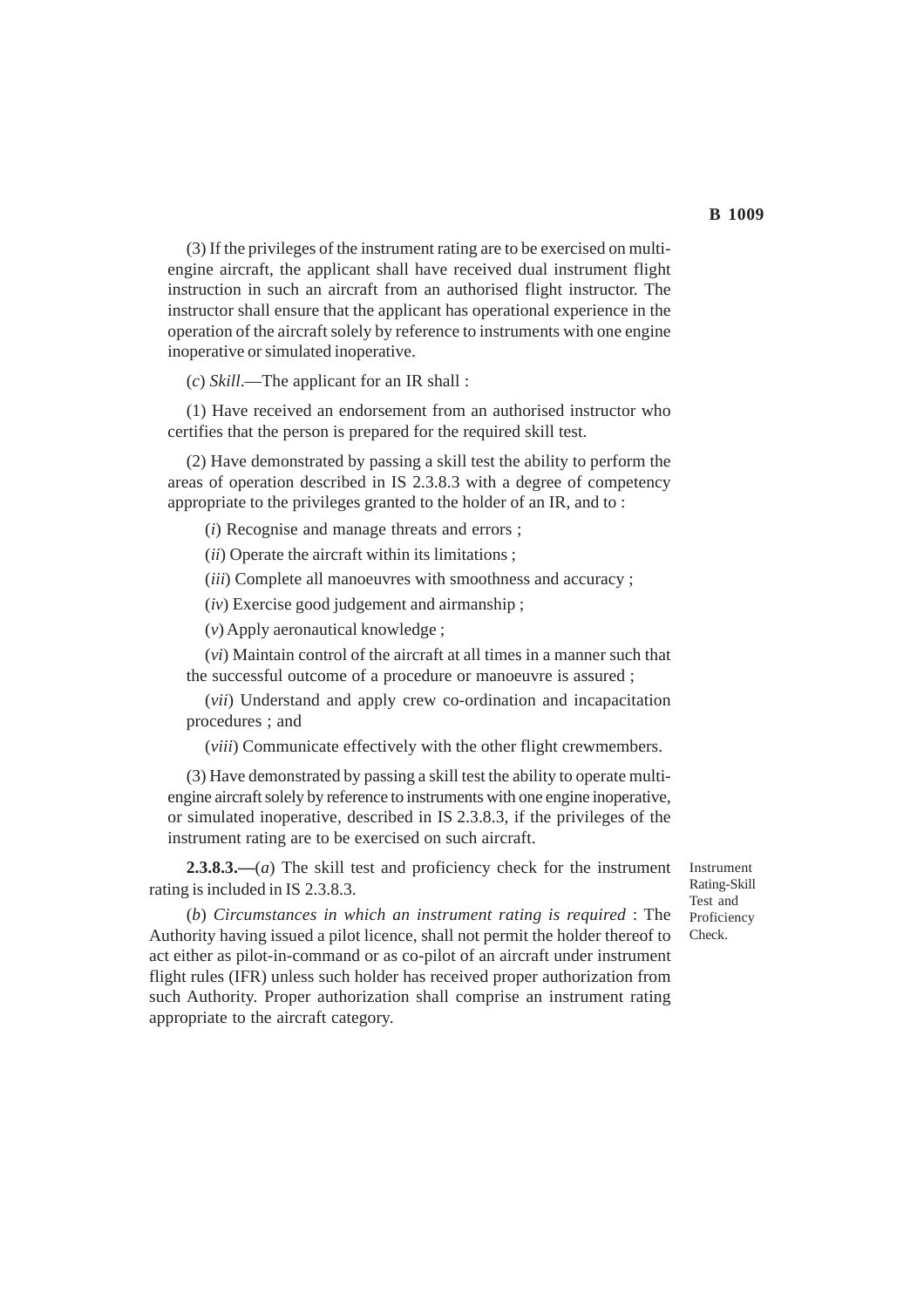#### **2.3.9.** INSTRUCTORS FOR PILOT LICENSING

General Requirements.

**2.3.9.1.—**(*a*) Applicability.

(1) This Section prescribes the requirements for the issuance of instructor licences, ratings or authorisations, the conditions under which those ratings and authorisations are necessary, and the privileges and limitations on those ratings and authorisations.

(2) The following instructor licences, ratings and authorisations are issued under this part :

(*i*) Flight instructor rating ;

(*ii*) Ground Instructor licence, with basic, advanced and instrument ratings ; and

(*iii*) Instructor Authorisation for Flight Simulation Training.

Flight Instructor Rating.

**2.3.9.2.—**(*a*) *Age* : The applicant for a flight instructor rating shall be of the appropriate age for the underlying rating to be held.

(*b*) *Medical Fitness* : The applicant for a flight instructor rating shall have a Class 1 medical certificate.

(*c*) *Knowledge* :

(1) Receive and log training from an authorised instructor and pass a flight instructor knowledge test on :

(*i*) The aeronautical knowledge areas for a student, private and commercial pilot license applicable to the aircraft category for which flight instructor privileges are sought ; and

(*ii*) The aeronautical knowledge areas for the instrument rating applicable to the category for which instrument flight instructor privileges are sought.

(2) Meet the requirements for fundamentals of knowledge instruction as listed in 2.2.6. of these regulations.

(*d*) *Experience* : The applicant shall hold a rating with the aircraft category, and if applicable class and/or type rating, that is appropriate to the flight instructor rating sought as follows :

(1) For a flight instructor rating in the aeroplane category – hold either a CPL or ATPL aeroplane category with instrument rating and appropriate class and/or type ratings ;

(2) For a flight instructor rating in the powered-lift category-hold either a CPL or ATPL powered-lift category with instrument rating an as applicable, class or type rating ;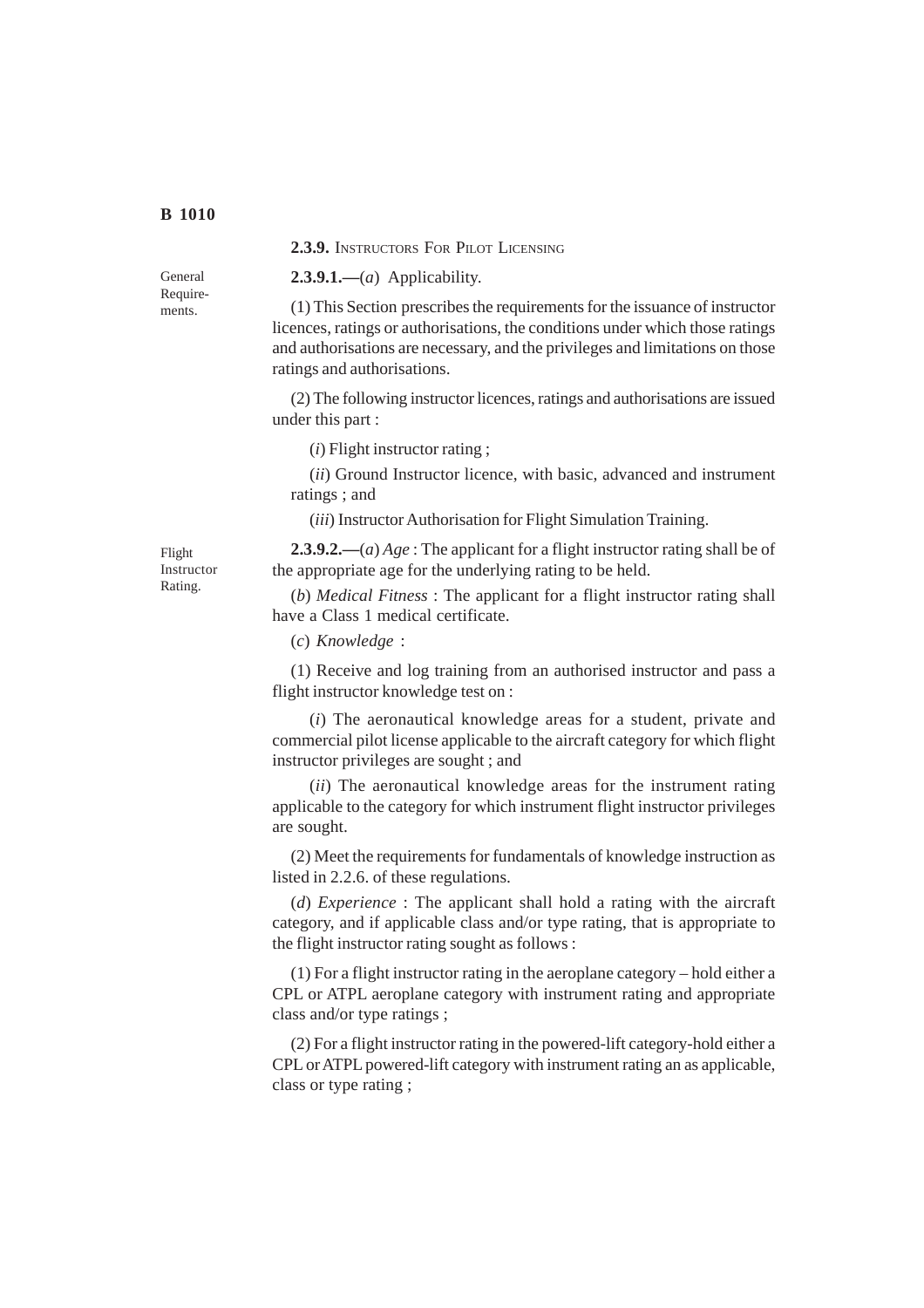(3) For a flight instructor rating in the helicopter category-hold either a CPL or ATPL helicopter category and any applicable class or type rating ;

(4) For a flight instructor rating the balloon category-hold a CPL balloon category with applicable class rating ;

(5) For a flight instructor rating in the airship category-hold a CPL airship category and any applicable ratings ;

(6) For a flight instructor rating in the glider category-hold a CPL glider category and any applicable ratings ; and

(7) For an instructor instrument rating licence-hold an IR in the appropriate category of aircraft.

(*e*) *Flight Instruction* : Receive flight instruction from an authorised instructor in the areas of :

(1) Flight instructional techniques including demonstration, student practices, recognition and correction of common student errors ; and

(2) Have practised instructional techniques in those flight manoeuvres and procedures in which it is intended to provide flight instruction.

(*f* ) *Skill* :

(1) Receive a logbook endorsement from an authorised instructor to indicate that the applicant is proficient on the areas of operation listed in item 2 below, appropriate to the flight instructor rating sought ;

(2) Pass the required skill test that is appropriate to the flight instructor rating sought on the areas of operation in IS 2.3.9.2 in an—

(*i*) Aircraft that is representative of the category of aircraft, and if applicable class and/or type, for the aircraft rating sought ; or

(*ii*) Approved flight simulation training device that is representative of the category, and if applicable class and/or type of aircraft for the licence and rating sought, and used in accordance with an approved course at an ATO certified under Part 3 of these regulations.

(*g*) *Privileges* : limitations and qualifications.

(1) A flight instructor is authorised within the limitations of that person's flight instructor rating, and pilot license and ratings, to give training and endorsements that are required for, and relate to :

(*i*) A student pilot authorisation ;

(*ii*) A pilot license ;

(*iii*) A flight instructor rating ;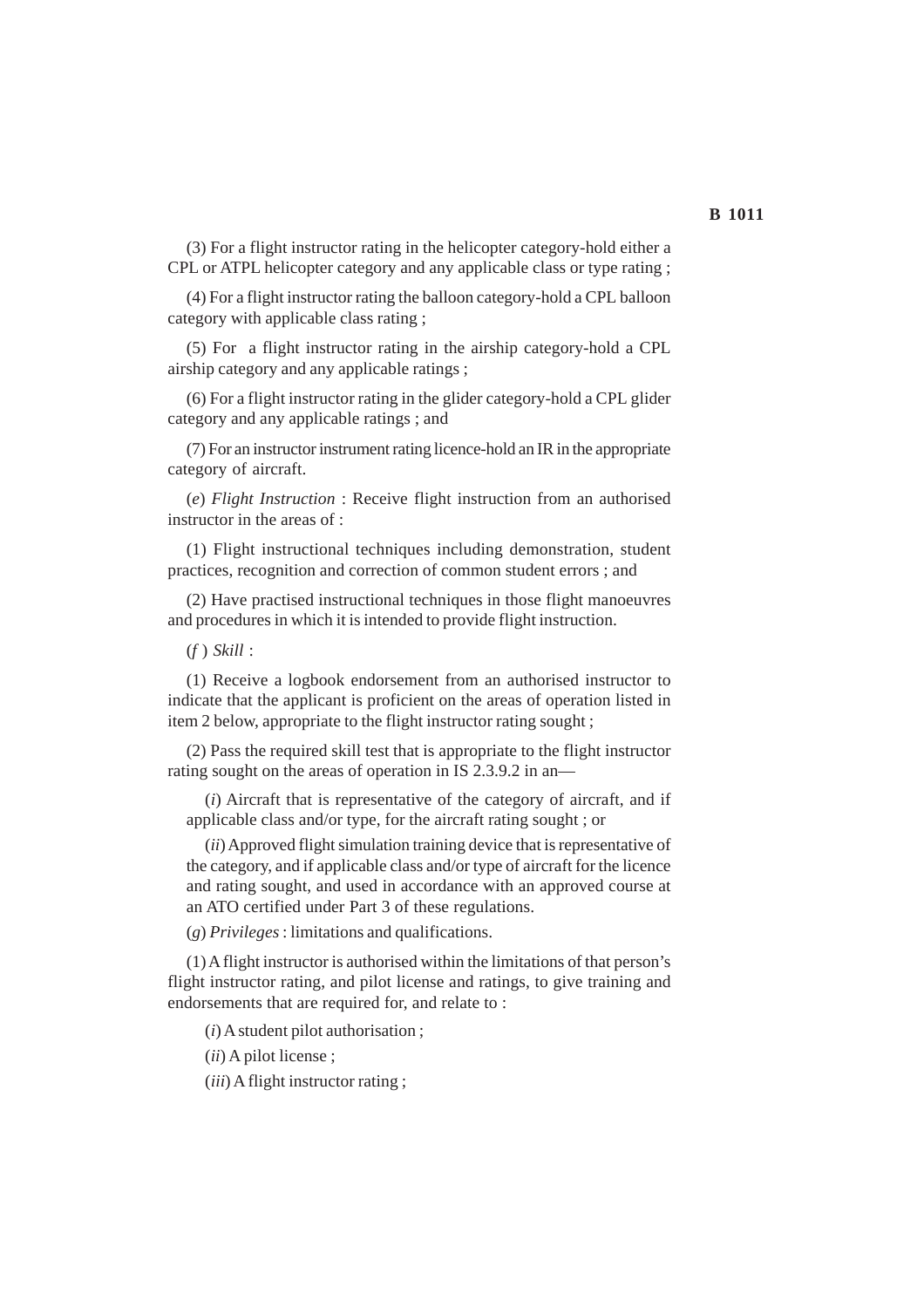(*iv*) A ground instructor licence ;

(*v*) An aircraft category rating ;

(*vi*) An aircraft class rating ;

(*vii*) An instrument rating ;

(*viii*) A proficiency check or recency of experience requirement ;

(*ix*) A knowledge test ; and

 $(x)$  A skill test.

(2) The applicant, in order to carry out instruction for the multi-crew pilot licence, shall have also met all the instructor qualification requirements.

(*h*) *Validity* : Subject to compliance with the requirements specified in this Part, the validity period of flight instructor rating is 2 years.

(*i*) *Renewal* : A flight instructor rating that has not expired may be renewed for an additional 24 calendar months if the holder ;

(1) Passes a skill test for—

(*i*) Renewal of the flight instructor rating ; or

(*ii*) An additional flight instructor rating ; or

(2) Presents to an Authority inspector—

(*i*) A record of training students that shows during the preceding 24 calendar months the flight instructor has endorsed at least five students for a skill test for a license or rating, and at least 80 percent of those students passed that test on the first attempt ;

(*ii*) A record that shows that within the preceding 24 calendar months, service as a company check pilot, chief flight instructor, company check airman, or flight instructor in a Part 9 operation, or in a position involving the regular evaluation of pilots ; or

(*iii*) A graduation certificate showing that the pilot has successfully completed an approved flight instructor refresher course consisting of ground training or flight training, or both, within the 90 days preceding the expiration month of his or her flight instructor rating.

(3) If a flight instructor accomplishes the renewal requirements within the 90 days preceding the expiration month of his or her flight instructor rating.

(*i*) The Authority shall consider that the flight instructor accomplished the renewal requirement in the month due ; and

(*ii*) The Authority shall renew the current flight instructor rating for an additional 24 calendar months from its expiration date.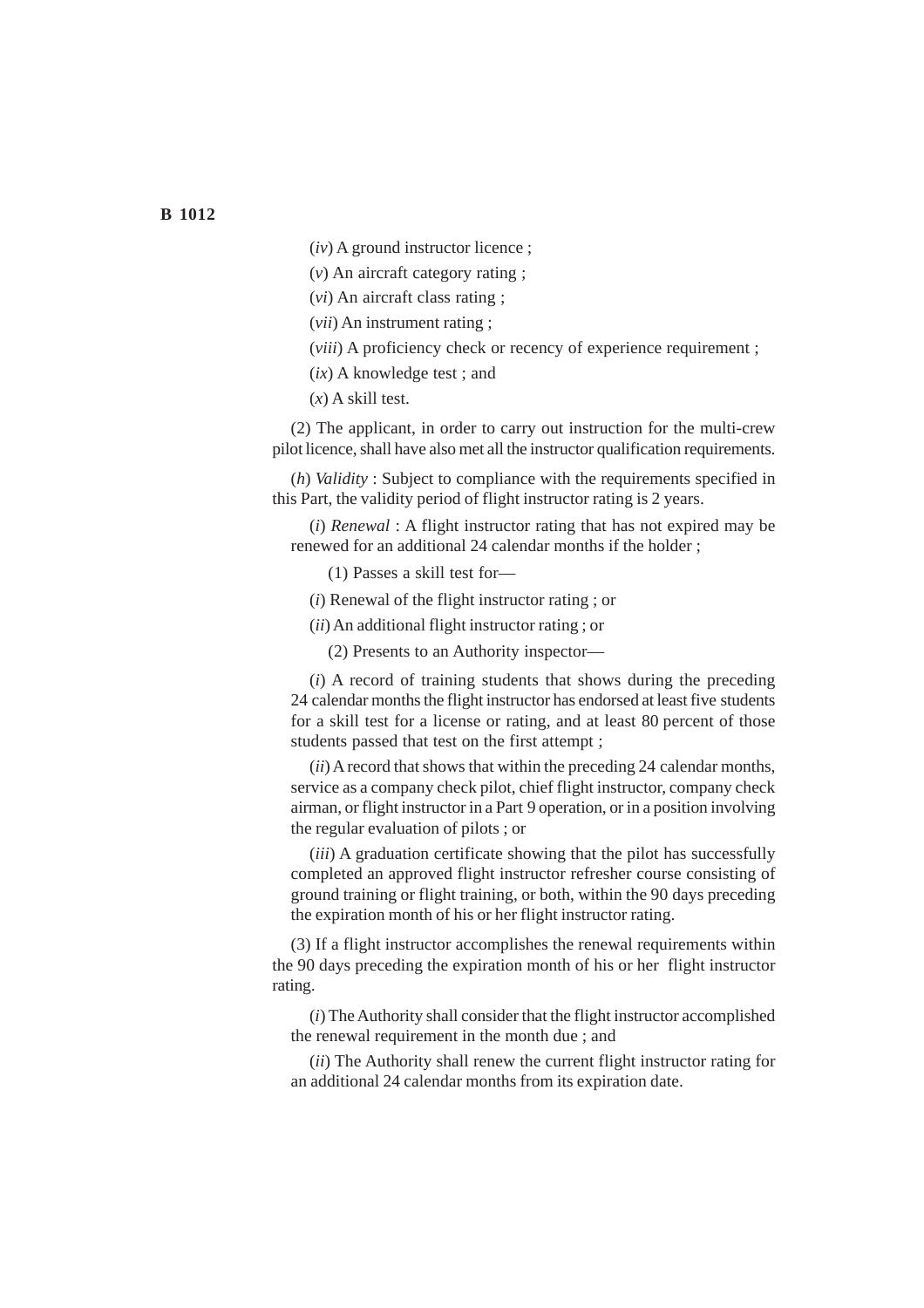(4) A flight instructor may accomplish the skill test required by this sub-section in an approved course conducted by an ATO certified under Part 3.

(*j*)*Reissue* : If the flight instructor rating has expired, the applicant shall :

(1) Have received refresher training from an authorised instructor with an endorsement that the person is prepared for the required skill test ; and

(2) Pass the prescribed skill test.

(*k*) *Additional flight instructor rating* : An applicant for an additional flight instructor rating shall meet the requirements listed in 2.3.9.2 of these regulations that apply to the flight instructor rating sought.

(*l*) *Flight Instructor Records* : A flight instructor shall—

(1) Sign the logbook of each person to whom that instructor has given flight training or ground training.

(2) Maintain a record in a logbook or separate document that contains the following—

(*i*) The name of each person whose logbook or student pilot licence that instructor has endorsed for solo flight privileges, and the date of the endorsement ; and

(*ii*) The name of each person that instructor has endorsed for a knowledge test or skill test, and a record of the kind of test, the date, and the results.

(3)Retain the records required by this subjection for at least 3 years.

(*m*) *Flight Instructor Limitations and Qualifications* : The holder of a flight instructor rating shall observe the following limitations and qualifications.

(1) *Hours of training* : In any 24-consecutive-hour period, a flight instructor may not conduct more than 8 hours of flight training.

(2) *Required licence and ratings* : A flight instructor may not conduct flight training in any aircraft for which the flight instructor does not hold a pilot license and flight instructor rating with the applicable category and if applicable class or type rating.

(3) For instrument flight training or for training for a type rating not limited to VFR, an appropriate instrument rating on his or her flight instructor rating and pilot license.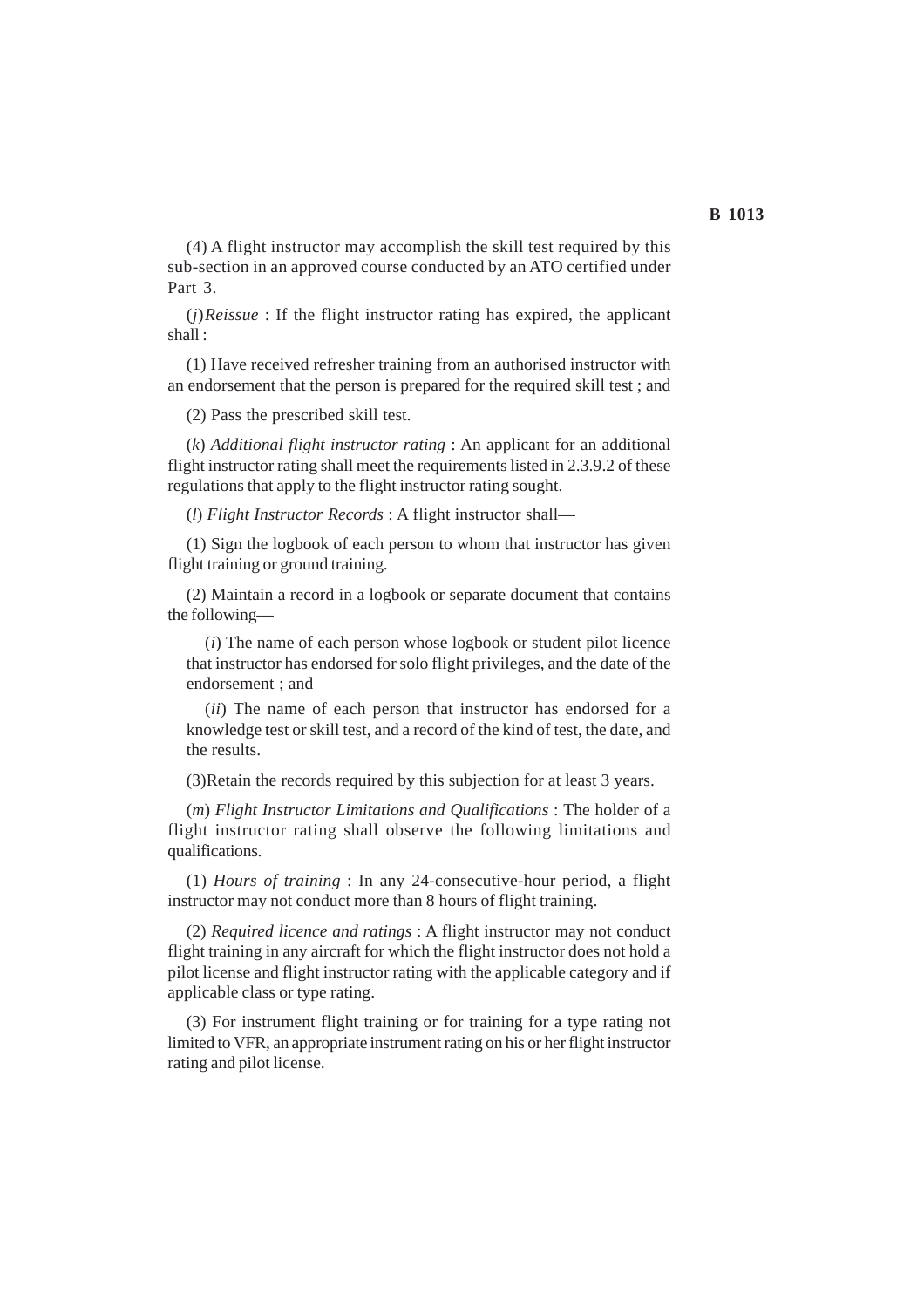(4) *Limitations on endorsements*.— A flight instructor may not endorse the following :

(*i*) Student pilot's license or logbook for solo flight privileges, unless that flight instructor has—

(*a*) Given that student the flight training required for solo flight privileges required by this subpart ;

(*b*) Determined that the student is prepared to conduct the flight safely under known circumstances, subject to any limitations listed in the student's logbook that the instructor considers necessary for the safety of the flight ;

(*c*) Given that student pilot training in the make and model of aircraft or a similar make and model of aircraft in which the solo flight is to be flown ; and

(*d*) Endorsed the student pilot's logbook for the specific make and model aircraft to be flown.

(*ii*) Student pilot's license and logbook for a solo cross country flight, unless that flight instructor has determined that—

(*a*) The student's flight preparation, planning, equipment, and proposed procedures are adequate for the proposed flight under the existing conditions and within any limitations listed in the logbook that the instructor considers necessary for the safety of the flight ; and

(*b*) The student has the appropriate solo cross country endorsement for the make and model of aircraft to be flown.

(*iii*) Student pilot's license and logbook for solo flight in a Class B airspace area or at an airport within Class B airspace unless that flight instructor has—

(*a*) Given that student ground and flight training in that Class B airspace or at that airport ; and

(*b*) Determined that the student is proficient to operate the aircraft safely.

(*iv*) Logbook of a pilot for a flight review, unless that instructor has conducted a review of that pilot in accordance with the requirements  $8.4.1.11(a)(3)$  of these regulations; or

(*v*) Logbook of a pilot for an instrument proficiency check, unless that instructor has tested that pilot in accordance with the requirements of 8.4.1.10(*b*) of these regulations.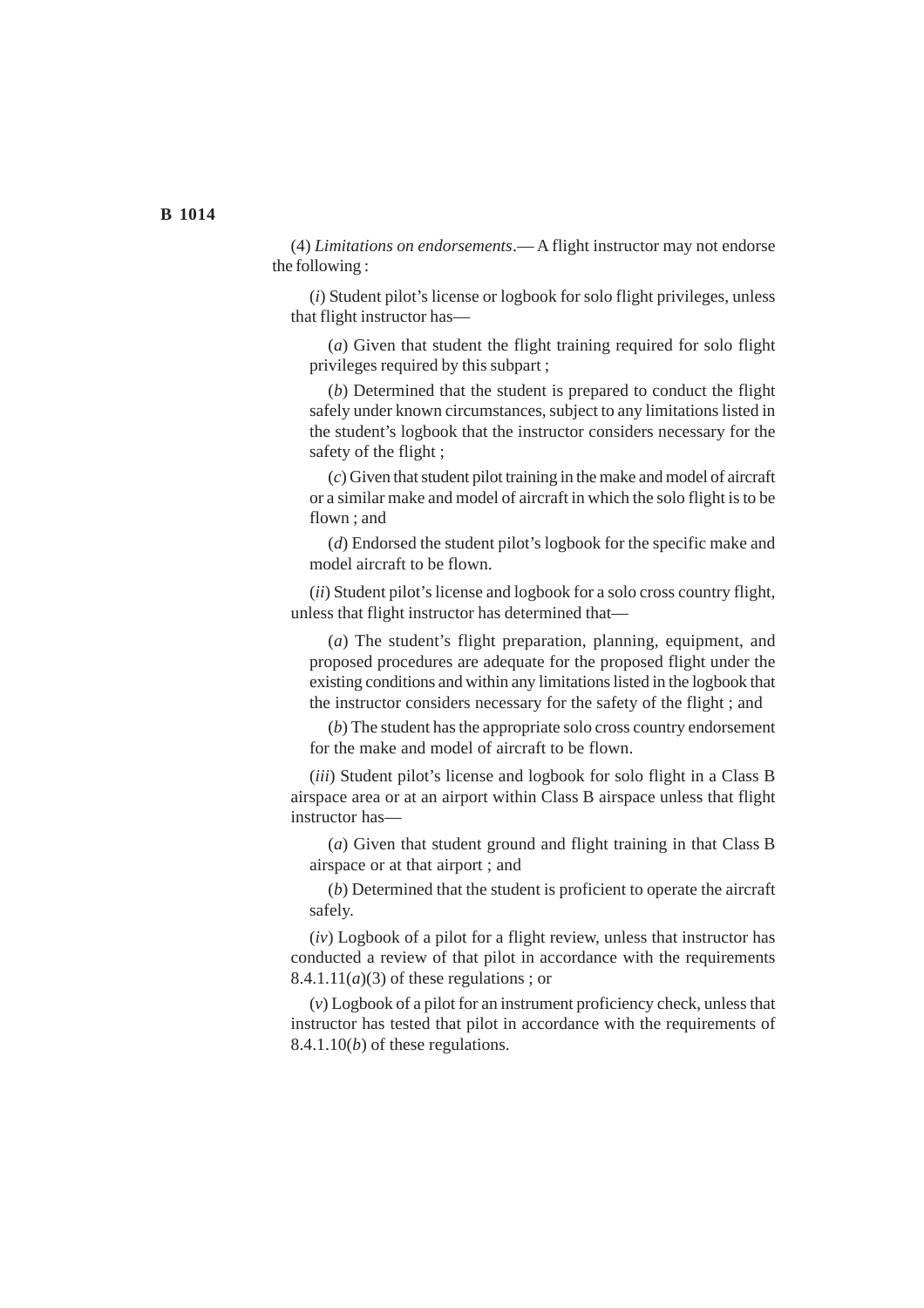(5) *Training in a multiengine aeroplane or a helicopter*.—A flight instructor may not give training required for the issuance of a license or rating in a multiengine aeroplane or a helicopter, unless that flight instructor has at least 5 flight hours of PIC time in the specific make and model of multiengine aeroplane or helicopter, as appropriate.

(6) Qualifications of the flight instructor for training first-time flight instructor applicants :

(*i*) No flight instructor may provide instruction to another pilot who has never held a flight instructor rating unless that flight instructor—

(*a*) Holds a current ground or flight instructor rating with the appropriate rating, has held that license for at least 24 months, and has given at least 40 hours of ground training ; or

(*b*) Holds a current ground or flight instructor rating with the appropriate rating, and has given at least 100 hours of ground training in a course which has been approved by the Authority.

(*c*) Meet the requirements for fundamentals of knowledge instruction prescribed in 2.2.6 of these regulations.

(*d*) For training in preparation for an aeroplane or helicopter rating, has given at least 200 hours of flight training as a flight instructor.

(*e*) For training in preparation for a glider rating, has given at least 80 hours of flight training as a flight instructor.

(7) *Prohibition against Self Endorsements*. —A flight instructor may not make any self-endorsement for a license, rating, flight review, authorisation, operating privilege, skill test, or knowledge test that is required by Part 2 of these regulations.

(8) *Category II and Category III instructions*.—A flight instructor may not give training in Category II or Category III operations unless the flight instructor has been trained and tested in Category II or Category III operations as applicable.

(9) The Authority having issued a pilot licence, shall not permit the holder thereof to carry out flight instruction required for the issue of a pilot licence or rating, unless such holder has received proper authorization from the Authority. Proper authorization shall comprise :

(*i*) A flight instructor rating on the holder's licence ; or

(*ii*) The Authority to act as an agent of an approved organization authorized by the Authority to carry out flight instruction ; or

(*iii*) A specific authorization granted by the Authority which issued the licence.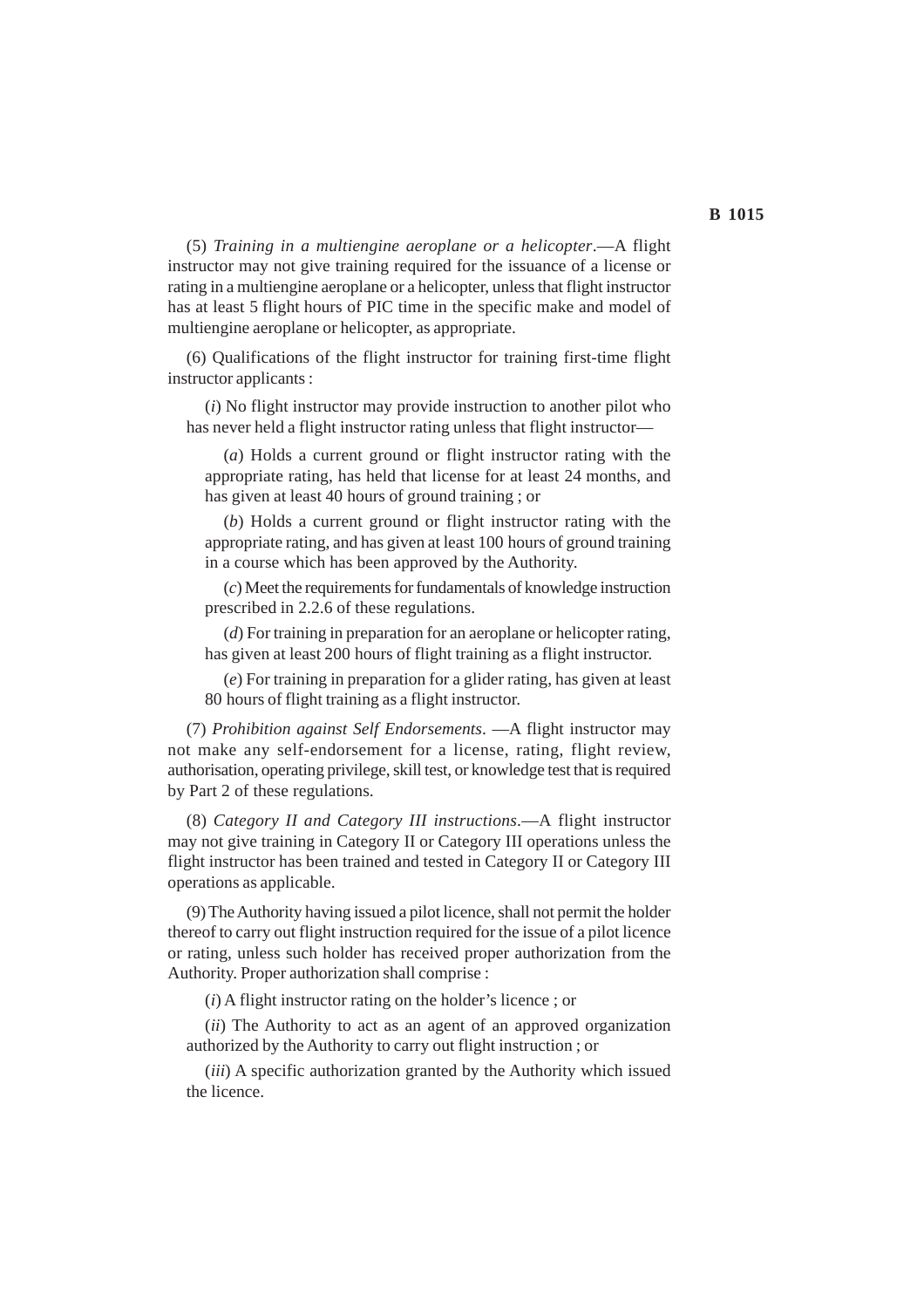Flight Instructor: Skill Test and Proficiency Check.

Instructor Authorisation for Flight Simulation Training.

Ground Instructor Authorisation.

**2.3.9.3.—**(*a*) The skill test and proficiency check for flight instructor ratings in the categories of aeroplane, helicopter, powered-lift, airship, balloon, and glider, as well as instrument ratings (aeroplane, helicopter, and poweredlift) and additional type ratings are included in IS 2.3.9.2.

**2.3.9.4.—**(*a*) Current and former holders of professional pilot licenses, having instructional experience can apply for an authorisation to provide flight instruction in a flight simulation training device, provided the applicant has at least 2 years experience as instructor in synthetic flight trainers.

(1) *Skill* : The applicant shall have demonstrated in a skill test, in the category and in the class or type of aircraft for which instructor authorisation privileges are sought, the ability to instruct in those areas in which ground instruction is to be given.

(2) *Privileges* : Subject to compliance with the requirements specified in this Part, the privileges of the holder of an authorisation are to carry out synthetic flight training instruction for the issue of a class or type rating in the appropriate category of aircraft.

(3) *Validity* : Subject to compliance with the requirements specified in this Part, the validity period of an instructor authorisation for flight simulation training is 2 years.

**2.3.9.5.—**(*a*) *Age* : The applicant for a ground instructor licence shall be at least 18 years of age.

(*b*) *Knowledge* :

(1) Receive and log training from an authorised instructor and pass a knowledge test on the aeronautical knowledge areas appropriate to the aircraft category, for the licence and ratings below as applicable—

(*i*) For a basic rating, the knowledge for a student and private pilot licence as listed in this Part ;

(*ii*) For an advanced rating, the student, private, commercial and airline transport pilot knowledge areas as listed in this Part.

(*iii*) For an instrument rating, the knowledge for the instrument rating as listed in this Part.

(2) Meet the requirements of for fundamentals of knowledge instructing as listed in 2.2.6 of these regulations.

(*c*) *Privileges* : The holder of a ground instructor licence may exercise the privileges appropriate to the licence and rating held.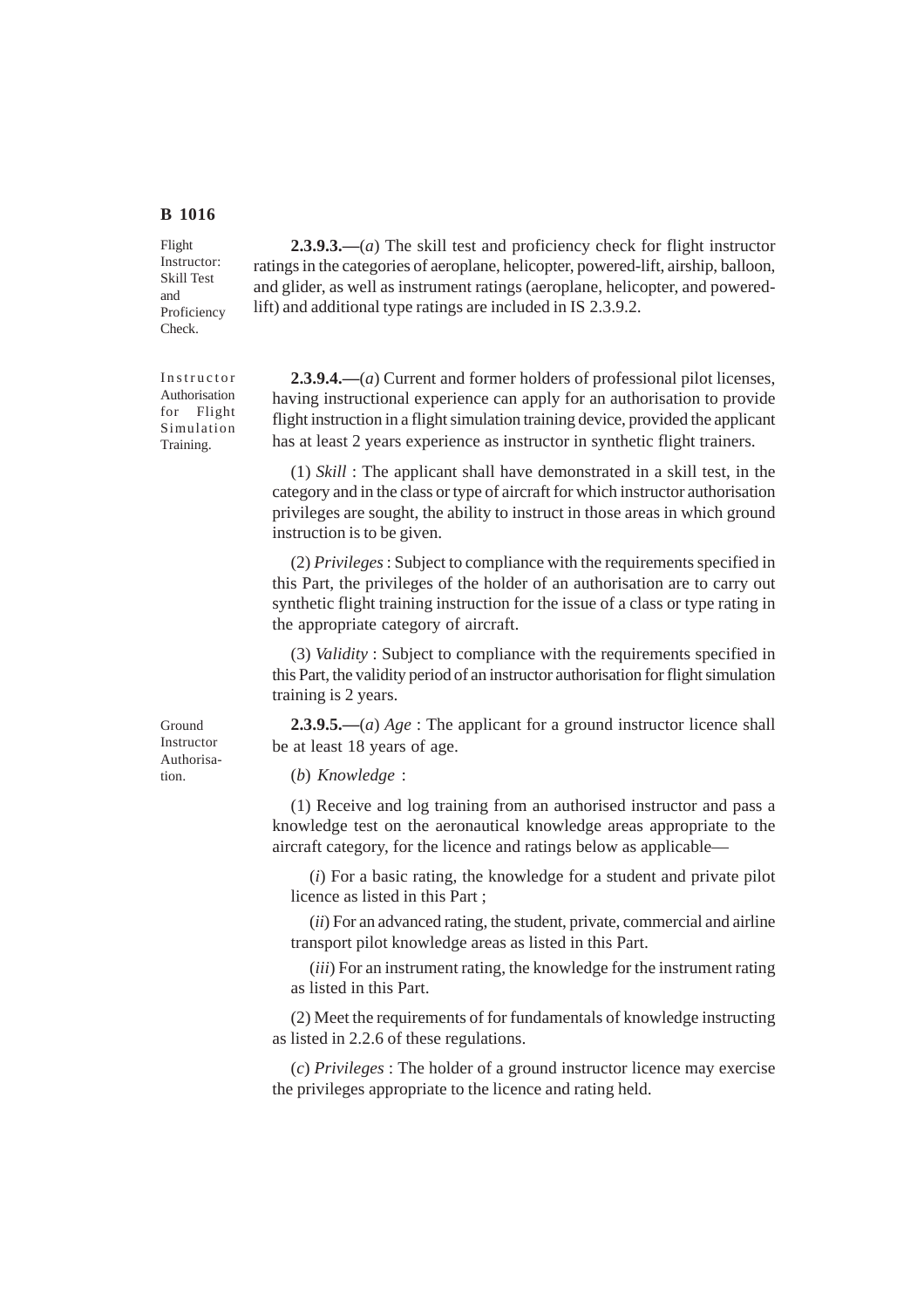(1) A person who holds a ground instructor licence with a basic rating is authorised to provide—

(*i*) Ground training in the aeronautical knowledge areas required for the issuance of a student pilot authorisation or private pilot license or associated ratings ;

(*ii*) Ground training required for a private pilot flight review ; and

(*iii*) A recommendation for a knowledge test required for the issuance of a private pilot license.

(2) A person who holds a ground instructor licence with an advanced rating is authorised to provide—

(*i*) Ground training in the aeronautical knowledge areas required for the issuance of any license or rating ;

(*ii*) Ground training required for any flight review ; and

(*iii*) A recommendation for a knowledge test required for the issuance of any license.

(3) A person who holds an instrument ground instructor rating is authorised to provide—

(*i*) Ground training in the aeronautical knowledge areas required for the issuance of an instrument rating ;

(*ii*) Ground training required for an instrument proficiency check ; and

(*iii*) A recommendation for a knowledge test required for the issuance of an instrument rating.

(4) A person who holds a ground instructor license is authorised, within the limitations of the licence and ratings on the ground instructor license, to endorse the logbook or other training record of a person to whom the holder has provided the training or recommendation specified in (1) through (3) of this subsection.

(5) *Validity*.—The validity period for a ground instructor licence is 2 years.

(6) *Renewal*.—The applicant for renewal of a ground instructor licence shall provide to the Authority satisfactory evidence of at least 3 months service as a ground instructor within the past 12 months.

(7) *Reissue*.—If the ground instructor licence has expired, the applicant for reissuance must complete refresher training acceptable to the Authority and receive an endorsement from a licensed ground or flight instructor certifying that the person has demonstrated satisfactory proficiency with the standards prescribed in this part for the licence and rating.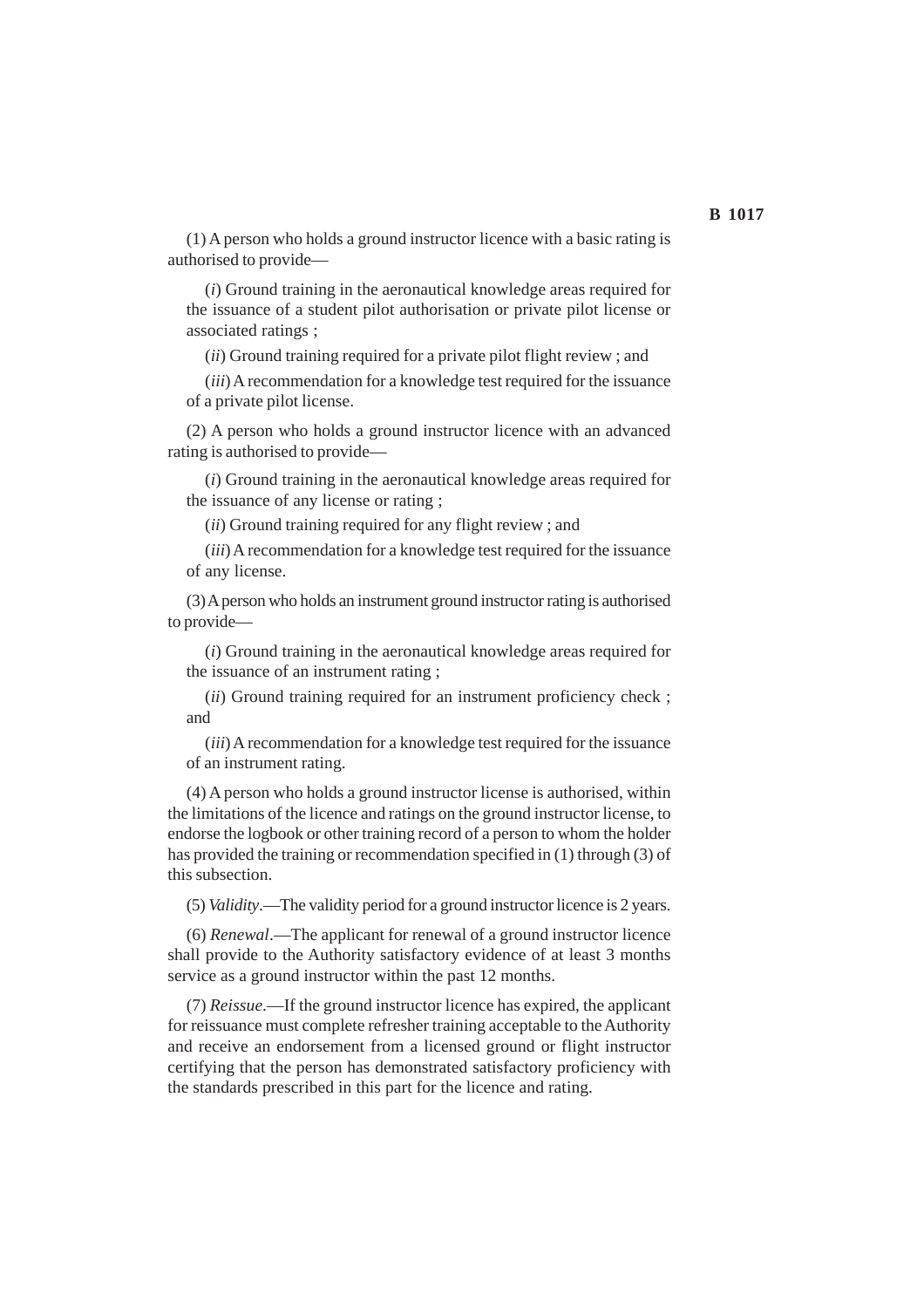### (*d*) *Currency Requirements* :

(1) The holder of a ground instructor license may not perform the duties of a ground instructor unless, within the preceding 12 months—

(*i*) The person has served for at least 3 months as a ground instructor ;

(*ii*) The person has received an endorsement from an authorised ground or flight instructor certifying that the person has demonstrated satisfactory proficiency with the standards prescribed in this part for the authorisation and rating.

2.3.10. DESIGNATED PILOT EXAMINERS

**2.3.10.1.—**(*a*) *Age* : An applicant for a designated pilot examiner shall be at least 21 years of age.

(*b*) *Medical* : An applicant for a designated pilot examiner shall have a Class 1 medical certificate.

(*c*) *General Eligibility* : An applicant for a designated pilot examiner shall :

(1) Hold at least the licence and/or class/type ratings as applicable for which examining authority is sought;

(2) Hold at least the flight instructor ratings for which examining authority is sought or be serving in a comparable position as an air operator check airman or check pilot or comparable position in an Approved Training Organisation ;

(3) Have a reputation for integrity and dependability in the industry and the community ;

(4) Have a good record as a pilot and flight instructor in regard to accidents, incidents, and violations ; and

(5) Have pilot and instructor licence/ratings that have never been revoked for falsification or forgery.

(*d*) *Knowledge* : The applicant for a designated pilot examiner shall pass a pre-designation knowledge test in the areas appropriate to the category of aircraft for which designation is sought.

(*e*) *Skill Test* : The applicant for a designated pilot examiner shall pass a skill test conducted by an inspector of the Authority who holds a current and valid licence with appropriate category, and if applicable class and type ratings, in the areas of operation contained in IS 2.3.10.1.

(*f*)*Maintaining Currency* : After designation, a designated pilot examiner shall maintain currency by :

General Requirements.

or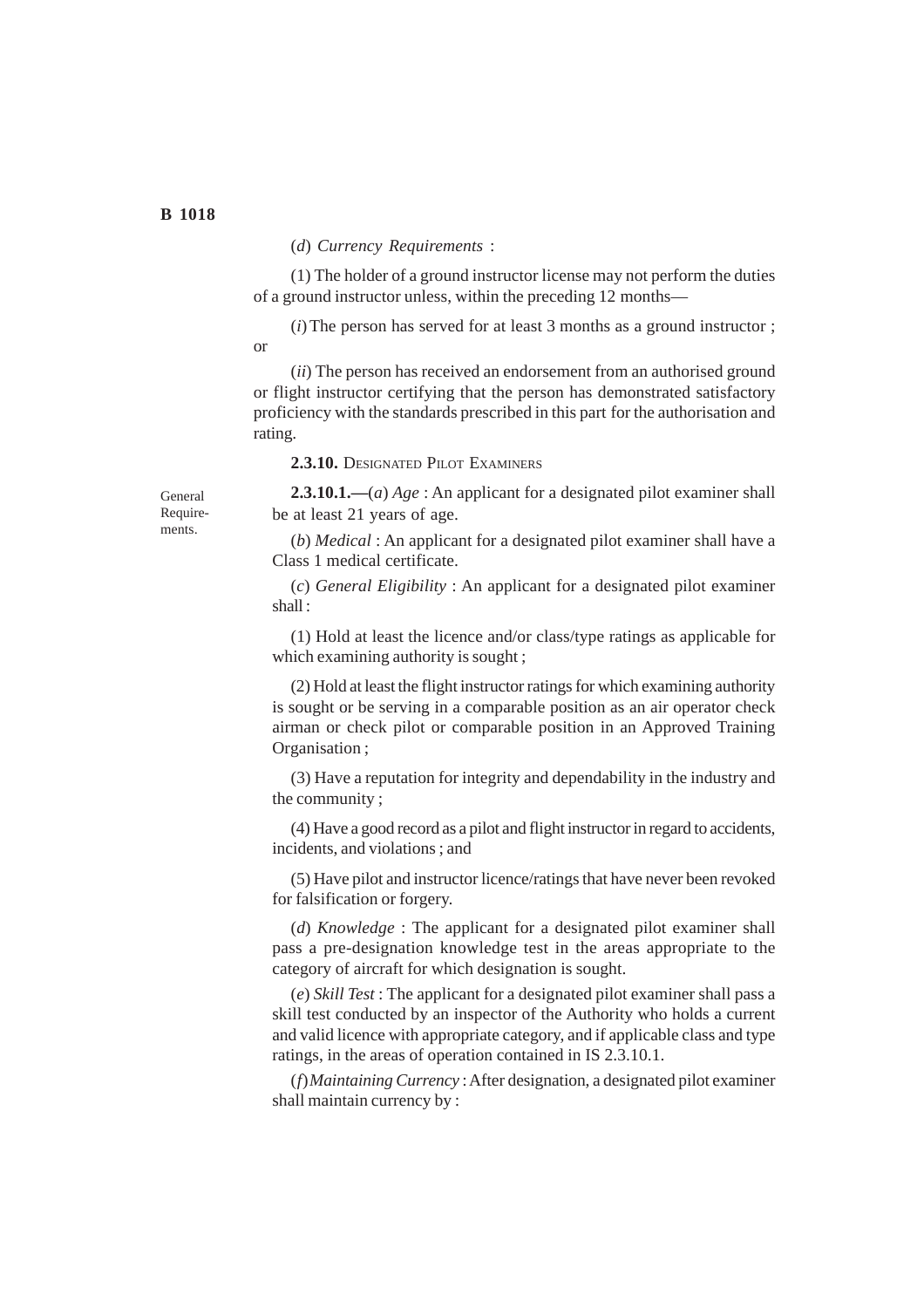(1) Attending initial and recurrent training provided by the Authority ; and

(2) Maintain a current and valid :

(*i*) Pilot licence, and if applicable, class/type ratings appropriate to the designation ;

(*ii*) Flight instructor rating and ratings applicable to the designation ; and

(*iii*) Class I medical certificate.

(*g*) *Privileges* : Subject to compliance with the requirements specified in this Part, the privileges of the examiner's designation are to conduct skill tests and proficiency checks for a licence and rating(s) as listed on the designated pilot examiner's certificate of designation and identification card.

(*h*) *Validity* : Subject to compliance with the requirements specified in this Part, the validity period of an examiner's designation is 3 years.

(*i*)*Renewal* :

(1) Renewal will be at the discretion of the Authority.

(2) An applicant for renewal shall pass the appropriate skill test on the areas of operation listed in IS 2.3.10.1.

(*j*) *Additional Designations* : When the Authority deems it necessary for a designated pilot examiner to receive additional designations, the designated pilot examiner :

(1) Shall meet all the requirements in this Part for the designation ;

(2) Need not take an additional knowledge test provided the designation is within the same aircraft category.

**2.3.10.2.—**(*a*) The requirements for the designation of a pilot examiner are included in IS 2.3.10.1.

Skill Test for Designated Pilot Examiners.

**2.3.10.3.—**(*a*) *Experience* : PPE-Aeroplane Category. The applicant shall have at least :

(1) A CPL(A), appropriate class rating(s) and in IR(*A*) ;

(2) A valid flight instructor rating with an aeroplane category and appropriate class rating(s). (PPE).

Experience Requirements for Private Pilot Examiner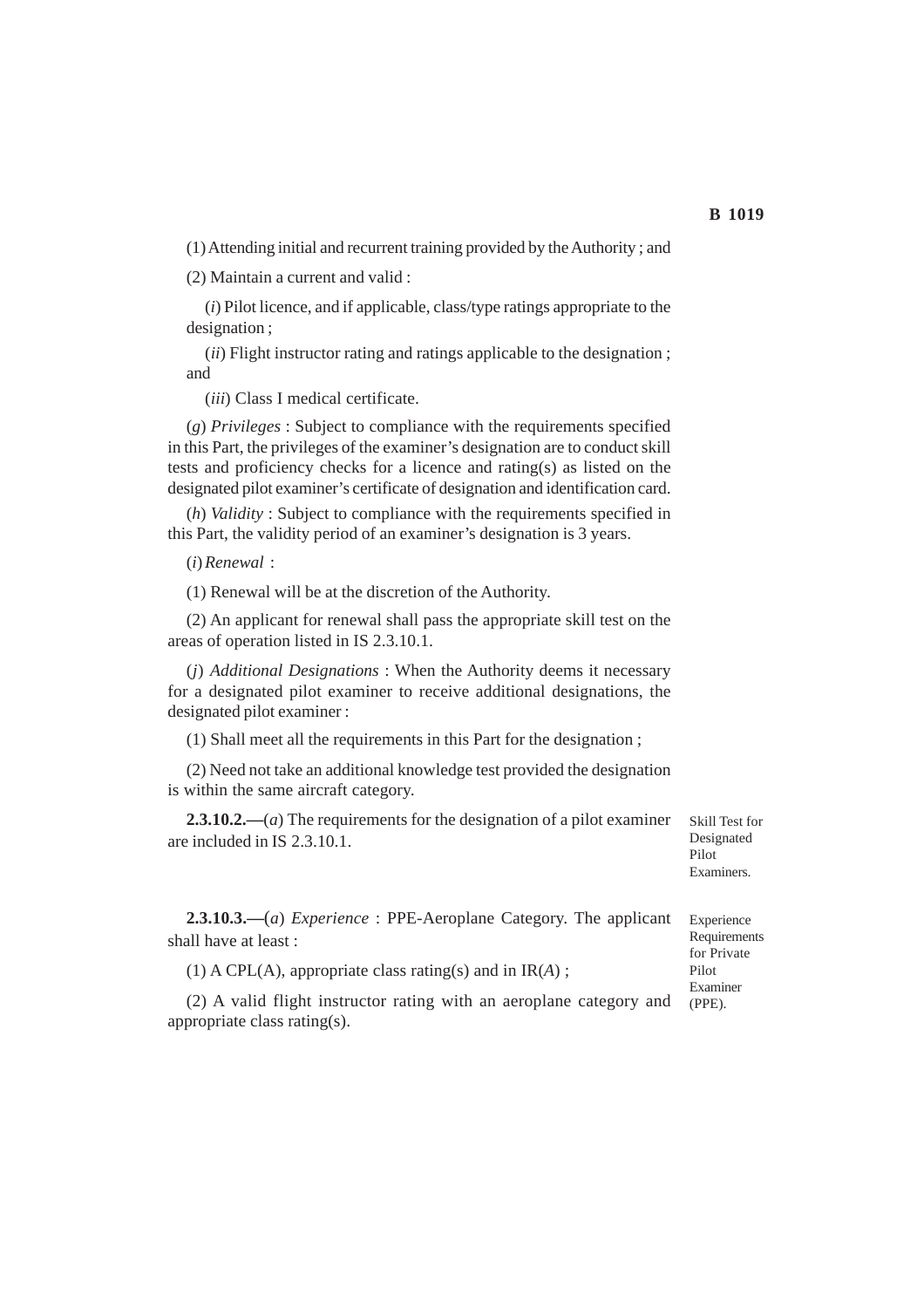(3) 2,000 hours as PIC which includes at least :

(*i*) 1,000 hours in aeroplanes, of which 300 hours were accrued within the past year ;

(*ii*) 300 hours in the class of airplane for which the designation is sought ; and

(*iii*) 100 hours in aeroplanes at night.

(4) 500 hours as a flight instructor in aeroplanes which includes at least 100 hours of flight instruction given in the class of aeroplane appropriate to the designation sought.

(*b*) *Experience* : PPE-Helicopter Category. The applicant shall have at least :

(1) A CPL(H), appropriate class rating(s).

(2) A valid flight instructor rating with a helicopter category and appropriate class rating(s).

(3) 1,000 hours as PIC which includes at least :

(*i*) 500 hours in helicopters, of which 100 hours were accrued within the past year ; and

(*ii*) 250 hours in helicopters as appropriate for the designation sought.

(4) 200 hours as a flight instructor in helicopters, as appropriate for the designation sought.

(*c*) *Experience* : PPE-Powered-Lift Category. The applicant shall have at least :

(1) A CPL powered-lift category with an instrument powered-lift rating.

(2) A valid flight instructor rating with a powered-lift category.

(3) 2,000 hours as PIC which includes at least :

(*i*) 1,000 hours in powered-lift, of which 300 hours were accrued within the past year ; and

(*ii*) 100 hours in powered-lift at night.

(4) 500 hours as a flight instructor in powered-lift.

(*d*) *Experience*: PPE-Airship Category. The applicant shall have at least :

(1) A CPL airship category and any applicable class rating(s).

(2) A valid flight instructor rating with an airship category and any applicable class rating(s).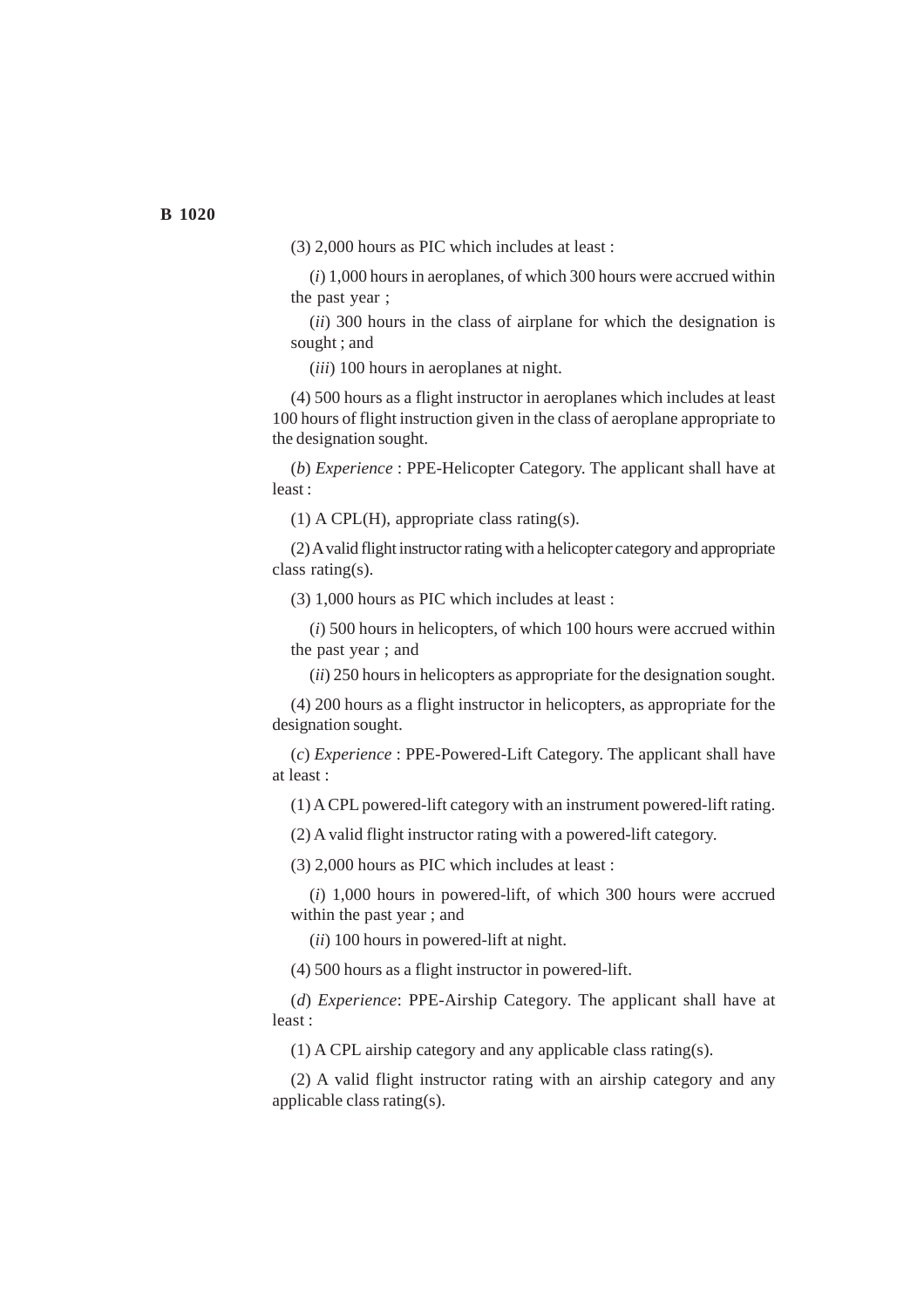(3) 1,000 hours as PIC which includes at least :

(*i*) 500 hours in airships, of which 200 hours were accrued within the past year ; and

(*ii*) 50 hours in airships at night.

(4) 100 hours as a flight instructor in airships.

(*e*) *Experience* : PPE—Balloon Category. The applicant shall have at least :

(1) A CPL balloon category and applicable class rating(s).

(2) A valid flight instructor rating with a balloon category and appropriate class rating(s).

(3) 200 hours as PIC which includes at least :

(*i*) 100 hours in balloons ; and

(*ii*) 20 hours in balloons in the class for which the designation is sought within the past year, including 10 flights in balloons of at least 30 minutes duration each.

(4) 50 hours as a flight instructor in balloons in the class for which the designation is sought, of which 10 hours were accrued within the past year.

(*f*) *Experience* : PPE—Glider Category. The applicant shall have at least :

(1) A CPL glider category rating.

(2) A valid flight instructor rating with a glider category rating.

(3) 500 hours as PIC which includes at least :

(*i*) 200 hours in gliders ; and

(*ii*) 10 hours in gliders within the past year that includes at least 10 flights in gliders.

(4) 100 hours as a flight instructor in gliders.

**2.3.10.4.—**(*a*) *Experience* : CIRE—Aeroplane Category. The examiner applicant shall have at least :

(1) A commercial pilot licence with an aeroplane category rating, appropriate class rating(s) and an Instrument-Aeroplane rating.

(2) A valid flight instructor certificate with an aeroplane category rating, the appropriate class rating(s) and an Instrument-Aeroplane rating.

Experience **Requirements** for Commercial and Instrument Rating Pilot Examiner (CIRE).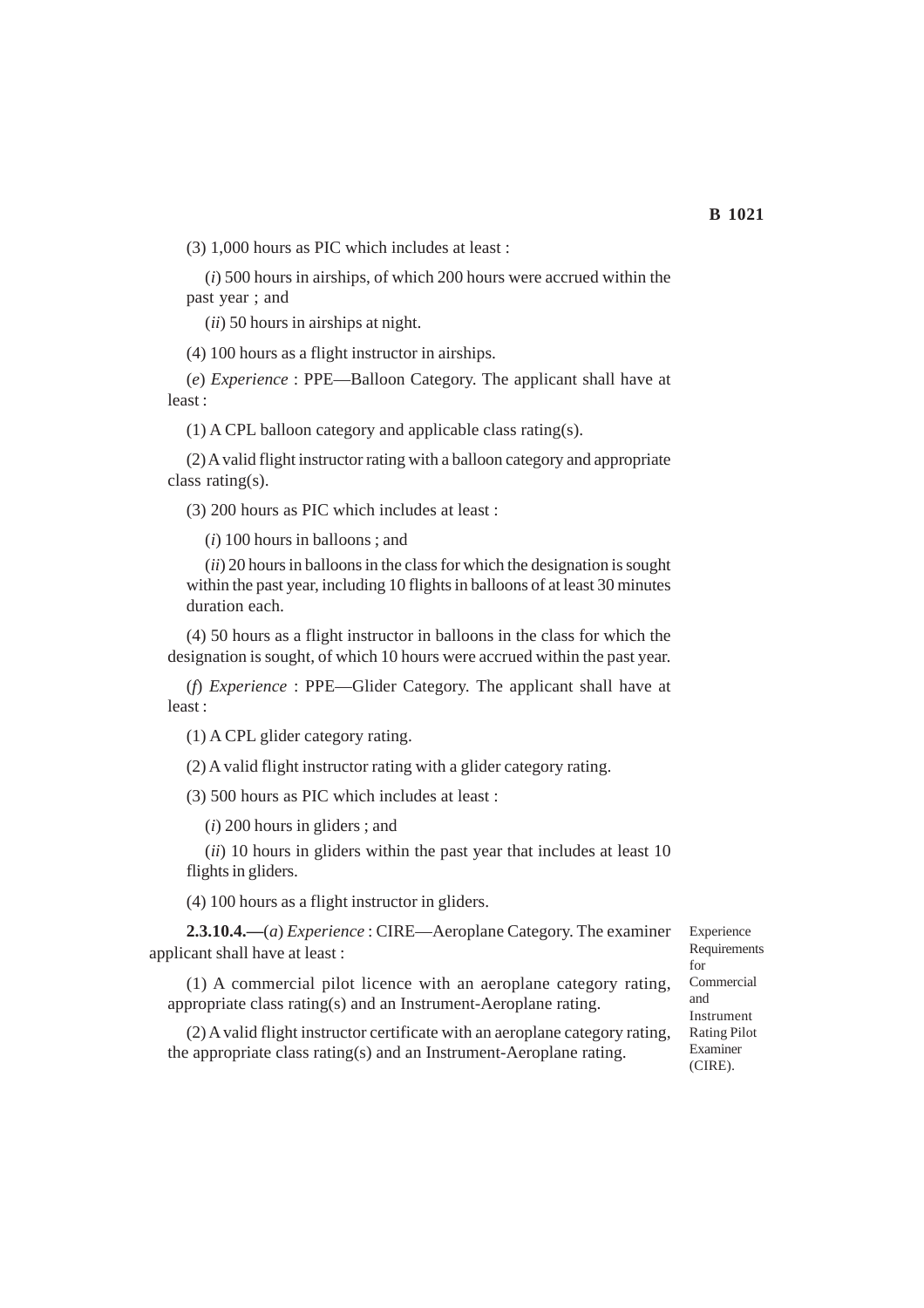(3) 2,000 hours as PIC, which shall include at least :

(*i*) 1,000 hours in aeroplanes, of which 300 hours were accrued within the past year ;

(*ii*) 500 hours in the class of aeroplane for which the designation is sought ;

(*iii*) 100 hours at night in aeroplanes ;

(*iv*) 100 hours if instrument flight time in actual or simulated conditions ; and

(*v*) For authority to conduct skill tests in large or turbine-powered aeroplanes—

(*A*) 300 hours in large or turbine-powered aeroplanes, of which 50 hours are in the type of aeroplane for which designation is sought, and

(*B*) 25 hours for each additional type of large aeroplane for which designation is sought ;

(4) 500 hours as a flight instructor in aeroplanes, which shall include at least :

(*i*) 100 hours of flight instruction given in the class of aeroplane applicable to the designation sought ; and

(*ii*) 250 hours of instrument flight instruction, of which 200 hours were given in aeroplanes.

(*b*) *Experience* : CIRE—Helicopter Category. The examiner applicant shall have at least :

(1) A commercial pilot licence with a helicopter category rating, appropriate class rating(s) and an Instrument-Helicopter rating.

(2) A valid flight instructor certificate with a helicopter category rating, the appropriate class rating(s) and an Instrument-Helicopter rating.

(3) 2,000 hours as PIC, which shall include at least :

(*i*) 500 hours in helicopters, of which 100 hours were accrued within the past year.

(*ii*) 500 hours in the class of aeroplane for which the designation is sought.

(*iii*) 100 hours if instrument flight time in actual or simulated conditions.

(*iv*) For authority to conduct skill tests in large or turbine-powered aeroplanes—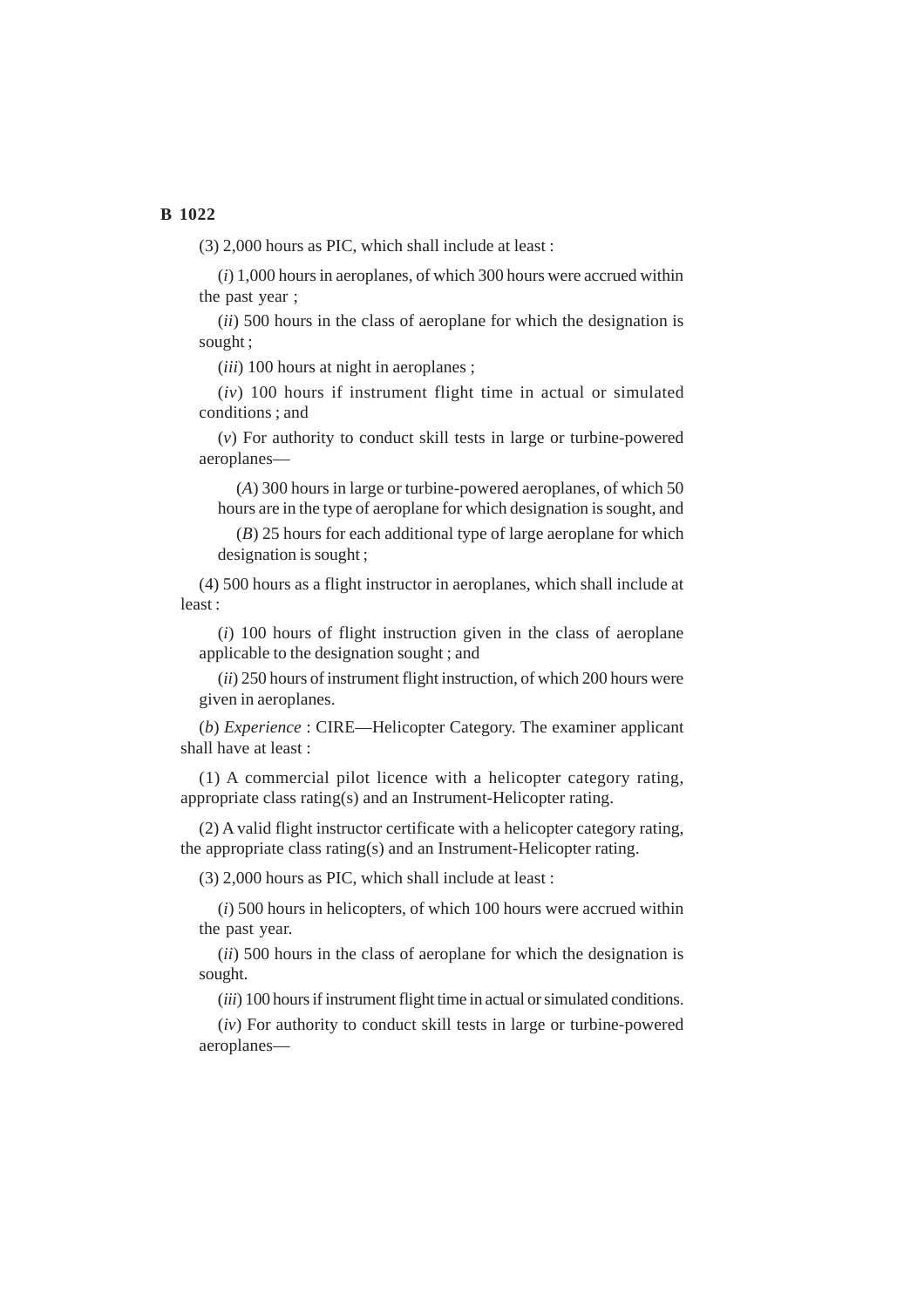(*A*)100 hours in large helicopters, of which 50 hours are in the type of helicopter for which designation is sought ; and

(*B*) 25 hours for each additional type of large helicopter for which designation is sought.

(*v*) 250 hours as a flight instructor in helicopters, which include at least—

(*A*) 100 hours of flight instruction given in the helicopters ; and

(*B*) 50 hours of instrument flight instruction in helicopters.

(*c*) *Experience* : CIRE—Powered-Lift Category. The examiner applicant shall have at least :

(1) A commercial pilot licence with a powered-lift category rating, any applicable class rating(s) and an Instrument–Powered-lift rating.

(2) A valid flight instructor certificate with a powered-lift category rating, any applicable class rating(s) and an Instrument-Powered-lift rating.

(3) 2,000 hours as PIC, which shall include at least :

(*i*) 1,000 hours in powered-lifts, of which 300 hours were accrued within the past year ;

(*ii*) 100 hours at night in powered-lifts ;

(*iii*) 100 hours if instrument flight time in actual or simulated conditions ; and

(*iv*) For authority to conduct skill tests in large or turbine-engine powered-lifts—

(*A*) 300 hours in large or turbine-engine powered-lifts, of which 50 hours are in the type of powered-lift for which designation is sought, and

(*B*) 25 hours for each additional type of large aeroplane for which designation is sought.

(*d*) 500 hours as a flight instructor in powered-lifts, which shall include at least :

(1) 250 hours of instrument flight instruction, of which 200 hours were given in powered-lifts.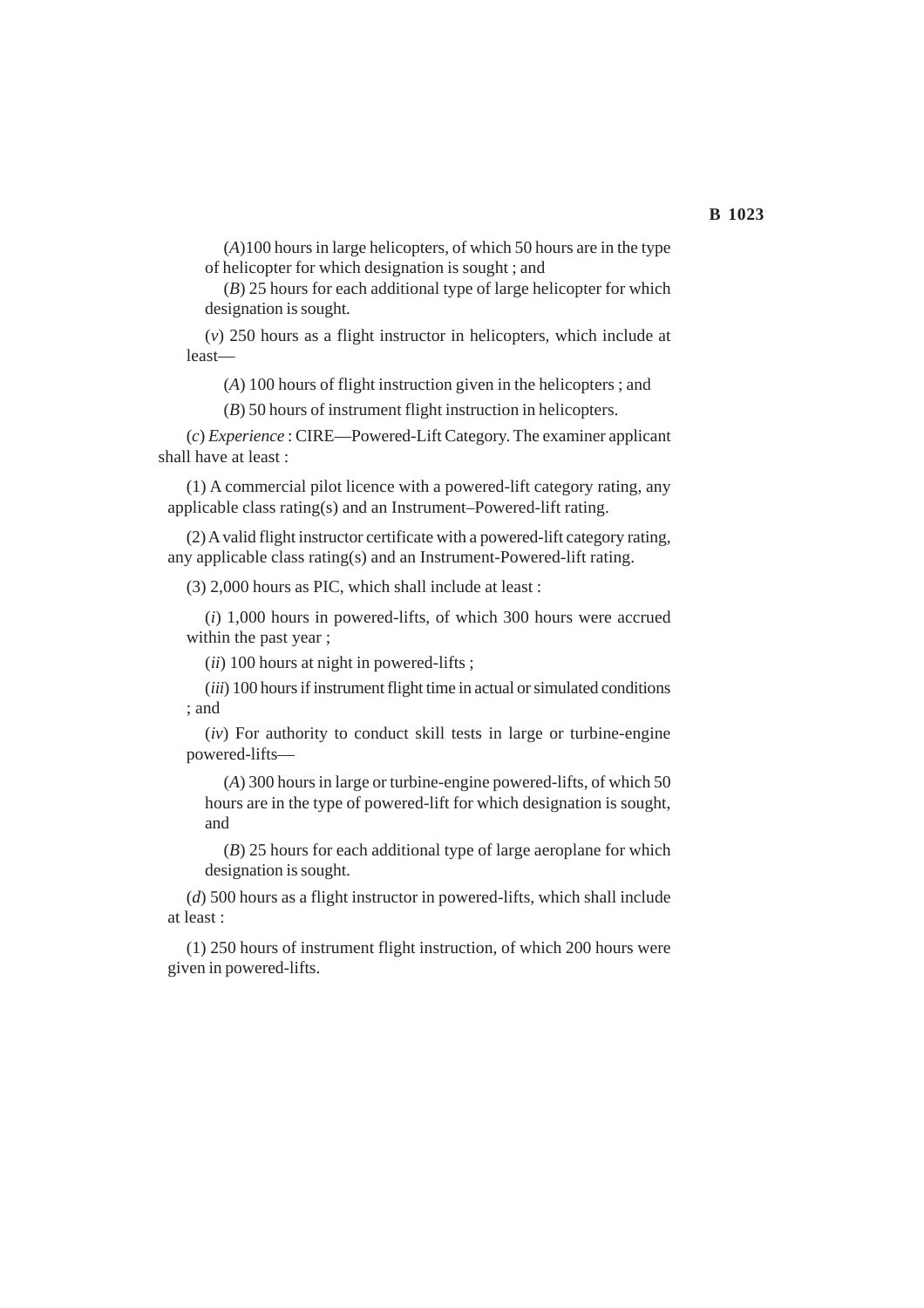Experience Requirements for Commercial Pilot Examiners (CE).

**2.3.10.5.—**(*a*) *Experience* : CE-Helicopter Category. The examiner applicant shall have at least :

(1) A commercial pilot licence with a helicopter category rating.

(2) A valid flight instructor certificate with a helicopter category rating.

(3) 2,000 hours as PIC, which shall include at least :

(*i*) 500 hours in helicopters, of which 100 hours were accrued within the past year ;

(*ii*) For authority to conduct skill tests in large helicopters—

(*A*) 100 hours in large helicopters, of which 50 hours are in the type of helicopter for which designation is sought ; and

(*B*) 25 hours for each additional type of large helicopter for which designation is sought.

(4) 250 hours as a flight instructor in helicopters, which shall include at least :

(*i*) 50 hours of instrument flight instruction in helicopters.

(*b*) *Experience* : CE-Airship Category. The applicant shall have at least :

(1) A CPL with airship category rating and any applicable class rating(s);

(2) A valid flight instructor rating with an airship category and any applicable class rating(s).

(3) 1,000 hours as PIC which includes at least :

(*i*) 500 hours in airships, of which 200 hours were accrued within the past year ; and

(*ii*) 50 hours in airships at night.

(4) 100 hours as a flight instructor in airships.

(*c*) *Experience* : CE-Balloon Category. The applicant shall have at least :

(1) A CPL balloon category and applicable class rating(s).

(2) A valid flight instructor rating with a balloon category and applicable class rating(s).

(3) 200 hours as PIC which shall include at least :

(*i*) 100 hours in balloons ; and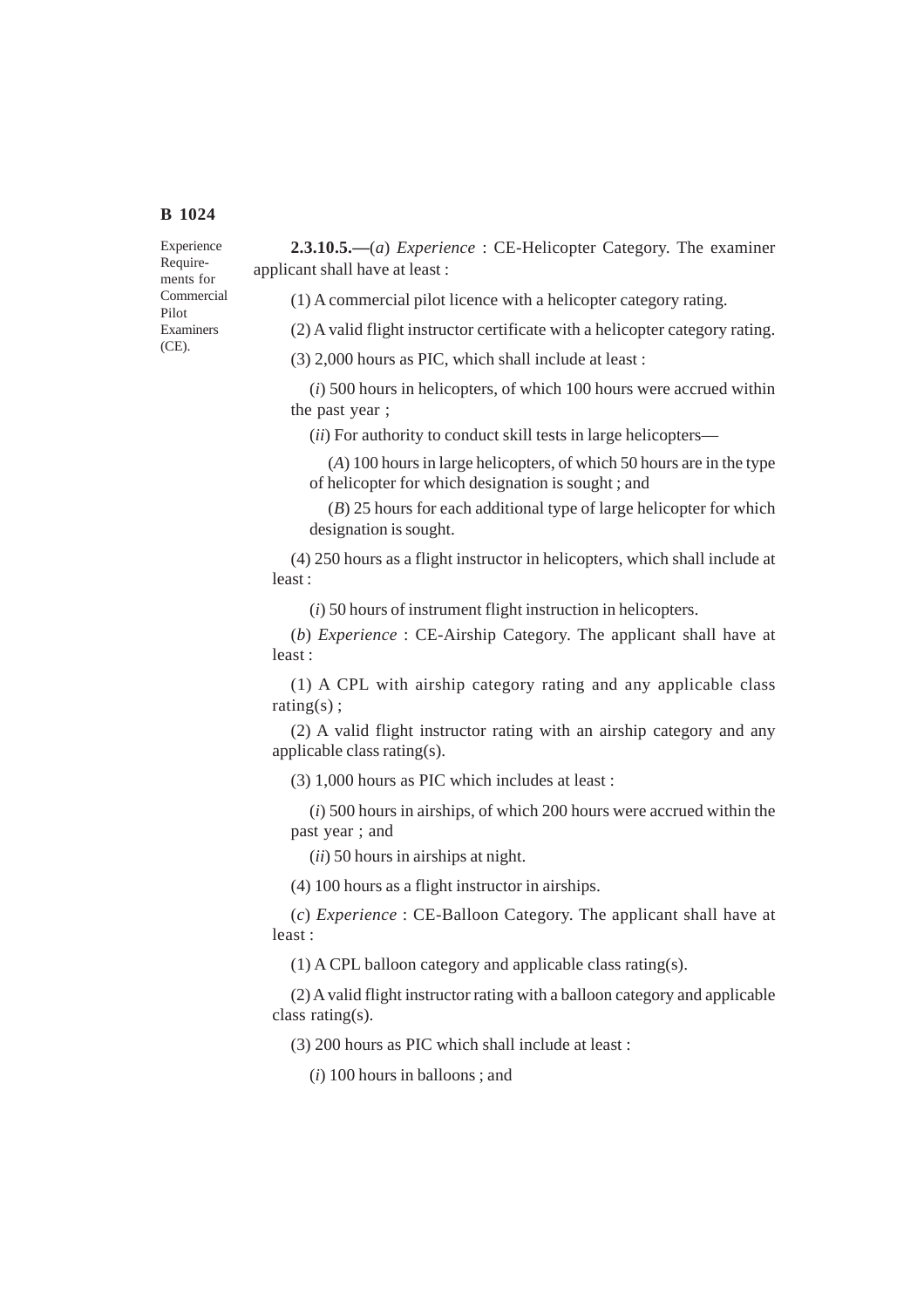(*ii*) 20 hours in balloons in the class for which the designation is sought within the past year, including 10 flights in balloons of at least 30 minutes duration each.

(4) Held a commercial pilot licence with balloon category rating and applicable class rating for at least 1 year prior to designation.

(5) 50 hours as a flight instructor in balloons in the class for which the designation is sought, of which 10 hours were accrued within the past year.

(*d*) *Experience* : CE-Glider Category. The applicant shall have at least :

(1) A CPL with glider category rating.

(2) A valid flight instructor rating with a glider category rating.

(3) 500 hours as PIC which includes at least :

(*i*) 250 hours in gliders ; and

(*ii*) 20 hours in gliders within the past year that includes at least 50 flights in gliders.

(4) 200 hours as a flight instructor, including 100 hours of flight instruction given in gliders.

**2.3.10.6.—**(*a*) *Experience* : ATPE—Aeroplane Category. The examiner applicant shall have at least :

(1) An ATPL with an aeroplane category rating, appropriate class rating(s) and an Instrument-Aeroplane rating.

(2) A valid flight instructor certificate with an aeroplane category rating, the appropriate class rating(s) and an Instrument-Aeroplane rating.

(3) 2,000 hours as PIC, which shall include at least :

(*i*) 1,500 hours in aeroplanes, of which 300 hours were accrued within the past year.

(*ii*) 500 hours in the class of aeroplane for which the designation is sought.

(*iii*) 100 hours at night in aeroplanes.

(*iv*) 200 hours in complex aeroplanes.

(*v*) 100 hours of instrument flight time in actual or simulated conditions.

(*vi*) For authority to conduct skill tests in large or turbine-powered aeroplanes :

(*a*) 300 hours in large or turbine-powered aeroplanes, of which 50 hours are in the type of aeroplane for which designation is sought ; and

Experience Requirements for Airline Transport Pilot (ATPL) Examiners (ATPE).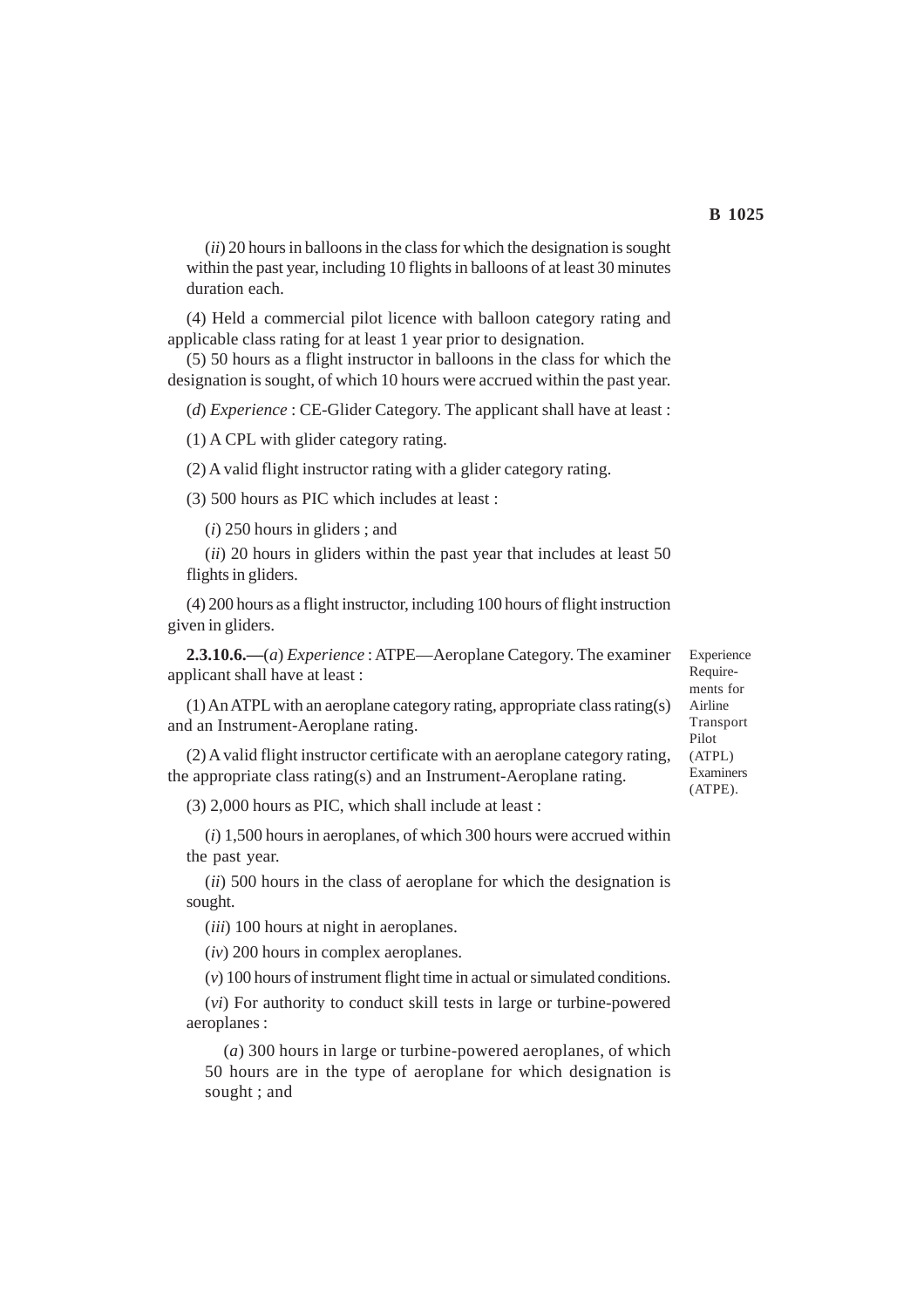(*b*) 25 hours for each additional type of large aeroplane for which designation is sought.

(4) 500 hours as a flight instructor in aeroplanes, which shall include at least :

(*i*) 100 hours of flight instruction given in the class of aeroplane applicable to the designation sought ;

(*ii*) 250 hours of instrument flight instruction, of which 200 hours were given in aeroplanes ; and

(*iii*) 150 hours flight instruction given for either a CPL(A) or ATPL(A) or an IR(A).

(*b*) *Experience* : ATPE-Helicopter Category. The examiner applicant shall have at least :

(1) An ATPL with a helicopter category rating, appropriate class rating(s) and an Instrument-Helicopter rating.

(2) A valid flight instructor certificate with a helicopter category rating, the appropriate class rating(s) and an Instrument-Helicopter rating.

(3) 2,000 hours as PIC, which shall include at least :

(*i*) 1,200 hours in helicopters, of which 100 hours were accrued within the past year ;

(*ii*) 100 hours if instrument flight time in actual or simulated conditions ; and

(*iii*) For authority to conduct skill tests in large helicopters—

(*a*) 100 hours in large helicopters, of which 50 hours are in the type of helicopter for which designation is sought ; and

(*b*) 25 hours for each additional type of large helicopter for which designation is sought.

(4) 250 hours as a flight instructor in helicopters, which include at least :

(*i*) 100 hours of flight instruction given in the helicopters ; and

(*ii*) 50 hours of instrument flight instruction in helicopters.

(*c*) *Experience* : ATPE-Powered-Lift Category. The examiner applicant shall have at least :

(1) An ATPL with a powered-lift category rating, any applicable class rating(s) and an Instrument-Powered-lift rating.

(2) A valid flight instructor certificate with a powered-lift category rating, any applicable class rating(s) and an Instrument-Powered-lift rating.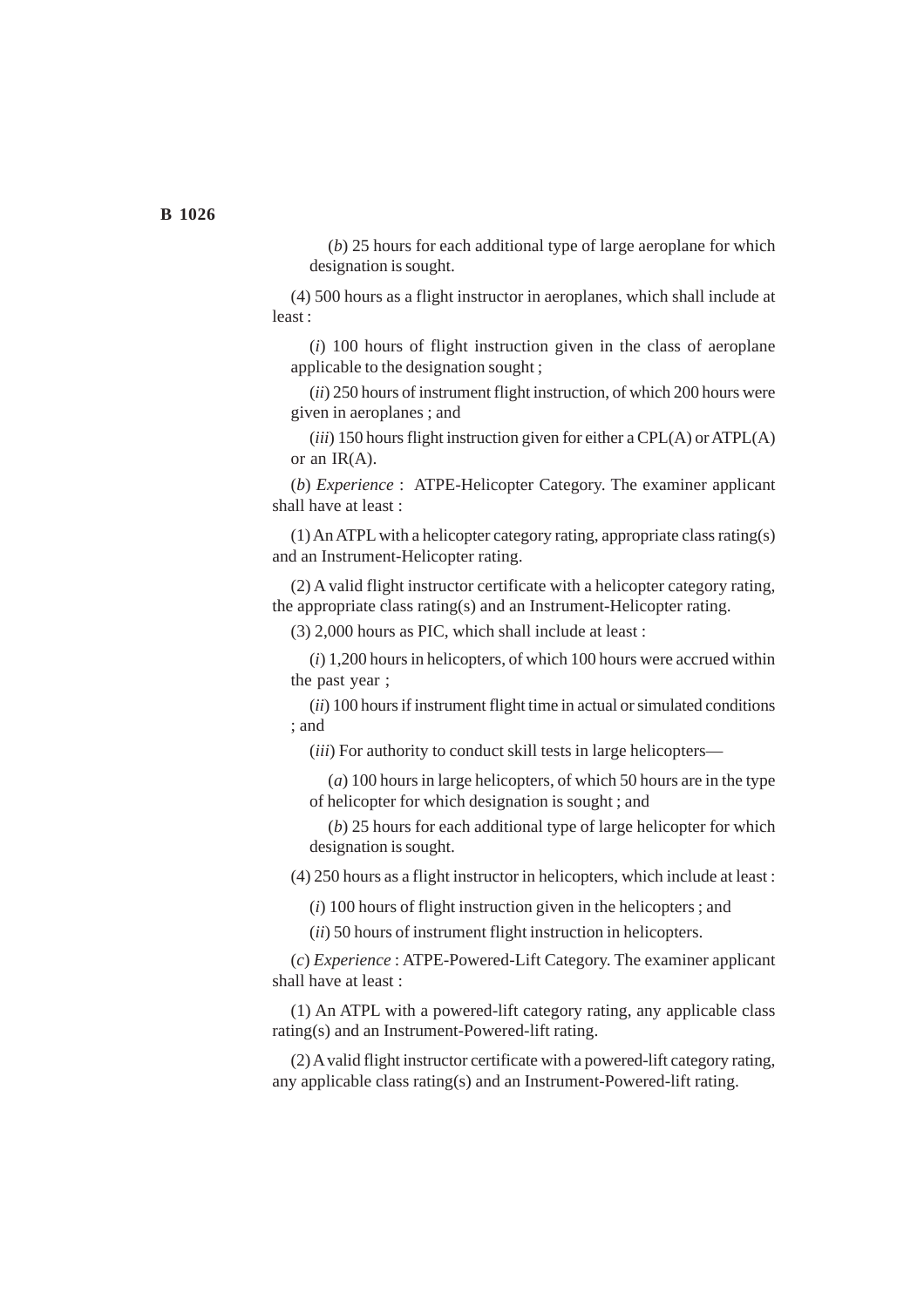(3) 2,000 hours as PIC, which shall include at least :

(*i*) 1,500 hours in powered-lifts, of which 300 hours were accrued within the past year ;

(*ii*) 100 hours at night in powered-lifts ;

(*iii*) 100 hours if instrument flight time in actual or simulated conditions ; and

(*iv*) For authority to conduct skill tests in large or turbine-engine powered-lifts—

(*a*) 300 hours in large or turbine-engine powered-lifts, of which 50 hours are in the type of powered-lift for which designation is sought ; and

(*b*) 25 hours for each additional type of large aeroplane for which designation is sought.

(4) 500 hours as a flight instructor in powered-lifts, which shall include at least :

(*i*) 250 hours of instrument flight instruction, of which 200 hours were given in powered-lifts ; and

(*ii*) 150 hours flight instruction given for either a CPL-powered-lift, ATPL -powered-lift or IR-powered-lift.

**2.3.10.7.—**(*a*) The examiner applicant shall have at least :

(1) The requirements for a commercial examiner or a commercial instrument rating examiner designation, as appropriate for the category and class of aircraft pertinent to the FIE designation sought ; and.

(2) Have held a Commercial Examiner or Commercial and Instrument Rating Examiner designation for at least a year prior to designation as a FIE.

**2.4.** FLIGHT ENGINEER LICENCE, RATINGS, INSTRUCTORS AND DESIGNATED FLIGHT ENGINEER EXAMINERS

**2.4.1.—**(*a*) This section prescribes the requirements for the issue, renewal and re-issue of a flight engineers licence and ratings and for designated flight engineer examiners.

**2.4.2.—**(*a*) A person shall not act as a flight engineer of an aircraft registered in Nigeria unless a valid licence or a validation certificate is held showing compliance with the specifications of this Part 2 and appropriate to the duties to be performed by that person.

Experience Requirements for Flight Instructor Examiner (FIE).

Applicability.

General Rule Concerning Flight Engineer Licences and Ratings.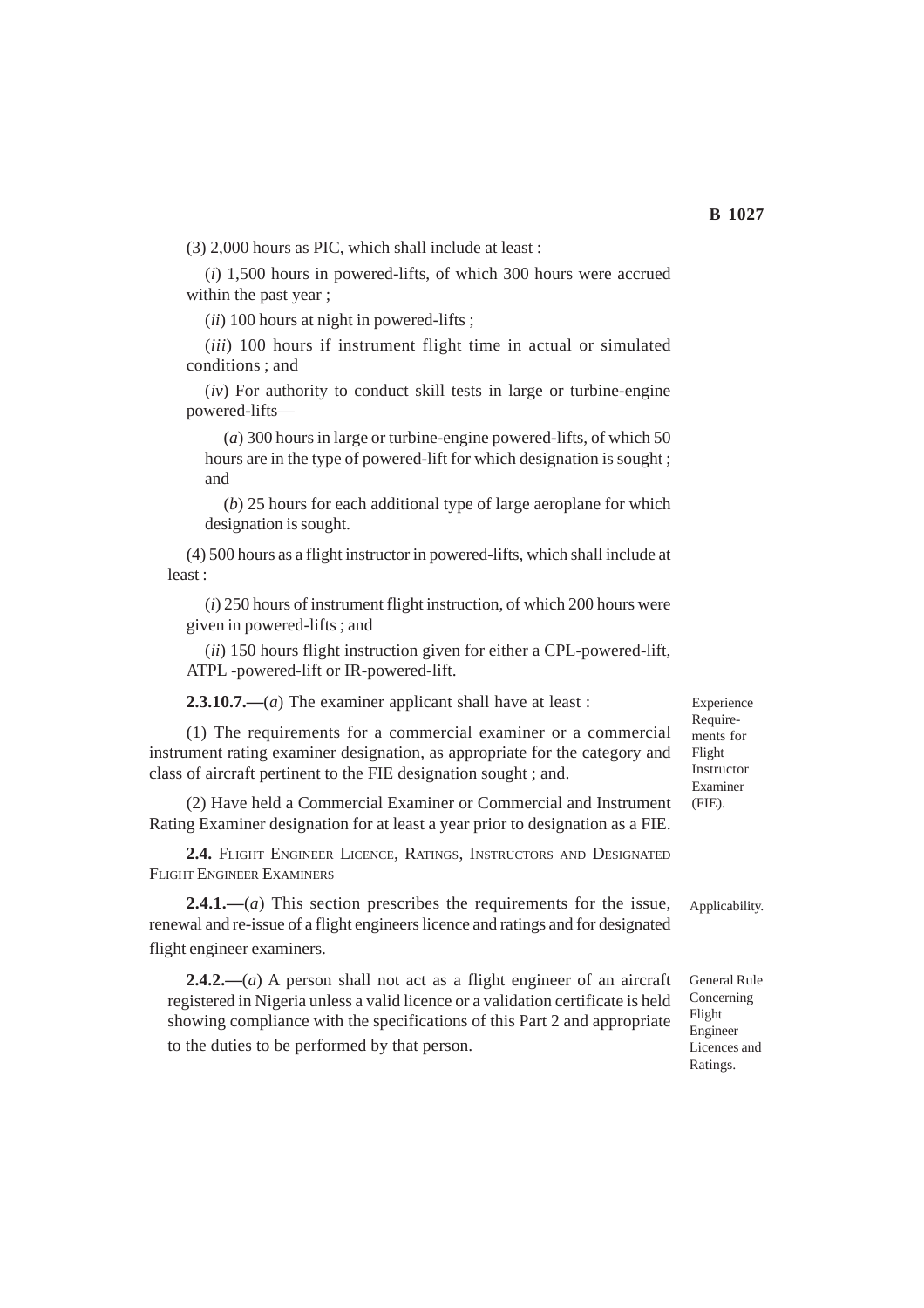(*b*) for the purpose of training, testing or specific special purpose nonrevenue, non-passenger carrying flights, special authorisation may be provided in writing to the licence holder by the Authority in place of issuing the class or type rating in accordance with this Part. This authorisation will be limited in validity to the time needed to complete the specific flight.

(*c*) (1) An applicant shall, before being issued with a flight engineer licence and class rating, meet such requirements in respect of age, knowledge, experience, skill, medical fitness and language proficiency as are specified for that licence or rating.

(2) An applicant for a flight engineer licence shall demonstrate such requirements for knowledge and skill as are specified for the licence, in a manner determined by the Authority.

(*d*) An applicant for renewal or re-issue of an FE licence and class rating shall meet the requirements as are specified for the licence and rating in this Part.

Authority to Act as a Flight Crew member.

**2.4.3.—**(*a*) A person shall not act as a flight crewmember of an aircraft registered in Nigeria unless a valid licence or validation certificate is held showing compliance with the specifications of Part 2 and appropriate to the duties to be performed by that person**.**

(*b*) No person may act as a FE of an aircraft unless that person holds the appropriate FE licence and class rating for the aircraft to be flown.

**2.4.4.** FLIGHT ENGINEER LICENCE, CLASS RATING, AND EXPERIENCE **REQUIREMENTS** 

**2.4.4.1.—**(*a*) *Age*.—The applicant for a flight engineer licence and class rating shall be not less than 18 years of age.

(*b*) *Medical*.—The applicant for a flight engineer licence and class rating shall have a Class 2 medical certificate.

(*c*) *Knowledge*.—The applicant for a flight engineer licence and class rating shall receive and log ground training from an authorised instructor on the following subjects :

(1) Air law :

(*i*) Rules and regulations relevant to the holder of a flight engineer licence; rules and regulations governing the operations of civil aircraft pertinent to the duties of a flight engineer.

(2) Aircraft general knowledge :

Flight Engineer Licence.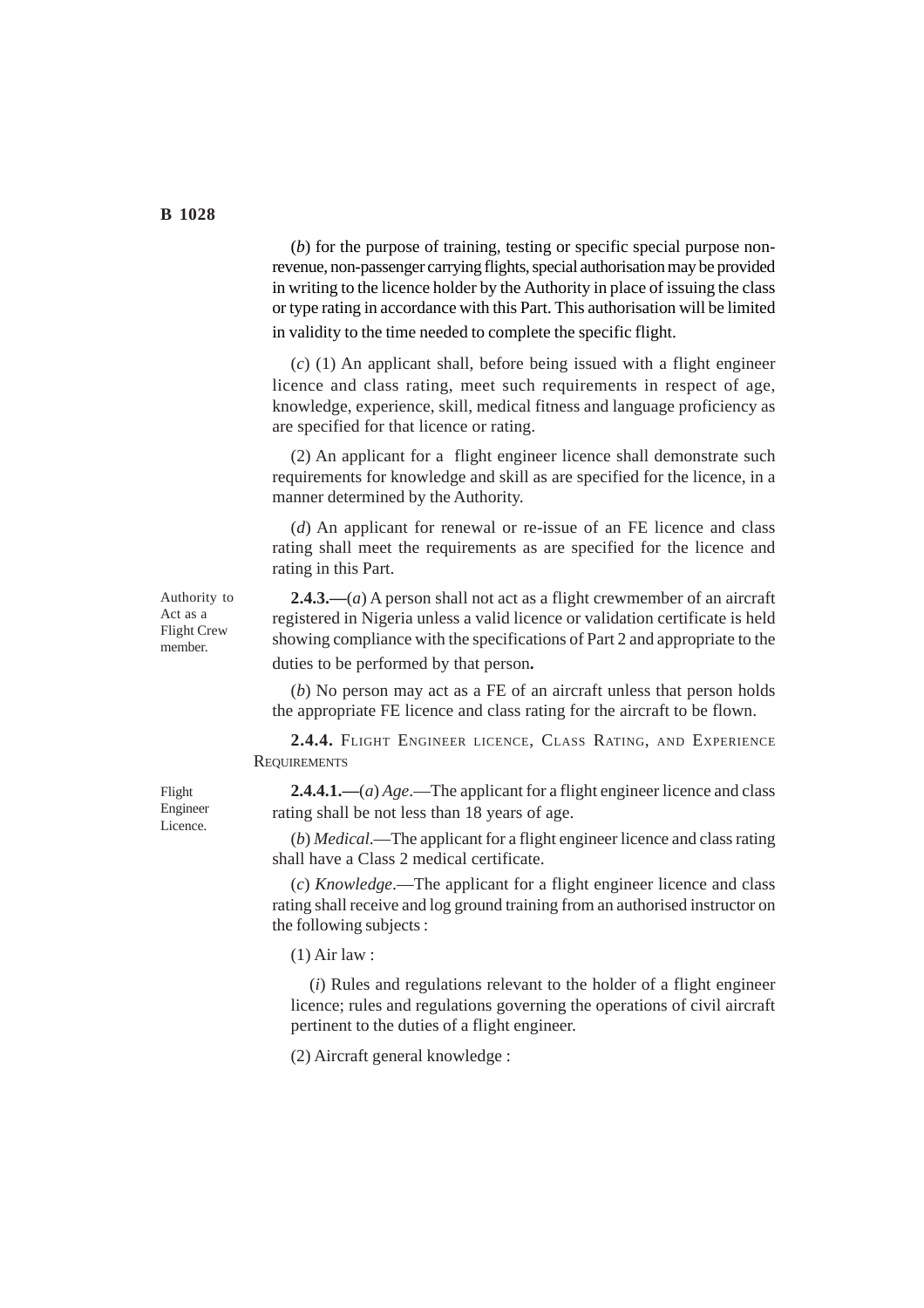(*i*) Basic principles of power plants, gas turbines and/or piston engines; characteristics of fuels, fuel systems including fuel control; lubricants and lubrication systems; afterburners and injection systems; function and operation of engine ignition and starter systems ;

(*ii*) Principles of operation; handling procedures and operating limitations of aircraft power plants; effects of atmospheric conditions on engine performance ;

(*iii*) Airframes, flight controls, structures, wheel assemblies, brakes and anti-skid units, corrosion and fatigue life; identification of structural damage and defects ;

(*iv*) Ice and rain protection systems ;

(*v*) Pressurisation and air-conditioning systems; oxygen systems ;

(*vi*) Hydraulic and pneumatic systems ;

(*vii*) Basic electrical theory ; electric systems (AC and DC) ; aircraft wiring systems ; bonding and screening ;

(*viii*) Principles of operation of instruments, compasses, autopilots, radio communication equipment, radio and radar navigation aids, flight management systems, displays and avionics ;

(*ix*) Limitations of appropriate aircraft ;

 $(x)$  Fire protection; detection, suppression and extinguishing systems;

(*xi*) Use and serviceability checks of equipment and systems of appropriate aircraft.

(3) Flight performance and planning :

(*i*) Effects of loading and mass distribution on aircraft handling, flight characteristics and performance ; mass and balance calculations ; and

(*ii*) Use and practical application of performance data including procedures for cruise control.

(4) Human performance :

(*i*) Human performance and CRM relevant to the flight engineer, including principles of threat and error management.

(5) Operational procedures :

(*i*) Principles of maintenance procedures for the maintenance of airworthiness ; defect reporting ; pre-flight inspections ; precautionary procedures for fuelling and use of external power ; installed equipment and cabin systems.

(*ii*) Normal, abnormal and emergency procedures.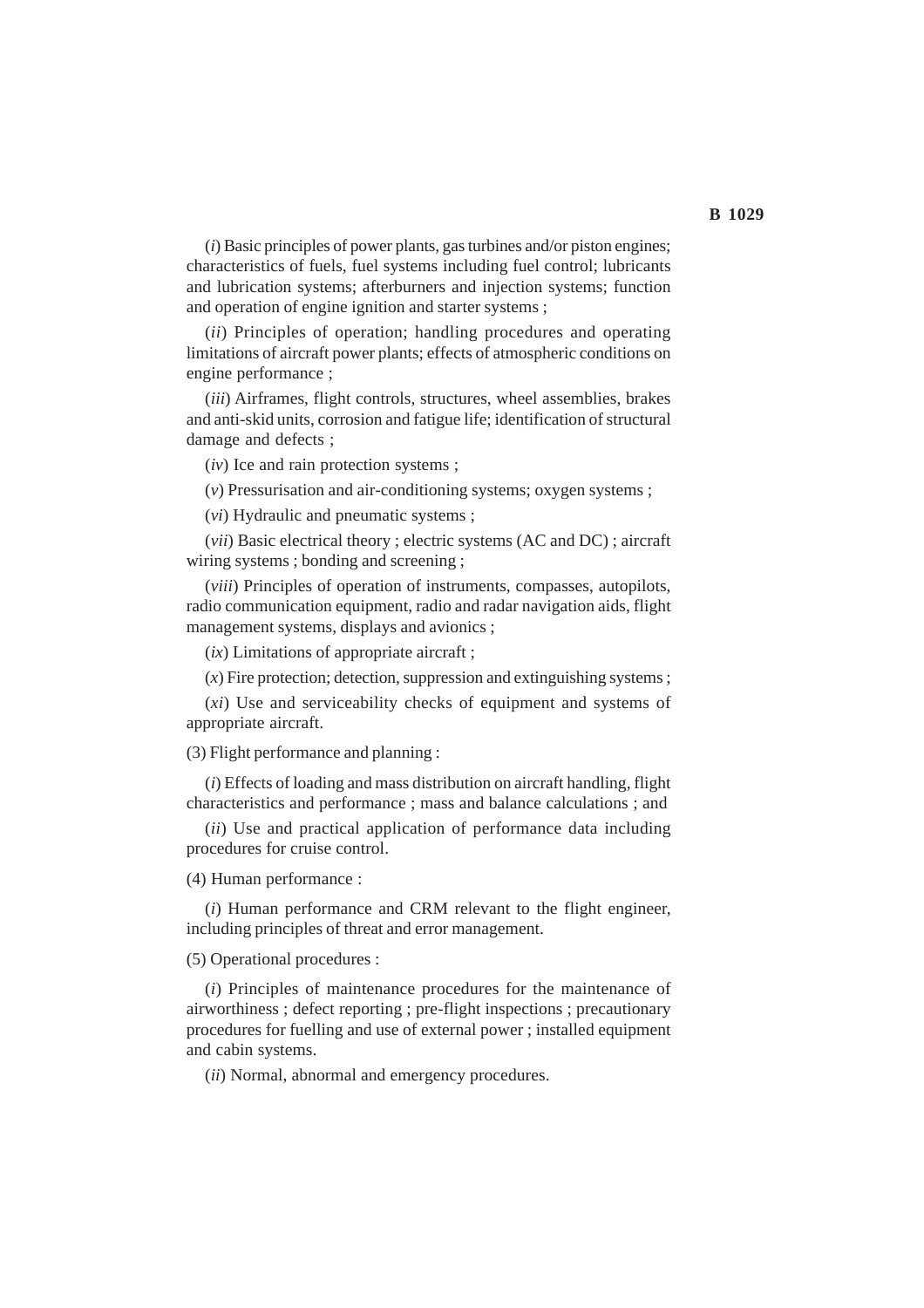(*iii*) Operational procedures for carriage of freight and dangerous goods.

(6) Principles of flight :

(*i*) Fundamentals of aerodynamics.

(7) Radiotelephony :

(*i*) Radiotelephony procedures and phraseology.

(8) Navigation :

(*i*) Fundamentals of navigation ;

(*ii*) Principles and operation of self-contained systems.

(9) Meteorology :

(*i*) Operational aspects of meteorology.

(*d*) *Knowledge Testing*.—The applicant for a FE shall :

(1) Have received an endorsement for the knowledge test from an authorised instructor who :

(*i*) Conducted the training on the knowledge subjects ; and

(*ii*) Certifies that the person is prepared for the required knowledge test.

(2) Pass the required knowledge test.

(*e*) Experience.

(1) The applicant for a flight engineer licence and class rating shall have completed under the supervision of a person accepted by the Authority for that purpose, not less than 100 hours of flight time in the performance of the duties of a flight engineer, of which 50 hours may have been completed in a flight simulation training device approved by the Authority. This experience shall have been obtained :

(*i*) On an aeroplane for which a flight engineer is required ; and

(*ii*) On an aeroplane that has at least three engines that are rated at least 800 horsepower each or the equivalent in turbine engine powered aircraft.

(2) The holder of a CPL/IR(A) or ATPL(A) may be credited with 30 hours towards the 100 hours of flight time.

(3) The applicant shall have operational experience in the performance of the duties of a flight engineer, under the supervision of a flight engineer accepted by the Authority for that purpose, in at least the following areas :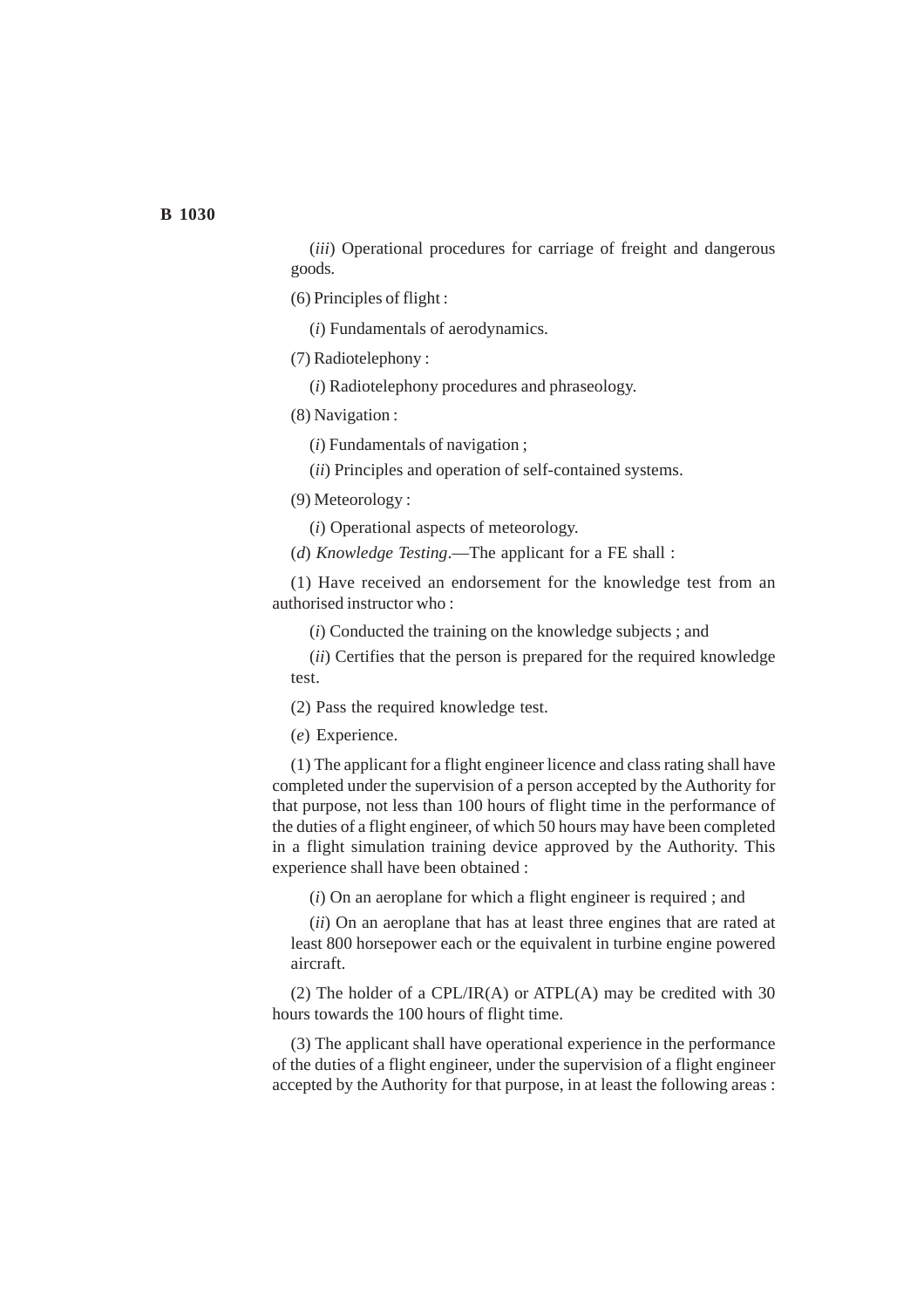(*i*) Normal procedures :

(*a*) Pre-flight inspections.

(*b*) Fuelling procedures, fuel management.

(*c*) Inspection of maintenance documents.

(*d*) Normal flight deck procedures during all phases of flight.

(*e*) Crew coordination and procedures in case of crew incapacitation.

(*f*) Defect reporting.

(*ii*) Abnormal and alternate (standby) procedures :

(*a*) Recognition of abnormal functioning of aircraft systems.

(*b*) Use of abnormal and alternate (standby) procedures.

(*iii*) Emergency procedures :

(*a*) Recognition of emergency conditions.

(*b*) Use of appropriate emergency procedures.

(*f* ) *Skill*.—The applicant for a flight engineer licence and class rating shall :

(1) Have received an endorsement from an authorised instructor who certifies that the person is prepared for the required skill test ; and

(2) Have demonstrated by passing the required skill test, the ability to perform as flight engineer of an aircraft, the duties and procedures described  $i(c)$  above with a degree of competency appropriate to the privileges granted to the holder of a flight engineer licence, and to—

(*i*) Use aircraft systems within the aircraft's capabilities and limitations ;

(*ii*) Exercise good judgement and airmanship ;

(*iii*) Apply aeronautical knowledge ;

(*iv*) Perform all the duties as part of an integrated crew with the successful outcome never in doubt ; and

(*v*) Communicate effectively with the other flight crewmembers ;

(*vi*) Recognize and manage threats and errors.

(3) Requirements for the skill test are given at IS 2.4.4.4.

(4) The use of a flight simulation training device for training or testing any of the required manoeuvres shall be appropriate to the task and approved by the Authority.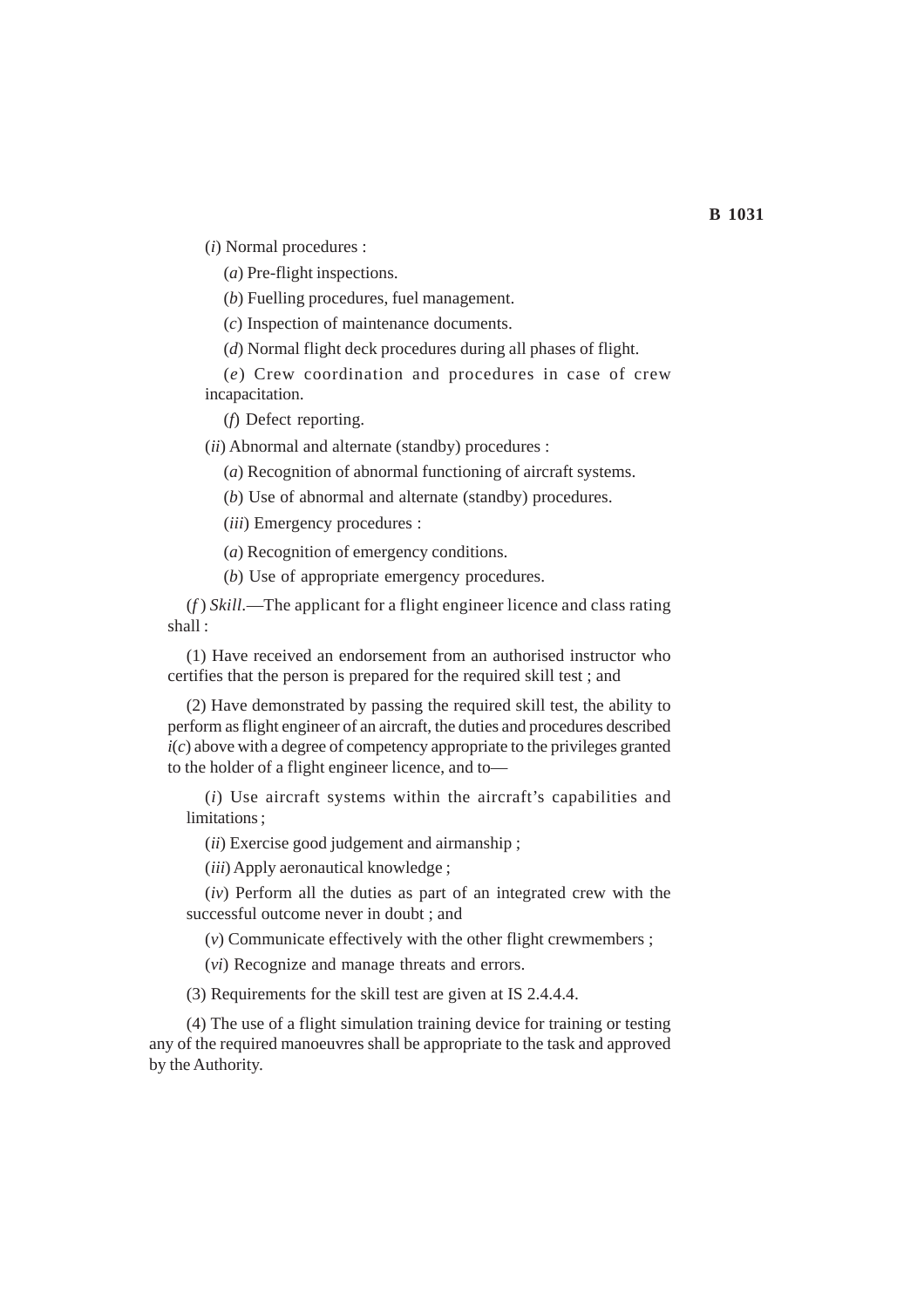### (*g*) *Privileges*.

(1) Subject to compliance with the requirements specified in this Part, the privileges of the holder of a flight engineer licence and class rating shall be to act as flight engineer of any type of aircraft on which the holder has demonstrated a level of knowledge and skill.

(2) The types of aircraft on which the holder of a flight engineer licence is authorized to exercise the privileges of that licence, shall be either entered on the licence or recorded elsewhere in a manner acceptable to the Authority.

(*h*) *Validity*.—Subject to compliance with the requirements specified in this Part, the validity period of the flight engineer licence and class rating is 5 years.

(*i*)*Renewal.*—The Flight Engineer Licence may be renewed by presenting to the Authority evidence of successfully passing a proficiency check on the areas of operation listed in IS: 2.4.4.4.

(*j* ) *Reissue*.—If the Flight Engineer Licence has expired, the applicant shall have received refresher training acceptable to the Authority.

Flight Engineer Class Ratings.

**2.4.4.2.—**(*a*) The Authority may issue the following class ratings to be placed on a flight engineer's licence when the applicant completes the requirements in this Part for the rating sought :

(1) Reciprocating engine powered ;

(2) Turbopropeller powered ; and

(3) Turbojet powered.

(*b*) *Additional ratings*.—To be eligible for an additional class rating, an applicant shall :

(1) Successfully complete an approved flight engineer training course that is appropriate to the additional class rating sought ;

(2) Pass the knowledge test that is appropriate to the class for which an additional rating is sought ; and

(3) Pass the skill test that is appropriate to the class for which an additional rating is sought.

Recent Experience Requirements.

**2.4.4.3.—**(*a*) No person holding a flight engineer licence and class rating shall exercise the privileges of the flight engineer licence unless he/she has completed within the past 6 calendar months—

(1) At least 50 hours of flight time as a flight engineer, or

(2) Completed a proficiency check.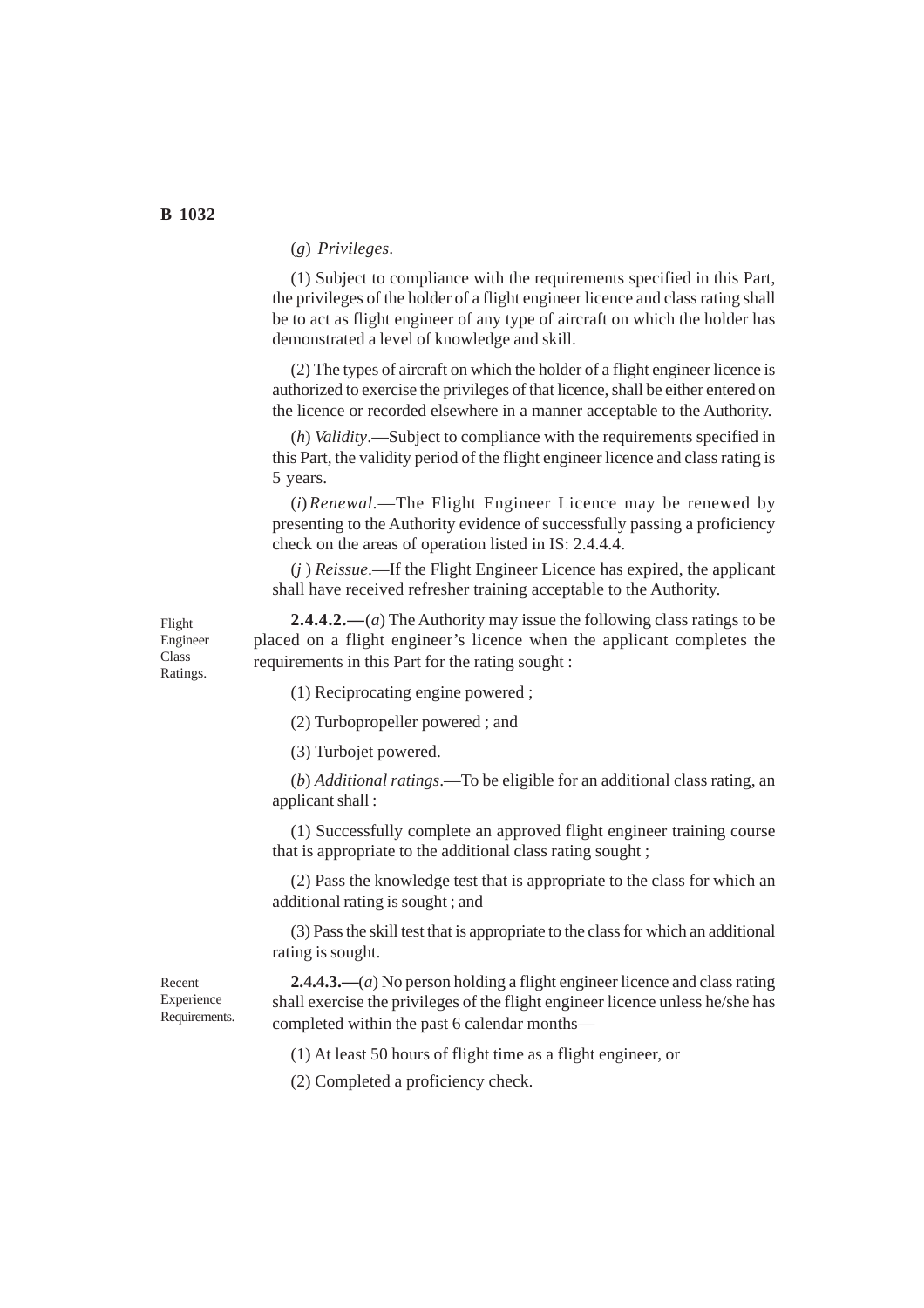Flight Engineer : Skill Test and Proficiency Check.

**2.4.4.4.—**(*a*) The requirements for the skill test and proficiency check for the flight engineer licence are included in IS 2.4.4.4.

**2.4.5.** INSTRUCTORS FOR FLIGHT ENGINEER LICENCES

**2.4.5.1.—**(*a*) *Age* : An applicant for a flight engineer instructor rating and class rating shall be at least 18 years of age.

(*b*) *Medical* : An applicant for a flight engineer instructor rating shall hold a Class 2 medical certificate.

(*c*) *Knowledge* :

(1) An applicant for a Flight engineer instructor rating shall have met the instructor requirements in 2.2.6 of this part ; and

(2) Any additional requirements as may be specified by the Authority.

(*d*) *Experience* : The applicant for a Flight engineer instructor rating and class rating shall hold at least a current and valid flight engineer licence and class rating for which the instructor licence is sought and have a minimum of 1,500 hours flight time as a flight engineer.

(*e*) *Flight Instruction.* : Received flight instruction from an authorised instructor in the areas of :

(1) Flight instructional techniques including demonstration, student performance, student practices, recognition and correction of common student errors ; and

(2) Have practised instructional techniques in those flight manoeuvres and procedures in which it is intended to provide flight instruction.

(*f*) *Privileges* : The privileges of a Flight engineer instructor rating and class rating are to give flight and ground instruction to flight engineer licence applicants and to endorse those applicants for a knowledge or skill test as applicable.

(*g*) *Validity* : Subject to compliance with the requirements specified in this Part, the validity period of the Flight engineer instructor rating is 2 years.

(*h*) *Renewal* : A Flight engineer instructor rating that has not expired may be renewed for an additional 24 calendar months if the holder presents to the Authority evidence that he/she has within the past 12 months preceding the expiry dateRequirements for Flight Engineer Instructor Rating and Class Rating.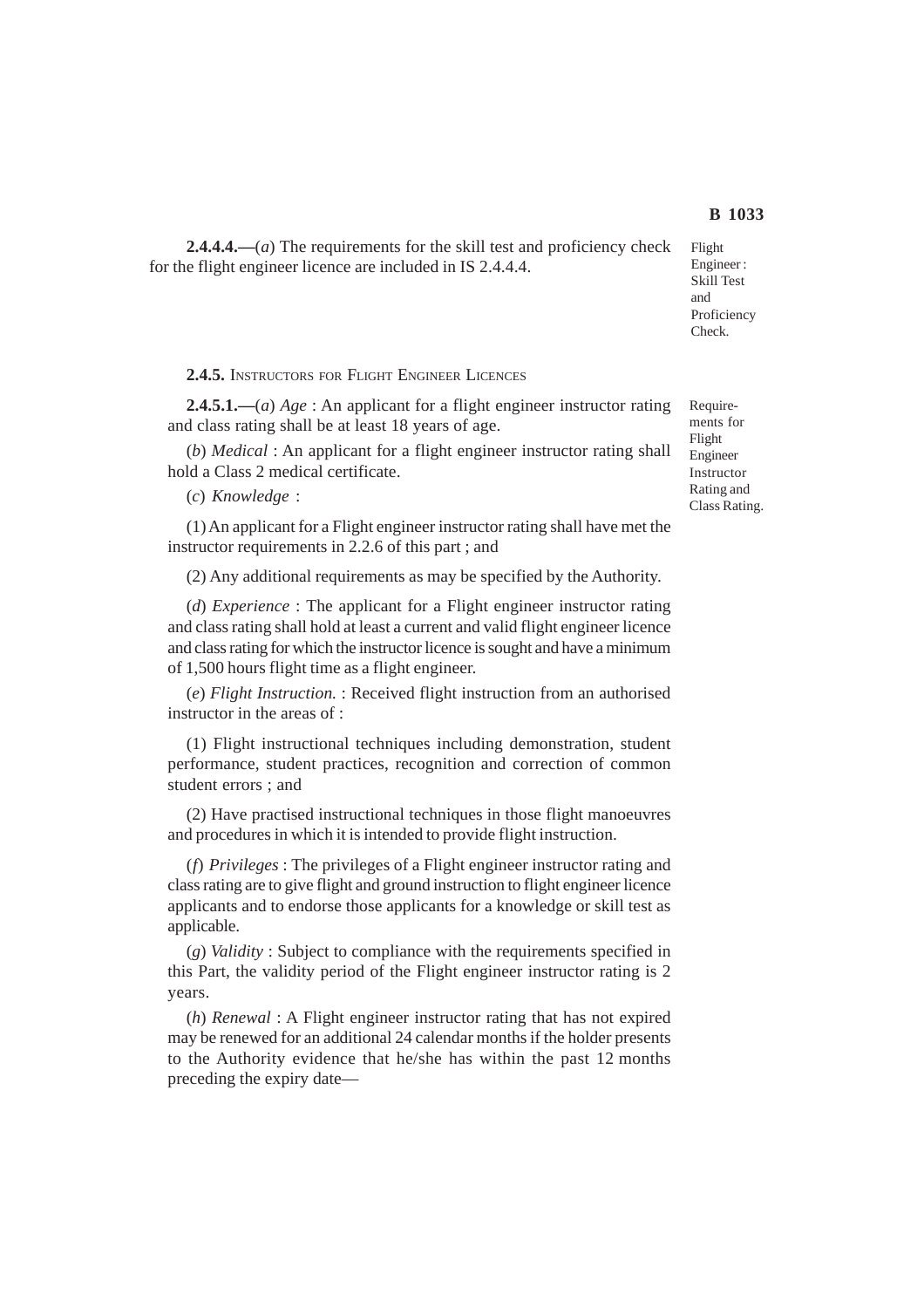(1) Received refresher training acceptable to the Authority ; or

(2) Conducted at least one of the following parts of an approved course for a flight engineer licence or class rating :

(*i*) One simulator session of at least 3 hours ; or

(*ii*) One flight exercise of at least 1 hour including at least 2 take-offs and landings.

(*i*)*Reissue* : If the Flight engineer instructor rating has expired, the applicant shall :

(1) Have received refresher training acceptable to the Authority ; and

(2) Pass a skill test on the areas of operation listed in IS 2.4.4.2.

Instructor Authorisation for Flight Simulation Training.

**2.4.5.2.—**(*a*) Current or former holders of flight engineer licences, having instructional experience may apply for an authorisation to provide flight instruction in a flight simulation training device, provide the applicant has at least 2 years experience as instructor in flight simulation training devices.

(1) *Skill* : The applicant shall have demonstrated in a skill test, in the category and in the class or type of aircraft for which instructor authorisation privileges are sought, the ability to instruct in those areas in which ground instruction is to be given.

(2) *Privileges* : Subject to compliance with the requirements specified in this Part, the privileges of the holder of an authorisation are to carry out synthetic flight training instruction for the issue of a class or type rating in the appropriate category of aircraft.

(3) *Validity* : Subject to compliance with the requirements specified in this Part, the validity period of an instructor authorisation for synthetic flight training is 2 years.

**2.4.6.** DESIGNATED FLIGHT ENGINEER EXAMINERS

Requirements.

**2.4.6.1.—**(*a*) *Age* : An applicant for a designated flight engineer examiner shall be at least 21 years of age.

(*b*) *Medical* : An applicant for a designated flight engineer examiner shall hold a Class 2 medical certificate.

(*c*) *Eligibility* : An applicant for a designated flight engineer examiner shall :

(1) Hold at least the flight engineer licence and class rating for which examining authority is sought.

(2) Have a minimum of 1,500 hours flight time as a flight engineer.

(3) Have held a Flight engineer instructor rating or company flight engineer check airman authorisation for preferably at least 1 year.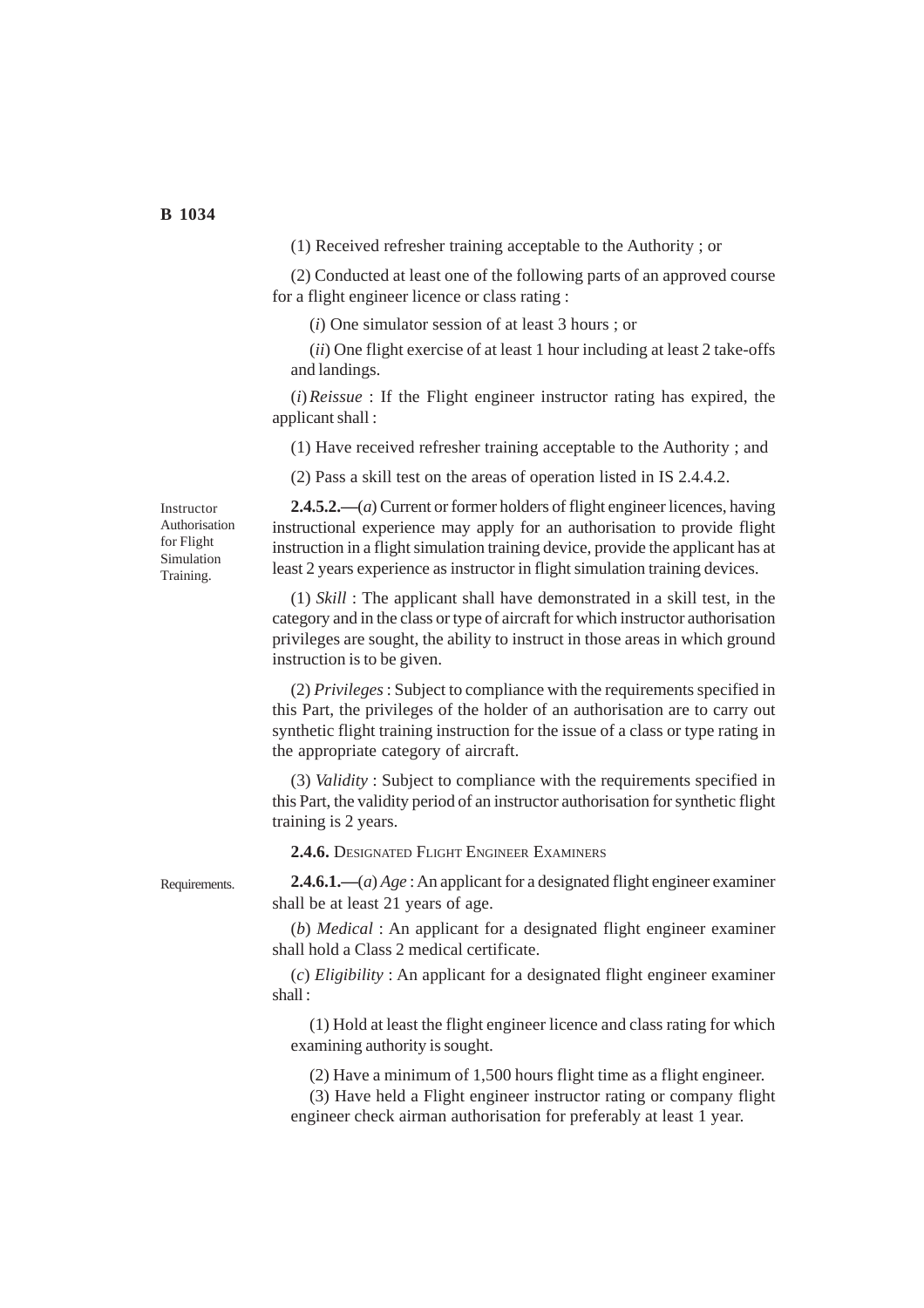(4) Have a reputation for integrity and dependability in the industry and the community.

(5) Have a good record as a flight engineer in regard to accidents, incidents, and violations.

(6) Have flight engineer licence/class ratings and Flight engineer instructor rating or check airman authorisation that have never been revoked for falsification or forgery.

(*d*) *Knowledge* : The applicant for a designated flight engineer examiner shall pass a pre-designation knowledge test in the areas appropriate to the licence/class rating for which designation is sought.

(*e*) *Skill test* : The applicant for a designated flight engineer examiner shall pass a skill test on the items in IS 2.4.6.2 conducted by an inspector of the Authority who holds a current and valid flight engineer licence with appropriate class rating.

(*f*) *Maintaining currency* : After designation, a designated flight engineer examiner shall maintain currency by :

(1) Attending initial and recurrent training provided by the Authority ; and

(2) Maintain a current and valid :

(*i*) Flight engineer licence and applicable class rating ; and

(*ii*) Class 1 medical certificate.

(*g*) *Privileges* : Subject to compliance with the requirements specified in this Part, the privileges of the flight engineer examiner's designation are to conduct skill tests and proficiency checks for a flight engineer licence and applicable class rating as listed on the designated flight examiner's certificate of designation and identification card.

(*h*) *Validity* : Subject to compliance with the requirements specified in this Part, the validity period of the designated flight engineer examiner's designation is 3 years.

(*i*) *Renewal* :

(1) Renewal will be at the discretion of the Authority.

(2) An applicant for renewal shall pass the appropriate skill test on the areas of operation listed in IS 2.4.6.2.

(*j* ) *Additional designations* : When the Authority deems it necessary for a designated flight engineer examiner to receive additional class rating designations, the designated flight engineer examiner shall meet all the requirements in this Part for the designation.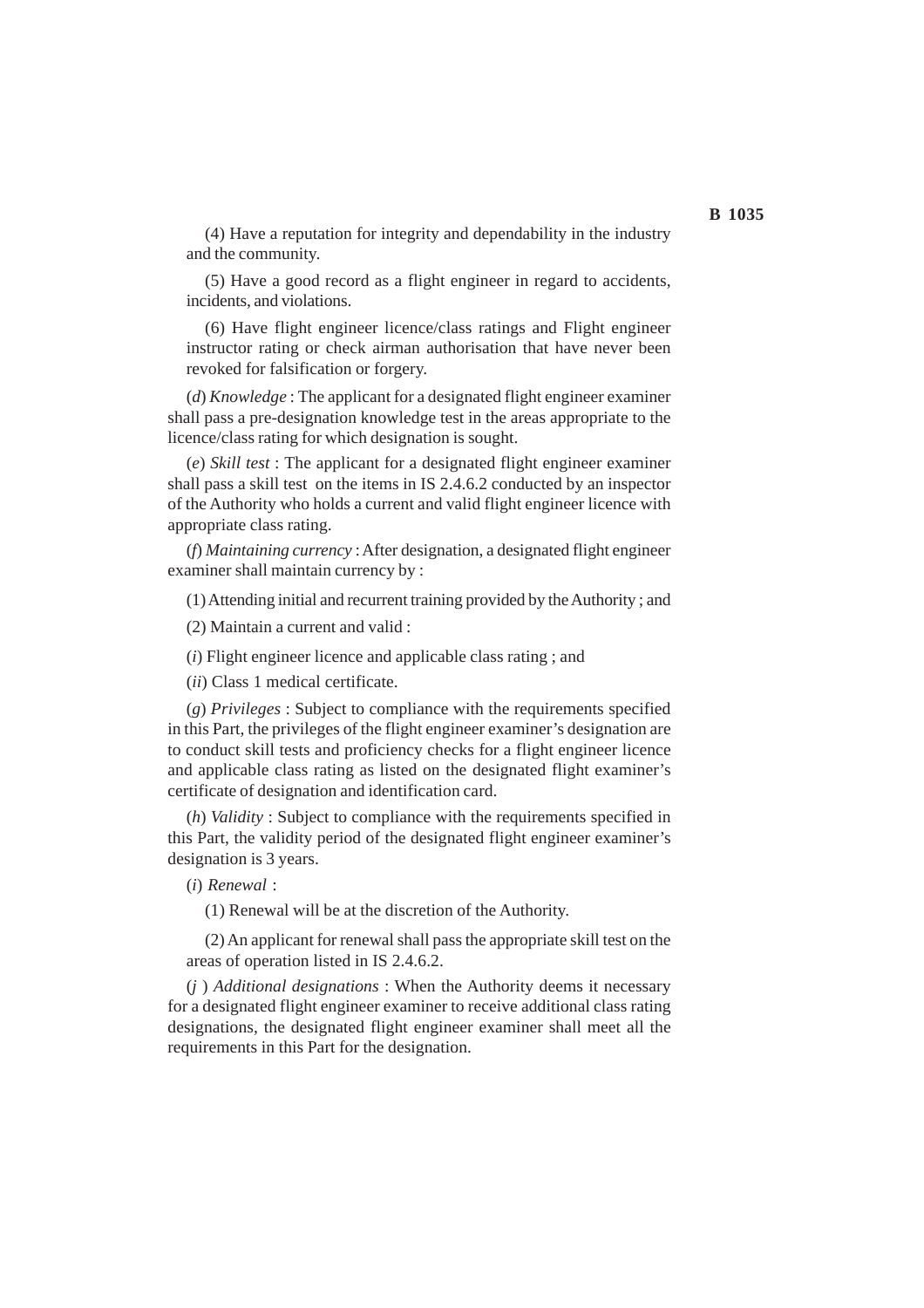Skill Test For Designated Flight Engineer Examiners.

**2.4.6.2.—**(*a*) The requirements for the skill test for designated flight engineer examiners is included in IS 2.4.6.2.

**2.5.** CABIN CREW AND AIR TRAFFIC SAFETY ELECTRONICS PERSONNEL LICENCES, RATINGS AND INSTRUCTORS' AUTHORISATIONS

**2.5.1.** Cabin Crew Licence, Ratings and Instructors' Authorisations.

**2.5.1.1.** General.

**2.5.1.2.** Applicability.

(*a*) This section prescribes the requirements for the issuing, renewal and re-issuing of cabin crew license, ratings, and instructors' authorisation.

**2.5.1.3.—**Eligibility Requirements : General.

(*a*) An applicant for an Cabin crew license and any associated rating shall—

(1) Be at least 18 years of age.

(2) Demonstrate the ability to read, write, speak, and understand the English language.

(3) Comply with the knowledge, experience, and competency requirements prescribed for the license and rating sought and ;

(4) Have completed an initial training course from either an AOC holder or an ATO within 12 months preceding the date of application.

(*b*) *Medical Fitness*—The applicant for a cabin crew licence shall hold a Class 2 medical certificate issued under this Part.

(*c*) *Knowledge*—The applicant for a cabin crew licence shall receive and pass ground training from an authorized instructor on the following subjects appropriate to the privileges granted to the holder of a cabin crew licence and appropriate aircraft type rating(s) :

(1) Air Law :

(*i*) Rules and Regulations relevant to the holder of a cabin crew licence.

(2) Theory of flight and aircraft operations :

(*i*) theory of flight ;

(*ii*) major aircraft components ;

(*iii*) critical surfaces (contamination) ;

(*iv*) pressurization systems ;

(*v*) weight and balance ;

(*vi*) meteorology/trubulence ;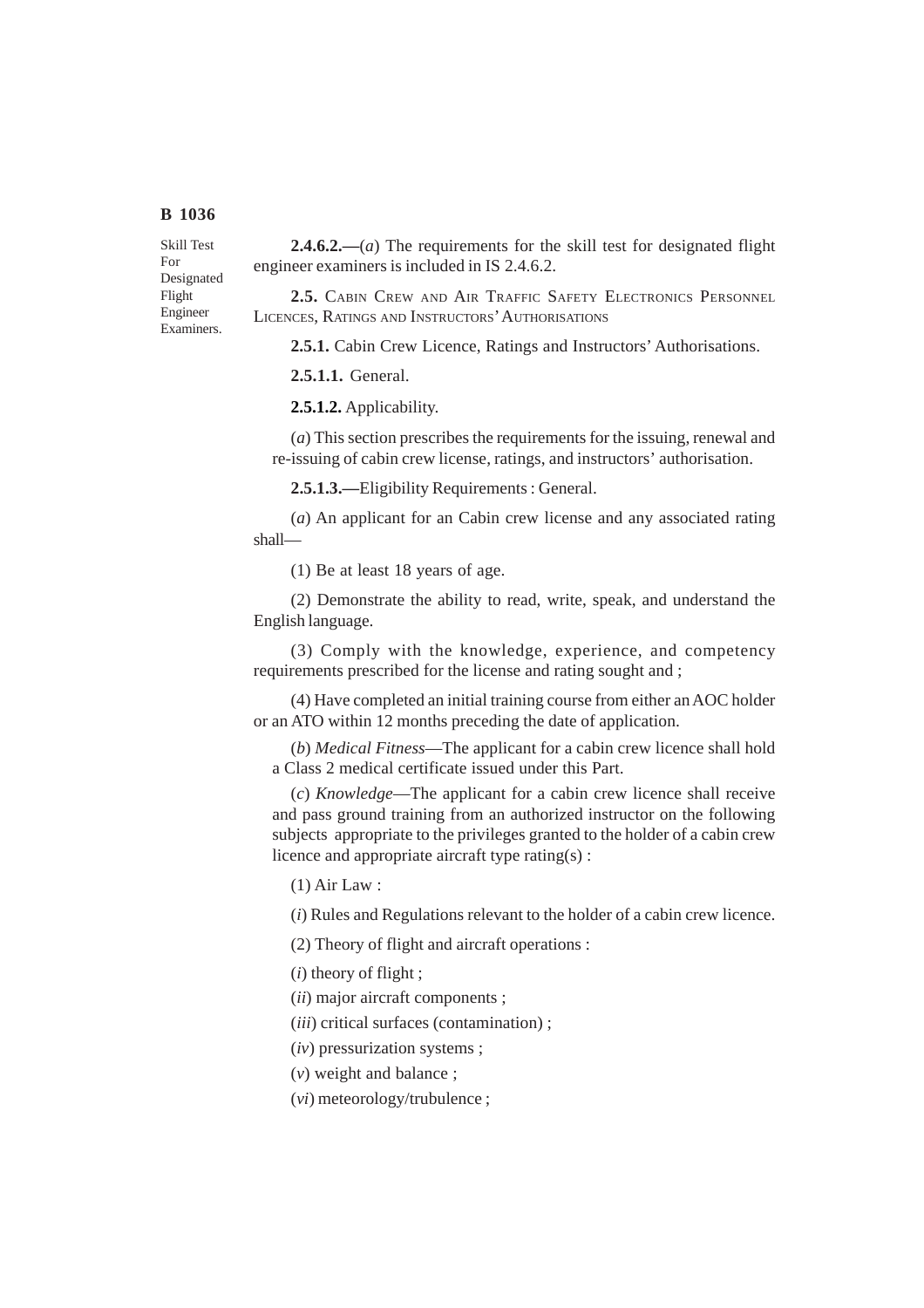(*vi*i) physiology of flight-

(*a*) Oxygen system and use

(*b*) Effects of altitude

(*c*) Cabin poisoning

(3) Aircraft equipment and furnishings.

(*i*) Cabin crew member stations.

(*ii*) Cabin crew member panels.

(*iii*) Passenger seats.

(*iv*) Passenger service units and convenience panels.

(*v*) Passenger information signs.

(*vi*) Aircraft markings.

(*vii*) Aircraft placards.

(*viii*) Bassinets and bayonet tables.

(4) Aircraft systems.

(*i*) Air conditioning and pressurisation system.

(*ii*) Aircraft communication systems (call, interphone and passenger address).

(*iii*) Lighting and electrical systems.

(*iv*) Oxygen systems (flight crew, observer and passenger).

(*v*) Water system.

(*vi*) Entertainment and convenience systems.

(5) Aircraft exits.

(*i*) General information.

(*ii*) Exits with slides or slide rafts (preflight and normal operation).

(*iii*) Exits without slides (preflight and normal operations).

(*iv*) Window exits (preflight).

(6) Crew member communication and co-ordination.

(*i*) Authority of PIC.

(*ii*) Routine communication signals and procedures.

(*iii*) Crew member briefing.

(7) Routine crew member duties and procedures.

(*i*) Crew member general responsibilities.

(*ii*) Reporting duties and procedures for specific aircraft.

(*iii*) Pre-departure duties and procedures prior to passenger boarding.

**B 1037**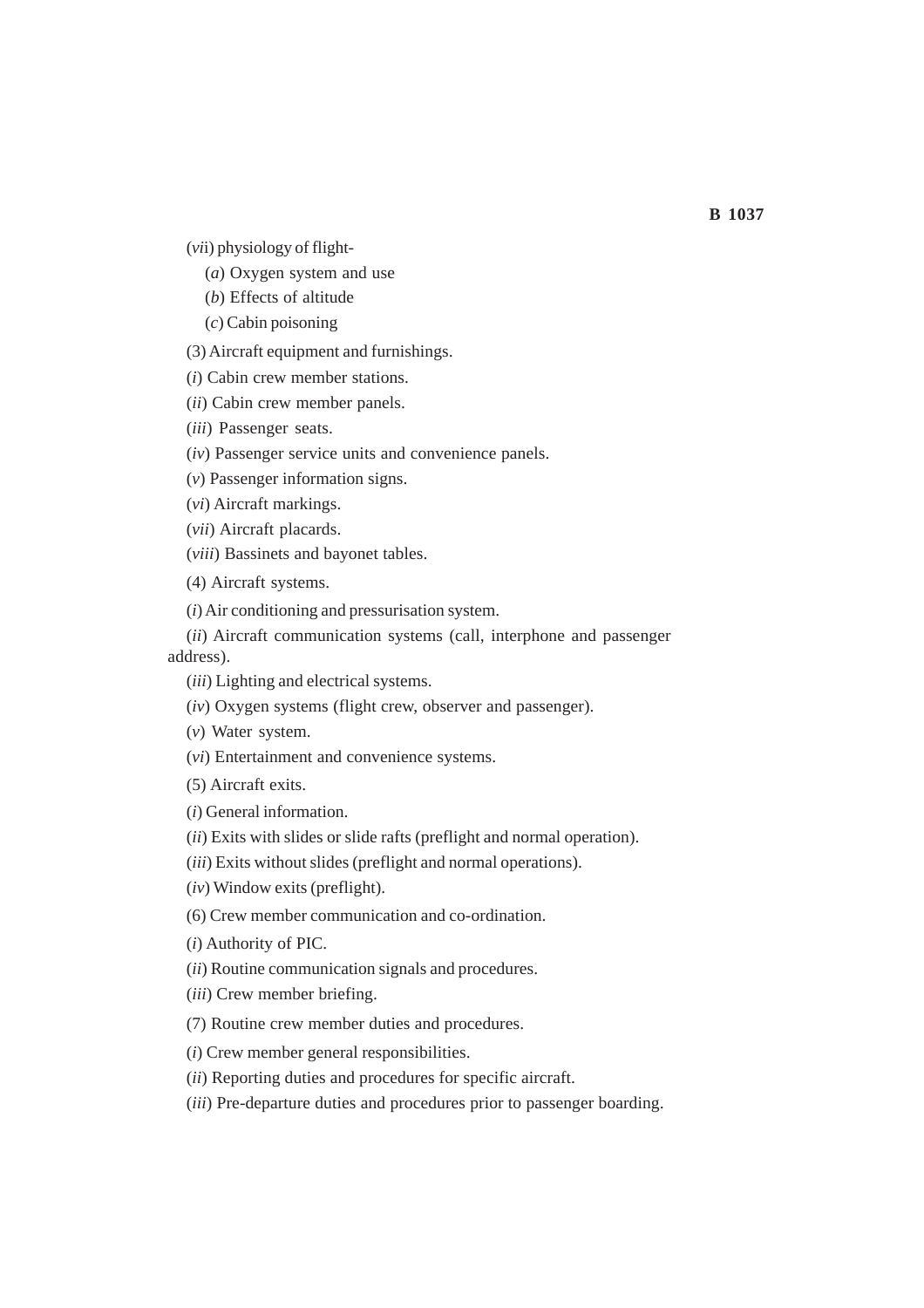(*iv*) Passenger boarding duties and procedures.

(*v*) Prior to movement on the surface duties and procedures.

(*vi*) Prior to takeoff duties and procedures applicable to specific aircraft.

(*vii*) In flight duties and procedures.

(*viii*) Prior to landing duties and procedures.

(*ix*) Movement on the surface and arrival duties and procedures.

(*x*) After arrival duties and procedures.

(*xi*) Intermediate stops.

(8) Passenger handling responsibilities—

(*i*) Crew member general responsibilities.

(*ii*) Infants, children, and unaccompanied minors.

(*iii*) Passengers needing special assistance.

(*iv*) Passengers needing special accommodation.

(*v*) Carry-on stowage requirements.

(*vi*) Passenger seating requirements.

(*vii*) No smoking requirements.

(9) Cabin Crew Emergency Procedures training syllabi—

(*i*) Emergency equipment.

(*ii*) Emergency communication and notification systems.

(*iii*) Aircraft exits.

(*iv*) Exits with slides or sliderafts (emergency operation).

(*v*) Slides and sliderafts in a ditching.

(*vi*) Exits without slides (emergency operation).

(*vii*) Window exits (emergency operation).

(*viii*) Exits with tailcones (emergency operation).

(*ix*) Cockpit exits (emergency operation).

(*x*) Ground evacuation and ditching equipment.

(*xi*) First aid equipment.

(*xii*) Oxygen systems (oxygen bottles, chemical oxygen generators, protective breathing equipment (PBE)).

(*xiii*) Firefighting equipment.

(*xiv*) Emergency lighting systems.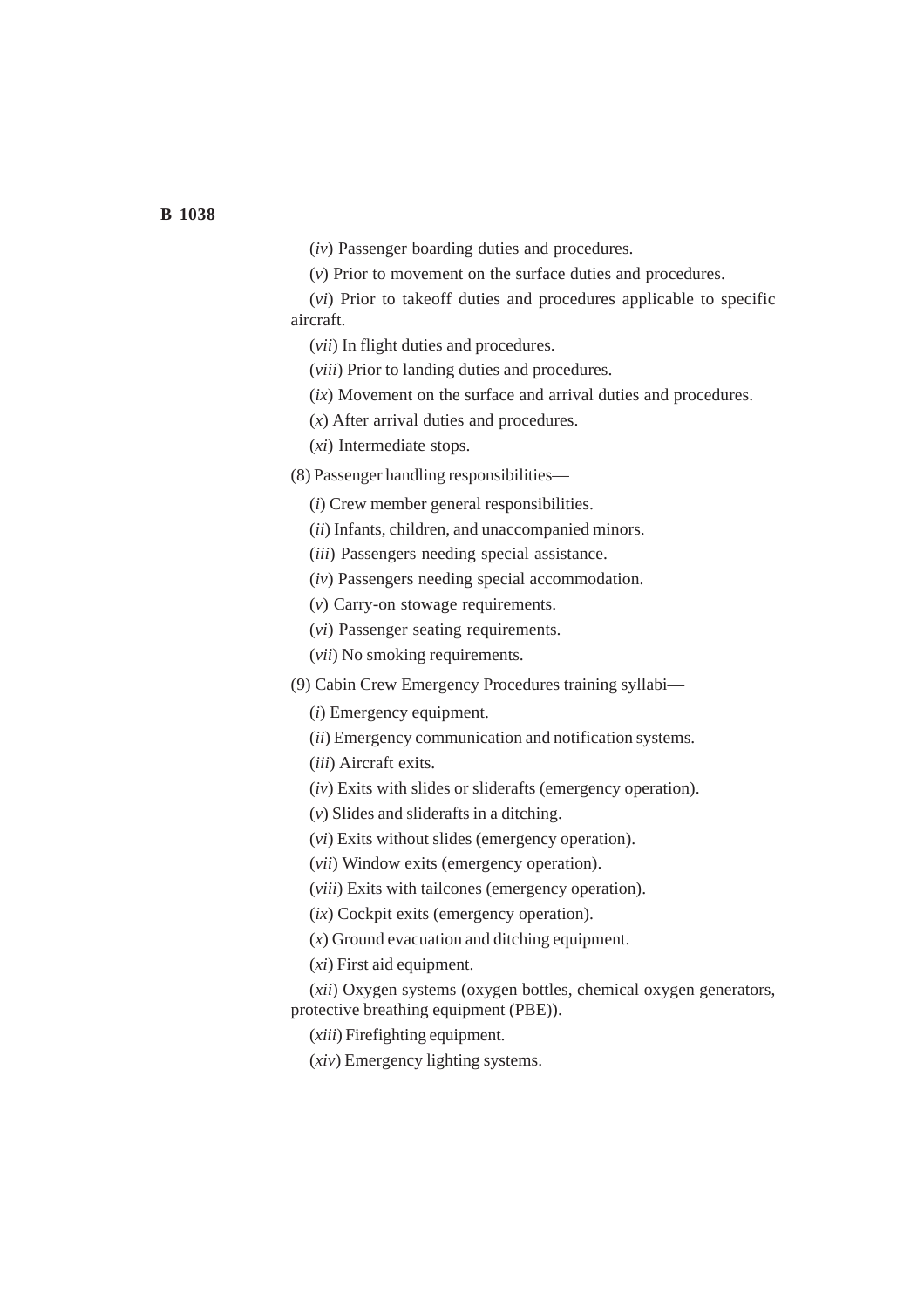(10) Cabin Crew emergency procedure duties—

(*i*) General types of emergencies specific to aircraft, including crew coordination and communication.

(*ii*) Emergency communication signals and procedures.

(*iii*) Rapid decompression.

(*iv*) Insidious decompression and cracked window and pressure seal leaks.

(*v*) Fires.

(*vi*) Ditching.

(*vii*) Ground evacuation.

(*viii*) Unwarranted evacuation (i.e. passenger initiated).

(*ix*) Illness or injury.

(*x*) Abnormal situations involving passengers or crew members.

(*xi*) Hijacking and acts of unlawful interference.

(*xii*) Bomb threat.

(*xiii*) Turbulence.

(*xiv*) Other unusual situations including an awareness of other crew members' assignments and functions as they pertain to the cabin crew member's own duties.

(*xv*) Previous aircraft accidents and incidents.

(11) Aircraft specific emergency drills :

(*i*) Emergency exit drill ;

(*ii*) Fire and smoke drill ;

(*iii*) Emergency oxygen system drill ;

(*iv*) Flotation device drill ;

(*v*) Ditching drill, if applicable ;

(*vi*) Life raft removal and inflation drill, if applicable ;

(*vii*) Slide raft pack transfer drill, if applicable ;

(*viii*) Slide or slide raft deployment, inflation, and detachment drill, if applicable ;

(*ix*) Emergency evacuation slide drill, if applicable.

(12) Carriage of Dangerous Goods :

(*i*) General philosophy ;

(*ii*) Limitations on dangerous goods in Air Transportation ;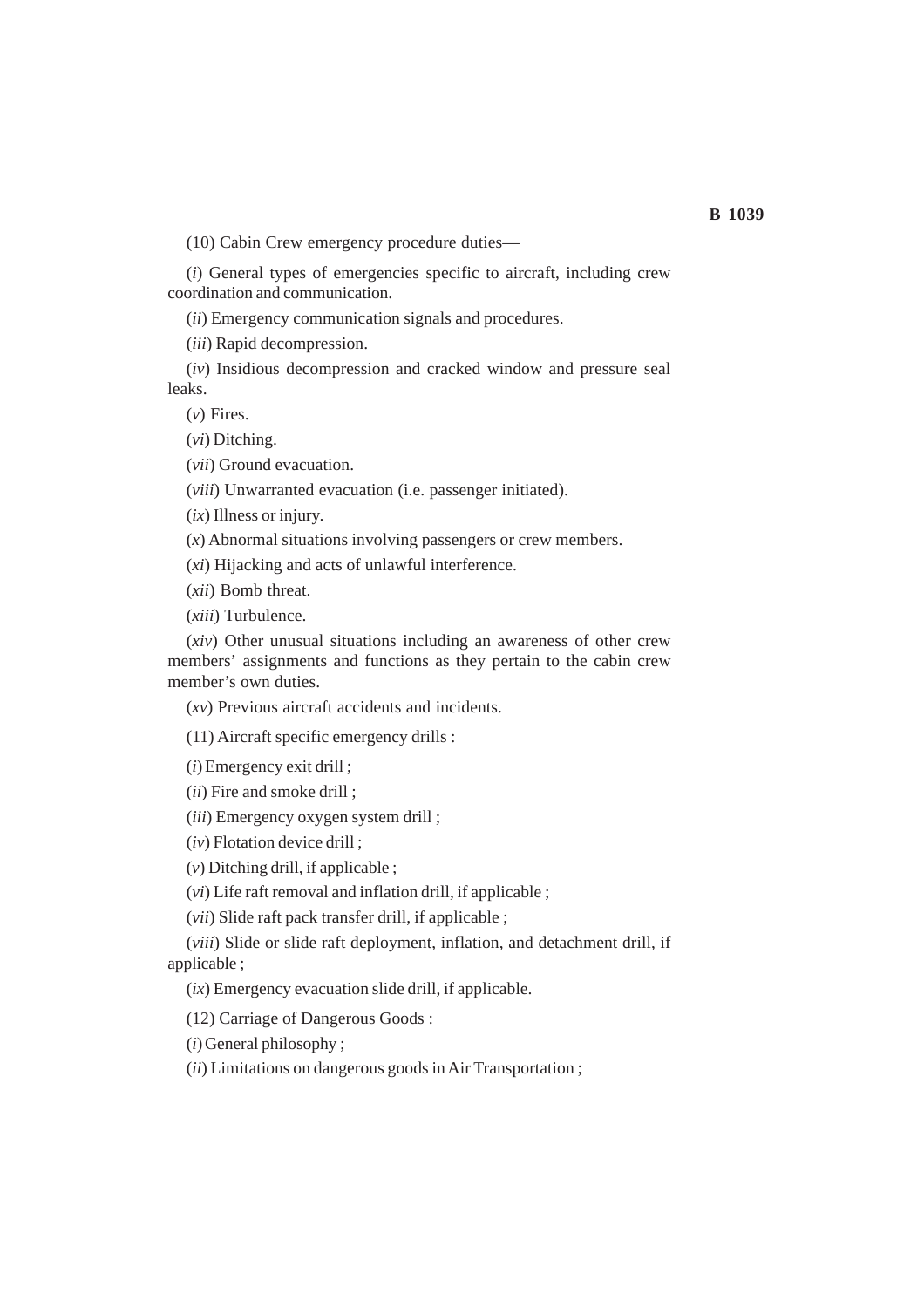(*iii*) Prohibited goods ;

(*iv*) Package marking and Labeling ;

(*v*) Exceptions ;

(*vi*) Emergency procedures ;

(*vii*) Dangerous goods in passengers baggage.

(13) Human Factors :

(*i*) Fundamental human factor concepts ;

(*ii*) Crew resource management (CRM) ;

(14) Hygiene, Aviation medicine and first Aid—

(*i*) Terminology ;

(*ii*) Personal Hygiene ;

(*iii*) Tropical hygiene ;

(*iv*) Transmissible diseases ;

(*v*) Quarantinable Diseases ;

(*vi*) Epidemic diseases ;

(*vii*) Food poisoning ;

(*viii*) First-aid kits (contents and use) ;

(*ix*) Medical kits (contents and use) ;

(*x*) Universal precaution kits (contents and use) ;

(*xi*) Automated external defibrillators.

(15) *Knowledge Testing.*—The applicant for the cabin crew licence shall :

(*i*) Have received an endorsement for the knowledge test from authorised instructor who :

(*a*) Conducted the training on the knowledge subjects ; and

(*b*) Certifies that the person is prepared for the required knowledge test.

(*ii*) Pass the required knowledge test on the knowledge subjects listed in this subpart.

(16) *Skill.—*The applicant for a cabin crew licence shall :

(*i*) Pass a practical test with respect to any one type of aircraft used in commercial air transport to demonstrate the applicant's ability as specified by the Authority.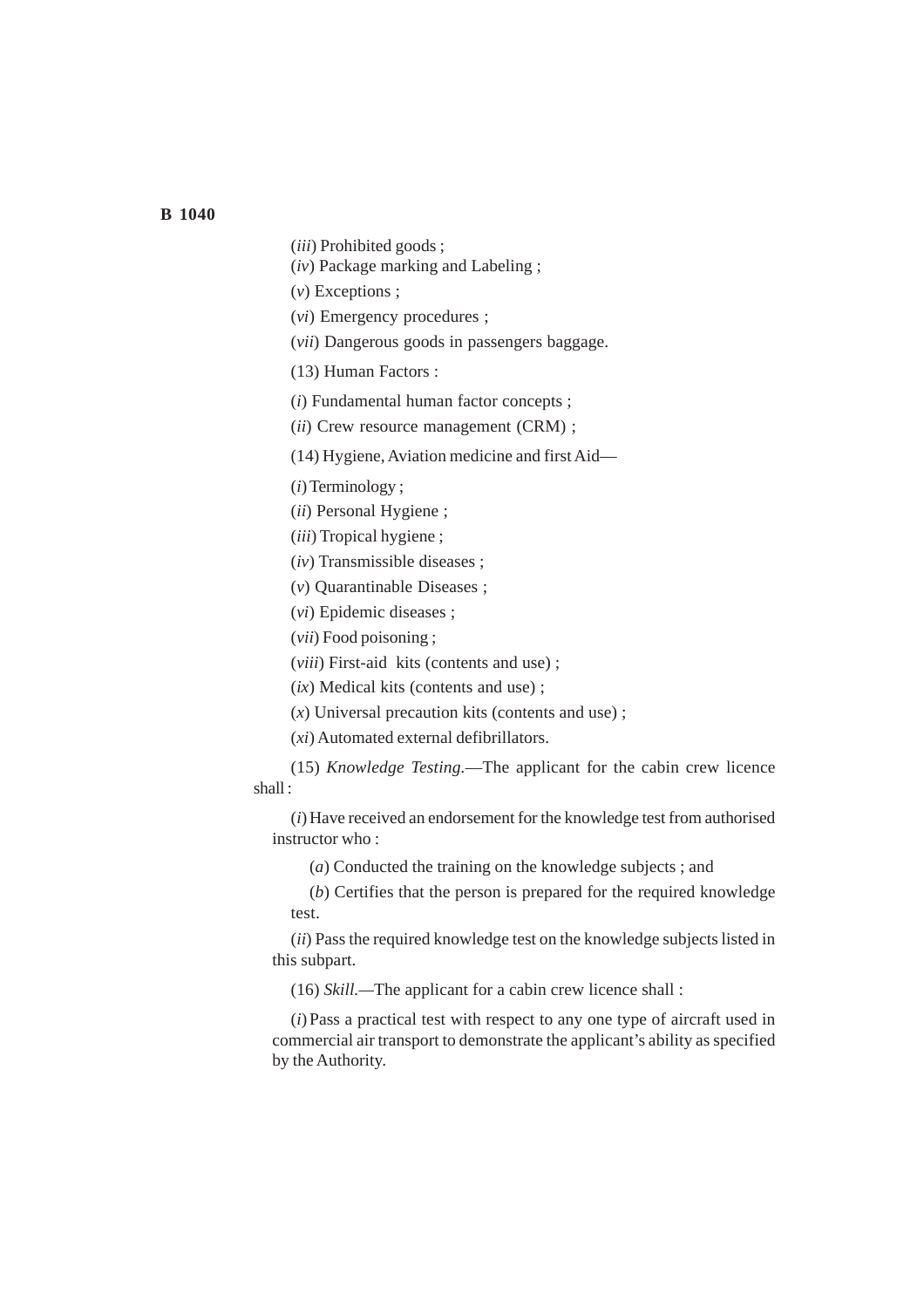(17) *Experience*—The applicant for a cabin crew licence shall present to the Authority documentary evidence that he/she has the experience or training as specified under part 2 of this regulations.

(18) *Privileges*—Subject to compliance with the requirements specified in this part, the privileges of the holder of a cabin crew licence shall be ;

(*i*) To exercise all privileges of the holder of a cabin crew licence in an aircraft within the appropriate aircraft rating(s) ;

(*ii*) To act as a cabin crew in an aircraft within the appropriate aircraft type(s) engaged in operations other than commercial air transportation.

(19) *Validity*—The validity period of the licence is 5 years. A licence shall become invalid when a cabin crew has ceased to exercise the privileges of the licence for a period of 1 year. A licence shall remain invalid until the cabin crew's ability to exercise the privileges of the licence has been reestablished.

(20) *Renewal*—The cabin crew licence shall be renewed by presenting to the Authority evidence of satisfactory passing a competency check on the areas of operation contained in part 8 of this regulation; and record of satisfactory completion of recurrent ground curricula training conducted by an AOC holder or an ATO on aircraft type rating(s) and emergency drills approved by the Authority relevant to the type(s) and/or variant(s) of aircraft and operations to which he/she is assigned within the preceding 12 calendar months.

(21) *Re-issue*—If the cabin crew licence has expired, the applicant shall have received refresher training acceptable to the Authority.

**2.5.2.** INSTRUCTORS FOR CABIN CREW

**2.5.2.1.**—(*a*) *Age* : An applicant for Cabin Crew instructor rating/ authorisation shall be at least 18 years of age.

(*b*) *Knowledge*.

(1) An applicant for a Cabin Crew instructor rating/authorisation shall have met the instructor requirements in 2.2.6 of this part ; and

(2) Any additional requirements as may be specified by the Authority.

(*c*) *Experience*—The applicant for a Cabin Crew instructor rating/ authorisation shall hold at least a current and valid Cabin Crew licence and have a minimum of three years experience as a Cabin Crew.

(*d*) *Privileges*.—The privileges of a Cabin Crew instructor rating/ authorisation are to give instruction to Cabin Crew licence applicants and to endorse those applicants for a knowledge or skill test as applicable.

Requirements for Cabin **Crew** Instructor Rating/ Authorisation.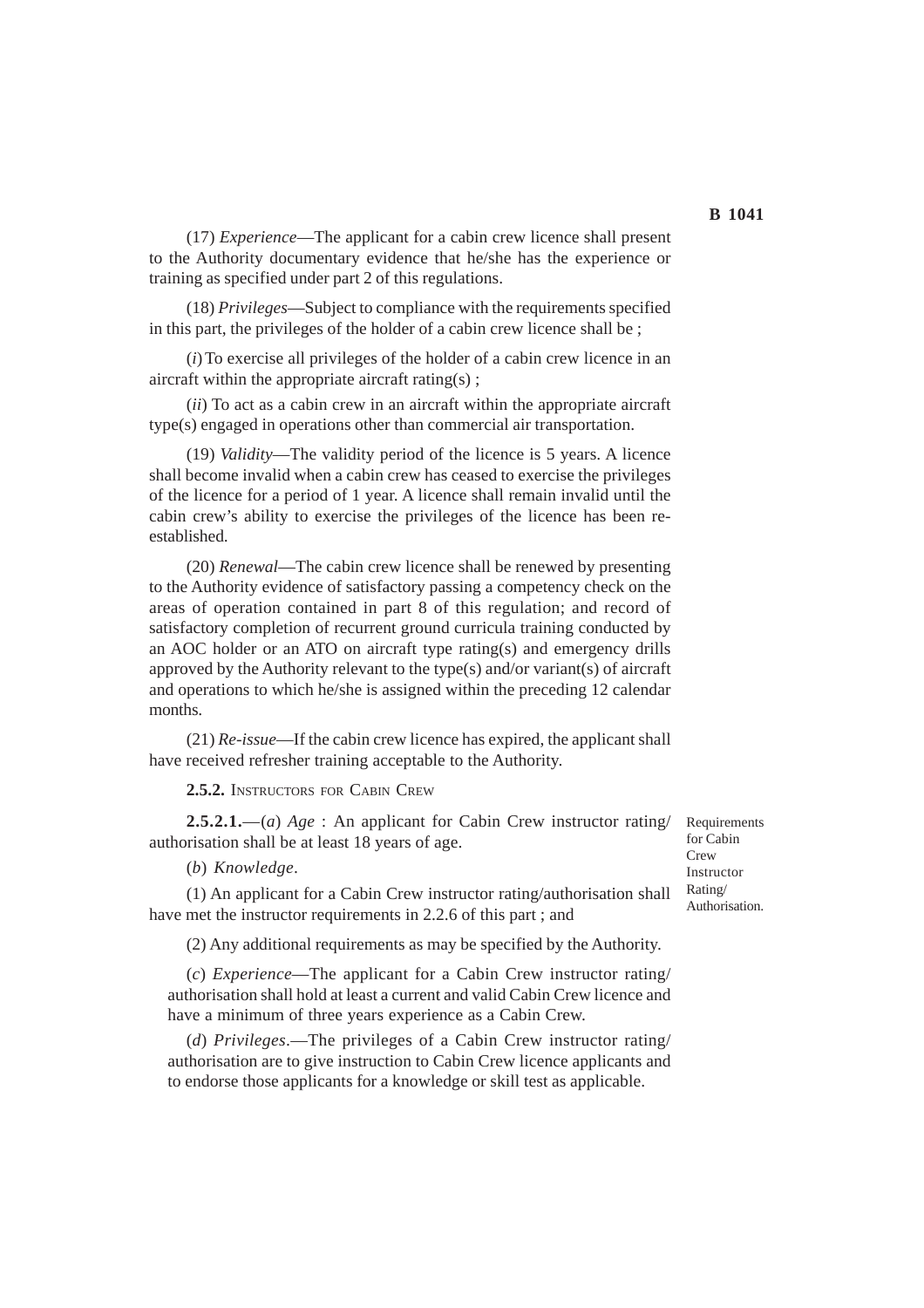Applicability.

(*e*) *Validity*.—Subject to compliance with the requirements specified in this Part, the validity period of the Cabin Crew instructor rating/authorisation is 2 years.

(*f* ) *Renewal.*—A Cabin Crew instructor rating/authorisation that has not expired may be renewed for an additional 24 calendar months if the holder presents to the Authority evidence that he/she has within the past 12 months preceding the expiry date—

(1) Conducted at least six exercises in an approved course for a Cabin Crew licence ; or

(2) Received refresher training acceptable to the Authority.

(*g*) Reissue. If the Cabin Crew instructor rating/authorization has expired, the applicant shall have received refresher training acceptable to the Authority.

**2.5.3.** AIR TRAFFIC SAFETY ELECTRONICS PERSONNEL LICENCE AND RATINGS

**2.5.3.** General.

**2.5.3.1.**—(*a*) This section prescribes the requirements for the issuing, renewal and re-issuing of Air Traffic Safety Electronics Personnel license and ratings. Applicability.

> **2.5.3.2.**—(*a*) This Subpart prescribes the requirements for issuance of an ATSEP licence and associated ratings.

**2.5.3.3.** *Eligibility Requirements* : General.

(*a*) An applicant for an ATSEP licence and any associated rating shall—

(1) Be at least 18 years of age.

(2) Demonstrate the ability to read, write, speak, and understand the English language, and by reading and explaining appropriate maintenance publications and by writing defect and repair statements.

(3) Comply with the knowledge, experience, and competency requirements prescribed for the license and rating sought.

(4) Pass all of the prescribed tests for the license and rating sought, within a period of 24 months.

(5) Present an appropriate graduation certificate of an approved course from an ATO.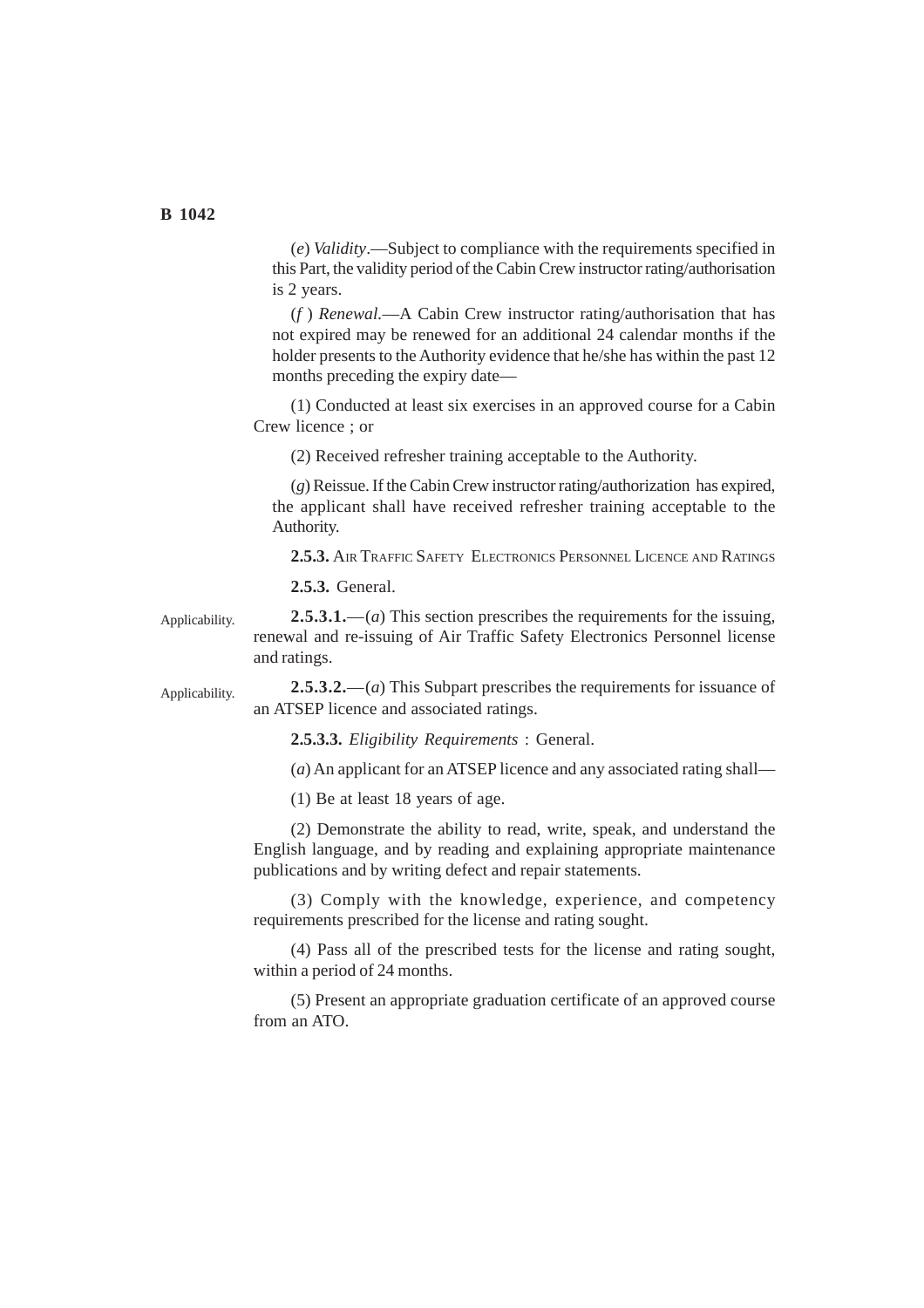**2.5.3.4.**—(*a*) The following ratings are issued under this subpart :

(1) Communications.

(2) Surveillance.

(3) Navaids.

(4) Airfield Lighting/visual landing systems.

(5) Any other rating that may be considered by the Authority.

**2.5.3.5.**—(*a*) The applicant for an Air Traffic Safety Electronics Personnel licence shall demonstrate by passing a knowledge test covering at least the following areas :

(1) *Air Law* : Rules and regulations relevant to an Air Traffic Safety Electronics Personnel licence holder including.

(2) Knowledge areas in communication, Navigation, Surveillance Airfield lighting/visual landing systems.

(3) Applicant must pass an ATSEP pre-license course from an ATO.

(*b*) The basic knowledge examinations shall be conducted at an approved training organization under part 3 of these Regulations.

(*c*) Full or partial credit against the basic knowledge requirements and associated examinations shall be given for any other technical qualifications considered by the Authority to be equivalent to knowledge standard of this part.

**2.5.3.6.**—(*a*) Applicant for the communications rating shall pass the knowledge tests covering all the subjects in the approved communication curriculum in an ATO as listed in IS: 2.5.3.6 (*a*).

(*b*) Applicant for the Navaids rating shall pass the knowledge tests covering all the subjects in the approved Navaids curriculum in an ATO as listed in IS : 2.5.3.6 (*b*)

(*c*) Applicant for the Surveillance rating shall pass the knowledge test s covering all the subjects in the approved surveillance curriculum in an ATO as listed in IS : 2.5.3.6 (*c*)

(*d*) Applicant for the airfield lighting/visual landing systems rating shall pass the knowledge test s covering all the subjects in the approved Airfield lighting/visual landing systems curriculum in an ATO as listed in IS: 2.5.3.6 (*d*).

Knowledge Requirements for the Atsep Ratings

Ratings.

Knowledge Requirements for the Atsep Licence.

**B 1043**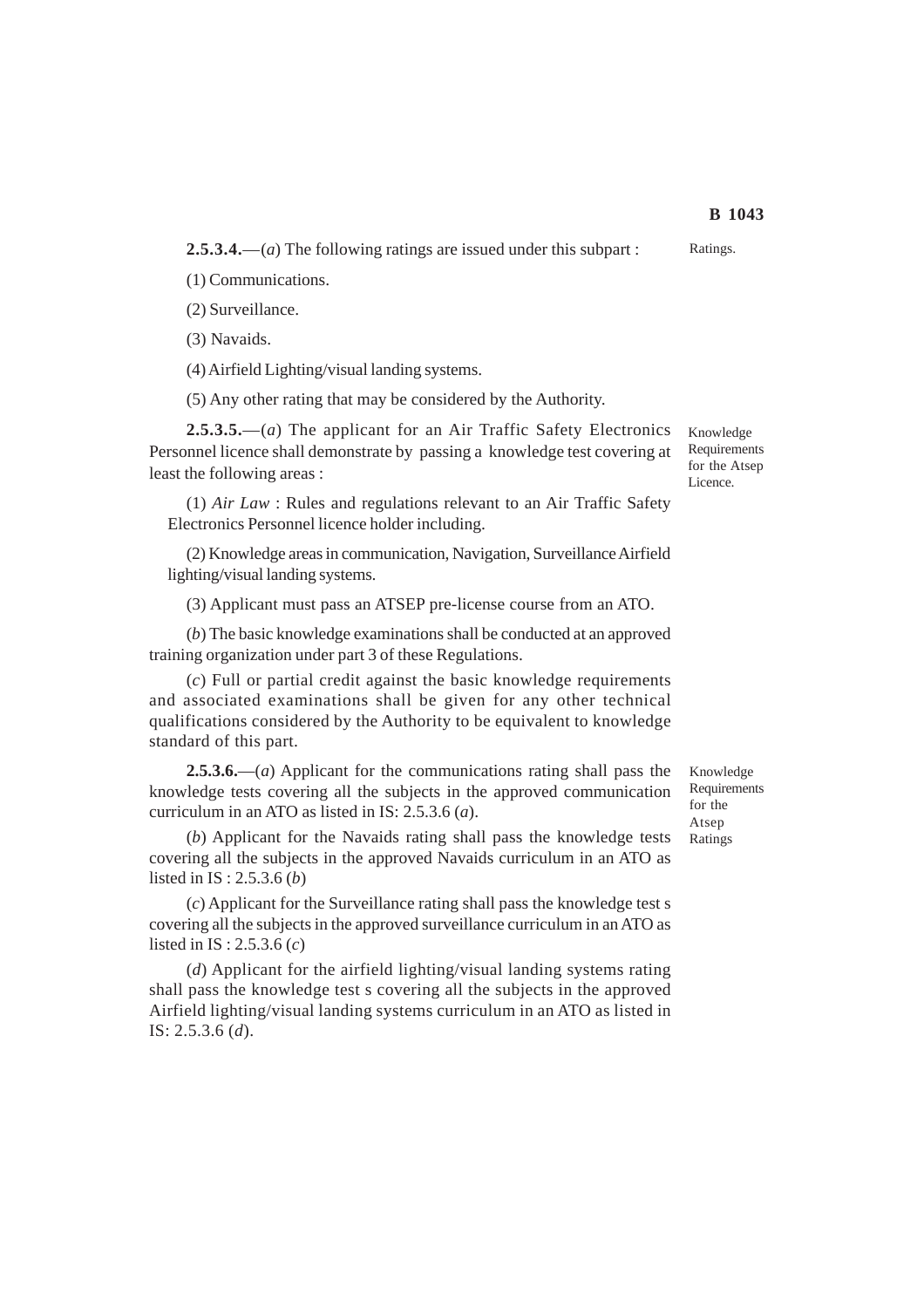**2.5.3.7.**—(*a*) An applicant for an ATSEP license and associated ratings may qualify by either practical experience or through completion of approved training in an ATO. Experience Requirements.

> (*b*) *Practical experience*.—Each applicant for an ATSEP license and rating(s) relying on practical experience shall provide documentary evidence, acceptable to the Authority, of the following experience in the inspection, servicing and maintenance of CNS safety electronics engineering facilities or its components—

(1) Communications rating-12 months.

(2) Surveillance rating-12 months.

(3) Radio Navigational Aids rating-12 months.

(4) Airfield lighting/visual landing systems rating-12 months.

Skill Requirements.

**2.5.3.8.**—(*a*) Each applicant for an ATSEP license or rating must pass a skill test on the license or rating sought ;

(*b*) For rating(s) in different categories, the applicant shall undergo a 5 – weeks OJT field job tasks experience under the supervision of an ATSEP licence holder ;

(*c*) The applicant shall log evidence of satisfactory completion of all job tasks performed during the OJT as approved by the Authority for the rating(s) sought ; and

(*d*) The skill test shall cover the applicant's basic skill in performing practical projects on the subjects covered by the written test for the licence or rating(s) sought. The applicant will be provided with appropriate facilities, tools and materials.

Privileges and Limitations.

**2.5.3.9.**—(*a*) Except as specified in paragraphs (*e*) and (*f*) of this subsection, a licensed ATSEP may perform or supervise the maintenance, preventive maintenance , or modification of, or after inspection, approve for return to service, any CNS facility, appliance, component or part thereof, for which he or she is rated, provided the licensed ATSEP has—

(1) Satisfactorily performed the work at an earlier date ;

(2) Demonstrated the ability to perform the work to the satisfaction of the Authority ;

(3) Received training acceptable to the Authority on the tasks to be performed ; or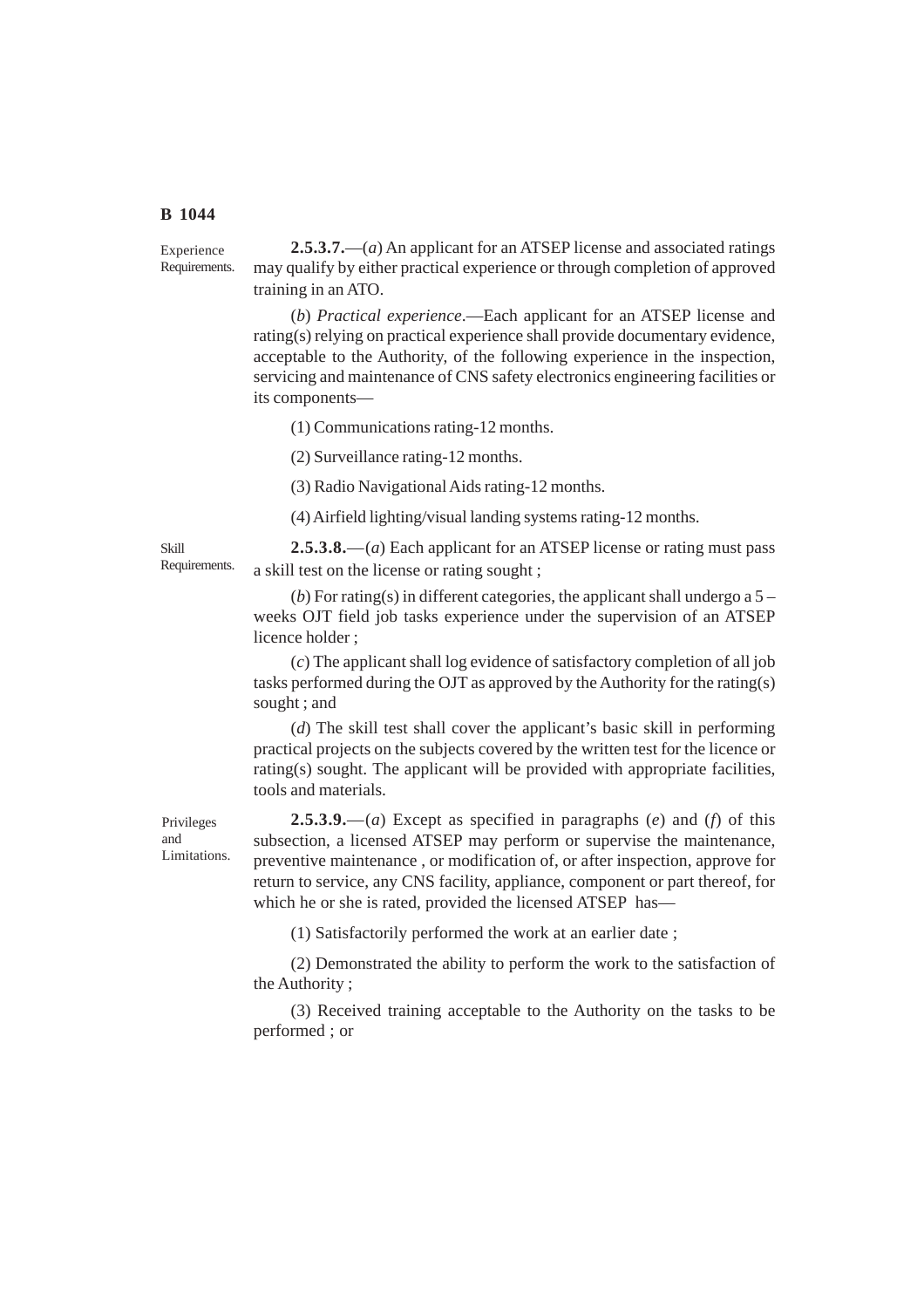(4) Performed the work while working under the direct supervision of an appropriately rated and licensed ATSEP; and has had previous experience in the specific operation concerned or received training acceptable to the Authority on the task to be performed.

**2.5.3.10.**—(*a*) *Validity*—The duration of the ATSEP licence is five years. The validity of an ATSEP rating is 12 months from the date of issue.

(*b*) *Renewal*—An ATSEP licence or rating(s) becomes invalid if the licence holder has ceased to exercise the privileges of the licence or rating for a period of six months and shall remain invalid until the holder's ability to exercise the privileges of the licence or rating(s) has been re-established as specified by the Authority.

(*c*) *Reissue*.—If the ATSEP licence has expired, the applicant shall have received refresher training acceptable to the Authority.

**2.6.** AIRCRAFT MAINTENANCE LICENSING, INSTRUCTORS AND DESIGNATED **EXAMINERS** 

**2.6.1.** General.

**2.6.1.1.—**(*a*) Subpart 2.6 prescribes the requirements for issuing the following licenses and associated ratings and/or authorisations for :

(1) Aircraft Maintenance Engineers.

(2) Inspection Authorisations

(3) Aircraft Repair Specialist.

(4) Aircraft Maintenance Engineer Instructors.

(5) Designated Aircraft Maintenance Engineer Examiners.

(*b*) An applicant shall, before being issued with an Aircraft Maintenance Engineers licence or rating, meet such requirements in respect of age, knowledge, experience and where appropriate, medical fitness and skill, as are specified for that licence or rating.

(*c*) An applicant for Aircraft Maintenance Engineers licence or rating, shall demonstrate, in a manner determined by the Authority, such requirements in respect of knowledge and skill as are specified for that licence or rating.

Licence/ Rating.

Duration of Atsen

Applicability.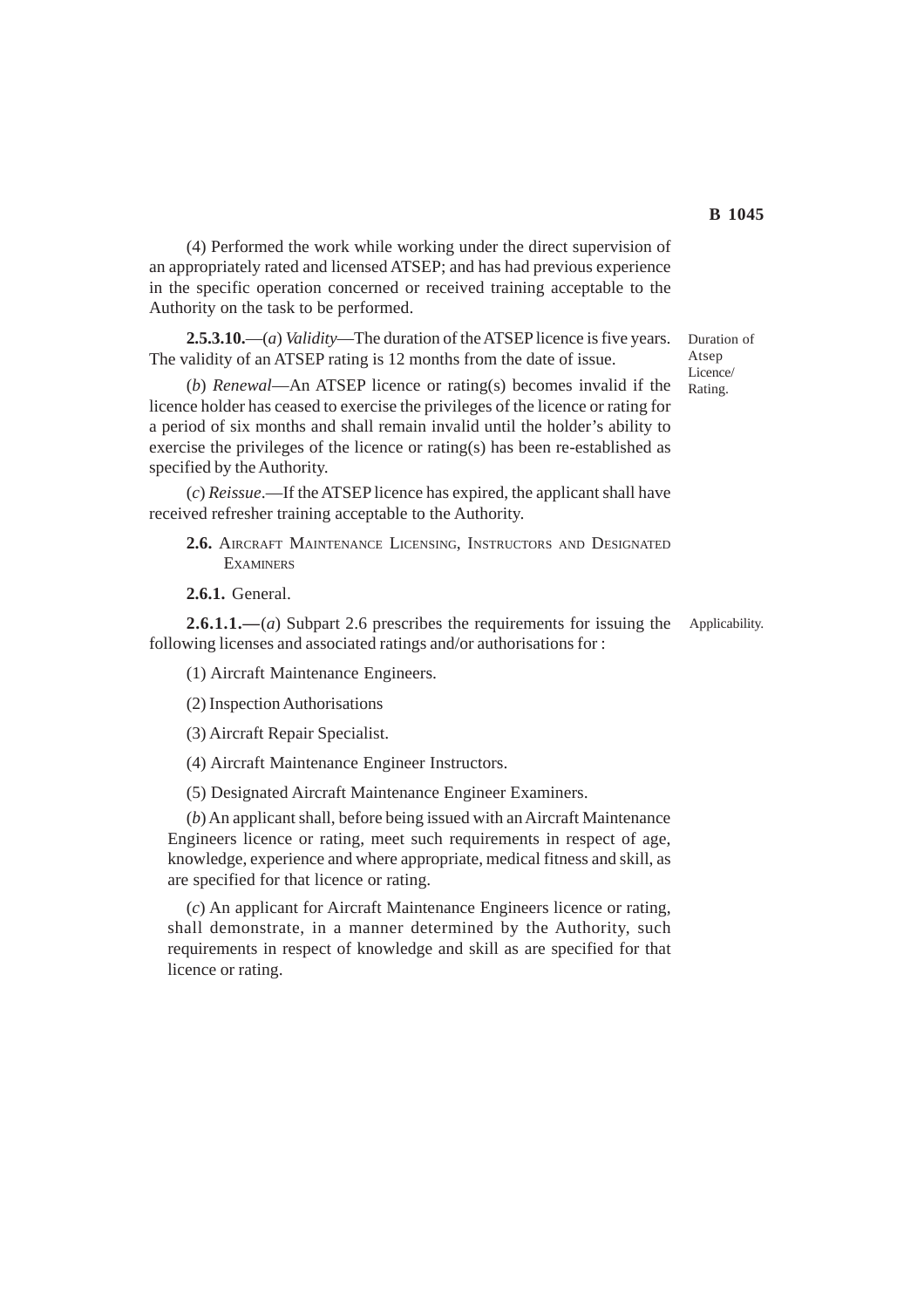**2.6.2.** AIRCRAFT MAINTENANCE ENGINEER (AME)

**2.6.2.1.—**(*a*) This Subpart prescribes the requirements for issuance of an AME license and associated ratings.

**2.6.2.2.** *Eligibility Requirements* : General.

(*a*) An applicant for an AME licence and any associated rating shall—

(1) Be at least 18 years of age.

(2) Demonstrate the ability to read, write, speak, and understand the English language, by reading and explaining appropriate maintenance publications and by writing defect and repair statements.

(3) Comply with the knowledge, experience, and competency requirements prescribed for the license and rating sought.

(4) Pass all of the prescribed tests for the license and rating sought, within a period of 24 months.

(*b*) A licensed AME who applies for an additional rating must meet the requirements of 2.6.2.6 of these regulations and, within a period of 24 months, pass the tests prescribed by 2.6.2.5 and 2.6.2.7 of these regulations for the additional rating sought.

Ratings.

**2.6.2.3.—**(*a*) The following ratings are issued under this subpart (IS : 2.6.2.3 details the ratings and limitations issued by the Authority) :

- (1) Airframe.
- (2) Powerplant.

(3) Avionics.

(4) Other ratings as may be determined by the Authority.

(*b*) The following AME type ratings are issued under the Subpart :

(1) Airframe type ratings for all aircraft.

(2) Power plant type ratings for power plants on all aircraft.

(3) Avionics type ratings for all aircraft.

(4) Other specialized ratings as may be determined by the Authority.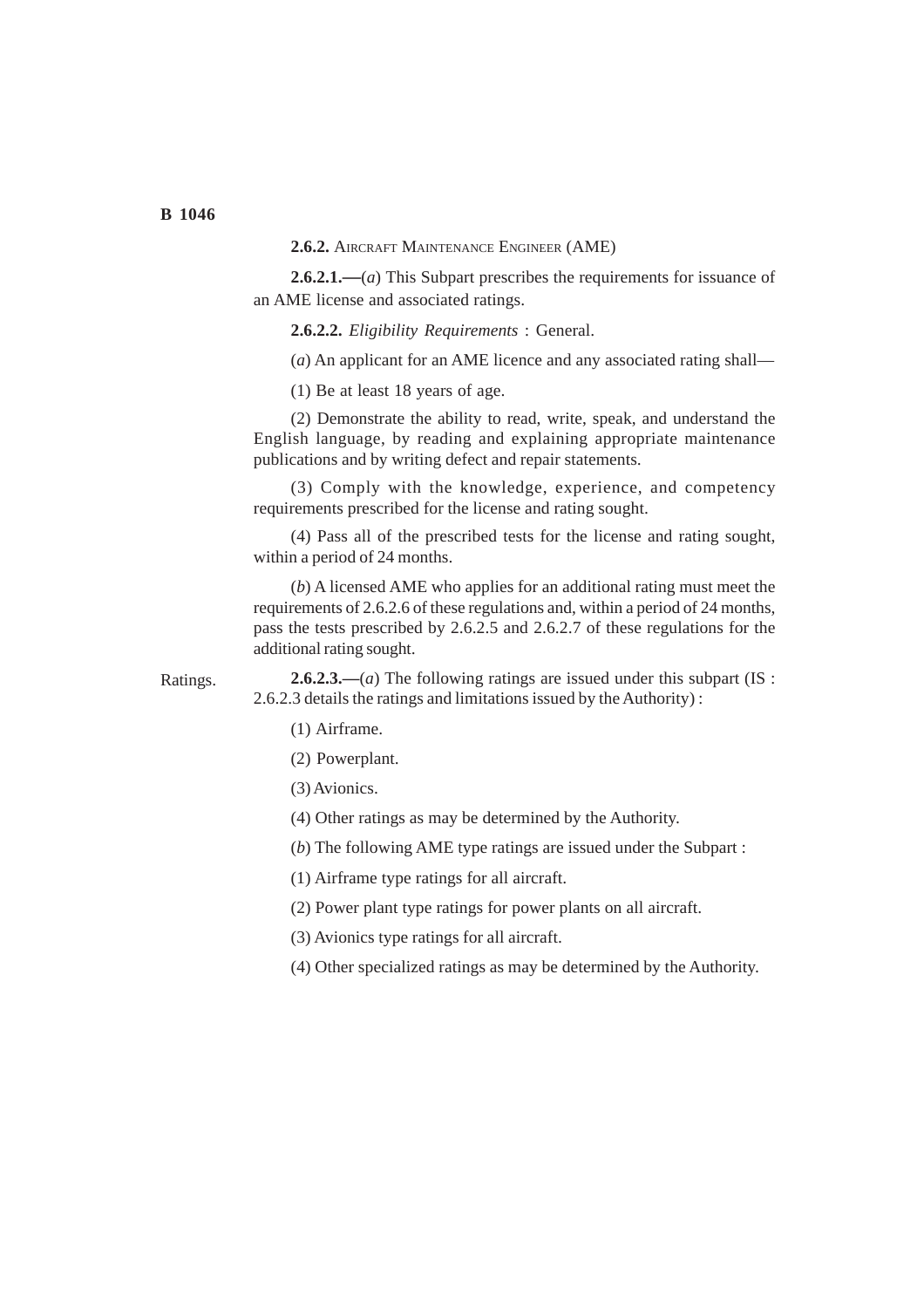**2.6.2.4.**—(*a*) The applicant for an aircraft maintenance Engineer licence shall have passed a general knowledge test and demonstrated a level of knowledge relevant to the privileges to be granted and appropriate to the responsibilities of an aircraft maintenance Engineer licence holder, in at least the following subjects :

(1) Air law and airworthiness requirements.

(*i*) Rules and regulations relevant to an Aircraft Maintenance Engineer licence holder, including applicable airworthiness requirements governing certification and continuing airworthiness of aircraft and approved aircraft maintenance organization and procedures ;

(2) Natural science and aircraft general knowledge.

(*i*) Basic mathematics ;

(*ii*) Units of measurement ; *ii*) fundamental principles and theory of physics and chemistry applicable to aircraft maintenance ;

(3) Aircraft engineering.

(*i*) Characteristics and applications of the materials of aircraft construction including principles of construction and functioning of aircraft structures,

(*ii*) Fastening techniques ;

(*iii*) Engines and their associated systems ;

(*iv*) Mechanical, fluid, electrical and electronic power sources ;

(*v*) Aircraft instrument and display systems ;

(*vi*) Aircraft control systems ;

(*vii*) Airborne navigation and communication systems ;

(4) Aircraft maintenance

(*i*) Tasks required to ensure the continuing airworthiness of an aircraft including methods and procedures for the overhaul, repair, inspection, replacement, modification or defect rectification of aircraft structures, components and systems in accordance with the methods prescribed in the relevant Maintenance Manuals and the applicable Standards of airworthiness ; and

(5) Human performance.

(*i*)Human performance, including principles of threat and error management, relevant to aircraft maintenance.

Knowledge Requirements for the AME Licence.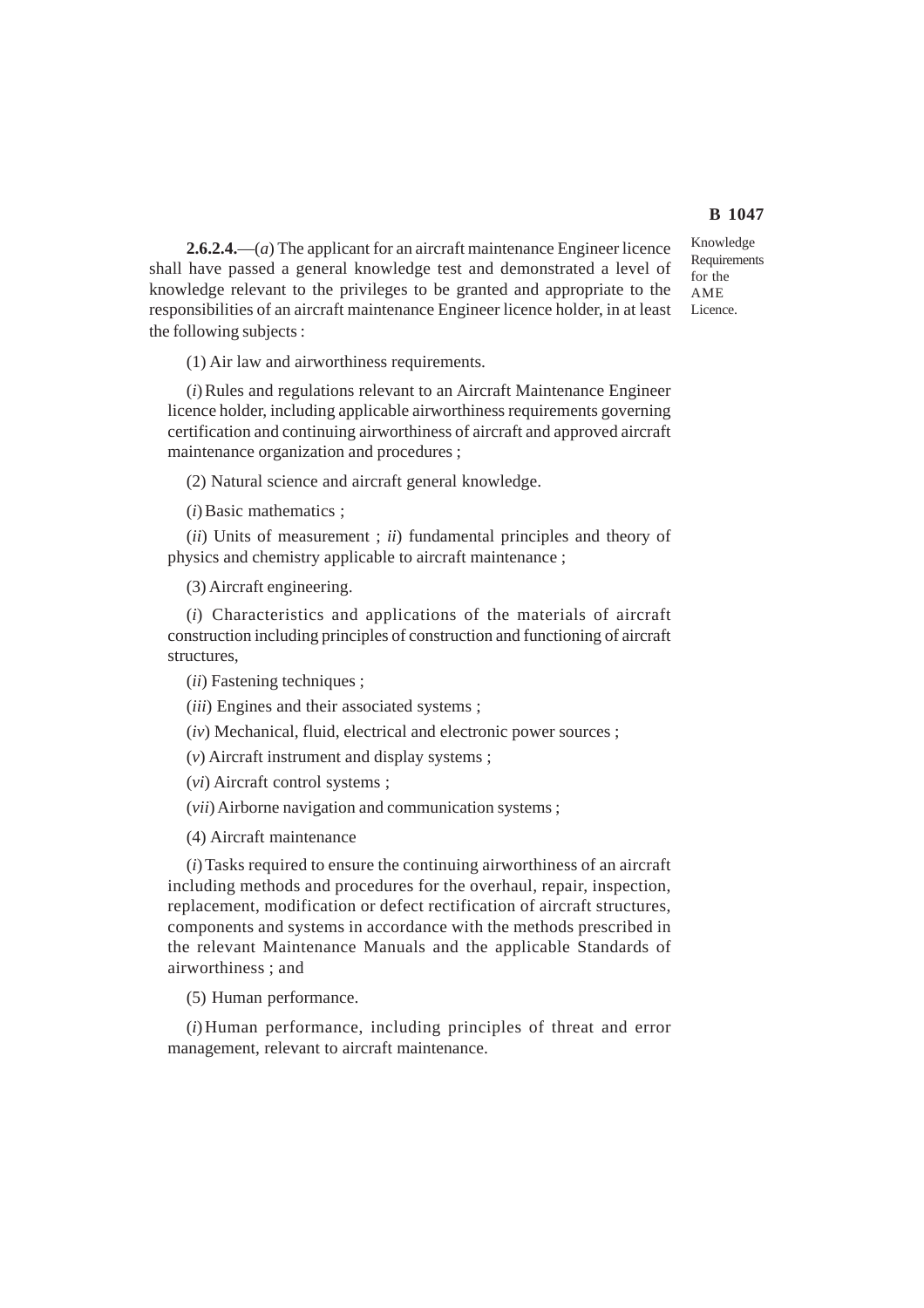Ratings.

**2.6.2.5.—**(*a*) The applicant for an airframe rating shall pass a knowledge test covering at least the following areas : Knowledge Requirements for the

- (1) Wood structures.
- (2) Aircraft covering.
- (3) Aircraft finishes.
- (4) Sheet metal and non-metallic structures.
- (5) Welding.
- (6) Assembly and rigging.
- (7) Airframe inspection.
- (8) Fuel systems.
- (9) Aircraft landing gear systems.
- (10) Hydraulic and pneumatic power systems.
- (11) Cabin atmosphere control systems.
- (12) Aircraft instrument systems.
- (13) Communication and navigation systems.
- (14) Aircraft fuel systems.
- (15) Aircraft electrical systems.
- (16) Position and warning systems.
- (17) Ice and rain control systems.
- (18) Fire protection systems.

(*b*) The applicant for a power plant rating shall pass a knowledge test covering at least the following areas :

- (1) Reciprocating systems.
- (2) Turbine engines.
- (3) Engine inspection.
- (4) Engine instrument systems.
- (5) Engine fire protection systems.
- (6) Engine electrical systems.
- (7) Lubrication systems.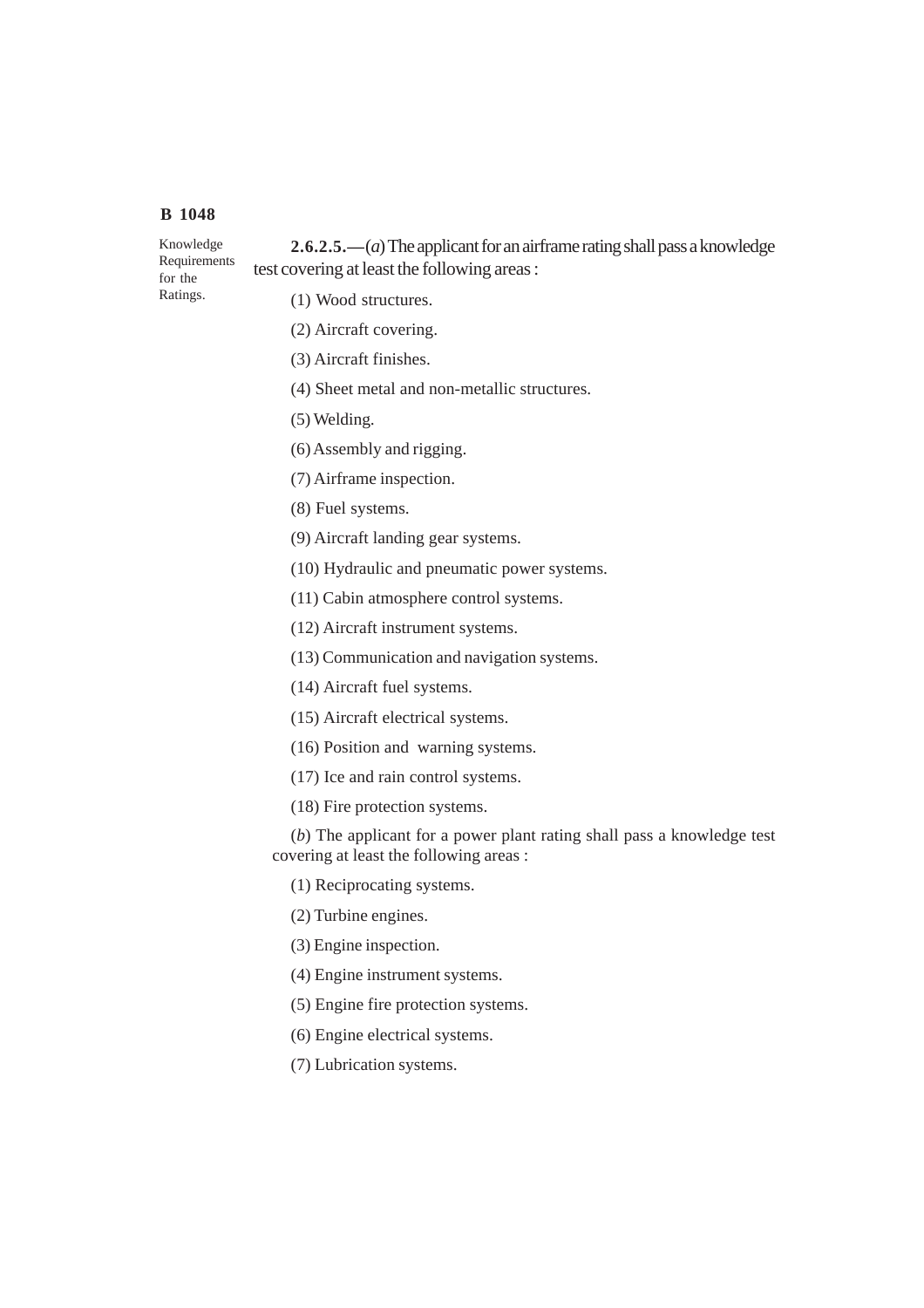(8) Ignition and starting systems.

(9) Fuel metering.

(10) Engine fuel systems.

(11) Induction and engine airflow systems.

(12) Engine cooling systems.

(13) Engine exhaust and reverser systems.

(14) Propellers.

(15) Auxiliary power units.

(*c*) The applicant for an avionics rating shall pass a knowledge test covering at least the following areas :

(1) Aircraft electrical systems ;

(2) Aircraft instrument systems ;

(3) Automatic flight control systems ;

(4) Aircraft radio and radio navigation systems,

(5) Aircraft navigation systems ; and

(6) Aircraft systems/components-avionics.

(*d*) The applicant shall pass each section of the test before applying for the skill tests prescribed by IS 2.6.2.7.

(*e*) The applicant for endorsement of an AME type rating shall have successfully completed an approved relevant type training in an ATO and provide documentary evidence, acceptable to the Authority of practical experience in representative tasks as contained in IS 2.6.2.5 (*e*).

**2.6.2.6.—**(*a*) An applicant for an AME licence and associated ratings shall qualify by either practical experience or through completion of approved training in an ATO.

Experience Requirements.

(*b*) *Practical Experience*.—Each applicant for an AME licence and rating(s) shall provide documentary evidence, acceptable to the Authority, of the following experience in the inspection, servicing and maintenance of aircraft or its components—

(1) Airframe rating-30 months.

(2) Powerplant rating-30 months.

(3) Airframe and Powerplant ratings-48 months.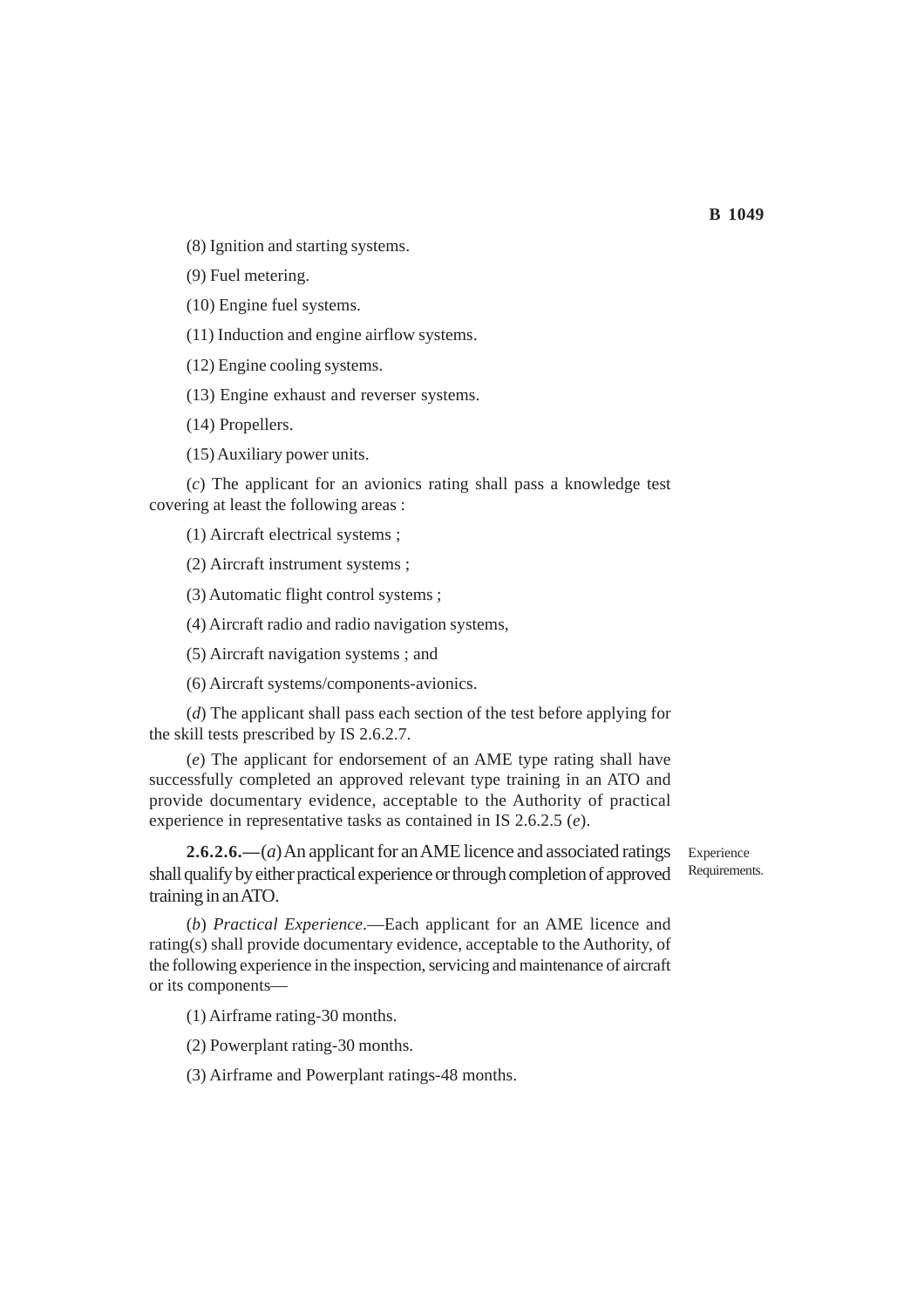(4) Avionics rating-36 months.

(5) Airframe, Powerplant and Avionics ratings-60 months.

(*c*) *Approved Training.*—Each applicant for an AME licence relying on completion of training in an Approved Training Organisation shall provide documentary evidence, acceptable to the Authority, of the following practical experience in the inspection, servicing and maintenance of aircraft or its components :

(1) Airframe rating-12 months.

(2) Powerplant rating-12 months.

(3) Airframe and Powerplant ratings-24 months.

(4) Avionics rating-12 months.

(5) Airframe, Powerplant and Avionics ratings-30 months practical work experience.

(*d*) The training requirements for a full aircraft maintenance engineer license, including requirements applicable to airframe and powerplant ratings, shall be complied with prior to obtaining the avionics rating.

Requirements.

Privileges and Limitations.

Skill

**2.6.2.7.**—(*a*) Each applicant for an AME license or rating must pass a skill test on the license or rating that he/she seeks. The tests cover the applicant's basic skill in performing practical projects on the subjects covered by the knowledge test for the license or rating, and shall contain at least the subjects in the Implementing Standard 2.6.2.7 appropriate to the license or rating sought.

**2.6.2.8.**—(*a*) Except as specified in paragraphs (*e*) and (*f*) of this subsection, a licensed AME may perform or supervise the maintenance, preventive maintenance, or modification of, or after inspection, approve for return to service, any aircraft, airframe, aircraft engine, propeller, appliance, component, or part thereof, for which he or she is rated, provided the licensed AME has—

(1) Satisfactorily performed the work at an earlier date ;

(2) Demonstrated the ability to perform the work to the satisfaction of the Authority ;

(3) Received training acceptable to the Authority on the tasks to be performed ; or

**B 1050**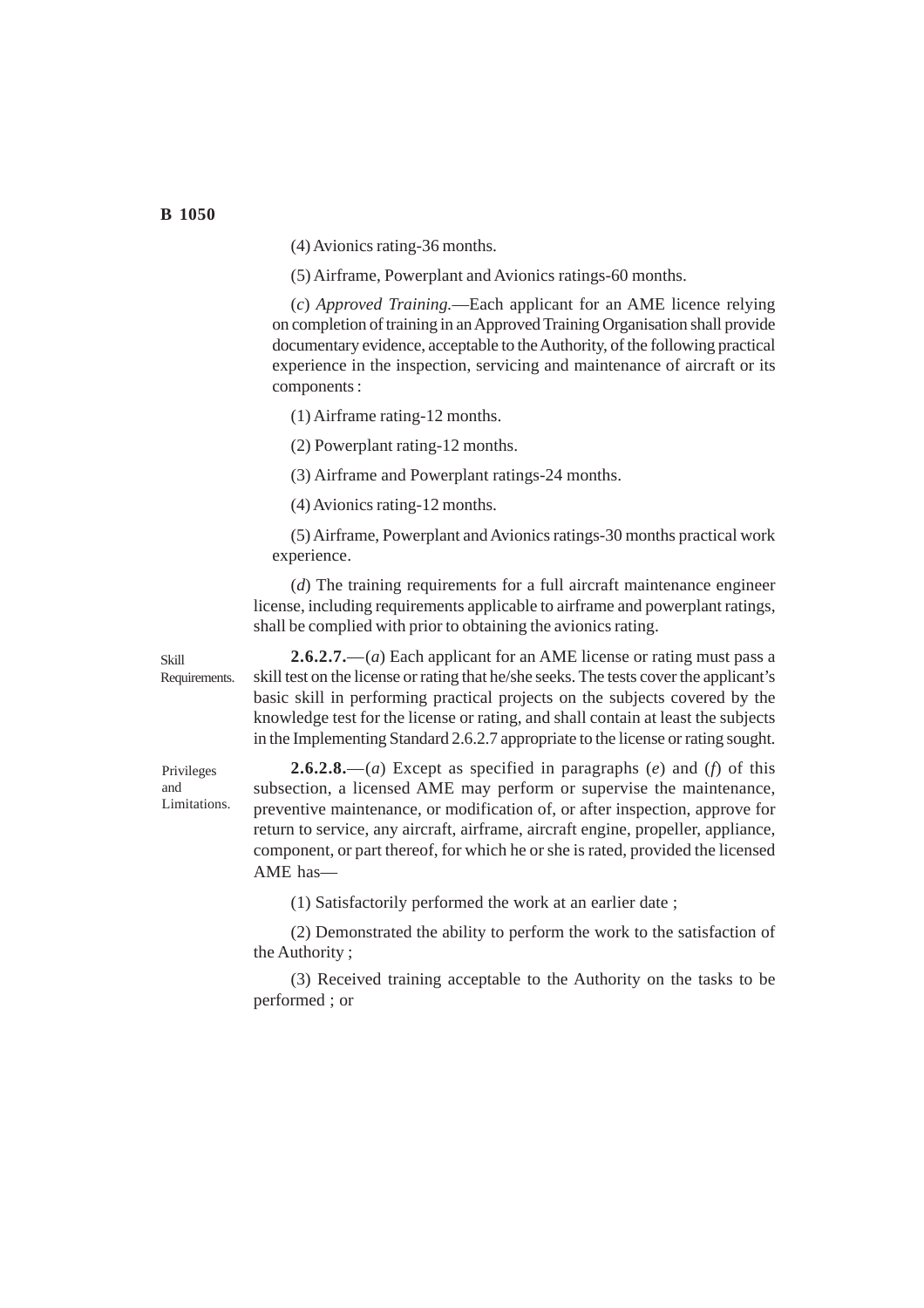(4) Performed the work while working under the direct supervision of a licensed AME or a licensed aviation repair specialist who is appropriately rated and has—

(*i*) Had previous experience in the specific operation concerned ; or

(*ii*) Received training acceptable to the Authority on the task to be performed.

(*b*) Except as specified in paragraphs (*e*) and (*f*) of this subsection, a licensed AME with an airframe rating may after he/she has performed the 100-hour inspection required by Part 8 of this chapter on an airframe, or any related part or appliance, and approve and return it to service.

(*c*) Except as specified in paragraphs (*e*) and (*f*) of this subsection, a licensed AME with a powerplant rating may perform the 100-hour inspection required by Part 8 of this chapter on a powerplant or propeller or any related part or appliance, and approve and return it to service.

(*d*) Except as specified in paragraph (*e*) of the subsection, a licensed AME with an Avionics rating may inspect, repair, maintain, function test and return to service aircraft avionics systems and components.

(*e*) An AME with an airframe or powerplant or avionics rating may not—

(1) Supervise the maintenance, preventive maintenance, or modification of, or approve and return to service, any aircraft, airframe, aircraft engine, propeller, appliance, component, or part thereof, for which he/she is rated unless he/she has satisfactorily performed the work concerned at an earlier date.

(2) Exercise the privileges of the license unless the licensed AME understands the current instructions for continued airworthiness and the maintenance instructions for the specific operation concerned.

(3) Perform a major repair or major modification of a propeller.

(*f*)An AME with an Airframe or Powerplant rating may not :

(1) Perform or supervise (unless under the direct supervision and control of an AOC holder that is authorised to perform maintenance, preventative maintenance, or modifications under an equivalent system in accordance with 9.4.1.3(*a*) of these regulations) any repair or alteration of instruments.

(2) Approve for return to service—

(*i*) Any aircraft, airframe, aircraft engine, propeller, appliance, component, or part thereof after completion of a major alteration or major repair ; or

(*ii*) Any instrument after completion of any repair or alteration.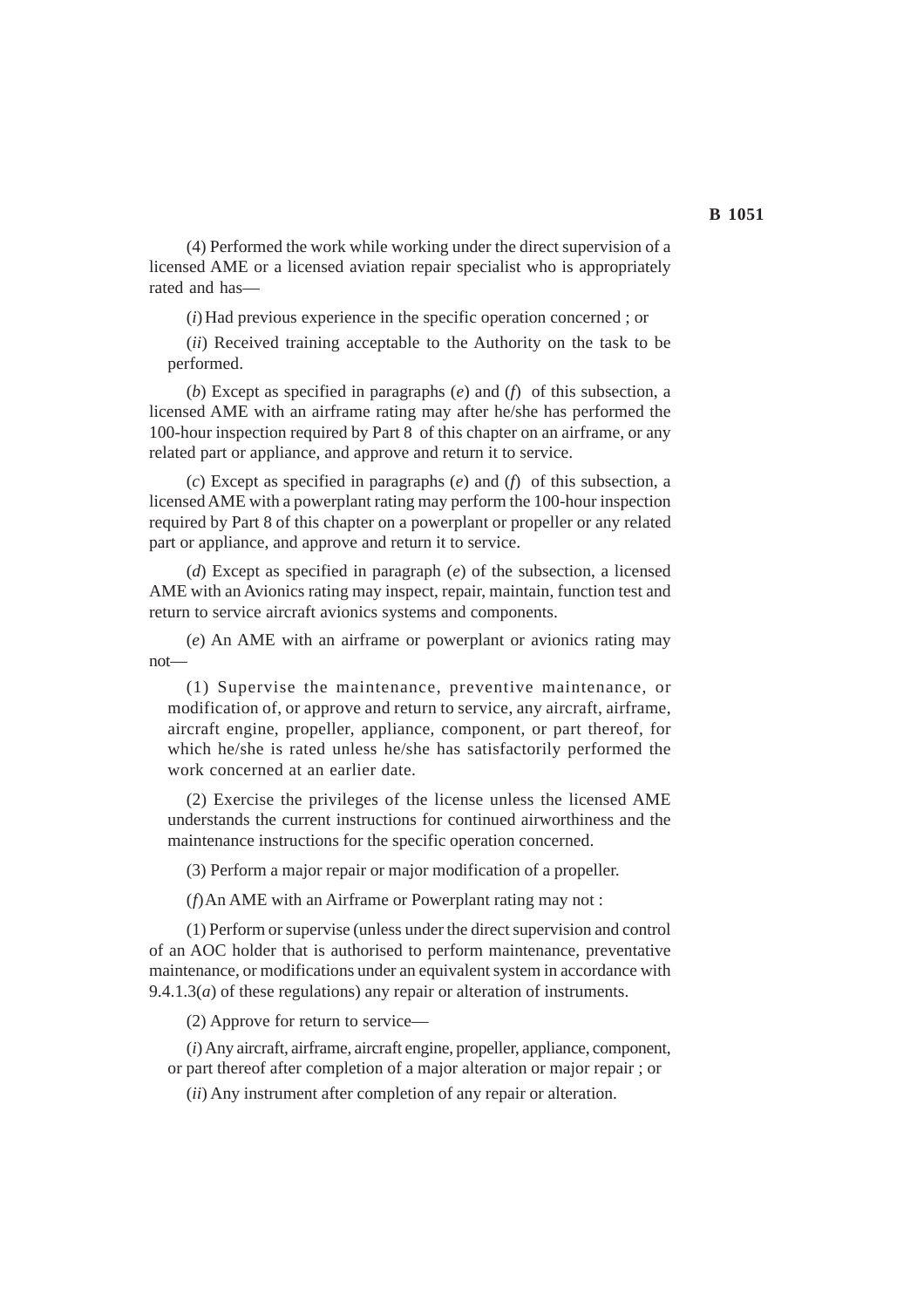(*g*) Details of the certification privileges shall be endorsed on or attached to the licence, either directly or by reference to another document issued by the Authority.

**2.6.2.9.** Duration of AME Licence.

(*a*) *Validity*.—The duration of the AME licence is five years.

(*b*) *Renewal*.—An AME licence that has not expired may be renewed for an additional 5 years if the holder presents evidence to the Authority that he/she has within the past 24 months has exercised the privileges of the licence and complied with the recent experience requirements as contained in 2.6.2.10.

(*c*) *Reissue*.—If the AME licence has expired, the applicant shall have received refresher training acceptable to the Authority and passed a skill test on the areas of operation contained in IS: 2.6.2.7 for the AME general and any associated ratings.

**2.6.2.10.**—(*a*) A licensed AME may not exercise the privileges of his/ her licence or rating unless, within the preceding 24 months—

(1) The Authority has found that he/she is able to do that work ; or

(2) For at least 6 months within the preceding 24 months—

(*i*) Served as an AME under his/her licence and rating ;

(*ii*) Technically supervised other AMEs ;

(*iii*) Provided aviation maintenance instruction or served as the direct supervisor of persons providing aviation maintenance instruction for an AME course or program acceptable to the Authority ;

(*iv*) Supervised the maintenance, preventive maintenance, or alteration of any aircraft, airframe, aircraft engine, propeller, appliance, component, or part thereof ; or

(*v*) Been engaged in any combination of paragraphs (*a*)(2)(*i*) through  $(a)(2)(iv)$  of this subsection.

Display of Licence.

**2.6.2.11.**—(*a*) Each person who holds an AME license shall keep it within the immediate area where he/she normally exercises the privileges of the license and shall present it for inspection upon the request of the Authority or an authorised representative of the Director-General, or any Federal, State, or local law enforcement officer.

Recent Experience Requirements.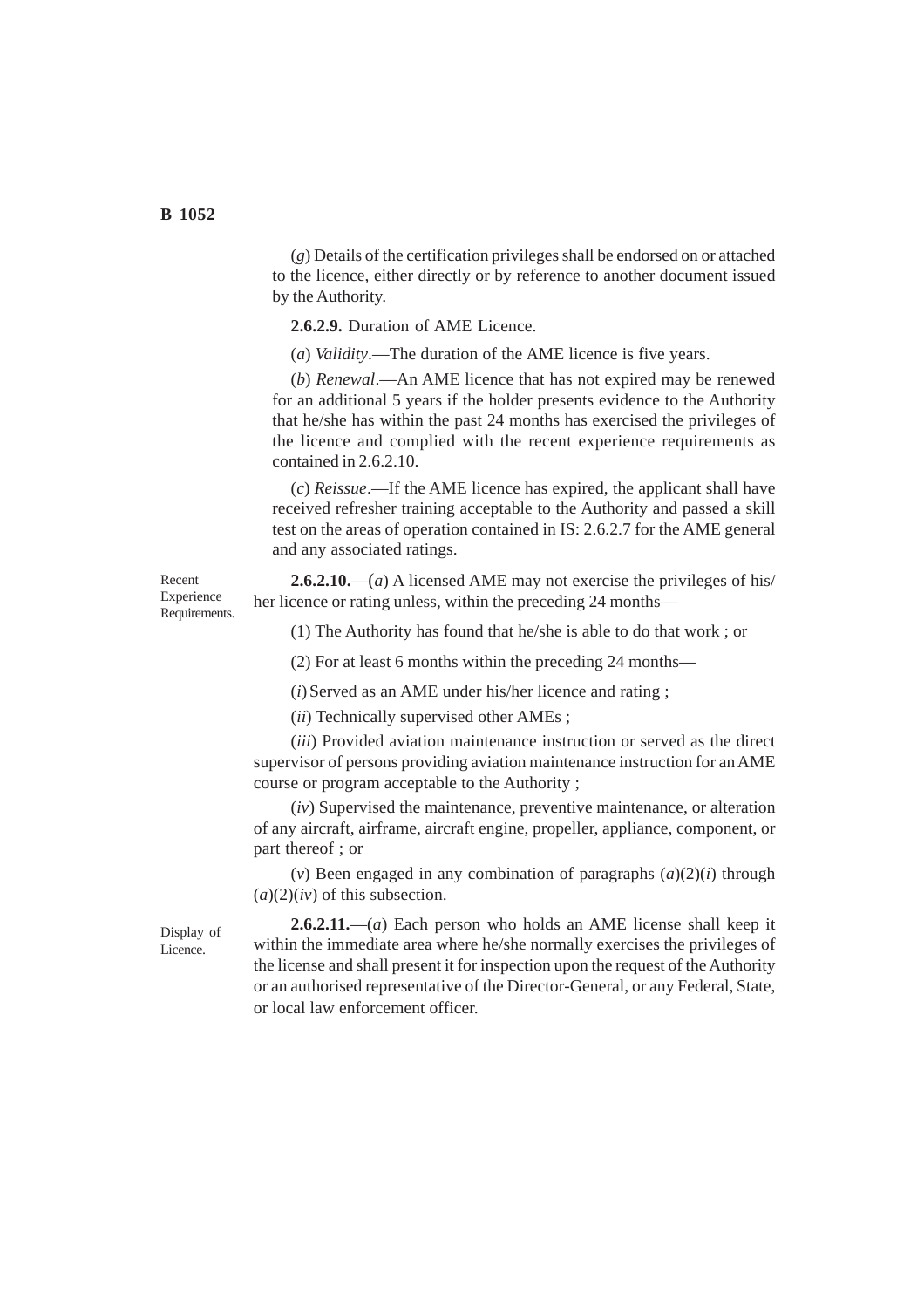**2.6.3.** INSPECTION AUTHORISATIONS.

**2.6.3.1.—**(*a*) This Subpart prescribes the requirements for issuance of inspection authorisations, and the conditions under which these authorisations are necessary.

**2.6.3.2.**—(*a*) An applicant for an Inspection Authorisation shall :

(1) Hold a currently effective and valid AME license with both an airframe and powerplant rating, each of which is currently effective and has been in effect for a total of at least 3 years.

(2) Have been actively engaged, for at least the 2-year period before the date of application, in the maintenance of certificated aircraft and maintained in accordance with these regulations.

(3) Have a fixed base of operations at which the applicant may be located in person or by telephone during a normal working week but which need not be the place where the applicant will exercise inspection authority.

(4) Have available the equipment, facilities, and inspection data necessary to properly inspect airframes, aircraft engines, propellers, or any related component, part, or appliance.

(5) Pass a knowledge test that demonstrates the applicant's ability to inspect according to safety standards for approving aircraft for return to service after major and minor repairs, major and minor modifications, annual inspections, and progressive inspections, which are performed under Part 5.

(*b*) An applicant who fails the knowledge test prescribed in paragraph (*a*)(5) of this section may not apply for retesting until at least 90 days after the date he/she failed the test.

**2.6.3.3.** Knowledge Requirements for the IA

(*a*) The applicant for the IA shall pass a knowledge test covering at least the following areas :

(1) Certification procedures for products and parts.

(2) Airworthiness standards-aircraft.

(3) Airworthiness standards-rotorcraft.

(4) Airworthiness directives.

(5) Maintenance, preventive maintenance, rebuilding, and alteration.

(6) Identification and registration marking.

Applicability.

Eligibility **Requirements** : General.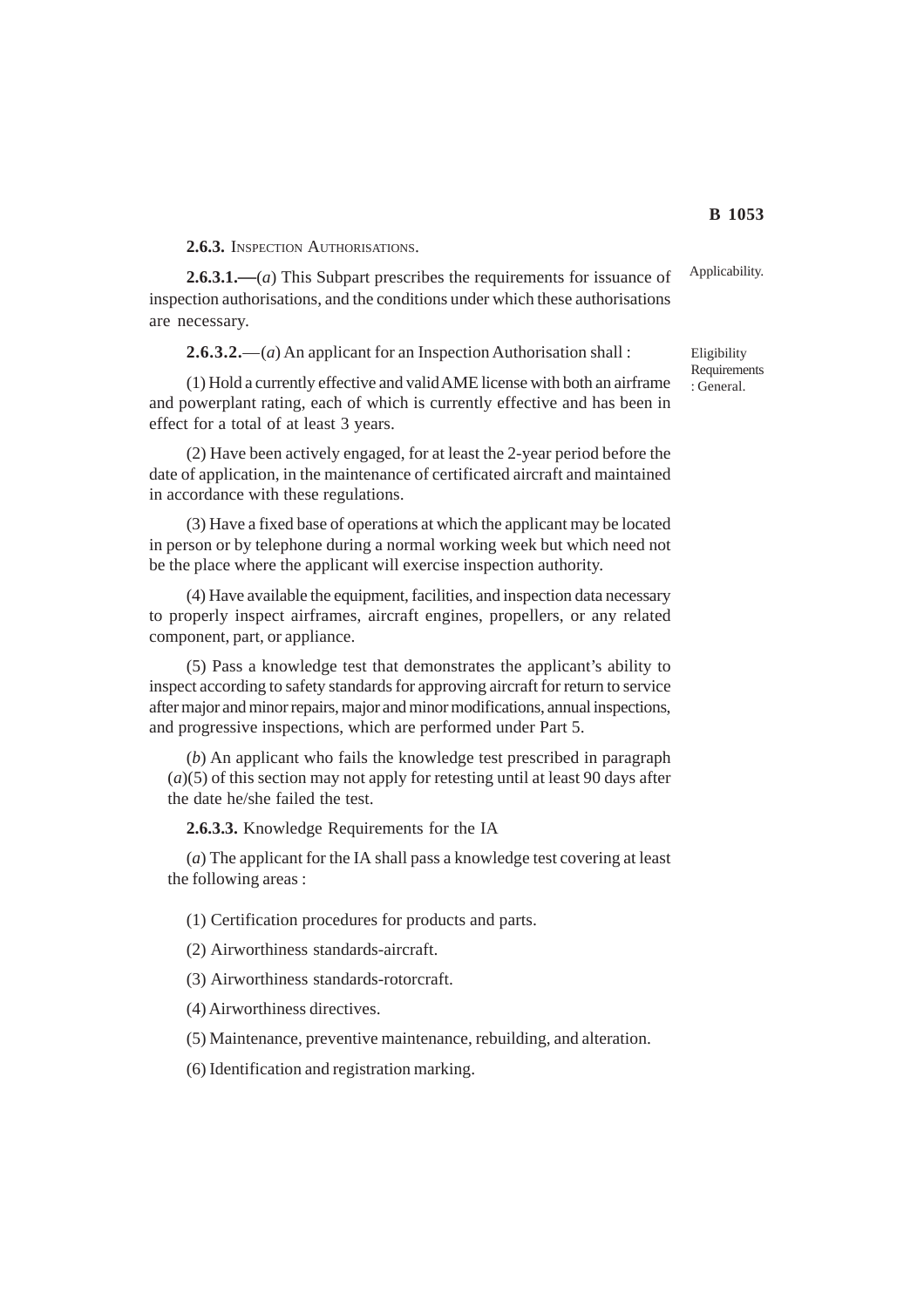(7) Certification-Maintenance licensing.

(8) General operating and flight rules.

(9) Aircraft weight and balance.

Inspection Authorisation : Duration.

**2.6.3.4.—**(*a*) Each inspection authorisation expires 12 months from the date of issue/renewal.

(*b*) An inspection authorisation ceases to be effective whenever any of the following occurs :

(1) The authorisation is surrendered, suspended, or revoked.

(2) The holder no longer has a fixed base of operation.

(3) The holder no longer has the equipment, facilities, and inspection data required by  $2.6.3.2(a)(3)$  and (4) of these regulations for issuance of his/ her authorisation.

(*c*) The holder of an inspection authorisation that is suspended or revoked shall return it to the Authority.

Renewal of Authorisation.

**2.6.3.5.—**(*a*) To be eligible for renewal of an Inspection Authorisation for a 1-year period, an applicant shall, within 90 days prior to the expiration of the authorisation, present evidence to the Authority that the applicant still meets the requirements of 2.6.3.2 of these regulations and show that, during the current period of authorisation, the applicant has—

(1) Performed at least one annual inspection during each 3 month period the applicant held the authorisation ;

(2) Performed inspections of at least two major repairs or major modifications for each 3 month period the applicant held the authorisation ;

(3) Performed or supervised and approved at least one progressive inspection in accordance with standards prescribed by the Authority for each 12 month period the applicant held the authorisation ;

(4) Performed any combination of paragraphs  $(a)(1)$  through  $(a)(3)$ ;

(5) Successfully completed an Inspection Authorisation refresher course or series of courses acceptable to the Authority, of not less than 16 hours of instruction during the12-month period preceding the application for renewal ; or

(6) Passed a knowledge test administered by the Authority to determine that the applicant's knowledge of applicable regulations and standards is current.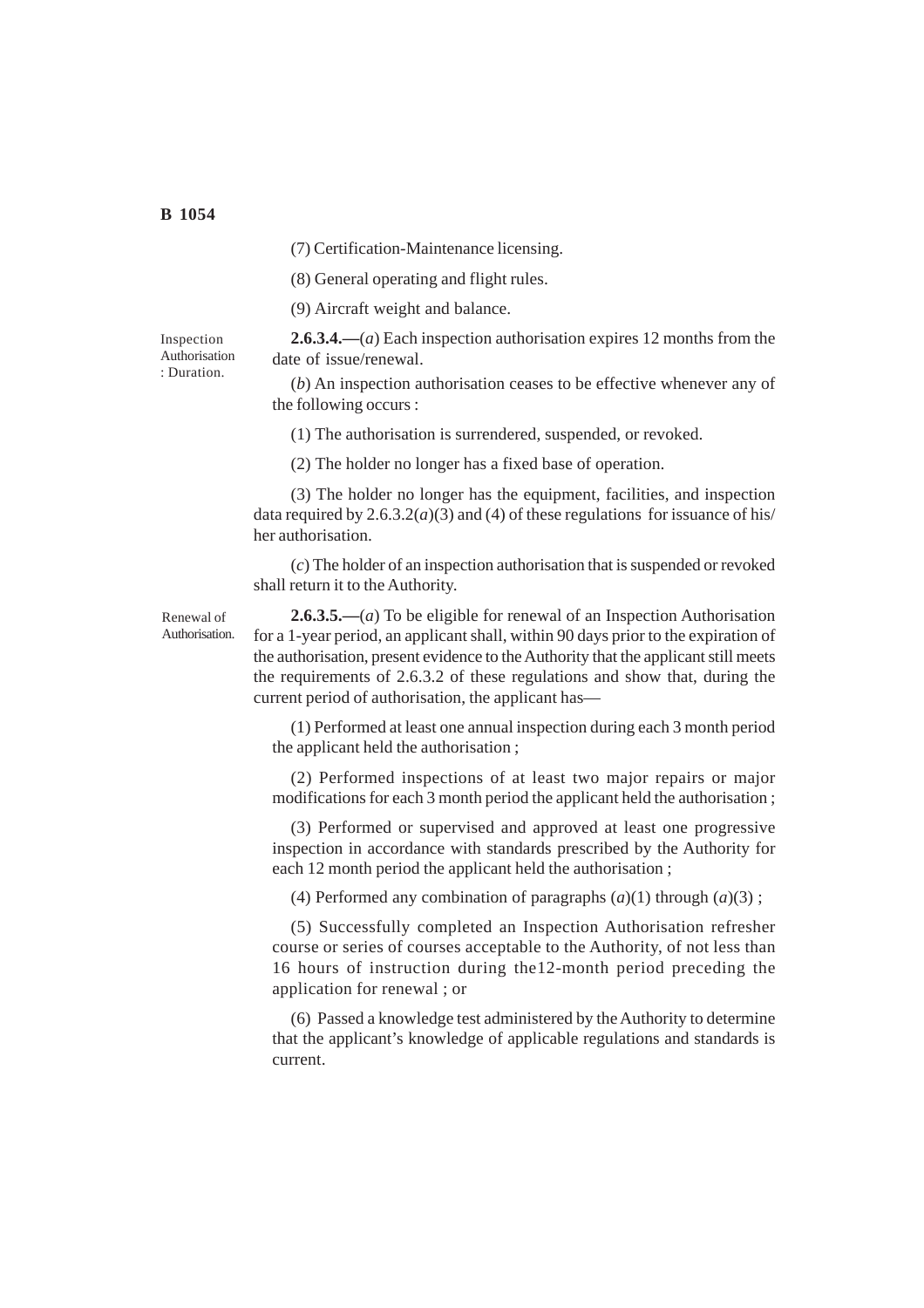Privileges and Limitations.

**2.6.3.6.—**(*a*) When exercising the privileges of an IA, the holder shall keep it available for inspection by the aircraft owner and the AME submitting the aircraft, repair, or alteration for approval (if any), and shall present it at the request of the Authority or an authorised representative of the Director-General, or at the request of any Federal, State, or local law enforcement officer.

(*b*) The holder of an Inspection Authorisation (IA) with a current and valid AME license may :

(1) Inspect and approve for return to service any aircraft, airframe, aircraft engine, propeller appliance, component, or part thereof on any aircraft with a 5,700 kg maximum take-off weight or less, after completion of a major repair or major alteration performed in accordance with Part 5 and done in accordance with technical data approved by the Authority.

(2) Perform an annual inspection, or perform or supervise a progressive inspection, according to Part 5, on any aircraft with a 5,700 kg maximum take-off weight or less, except those aircraft on a continuous maintenance program, and approve the aircraft for return to service.

(*c*) The holder of an IA with a current and valid AME licence may not :

(1) Exercise the privileges of the authorisation unless he or she holds a current and valid AME licence with airframe and power plant ratings.

(2) Inspect and approve for return to service any aircraft over 5,700 kg maximum take-off weight.

(3) Inspect and approve any airframe, aircraft engine, propeller, appliance, component, or part thereof which is subject to a maintenance program under Part 9 of these regulations.

(4) Inspect and approve for return to service any aircraft maintained in accordance with a continuous maintenance program approved under Part 9 of these regulations.

(5) Exercise any privilege of an Inspection Authorisation whenever that person no longer—

(*i*) Has a fixed base of operation ; and

(*ii*) Has access to the equipment, facilities, or inspection data required by  $2.6.3.2(a)(3)$  and (4) of these regulations.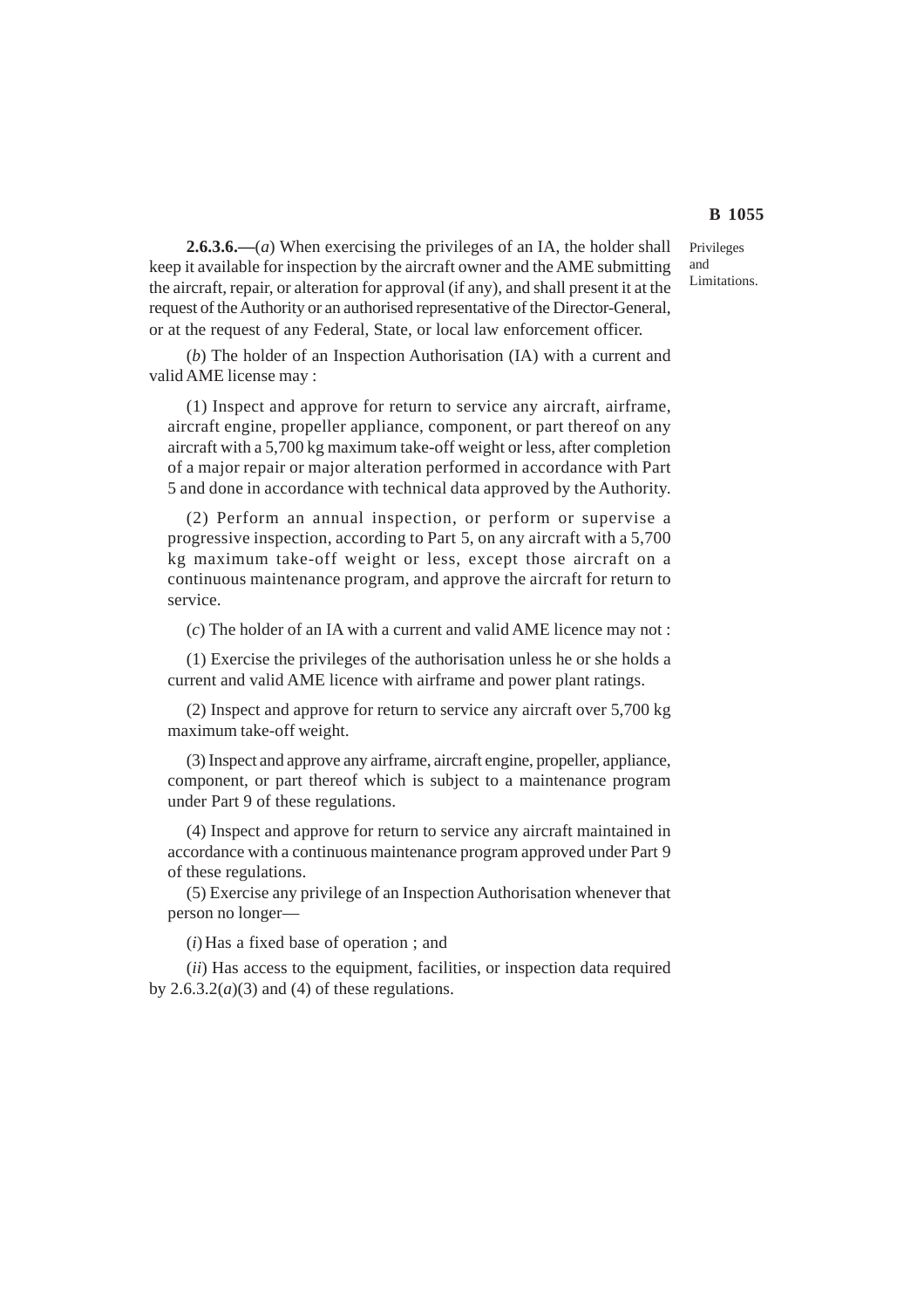(6) Exercise the privileges of the authorisation until he or she has notified the Authority in writing of any changes in the fixed base of operation and equipment, facilities or inspection data and received approval in writing from the Authority for the proposed change.

**2.6.4.** AIRCRAFT REPAIR SPECIALIST

**2.6.4.1**.—(*a*) This Subpart prescribes the requirements for issuance of Aircraft Repair Specialist (AR) licences and ratings, and the conditions under which those licenses and ratings are necessary. Applicability.

**2.6.4.2.** *Aircraft Repair Specialist Licences* : Eligibility

(*a*) An applicant for an aircraft repair specialist license and shall—

(1) Be at least 18 years of age.

(2) Demonstrate the ability to read, write, speak, and understand the English language, by reading and explaining appropriate maintenance publications and by writing defect and repair statements.

(3) Demonstrate a level of knowledge relevant to the privileges to be granted and appropriate to the duties to be performed.

(4) By specially qualified to perform maintenance on aircraft or components thereof, appropriate to the job for which he/she was employed.

(5) Be employed for a specific job requiring those special qualifications by an approved maintenance organisation certificated under Part 6 or an air operator certificated under Part 9 of these regulations that is required by its operating certificate or approved specific operating provisions to provide maintenance, preventive maintenance, or modifications to aircraft approved with a continuous maintenance program according to its maintenance control manual.

(6) Be recommended for certification by his employer, to the satisfaction of the Authority, as able to satisfactorily maintain aircraft or components, appropriate to the job for which he is employed.

(7) Have either of the following :

(*i*) At least 24 months of practical experience in the procedures, practices, inspection methods, materials, tools, machine tools, and equipment generally used in the maintenance duties of the specific job for which the person is to be employed and certificated ; or

(*ii*) Completed formal training that is acceptable to the Authority and is specifically designed to qualify the applicant for the job on which the applicant is to be employed.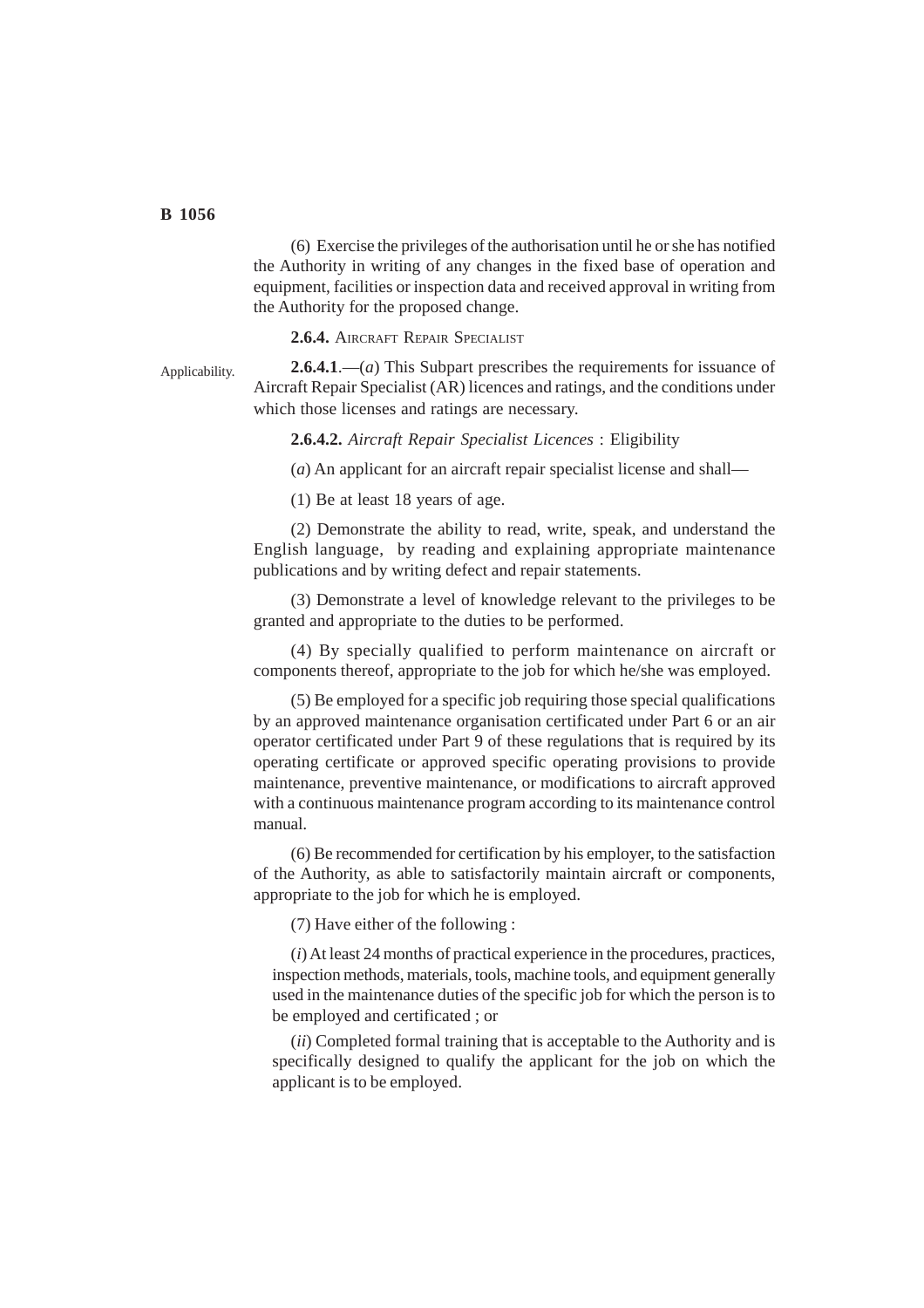#### **2.6.4.3.** RATINGS

(*a*) The following ratings may be issued under this sub-part :

- (*i*) Propeller.
- (*ii*) Computer.
- (*iii*) Instrument.
- (*iv*) Accessory.
- (*v*) Components.
- (*vi*) Welding.
- (*vii*) Non destructive Testing (NDT).

(*viii*) Other as may be designated by the Authority.

(*b*) At no instance shall an aircraft repair specialist licence be issued with an airframe and/or powerplant or avionics rating to circumvent the process of obtaining an AME License.

(*c*) Ratings for an applicant employed by an approved maintenance organisation shall coincide with the rating(s) issued at the approved maintenance organisation limited to the specific job for which the person is employed to perform, supervise, or approve for return to service.

(*d*) At no instance shall an aviation repair specialist license be issued a rating in which the AMO has not been issued.

(*e*) Ratings for an applicant employed by an air operator shall coincide with the approved operations specifications and the approved maintenance control manual that identifies the air operator's authorisations limited to the specific job for which the person is employed to perform, supervise, or approve for return to service.

**2.6.4.4.—**(a) An aircraft repair specialist may perform or supervise the maintenance, preventive maintenance, or alteration of aircraft, airframes, aircraft engines, propellers, appliances, components, and parts appropriate to the designated speciality area for which the aircraft repair specialist is licensed and rated, but only in connection with employment by an AMO approved under Part 6 of these regulations or an AOC holder that is authorised to perform maintenance, preventive maintenance, or modifications under an equivalent system in accordance with 9.4.1.3(a) of these regulations.

(*b*) An aircraft repair specialist may not perform or supervise duties unless the aircraft repair specialist understands the current instructions of the employing certificate holder and the instructions for continued airworthiness, which relate to the specific operations concerned.

Aircraft Repair Specialist Licenses : Privileges and Limitations.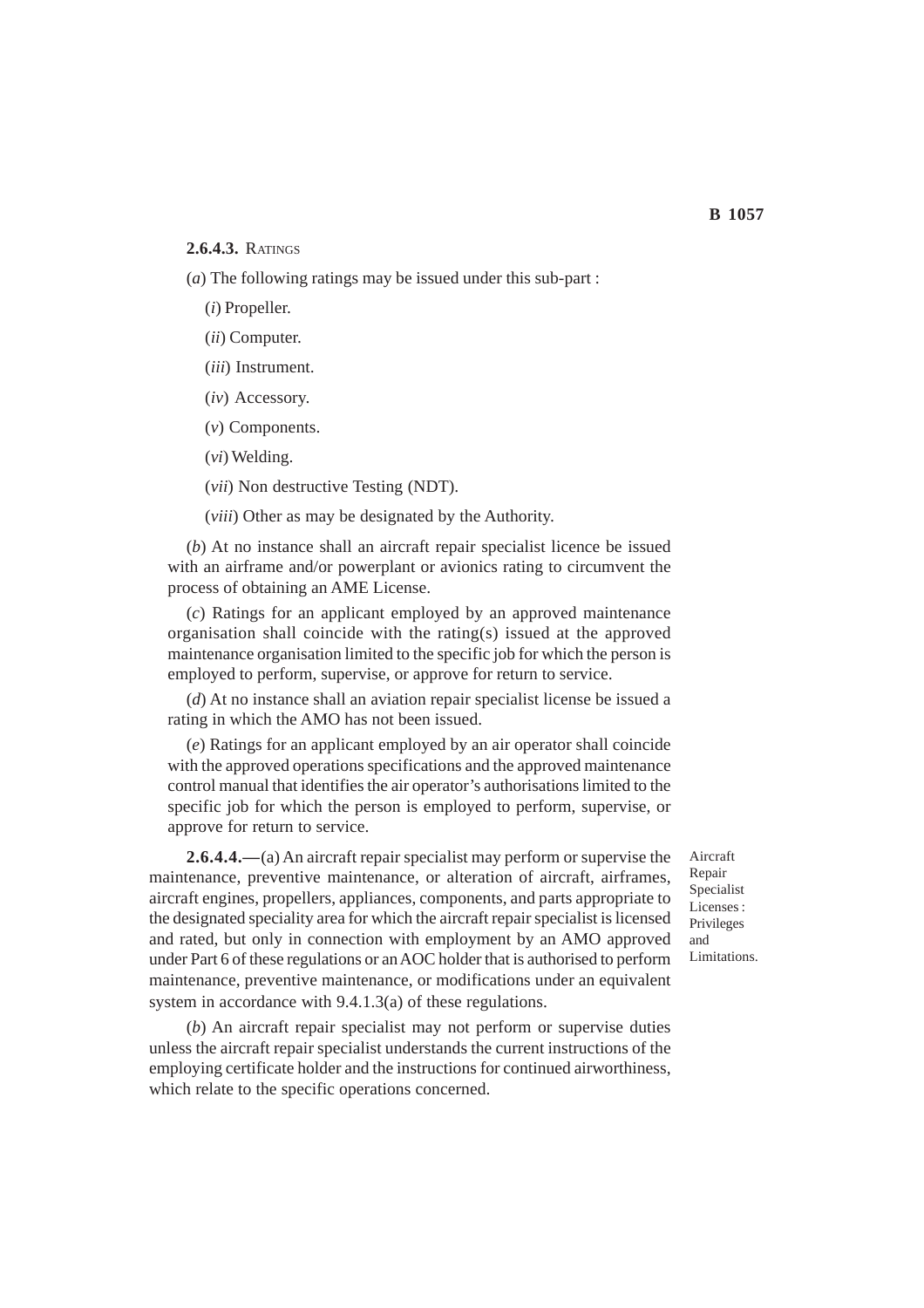Display of Licence.

(*c*) An aircraft repair specialist licence must be surrendered to the Authority at the time the license holder leaves the employ of the AMO or AOC.

**2.6.4.5.—**(*a*) Each person who holds an aircraft repair specialist license shall keep it within the immediate area where he/she normally exercises the privileges of the license and shall present it for inspection upon the request of the Authority or an authorised representative of the Director General, or any Federal, State, or local law enforcement officer.

**2.6.4.6.—**(*a*) Validity.

(1) The duration of the aviation repairman licence is five years provided the licence holder is in the continual employment of the sponsoring AMO or an AOC in an aviation repairman position.

(2) An aviation repairman licence must be surrendered to the Authority at the time the licence holder leaves the employ of the AMO or AOC.

(*d*) *Renewal.* An aviation repairman licence that has not expired may be renewed for an additional five years, subject to the continuation of employment, if the holder presents a recommendation for renewal from his/her employer, to the satisfaction of the Authority, as able to satisfactorily maintain aircraft or components, appropriate to the job for which he/she is employed.

**2.6.5.** INSTRUCTORS FOR AIRCRAFT MAINTENANCE ENGINEER RATINGS

**2.6.5.1.** Requirements for Aircraft maintenance Engineer Instructor Rating :

(*a*) *Age* : An applicant for aircraft maintenance engineer instructor licence and rating shall be at least 21 years of age.

(*b*) *Knowledge* :

(1) An applicant for a aircraft maintenance engineer instructor licence shall have met the instructor requirements in 2.2.6 of this part ; and

(2) Any additional requirements as may be specified by the Authority.

(*c*) *Experience* : The applicant for an aircraft maintenance engineer instructor licence and rating shall hold at least a current and valid aircraft maintenance engineer licence and rating for which the instructor licence is sought and have a minimum of three years experience as an aircraft maintenance engineer.

 Duration of Licence.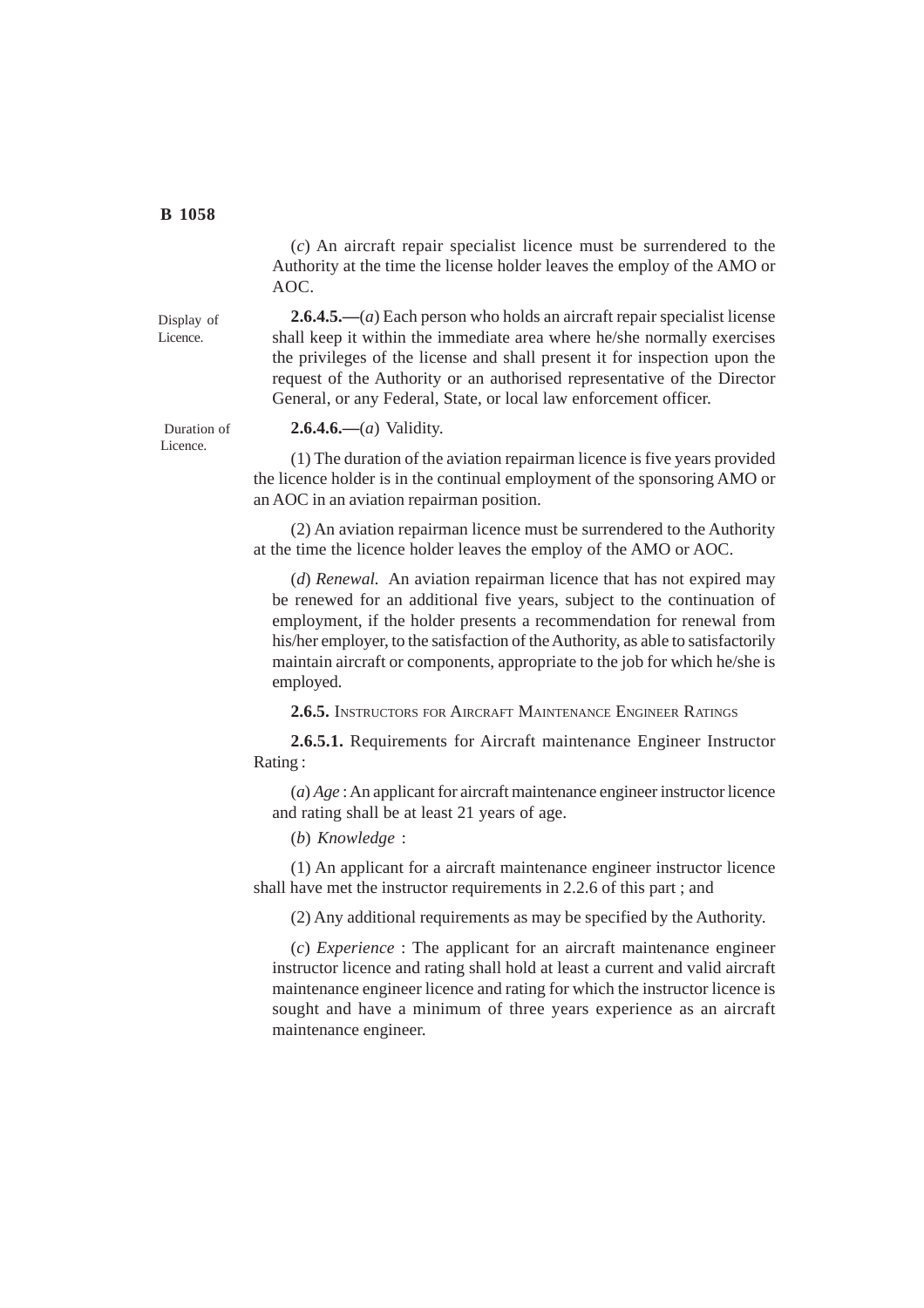(*d*) *Privileges* : The privileges of aircraft maintenance engineer instructor licence are to give instruction to aircraft maintenance engineer licence applicants and to endorse those applicants for a knowledge or skill test as applicable.

(*e*) *Validity* : Subject to compliance with the requirements specified in this Part, the validity period of the aircraft maintenance engineer instructor licence is 2 years.

(*f*)*Renewal* : An aircraft maintenance engineer instructor licence that has not expired may be renewed for an additional 24 calendar months if the holder presents to the Authority evidence that he/she has within the past 12 months preceding the expiry date —

(1) Conducted at least six exercises in an approved course for an aircraft maintenance engineer licence or rating ; or

(2) Received refresher training acceptable to the Authority.

(*g*) *Reissue* : If the aircraft maintenance engineer instructor licence has expired, the applicant shall have received refresher training acceptable to the Authority.

**2.6.6.** DESIGNATED AIRCRAFT MAINTENANCE ENGINEER EXAMINERS

**2.6.6.1.** General Requirements—

(*a*) *Age* : An applicant for a aircraft maintenance engineer examiner designation shall be at least 23 years of age.

(*b*) *Medical* : There are no medical requirements for an aircraft maintenance engineer examiner designation.

(*c*) *General Eligibility* :

(1) Show evidence of a high level of aeronautical knowledge in the subject areas for AME certification in both reciprocating and turbine engine aircraft.

(2) Have held a valid AME with the ratings for which a designation is to issue for five years.

(3) Have been actively exercising the privileges of that AME certificate in the previous three years.

(4) Have a good record as an AME and a person engaged in the industry and community with a reputation for honesty and dependability.

(5) The applicant must have for test conducted using the skill test standard (STS) have a fixed base of operation adequately equipped to test at least 25 percent of all level 1, level 2, level 3 skill elements listed in Objective 3 of each subject area in the STS for the General, Airframe and Power plant.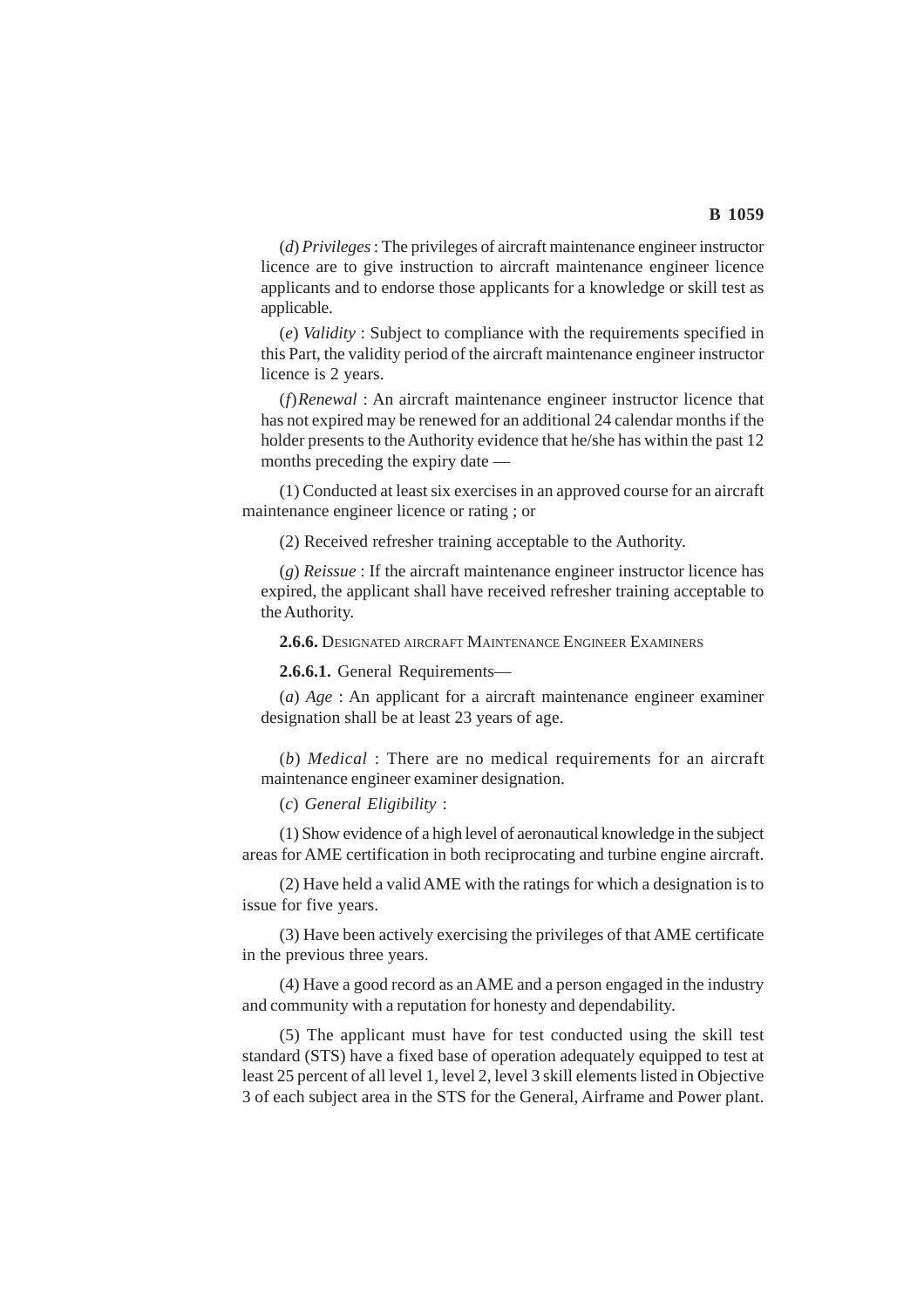Additionally, be equipped to perform all of the core competencies elements identified in Objective 2 of each subject area in the STS for General, Airframe and Powerplant ratings.

(6) The applicant must have a fixed base of operation, equipment and materials, must be adequate for an applicant to demonstrate the basic skills of the rating sought.

(7) The applicant must have an airworthy aircraft, other aircraft, aircraft subassemblies, operational mock-ups, and other aids that may be used for testing.

(8) The applicant must have tools, equipment, material, current publications, and necessary apparatus required to complete a project assignment must be the type recommended by the aircraft manufactures or accepted in the aviation industry.

**2.6.6.2.** Knowledge—

(*a*) The applicant shall pass a pre-designation test on the following :

(1) Air Law and Regulations for AME personnel.

(2) Current practices for the fleet of aircraft to be utilised.

(3) Best industry practices.

(4) Recent improvement in technology, testing and tooling.

**2.6.6.3.** Skill—

(*a*) The applicant shall be observed conducting a complete, actual skill test using the approved STS in a satisfactory manner.

(*b*) The applicant shall be observed completing the required documentation required by the Authority in a satisfactory manner.

**2.6.6.4.** Currency—

(*a*) After designation, a designated aircraft maintenance engineer examiner shall maintain currency by—

(1) Attending initial and recurrent training conducted by the Authority, and

(2) Maintaining a current and valid AME licence and applicable ratings.

(*b*) The designated AME examiner shall conduct at least 6 skill tests during any 12 calendar month period in order to the designation remain current.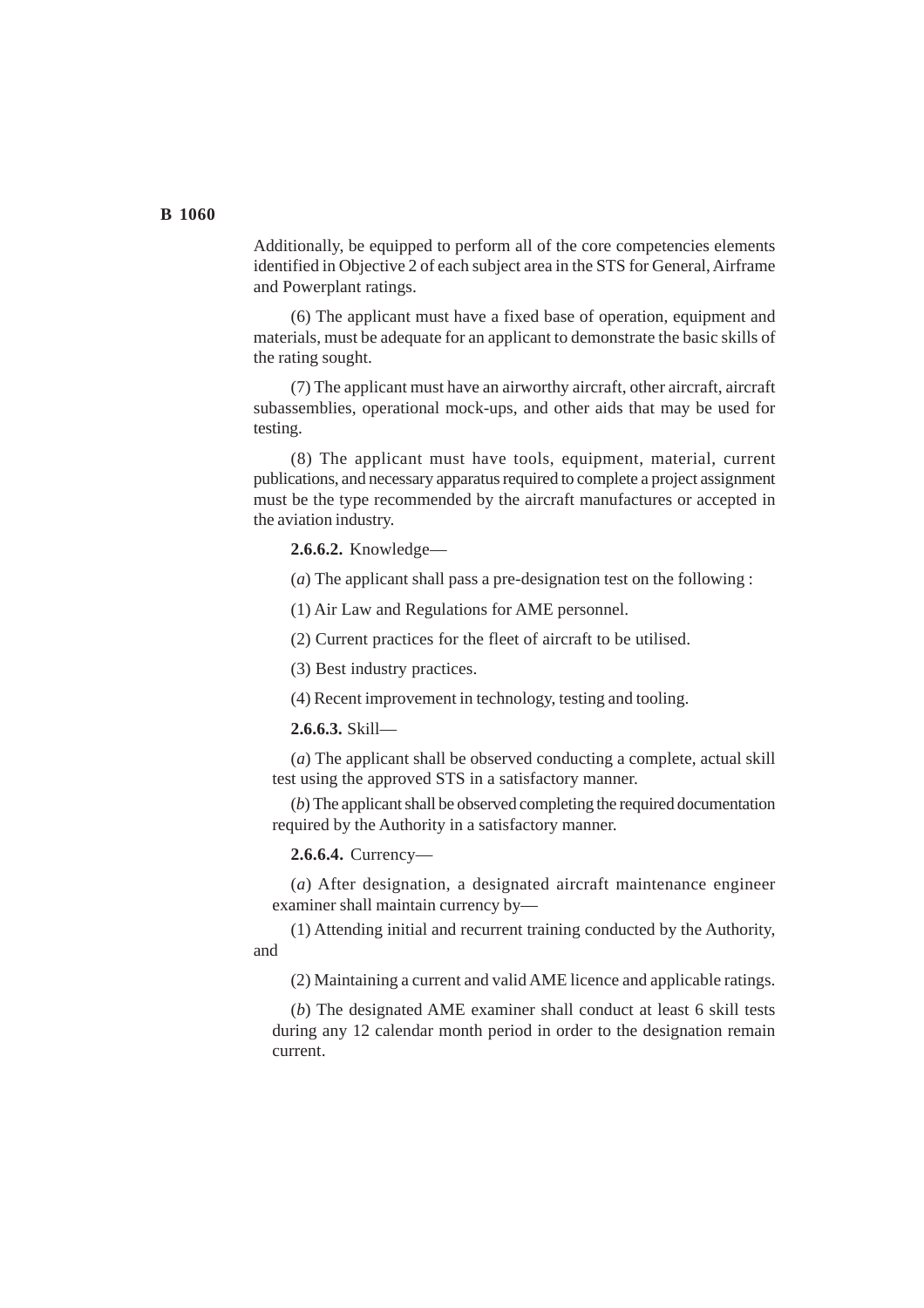(*c*) The designated AME examiner shall be observed by the Authority in the conduct of skill test at least once each 12 calendar months.

2.6.6.5. Privileges—

(*a*) The designated AME examiner may conduct skill test in accordance with the STS standards.

2.6.6.6. Validity—

(*a*) The AME examiner designation shall be valid for one year.

2.6.6.7. Renewal—

(*a*) The AME examiner designation may be renewed by Authority if :

(1) The need for the designation remains valid.

(2) The performance of the designated AME examiner has been satisfactory.

(3) The designated AME examiner has attended the designated AME examiner training conducted by the Authority in the previous 12 calendar months.

**2.7.** AIR TRAFFIC CONTROLLER LICENCES, CATEGORIES AND RATINGS

2.7.1.—(*a*) This section prescribes the requirements for the issue, Applicability. renewal and re-issue of an air traffic controller licence and ratings.

(*b*) Student air traffic controller

(1) The Authority shall take the appropriate measures to ensure that student air traffic controllers do not constitute a hazard to air navigation.

(2) The Authority shall not permit a student air traffic controller to receive instruction in an operational environment unless that student air traffic controller holds a current Class 3 Medical Assessment.

**2.7.2.—**(*a*) An applicant shall, before being issued with an air traffic General.controllers licence, meet such requirements in respect of age, knowledge, experience, skill, medical fitness and language proficiency as are specified for that licence, rating or authorization. Unlicensed State employees may operate as air traffic controllers on condition that they meet the same requirements.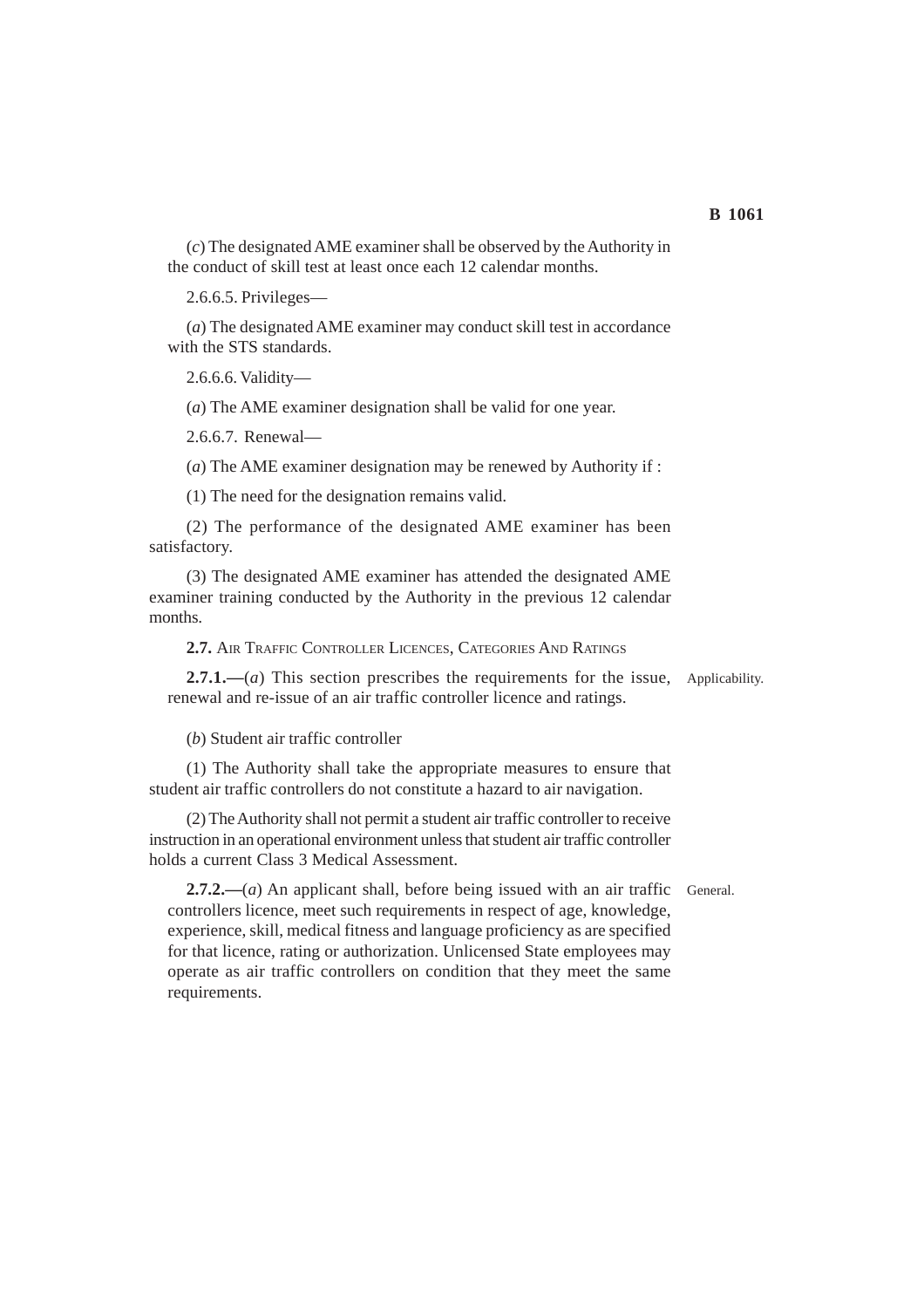**2.7.3.** AIR TRAFFIC CONTROLLER LICENCE AND RATINGS

2.7.3.1. Air traffic Controller Licence.

(*a*) *Age* : The applicant for an air traffic controller licence shall be not less than 21 years of age.

(*b*) *Medical* : The applicant for an air traffic controller licence shall hold a Class 3 medical certificate issued under this Part.

(*c*) *Knowledge* : The applicant for an air traffic controller licence shall receive knowledge instruction through an approved training course on the knowledge areas appropriate to the holder of an air traffic controller licence :

(1) Air law :

(*i*) Rules and regulations relevant to the air traffic controller.

(2) Air traffic control equipment :

(*i*) Principles, use and limitations of equipment used in air traffic control.

(3) General knowledge :

(*i*) Principles of flight ; principles of operation and functioning of aircraft, power plants and systems ; aircraft performances relevant to air traffic control operations.

(4) Human performance : Human performance relevant to air traffic control, including principles of threats and errors management ;

(5) Meteorology :

(*i*) Aeronautical meteorology ; use and appreciation of meteorological documentation and information ; origin and characteristics of weather phenomena affecting flight operations and safety ; altimetry.

(6) Navigation :

(*i*) Principles of air navigation ; principle, limitation and accuracy of navigation systems and visual aids.

(7) Operational procedures :

(*i*) Air traffic control, communication, radiotelephony and phraseology procedures (routine, non routine and emergency) ; use of the relevant aeronautical documentation ; safety practices associated with flight.

(*d*) *Knowledge testing* : An applicant for an air traffic controller licence shall :

(1) Have received an endorsement for the knowledge test from an authorised instructor who :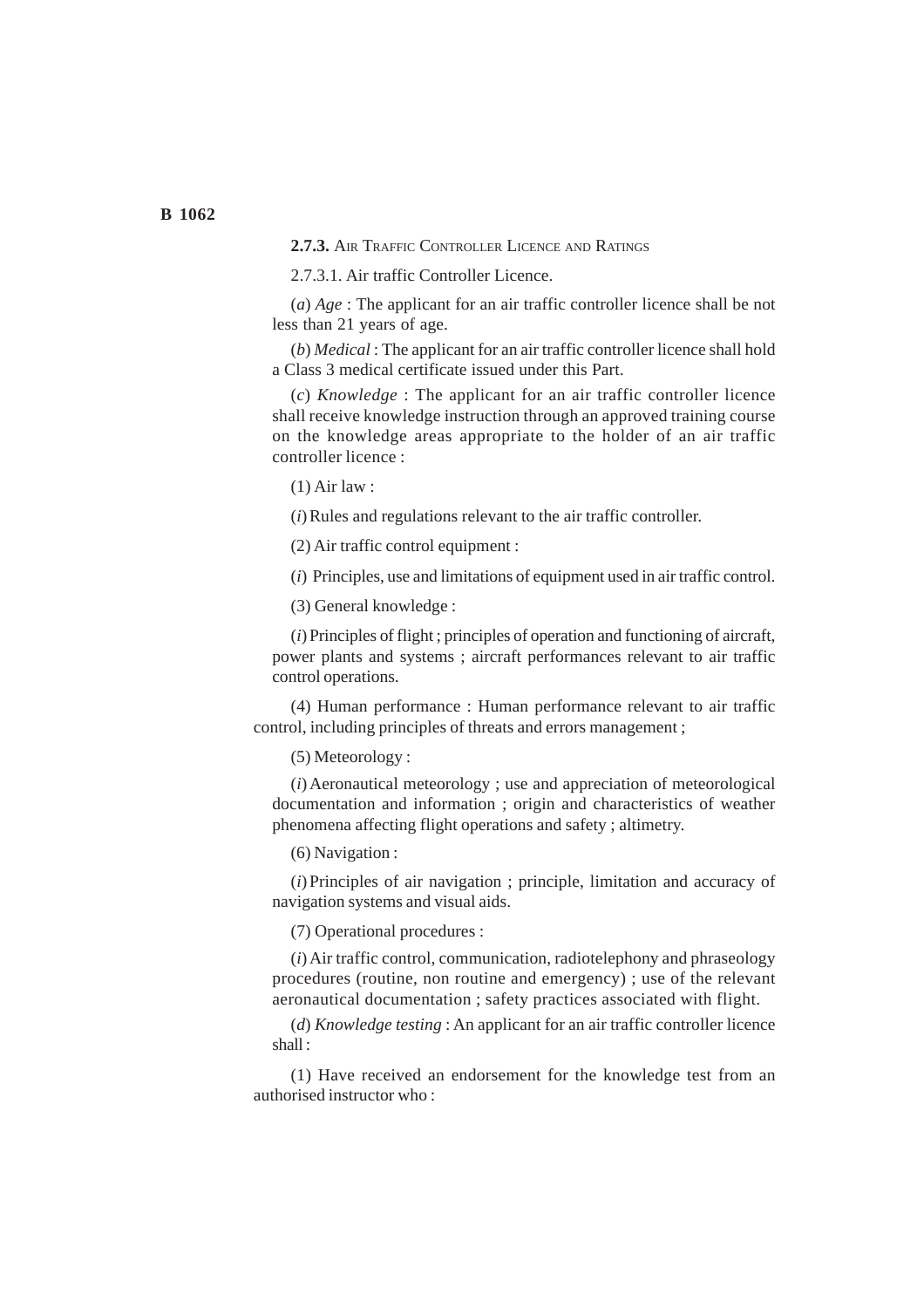(*ii*) Certifies that the person is prepared for the required knowledge test.

(2) Pass the required knowledge test.

(*e*) *Experience* : The applicant shall have completed an approved training course and not less than three months' satisfactory service engaged in the actual control of air traffic under the supervision of an appropriately rated air traffic controller. The experience requirements specified for air traffic controller ratings in paragraph 2.7.3.2 will be credited as part of the experience specified in this paragraph.

(*f* ) *Validity* : Subject to compliance with the requirement specified in this Part, the validity period of the licence is 5 years. For renewal of the licence *see* 2.2.4.

**2.7.3.2.—**(*a*) Air traffic controller ratings shall comprise the following categories :

(1) Aerodrome control rating.

(2) Approach control rating.

(3) Approach radar control rating.

(4) Approach precision radar control rating.

(5) Area control rating.

(6) Area radar control rating.

(*b*) *Knowledge* : The applicant for an air traffic controller rating shall receive knowledge instruction through an approved training course on the knowledge area appropriate to the holder an air traffic controller rating and have demonstrated a level of knowledge appropriate to the privileges granted, in at least the following subjects in so far as they affect the area of responsibility :

(1) Aerodrome control rating :

(*i*) Aerodrome layout; physical characteristics and visual aids ;

(*ii*) Airspace structure ;

(*iii*) Applicable rules, procedures and source of information ;

(*iv*) Air navigation facilities ;

(*v*) Air traffic control equipment and its use ;

(*vi*) Terrain and prominent landmarks ;

(*vii*) Characteristics of air traffic ;

(*viii*) Weather phenomena ; and

(*ix*) Emergency and search and rescue plans ;

Air Traffic Controller Ratings.

**B 1063**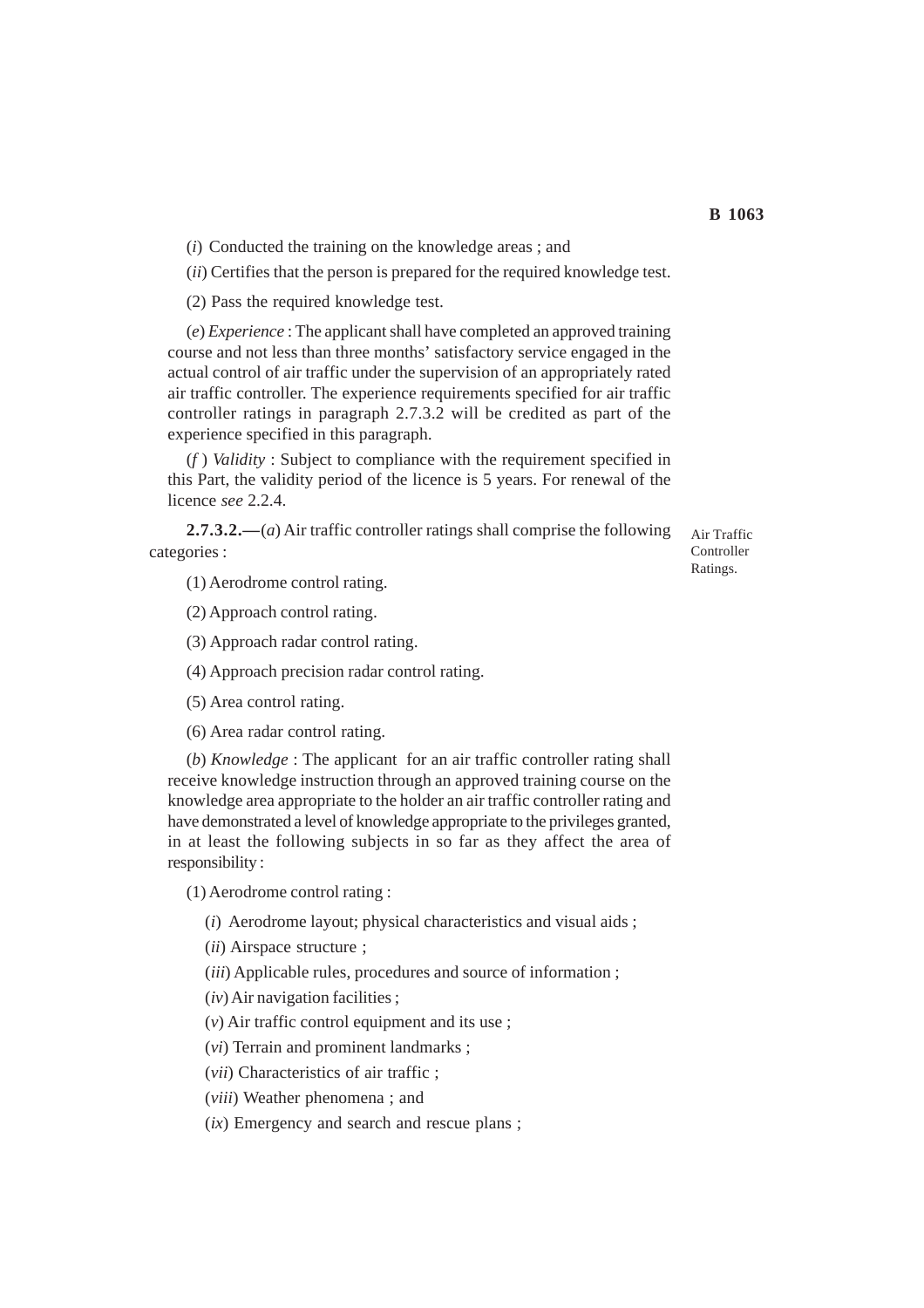(2) Approach control procedural and area control procedural ratings :

(*i*) Airspace structure ;

(*ii*) Applicable rules, procedures and source of information ;

(*iii*) Air navigation facilities ;

(*iv*) Air traffic control equipment and its use ;

(*v*) Terrain and prominent landmarks ;

(*vi*) Characteristics of air traffic and traffic flow ;

(*vii*) Weather phenomena ; and

(*viii*) Emergency and search and rescue plans ; and

(3) Approach control surveillance, approach precision radar control and area control surveillance ratings : The applicant shall meet the requirements specified in item 2 above) in so far as they affect the area of responsibility, and shall have demonstrated a level of knowledge appropriate to the privileges granted, in at least the following additional subjects :

(*i*) Principles, use and limitations of applicable ATS surveillance systems and associated equipment ; and

(*ii*) Procedures for the provision of ATS surveillance service, as appropriate, including procedures to ensure appropriate terrain clearance.

(*c*) *Knowledge testing* : An applicant for an air traffic controller rating shall :

(1)Have received an endorsement for the knowledge test from an authorised instructor who :

(*i*) Conducted the training on the knowledge areas ; and

(*ii*) Certifies that the person is prepared for the required knowledge test ; and

(2) Pass the required knowledge test.

(*d*) *Experience* : The applicant for an air traffic controller licence shall have :

(1) Satisfactorily completed an approved training course ;

(2) Provided, satisfactorily, under the supervision of an appropriately rated air traffic controller :

(*i*) aerodrome control rating : an aerodrome control service, for a period of not less than 90 hours or one month, whichever is greater, at the unit for which the rating is sought ;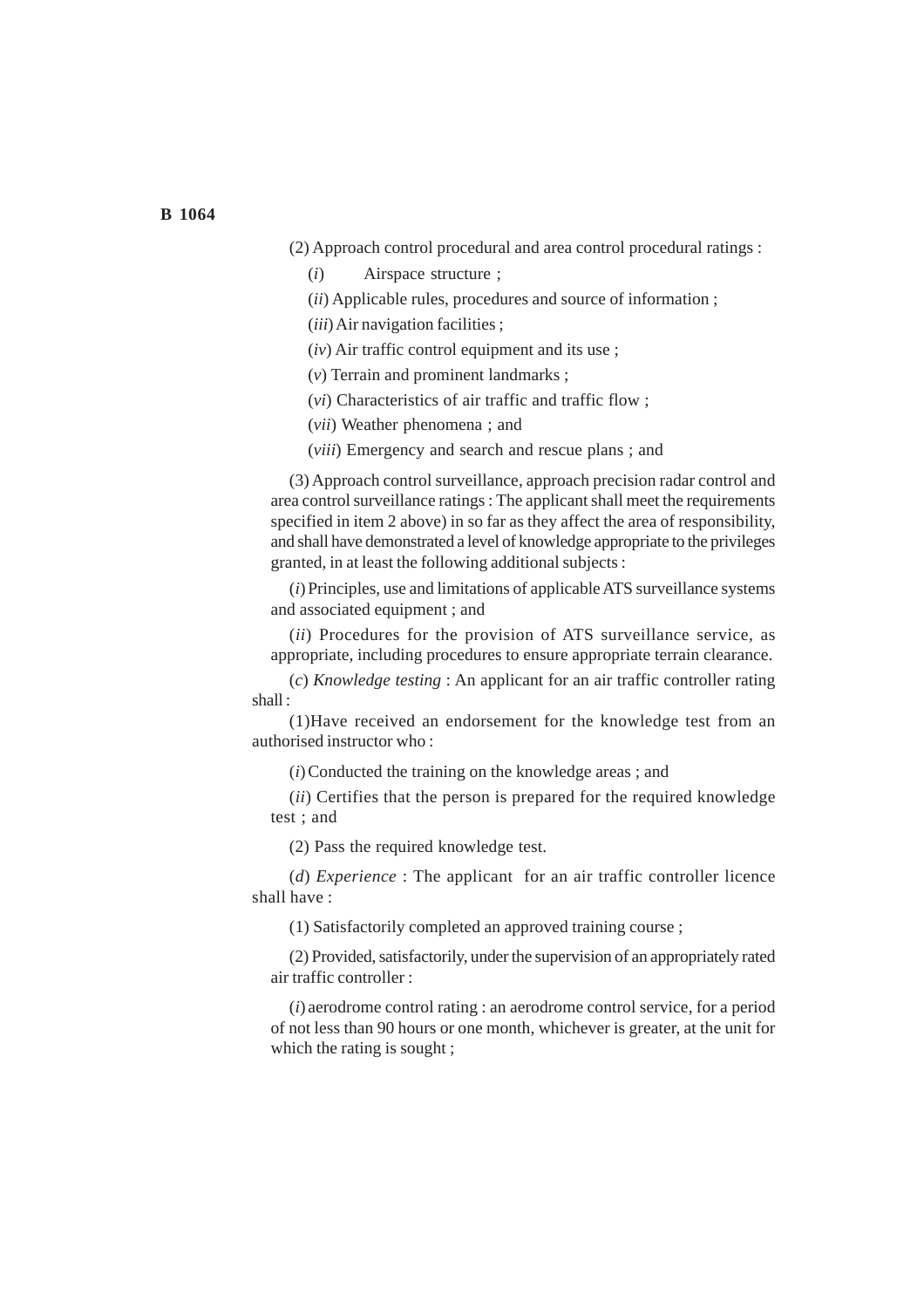(*ii*) approach control procedural, approach control surveillance, area control procedural or area control surveillance rating: the control service for which the rating is sought, for a period of not less than 180 hours or three months, whichever is greater, at the unit for which the rating is sought;

(*iii*) Approach precision radar control rating: not less than 200 precision approaches of which not more than 100 shall have been carried out on a radar simulator approved for that purpose by the Authority. Not less than 50 of those precision approaches shall have been carried out at the unit and on the equipment for which the rating is sought ; and

(3) If the privileges of the approach control surveillance rating include surveillance radar approach duties, the experience shall include not less than 25 plan position indicator approaches on the surveillance equipment of the type in use at the unit for which the rating is sought and under the supervision of an appropriately rated controller.

(4) The experience specified under (2)(*ii*) shall have been completed within the 6-month period immediately preceding application.

(5) When the applicant already holds an air traffic controller rating in another category, or the same rating for another unit, the Authority shall determine whether the experience requirement of 2.7.3.2 may be reduced, and if so, to what extent.

(*e*) *Skill* : The applicant shall have demonstrated, at a level appropriate to the privileges being granted, the skill, judgment and performance required to provide a safe, orderly and expeditious control service, including the recognition and management of threats and errors.

#### (*f*)*Privileges and limitations* :

(1) Subject to compliance with the requirements specified in this part, the privileges of the holder of an air traffic controller licence with one or more of the under mentioned ratings shall be :

(*i*) Aerodrome control rating: to provide or to supervise the provision of aerodrome control service for the aerodrome for which the licence holder is rated ;

(*ii*) *Approach control procedural rating* : To provide or to supervise the provision of approach control service for the aerodrome or aerodromes for which the licence holder is rated, within the airspace or portion thereof, under the jurisdiction of the unit providing approach control service ;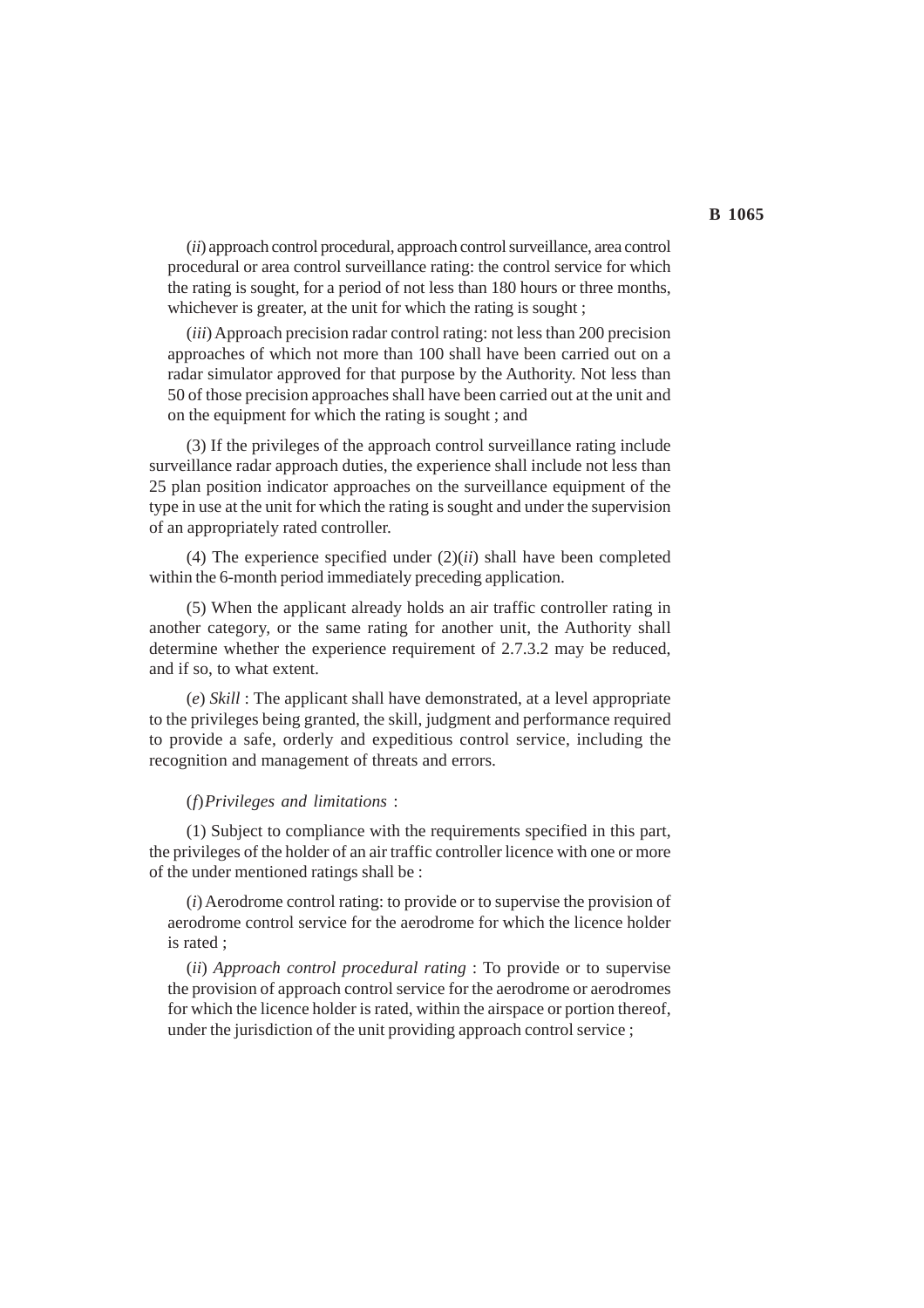(*iii*) *Approach control surveillance rating* : To provide and/or supervise the provision of approach control service with the use of applicable ATS surveillance systems for the aerodrome or aerodromes for which the licence holder is rated, within the airspace or portion thereof, under the jurisdiction of the unit providing approach control service; subject to compliance with the provisions of  $(d)(2)(iii)$ , the privileges shall include the provision of surveillance radar approaches ;

(*iv*) Approach precision radar control rating : To provide and/or supervise the provision of precision approach radar service at the aerodrome for which the licence holder is rated :

(*v*) Area control procedural rating : To provide and/or supervise the provision of area control service within the control area or portion thereof, for which the licence holder is rated; and

(*vi*) Area control surveillance rating : To provide and/or supervise the provision of area control service with the use of an ATS surveillance system, within the control area or portion thereof, for which the licence holder is rated.

(2) Before exercising the privileges indicated in  $(d)(1)$ , the licence holder shall be familiar with all pertinent and current information.

(3) A holder of an air traffic controller licence and ratings(s) shall not provide instruction in an operational environment unless the licence holder has received proper authorisation from the Authority.

(*g*) *Validity of ratings* : A rating shall become invalid when an air traffic controller has ceased to exercise the privileges of the rating for a period of 6 months. A rating shall remain invalid until the controller's ability to exercise the privileges of the rating has been re-established.

(*h*) When two air traffic controller ratings are sought concurrently, the Authority shall determine the applicable requirements on the basis of the requirements for each rating. These requirements shall not be less than those of the more demanding rating.

**2.8.** FLIGHT DISPATCHER LICENCE, RATING(S), INSTRUCTORS, AND DESIGNATED **EXAMINERS** 

Applicability.

**2.8.1.—**(*a*) This section prescribes the requirements for the issue, renewal and re-issue of a flight dispatcher licence, instructors for flight dispatcher licences and designation of flight dispatcher examiner.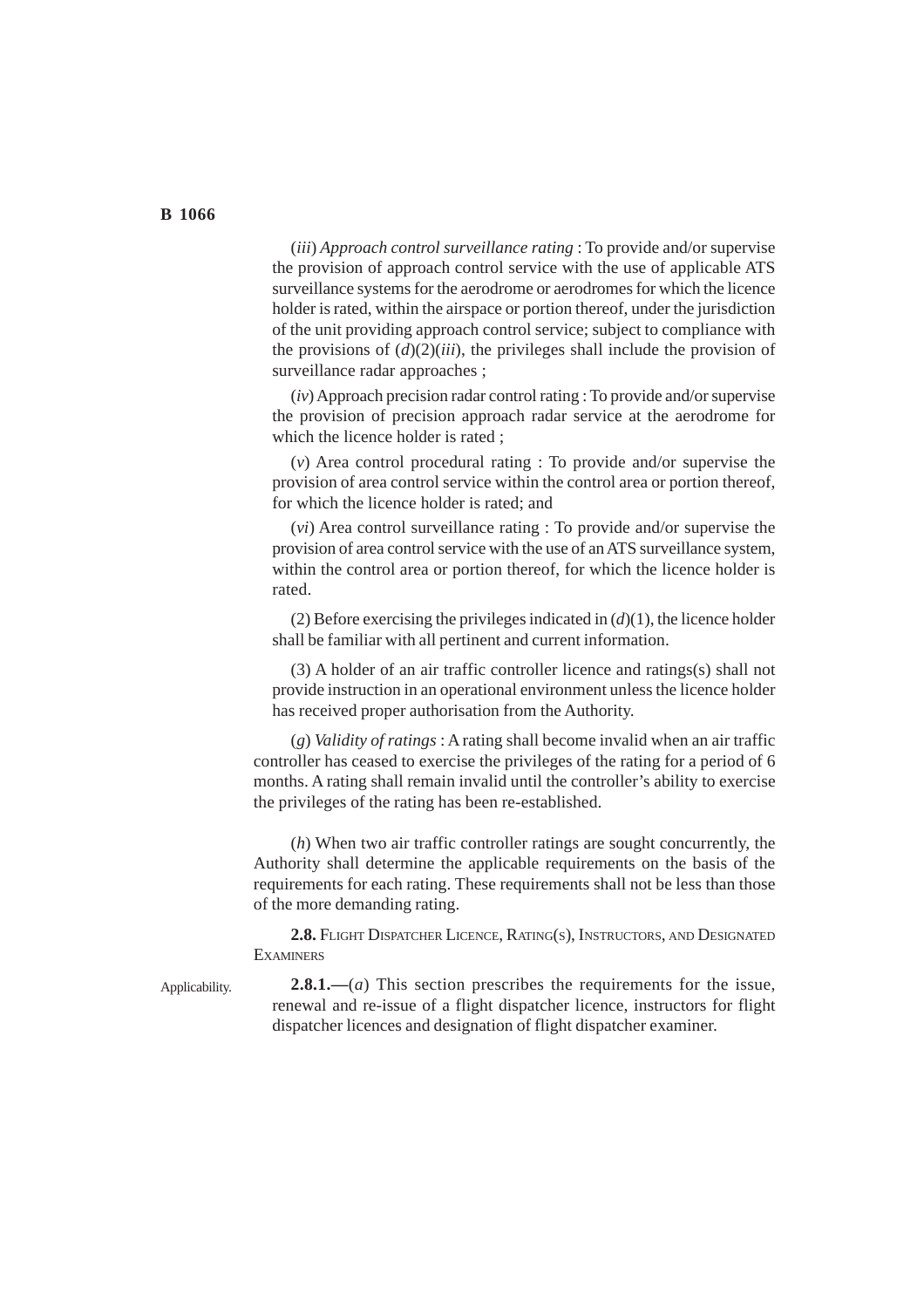General.

**2.8.2.—**(*a*) An applicant shall, before being issued with a flight dispatcher licence, meet such requirements in respect of age, knowledge, experience, skill, medical fitness and language proficiency as are specified for that licence.

(*b*) An applicant shall for renewal or re-issue of a licence meet the requirements as are specified for that licence.

**2.8.3.** Flight Dispatcher Licence.

**2.8.3.1.** General Requirements—

(*a*) *Age* : The applicant for a flight dispatcher licence shall be not less than 21 years of age.

(*b*) *Knowledge* : The applicant for a flight dispatcher licence shall receive and log training from an authorized instructor and have demonstrated a level of knowledge appropriate to the privileges granted to the holder of a flight dispatcher licence, in at least the following subjects.

(1) Air law :

(*i*) Rules and regulations relevant to the holder of a flight dispatcher licence :

(*ii*) Appropriate air traffic services practices and procedures ;

(2) Aircraft general knowledge :

(*i*) Principles of operation of aeroplane engines, systems and instruments ;

(*ii*) Operating limitations of aeroplanes and engines ;

(*iii*) Minimum equipment list ;

(3) Flight performance calculation, planning procedures and loading :

(*i*) Effects of loading and mass distribution on aircraft performance and flight characteristics ; mass and balance calculations ;

(*ii*) Operational flight planning ; fuel consumption and endurance calculations ; alternate aerodrome selection procedures ; en-route cruise control ; extended range operation ;

(*iii*) Preparation and filing of air traffic services flight plans ; and

(*iv*) Basic principles of computer-assisted planning systems.

(4) Human performance :

(*i*) Human performance relevant to dispatch duties, including principles of threats and errors management ;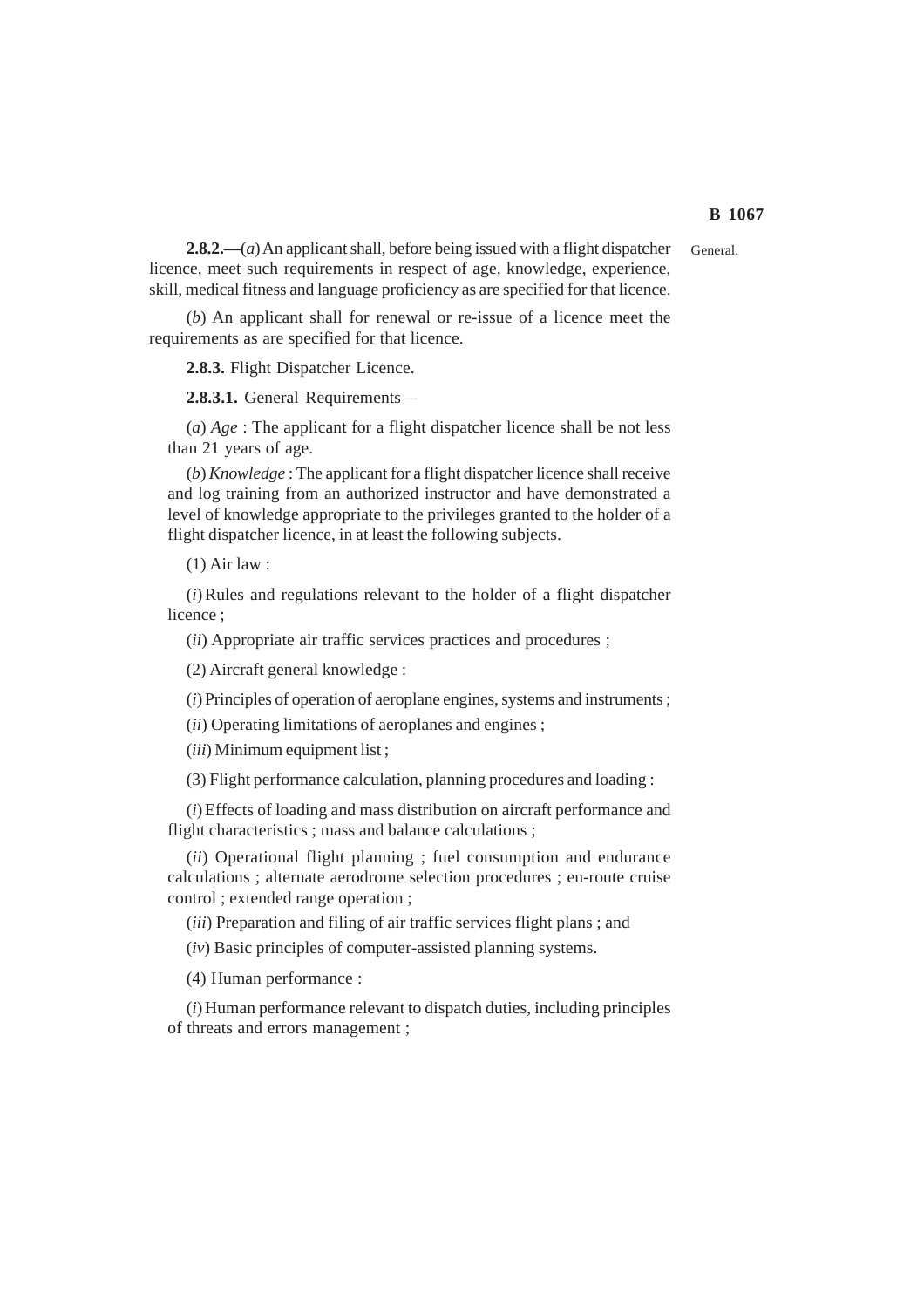# (5) *Meteorology* :

(*i*) Aeronautical meteorology ; the movement of pressure systems ; the structure of fronts, and the origin and characteristics of significant weather phenomena which affect take-off, en-route and landing conditions.

(*ii*) Interpretation and application of aeronautical meteorological reports, charts and forecasts, codes and abbreviations; use of, and procedures for obtaining, meteorological information.

(6) *Navigation* :

(*i*) Principles of air navigation with particular reference to instrument flight.

(7) *Operational procedures* :

(*i*) Use of aeronautical documentation ;

(*ii*) Operational procedures for the carriage of freight and dangerous goods ;

(*iii*) Procedures relating to aircraft accidents and incidents ; emergency flight procedures ;

(*iv*) Procedures relating to unlawful interference and sabotage of aircraft ; and

(8) Principles of Flight relating to the appropriate category of aircraft.

(9) *Radio communication* :

(*i*) Procedures for communicating with aircraft and relevant ground stations.

(*c*) The applicant for the flight dispatcher licence shall :

(1) Have received an endorsement for the knowledge test from an authorised instructor who :

(*i*) Conducted the training on the knowledge areas ; and

(*ii*) Certifies that the person is prepared for the required knowledge test.

(2) Pass the required knowledge test.

(*d*) Experience.

# **B 1068**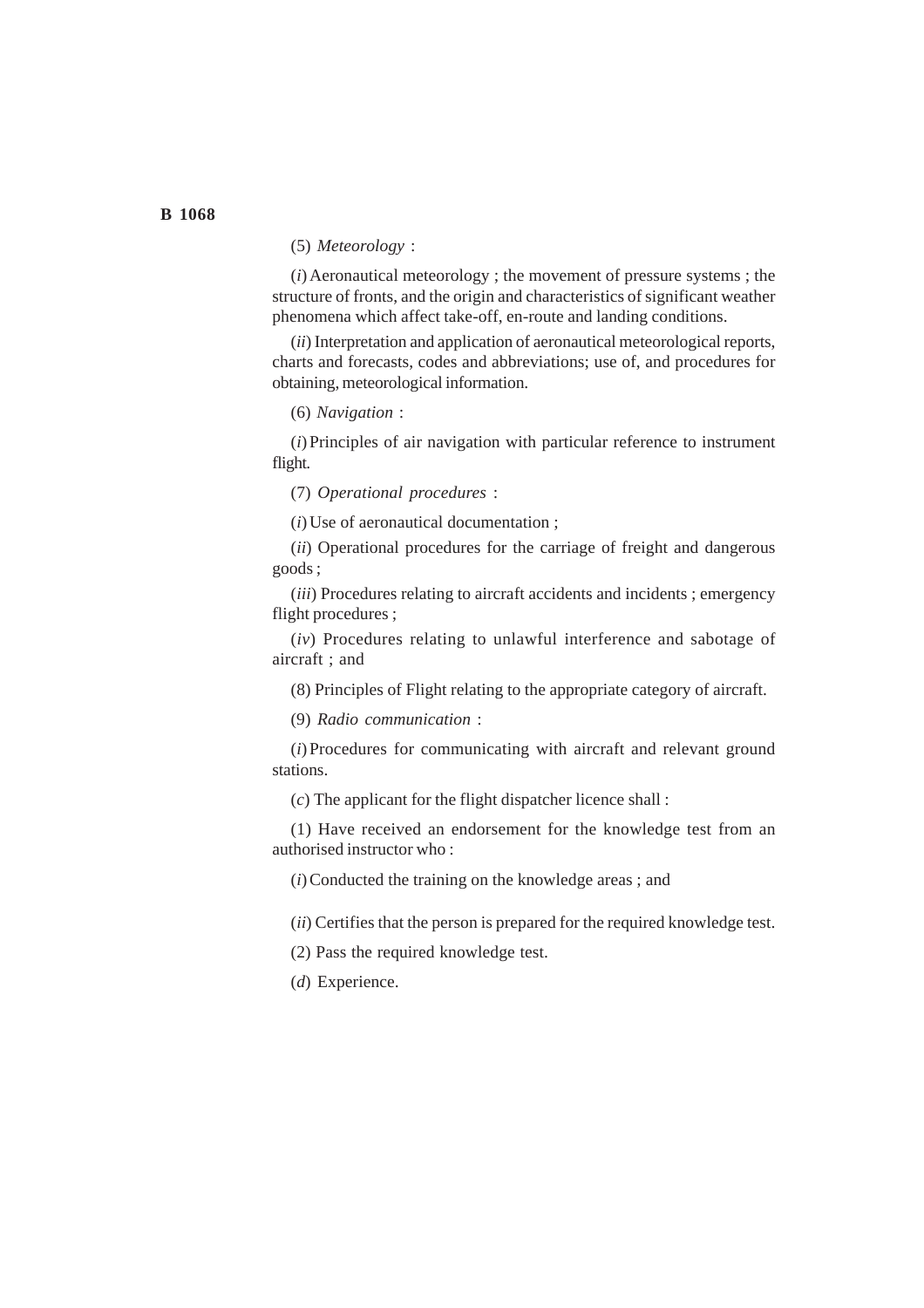(1) The applicant for a flight dispatcher licence shall have gained the following experience :

(*i*) A total of 2 years of service in any one or in any combination of the capacities specified in (*A*) to (*C*) inclusive, provided that in any combination of experience the period serviced in any capacity shall be at least one year :

(*a*) A flight crewmember in air transportation ; or

(*b*) A meteorologist in an organisation dispatching aircraft in air transportation ; or

(*c*) An air traffic controller ; or a technical supervisor of flight dispatchers or air transportation flight operations systems ; or

(*ii*) At least one year as an assistant in the dispatching of air transport ; or

(*iii*) Have satisfactorily completed a course of approved training.

(2) The applicant shall have served under the supervision of a flight dispatcher for at least 90 working days within the 6 months immediately preceding the application.

(*e*) *Skill* : The applicant shall have demonstrated the ability, by passing a skill test on the subjects listed in IS 2.8.3.2 to :

(1) Make an accurate and operationally acceptable weather analysis from a series of daily weather maps and weather reports; provide an operationally valid briefing on weather conditions prevailing in the general neighbourhood of a specific air route; forecast weather trends pertinent to air transportation with particular reference to destination and alternates.

(2) Determine the optimum flight path for a given segment, and create accurate manual and/or computer generated flight plans.

(3) Provide operating supervision and all other assistance to a flight in actual or simulated adverse weather conditions as appropriate to the duties of the holder of a flight dispatcher licence.

(4) Recognize and management threats and errors.

(*f* ) *Privileges* : Subject to compliance with the requirements specified in this Part, the privileges of the holder of a flight dispatcher licence shall be to serve in that capacity with responsibility for each area for which the applicant meets the requirements in ICAO *Annex* 6, as contained in Parts 8 and 9 of these regulations.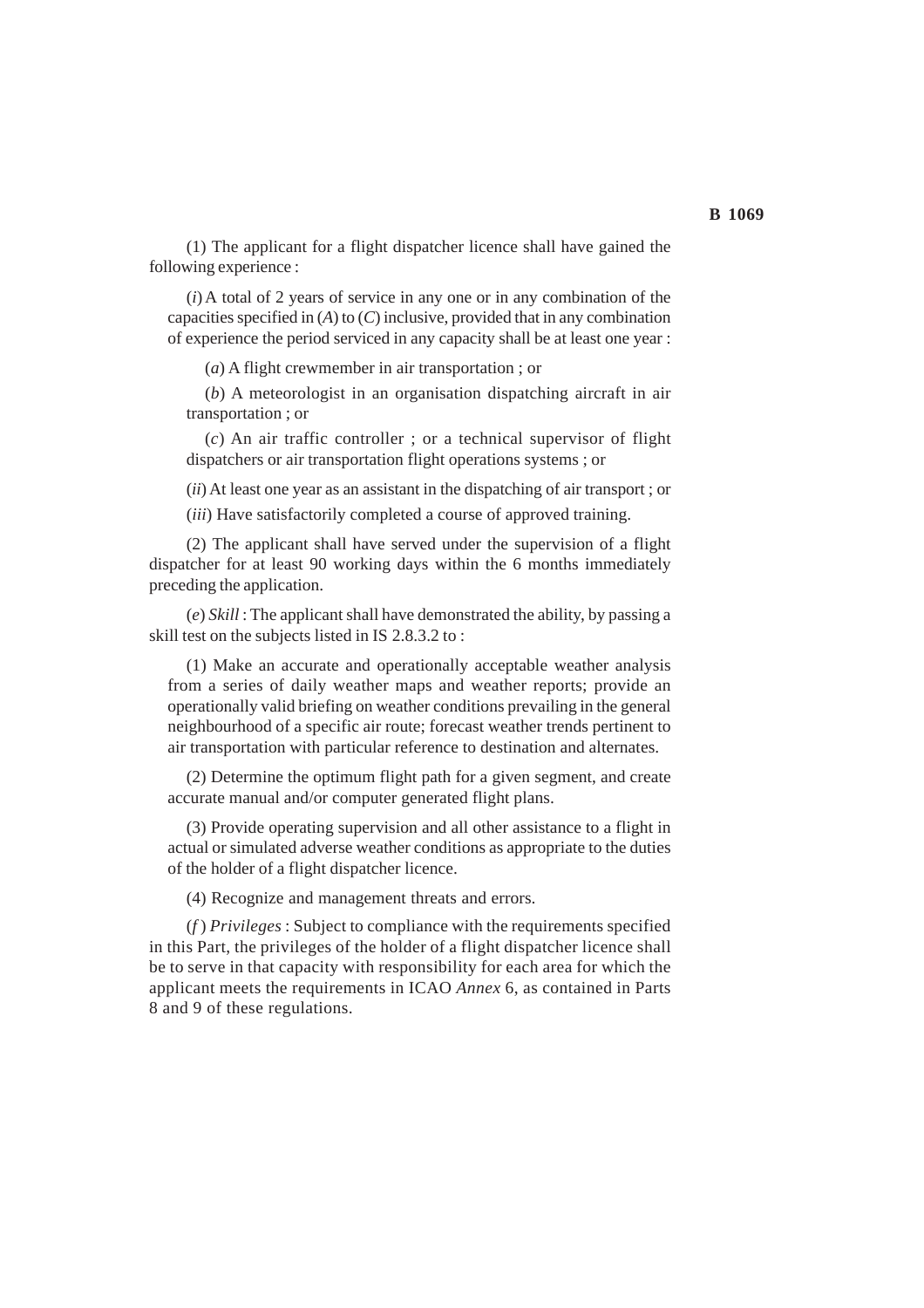(*g*) *Validity* : The validity period of the licence is 5 years. A licence shall become invalid when a flight dispatcher has ceased to exercise the privileges of the licence for a period of 6 months. A licence shall remain invalid until the flight dispatcher's ability to exercise the privileges of the licence has been re-established.

(*h*) *Renewal* : The flight dispatcher licence may be renewed by presenting to the Authority evidence of successfully passing a competency check on the areas of operation listed in IS : 2.8.3.2.

(*i*)*Reissue* : If the flight dispatcher licence has expired, the applicant shall have received refresher training acceptable to the Authority and passed the skill test on the areas of operation contained in IS: 2.8.3.2.

**2.8.3.2.**—(*a*) Implementing Standard (IS) 2.8.3.2 contains the list of operations included in the flight dispatcher licence skill test.

**2.8.3.3.**—(*a*) The applicant for Flight Dispatcher Aircraft type rating shall receive knowledge instruction through an approved training course on the knowledge area appropriate to the holder of a flight Dispatcher Aircraft type rating and have demonstrated a level of knowledge appropriate to the privileges as specified in 8.10.1.14 (D).

(*b*) The applicant for the Flight Dispatcher Aircraft type rating (s) shall provide evidence of successful completion of the approved training as specified in (*a*) above before endorsement as a rating on the valid flight Dispatcher licence.

(*c*) *Privileges* : Subject to compliance with the requirements specified in this Part, the privileges of the holder of a flight dispatcher Aircraft type rating (s) shall be to serve in that capacity with responsibility for each aircraft type for which the applicant meets the requirements, as contained in Parts 8 of these regulations.

(*d*) *Validity* : Subject to compliance with the requirements specified in this Part, the validity period of the Flight Dispatcher aircraft type rating is 1 year.

**2.8.4.** Instructors for Flight Dispatchers

**2.8.4.1.**—(*a*) *Age* : An applicant for Flight Dispatcher instructor rating shall be at least 21 years of age.

(*b*) *Knowledge* :

(1) An applicant for a Flight Dispatcher instructor rating shall have met the instructor requirements in 2.2.6 of this part ; and

Skill Test for the Flight Dispatcher Licence. Flight

Dispatcher Licence Aircraft Type Ratings.

Requirements for Flight dispatcher Instructor Rating.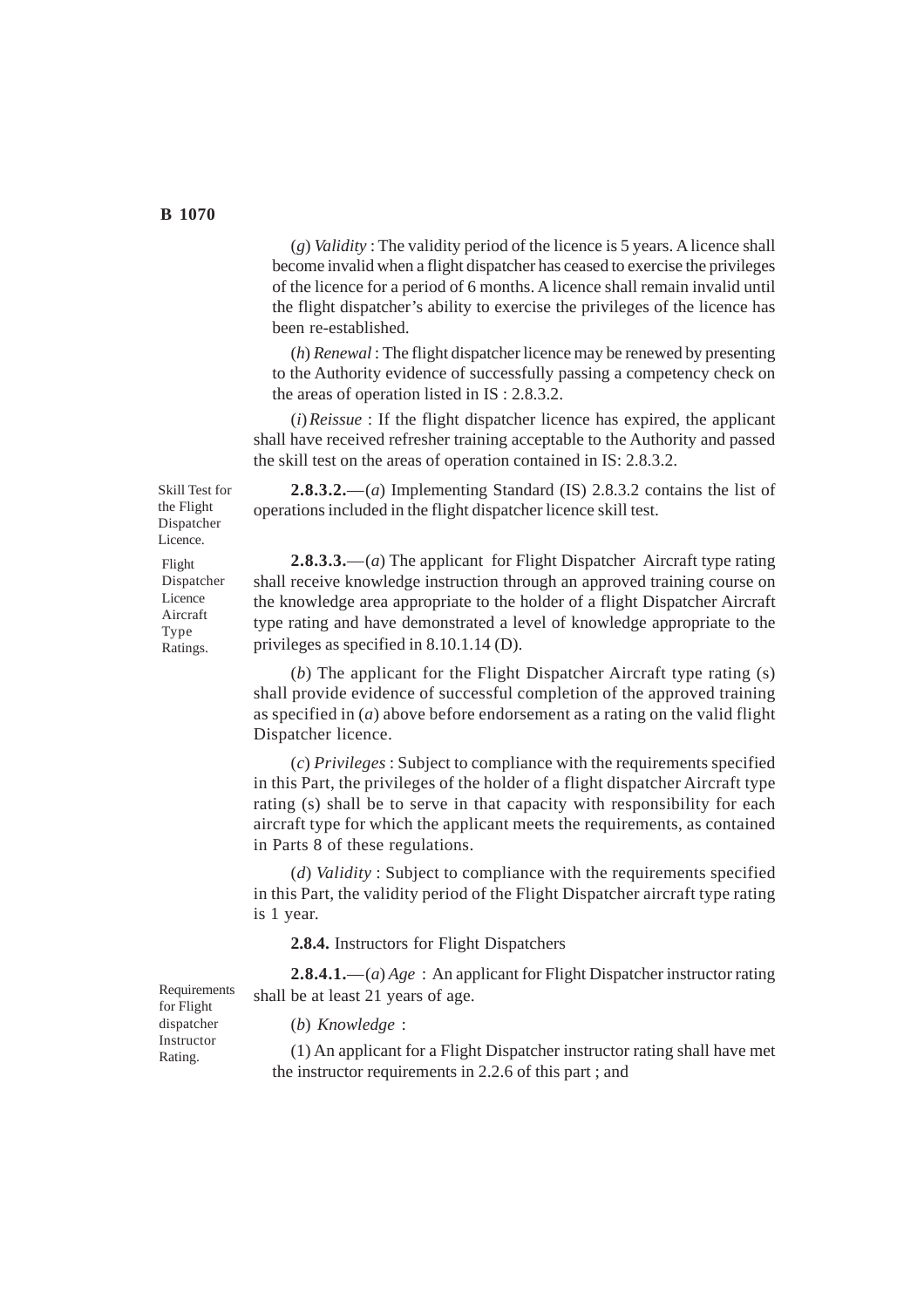(2) Any additional requirements as may be specified by the Authority.

(*c*) *Experience* : The applicant for a Flight Dispatcher instructor rating shall hold at least a current and valid Flight Dispatcher licence and have a minimum of three years experience as a Flight Dispatcher.

(*d*) *Privileges* : The privileges of a Flight Dispatcher instructor rating are to give instruction to Flight Dispatcher licence applicants and to endorse those applicants for a knowledge or skill test as applicable.

(*e*) *Validity* : Subject to compliance with the requirements specified in this Part, the validity period of the Flight Dispatcher instructor rating is 2 years.

(*f*)*Renewal* : A Flight Dispatcher instructor rating that has not expired may be renewed for an additional 24 calendar months if the holder presents to the Authority evidence that he/she has within the past 12 months preceding the expiry date—

(1) Conducted at least six exercises in an approved course for a Flight Dispatcher rating ; or

(2) Received refresher training acceptable to the Authority.

(*g*) *Reissue* : If the Flight Dispatcher instructor rating has expired, the applicant shall have received refresher training acceptable to the Authority.

**2.8.5.** Designated Examiners for Flight Dispatchers.

**2.8.5.1.** General Requirements.

(*a*) Age. An applicant for a flight dispatcher examiner designation shall be at least 23 years of age.

(*b*) General Eligibility.

(1) Show evidence of a high level of aeronautical knowledge in the subject areas for the FD certification.

(2) Have held a FD license for at least five years prior to the designation.

(3) Have been actively exercising the privileges of the FD license in commercial air transport in the previous three years.

(4) Have a good record as a FD and a person engaged in the industry and community with a reputation for hones and dependability.

(5) Have satisfactorily completed the FD examiner orientation program with the Authority.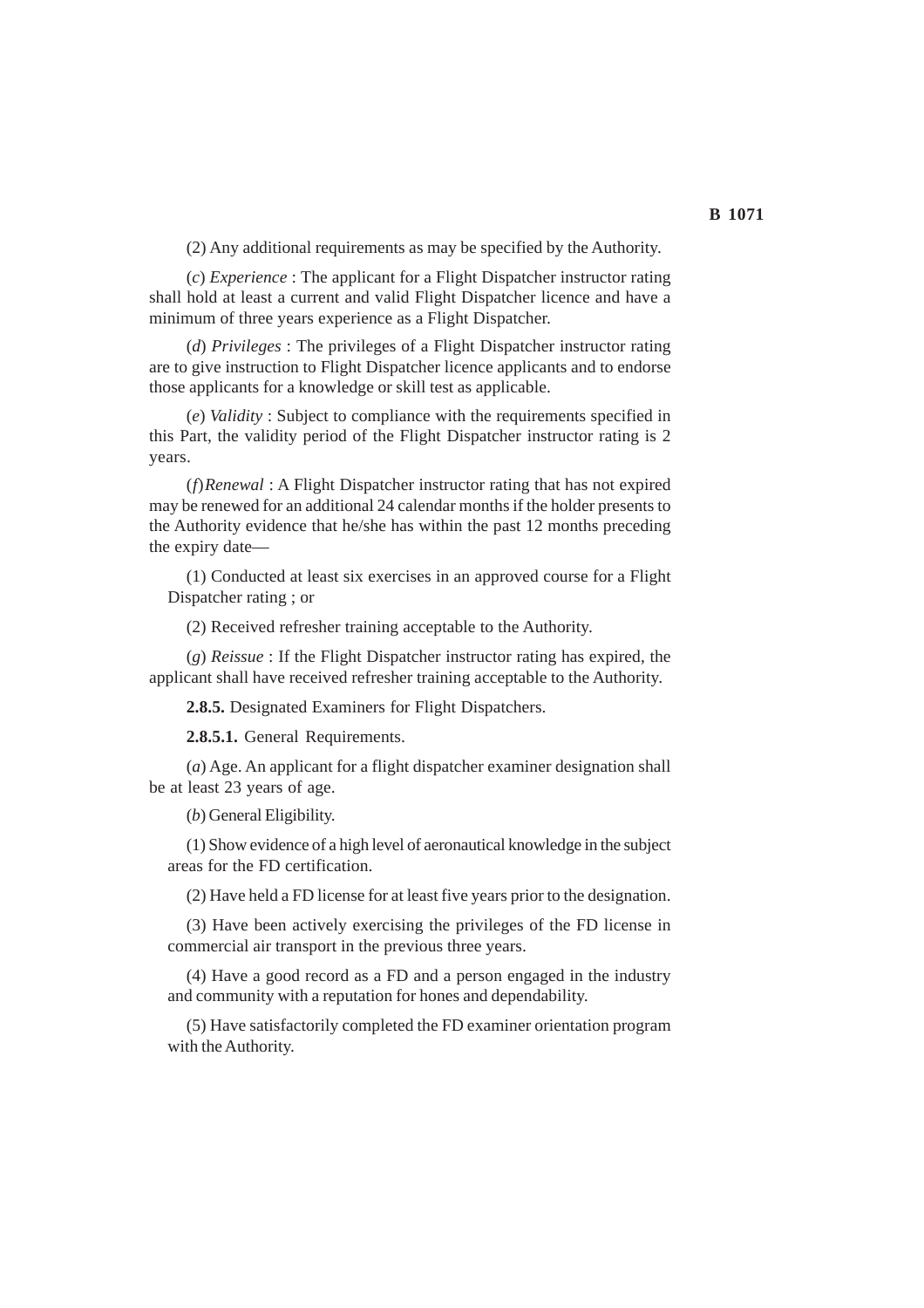(6) The applicant must have available a test site that is fully capable of doing all items required for the proper dispatch of a commercial flight in accordance with the regulatory requirements. This may be the flight dispatch of an active commercial airline.

**2.8.5.2.** Knowledge

(*a*) The applicant shall have passed a pre-designation test on the following :

(1) Air Law and Regulations for FD personnel.

(2) Aircraft knowledge on the aircraft used for testing.

(3) Flight performance calculation and planning procedures.

(4) Human performance.

(5) Meteorology.

(6) Navigation.

(7) Radio communication.

(8) Recent changes in technology to include fly by wire aircraft systems, GPS navigation, required navigation performance (RNP) requirements, TCAS, ADS-B, as well and Enhanced Wind Shear Systems.

**2.8.5.3.** *Skill*.

(*a*) The Authority shall observe the applicant conducting a complete actual FD certification using the approved STS in a satisfactory manner.

(*b*) The applicant shall complete all required paper work for the certification as required by the Authority.

**2.8.5.4.** *Currency.*

(*a*) After designation, a FD examiner shall maintain currency by

(1) Attending initial and recurrent training conducted by the Authority, and

(2) Maintaining a current and valid FD licence.

(*b*) The designated FD examiner shall conduct at least 6 skill tests during any 12 calendar month period in order for the designation to remain current.

(*c*) The designated FD examiner shall be observed by the Authority in the conduct of a skill test at least once each 12 calendar months.

**2.8.5.5.** *Privileges.*

(*a*) The designated FD examiner may conduct Skill test for the Flight Operation Officer license in accordance with approved STS standard.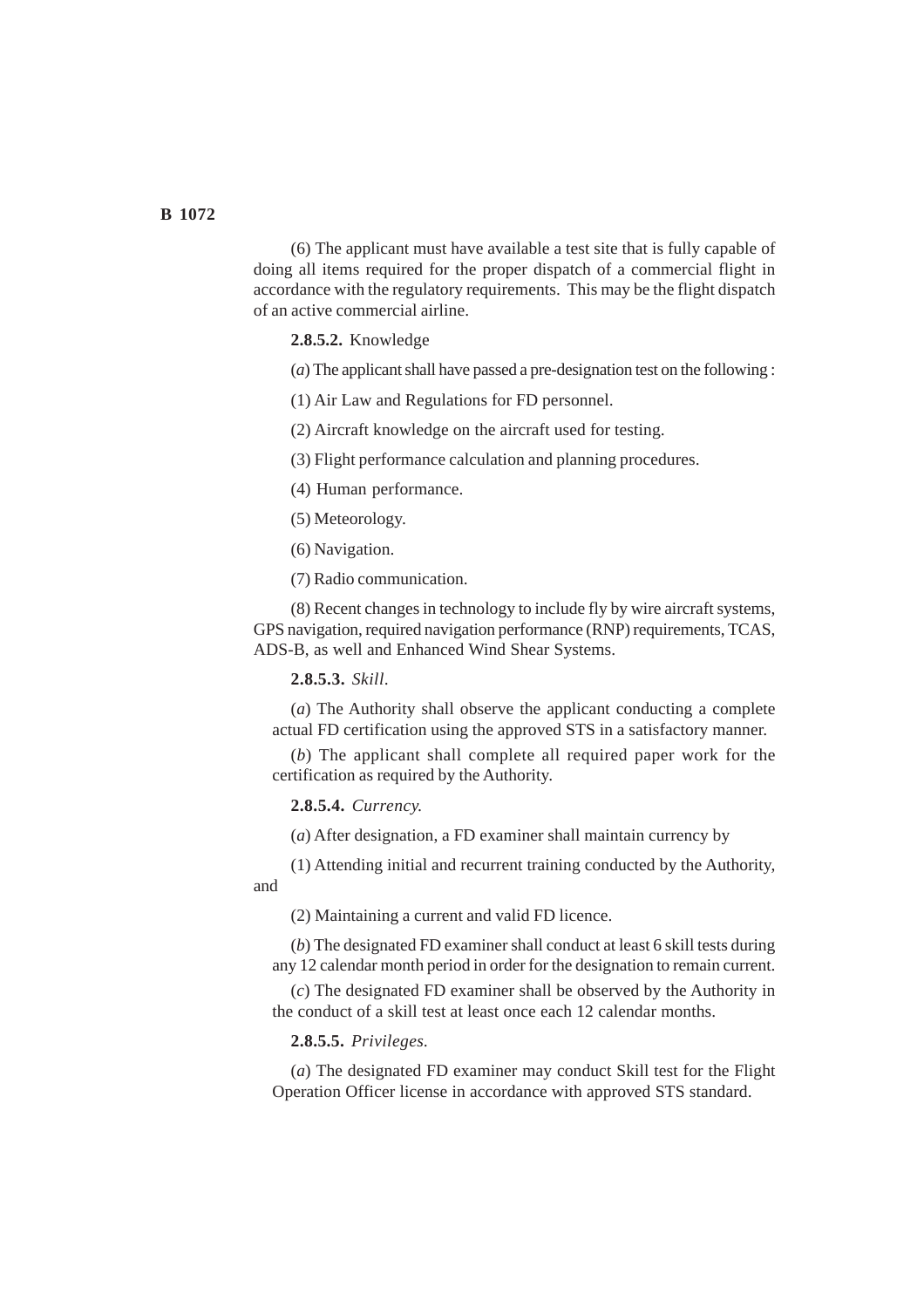(*b*) The designated FD examiner may conduct or monitor any portion of a computerised knowledge test.

2.8.5.6. *Validity.*

(*a*) The FD examiner designation shall be valid for three years.

2.8.5.7. *Renewal.*

(*a*) The FD examiner designation may be renewed by the Authority if :

(1) The need for the designation remains valid ;

(2) The performance of the examiner has been satisfactory ; and

**2.9.** AERONAUTICAL STATION OPERATOR PERSONNEL

**2.9.1.** *Applicability*

(*a*) This section prescribes the requirements for the issue, renewal or re-issue of an aeronautical station operator licence.

### **2.9.2.** *General*

(*a*) An applicant shall before being issued with an aeronautical station operator licence, meet such requirements in respect of age, knowledge, experience, skill, medical fitness and language proficiency as are specificied for that licence. Unlicensed individuals may operate as aeronautical station operators on the condition that they meet the same requirements.

(*b*) An applicant shall for renewal or re-issue of a licence, rating or authorisation meet the requirements as are specified for that licence.

**2.9.3.—**(*a*) *Age* : The applicant for an aeronautical station operator licence shall be not less than 18 years of age.

(*b*) *Knowledge* : The applicant for an aeronautical station operator licence shall receive and log ground training from an authorised instructor on the following subjects appropriate to the privileges of an aeronautical station operator :

(1) General Knowledge. Air traffic services provided within Nigeria.

(2) Operational Procedures. Radiotelephony procedures ; phraseology ; telecommunication network.

(3) Rules and regulations. Rules and regulations applicable to the aeronautical station operator.

(4) Telecommunication equipment. Principles, use and limitations of telecommunication equipment in an aeronautical station.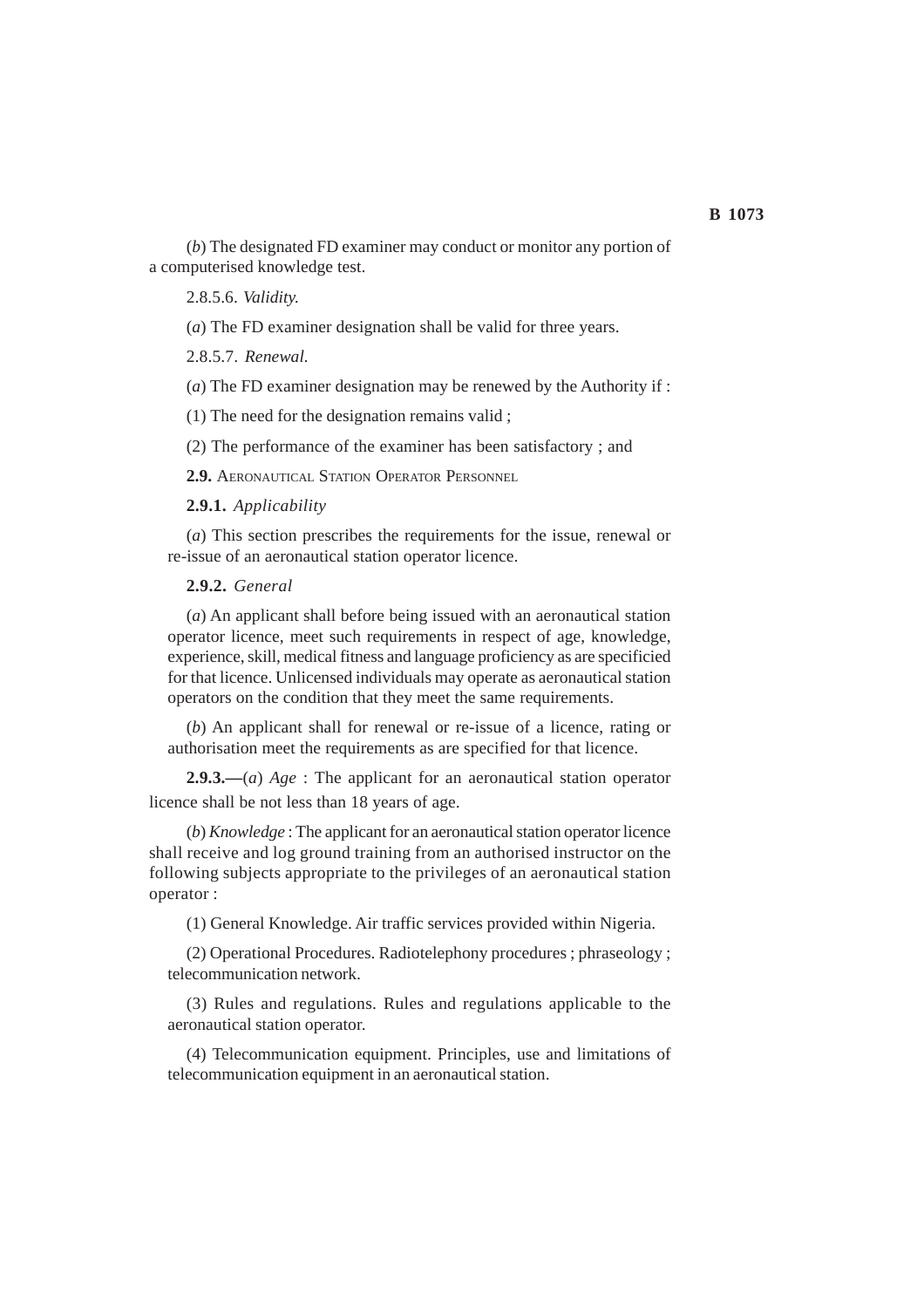(*c*) *Knowledge Testing*.—An applicant for an aeronautical station operator licence shall—

(1) Have received an endorsement for the knowledge test from an authorised instructor who :

(*i*) Conducted the training on the knowledge areas ; and

(*ii*) Certifies that the person is prepared for the required knowledge test.

(2) Pass the required knowledge test.

(*d*) *Experience.—*The applicant for an aeronautical station operator licence shall have :

(1) Satisfactorily completed an approved training course within the 12 month period immediately preceding application, and have served satisfactorily under a qualified aeronautical station operator for not less than 2 months ; or

(2) Satisfactorily served under a qualified aeronautical station operator for not less than 6 months during the 12-month period immediately preceding application.

(*e*) *Skill.—*The applicant for an aeronautical station operator licence shall demonstrate, or have demonstrated, competency in :

(1) Operating the telecommunication equipment in use ; and

(2) Transmitting and receiving radiotelephony messages with efficiency and accuracy.

(*f*)*Privileges and limitations*.—Subject to compliance with the requirements specified in this Part :

(1) The privileges of the holder of an aeronautical station operator licence shall be to act as an operator in an aeronautical station.

(2) Before exercising the privileges of the licence, the holder shall be familiar with all pertinent and current information regarding the types of equipment and operating procedures used at that aeronautical station.

(3) The aeronautical station operator licence does not qualify the holder to provide Aerodrome Flight Information Service.

(*g*) *Validity*.—The validity period of the licence is 5 years. A licence shall become invalid when an aeronautical station operator has ceased to exercise the privileges of the licence for a period of 6 months. A licence shall remain invalid until the aeronautical station operator's ability to exercise the privileges of the licence has been re-established.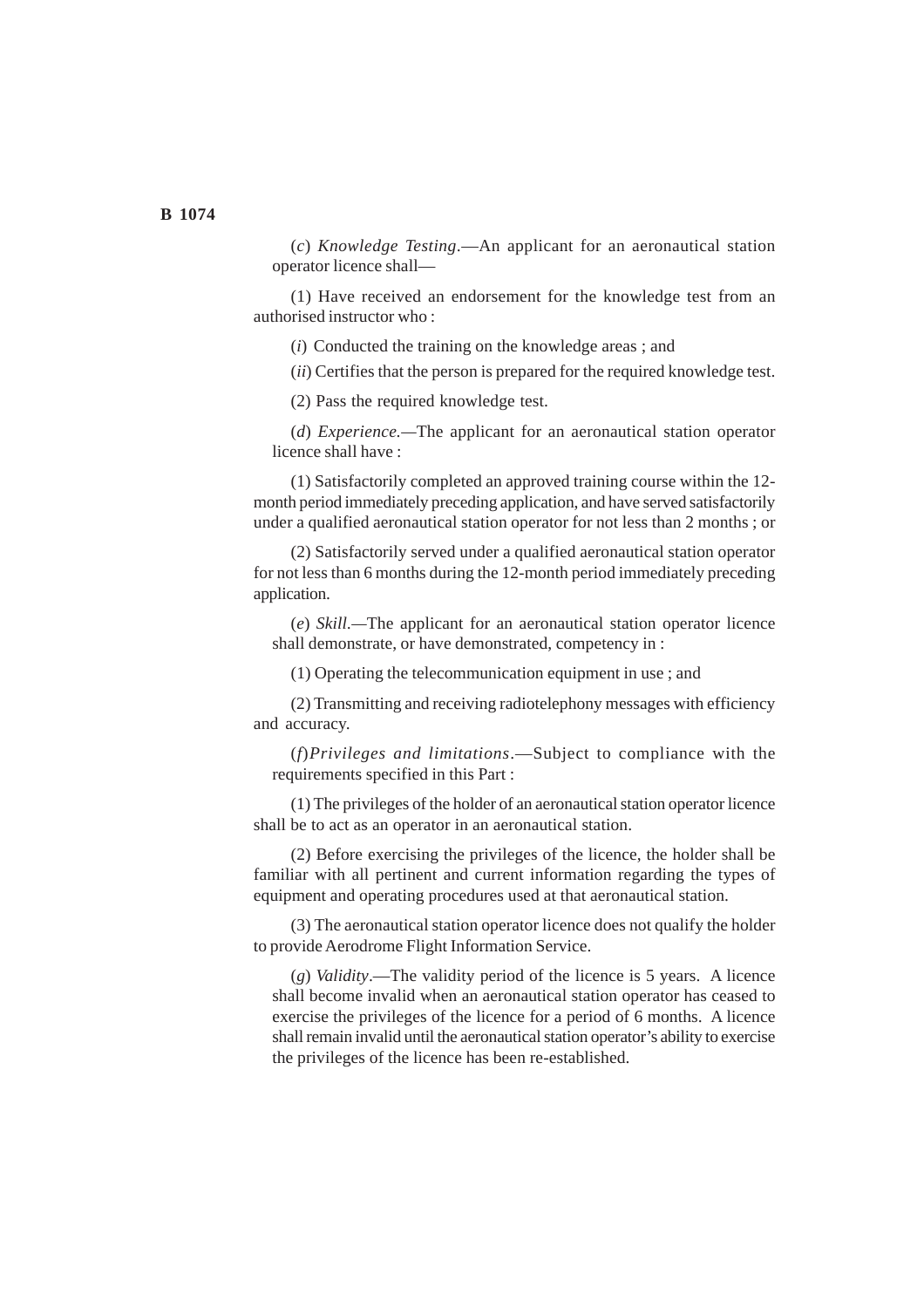(*h*) *Renewal* : An aeronautical station operator licence that has not expired may be renewed every 5 years if the holder presents to the Authority evidence that he/she has within the past 6 months preceding the expiry date —

(1) Be actively engaged in the duties of an aeronautical station operator ; or

(2) Received refresher training acceptable to the Authority.

(*i*)*Reissue* : If the Aeronautical Station Operator licence has expired, the applicant shall have received refresher training acceptable to the Authority.

**2.10.** PARACHUTE RIGGER LICENCES, INSTRUCTORS AND DESIGNATED PARACHUTE RIGGER EXAMINERS.

**2.10.1.1.** Applicability.

(*a*) This Subpart prescribes the requirements for issuance of a parachute rigger licenses and ratings, and the conditions under which those licenses and ratings are necessary.

**2.10.1.2.** *Eligibility Requirements* : General.

(*a*) To be eligible for a parachute rigger license, a person shall—

(1) Be at least 18 years of age.

(2) Be able to read, speak, write, and understand the English language.

(3) Comply with the sections of this subpart that apply to the license and type rating he or she seeks.

#### **2.10.1.3.** License Required.

(*a*) No person may pack, maintain, or alter any personnel-carrying parachute intended for emergency use in connection with civil aircraft of Nigeria unless he or she holds an appropriate current license and type rating issued under this Subpart and complies with this Subpart.

(*b*) Except as allowed by paragraph (*c*) of this subsection, no person may pack, maintain, or alter any main parachute of a dual parachute pack to be used for intentional jumping from a civil aircraft of Nigeria unless he or she has an appropriate valid license issued under this Subpart.

(*c*) A person who does not hold a license may pack the main parachute of a dual parachute pack that is to be used by him or her for intentional jumping.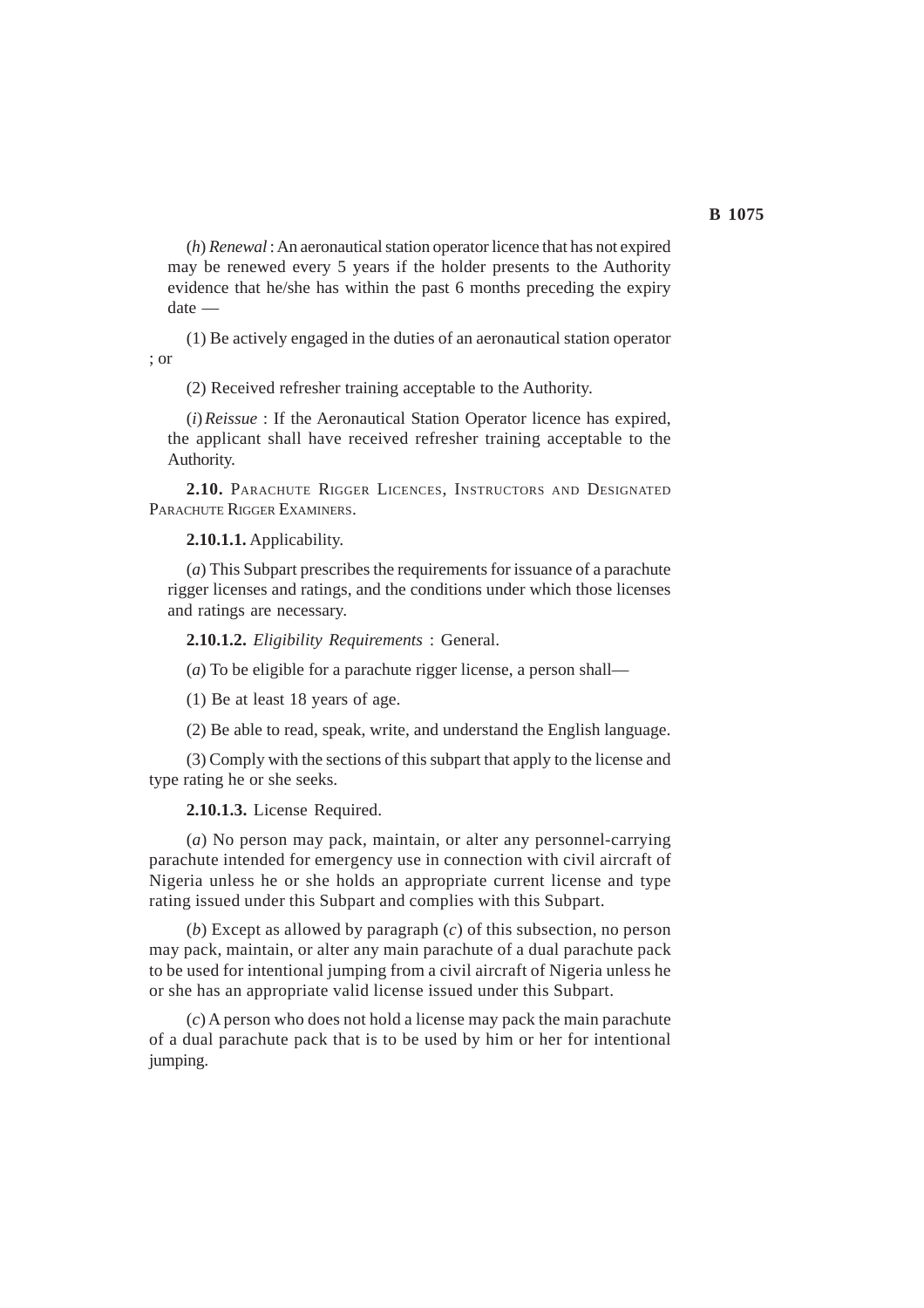(*d*) Each person who holds a parachute rigger license shall present it for inspection upon the request of the Authority or an authorised representative of the Director General Office, or any Federal, State or Local Law Enforcement Officer.

(*e*) The following parachute rigger licences are issued under this part :

(1) Senior parachute rigger.

(2) Master parachute rigger.

(*f*)Sections 2.10.1.9 through 2.10.1.12 do not apply to parachutes packed, maintained, or altered for the use of the armed forces.

**2.10.1.4.**—(*a*) An applicant for a senior parachute rigger license shall—

Senior Parachute Rigger Licence: Experience, Knowledge, and Skill Requirements.

(1) Present evidence satisfactory to the Authority that he or she has packed at least 20 parachutes of each type for which he or she seeks a rating, in accordance with the manufacturer's instructions and under the supervision of a licensed parachute rigger holding a rating for that type or a person holding an appropriate military rating.

(2) Pass a knowledge test, with respect to a parachute applicable to at least one type parachute appropriate to the type rating sought, on—

(*i*) Construction, packing, and maintenance ;

(*ii*) The manufacturer's instructions ; and

(*iii*) The regulations of this Subpart.

(3) Pass skill test showing the ability to pack and maintain at least one type of parachute appropriate to the type rating sought. Requirements for the skill test are contained in IS 2.10.1.4.

**2.10.1.5.** Master Parachute Rigger Licence : Experience, Knowledge, And Skill Requirements.

(*a*) An applicant for a master parachute rigger license shall meet the following requirements :

(1) Present evidence satisfactory to the Authority of at least 3 years of experience as a parachute rigger and having satisfactorily packed at least 100 parachutes of each of two types appropriate to type ratings held, in accordance with the manufacturer's instructions—

(*i*) While a licensed and appropriately rated senior parachute rigger ; or

(*ii*)While under the supervision of a licensed and appropriately rated parachute rigger or a person holding appropriate military ratings.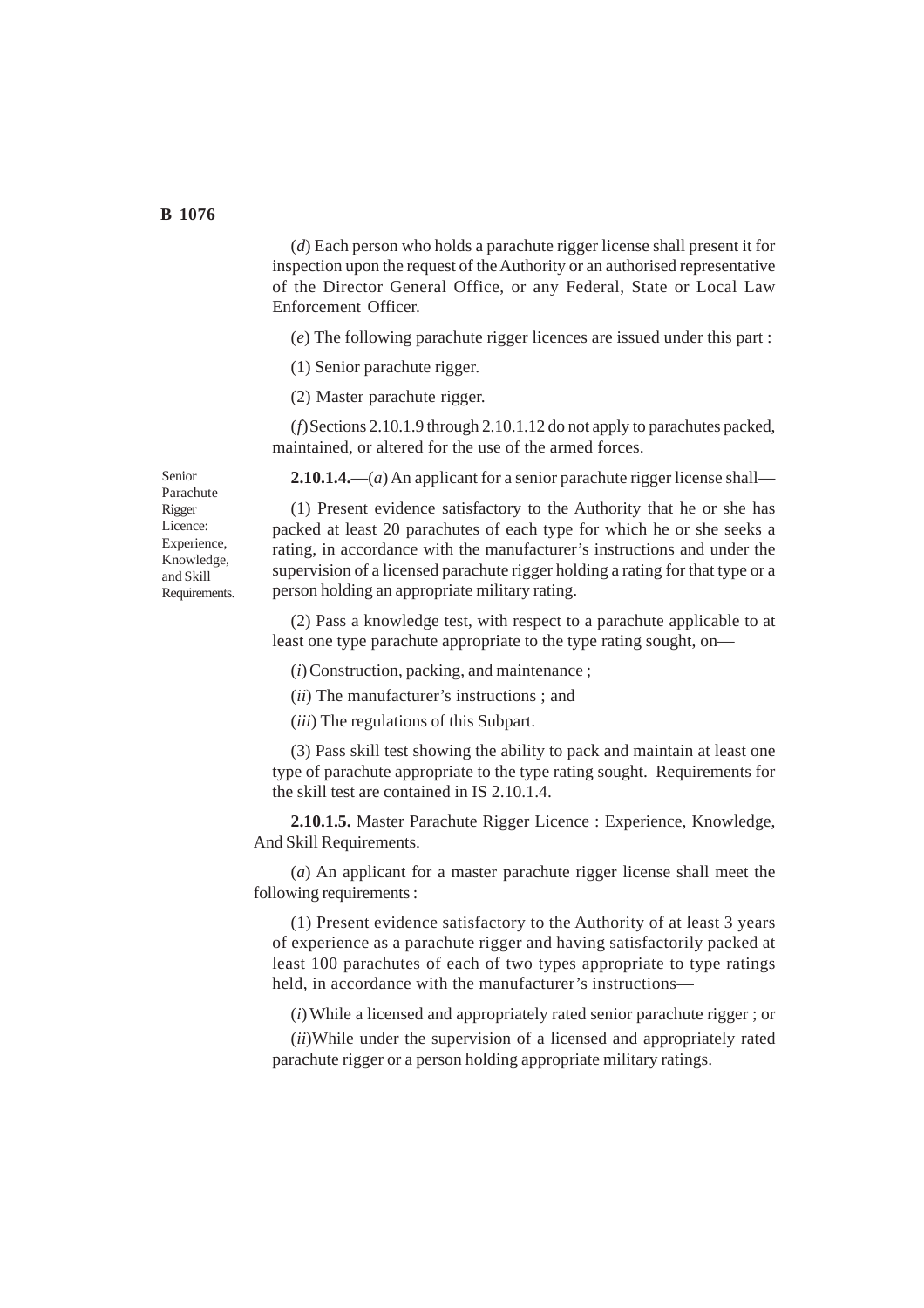(*iii*) An applicant may combine experience specified in paragraphs (*a*) (1) and (2) of this paragraph to meet the requirements of this subsection.

(2) If the applicant is not the holder of a senior parachute rigger license, pass a knowledge test, with respect to parachutes appropriate to the type rating sought, on—

(*i*) Their construction, packing, and maintenance ;

(*ii*) The manufacturer's instructions ; and

(*iii*) The regulations of this Subpart.

(3) Pass skill test showing the ability to pack and maintain two types of parachutes appropriate to the type ratings sought. Requirements for the skill test are contained in IS 2.10.1.5.

2.10.1.6. Type Ratings.

(*a*) The following type ratings are issued under this subpart :

- (1) Seat.
- (2) Back.
- (3) Chest.
- (4) Lap.

(*b*) The skill test requirements for a type rating are contained in IS 2.10.1.6.

(*c*) The holder of a senior parachute rigger licence who qualifies for a master parachute rigger licence is entitled to have placed on the senior parachute rigger licence the ratings that were on the parachute rigger licence.

2.10.1.7. Additional Type Ratings: Requirements.

(*a*) A licenced parachute rigger who applies for an additional type rating shall—

(1) Present evidence satisfactory to the Authority of having packed at least 20 parachutes of the type rating sought, in accordance with the manufacturer's instructions and under the supervision of a licensed parachute rigger holding a rating for that type or a person holding an appropriate military rating ; and

(2) Pass a skill test, to the satisfaction of the Authority, showing the ability to pack and maintain the type of parachute for which the applicant seeks a rating.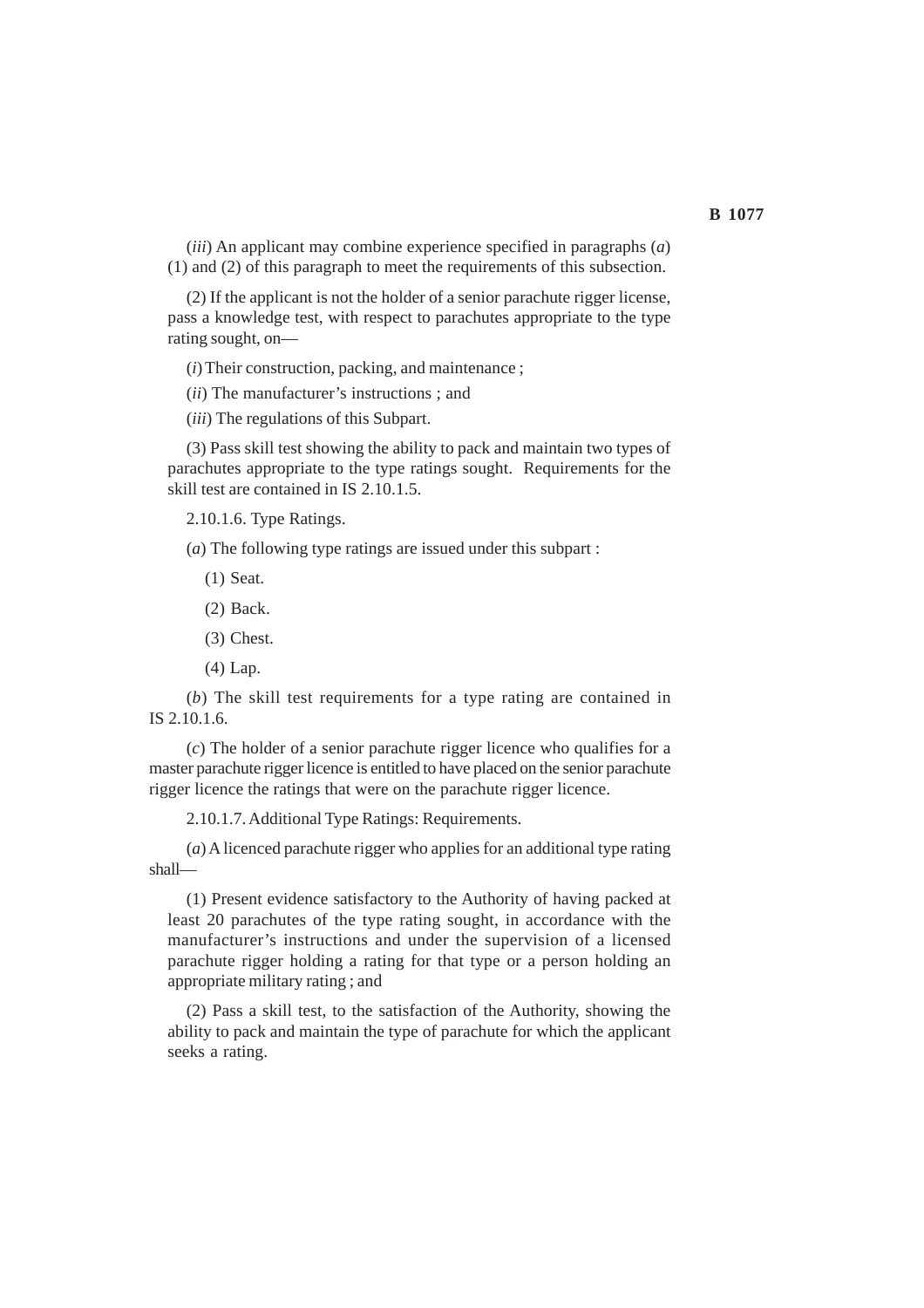2.10.1.8. Privileges

(*a*) A licenced senior parachute rigger may—

(1) Pack or maintain (except for major repair) any type of parachute for which he or she is rated ; and

(2) Supervise other persons in packing any type of parachute for which he or she is rated.

(*b*) A licenced master parachute rigger may—

(1) Pack, maintain, or alter any type of parachute for which he or she is rated ; and

(2) Supervise other persons in packing, maintaining, or altering any type of parachute for which he or she is rated.

(*c*) A licenced parachute rigger need not comply with 2.10.1.9 through 2.10.1.12 of these regulations (related to facilities, equipment, performance standards, records, recent experience, and seal) in packing, maintaining, or altering (if authorised) the main parachute of a dual parachute pack to be used for intentional jumping.

2.10.1.9. Facilities and Equipment

(*a*) No licenced parachute rigger shall exercise the privileges of his licence unless he or she has at least the following facilities and equipment available—

(1) A smooth top table at least three feet wide by 40 feet long ;

(2) Suitable housing that is adequately heated, lighted, and ventilated for drying and airing parachutes ;

(3) Enough packing tools and other equipment to pack and maintain the types of parachutes serviced ; and

(4) Adequate housing facilities to perform applicable duties and to protect tools and equipment.

2.10.1.10. Performance Standards and Recency Requirements

(*a*) No licenced parachute rigger may—

(1) Pack, maintain, or alter any parachute unless he or she is rated for that type ;

(2) Pack a parachute that is not safe for emergency use ;

(3) Pack a parachute that has not been thoroughly dried and aired ;

(4) Alter a parachute in a manner that is not specifically authorised by the Authority or the manufacturer ;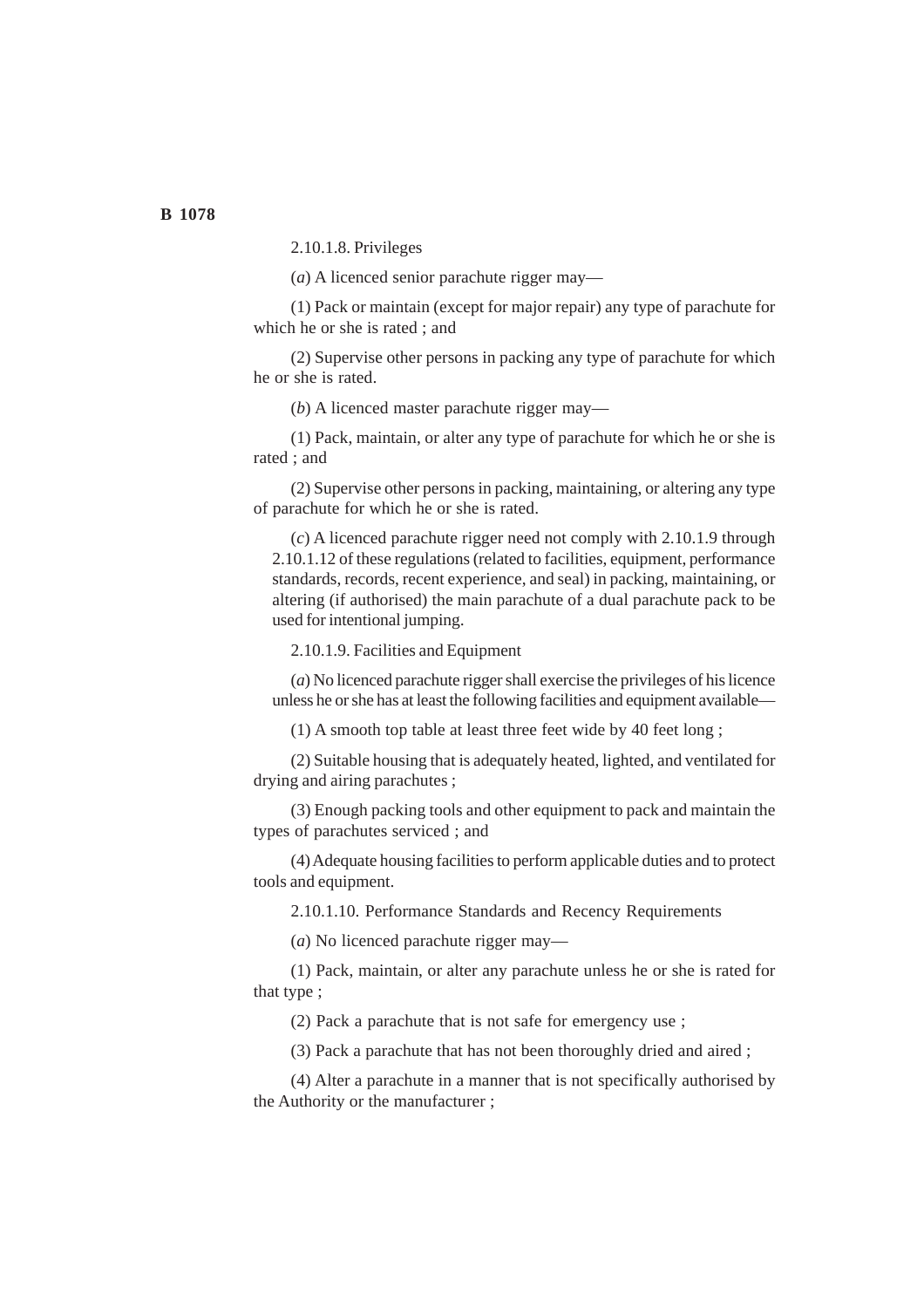(5) Pack, maintain, or alter a parachute in any manner that deviates from procedures approved by the Authority or the manufacturer of the parachute ; or

(6) Exercise the privileges of the licence and type rating unless he or she understands the current manufacturer's instructions for the operation involved and has—

(*i*) Performed duties under the license for at least 90 days within the preceding 12 months ; or

(*ii*) Shown to the Authority the ability to perform those duties.

2.10.1.11. Records.

(*a*) Each licenced parachute rigger shall keep a record of the packing, maintenance, and alteration of parachutes performed or supervision of those activities.

(*b*) Each licenced parachute rigger who packs a parachute shall enter on the parachute packing record attached to the parachute, the date and place of the packing, a notation of any defects found during any inspection, and shall sign that record with his or her name and license number.

(*c*) Each parachute rigger shall sign the record required by paragraph (*b*) of this subsection with the name and the number of his or her license.

(*d*) The record required by paragraph (a) of this subsection shall contain, with respect to each parachute worked on, a statement of—

(1) Its type and make ;

(2) Its serial number ;

(3) The name and address of its owner or user ;

(4) The kind and extent of the work performed ;

(5) The date when and place where the work was performed ; and

(6) The results of any drop tests made with it.

(*e*) Each person who makes a record under paragraph (*a*) of this subsection shall keep it for at least 2 years after the date it is made.

2.10.1.12. Seal.

(*a*) Each licenced parachute rigger shall have a seal with an identifying mark prescribed by the Authority, and a seal press.

(*b*) After packing a parachute, the parachute rigger shall seal the pack with his or her seal in accordance with the manufacturer's recommendation for that type of parachute.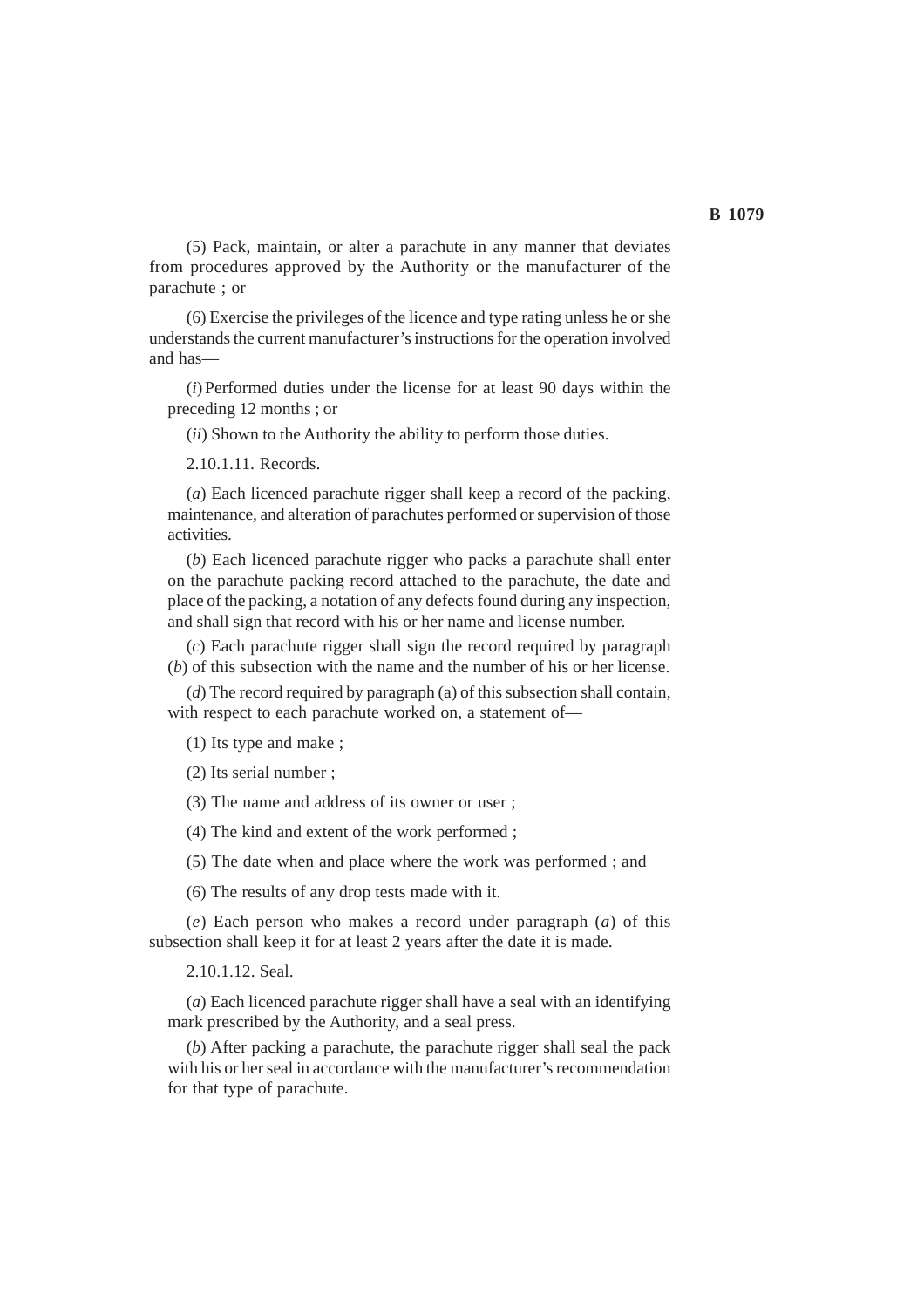#### 2.10.1.13. Duration of Parachute Rigger Licence

(*a*) *Validity* : The validity period of the licence is 5 years. A licence shall become invalid when a parachute rigger has ceased to exercise the privileges of the licence for a period of 6 months. A licence shall remain invalid until the parachute rigger's ability to exercise the privileges of the licence has been re-established.

(*b*) *Renewal* : An parachute rigger licence that has not expired may be renewed for an additional five years if the holder presents to the Authority evidence that he/she has within the past 6 months preceding the expiry date —

(1) Be actively engaged in the duties of a parachute rigger, or

(2) Received refresher training acceptable to the Authority.

(*c*) *Reissue* : If the parachute rigger licence has expired, the applicant shall have received refresher training acceptable to the Authority and passed the skill test on the areas of operation contained in IS: 2.10.1.4, IS: 2.10.1.5, or IS: 2.10.1.6, as applicable to the licence to be renewed.

2.10.1.14. Display of Licence

(*a*) Each person who holds a parachute rigger licence shall keep it within the immediate area where he/she normally exercises the privileges of the licence and shall present it for inspection upon the request of the Authority or an authorised representative of the Director General, or any Federal, State, or local law enforcement officer.

**2.10.2.** Parachute Rigger Instructor Requirements

2.10.2.1. Requirements for a parachute rigger Instructor Licence

(*a*) *Age* : An applicant for parachute rigger instructor licence and rating shall be at least 21 years of age.

(*b*) *Knowledge* :

(1) An applicant for a parachute rigger instructor licence shall have met the instructor requirements in 2.2.6 of this part ; and

(2) Any additional requirements as may be specified by the Authority.

(*c*) *Experience* : The applicant for a parachute rigger instructor licence shall hold at least a current and valid parachute rigger licence and ratings applicable to the instructor licence sought, and have a minimum of three years experience as a parachute rigger.

## **B 1080**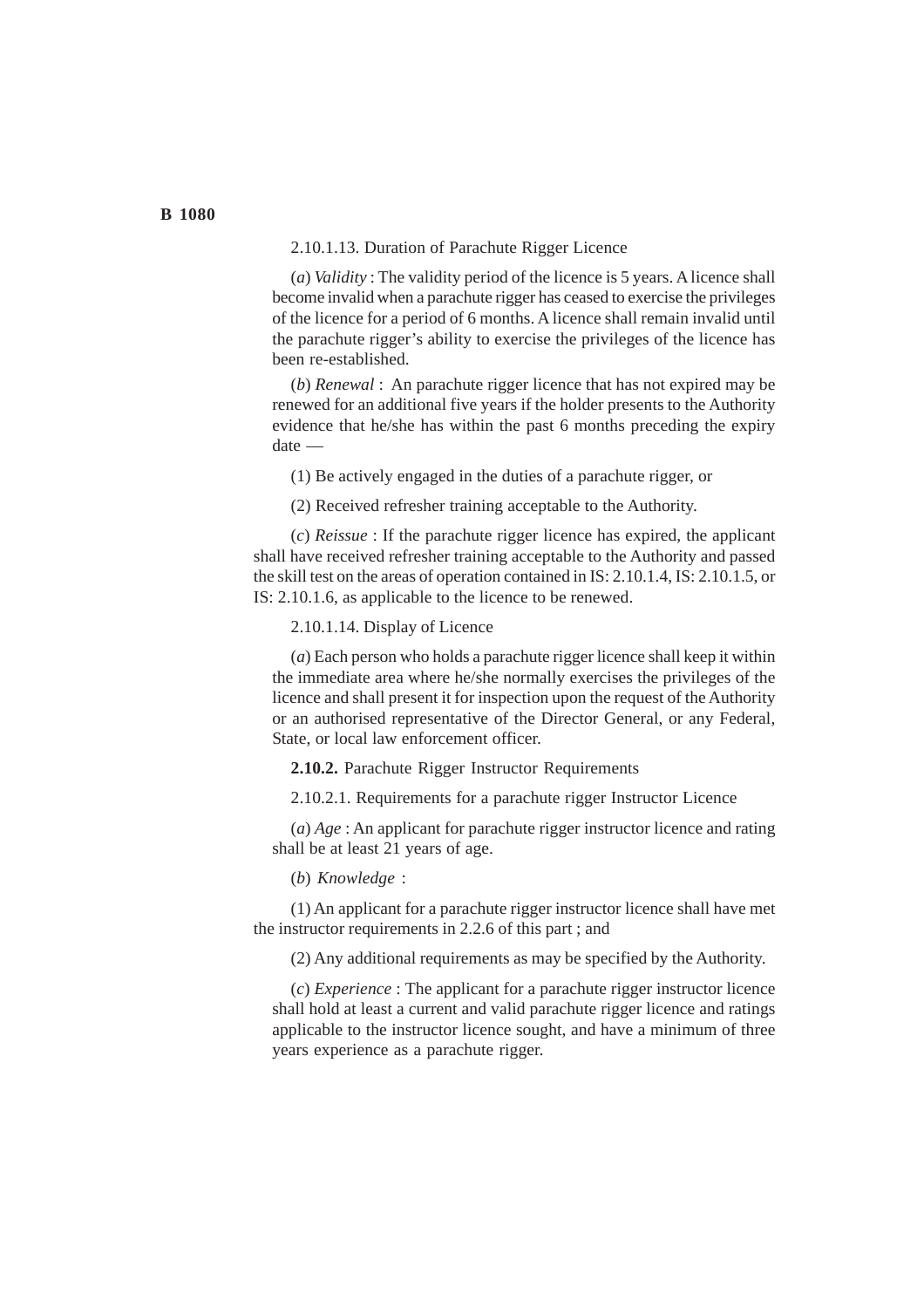(*d*) *Privileges* : The privileges of a parachute rigger instructor licence and rating are to give instruction to parachute rigger licence applicants and to endorse those applicants for a knowledge or skill test as applicable.

(*e*) *Validity* : Subject to compliance with the requirements specified in this Part, the validity period of the parachute rigger instructor licence is 2 years.

(*f*)*Renewal* : A parachute rigger instructor licence that has not expired may be renewed for an additional 24 calendar months if the holder presents to the Authority evidence that he/she has within the past 12 months preceding the expiry date—

(1) Conducted at least six exercises in an approved course for a parachute rigger licence ; or

(2) Received refresher training acceptable to the Authority.

(*g*) *Reissue* : If the parachute rigger instructor licence has expired, the applicant shall have received refresher training acceptable to the Authority.

**2.10.3.** Designated Parachute Rigger Examiner Requirement.

2.10.3.1. General Requirements.

(*a*) *Age* : An applicant for a parachute rigger examiner designation shall be at least 23 years of age.

(*b*) General Eligibility.

(1) Show evidence of a high level of aeronautical knowledge in the subject areas for the DPRE certification.

(2) Have held a PR license for at least five years prior to the designation.

(3) Have been actively exercising the privileges of the PR for the previous three years.

(4) Have a good record as a PR and a person engaged in the industry and community with a reputation for hones and dependability.

(5) Have satisfactorily completed the DPRE orientation program with the Authority.

(6) The applicant must have fixed base of operations adequately equipped to all practical Subject Areas to return to service condition.

(7) The applicant shall have at the fixed base of operation adequate equipment to test the Tasks in each Area of Operation listed in the PTS.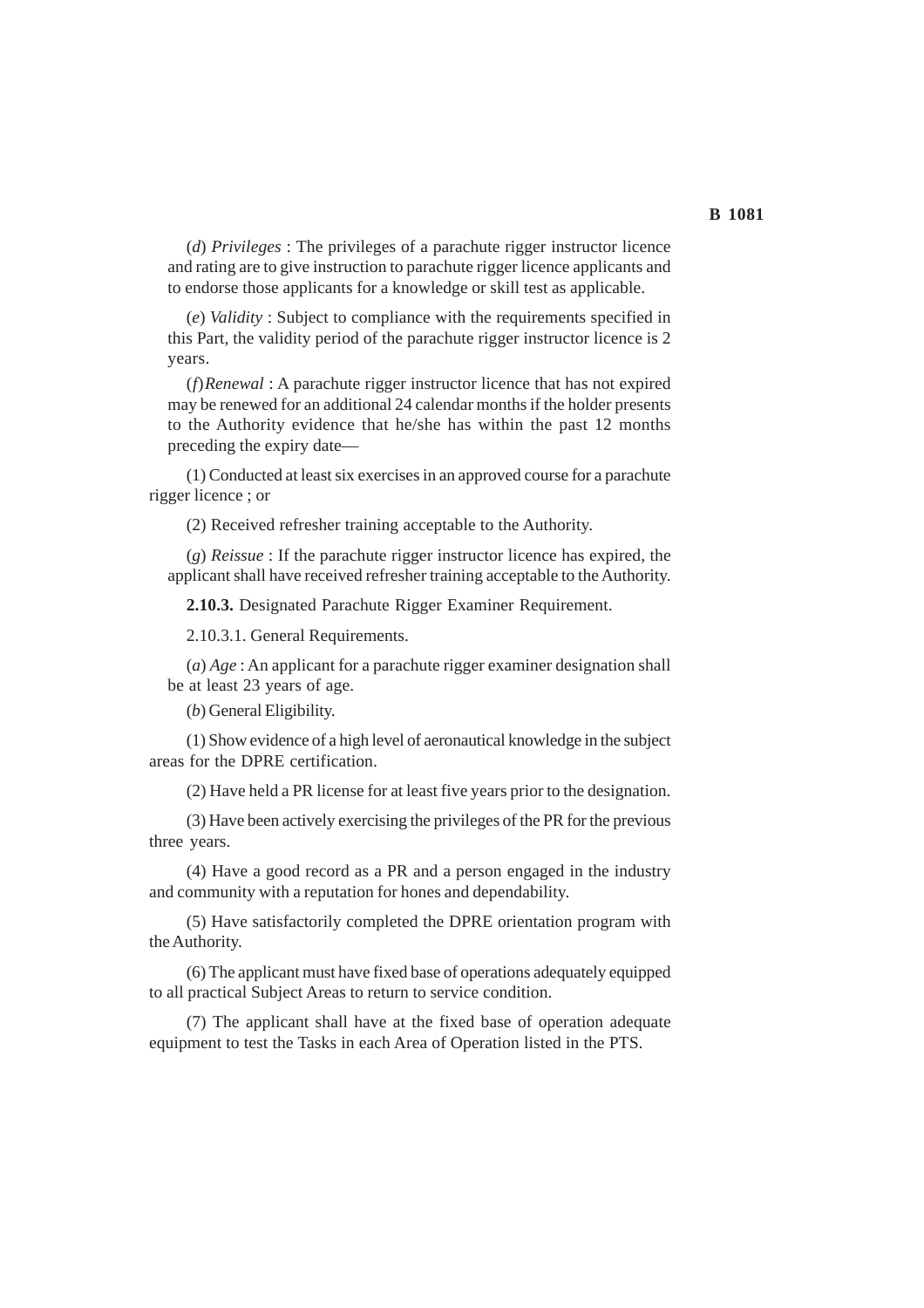(8) The applicant shall have tools, equipment, current publications, and materials required to complete a project assignment as recommended by the parachute manufacture or industry standards.

2.10.3.2. *Knowledge.*

(*a*) The applicant shall have passed a pre-designation test on the following :

(1) Air Law and Regulations for PR personnel.

(2) Packing and maintaining a wide variety of parachutes.

(3) Alterations of parachutes in accordance with manufactures and industry standards.

(4) Proper use of Seals for identification purposes.

(5) Proper record keeping requirements.

2.10.3.3. *Skill.*

(*a*) The Authority shall observe the applicant conducting a complete actual Senior Parachute or Master Parachute Rigger certification using the approved STS in a satisfactory manner.

(*b*) The applicant shall complete all required paper work for the certification as required by the Authority.

2.10.3.4. *Currency.*

(*a*) After designation, a DPRE shall maintain currency by

(1) Attending initial and recurrent training conducted by the Authority, and

(2) Maintaining a current and valid parachute rigger licence and applicable ratings.

(*b*) The DPRE shall conduct at least 6 Skill test during any 12 calendar month period in order for the designation to remain current.

(*c*) The DPRE shall be observed by the Authority in the conduct of a Skill test at least once each 12 calendar months.

2.10.3.5. *Privileges*

(*a*) The DPRE may conduct Skill test for the Senior Parachute Rigger and Master Parachute Rigger license in accordance with approved STS standard.

(*b*) The DPRE may conduct or monitor any portion of a computerised knowledge test.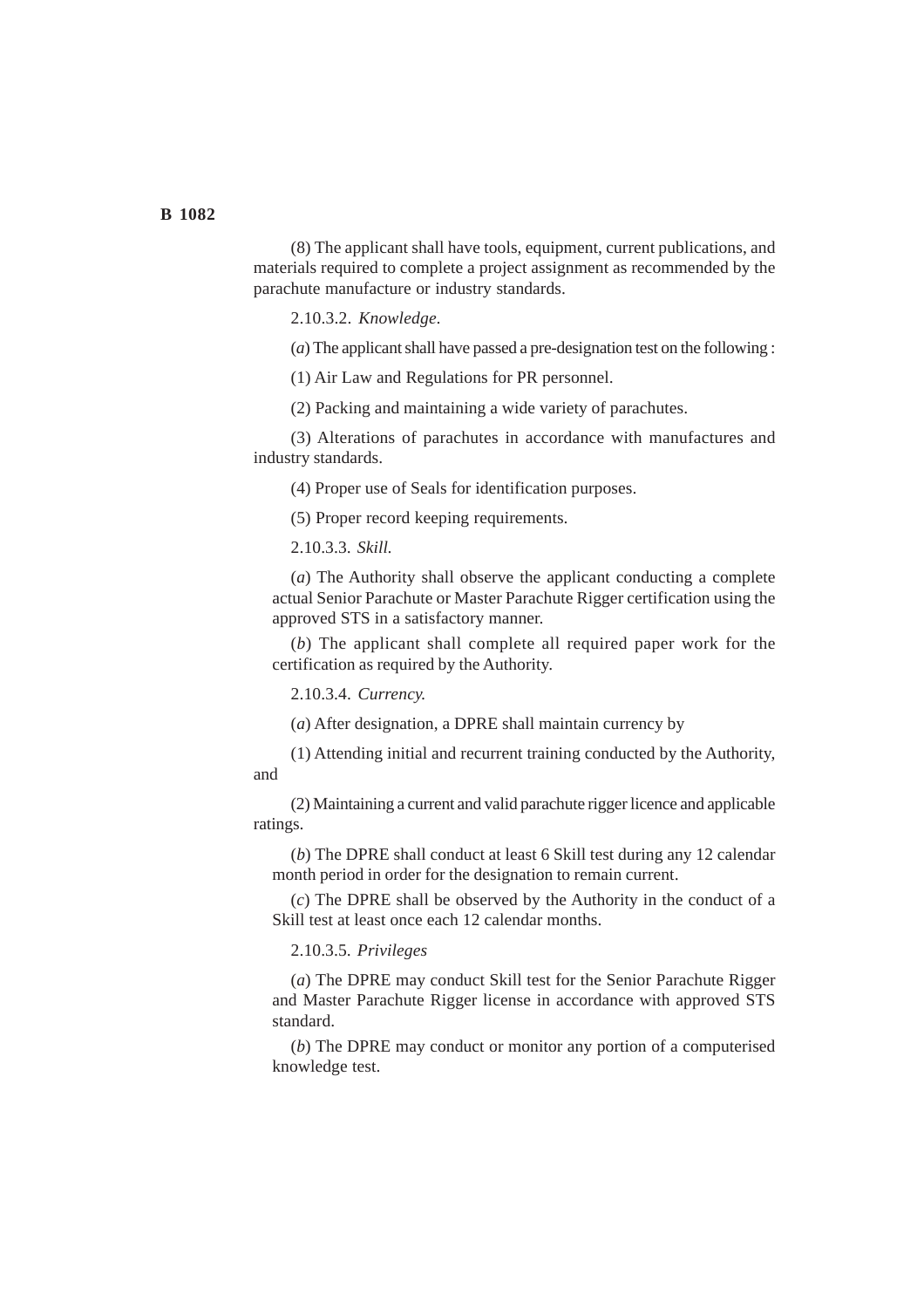2.10.3.6. *Validity*

(*a*) The parachute rigger examiner designation shall be valid for one year.

2.10.3.7. *Renewal*

(*a*) The parachute rigger examiner designation may be renewed by the Authority if :

(1) The need for the designation remains valid.

(2) The performance of the examiner has been satisfactory.

(3) The examiner has attended the DPRE seminar conducted by the Authority in the previous 12-month period.

## 2.11. MEDICAL PROVISIONS FOR LICENSING

**2.11.1.** *General.*

2.11.1.1. *Applicability*

(*a*) This Section prescribes the requirements and procedures for issuing, renewing and re-issuing Class 1, Class 2 and Class 3 medical certificates.

(*b*) The Authority shall apply, as part of its State safety programme, basic safety management principles to the medical assessment process of licence holders, that as minimum include :

(*i*) routine analysis of in-flight incapacitation events and medical findings during medical assessments to identify areas of increased medical risk ; and

(*ii*) continuous re-evaluation of the medical assessment process to concentrate on identified areas of increased medical risk.

2.11.1.2. *Medical Fitness.*

(*a*) The applicants for a flight crew licence and air traffic controller licence shall hold a medical certificate issued in accordance with this Part.

(*b*) A flight crew member or air traffic controller shall not exercise the privileges of his/her licence unless he/she holds a current medical certificate appropriate to the licence.

2.11.1.3. *Authorised Aviation Medical Examiners* (*AAME*).

(*a*) Subject to compliance with the requirements specified in this Part, the Authority will designate and authorise qualified and licensed physicians in the practice of medicine, to be authorised as an AAME and conduct medical examinations of fitness of applicants for the issue, renewal or reissue of the licences or ratings specified in this Part. AAMEs may be designated outside of Nigeria.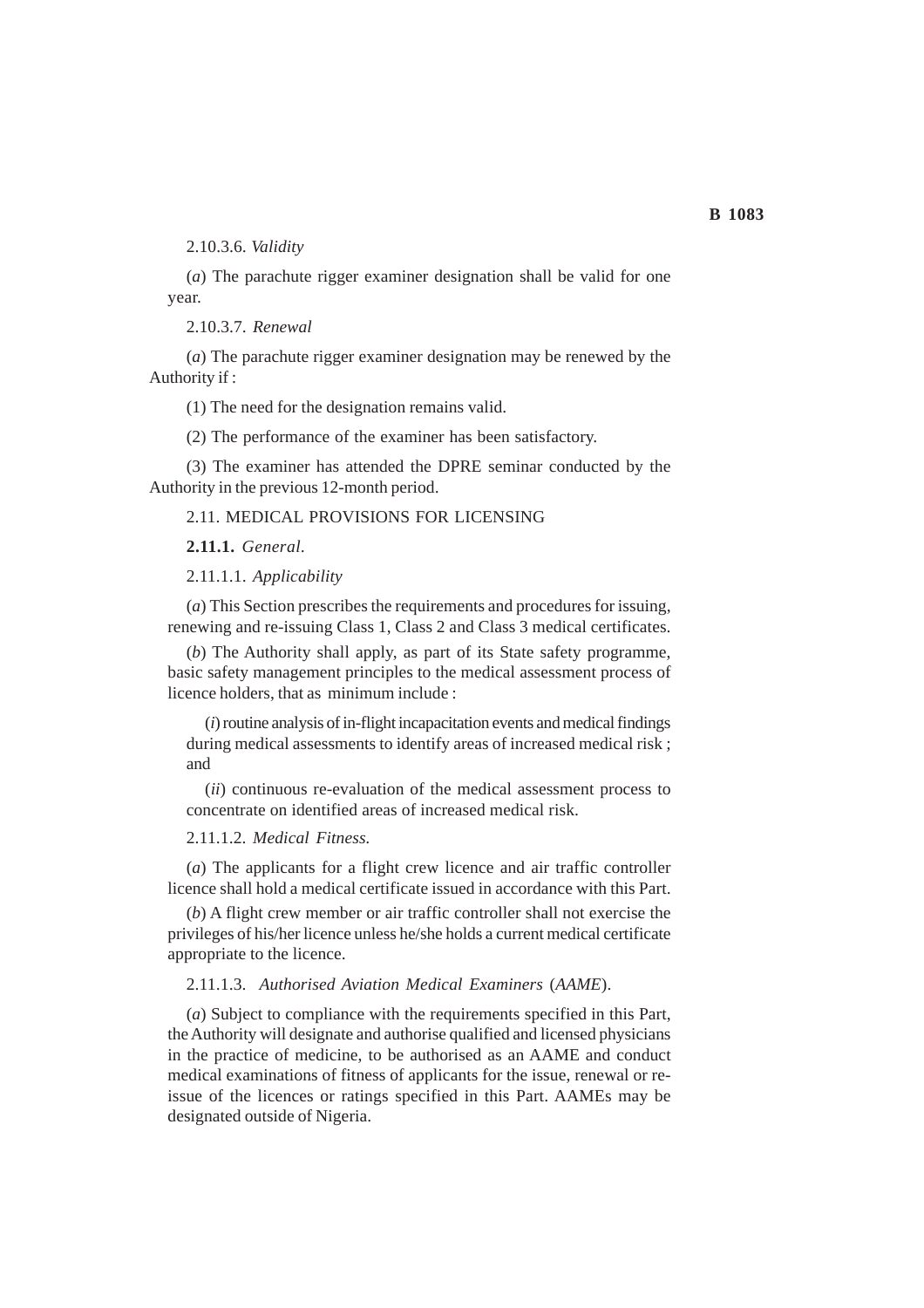(*b*) AAMEs shall have had, or shall receive :

(1) Basic training in aviation medicine for Class 2 and 3 medical examinations on the subjects listed in IS 2.11.1.3. (*a*) ; and

(2) Advance training in aviation medicine for Class 1 medical examinations on the subjects listed in IS 2.11.1.3(*b*).

(3) AAMEs shall have received training in aviation medicine and shall receive refresher training at regular intervals. Before designation, medical examiners shall demonstrate adequate competency in aviation medicine.

(*c*) AAMEs shall have practical knowledge and experience of the conditions in which the holders of licences and ratings carry out their duties.

*Note*.—Examples of practical knowledge and experience are flight experience, simulator experience, on-site observation or any other hands-on experience deemed by the Authority to meet this requirement.

(*d*) The authorisation of an AAME is valid for one year. The AAME shall have completed at least 10 examinations for a medical certificate per year. Re-authorisation shall be at the discretion of the Authority.

(*e*) Having completed the medical examination of the applicant in accordance with this part, the AAME shall coordinate the results of the examination and submit a signed report, or equivalent, to the Authority, in accordance with the Authority's requirements, detailing the results of the examination and evaluating the findings with regard to medical fitness.

(*f*)If the medical examination is carried out by two or more AAMEs, the Authority shall appoint one of these to be responsible for coordinating the results of the examination, evaluating the findings with regard to medical fitness, and signing the report.

(*g*) The Authority retains the right to reconsider any action of an AAME.

(*h*) If the medical report is submitted to the Authority in electronic format, adequate identification of the examiner shall be established.

(*i*) AAMEs shall be required to submit sufficient information to the Authority to enable it undertake Medical Assessment audits.

*Note*.—The purpose of such auditing is to ensure that AAMEs meet applicable standards for good medical practice and aeromedical risk assessment.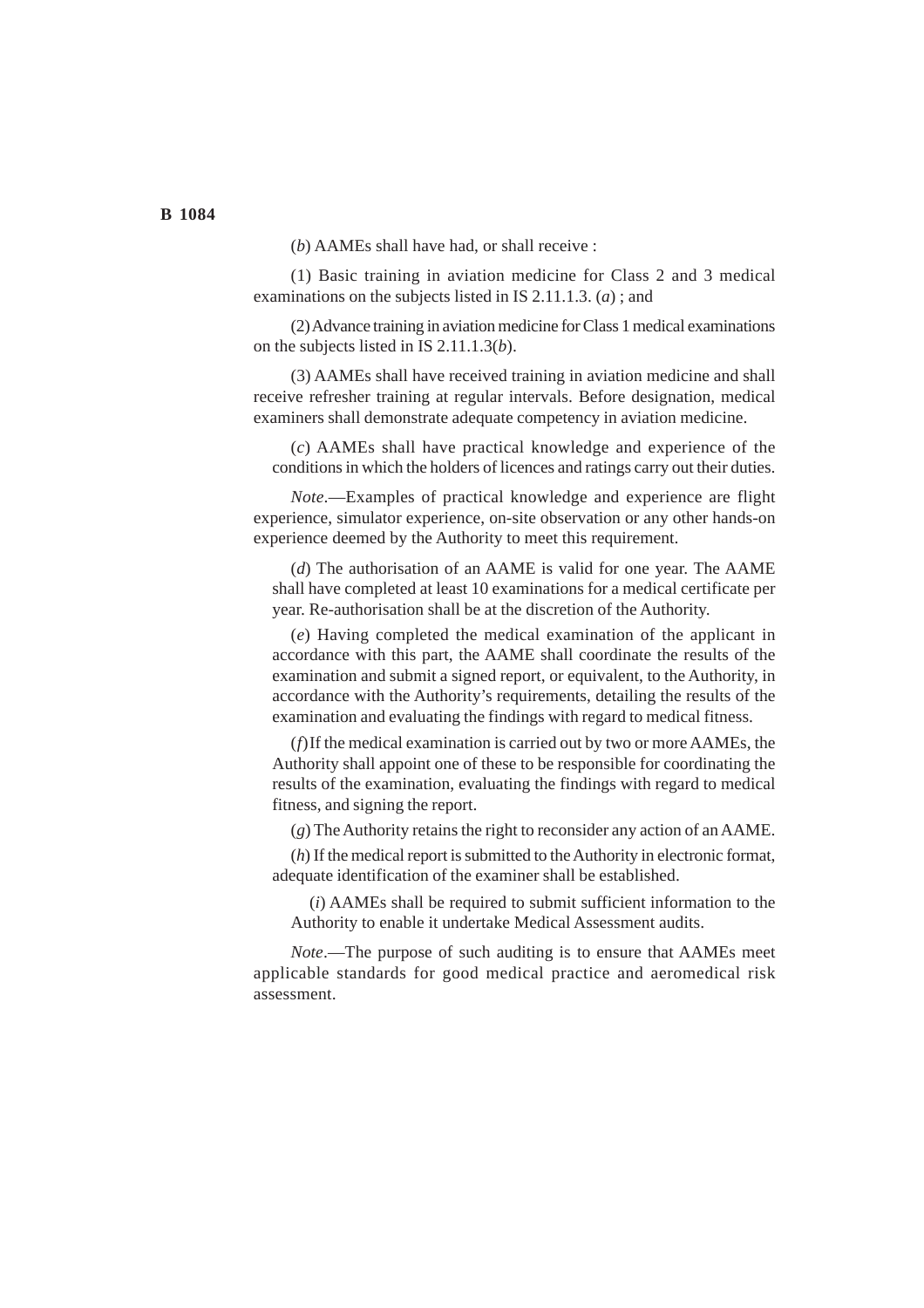#### 2.11.1.4. Aviation Medical Examinations

(*a*) Applicants for licences or ratings for which medical fitness is prescribed shall sign and furnish to the AAME a declaration stating whether they have previously undergone such an examination and, if so, the date, place and result of the last examination. They shall indicate to the AAME whether a Medical Assessment has previously been refused, revoked or suspended and, if so, the reason for such refusal, revocation or suspension.

(*b*) Each applicant for a medical certificate shall provide the AAME with a personally certified statement of medical facts concerning personal, familial and hereditary history.

(*c*) Each applicant for a medical certificate shall produce proof of identification.

(*d*) The applicant shall be made aware of the necessity for giving a statement that is as complete and accurate as the applicant's knowledge permits, and any false declaration to an AAME made by an applicant for a licence or rating shall be reported to the Authority for such action as may be considered appropriate.

(*e*) The applicant shall complete the appropriate application form as detailed in IS 2.11.1.3.

**2.11.1.5.**—(*a*) If the medical requirements prescribed in Part 2 for a particular licence are not met, the appropriate medical certificate will not be issued, renewed or re-issued unless the following conditions are fulfilled :

(1) Accredited medical conclusion indicates that in special circumstances the applicant's failure to meet any requirement, whether numerical or otherwise, is such that exercise of the privileges of the licence applied for is not likely to jeopardise flight safety ;

(2) Relevant ability, skill and experience of the applicant and operational conditions have been given due consideration ; and

(3) The licence is endorsed by the Authority with any special limitation or limitations when the safe performance of the licence holder's duties is dependent on compliance with such limitation or limitations.

(*b*) The AAME shall report to the Authority any individual case where, in the AAME's judgement, an applicant's failure to meet any requirement, whether numerical or otherwise, is such that exercise of the privileges of the licence being applied for, or held, is not likely to jeopardise flight safety.

Special Circumstances.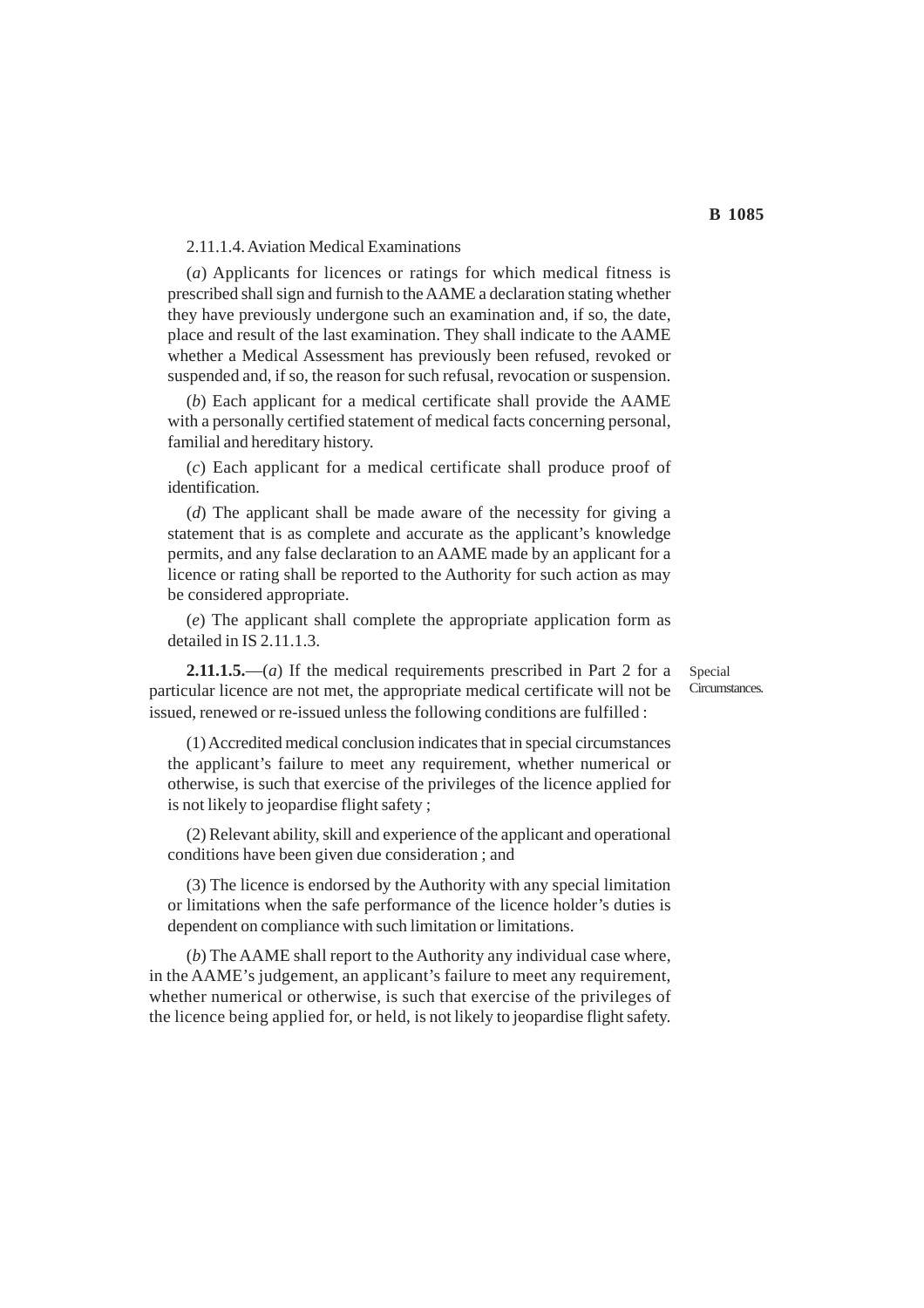Decrease of Medical Fitness.

**2.11.1.6.**—(*a*) Holders of licences provided for in this Part shall not exercise the privileges of their licences and related ratings at any time when they are aware of any decrease in their medical fitness which might render them unable to safely and properly exercise these privileges.

(*b*) Licence holders shall inform the Authority of any decrease in medical fitness of a duration of more than 20 days or which requires continued treatment with prescribed medication or which has required hospital treatment.

(*c*) The Authority shall ensure that licence holders are provided with clear guidelines on medical conditions that may be relevant to flight safety and when to seek clarification or guidance from an AAME or the Authority.

(*d*) The Authority shall, as far as practicable, ensure that licence holders do not exercise the privileges of their licences and related ratings during any period in which their medical fitness has, from any cause, decreased to an extent that would have prevented the issue or renewal of their Medical Assessment.

Use of Psychoactive Substances.

**2.11.1.7.**—(*a*) Holders of licences provided for in this Part shall not exercise the privileges of their licences and related ratings while under the influence of any psychoactive substance which might render them unable to safely and properly exercise these privileges.

(*b*) Holders of licences provided for in this Part shall not engage in any problematic use of substances.

(*c*) The Authority will ensure, as far as practicable, that all licence holders who engage in any kind of problematic use of substances are identified and removed from their safety-critical functions. Return to the safety-critical functions may be considered after successful treatment or, in cases where no treatment is necessary, after cessation of the problematic use of substances and upon determination that the person's continued performance of the function is unlikely to jeopardize safety.

Medical Certificate.

**2.11.1.8.—**(*a*) The medical certificate shall be in a form and manner prescribed by the Authority. The items required on the licence are indicated in IS 2.11.1.8.

(*b*) Issue of medical certificates.

(1) A medical certificate will be issued to any person who meets the medical requirements prescribed in this Subpart, based on medical examination and evaluation of the applicant's history and condition.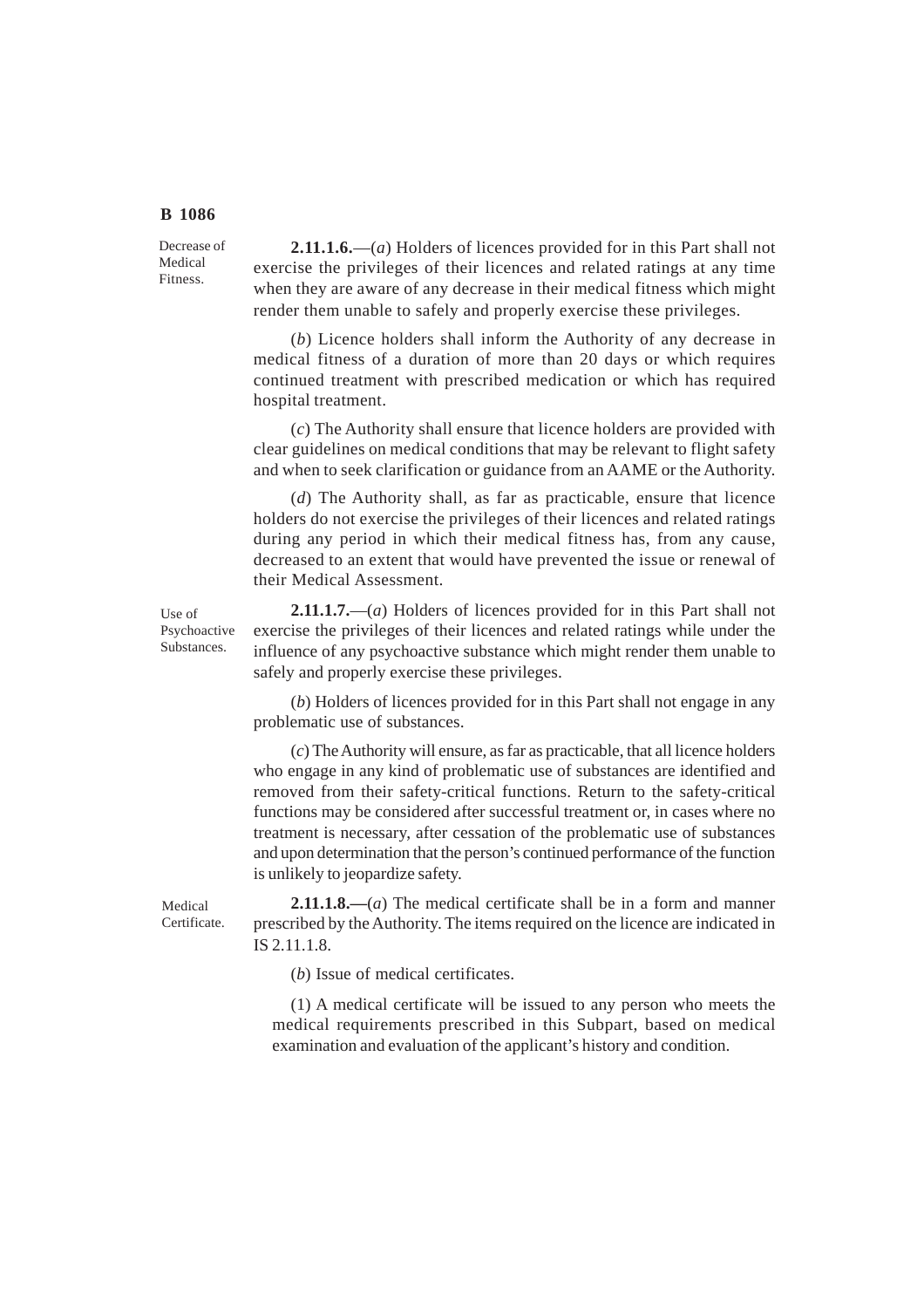(*i*)The issue of the Class 1 medical certificate may be specifically delegated to an AAME.

(*ii*) The issue of Class 2 and 3 medical certificates may be delegated to any authorised AAME.

(2) Each person to be issued a medical certificate shall undergo a medical examination based on the physical and mental requirements contained in this Subpart.

(3) Any person who does not meet the medical requirements of this Subpart may apply for the discretionary issuance of a certificate under 2.11.1.5 of these regulations.

(*c*) *Validity* :

(1) The validity period of the medical certificate shall be :

(*i*) 12 months for the Class 1 for the CPL, MPL and ATPL licences.

(*ii*) 12 months for the Class 2 for the FE licences.

(*iii*) 60 months for the Class 2 for the PPL licences.

(*iv*) 24 months for the Class 2 for the Cabin Crew licences.

(*v*) 24 months for the Class 2 for the SPA.

(*vi*) 48 months for the Class 3 for the air traffic controller licence.

(2) The exceptions for the validity period of the medical certificates are :

(*i*) When the holders have passed their 40th birthday :

(*a*) The 60 month interval specified for the PPL and the 48th month interval specified for the air traffic controller licence shall be reduced to 24 months : and

(*b*) The 12-month interval specified for the CPL and ATPL who are carrying passengers in single-pilot operations shall be reduced to 6 months.

(*c*) The 24-month interval specified for the Cabin Crew licence and SPA shall be reduced to 12 months.

(*ii*) When holders have passed their 50th birthday :

(*a*) The 24-month interval specified for the PPL and air traffic controller licence shall be reduced to 12 months.

(*iii*) When holders have passed their 60th birthday :

(*a*) The 12-month interval specified for the CPL, MPL, and ATPL who are engaged in commercial air transport operations shall be reduced to 6 months.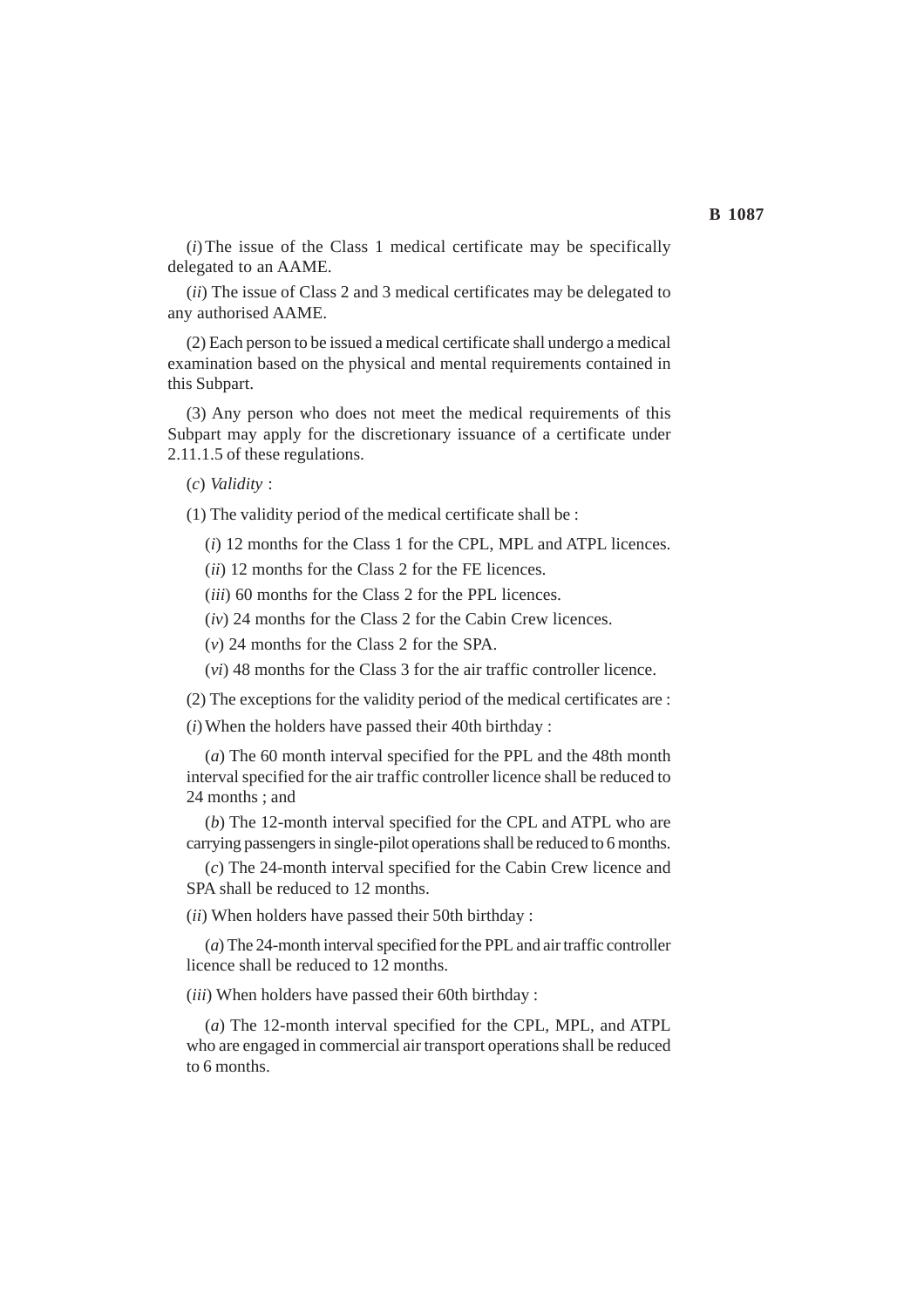*Note*.—The periods of validity listed above are based on the age of the applicant at the time of undergoing the medical examination.

(3) For initial issuance of the medical certificate, the period of validity shall begin on the date the medical examination is performed. The period of validity shall for the last month counted, include the day that has the same calendar number as the date of the medical examination or, if that month has no day with that number, the last day of that month.

(4) The period of validity of a Medical Assessment may be extended, at the discretion of the Authority, up to 45 days.

*Note*.—It is advisable to let the calendar day on which the Medical Assessment expires remain constant year after year by allowing the expiry date of the current Medical Assessment to be the beginning of the new validity period under the proviso that the medical examination takes place during the period of validity of the current Medical Assessment but no more than 45 days before it expires.

(5) The period of validity of a Medical Assessment may be reduced when clinically indicated.

(d) Renewal or re-issue of a medical certificate.

(1) The requirements to be met for the renewal or re-issue of a medical certificate are the same as those for the initial certificate except where otherwise specifically stated.

(2)The renewal of the Class 1, 2 and 3 medical certificate may be delegated to the authorised AAME.

(3) Re-issue of the Class 1 medical certificate will be done by the Authority.

(4) Re-issue of the Class 2 and 3 medical certificate may be delegated to the authorised AAME.

(*e*) Limitation or denial.

(1) The Authority may for medical reasons limit or deny a medical certificate. The Authority will describe the medical reasons for the limitation or denial in a notice to the applicant.

(*f*)Suspension or revocation of a medical certificate.

(1) The Authority may in accordance with paragraph 2.2.9 of these regulations, suspend or revoke a medical certificate issued, if it is established that an applicant or a certificate holder has not met, or no longer meets the requirements of Part 2.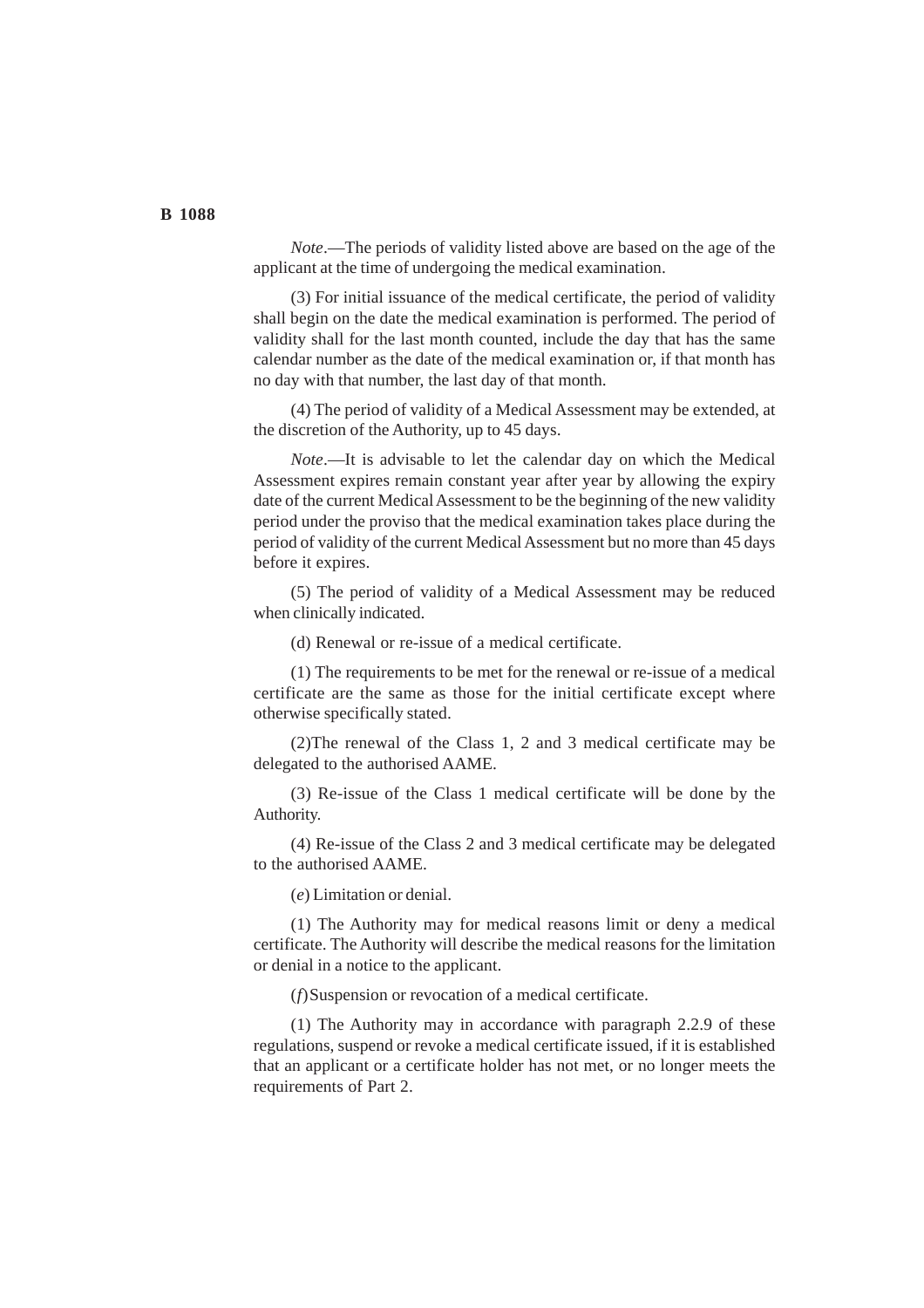**2.11.1.9.—**(*a*) Medical confidentiality shall be respected at all times.

(*b*) All medical reports and records shall be securely held with accessibility restricted to authorised personnel.

(*c*) When justified by operational considerations, the medical assessor shall determine to what extent pertinent medical information is presented to relevant officials of the Authority.

**2.11.1.10.** —(*a*) The competence of an AAME shall be evaluated Medical periodically by the Medical Assessor.

(*b*) The Authority shall use the services of Medical Assessors to evaluate reports submitted to the Authority by AAMEs.

**2.11.1.11.—**(*a*) The prescribed re-examination of a licence holder operating in an area distant from Authorised Aviation medical examination facilities may be deferred at the discretion of the Authority, provided that such deferment shall only be made as an exception and shall not exceed :

(1) a single period of six months in the case of a flight crew member of an aircraft engaged in non-commercial operations ;

(2) two consecutive periods each of three months in the case of a flight crew member of an aircraft engaged in commercial operations provided that in each case a favourable medical report is obtained after examination by an Authorised Aviation medical examiner of the area concerned, or, in cases where such an Authorised Aviation medical examiner is not available, by a physician legally qualified to practise medicine in that area. A report of the medical examination shall be sent to the Authority ;

(3) in the case of a private pilot, a single period not exceeding 24 months where the medical examination is carried out by a medical examiner whose designation meets the requirement of ICAO Annex 1.2.4.5 by the Contracting State in which the applicant is temporarily located. A report of the medical examination shall be sent to the Authority.

**2.11.2.** Medical Requirements.

2.11.2.1. General.

(*a*) An applicant for a Medical Certificate issued in accordance with this Part, shall undergo a medical examination based on the following requirements :

(1) Physical and mental ;

(2) Visual and colour perception ; and

(3) Hearing.

Medical confidentiality.

Assessor.

**Circumstances** in which a Medical Examination may be Deferred.

# **B 1089**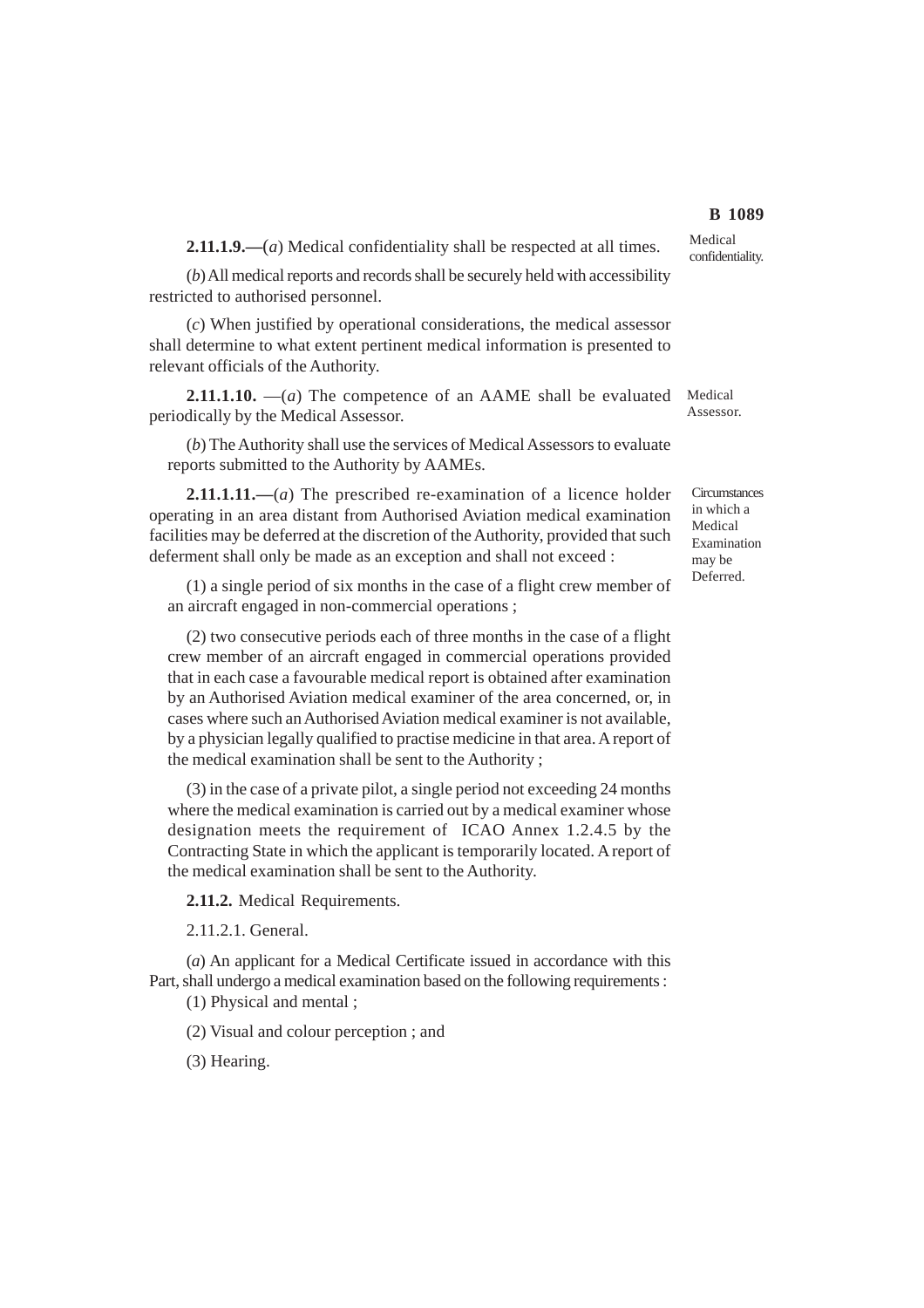2.11.2.2. Physical and Mental Requirements.

(*a*) An applicant for any class of Medical Assessment shall be required to be free from :

(1) Any abnormality, congenital or acquired ; or

(2) Any active, latent, acute or chronic disability ; or

(3) Any wound, injury or sequela from operation ; or

(4) Any effect or side-effect of any prescribed or non-prescribed therapeutic medication taken; such as would entail a degree of functional incapacity which is likely to interfere with the safe operation of an aircraft or with the safe performance of duties.

*Note*.—Use of herbal medication and alternative treatment modalities requires particular attention to possible side-effects.

2.11.2.3. Visual Acuity Test Requirements :

(*a*) Visual acuity tests must be conducted in an environment with a level of illumination that corresponds to ordinary office illumination (30-60cd/m²).

(*b*) Visual acuity must be measured by means of a series of Landolt rings or similar optotypes, placed at a distance from the applicant appropriate to the method of testing adopted.

2.11.2.4. Colour Perception Requirements.

(*a*) The applicant shall be required to demonstrate the ability to perceive readily those colours the perception of which is necessary for the safe performance of duties.

(*b*) The applicant shall be tested for the ability to correctly identify a series of pseudoisochromatic plates in daylight or in artificial light of the same colour temperature such as that provided by CIE standard illuminants C or D65 as specified by the International Commission of Illumination (CIE).

(*c*) An applicant obtaining a satisfactory result as prescribed by the Authority shall be assessed as fit. An applicant failing to obtain a satisfactory result in such a test shall be assessed as unfit unless able to readily distinguish the colours used in air navigation and correctly identify aviation coloured lights. Applicants who fail to meet these criteria shall be assessed as unfit except for Class 2 assessment with the following restriction: valid daytime only.

(*d*) Sunglasses worn during the exercise of the privileges of the licence or rating held shall be non-polarizing and of a neutral grey tint.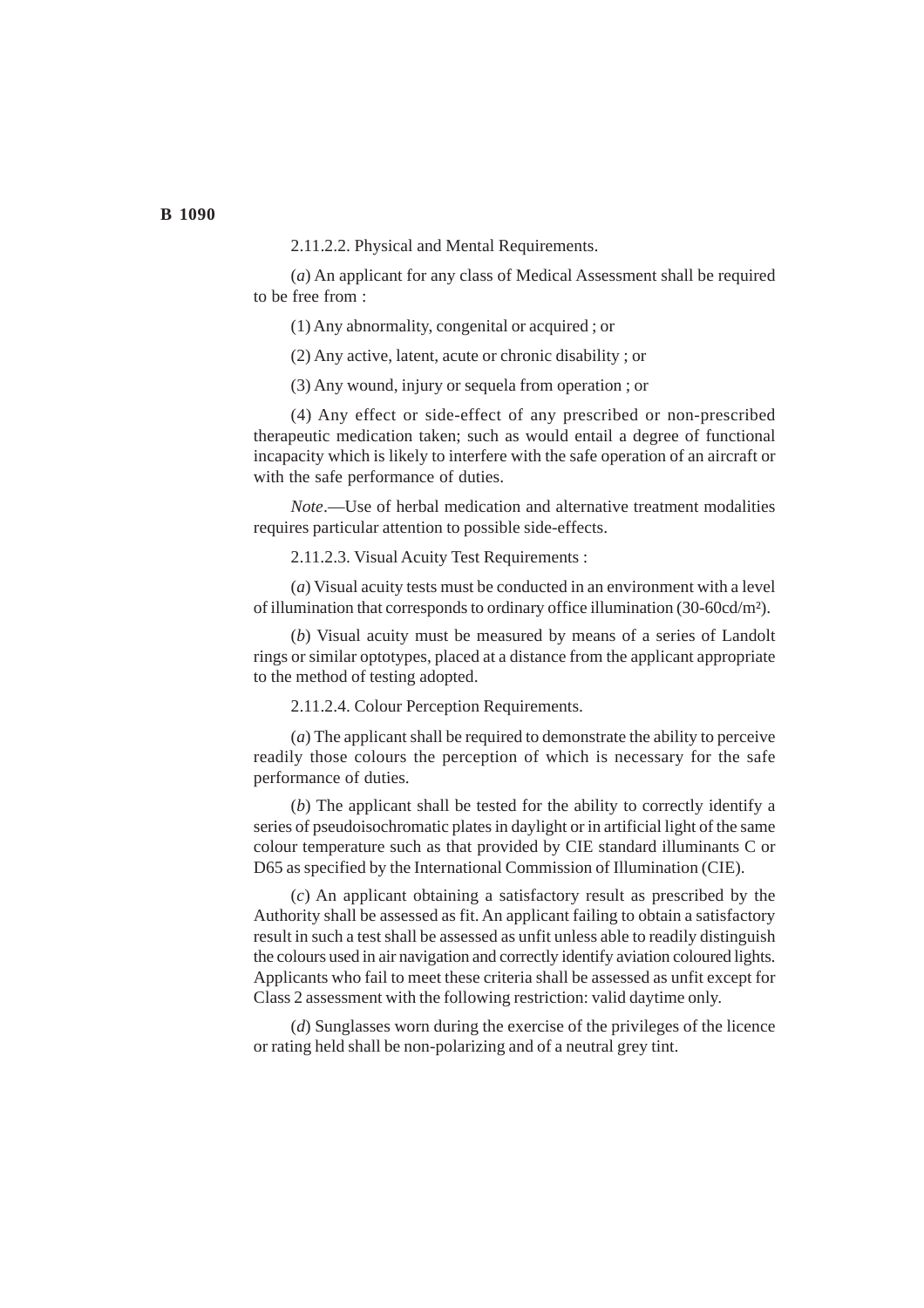$\frac{2.11}{2.21}$   $\frac{2.5}{2.5}$  (*a*) Applicants shall be required to demonstrate hearing performance sufficient for the safe exercise of their licence and rating privileges. Hearing Test

(*b*) The hearing test may be conducted using a pure tone audiometer or alternate method that provides equivalent results. This test shall be performed at the first medical examination and then at specified intervals according to the class of medical examination and age of the applicant.

(*c*) If a pure tone audiometer is used, the reference zero for calibration is that of the International Organisation for Standardisation (ISO) Recommendation R389, 1964.

(*d*) For hearing tests where audiometry is not performed, applicants shall be tested in a quiet room by whispered and spoken voice tests under the following conditions.

(1) A quiet room is a room in which the intensity of the background noise is less than 35 dB(*A*) when measured on "slow" response of an "A" weighted sound level meter.

(2) The sound level of an average conversational voice at 1 m from the point of output is 60dB(*A*) and that of a whispered voice is 45dB(*A*). At 2 m from the speaker, the sound is 6 dB(*A*) lower.

(*e*) The holder of a PPL with an instrument rating shall meet the hearing requirements for the Class 1 medical certificate.

2.11.2.6. Class 1 Medical Certificate.

(*a*) Certificate Issue and Renewal.

(1) An applicant for CPL, Multi-crew pilot licence or ATPL shall undergo an initial medical examination for the issue of a class 1 medical certificate.

(2)(*i*) Except where otherwise stated in this part, holders of CPL, Multicrew pilot or ATPL shall have their class 1 medical certificate renewed at intervals not exceeding those specified in this subpart.

(*ii*) In alternate years, for Class 1 applicants under 40 years of age, the Authority shall, at its discretion, allow AAMEs to omit certain routine examination items related to the assessment of physical fitness, whilst increasing the emphasis on health education and prevention of ill health.

(3) A Class 1 medical certificate will be issued when the applicant complies with the requirements of this Part.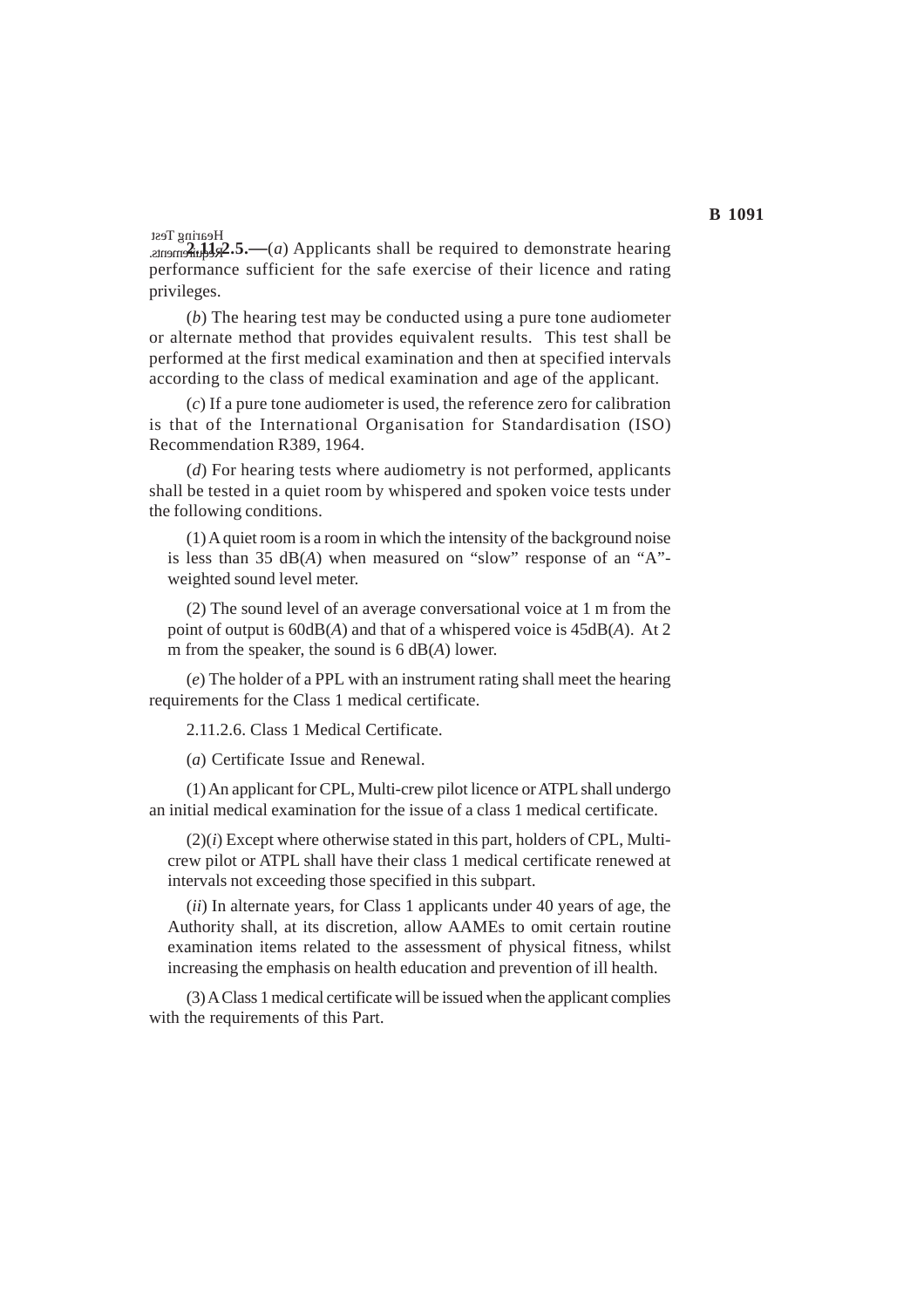(*b*) Physical and Mental Requirements :

(1) The applicant shall not suffer from any disease or disability which could render that applicant likely to become suddenly unable either to operate an aircraft safely or to perform assigned duties safely.

(2)(*A*) The applicant shall have no established medical history or clinical diagnosis of any of the following such as might render the applicant unable to safely exercise the privileges of the licence applied for or held :

(*i*) An organic mental disorder ;

(*ii*) A mental or behavioral disorder due to use of psychoactive substances; this includes dependence syndrome induced by alcohol or other psychoactive substances ;

(*iii*) Schizophrenia or a schizotypal or delusional disorder ;

(*iv*) A mood (affective) disorder ;

(*v*) A neurotic, stress-related or somatoform disorder ;

(*vi*) A behavioral syndrome associated with physiological disturbances or physical factors ;

(*vii*) A disorder of adult personality or behaviour, particularly if manifested by repeated overt acts ;

(*viii*) Mental retardation ;

(*ix*) A disorder of psychological development ;

(*x*) A behavioral or emotional disorder, with onset in childhood or adolescence ; or

(*xi*) A mental disorder not otherwise specified.

(*B*) An applicant with depression, being treated with antidepressant medication, shall be assessed as unfit unless the Medical Assessor, having access to the details of the case concerned, considers the applicant's condition as unlikely to interfere with the safe exercise of the applicant's licence and rating privileges.

(3) The applicant shall have no established medical history or clinical diagnosis of any of the following :

(*i*) A progressive or non-progressive disease of the nervous system, the effects of which, according to accredited medical conclusion, are likely to interfere with the safe exercise of the applicant's licence and rating privileges ;

(*ii*) Epilepsy ; or

(*iii*) Any disturbance of consciousness without a satisfactory medical explanation of the cause.

#### **B 1092**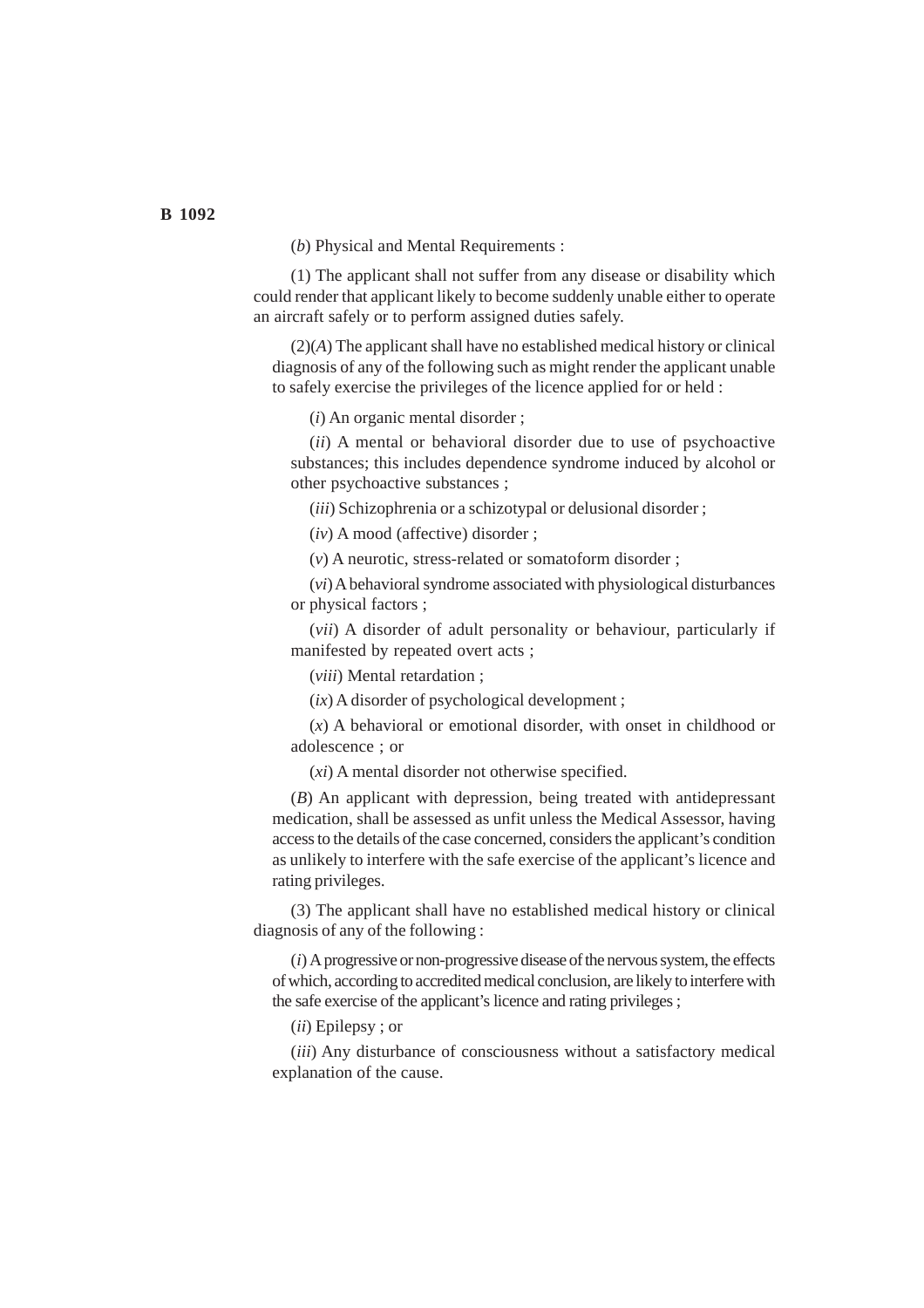(4) The applicant shall not have suffered any head injury, the effects of which, according to accredited medical conclusion, are likely to interfere with the safe exercise of the applicant's licence and rating privileges shall be assessed as unfit.

(5) The applicant shall not possess any abnormality of the heart, congenital or acquired, which is likely to interfere with the safe exercise of the applicant's licence and rating privileges. A history of proven myocardial infarction shall be disqualifying.

(6) An applicant who has undergone coronary by-pass grafting or angioplasty (with or without stenting) or other cardiac intervention or who has a history of myocardial infarction or who suffers from any other potentially incapacitating cardiac condition shall be assessed as unfit unless the applicant's cardiac condition has been investigated and evaluated in accordance with best medical practice and is assessed not likely to interfere with the safe exercise of the applicant's licence or rating privileges.

(7) An applicant with an abnormal cardiac rhythm shall be assessed as unfit unless the cardiac arrhythmia has been investigated and evaluated in accordance with best medical practice and is assessed not likely to interfere with the safe exercise of the applicant's licence or rating privileges.

(8) Electrocardiography shall form part of the heart examination for the first issue of a medical certificate.

(9)(*i*) Electrocardiography shall be included in re-examination of applicants over the age of 50 no less frequently than annually.

(*ii*) Electrocardiography shall be included in re-examinations of applicants between the ages of 30 and 50 no less frequently than every two years.

(10) The systolic and diastolic blood pressures shall be within normal limits.

(11) The use of drugs for control of high blood pressure is disqualifying except for those drugs, the use of which, according to accredited medical conclusion is compatible with the safe exercise of the applicant's licence and rating privileges.

(12) There shall be no significant functional or structural abnormality of the circulatory system.

(13) There shall be no acute disability of the lungs or active disease of the structures of the lungs, mediastinum or pleura likely to result in incapacitating symptoms during normal or emergency operations.

(14) Radiography shall form a part of the initial chest examination.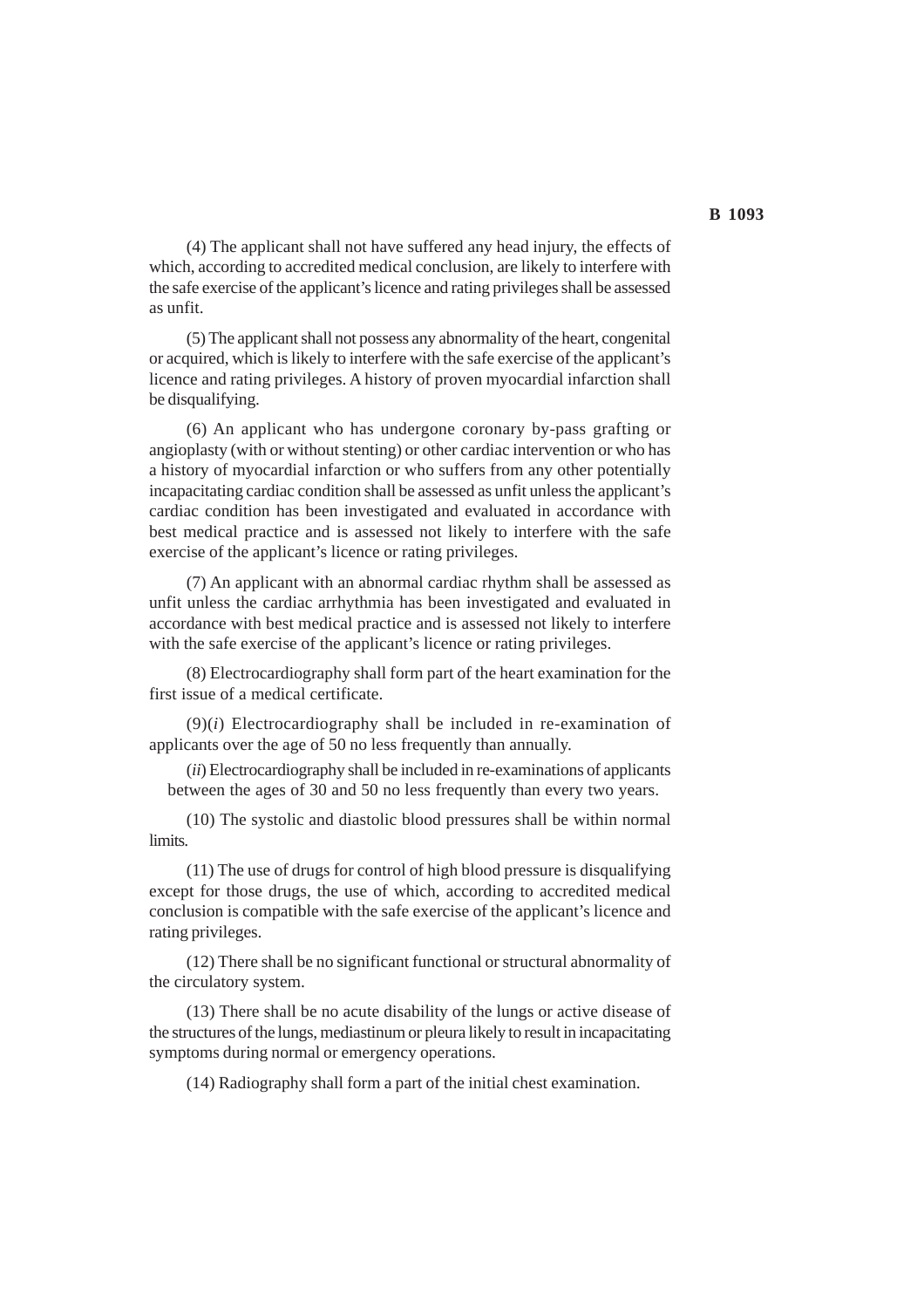(15) Applicant's with chronic obstructive pulmonary disease shall be assessed as unfit unless the applicant's condition has been investigated and evaluated in accordance with best medical practice and is assessed not likely to interfere with the safe exercise of the applicant's licence or rating privileges.

(16) Applicant's with asthma causing significant symptoms or likely to cause incapacitating symptoms during normal or emergency operations shall be assessed as unfit.

(17) The use of drugs for control of asthma shall be disqualifying except for those drugs, the use of which is compatible with the safe exercise of the applicant's licence and rating privileges.

(18) Applicants with active pulmonary tuberculosis shall be assessed as unfit.

(19) Applicants with quiescent or healed lesions which are known to be tuberculous, or are presumably tuberculous in origin, may be assessed as fit.

(20) Applicants with significant impairment of the function of the gastrointestinal tract or its adnexa shall be assessed as unfit.

(21) The applicant shall be completely free from those hernias that might give rise to incapacitating symptoms.

(22) Applicants with sequela of disease of, or surgical intervention on any part of the digestive tract or its adnexa, likely to cause incapacitation in flight, in particular any obstructions due to stricture or compression shall be assessed as unfit.

(23) An applicant who has undergone a major surgical operation on the biliary passages or the digestive tract or its adnexa with a total or partial excision or a diversion of any of these organs shall be assessed as unfit until such time as the Medical Assessor, having access to the details of the operation concerned, considers that the effects of the operation are not likely to cause incapacitation in flight.

(24) Applicants with metabolic, nutritional or endocrine disorders that are likely to interfere with the safe exercise of the applicant's licence and rating privileges shall be assessed as unfit.

(25) Applicants with insulin-treated diabetes mellitus shall be assessed as unfit.

(26) Applicants with non-insulin-treated diabetes mellitus shall be assessed as unfit unless the condition is shown to be satisfactorily controlled by diet alone or by diet combined with oral anti-diabetic medication, the use of which is compatible with the safe exercise of the applicant's licence and rating privileges.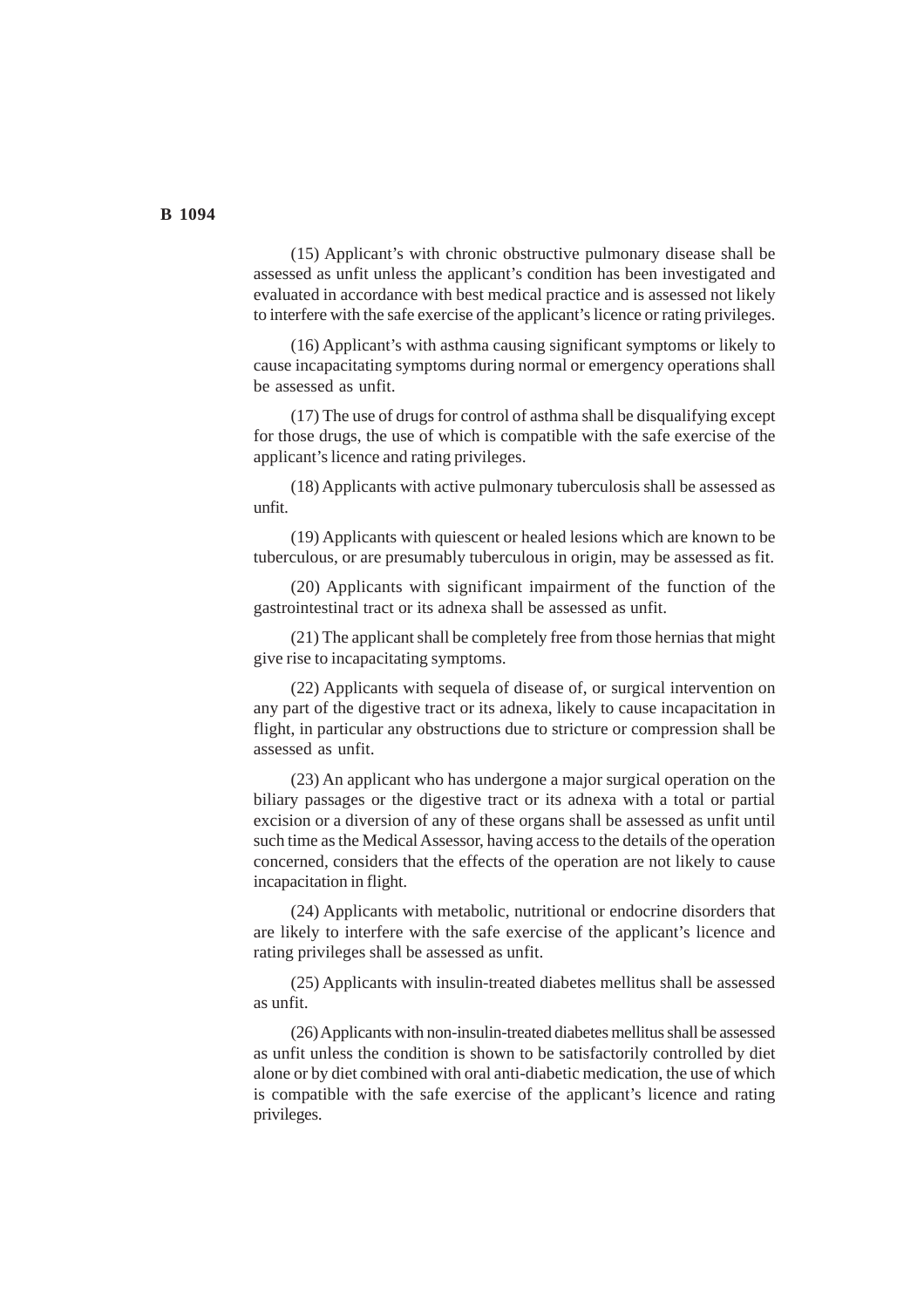(27) Applicants with disease of the blood and/or the lymphatic system shall be assessed as unfit unless adequately investigated and their condition found unlikely to interfere with the safe exercise of the applicant's licence and rating privileges.

(28) Applicants with renal or genitourinary disease shall be assessed as unfit, unless adequately investigated and their condition found unlikely to interfere with the safe exercise of the applicant's licence and rating privileges.

(29) Urine examination shall form part of the medical examination and abnormalities shall be adequately investigated.

(30) Applicants with sequelae of disease or surgical procedures on the kidneys or the genitourinary tract, in particular any obstructions due to stricture or compression, shall be assessed as unfit unless the applicant's condition has been investigated and evaluated in accordance with the best medical practice and is assessed not likely to interfere with the safe exercise of the applicant's licence or rating privileges.

(31) Applicants who have undergone nephrectomy shall be assessed as unfit unless the condition is well compensated.

(32) Applicants who are seropositive for Human Immunodeficiency Virus (HIV) shall be assessed as unfit unless the applicant's condition has been investigated and evaluated in accordance with best medical practice and is assessed as not likely to interfere with the safe exercise of the applicant's licence or rating privileges.

*Note* : Early diagnosis and active management of HIV disease with antiretroviral therapy reduces morbidity and improves prognosis and thus increases the likelihood of a fit assessment.

(33) Applicants with gynaecological disorders that are likely to interfere with the safe exercise of their licence and rating privileges shall be assessed as unfit.

(34) Applicants who are pregnant shall be assessed as unfit unless obstetrical evaluation and continued medical supervision indicate a low-risk uncomplicated pregnancy.

(35) For applicants with a low-risk uncomplicated pregnancy, evaluated and supervised in accordance with the provisions of this subpart, the fit assessment shall be limited to the period from the end of the 12th week until the end of the 26th week of gestation.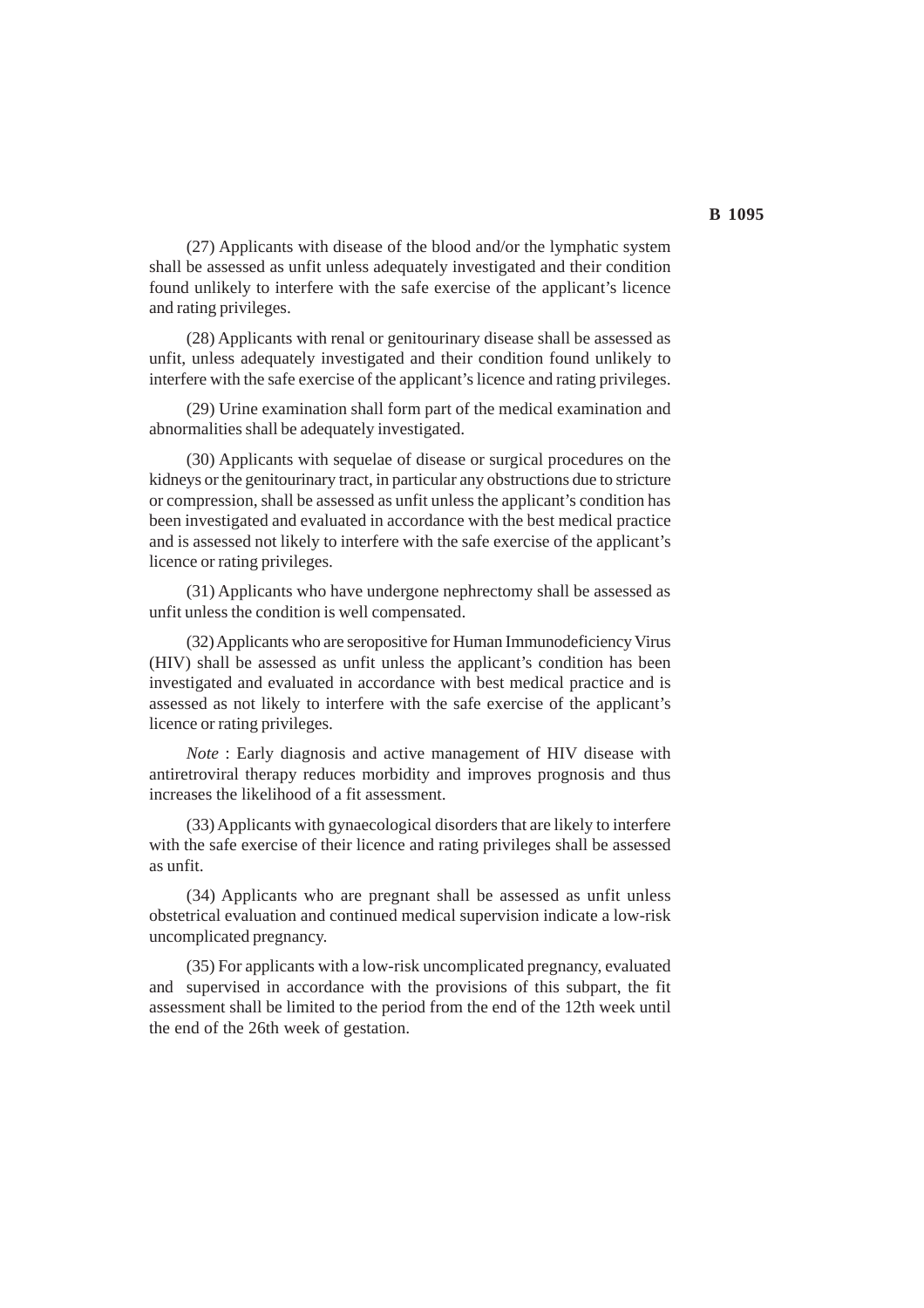(36) Following confinement or termination of pregnancy, the applicant shall not be permitted to exercise the privileges of her licence until she has undergone re-evaluation in accordance with best medical practice and it has been determined that she is able to safely exercise the privileges of her licence and ratings.

(37) The applicant shall not possess any abnormality of the bones, joints, muscles, tendons or related structures which is likely to interfere with the safe exercise of the applicant's licence and rating privileges.

(38) The applicant shall not possess any abnormality or disease of the ear or related structures which is likely to interfere with the safe exercise of the applicant's licence and rating privileges.

(39) There shall be :

(*i*) No disturbance of vestibular function ;

(*ii*) No significant dysfunction of the Eustachian tubes ; and

(*iii*) No unhealed perforation of the tympanic membranes.

(40) A single dry perforation of the tympanic membrane need not render the applicant unfit.

(41) There shall no nasal obstruction and no malformation nor disease of the buccal cavity or upper respiratory tract which is likely to interfere with the safe exercise of the applicant's licence and rating privileges.

(42) Applicants with stuttering or other speech defects sufficiently severe to cause impairment of speech communication shall be assessed as unfit.

(*c*) Visual Requirements :

(1) The function of the eyes and their adnexae shall be normal. There shall be no active pathological condition, acute or chronic, or any sequelae of surgery or trauma of the eyes or their adnexae likely to reduce proper visual function to an extent that would interfere with the safe exercise of the applicant's licence and rating privileges.

(2) Distant visual acuity with or without correction shall be 6/9 or better in each eye separately, and binocular visual acuity shall be 6/6 or better. No limits apply to uncorrected visual acuity. Where this standard of visual acuity can be obtained only with correcting lenses, the applicant may be assessed as fit provided that :

(*i*) Such correcting lenses are worn during the exercise of the privileges of the licence or rating applied for or held ; and

(*ii*) In addition, a pair of suitable correcting spectacles is kept readily available during the exercise of the privileges of the applicant's licence.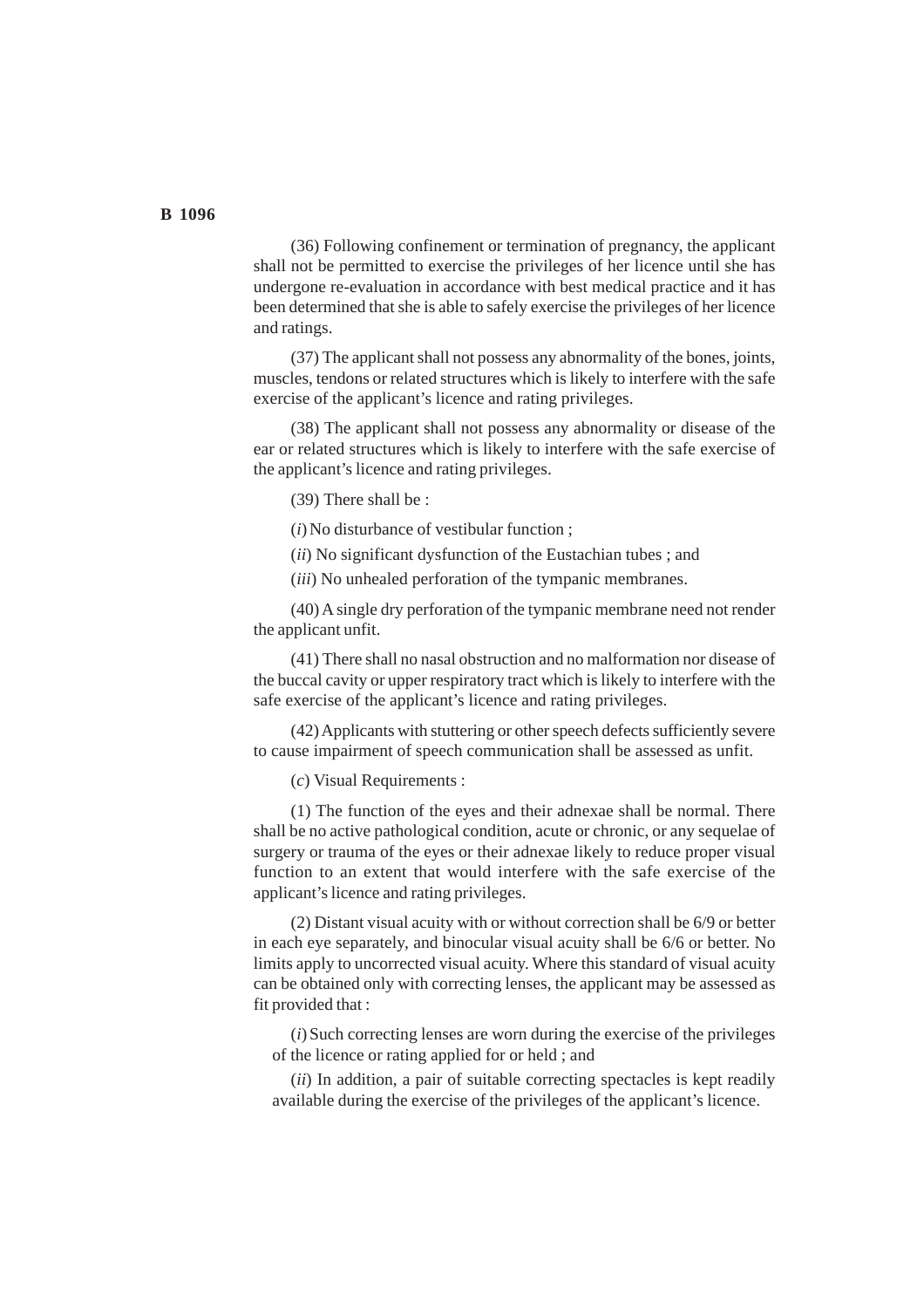(3) Applicants may use contact lenses to meet the requirement of (b) provided that :

(*i*) The lenses are monofocal and non-tinted ;

(*ii*) The lenses are well tolerated ; and

(*iii*) A pair of suitable correcting spectacles is kept readily available during the exercise of the licence privileges.

(4) Applicants with a large refractive error shall use contact lenses or high-index spectacle lenses.

(5) Applicants whose uncorrected distant visual acuity in either eye is worse than 6/60 shall be required to provide a full ophthalmic report prior to initial Medical certificate and every five years thereafter.

(6) Applicants who have undergone surgery affecting the refractive status of the eye shall be assessed as unfit unless they are free from those sequelae which are likely to interfere with the safe exercise of their licence and rating privileges.

(7) The applicant shall have the ability to read, while wearing the correcting lenses, if any, the N5 chart or its equivalent at a distance selected by that applicant in the range of 30 to 50 cm and the ability to read the N14 chart or its equivalent at a distance of 100 cm. If this requirement is met only by the use of near correction, the applicant may be assessed as fit provided that this near correction is added to the spectacle correcting already prescribed in accordance with this paragraph; if no such correction is prescribed, a pair of spectacles for near use shall be kept readily available during the exercise of the privileges of the licence. When near correction is required, the applicant shall demonstrate that one pair of spectacles is sufficient to meet both distant and near visual requirements.

(8) When near correction is required in accordance with this paragraph, a second pair of near-correction spectacles shall be kept available for immediate use.

(9) The applicant shall be required to have normal fields of vision.

(10) The applicant shall be required to have normal binocular function.

(11) Reduced stereopsis, abnormal convergence not interfering with near vision, and ocular misalignment where the fusional reserves are sufficient to prevent asthenopia and diplopia may not be disqualifying.

(*d*) Hearing Requirements :

(1)The applicant shall be tested by pure-tone audiometry.

(*i*) At the first issue of the Medical Assessment ;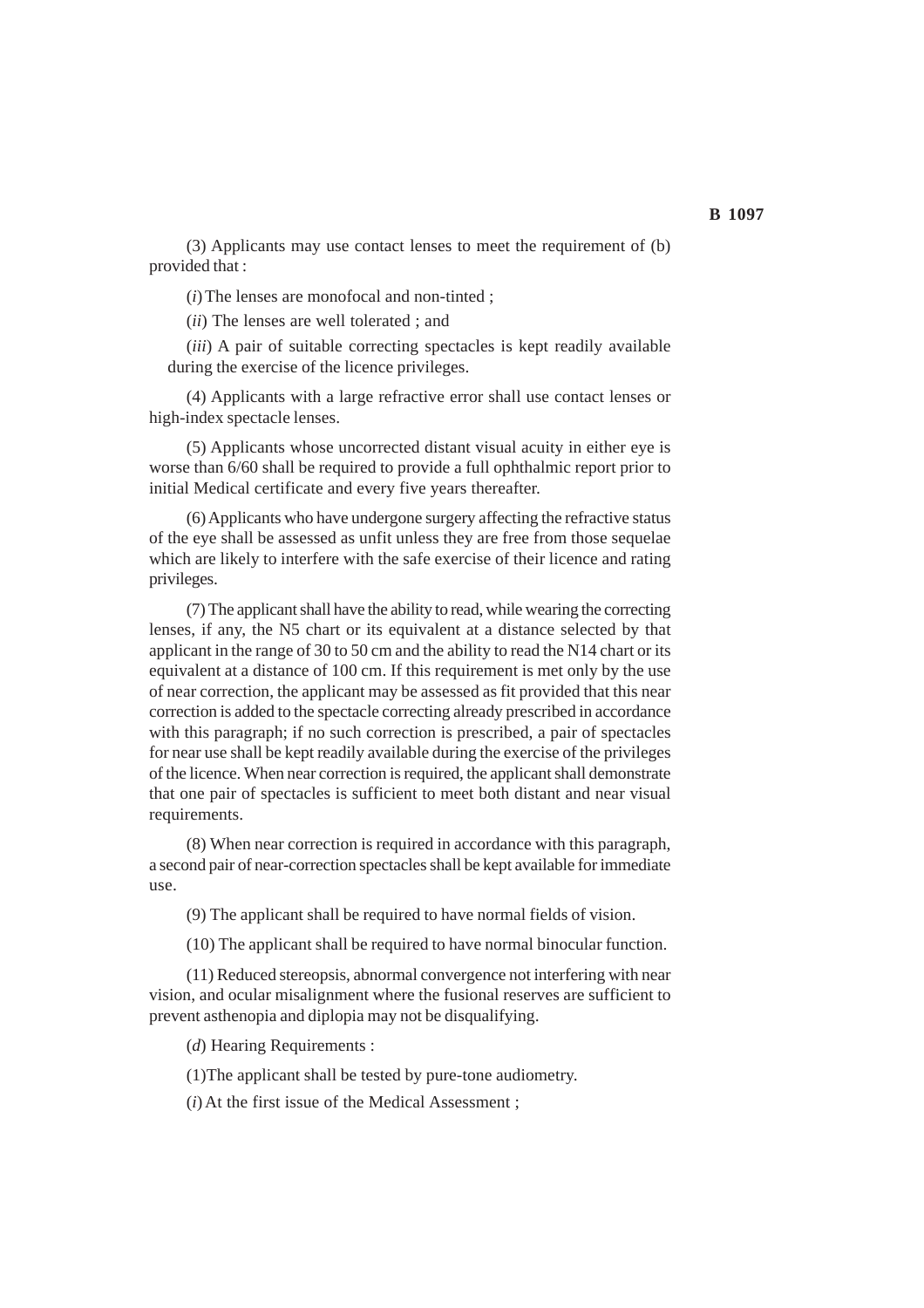(*ii*) At least once every five years up to the age of 40 years ;

(*iii*) At least once every two years after the age of 40 years.

(2) The applicant shall not have a hearing loss in either ear separately, of more than 35 dB at any of the frequencies 500, 1 000 or 2 000 Hz, or more than 50 dB at 3 000 Hz. However, an applicant with a hearing loss greater than the above may be declared fit provided that :

(*i*)The applicant has a hearing performance in each ear separately equivalent to that of a normal person, against a background noise that simulates the masking properties of flight deck noise upon speech and beacon signals ; and

(*ii*) The applicant has the ability to hear an average conversational voice in a quiet room, using both ears, at a distance of 2 m from the examiner, with the back turned to the examiner.

(3) Alternatively, a practical hearing test conducted in flight in the cockpit of an aircraft of the type for which the applicant's licence and ratings are valid may be used.

*Note* 1.—It is important that the background noise be representative of the noise in the cockpit of the type of aircraft for which the applicant's licence and ratings are valid.

*Note* 2.—In the speech material for discrimination testing, both aviationrelevant phrases and phonetically balanced words are normally used.

2.11.2.7. Class 2 Medical Certificate.

(*a*) Certificate issue and renewal.

(1) An applicant for a PPL, a FE or FN licence shall undergo an initial medical examination for the issue of a Class 2 Medical Certificate.

(2) Except where otherwise stated in this subpart, holders of a PPL, a FE or a FN licence shall have their Class 2 Medical Certificate renewed at intervals not exceeding those specified in this subpart.

(3) A Class 2 Medical Certificate will be issued when the applicant complies with the requirements of this Part.

(*b*) Physical and mental requirements.

(1) The applicant shall not suffer from any disease or disability which could render that applicant likely to become suddenly unable either to operate an aircraft safely or to perform assigned duties safely.

#### **B 1098**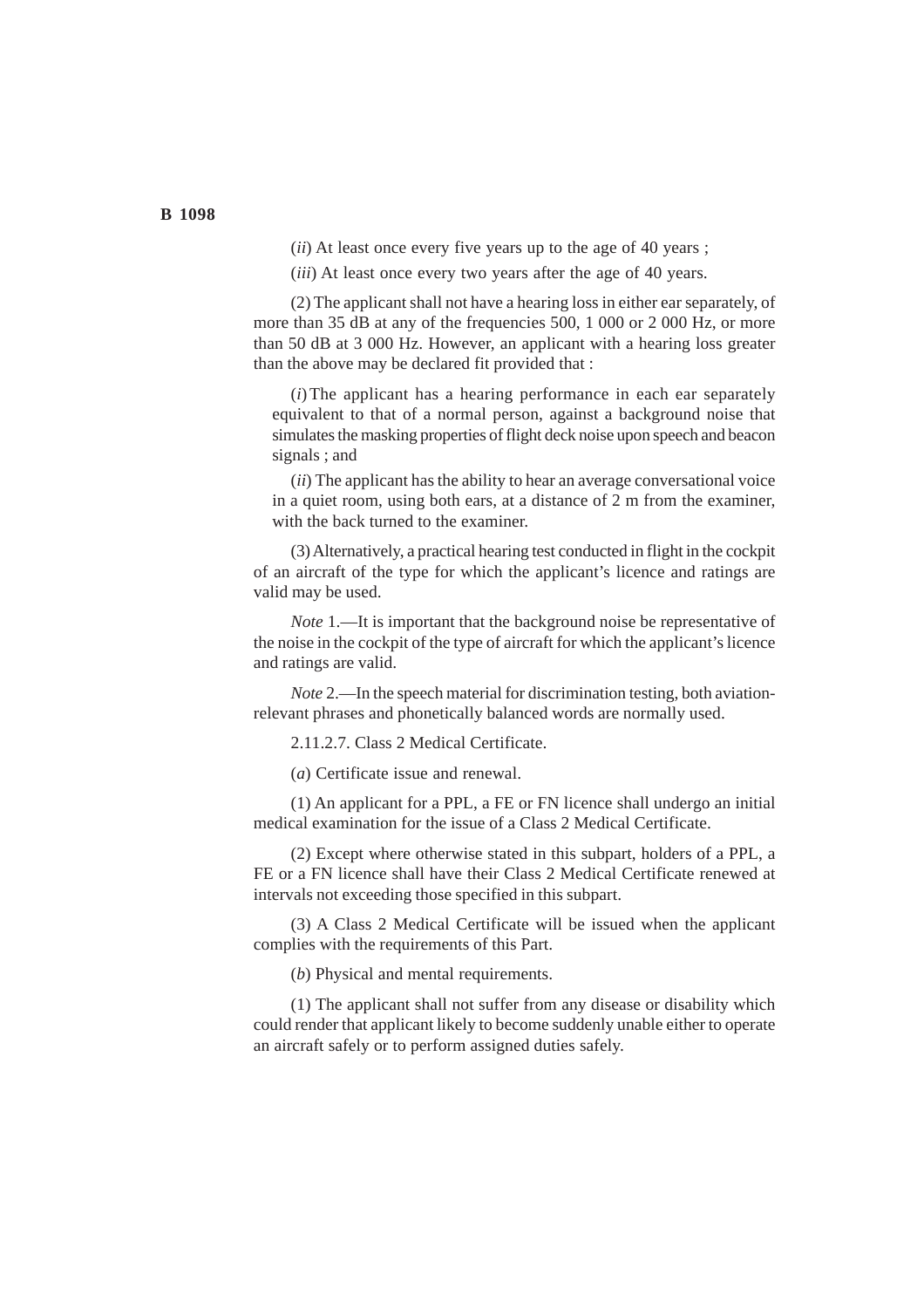$(2)(a)$  The applicant shall have no established medical history or clinical diagnosis of any of the following such as might render the applicant unable to safely exercise the privileges of the licence applied for or held :

(*i*) An organic mental disorder ;

(*ii*) A mental or behavioural disorder due to psychoactive substance use; this includes dependence syndrome induced by alcohol or other psychoactive substances ;

(*iii*) Schizophrenia or a schizotypal or delusional disorder ;

(*iv*) A mood (affective) disorder ;

(*v*) A neurotic, stress-related or somatoform disorder ;

(*vi*) A behavioural syndrome associated with physiological disturbances or physical factors ;

(*vii*) A disorder of adult personality or behaviour, particularly if manifested by repeated overt acts ;

(*viii*) Mental retardation ;

(*ix*) A disorder of psychological development ;

(*x*) A behavioural or emotional disorder, with onset in childhood or adolescence ; or

(*xi*) A mental disorder not otherwise specified.

(*B*) An applicant with depression, being treated with antidepressant medication, shall be assessed as unfit unless the Medical Assessor, having access to the details of the case concerned, considers the applicant's condition as unlikely to interfere with the safe exercise of the applicant's licence and rating privileges.

(3) The applicant shall have no established medical history or clinical diagnosis of any of the following :

(*i*) A progressive or non-progressive disease of the nervous system, the effects of which, according to accredited medical conclusion, are likely to interfere with the safe exercise of the applicant's licence and rating privileges ;

(*ii*) Epilepsy ; or

(*iii*) Any disturbance of consciousness without satisfactory medical explanation of cause.

(4) The applicant shall not have suffered any head injury, the effects of which, according to accredited medical conclusion, are likely to interfere with the safe exercise of the applicant's licence and rating privileges shall be assessed as unfit.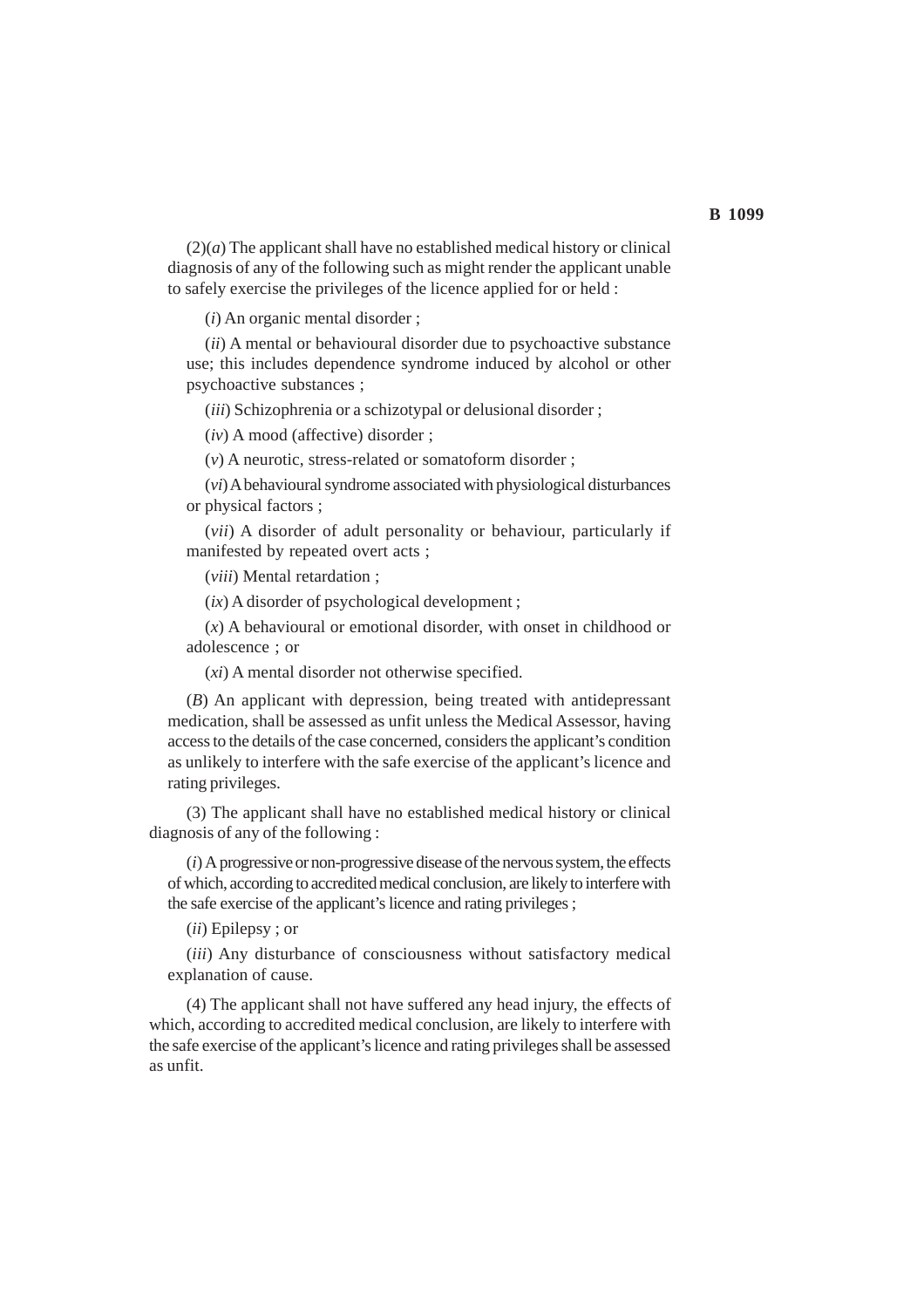(5) The applicant shall not possess any abnormality of the heart, congenital or acquired, which is likely to interfere with the safe exercise of the applicant's licence and rating privileges. A history of proven myocardial infarction shall be disqualifying.

(6) An applicant who has undergone coronary by-pass grafting or angioplasty (with or without stenting) or other cardiac intervention or who has a history of myocardial infarection or who suffers from any other potentially incapacitating cardiac condition shall be assessed as unfit unless the applicant's cardiac condition has been investigated and evaluated in accordance with best medical practice and is assessed not likely to interfere with the safe exercise of the applicant's licence or rating privileges.

(7) An applicant with an abnormal cardiac rhythm shall be assessed as unfit unless the cardiac arrhythmia has been investigated and evaluated in accordance with best medical practice and is assessed not likely to interfere with the safe exercise of the applicant's licence or rating privileges.

(8) Electrocardiography shall form part of the heart examination for the first issue of a medical certificate :

(*i*) After the age of 40 ; and

(*ii*) In re-examinations every two years after the age of 50.

(9) The systolic and diastolic blood pressures shall be within normal limits.

(10) The use of drugs for control of high blood pressure is disqualifying except for those drugs, the use of which, according to accredited medical conclusion is compatible with the safe exercise of the applicant's licence and rating privileges.

(11) There shall be no significant functional or structural abnormality of the circulatory system.

 $(12)(i)$  There shall be no disability of the lungs nor any active disease of the structures of the lungs, mediastinum or pleura likely to result in incapacitating symptoms during normal or emergency operations.

(*ii*) Chest radiography shall form part of the initial and periodic examinations in cases where asymptomatic pulmonary disease can be expected.

(13) Applicant's with chronic obstructive pulmonary disease shall be assessed as unfit unless the applicant's condition has been investigated and evaluated in accordance with best medical practice and is assessed not likely to interfere with the safe exercise of the applicant's licence or rating privileges.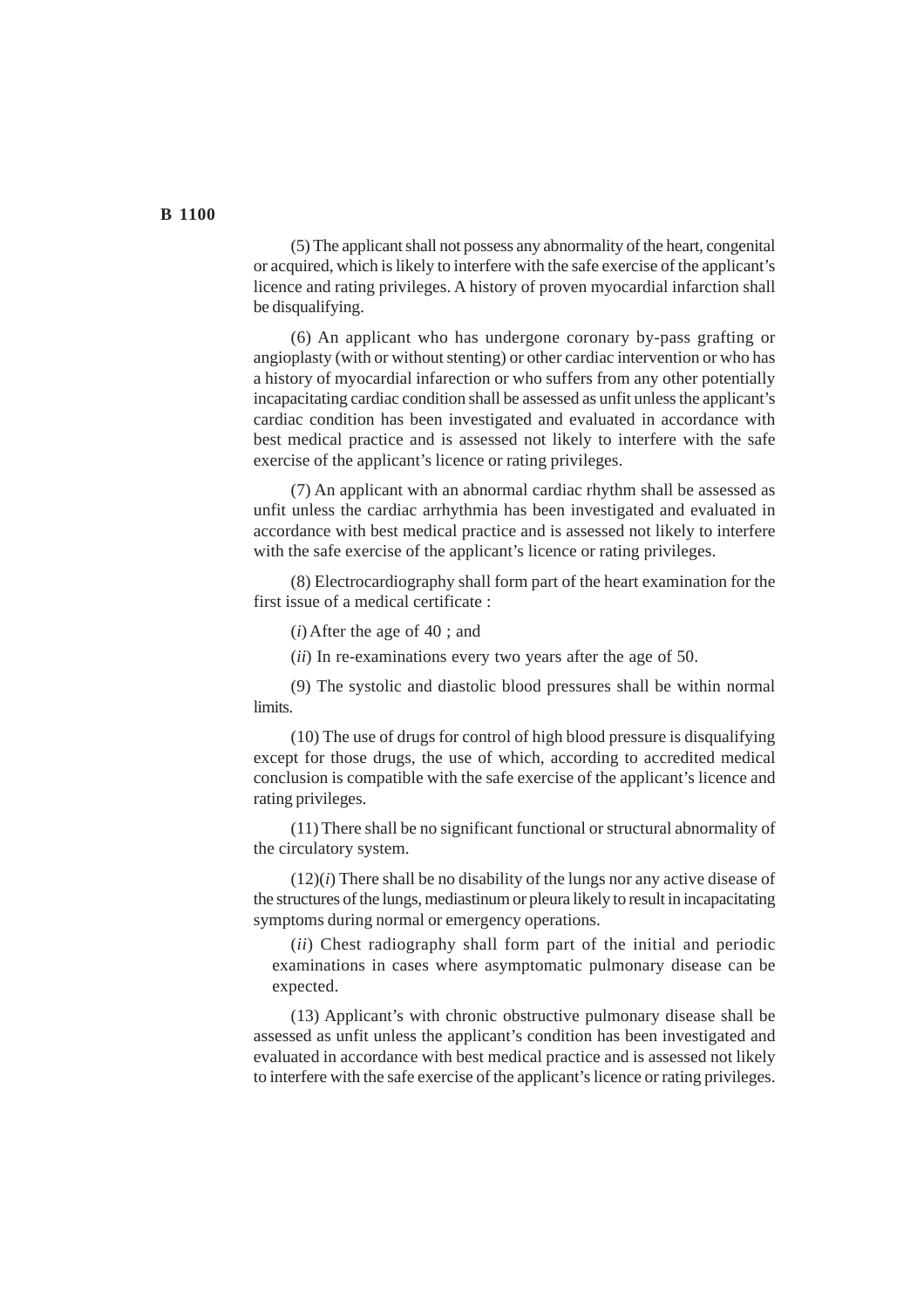(14) Applicant's with asthma causing significant symptoms or likely to cause incapacitating symptoms during normal or emergency operations shall be assessed as unfit.

(15) The use of drugs for control of asthma shall be disqualifying except for those drugs, the use of which is compatible with the safe exercise of the applicant's licence and rating privileges.

(16) Applicants with active pulmonary tuberculosis shall be assessed as unfit.

(17) Applicants with quiescent or healed lesions which are known to be tuberculous, or are presumably tuberculous in origin, may be assessed as fit.

(18) Applicants with significant impairment of the function of the gastrointestinal tract or its adnexae shall be assessed as unfit.

(19)The applicant shall be completely free from those hernias that might give rise to incapacitating symptoms.

(20) Applicants with sequelae of disease of, or surgical intervention on any part of the digestive tract or its adnexae, likely to cause incapacity in flight, in particular any obstructions due to structure or compression shall be assessed as unfit.

(21) An applicant who has undergone a major surgical operation on the biliary passages or the digestive tract or its adnexa with a total or partial excision or a diversion of any of these organs shall be assessed as unfit until such time as the Medical Assessor, having access to the details of the operation concerned, considers that the effects of the operation are not likely to cause incapacitation in flight.

(22) Applicants with metabolic, nutritional or endocrine disorders that are likely to interfere with the safe exercise of the applicant's licence and rating privileges shall be assessed as unfit.

(23) Applicants with insulin-treated diabetes mellitus shall be assessed as unfit.

(24) Applicants with non-insulin-treated diabetes mellitus shall be assessed as unfit unless the condition is shown to be satisfactorily controlled by diet alone or by diet combined with oral anti-diabetic medication, the use of which is compatible with the safe exercise of the applicant's licence and rating privileges.

(25) Applicants with disease of the blood and/or the lymphatic system shall be assessed as unfit unless adequately investigated and their condition found unlikely to interfere with the safe exercise of the applicant's licence and rating privileges.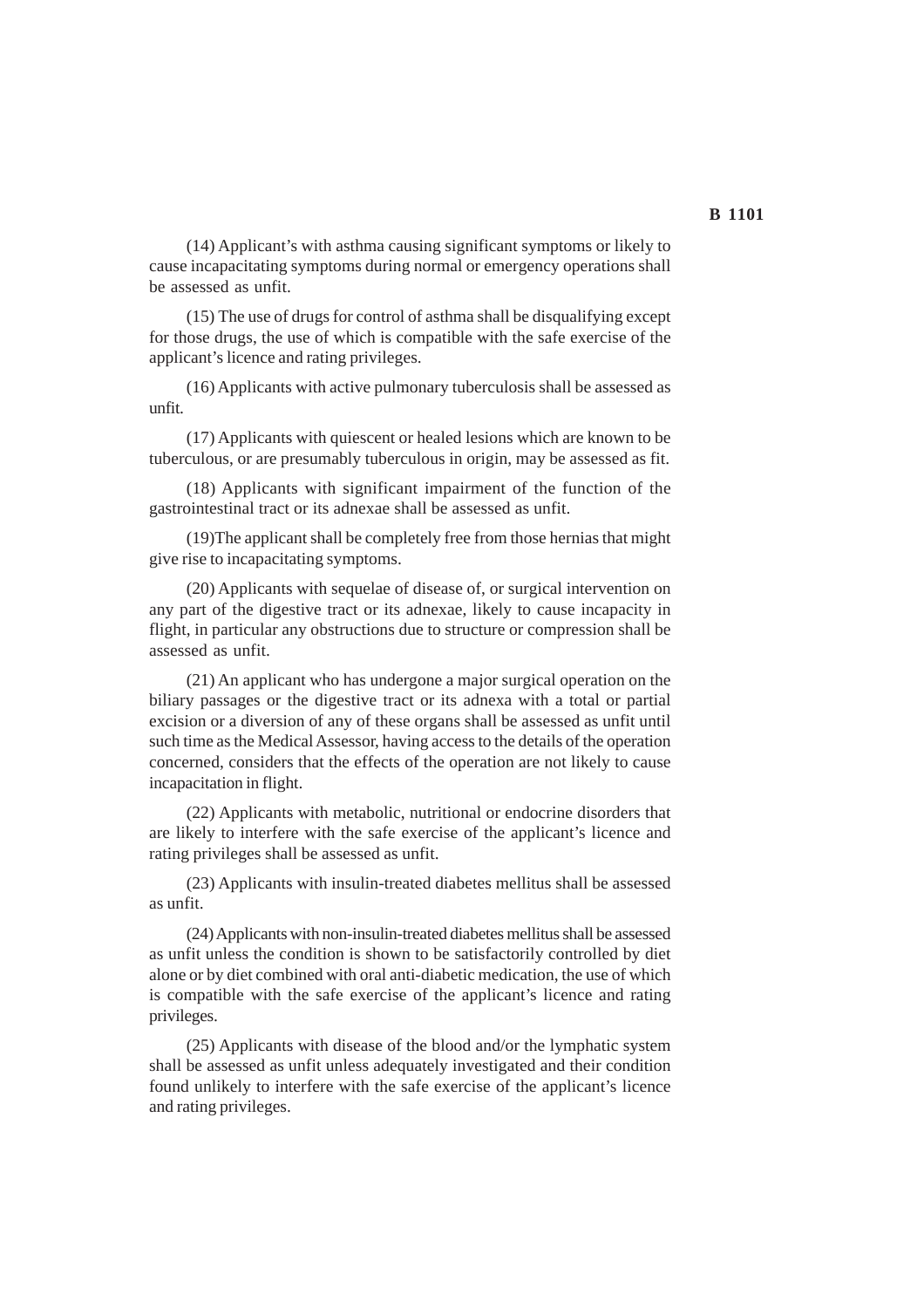(26) Applicants with renal or genitor-urinary disease shall be assessed as unfit, unless adequately investigated and their condition found unlikely to interfere with the safe exercise of the applicant's licence and rating privileges.

(27) Urine examination shall form part of the medical examination and abnormalities shall be adequately investigated.

(28) Applicants with sequelae of disease or surgical procedures on the kidneys or the genitourinary tract, in particular any obstructions due to stricture or compression, shall be assessed as unfit unless the applicant's condition has been investigated and evaluated in accordance with the best medical practice and is assessed not likely to interfere with the safe exercise of the applicant's licence or rating privileges.

(29) Applicants who have undergone nephrectomy shall be assessed as unfit unless the condition is well compensated.

(30) Applicants who are seropositive for Human Immunodeficiency Virus (HIV) shall be assessed as unfit unless the applicant's condition has been investigated and evaluated in accordance with best medical practice and is assessed as not likely to interfere with the safe exercise of the applicant's licence or rating privileges.

*Note* : Early diagnosis and active management of HIV disease with antiretroviral therapy reduces morbidity and improves prognosis and thus increases the likelihood of a fit assessment.

(31) Applicants with gynaecological disorders that are likely to interfere with the safe exercise of their licence and rating privileges shall be assessed as unfit.

(32) Applicants who are pregnant shall be assessed as unfit unless obstetrical evaluation and continued medical supervision indicate a low-risk uncomplicated pregnancy.

(33) For applicants with a low-risk uncomplicated pregnancy, evaluated and supervised in accordance with this subpart, the fit assessment shall be limited to the period from the end of the 12th week until the end of the 26th week of gestation.

(34) Following confinement or termination of pregnancy, the applicant shall not be permitted to exercise the privileges of her licence until she has undergone re-evaluation in accordance with best medical practice and has been assessed as fit to safely exercise the privileges of her licence and ratings.

(35)The applicant shall not possess any abnormality of the bones, joints, muscles, tendons or related structures which is likely to interfere with the safe exercise of the applicant's licence and rating privileges.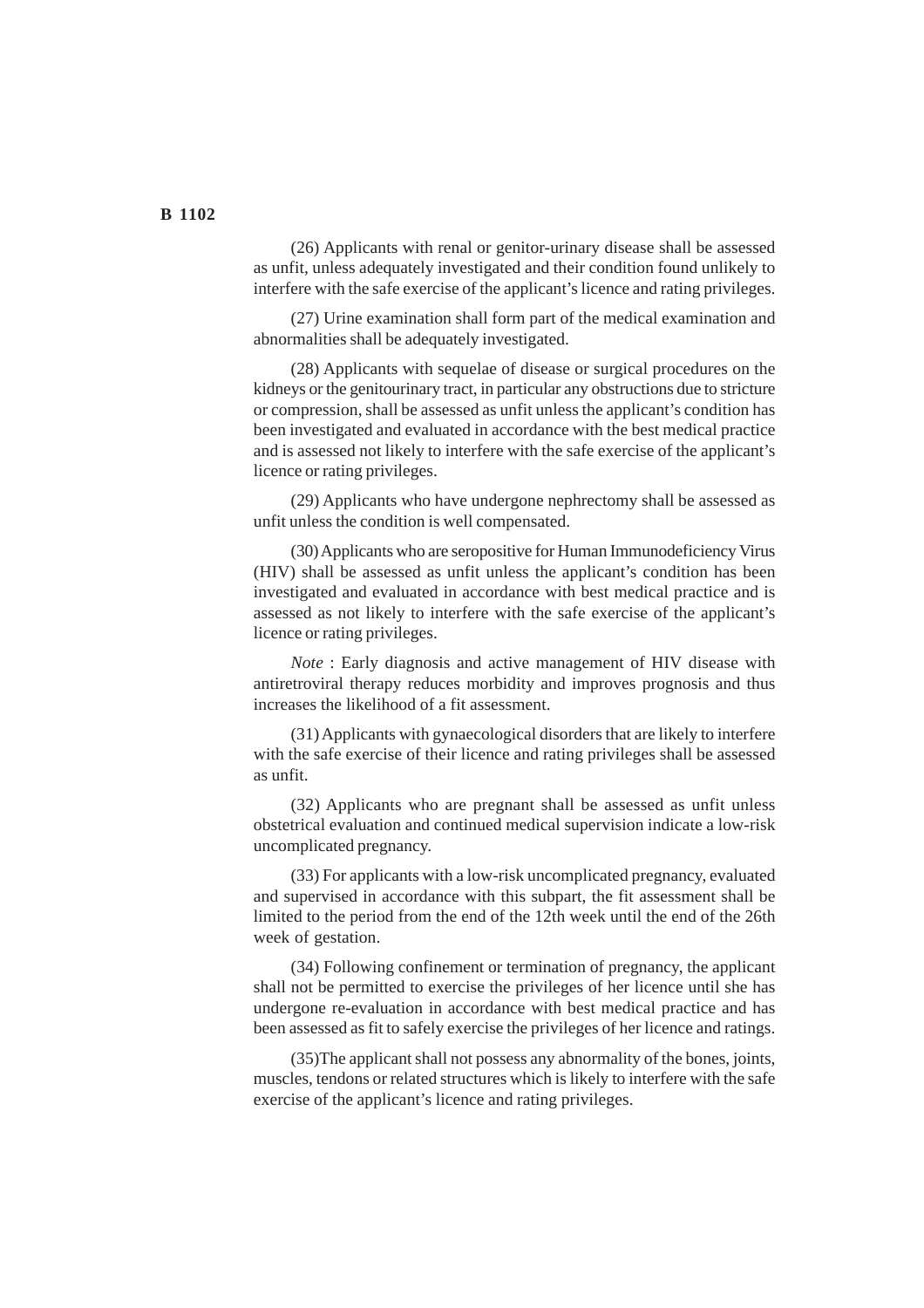(36) The applicant shall not possess any abnormality or disease of the ear or related structures which is likely to interfere with the safe exercise of the applicant's licence and rating privileges.

(37) There shall be :

(*i*) No disturbance of vestibular function ;

(*ii*) No significant dysfunction of the Eustachian tubes ; and

(*iii*) No unhealed perforation of the tympanic membranes.

(38) A single dry perforation of the tympanic membrane need not render the applicant unfit.

(39) There shall no nasal obstruction and no malformation nor disease of the buccal cavity or upper respiratory tract which is likely to interfere with the safe exercise of the applicant's licence and rating privileges.

(40) Applicants with stuttering or other speech defects sufficiently severe to cause impairment of speech communication shall be assessed as unfit.

(*c*) Visual Requirements.

(1) The function of the eyes and their adnexae shall be normal. There shall be no active pathological condition, acute or chronic, or any sequelae of surgery or trauma of the eyes or their adnexae likely to reduce proper visual function to an extent that would interfere with the safe exercise of the applicant's licence and rating privileges.

(2) Distant visual acuity with or without correction shall be 6/12 or better in each eye separately, and binocular visual acuity shall be 6/9 or better. No limits apply to uncorrected visual acuity. Where this standard of visual acuity can be obtained only with correcting lenses, the applicant may be assessed as fit provided that:

(*i*) Such correcting lenses are worn during the exercise of the privileges of the licence or rating applied for or held ; and

(*ii*) In addition, a pair of suitable correcting spectacles is kept readily available during the exercise of the privileges of the applicant's licence.

(3) Applicants may use contact lenses to meet the requirement of (*b*) provided that :

(*i*) The lenses are monofocal and non-tinted ;

(*ii*) The lenses are well tolerated ; and

(*iii*) A pair of suitable correcting spectacles is kept readily available during the exercise of the licence privileges.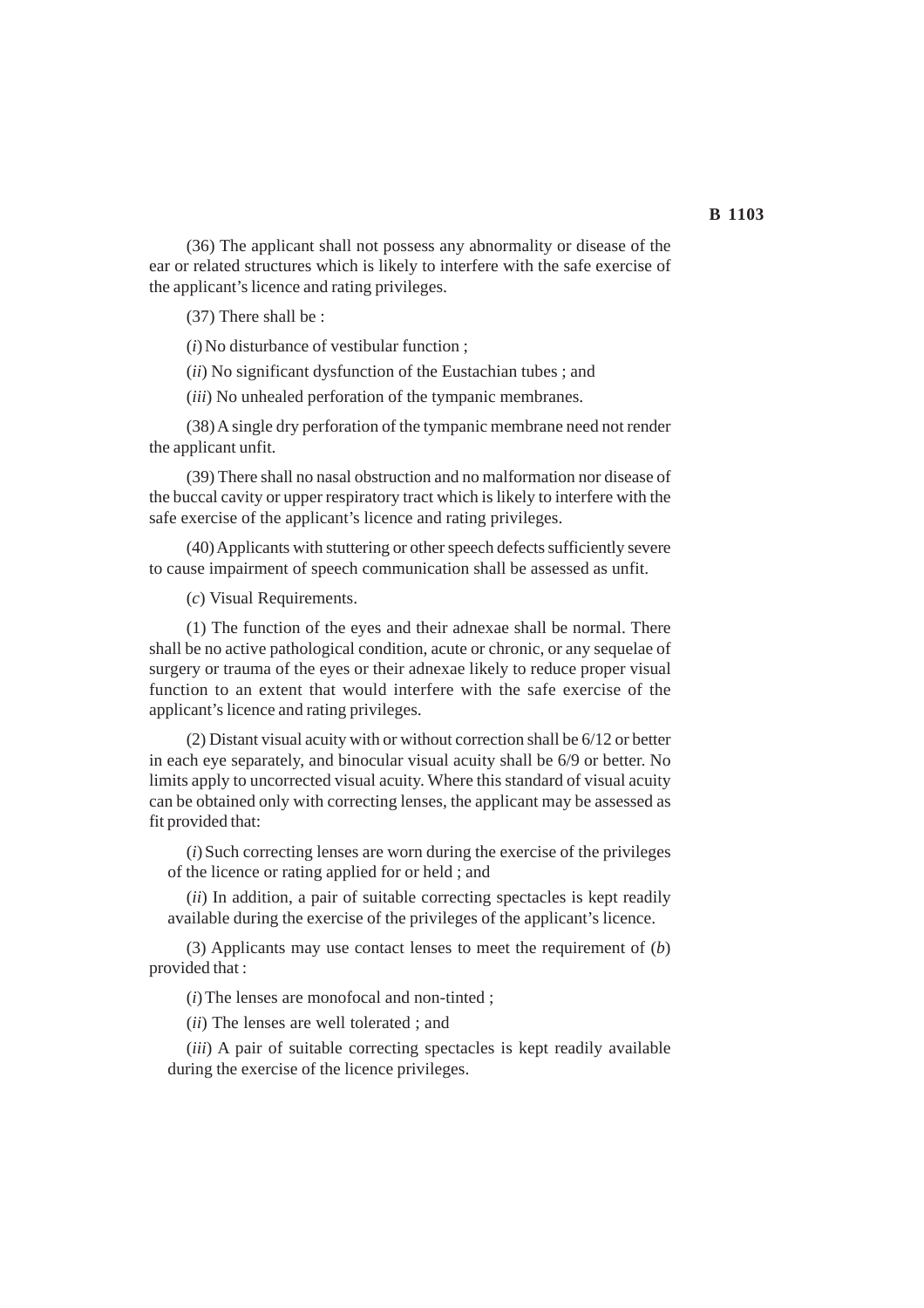(4) Applicants with a large refractive error shall use contact lenses or high-index spectacle lenses.

(5) Applicants whose uncorrected distant visual acuity in either eye is worse than 6/60 shall be required to provide a full ophthalmic report prior to initial Medical certificate and every five years thereafter.

(6) Applicants who have undergone surgery affecting the refractive status of the eye shall be assessed as unfit unless they are free from those sequelae which are likely to interfere with the safe exercise of their licence and rating privileges.

(7) The applicant shall have the ability to read, while wearing the correcting lenses, if any, the N5 chart or its equivalent at a distance selected by that applicant in the range of 30 to 50 cm. If this requirement is met only by the use of near correction, the applicant may be assessed as fit provided that this near correction is added to the spectacle correcting already prescribed in accordance with this paragraph; if no such correction is prescribed, a pair of spectacles for near use shall be kept readily available during the exercise of the privileges of the licence. When near correction is required, the applicant shall demonstrate that one pair of spectacles is sufficient to meet both distant and near visual requirements.

(8) When near correction is required in accordance with this paragraph, a second pair of near-correction spectacles shall be kept available for immediate use.

(9) The applicant shall be required to have normal fields of vision.

(10) The applicant shall be required to have normal binocular function.

(11) Reduced stereopsis, abnormal convergence not interfering with near vision, and ocular misalignment where the fusional reserves are sufficient to prevent asthenopia and diplopia may not be disqualifying.

(*d*) Hearing Requirements.

(1) The applicant shall be tested by pure-tone audiometry.

(*i*) At the initial medical examination.

(*ii*) At least once every two years after the age of 50 years.

(2) When tested by pure-tone audiometry, an applicant with a hearing loss, in either ear separately, of more than 35 dB at any of the frequencies 500, 1 000 or 2 000 Hz, or more than 50 dB at 3 000 Hz, shall be assessed as unfit.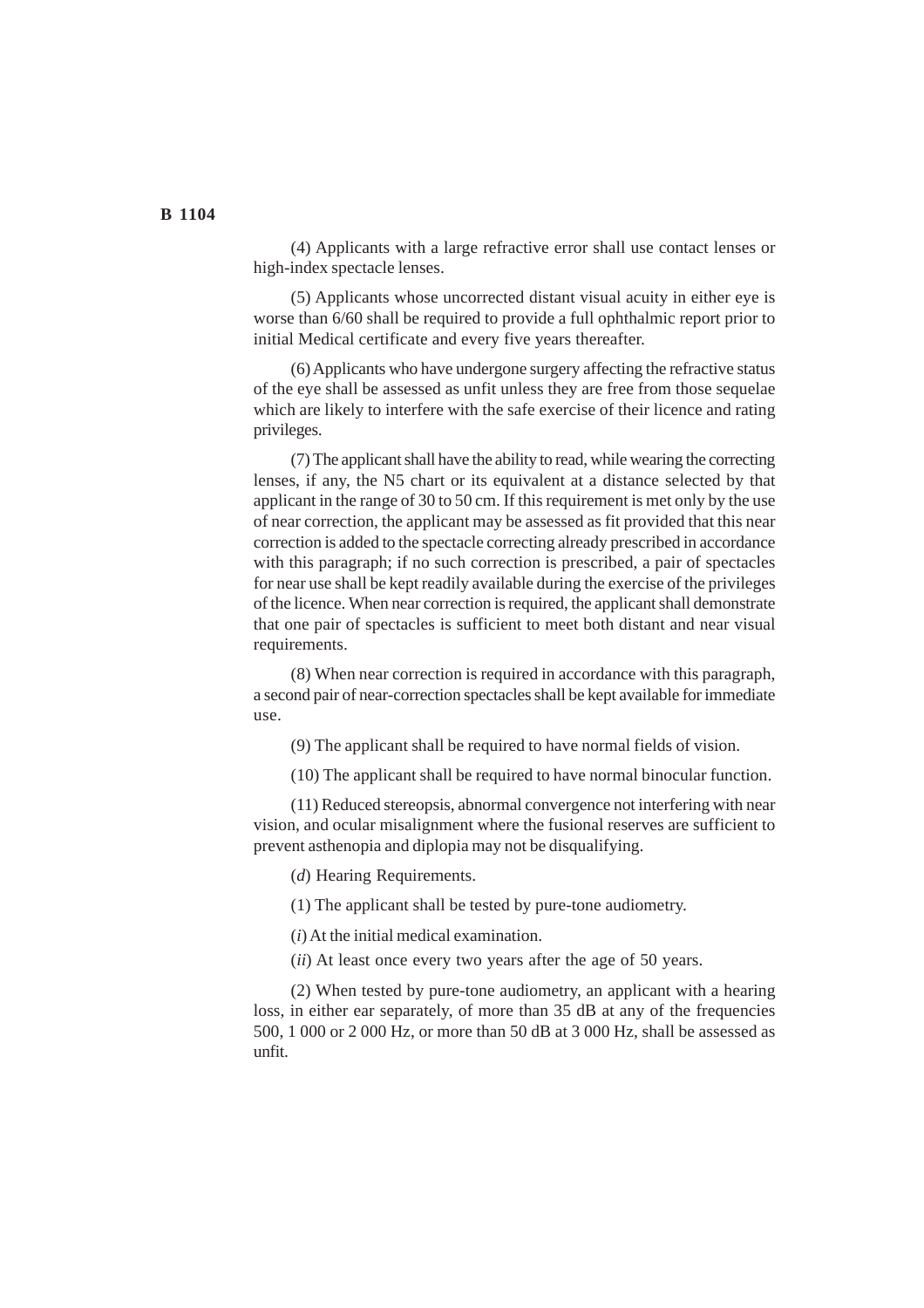(3) The applicant shall have the ability to hear an average conversational voice in a quiet room, using both ears, at a distance of 2 m from the examiner, with the back turned to the examiner or be assessed as unfit.

(4) The applicant who holds a PPL with an IR shall meet the hearing requirements for a Class 1 medical certificate.

(5) An applicant who does not meet the requirements in  $2.11.2.7(d)(2)$ or 2.11.2.7(*d*) (3) shall undergo further testing in accordance with 2.11.2.6(*d*)(2)(*i*).

2.11.2.8. Class 3 Medical Certificate.

(*a*) Certificate issue and renewal.

(1) An applicant for an Air Traffic Controller licence shall undergo an initial medical examination for the issue of a Class 3 Medical Certificate.

(2) Except where otherwise stated in this subpart, holders of an Air Traffic Controller licence shall have their Class 3 Medical Certificate renewed at intervals not exceeding those specified in this subpart.

(3) A Class 3 Medical Certificate will be issued when the applicant complies with the requirements of this Part.

(*b*) Physical and mental requirements.

(1) The applicant shall not suffer from any disease or disability which could render that applicant likely to become suddenly unable either to operate an aircraft safely or to perform assigned duties safely.

 $(2)(a)$  The applicant shall have no established medical history or clinical diagnosis of any of the following such as might render the applicant unable to safely exercise the privileges of the licence applied for or held :

(*i*) An organic mental disorder ;

(*ii*) A mental or behavioural disorder due to psychoactive substance use; this includes dependence syndrome induced by alcohol or other psychoactive substances ;

(*iii*) Schizophrenia or a schizotypal or delusional disorder ;

(*iv*) A mood (affective) disorder ;

(*v*) A neurotic, stress-related or somatoform disorder ;

(*vi*) A behavioural syndrome associated with physiological disturbances or physical factors ;

(*vii*) A disorder of adult personality or behaviour, particularly if manifested by repeated overt acts ;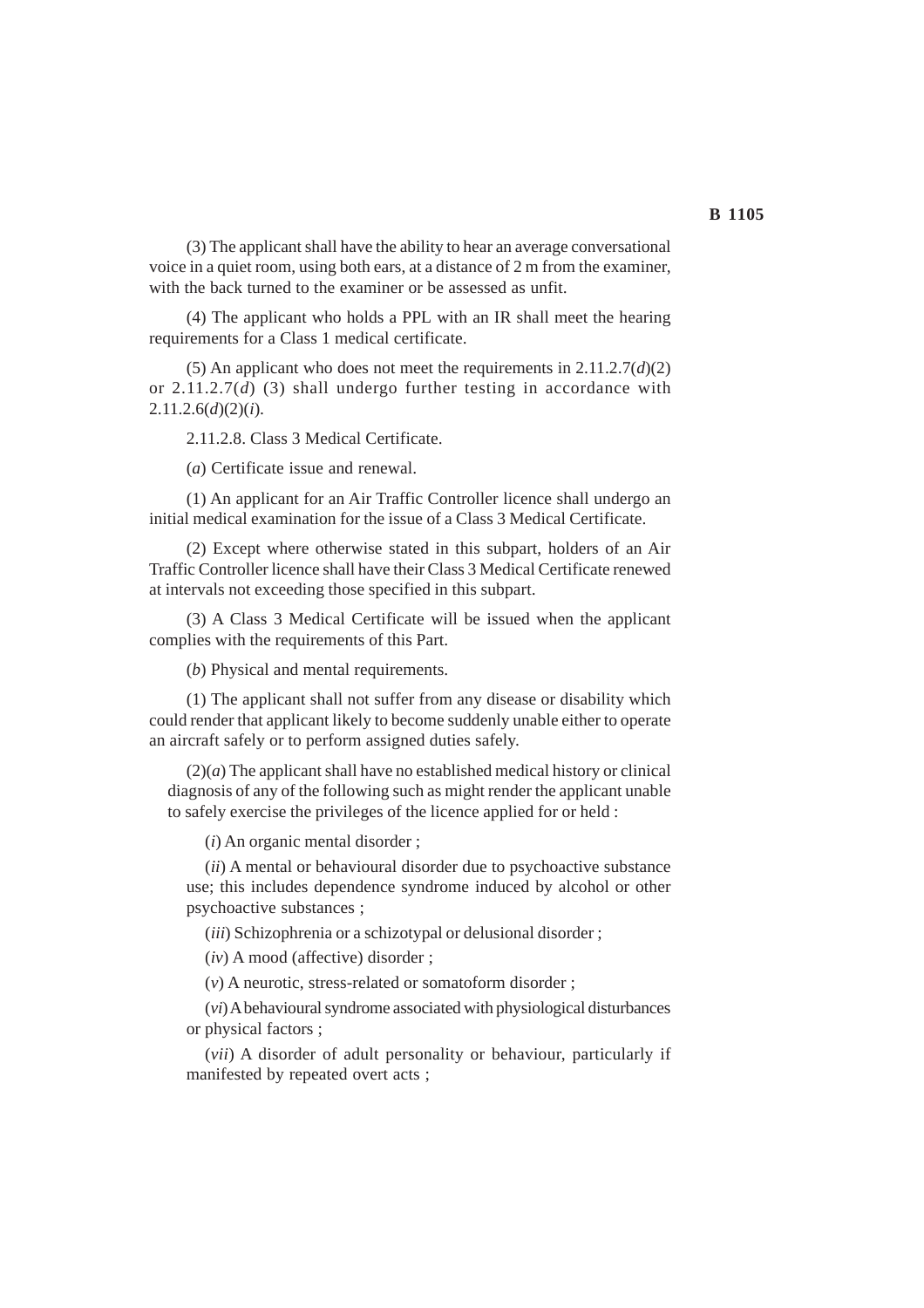(*viii*) Mental retardation ;

(*ix*) A disorder of psychological development ;

(*x*) A behavioural or emotional disorder, with onset in childhood or adolescence ; or

(*xi*) A mental disorder not otherwise specified.

(*b*) An applicant with depression, being treated with antidepressant medication, should be assessed as unfit unless the medical assessor, having access to the details of the case concerned, considers the applicant's condition as unlikely to interfere with the safe exercise of the applicant's licence and rating privileges.

(3) The applicant shall have no established medical history or clinical diagnosis of any of the following :

(*i*) A progressive or non-progressive disease of the nervous system, the effects of which, according to accredited medical conclusion, are likely to interfere with the safe exercise of the applicant's licence and rating privileges ;

(*ii*) Epilepsy ; or

(*iii*) Any disturbance of consciousness without satisfactory medical explanation of cause.

(4) The applicant shall not have suffered any head injury, the effects of which, according to accredited medical conclusion, are likely to interfere with the safe exercise of the applicant's licence and rating privileges shall be assessed as unfit.

(5) The applicant shall not possess any abnormality of the heart, congenital or acquired, which is likely to interfere with the safe exercise of the applicant's licence and rating privileges. A history of proven myocardial infarction shall be disqualifying.

(6) An applicant who has undergone coronary by-pass grafting or angioplasty (with or without stenting) or other cardiac intervention or who has a history of myocardial infarction or who suffers from any other potentially incapacitating cardiac condition shall be assessed as unfit unless the applicant's cardiac condition has been investigated and evaluated in accordance with best medical practice and is assessed not likely to interfere with the safe exercise of the applicant's licence or rating privileges.

(7) An applicant with an abnormal cardiac rhythm shall be assessed as unfit unless the cardiac arrhythmia has been investigated and evaluated in accordance with best medical practice and is assessed not likely to interfere with the safe exercise of the applicant's licence or rating privileges.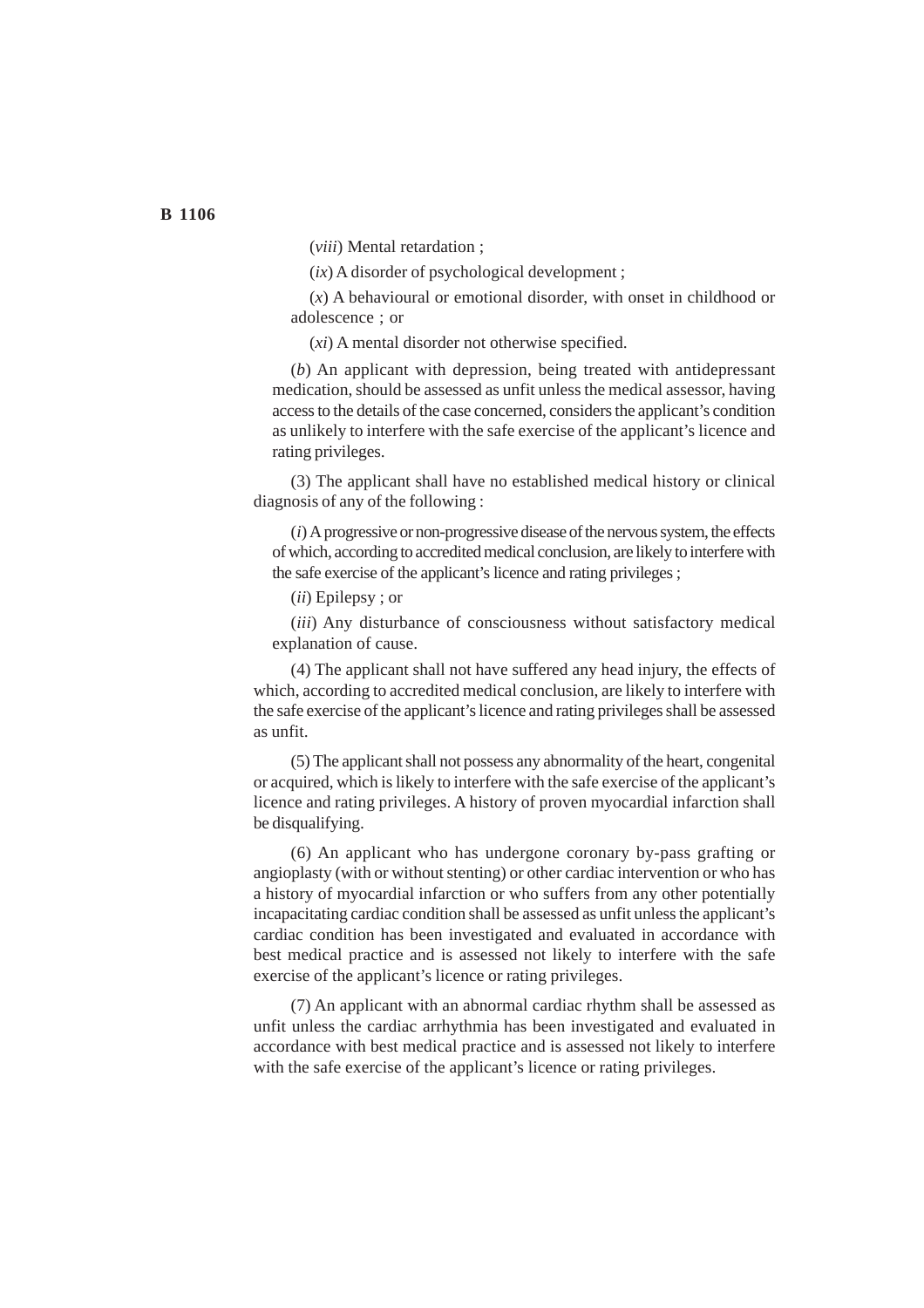(8) Electrocardiography shall form part of the heart examination for the first issue of a medical certificate and in re-examinations every two years after the age of 50.

(9) The systolic and diastolic blood pressures shall be within normal limits.

(10) The use of drugs for control of high blood pressure is disqualifying except for those drugs, the use of which, according to accredited medical conclusion is compatible with the safe exercise of the applicant's licence and rating privileges.

(11) There shall be no significant functional or structural abnormality of the circulatory system.

(12) There shall be no disability of the lungs nor any active disease of the structures of the lungs, mediastinum or pleurae likely to result in incapacitating symptoms.

*Note*.—Chest radiography is usually not necessary but may be indicated in cases where asymptomatic pulmonary disease can be expected.

(13) Applicant's with chronic obstructive pulmonary disease shall be assessed as unfit unless the applicant's condition has been investigated and evaluated in accordance with best medical practice and is assessed not likely to interfere with the safe exercise of the applicant's licence or rating privileges.

(14) Applicant's with asthma causing significant symptoms or likely to cause incapacitating symptoms during normal or emergency operations shall be assessed as unfit.

(15) The use of drugs for control of asthma shall be disqualifying except for those drugs, the use of which is compatible with the safe exercise of the applicant's licence and rating privileges.

(16) Applicants with active pulmonary tuberculosis shall be assessed as unfit.

(17) Applicants with quiescent or healed lesions which are known to be tuberculous, or are presumably tuberculous in origin, may be assessed as fit.

(18) Applicants with significant impairment of the function of the gastrointestinal tract or its adnexae shall be assessed as unfit.

(19) Applicants with sequelae of disease of or surgical intervention on any part of the digestive tract or its adnexa, likely to cause incapacitation in flight, in particular any obstructions due to stricture or compression, shall be assessed as unfit.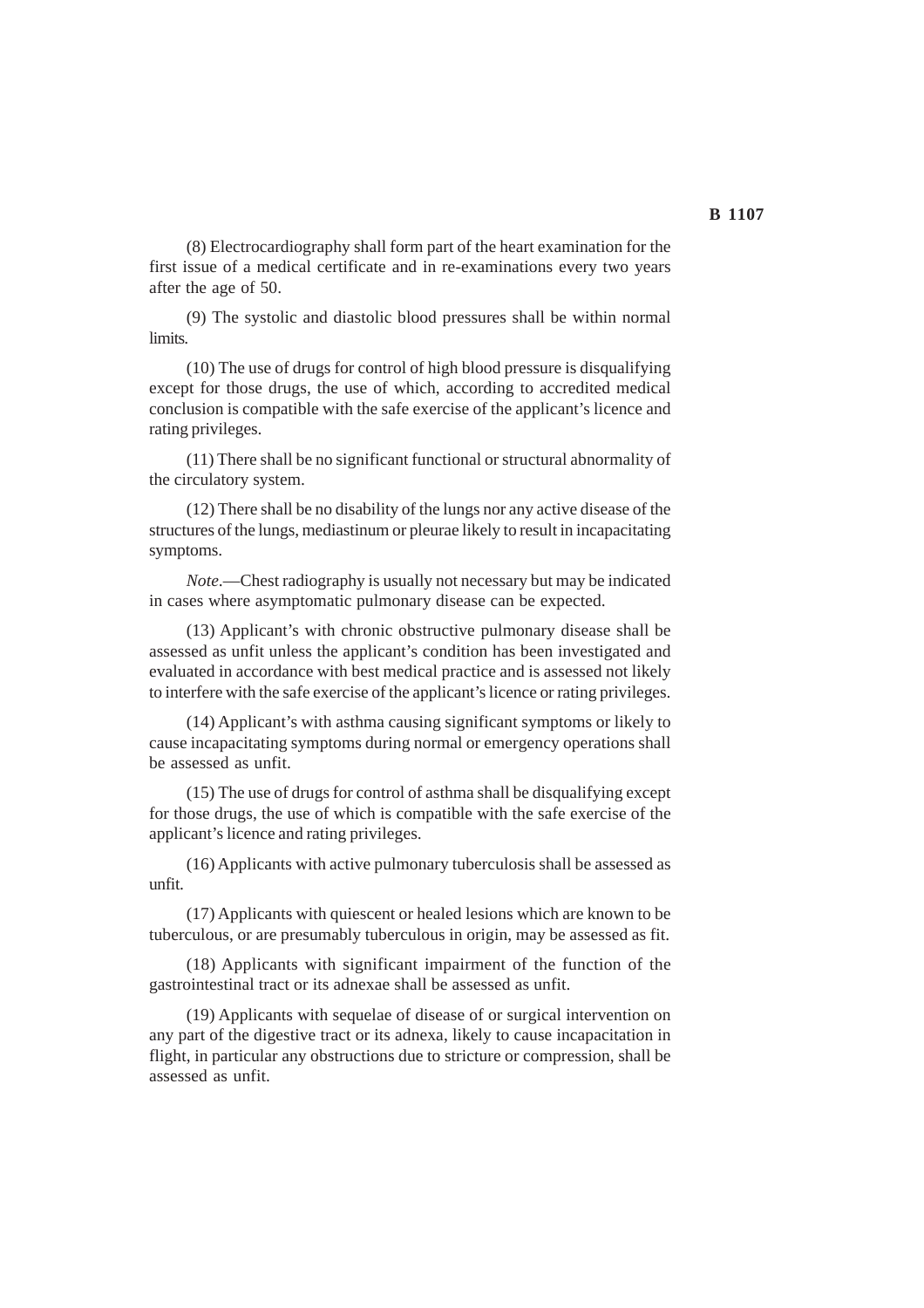(20) An applicant who has undergone a major surgical operation on the biliary passages or the digestive tract or its adnexa, with a total or partial excision or a diversion of any of these organs shall be assessed as unfit until such time as the Medical Assessor, having access to the details of the operation concerned, considers that the effects of the operation are not likely to cause incapacitation.

(21) Applicants with metabolic, nutritional or endocrine disorders that are likely to interfere with the safe exercise of the applicant's licence and rating privileges shall be assessed as unfit.

(22) Applicants with insulin-treated diabetes mellitus shall be assessed as unfit.

(23) Applicants with non-insulin-treated diabetes mellitus shall be assessed as unfit unless the condition is shown to be satisfactorily controlled by diet alone or by diet combined with oral anti-diabetic medication, the use of which is compatible with the safe exercise of the applicant's licence and rating privileges.

(24) Applicants with disease of the blood and/or the lymphatic system shall be assessed as unfit unless adequately investigated and their condition found unlikely to interfere with the safe exercise of the applicant's licence and rating privileges.

(25) Applicants with renal or genitor-urinary disease shall be assessed as unfit, unless adequately investigated and their condition found unlikely to interfere with the safe exercise of the applicant's licence and rating privileges.

(26) Urine examination shall form part of the medical examination and abnormalities shall be adequately investigated.

(27) Applicants with sequelae of disease or surgical procedures on the kidneys or the genito-urinary tract, in particular any obstructions due to stricture or compression, shall be assessed as unfit unless the applicant's condition has been investigated and evaluated in accordance with the best medical practice and is assessed not likely to interfere with the safe exercise of the applicant's licence or rating privileges.

(28) Applicants who have undergone nephrectomy shall be assessed as unfit unless the condition is well compensated.

(29) Applicants who are seropositive for Human Immunodeficiency Virus (HIV) shall be assessed as unfit unless the applicant's condition has been investigated and evaluated in accordance with best medical practice and is assessed as not likely to interfere with the safe exercise of the applicant's licence or rating privileges.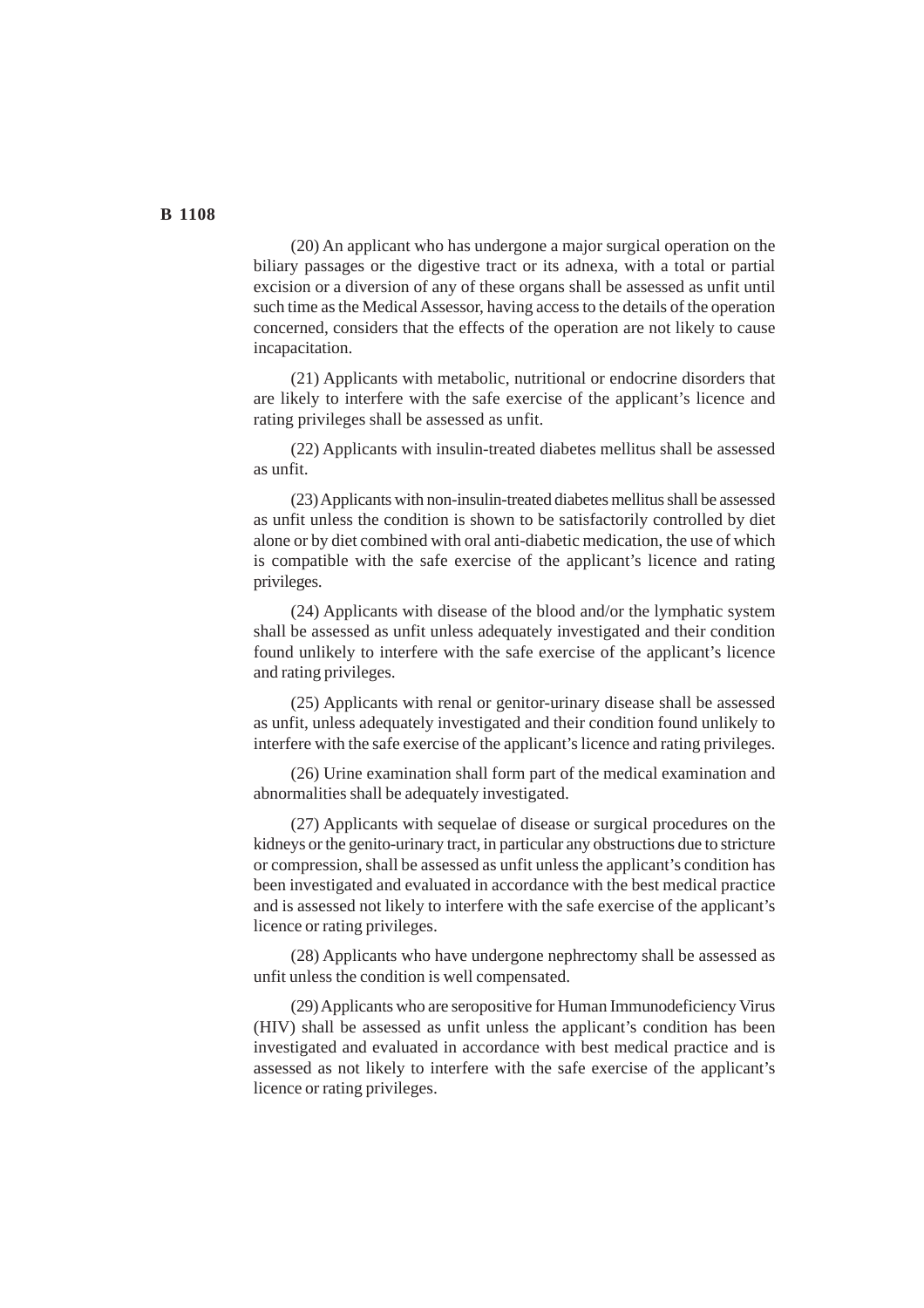*Note* : Early diagnosis and active management of HIV disease with antiretroviral therapy reduces morbidity and improves prognosis and thus

increases the likelihood of a fit assessment. (30) Applicants with gynaecological disorders that are likely to interfere with the safe exercise of their licence and rating privileges shall be assessed as unfit.

(31) Applicants who are pregnant shall be assessed as unfit unless obstetrical evaluation and continued medical supervision indicate a low-risk uncomplicated pregnancy.

(32) During the gestational period, precautions shall be taken for the timely relief of an air traffic controller in the event of early onset of labour or other complications.

(33) For applicants with a low-risk uncomplicated pregnancy, evaluated and supervised in accordance with this subpart, the fit assessment shall be limited to the period until the end of the 34th week of gestation.

(34) Following confinement or termination of pregnancy the applicant shall not be permitted to exercise the privileges of her licence until she has undergone re-evaluation in accordance with best medical practice and it has been determined that she is able to safely exercise the privileges of her licence and ratings.

(35) The applicant shall not possess any abnormality of the bones, joints, muscles, tendons or related structures which is likely to interfere with the safe exercise of the applicant's licence and rating privileges.

(36) The applicant shall not possess any abnormality or disease of the ear or related structures which is likely to interfere with the safe exercise of the applicant's licence and rating privileges.

(37) There shall be no malformation or any disease of the nose, buccal cavity or upper respiratory tract which is likely to interfere with the safe exercise of the applicant's licence and rating privileges.

(38) Applicants with stuttering or other speech defects sufficiently severe to cause impairment of speech communication shall be assessed as unfit.

(*c*) Visual Requirements.

(1) The function of the eyes and their adnexa shall be normal. There shall be no active pathological condition, acute or chronic, or any sequelae of surgery or trauma of the eyes or their adnexa likely to reduce proper visual function to an extent that would interfere with the safe exercise of the applicant's licence and rating privileges.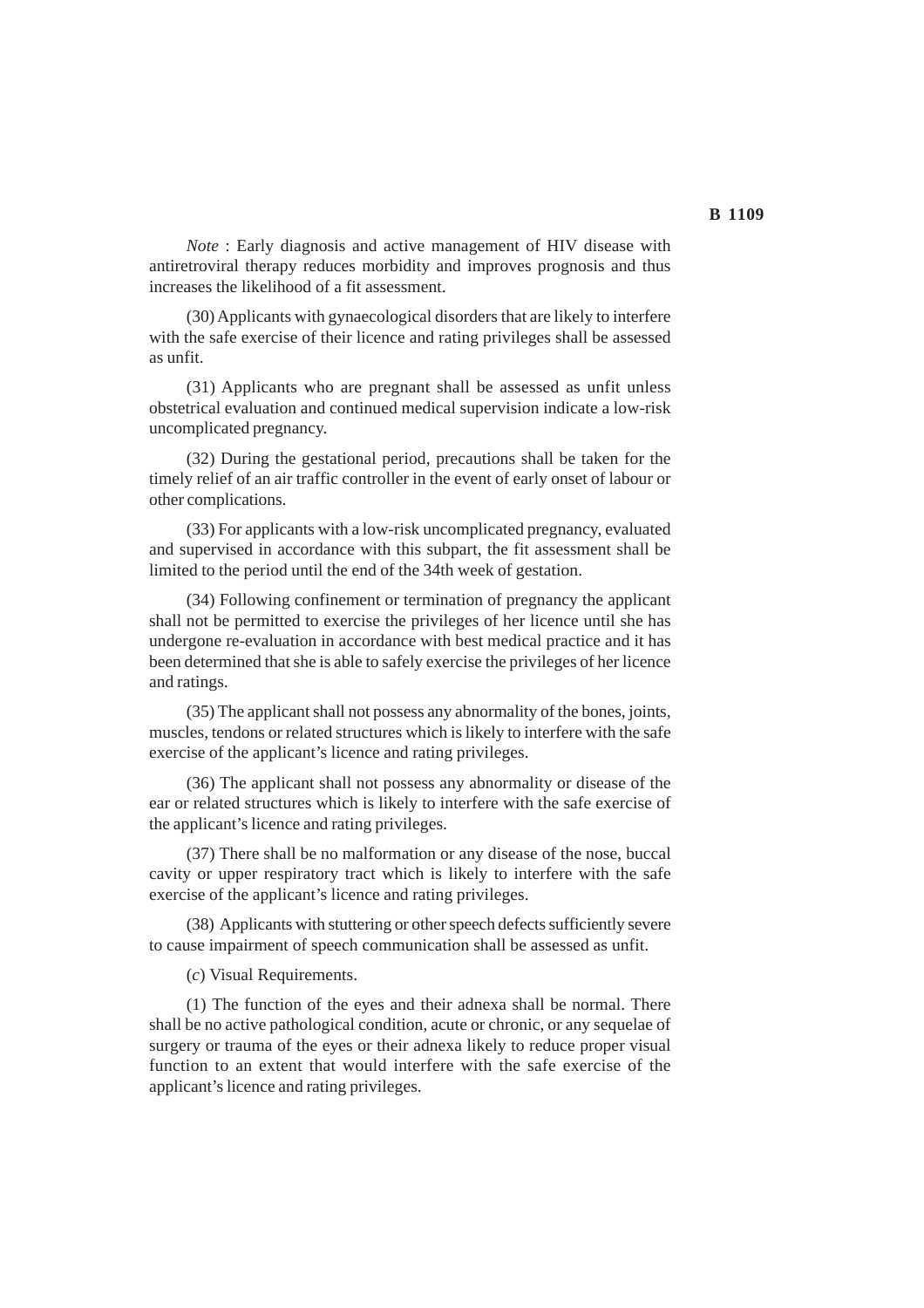(2) Distant visual acuity with or without correction shall be 6/9 or better in each eye separately, and binocular visual acuity shall be 6/6 or better. No limits apply to uncorrected visual acuity. Where this standard of visual acuity can be obtained only with correcting lenses, the applicant may be assessed as fit provided that :

(*i*) Such correcting lenses are worn during the exercise of the privileges of the licence or rating applied for or held ; and

(*ii*) In addition, a pair of suitable correcting spectacles is kept readily available during the exercise of the privileges of the applicant's licence.

*Note*.—An applicant accepted as meeting these provisions is deemed to continue to do so unless there is reason to suspect otherwise, in which case an ophthalmic report is required at the discretion of the Authority. Both uncorrected and corrected visual acuity are normally measured and recorded at each re-examination. Conditions which indicate a need to obtain an ophthalmic report include: a substantial decrease in the uncorrected visual acuity, any decrease in best corrected visual acuity, and the occurrence of eye disease, eye injury or eye surgery.

(3) Applicants may use contact lenses to meet the requirement of (*b*) provided that :

(*i*) The lenses are monofocal and non-tinted ;

(*ii*) The lenses are well tolerated ; and

(*iii*) A pair of suitable correcting spectacles is kept readily available during the exercise of the licence privileges.

(4) Applicants with a large refractive error shall use contact lenses or high-index spectacle lenses.

(5) Applicants whose uncorrected distant visual acuity in either eye is worse than 6/60 shall be required to provide a full ophthalmic report prior to initial Medical Certificate and every five years thereafter.

(6) Applicants who have undergone surgery affecting the refractive status of the eye shall be assessed as unfit unless they are free from those sequelae which are likely to interfere with the safe exercise of their licence and rating privileges.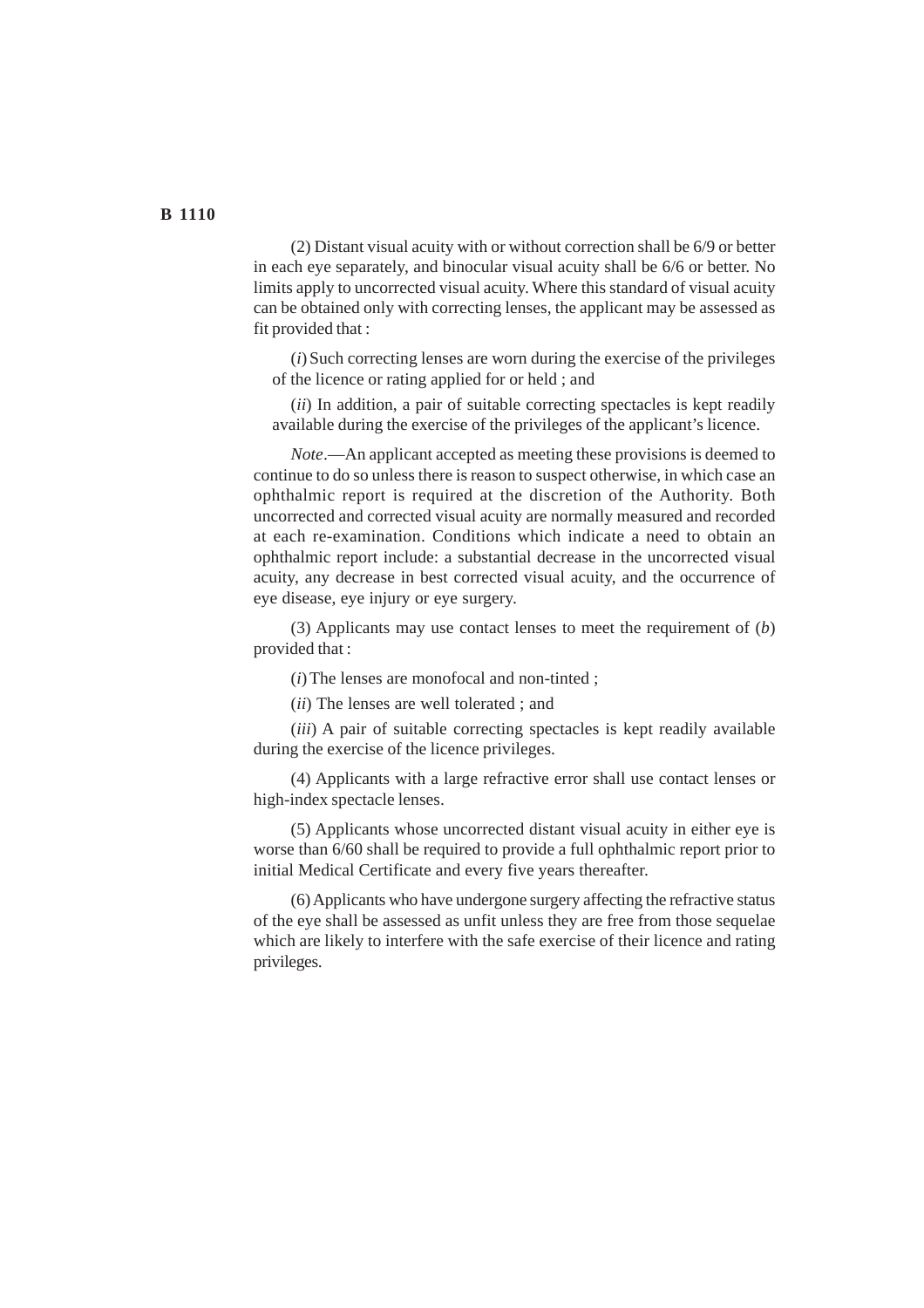(7) The applicant shall have the ability to read, while wearing the correcting lenses, if any, required by (*b*), the N5 chart or its equivalent at a distance selected by that applicant in the range of 30 to 50 cm and the ability to read the N14 chart or its equivalent at a distance of 100 cm. If this requirement is met only by the use of near correction, the applicant may be assessed as fit provided that this near correction is added to the spectacle correcting already prescribed in accordance with (*b*); if no such correction is prescribed, a pair of spectacles for near use shall be kept readily available during the exercise of the privileges of the licence. When near correction is required, the applicant shall demonstrate that one pair of spectacles is sufficient to meet both distant and near visual requirements.

*Note* 2.—An applicant who needs near correction to meet the requirement will require "look-over", bifocal or perhaps multi-focal lenses in order to read radar screens, visual displays and written or printed material and also to make use of distant vision, through the windows, without removing the lenses. Single-vision near correction (full lenses of one power only, appropriate for reading) may be acceptable for certain air traffic control duties. However, it should be realized that single-vision near correction significantly reduces distant visual acuity.

*Note* 3.—Whenever there is a requirement to obtain or renew correcting lenses, an applicant is expected to advise the refractionist of reading distances for the air traffic control duties the applicant is likely to perform.

(8) When near correction is required in accordance with this paragraph, a second pair of near-correction spectacles shall be kept available for immediate use.

(9) The applicant shall be required to have normal fields of vision.

(10) The applicant shall be required to have normal binocular function.

(11) Reduced stereopsis, abnormal convergence not interfering with near vision, and ocular misalignment where the fusional reserves are sufficient to prevent asthenopia and diplopia need not be disqualifying.

(*d*) Hearing Requirements.

(1) The applicant shall be tested by pure-tone audiometry.

(*i*) At the initial medical examination.

- (*ii*) At least once every four years up to the age of 40 years.
- (*iii*) At least once every two years after the age of 40 years.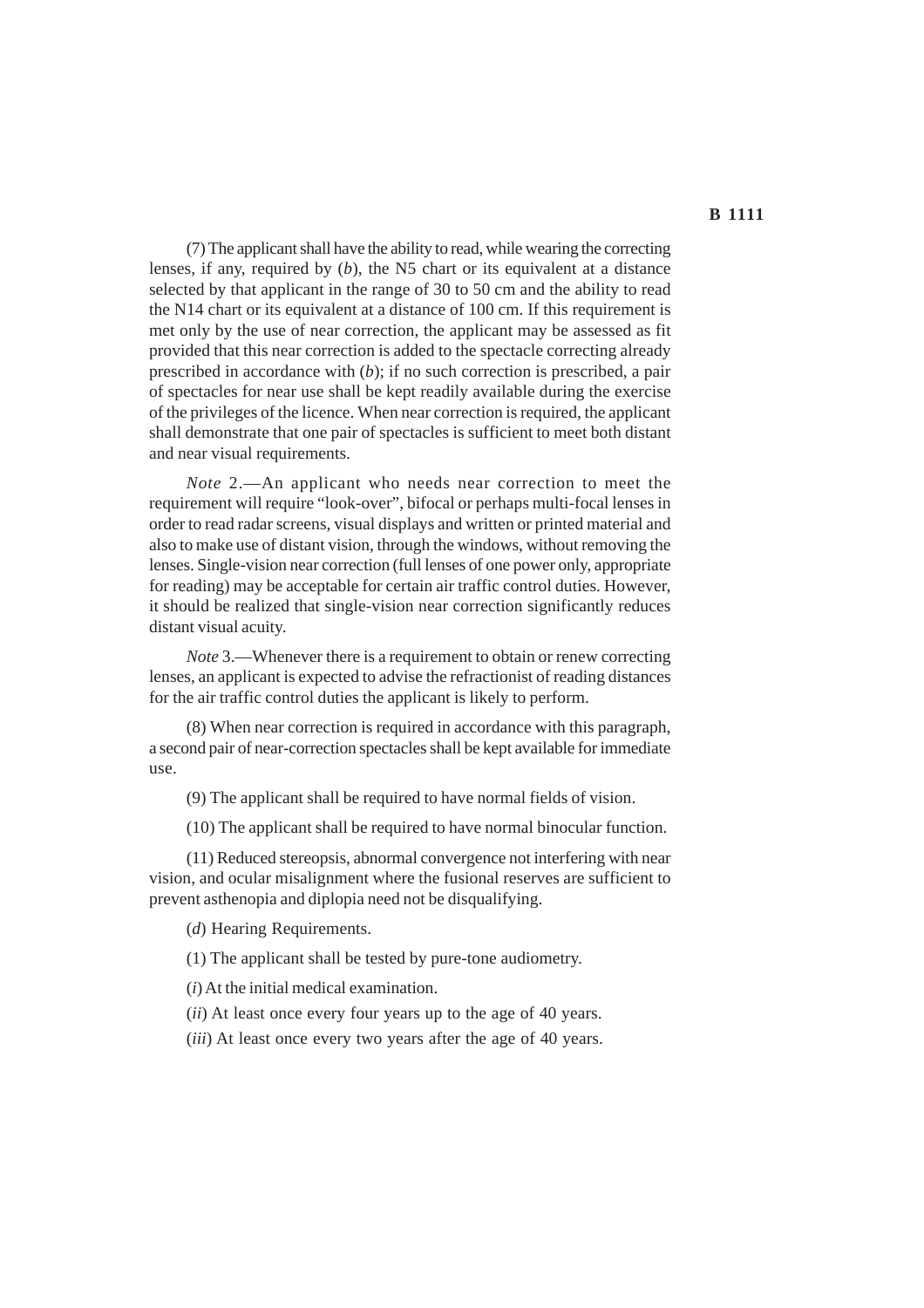(2)The applicant, when tested on a pure-tone audiometer, shall not have a hearing loss in either ear separately, of more than 35 dB at any of the frequencies 500, 1 000 or 2 000 Hz, or more than 50 dB at 3 000 Hz.

(3) An applicant with a hearing loss greater than the above may be declared fit provided that the applicant has normal hearing performance against a background noise that reproduces or simulates that experience in a normal air traffic control working environment.

(4) Alternatively, a practical hearing test conducted in an air traffic control environment representative of the one for which the applicant's licence and ratings are valid may be used.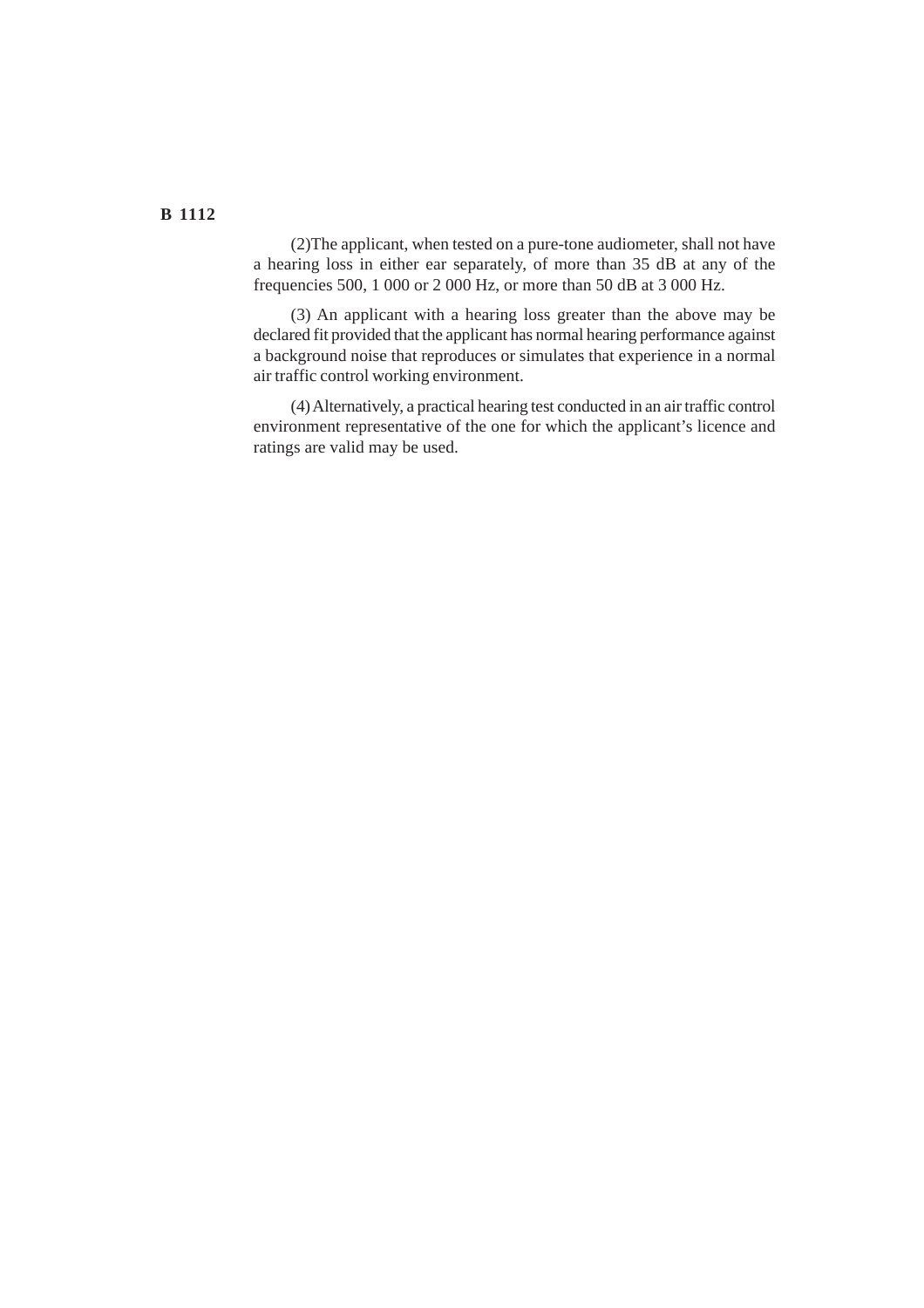## **NIGERIA CIVIL AVIATION REGULATIONS**

#### PART 2—IMPLEMENTING STANDARDS

**IS 2.2.1.**—(*a*) Issue, renewal and re-issue of licences, ratings, authorisations, designations and certificates will take place when the applicant meets the requirements of Part 2 for issue, renewal and re-issue for these licences, ratings authorisations and certificates.

(*b*) Issue, renewal and re-issue of licences, ratings, authorisations, designations and certificates will be performed by the Authority.

(*c*) Notwithstanding (*b*), renewal of ratings and category II/III pilot authorisations may be performed by the Examiner, when delegated by the Authority.

(*d*) Notwithstanding (*b*), renewal of medical certificates may be performed by the AAME, when delegated by the Authority.

(*e*) Application for the issue, renewal and re-issue of licences, ratings, authorisations, designations or certificates by the Authority shall be done by submitting to the Authority a properly filled out form, which can be obtained from the Authority. This form must be submitted to the Authority at least 14 days before the expiry date.

**IS 2.2.2.**—(*a*) General.

(1) To meet the language proficiency requirements contained in 2.2.2, an applicant for a licence or a licence holder shall demonstrate, in a manner acceptable to the Authority, compliance with the holistic descriptors in paragraph (*b*) below and with the Operational Level (Level 4) of the Language Proficiency Rating Scale as mentioned in paragraph (*c*) below.

(2) Holistic descriptors: Proficient speakers shall :

(*i*) Communicate effectively in voice-only (telephone/radiotelephone) and in face-to-face situations ;

(*ii*) Communicate on common, concrete and work-related topics with accuracy and clarity ;

(*iii*) Use appropriate communicative strategies to exchange messages and to recognise and resolve misunderstandings (e.g. to check, confirm, or clarify information) in a general or work-related context ;

(*iv*) Handle successfully and with relative ease the linguistic challenges presented by a complication or unexpected turn of events that occurs within the context of a routine work situation or communicative task with which they are otherwise familiar ; and

Language Proficiency.

Issue, Renewal and Re-issue of Licences, Ratings, Authorisations, Designations, and Certificates.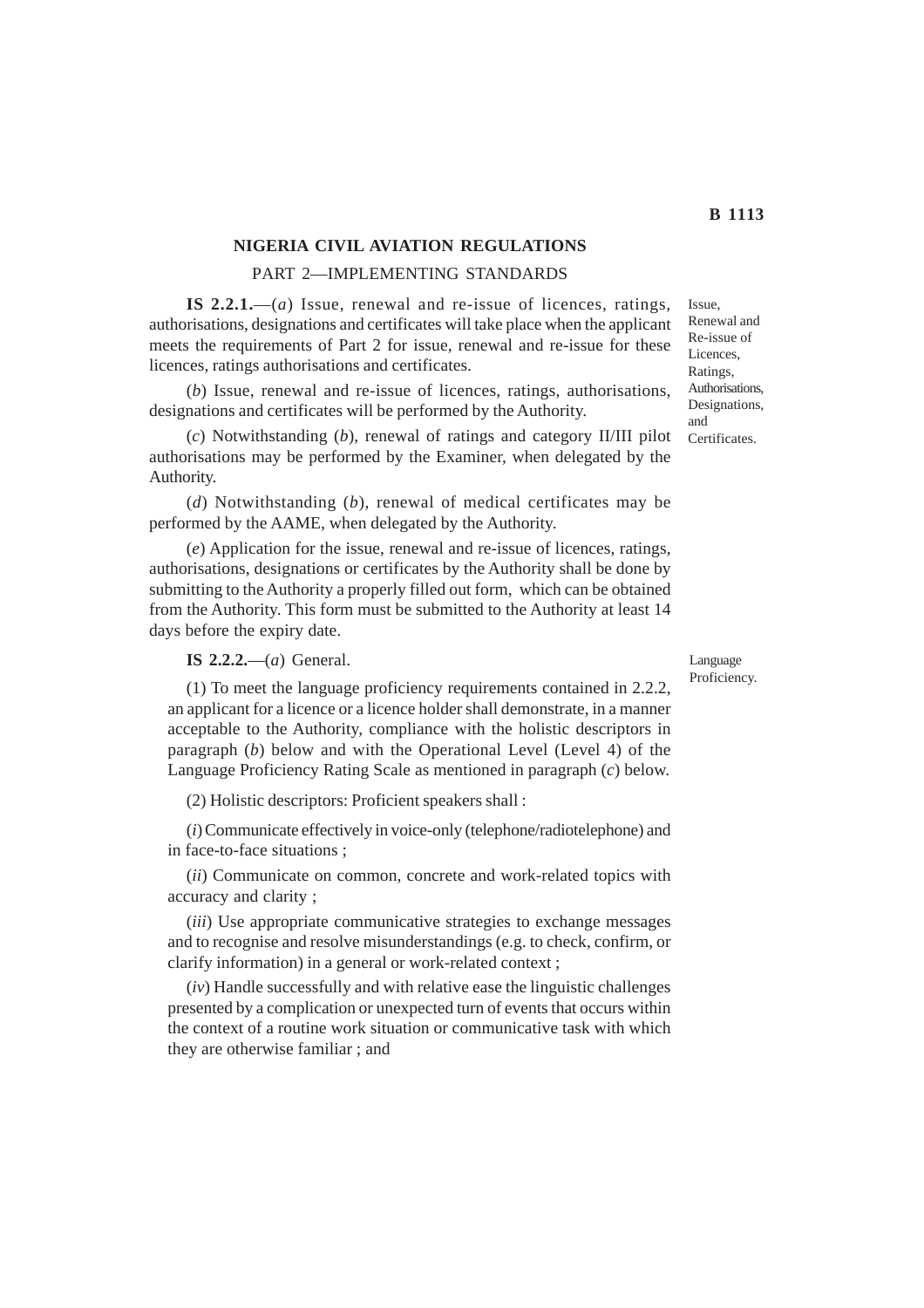(*v*) Use a dialect or accent which is intelligible to the aeronautical community.

(3) Rating scale :

(*i*) Pre-elementary Level (Level 1) :

(*a*) *Pronunciation* : Performs at a level below the Elementary Level.

(*b*) *Structure* : Performs at a level below the Elementary Level.

(*c*) *Vocabulary* : Performs at a level below the Elementary Level.

(*d*) *Fluency* : Performs at a level below the Elementary Level.

(*e*) *Comprehension* : Performs at a level below the Elementary Level.

(*f*) *Interactions* : Performs at a level below the Elementary Level.

(*ii*) Elementary Level (Level 2) :

(*a*) *Pronunciation* : Pronunciation, stress, rhythm, and intonation are heavily influenced by the first language or regional variation and usually interfere with ease of understanding.

(*b*) *Structure* : Shows only limited control of a few simple memorized grammatical structures and sentence patterns.

(*c*) *Vocabulary* : Limited vocabulary range consisting only of isolated words and memorized phrases.

(*d*) *Fluency* : Can produce very short, isolated, memorized utterances with frequent pausing and a distracting use of fillers to search for expressions and to articulate less familiar words.

(*e*) *Comprehension* : Comprehension is limited to isolated, memorized phrases when they are carefully and slowly articulated.

(*f*) *Interactions* : Response time is slow and often inappropriate. Interaction is limited to simple routine exchanges.

(*iii*) Pre-operational Level (Level 3) :

(*a*) *Pronunciation* : Pronunciation, stress, rhythm, and intonation are influenced by the first language or regional variation and frequently interfere with ease of understanding.

(*a*) *Structure* : Basic grammatical structures and sentence patterns associated with predictable situations are not always well controlled. Errors frequently interfere with meaning.

(*c*) *Vocabulary* : Vocabulary range and accuracy are often sufficient to communicate on common, concrete, or work-related topics, but range is limited and the word choice often inappropriate. Is often unable to paraphrase successfully when lacking vocabulary.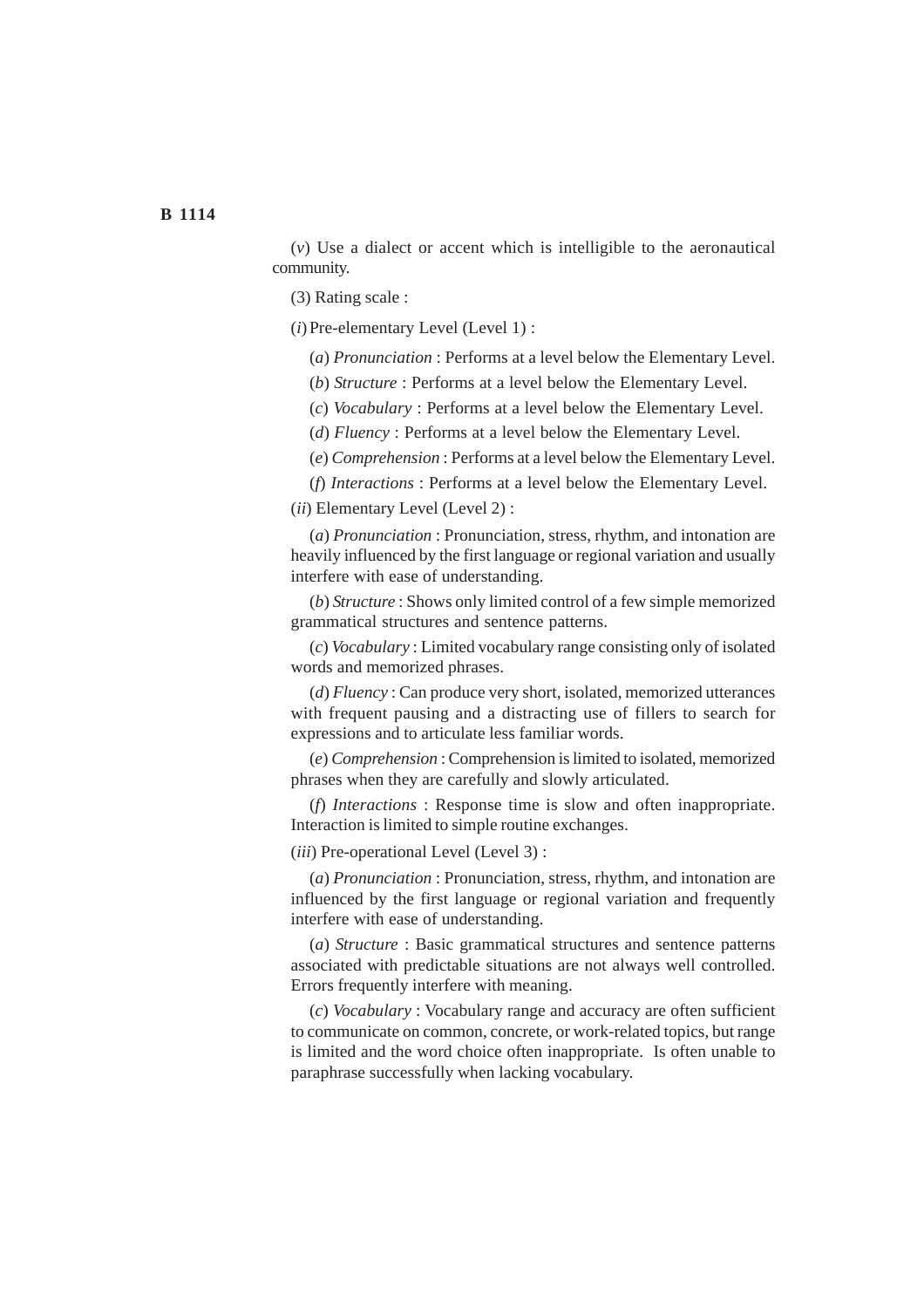(*d*) *Fluency* : Produces stretches of language, but phrasing and pausing are often inappropriate. Hesitations or slowness in language processing may prevent effective communication. Fillers are sometimes distracting.

(*e*) *Comprehension* : Comprehension is often accurate on common, concrete, and work-related topics when the accent or variety used is sufficiently intelligible for an international community of users. May fail to understand a linguistic or situational complication or an unexpected turn of events.

(*f*) *Interaction* : Responses are sometimes immediate, appropriate, and informative. Can initiate and maintain exchanges with reasonable ease on familiar topics and in predictable situations. Generally inadequate when dealing with an unexpected turn of events.

(4) Operational Level (Level 4) :

(*i*)*Pronunciation* : Pronunciation, stress, rhythm and intonation are influenced by the first language or regional variation but only sometimes interfere with understanding.

(*ii*) *Structure* : Basic grammatical structures and sentence patterns are used creatively and are usually well controlled. Errors may occur, particularly in unusual or unexpected circumstances, but rarely interfere with meaning.

(*iii*) *Vocabulary* : Vocabulary range and accuracy are usually sufficient to communicate effectively on common, concrete, and work related topics. Can often paraphrase successfully when lacking vocabulary in unusual or unexpected circumstances.

(*iv*) *Fluency* : Produces stretches of language at an appropriate tempo. There may be occasional loss of fluency on transition from rehearsed or formulaic speech to spontaneous interaction, but this does not prevent effective communication. Can make limited use of discourse markers or connectors. Fillers are not distracting.

(*v*) *Comprehension* : Comprehension is mostly accurate on common, concrete, and work related topics when the accent or variety used is sufficiently intelligible for an international community of users. When the speaker is confronted with a linguistic or situational complication or an unexpected turn of events, comprehension may be slower or require clarification strategies.

(*vi*) *Interactions* : Responses are usually immediate, appropriate and informative. Initiates and maintains exchanges even when dealing with an unexpected turn of events. Deals adequately with apparent misunderstandings by checking, confirming or clarifying.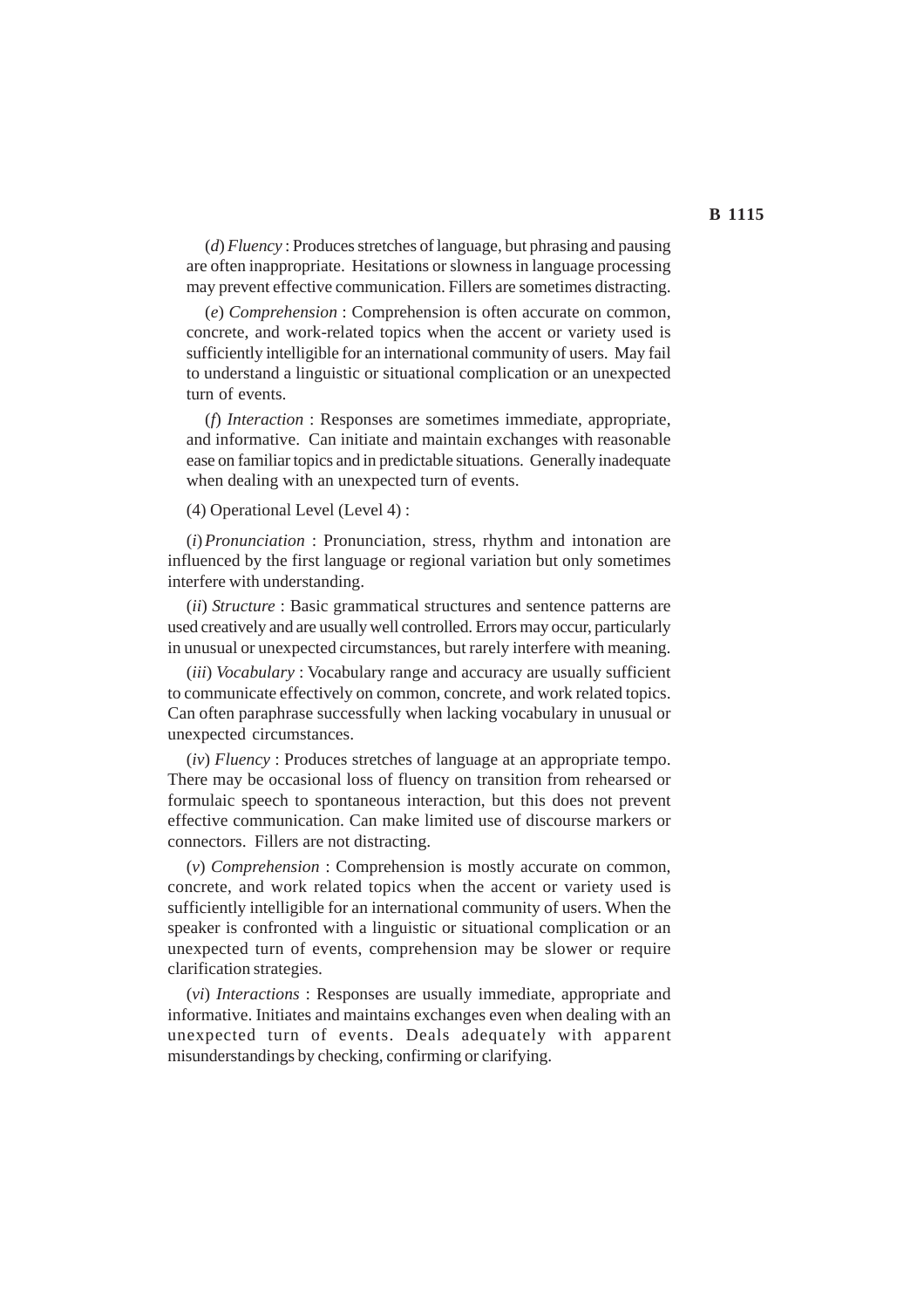(5) Extended Level (Level 5) :

(*i*)*Pronunciation* : Pronunciation, stress, rhythm, and intonation, though influenced by the first language or regional variation, rarely interfere with ease of understanding.

(*ii*) *Structure* : Basic grammatical structures and sentence patterns are consistently well controlled. Complex structures are attempted but with errors which sometimes interfere with meaning.

(*iii*) *Vocabulary* : Vocabulary range and accuracy are sufficient to communicate effectively on common, concrete, and work related topics. Paraphrases consistently and successfully. Vocabulary is sometimes idiomatic.

(*iv*) *Fluency* : Able to speak at length with relative ease on familiar topics, but may not vary speech flow as a stylistic device. Can make use of appropriate discourse markers or connectors.

(*v*) *Comprehension* : Comprehension is accurate on common, concrete, and work related topics and mostly accurate when the speaker is confronted with a linguistic or situational complication or an unexpected turn of events. Is able to comprehend a range of speech varieties (dialect and/or accent) or registers.

(*vi*) *Interactions* : Responses are immediate, appropriate, and informative. Managers the speaker/listener relationship effectively.

(6) Expert Level (Level 6) :

(*i*) Pronunciation: Pronunciation, stress, rhythm, and intonation, thought possibly influenced by the first language or regional variation, almost never interfere with ease of understanding.

(*ii*) *Structure* : Both basic and complex grammatical structures and sentence patterns are consistently well controlled.

(*iii*) *Vocabulary* : Vocabulary range and accuracy are sufficient to communicate effectively on a wide variety of familiar and unfamiliar topics. Vocabulary is idiomatic, nuanced, and sensitive to register.

(*iv*) *Fluency* : Able to speak at length with a natural, effortless flow. Varies speech flow for stylistic effect, e.g. to emphasize a point. Uses appropriate discourse markers and connectors spontaneously.

(*v*) *Comprehension* : Comprehension is consistently accurate in nearly all contexts and includes comprehension of linguistic and cultural subtleties.

(*vi*) *Interactions* : Interacts with ease in nearly all situations. Is sensitive to verbal and non-verbal cues, and responds to them appropriately.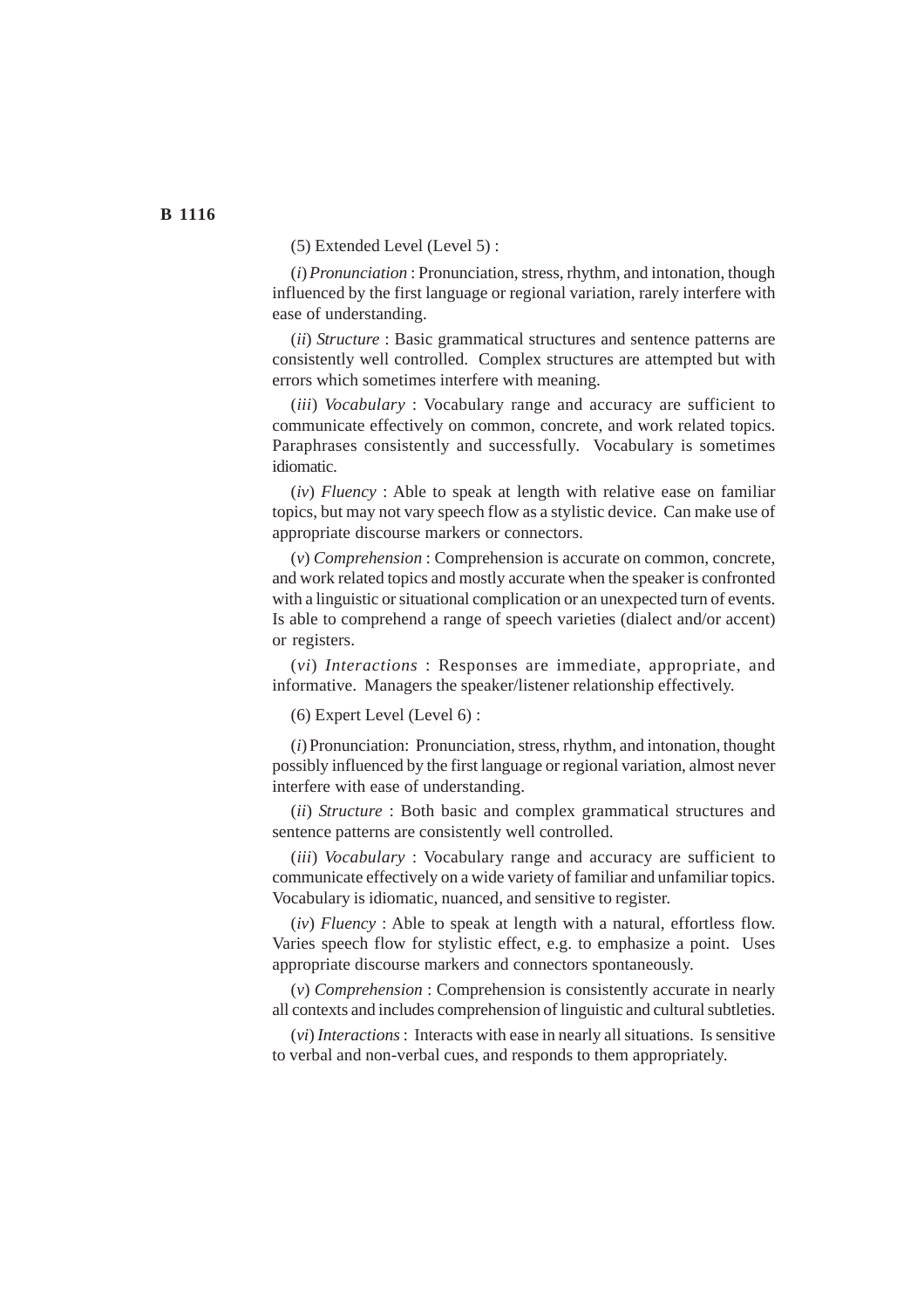**IS 2.2.3.1.** Credit for Military Pilots.

(*a*) Requirements for a military pilot to meet the requirements of 2.2.3.1.

(*b*) Military pilots on active flying status within the past 12 months. The holder of a military pilot licence (or certificate) who has been on active flying status within the 12 months before applying shall :

(1) Pass a knowledge test on the appropriate parts of these regulations that apply to pilot privileges and limitations, air traffic and general operating rules, and accident reporting rules ;

(2) Present documentation showing compliance with the requirements of paragraph (*c*) of this subsection for at least one aircraft category rating ; and

(3) Present documentation showing that the applicant is or was, at any time during the 12 calendar months before the month of application the holder of a military pilot licence (or certificate) on active flying status in an armed force of Nigeria.

(*c*) Aircraft category, class and type ratings. The Authority may issue to the holder of a military pilot licence (or certificate) an aircraft category, class or type rating to a commercial pilot licence if the pilot present documentary evidence that shows satisfactory accomplishment of :

(1) A military pilot check and instrument proficiency check of Nigeria] in that aircraft category, class or type, if applicable, as PIC during the 12 calendar months before the month of application ; and

(2) At least 10 hours of PIC time in that aircraft category, class or type, if applicable, during the 12 calendar months before the month of application.

(*d*) *Instrument Rating.—*The holder of a military pilot licence (or certificate) may apply for an aeroplane or helicopter instrument rating to be added to his or her commercial pilot licence if the pilot has, within the 12 calendar months preceding the month of application :

(1) Passed an instrument proficiency check by an armed force of Nigeria] in the aircraft category for the instrument rating sought ; and

(2) Received authorisation from an armed force of Nigeria to conduct IFR flights on airways in that aircraft category and class for the instrument rating sought.

(*e*) *Aircraft type Rating*. The Authority will issue an aircraft type rating only for aircraft types that the Authority has certified for civil operations.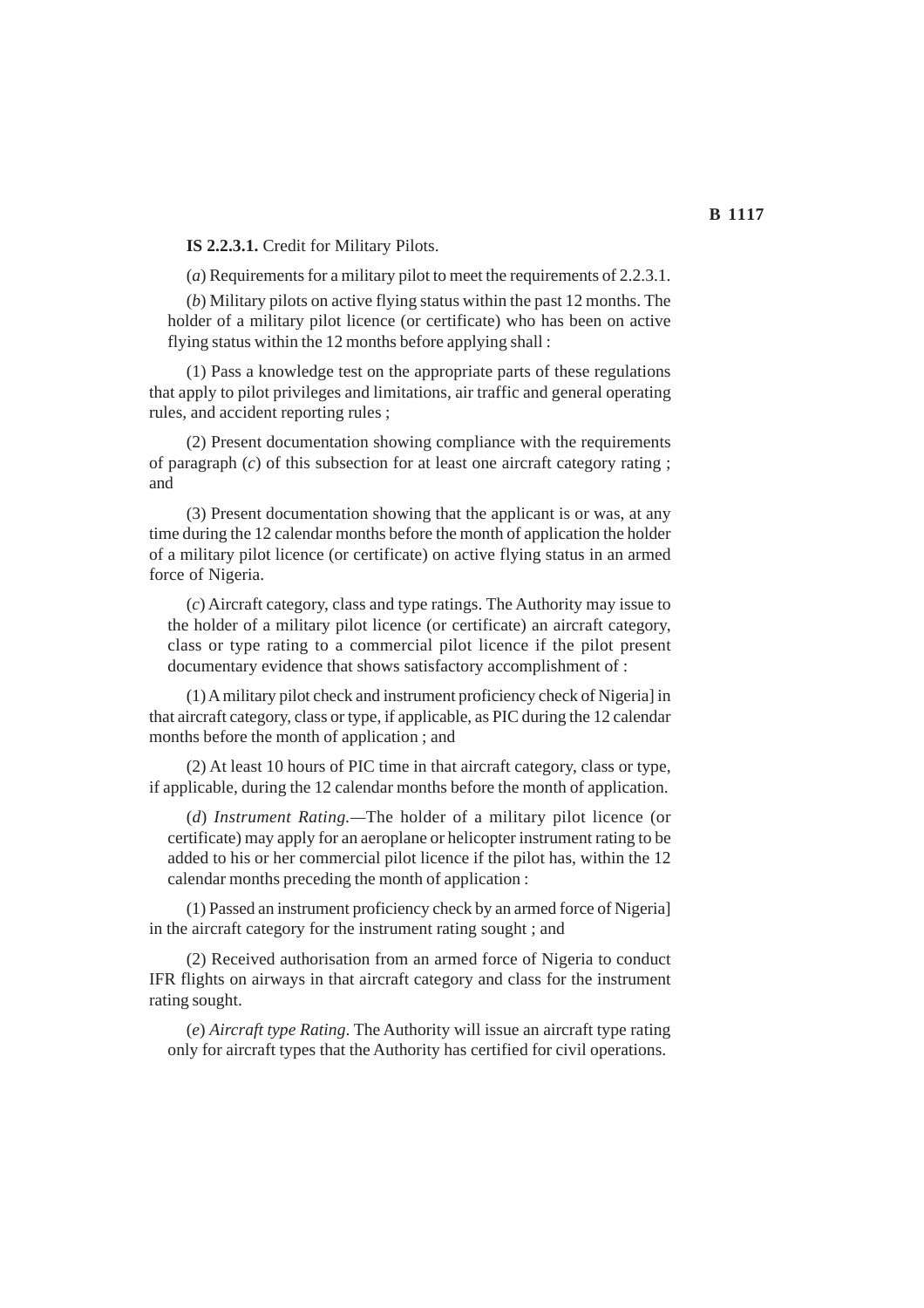(*f*)Aircraft type rating placed on an airline transport pilot licence. The Authority may issue to the holder of a military pilot licence ( or certificate) who holds an airline transport pilot licence an aircraft type rating provided that the pilot :

(1) Holds a category and type rating for that type of aircraft at the airline transport pilot licence level ; and

(2) Passed an official military pilot of Nigeria check and instrument proficiency check in that type of aircraft as PIC during the 12 calendar months before the month of application.

(*g*) Evidentiary documents. The Authority may accept the following documents as satisfactory evidence of military pilot status.

(1) An official identification card issued to the pilot by an armed force to demonstrate membership in the armed forces.

(2) An original or a copy of a certificate of discharge or release from an armed force of Nigeria.

(3) At least one of the following :

(*i*) An order of an armed force of Nigeria to flight status as a military pilot ;

(*ii*) An armed force form or logbook showing military pilot status ; or

(*iii*) An order showing that the applicant graduated from a military pilot school of Nigeria and received a rating as a military pilot.

(4) A certified armed force logbook or an appropriate official armed force form or summary to demonstrate flight time in military aircraft as a member of an armed force of Nigeria.

(5) An official armed force of Nigeria] record of a military designation as PIC.

(6) An official record of satisfactory accomplishment of an instrument proficiency check during the 12 calendar months preceding the month of application.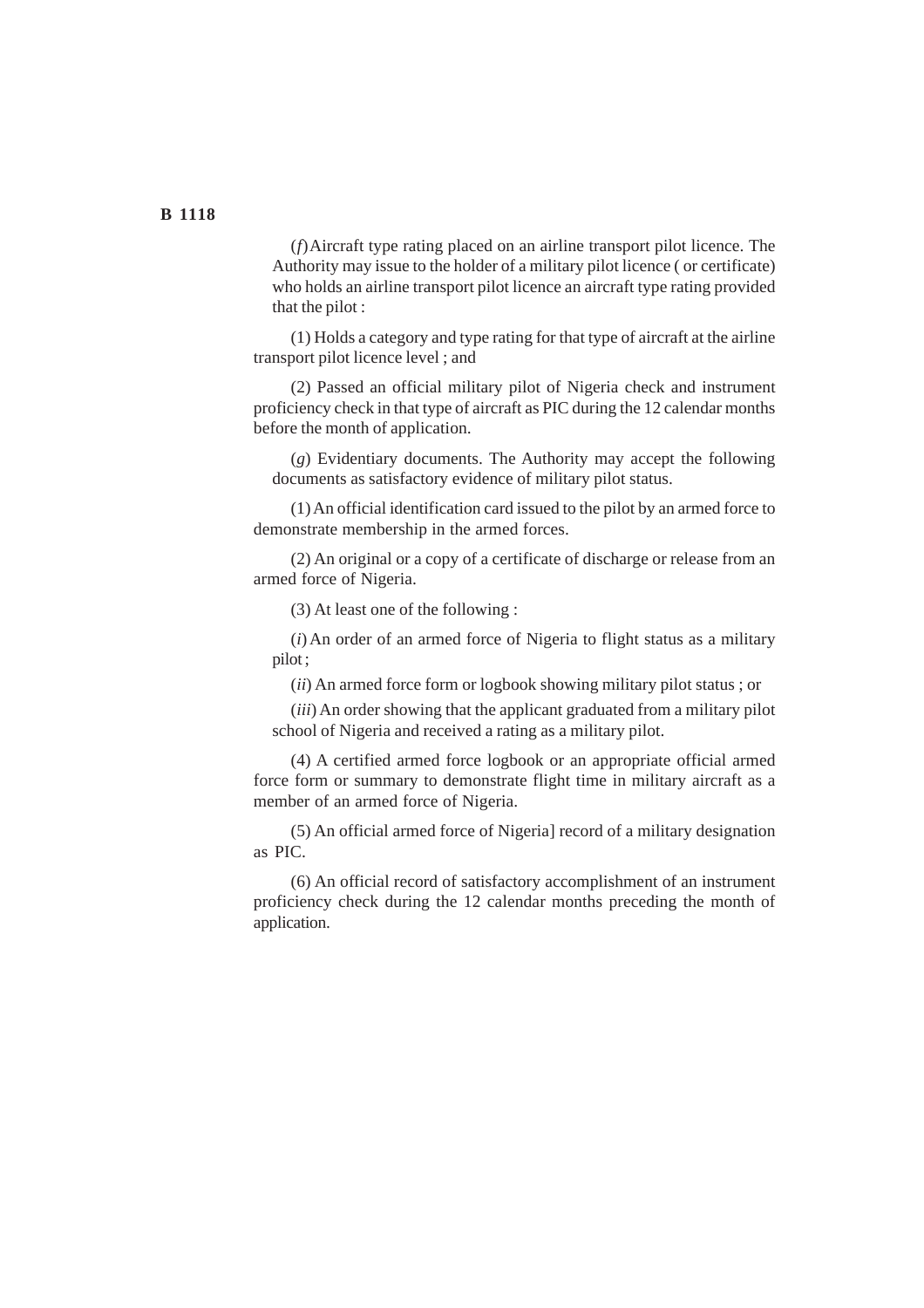# **IS : 2.2.4.1(***c***)(3)**

| <b>LICENCE</b>            | <b>LICENCE</b>                                                                                                                                                                                                                                                     | VALIDATION PRIVILEGES                                               |
|---------------------------|--------------------------------------------------------------------------------------------------------------------------------------------------------------------------------------------------------------------------------------------------------------------|---------------------------------------------------------------------|
| ATPL(A)                   | $> 1500$ hours as PIC in multi-pilot<br>* certificated aeroplanes                                                                                                                                                                                                  | Commercial air transport in multi-pilot<br>aeroplanes as PIC        |
| ATPL(PL)                  | $>1500$ hours as PIC in multi-pilot<br>certificated powered-lift or 1500 hours<br>in multi-pilot operations in a<br>combination of powered-lift; aeroplane<br>and helicopter aircraft as acceptable<br>to the Authority                                            | Commercial air transport in multi-pilot<br>powered-lift as PIC      |
| ATPL(H)                   | >1 000 hours as PIC on multi-pilot<br>helicopters                                                                                                                                                                                                                  | Commercial air transport multi-pilot<br>helicopters as PIC          |
| $ATPL(A)$ or<br>CPL(A)/IR | > 500 hours as PIC or co-pilot on multi-<br>pilot aeroplanes                                                                                                                                                                                                       | Commercial air transport in multi-pilot<br>aeroplanes as co-pilot   |
| ATPL(PL) or<br>CPL(PL)/IR | > 500 hours as PIC or co-pilot on multi-<br>pilot powered-lift                                                                                                                                                                                                     | Commercial air transport in multi-pilot<br>powered-lift as co-pilot |
| $ATPL(H)$ or<br>CPL(H)/IR | > 500 hours as PIC or co-pilot on multi-<br>pilot helicopters                                                                                                                                                                                                      | Commercial air transport in multi-pilot<br>helicopters as co-pilot  |
| CPL(A)/IR                 | $> 1000$ hours as PIC in commercial air<br>transport since gaining an IR                                                                                                                                                                                           | Commercial air transport in single-pilot<br>aeroplanes as PIC       |
| CPL(H)/IR                 | $>1000$ hours as PIC in commercial air<br>transport since gaining an IR                                                                                                                                                                                            | Commercial air transport in single-pilot<br>helicopters as PIC      |
| CPL(A)                    | $> 700$ hours in aeroplanes other than<br>gliders, including 200 hours in the<br>activity role for which validation is<br>sought, and 50 hours in that role in<br>the last 12 months                                                                               | Activities in aeroplanes other than<br>commercial air transport     |
| CPL(H)                    | $>$ 700 hours in helicopters including 200<br>hours in the activity role for which<br>validation is sought, and 50 hours in<br>that role in the last 12 months                                                                                                     | Activities in helicopters other than<br>commercial air transport    |
| CPL(PL)                   | >700 hours in powered-lift (or<br>combination of powered-lift,<br>aeroplane and helicopter as<br>acceptable to the Authority)<br>including 200 hours in the activity<br>role for which validation is sought,<br>and 50 hours in that role in the last<br>12 months | Activities in powered-lift other than<br>commercial air transport   |

# **B 1119**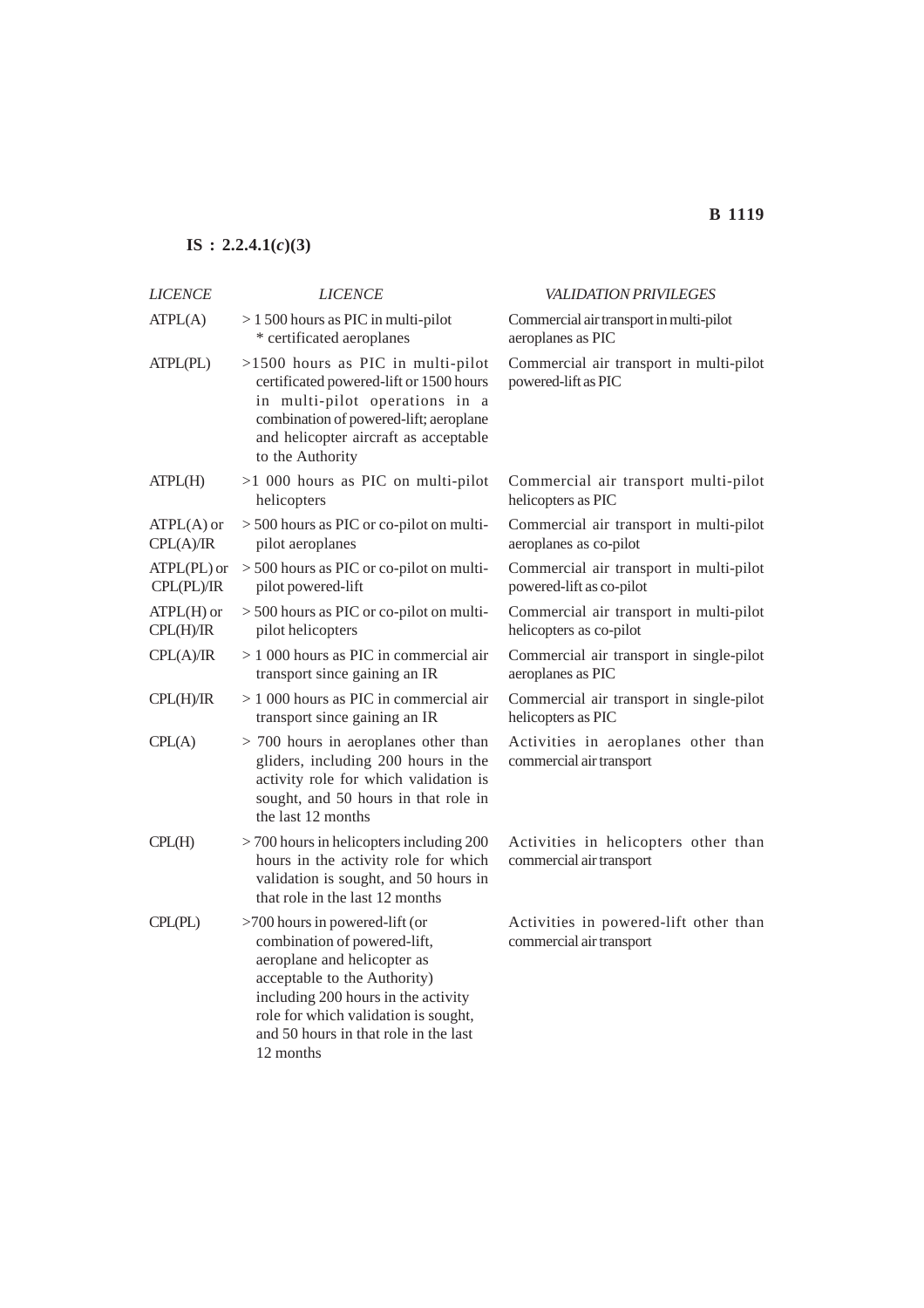| <b>LICENCE</b>     | <b>LICENCE</b>                                                                                                         | <i><b>VALIDATION PRIVILEGES</b></i>                                        |
|--------------------|------------------------------------------------------------------------------------------------------------------------|----------------------------------------------------------------------------|
| CPL(AS)            | $>$ 250 hours as PIC in commercial air<br>transport including 50 hours in AS<br>within the last 12 months              | Commercial air transport in airships as PIC<br>under IR and VFR conditions |
| CPL(B)             | $>50$ hours as PIC in commercial air<br>transport of which 35 hours in B<br>within the last 12 months                  | Commercial air transport in balloons as PIC                                |
| CPL(G)             | $>250$ hours as PIC in commercial air<br>transport, including of which 50<br>must be in G within the past 12<br>months | Commercial air transport in gliders as PIC                                 |
| PPL(A)/IR          | $>100$ hours PIC instrument flight time                                                                                | Private flights under IFR                                                  |
| PPL(H)/IR          | $>100$ hours PIC instrument flight time                                                                                | Private flights under IFR                                                  |
| PPL(PL)/IR         | $>100$ hours PIC instrument flight time                                                                                | Private flights under IFR                                                  |
| Flight<br>Engineer | $> 1500$ hours as flight engineer on<br>aeroplanes in commercial air<br>transport                                      | Commercial air transport in aeroplanes as<br>flight engineer               |
| Flight<br>Engineer | $> 1000$ hours as flight engineer on<br>aeroplanes in other than commercial<br>air transport                           | Other than commercial air transport in<br>aeroplanes as flight engineer    |

*Note* : The term multi-pilot is used to indicate experience in an aircraft required to be operated with a co-pilot.

 $Note:$  > = greater than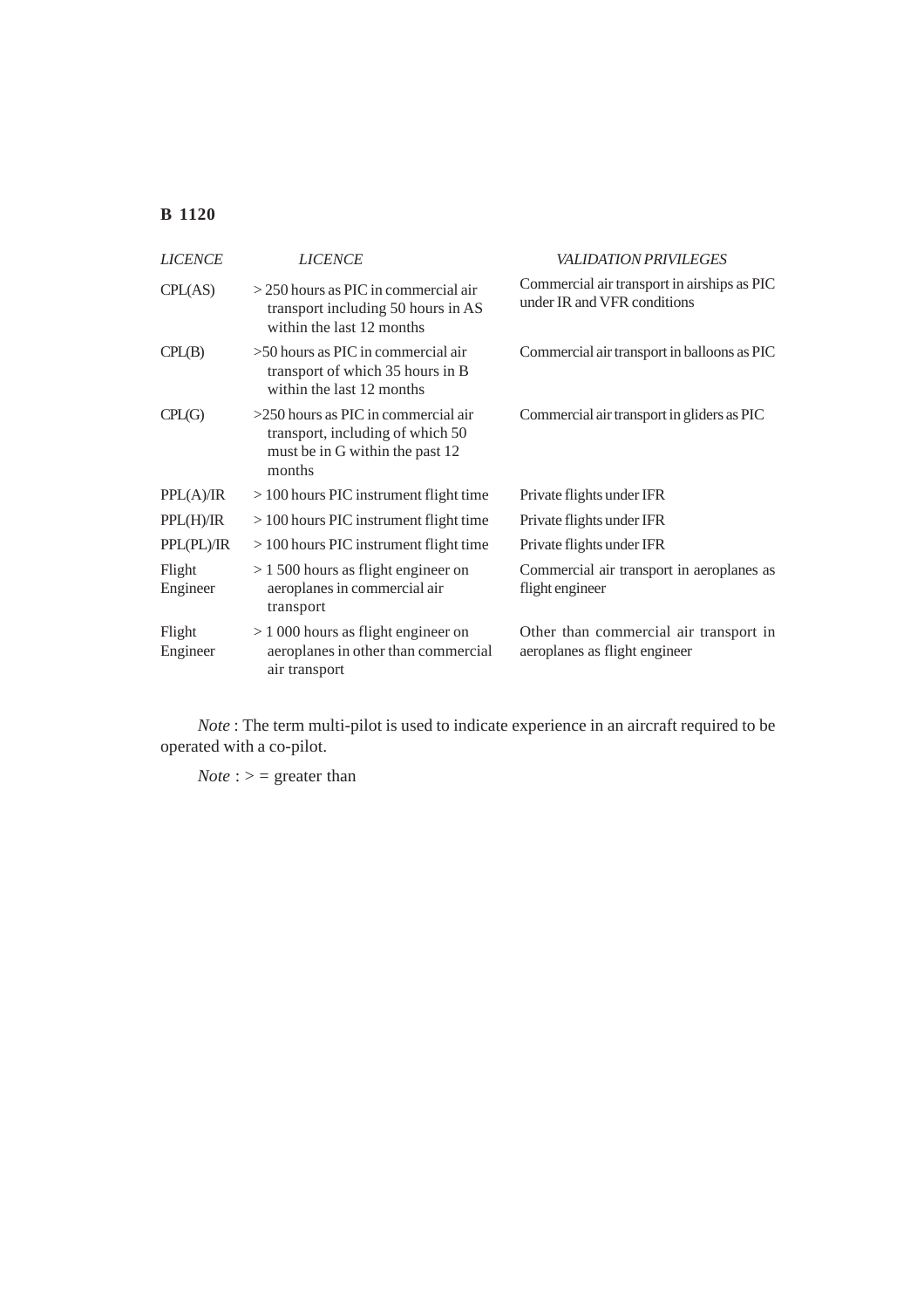**IS 2.2.4.3.**—(*a*) The Authority should, before making the agreement mentioned in 2.2.4.3 (*a*)(3) be convinced, that the other Contracting State issues licences in conformity with at least this Part 2 by conducting a regulatory comparison of the licensing systems and requirements.

(*b*) An inspector, legal counsel and/ or licensing subject matter experts from Nigeria, or from another Contracting State delegated by the Authority, must visit the other Contracting State to be convinced that the licensing system in the other Contracting State is in conformity with at least this Part 2. A report describing the bases for the decision shall be made to the Authority. The report, and the regulatory comparison noted in item (*b*) shall serve the basis for a government-to-government agreement between the involved States regarding use or reliance of the licensing system.

(*c*) An Air Law test must be arranged if the Air Law system of Nigeria] is different from the Air Law system from the other Contracting State. Other areas that may require knowledge testing are meteorology, operational procedures and radiotelephony if those areas are different between Nigeria and the other Contracting State.

(*d*) Application for the validation certificate shall be done by submitting to the Authority a properly filled out form, which can be obtained from the Authority.

**IS 2.2.4.4.—**(*a*) The Authority that issues a converted licence based on a licence from another Contracting State remains responsible for the converted licence.

(*b*) The Authority should, before making the agreement mentioned in 2.2.4.4 (*a*)(3) be convinced, that the other Contracting State issues licences in conformity with at least this Part 2 by conducting a regulatory comparison of the licensing systems and requirements.

(*c*) An inspector, legal counsel and/ or licensing subject matter experts from Nigeria or from another Contracting State delegated by the Authority, must visit the other Contracting State to be convinced that the licensing system in the other Contracting State is in conformity with at least this Part 2. A report describing the bases for the decision shall be made to the Authority. The report, and the regulatory comparison noted in item (b) shall serve the basis for a government-to-government agreement between the involved States regarding use or reliance of the licensing system.

Procedures for Validation of Flightcrew Licences by Reliance upon the Licensing System of Another Contracting State.

Procedures for Conversion of Flightcrew Licences by Reliance upon the Licensing System of Another Contracting State.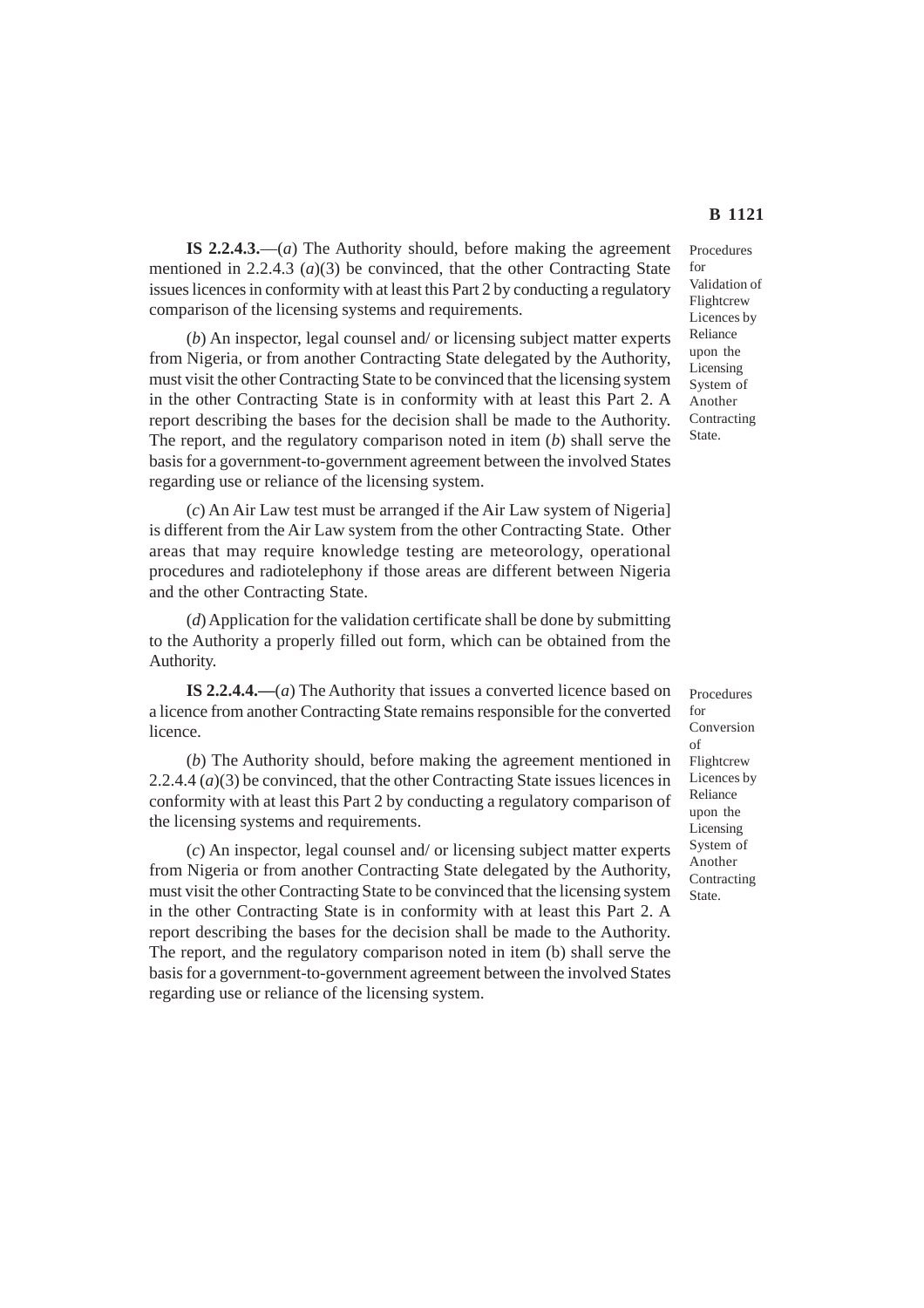(1) An Air Law test must be arranged if the Air Law system of Nigeria is different from the Air Law system from the other Contracting State. Other areas that may require knowledge testing are meteorology, operational procedures and radiotelephony if those areas are different between Nigeria and the other Contracting State.

(*d*) Renewal and re-issue of converted licences and ratings :

(1) when examiners are available in Nigeria to perform proficiency checks for the renewal of rating(s) or skill tests for the re-issue of the licence or rating(s), these tests/checks will be performed by the authorised examiners of the Authority.

(2) when examiners are not available in Nigeria to perform proficiency checks for the renewal of the rating(s) or skill test for the re-issue of the licence or rating(s), the availability of examiners for these tests/checks from the other Contracting State can be arranged in the agreement mentioned in 2.2.4.4 (*a*)(3).

(*e*) Application for the conversion of a licence from another Contracting State shall be done by submitting to the Authority a properly filled out form, which can be obtained from the Authority.

(*f*)The conversion of medical certificates, and/or reliance on medical examinations conducted in the other State, may also be addressed in the government-to-government agreement between the States.

**IS 2.2.4.9.—**(*a*) The Authority should, before making the agreement mentioned in 2.2.4.9 (*a*)(3) be convinced, that the other Contracting State issues licences in conformity with at least this Part 2 by conducting a regulatory comparison of the licensing systems and requirements.

(*b*) An inspector, legal counsel and/or licensing subject matter experts from Nigeria, or from another Contracting State delegated by the Authority of Nigeria, must visit the other Contracting State to be convinced that the licensing system in the other Contracting State is in conformity with at least this Part 2. A report describing the bases for the decision shall be made to the Authority. The report, and the regulatory comparison noted in item (*b*) shall serve the basis for a government-to-government agreement between the involved States regarding use or reliance of the licensing system.

(*c*) An Air Law test must be arranged if the Air Law system of Nigeria is different from the Air Law system from the other Contracting State. The knowledge test may also include Nigeria airworthiness requirements governing certification and continuing airworthiness, and approved maintenance organisations and procedures if those regulations are different from the Contracting State.

Procedures for Validation of AME Licences by Reliance upon the Licensing System of Another Contracting State.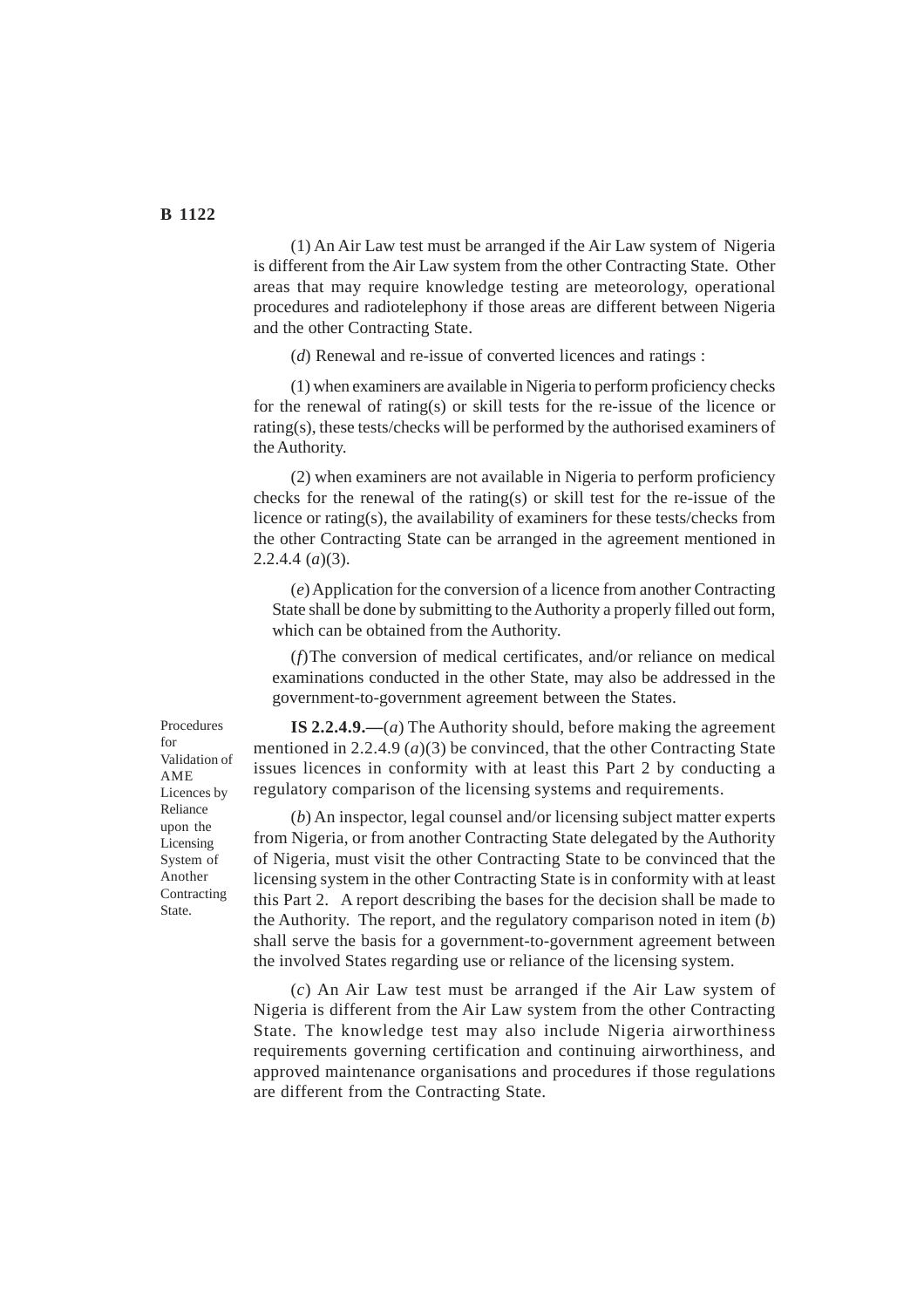(*d*) Application for the validation certificate shall be done by submitting to the Authority a properly filled out form, which form can be obtained from the Authority.

**IS 2.2.4.10.—**(*a*) The Authority that issues a converted licence based on a licence from another Contracting State remains responsible for the converted licence.

(*b*) The Authority should, before making the agreement mentioned in 2.2.4.10 (*a*)(3) be convinced, that the other Contracting State issues licences in conformity with at least this Part 2 by conducting a regulatory comparison of the licensing systems and requirements.

(*c*) An inspector, legal counsel and/or licensing subject matter experts from the Authority or from another Contracting State delegated by the Authority, must visit the other Contracting State to be convinced that the licensing system in the other Contracting State is in conformity with at least this Part 2. A report describing the bases for the decision shall be made to the Authority. The report, and the regulatory comparison noted in item (*b*) shall serve the basis for a government-to-government agreement between the involved States regarding use or reliance of the licensing system.

(1) An Air Law test must be arranged if the Air Law system of Nigeria is different from the Air Law system from the other Contracting State. The knowledge test may also include Nigeria airworthiness requirements governing certification and continuing airworthiness, and approved maintenance organisations and procedures if those regulations are different from the Contracting State.

(*d*) Renewal and re-issue of converted licences and ratings :

(2) when examiners are available in Nigeria to perform proficiency checks for the renewal of rating(s) or skill tests for the re-issue of the licence or rating(s), these tests/checks will be performed by the authorised examiners of the Authority ;

(3) when examiners are not available in Nigeria to perform proficiency checks for the renewal of the rating(s) or skill test for the re-issue of the licence or rating(s), the availability of examiners for these tests/checks from the other Contracting State can be arranged in the agreement mentioned in 2.2.4.4 (*a*)(3).

(*e*) Application for the conversion of a licence from another Contracting State shall be done by submitting to the Authority a properly filled out form, which can be obtained from the Authority.

Procedures  $for$ Conversion of AME Licences by Reliance upon the Licensing System of Another Contracting State.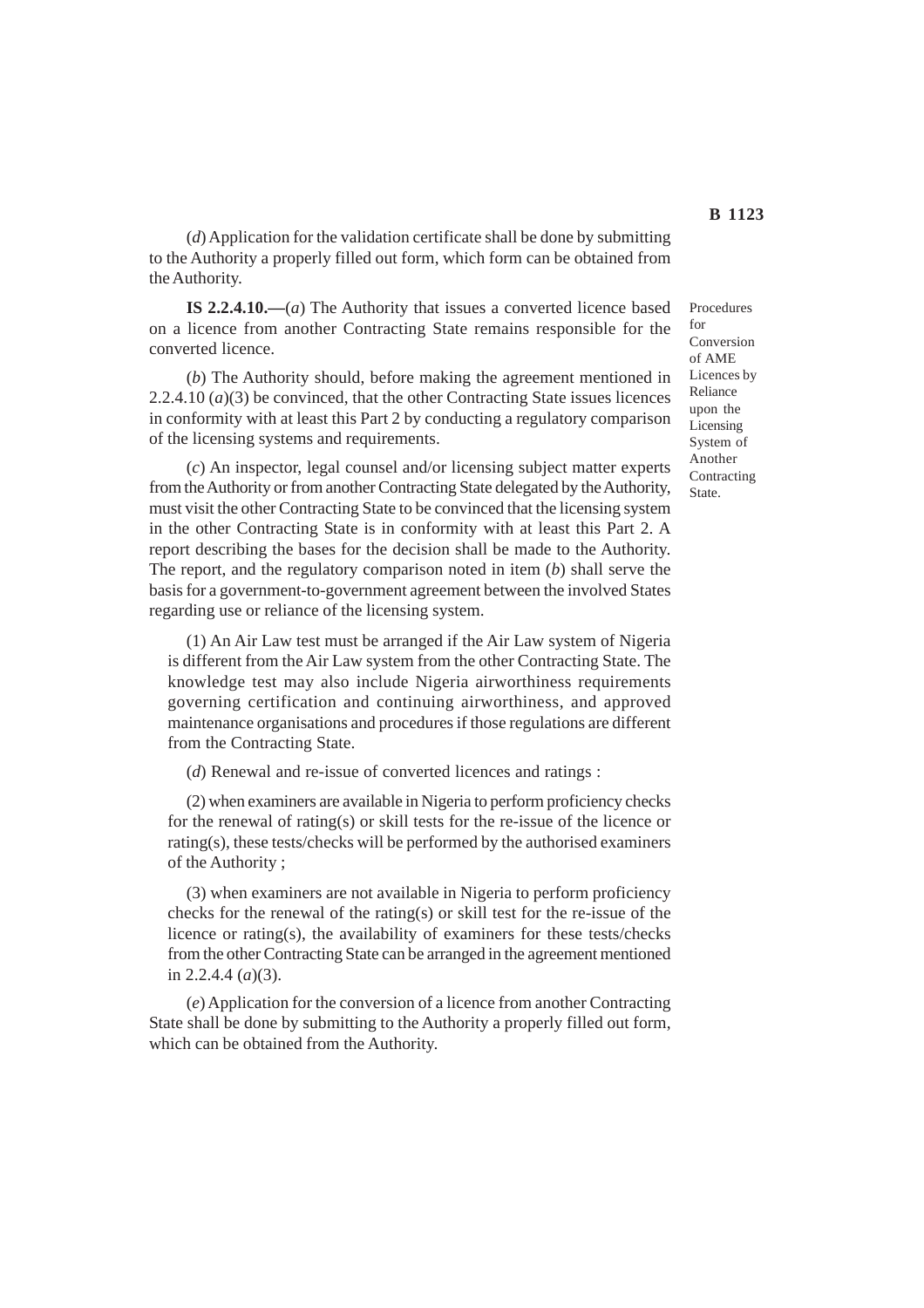of the Licence.

**IS 2.2.8.—**(*a*) The following details shall appear on the licence and the numbering scheme shall be in Roman numerals. Specifications and Format

(1) Name of Nigeria (in bold type) ;

(2) Title of licence (in very bold type)

(3) Serial number of the licence, in Arabic numerals, given by the authority issuing the licence ;

(4) Name of holder in full ;

(5) Date of birth ;

(6) Address of holder ;

(7) Nationality of holder ;

(8) Signature of holder ;

(9) Authority and, where necessary, conditions under which the licence is issued ;

(10) Certification concerning validity and authorisation for holder to exercise privileges appropriate to the licence ;

(11) Signature of officer issuing the licence and the date of such issue ;

(12) Seal or stamp of authority issuing the licence ;

(13) Ratings, (e.g. Category, class, type of aircraft, airframe, aerodrome control, etc.) ;

(14) Remarks, (i.e. special endorsements relating to limitations and endorsements for privileges, including from 5 March 2008 an endorsement of language proficiency, and other information required in pursuance to Article 39 of the Chicago Convention) ;

(15) Any other details desired by the State issuing the licence.

(*b*) The privileges and ratings shall be clearly identified on the licence in items (*a*) (*IX*) and (*XII*).

*Note* : Item (VI) Nationality is presumed to be citizenship of the licence holder.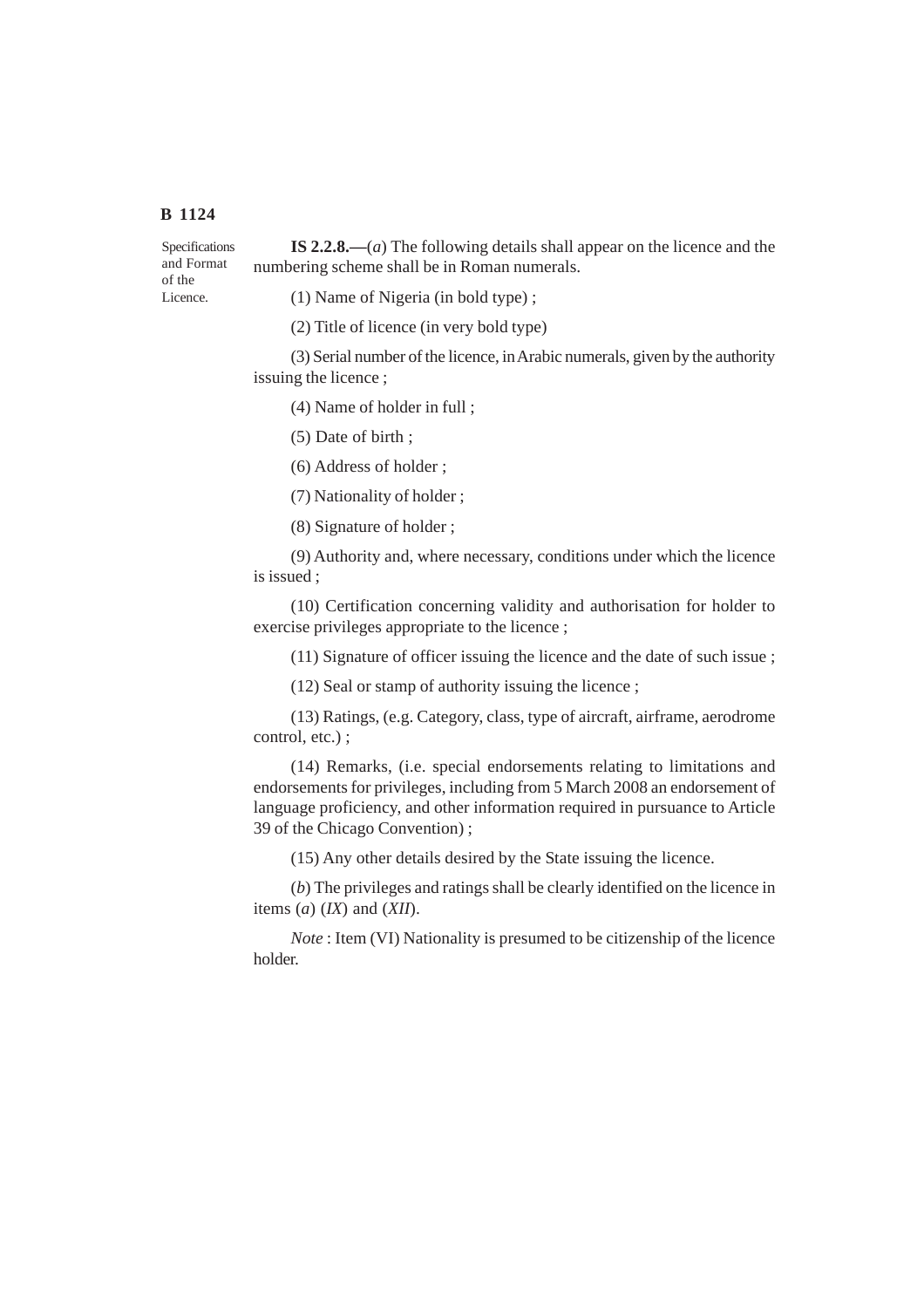## **IS 2.3.1.7.**—(*a*) The details in the records of flights flown as pilot shall contain the items in (*b*) and (*c*) below.

(*b*) For the purpose of meeting the requirements of 2.3.1.6, each person shall enter the following information for each flight or lesson logged.

(1) Personal details :

(*iv*) Name of the holder.

(*v*) Address of the holder.

(2) For each flight :

(*vi*) Name of PIC.

(*vii*) Date of flight.

(*viii*) Place and time of departure and arrival.

(*ix*) Type of aircraft and registration.

(3) For each session in a flight simulation training device :

(*i*) Type and qualification number of flight simulation training device.

(*ii*) Flight simulation training device instruction.

(*iii*) Date.

(*iv*) Total time of session.

(4) Pilot function :

(*i*) Solo.

(*ii*) PIC.

(*iii*) Co-pilot.

(*iv*) Dual.

(*v*) Flight instructor.

(*c*) Logging of flight time.

(1) Logging of solo flight time :

(*i*) A student pilot may log as solo flight time only that flight time when the pilot is the sole occupant of the aircraft.

(2) Logging of PIC flight time :

(*i*) The applicant or the holder of a pilot licence may log as PIC time all that flight time during which that person is :

(*a*) The sole manipulator of the controls of an aircraft for which the pilot is rated ; and

**B 1125**

Recording of Flight Time.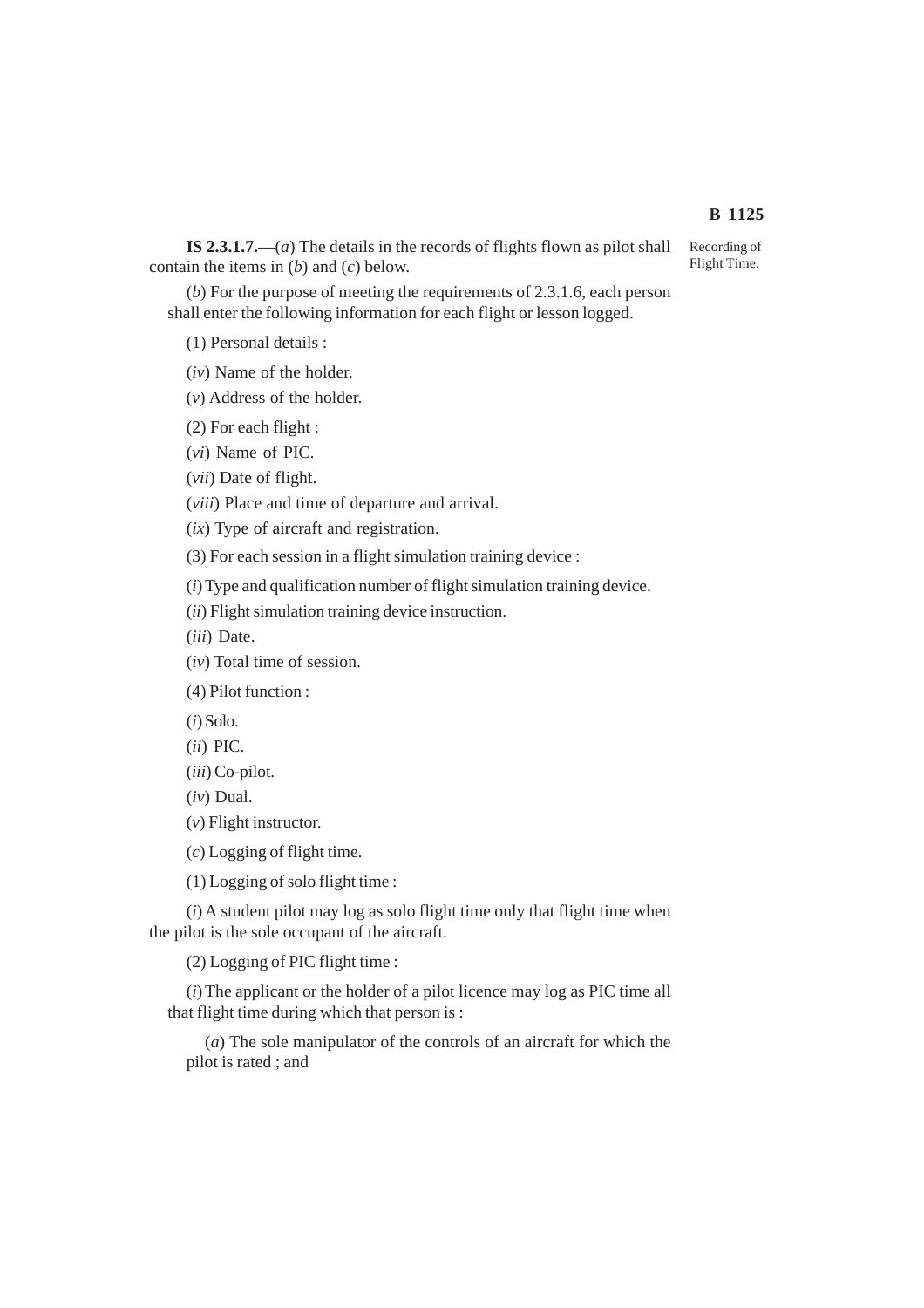(*b*) Acting as PIC of an aircraft on which more than one pilot is required under the type certification of the aircraft or the regulations under which the flight is conducted.

(*ii*) An authorised instructor may log as PIC time all of the flight time while acting as an authorised instructor.

(*iii*) A student pilot may log as PIC time all solo flight time and flight time as student pilot-in-command provided that such time is countersigned by the instructor.

(3) Logging of co-pilot time :

(*i*) A person may log co-pilot time only when occupying a pilot seat as co-pilot in an aircraft on which more than one pilot is required under the type certification of the aircraft or the regulations under which the flight is conducted.

(4) Logging of instrument flight time :

(*i*) A person may log instrument flight time only for that flight when the person operates the aircraft solely by reference to instruments under actual or simulated instrument flight conditions.

(5) Logging instruction time :

(*i*) A person may log instruction time when that person receives training from an authorised instructor in an aircraft or flight simulation training device.

(*ii*) The instruction time shall be logged in a record (e.g. logbook) and shall be endorsed by the authorised instructor.

Category II and III Authorisation.

**IS 2.3.2.5.**—(*a*) The Authority will issue a Category II or Category III pilot authorisation by letter, as a part of an applicant's instrument rating or airline transport pilot certificate.

(*b*) Upon original issue the authorisation will contain the following limitations—

(1) For Category II operations, 1,600 feet RVR and a 150-foot decision height ; and

(2) For Category III operations, as specified in the authorisation document.

(*c*) To remove the limitations on a Category II or Category III pilot authorisation—

(1) A Category II limitation holder may remove the limitation by showing that, since the beginning of the sixth preceding month, the holder has made three Category II ILS approaches with a 150-foot decision height to a landing under actual or simulated instrument conditions ; or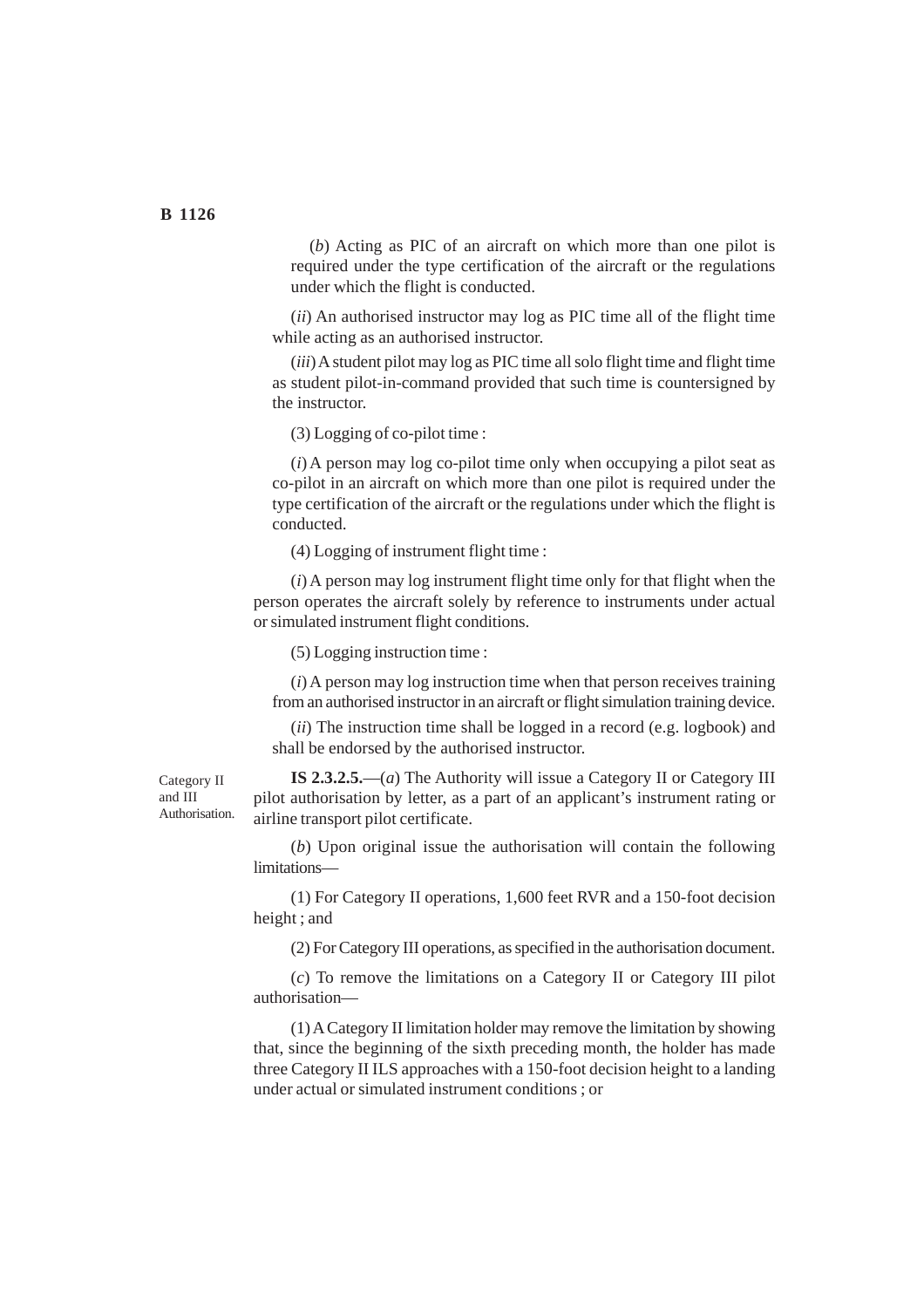(2) A Category III limitation holder may remove the limitation by showing experience as specified in the authorisation.

(*d*) An authorisation holder or an applicant for an authorisation may use a flight simulator or flight training device if it is approved by the Authority for such use, to meet the experience requirement of paragraph (*e*) of this subsection, or for the practical test required by Part 2 for a Category II or a Category III pilot authorisation, as applicable.

(*e*) Category II : skill test requirements.

(1) An applicant for the following authorisations shall pass a skill test :

(*i*) Issuance or renewal of a Category II pilot authorisation.

(*ii*) The addition of another type aircraft to a Category II pilot authorisation.

(2) To be eligible for the skill test for an authorisation under this subsection, an applicant shall—

(*i*) Meet the requirements of 2.3.2.5 ; and

(*ii*) If the applicant has not passed a skill test for this authorisation during the 12 calendar months preceding the month of the test—

(*iii*) Meet the requirements of 8.4.1.10 ; and

(*iv*) Have performed at least six ILS approaches during the 6 calendar months preceding the month of the test, of which at least three of the approaches shall have been conducted without the use of an approach coupler.

(3) An applicant shall accomplish the approaches specified in paragraph  $(e)(2)(ii)(B)$  of this subsection-

(*i*) Under actual or simulated instrument flight conditions ;

(*ii*) To the minimum decision height for the ILS approach in the type aircraft in which the practical test is to be conducted, except that the approaches need not be conducted to the decision height authorised for Category II operations ;

(*iii*) To the decision height authorised for Category II operations only if conducted in an approved flight simulator or an approved flight training device ; and

(*iv*) In an aircraft of the same category and class, and type, as applicable, as the aircraft in which the practical test is to be conducted or in an approved flight simulator that—

(*A*) Represents an aircraft of the same category and class, and type, as applicable, as the aircraft in which the authorisation is sought ; and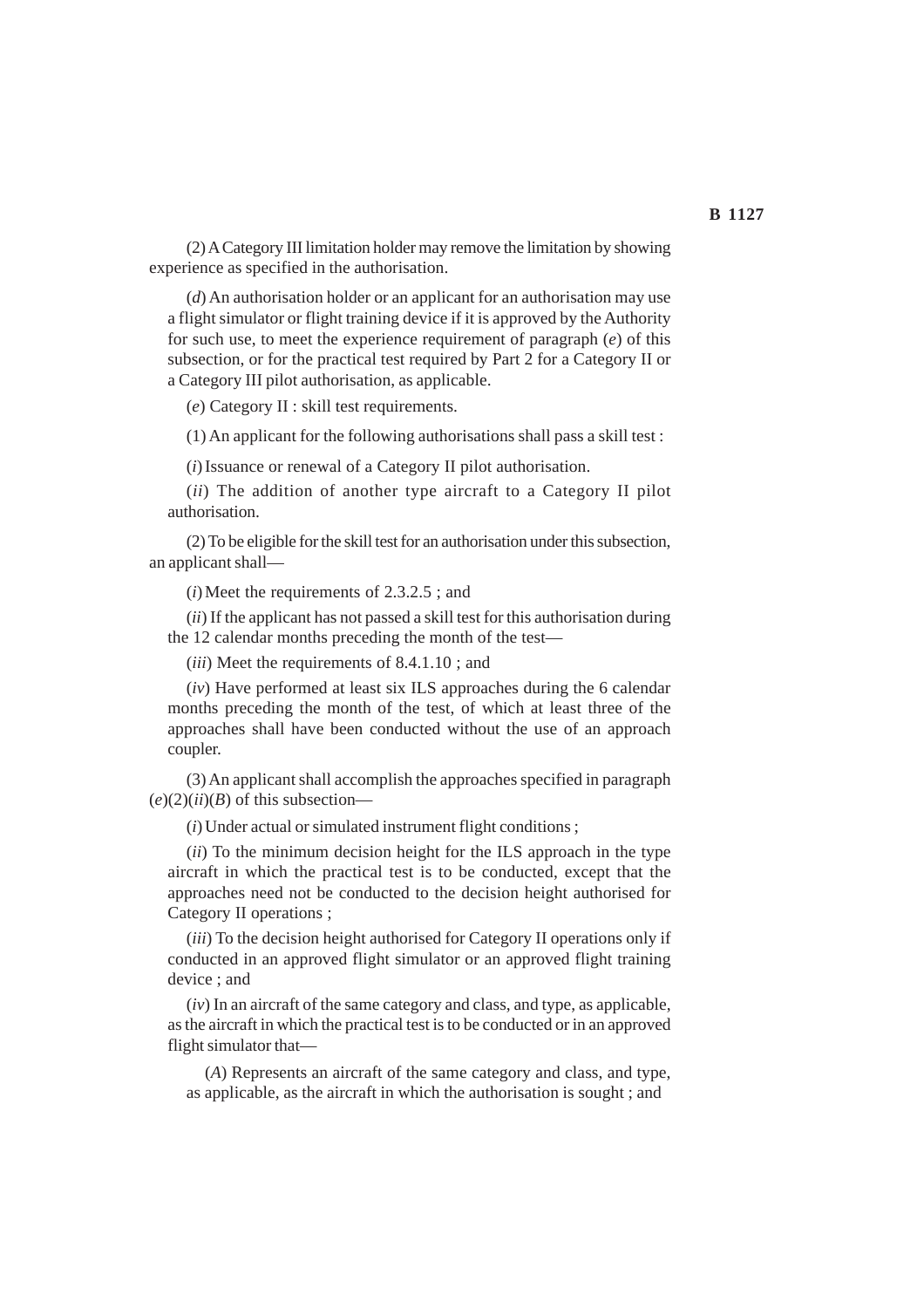(*b*) Is used in accordance with an approved course conducted by an ATO certified under Part 3.

(4) The flight time acquired in meeting the requirements of paragraph  $(e)(2)(ii)(B)$  of this subsection may be used to meet the requirements of paragraph (*e*)(2)(*ii*)(*A*) of this subsection.

(*f*) *Category II* : Skill Test procedures. The skill test consists of an oral increment and a flight increment.

(1) Oral increment. In the oral increment of the practical test an applicant shall demonstrate knowledge of the following—

(*i*) Required landing distance ;

(*ii*) Recognition of the decision height ;

(*iii*) Missed approach procedures and techniques using computed or fixed attitude guidance displays ;

(*iv*) Use and limitations of RVR ;

(*v*) Use of visual clues, their availability or limitations, and altitude at which they are normally discernible at reduced RVR readings;

(*vi*) Procedures and techniques related to transition from nonvisual to visual flight during a final approach under reduced RVR ;

(*vii*) Effects of vertical and horizontal windshear ;

(*viii*) Characteristics and limitations of the ILS and runway lighting system ;

(*ix*) Characteristics and limitations of the flight director system, auto approach coupler (including split axis type if equipped), auto throttle system (if equipped), and other required Category II equipment ;

(*x*) Assigned duties of the SIC during Category II approaches, unless the aircraft for which authorisation is sought does not require an SIC ; and

(*xi*) Instrument and equipment failure warning systems.

(2) Flight increment. The following requirements apply to the flight increment of the practical test—

(*i*) The flight increment shall be conducted in an aircraft of the same category, class, and type, as applicable, as the aircraft in which the authorisation is sought or in an approved flight simulator that—

(*A*) Represents an aircraft of the same category and class, and type, as applicable, as the aircraft in which the authorisation is sought ; and

(*B*) Is used in accordance with an approved course conducted by an ATO certified under Part 3.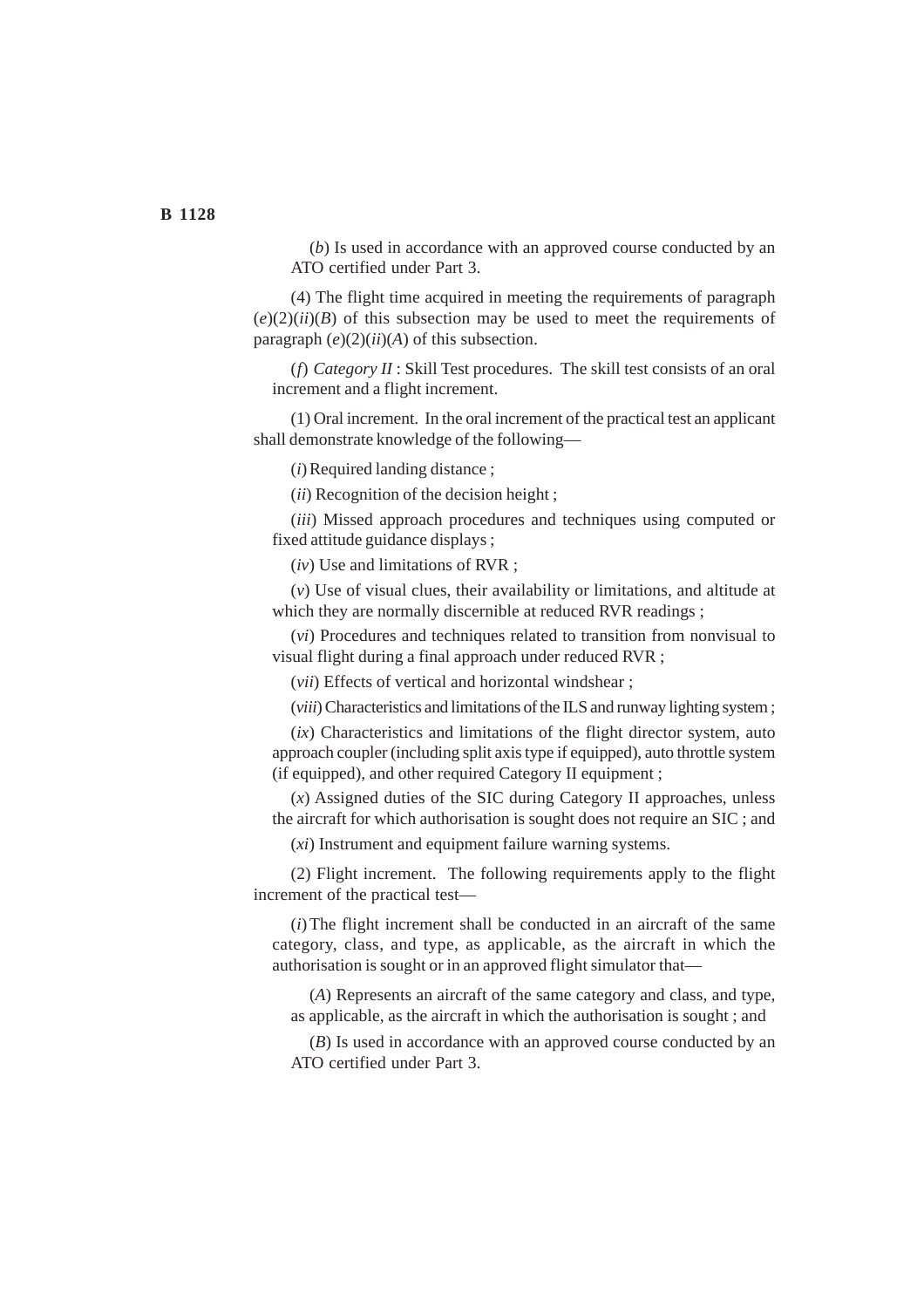(*ii*) The flight increment shall consist of at least two ILS approaches to 100 feet AGL including at least one landing and one missed approach.

(*iii*) All approaches performed during the flight increment shall be made with the use of an approved flight control guidance system, except if an approved auto approach coupler is installed, at least one approach shall be hand flown using flight director commands.

(*iv*) If a multiengine aeroplane with the performance capability to execute a missed approach with one engine inoperative is used for the practical test, the flight increment shall include the performance of one missed approach with an engine, which shall be the most critical engine, if applicable, set at idle or zero thrust before reaching the middle marker.

(*v*) If an approved multiengine flight simulator or approved multiengine flight training device is used for the practical test, the applicant shall execute a missed approach with the most critical engine, if applicable, failed.

(*vi*) For an authorisation for an aircraft that requires a type rating, the applicant shall pass a practical test in co-ordination with a SIC who holds a type rating in the aircraft in which the authorisation is sought.

(*vii*) An inspector or evaluator may conduct oral questioning at any time during a practical test.

(*g*) Category III : skill test requirements.

(1) The Authority will require that an applicant pass a skill test for—

(*i*) Issuance or renewal of a Category III pilot authorisation.

(*ii*) The addition of another type of aircraft to a Category III pilot authorisation.

(2) To be eligible for the skill test an applicant shall—

(*i*) Meet the requirements of 2.2.1.6 ; and

(*ii*) If the applicant has not passed a practical test for this authorisation during the 12 calendar months preceding the month of the test—

(*A*) Meet the requirements of 8.4.1.10 and 8.10.1.20, 8.10.1.32. ; and

(*B*) Have performed at least six ILS approaches during the 6 calendar months preceding the month of the test, of which at least three of the approaches shall have been conducted without the use of an approach coupler.

(3) An applicant shall conduct the approaches specified in paragraph  $(2)(ii)(B)$  of this subsection—

(*i*) Under actual or simulated instrument flight conditions ;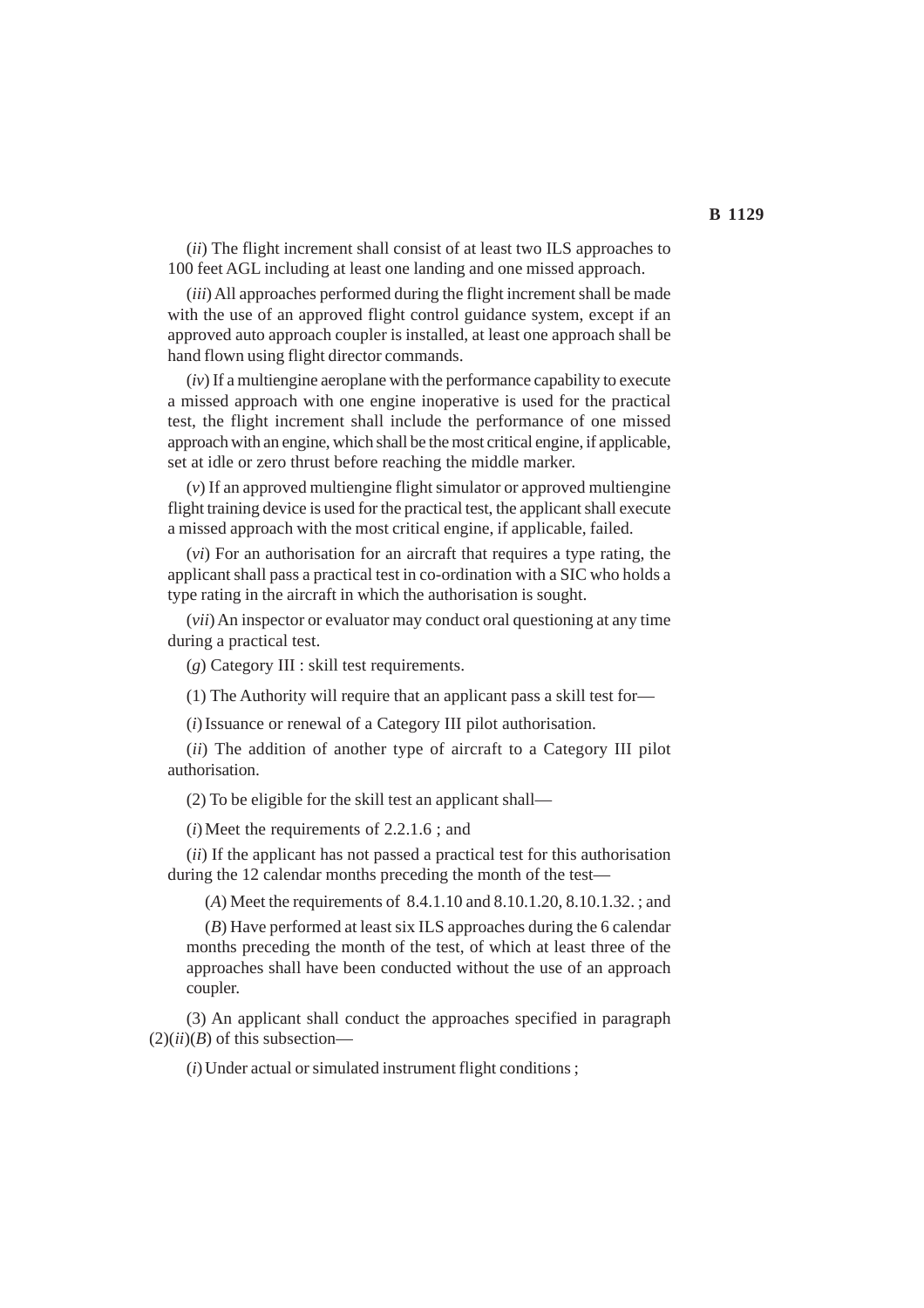(*ii*) To the alert height or decision height for the ILS approach in the type aircraft in which the practical test is to be conducted ;

(*iii*) Not necessarily to the decision height authorised for Category III operations ;

(*iv*) To the alert height or decision height, as applicable, authorised for Category III operations only if conducted in an approved flight simulator or approved flight training device ; and

(*v*) In an aircraft of the same category and class, and type, as applicable, as the aircraft in which the practical test is to be conducted or in an approved flight simulator that—

(*A*) Represents an aircraft of the same category and class, and type, as applicable, as the aircraft for which the authorisation is sought ; and

(*B*) Is used in accordance with an approved course conducted by an ATO certified under Part 3, Subpart 3.3.

(4) *Knowledge requirements* : An applicant shall demonstrate knowledge of the following :

(*i*) Required landing distance.

(*ii*) Determination and recognition of the alert height or decision height, as applicable, including use of a radar altimeter.

(*iii*) Recognition of and proper reaction to significant failures encountered prior to and after reaching the alert height or decision height, as applicable.

(*iv*) Missed approach procedures and techniques using computed or fixed attitude guidance displays and expected height loss as they relate to manual go around or automatic go around, and initiation altitude, as applicable.

(*v*) Use and limitations of RVR, including determination of controlling RVR and required transmissometers.

(*vi*) Use, availability, or limitations of visual cues and the altitude at which they are normally discernible at reduced RVR readings including—

(*A*) Unexpected deterioration of conditions to less than minimum RVR during approach, flare, and rollout ;

(*B*) Demonstration of expected visual references with weather at minimum conditions ;

(*C*) The expected sequence of visual cues during an approach in which visibility is at or above landing minima ; and

(*D*) Procedures and techniques for making a transition from instrument reference flight to visual flight during a final approach under reduced RVR.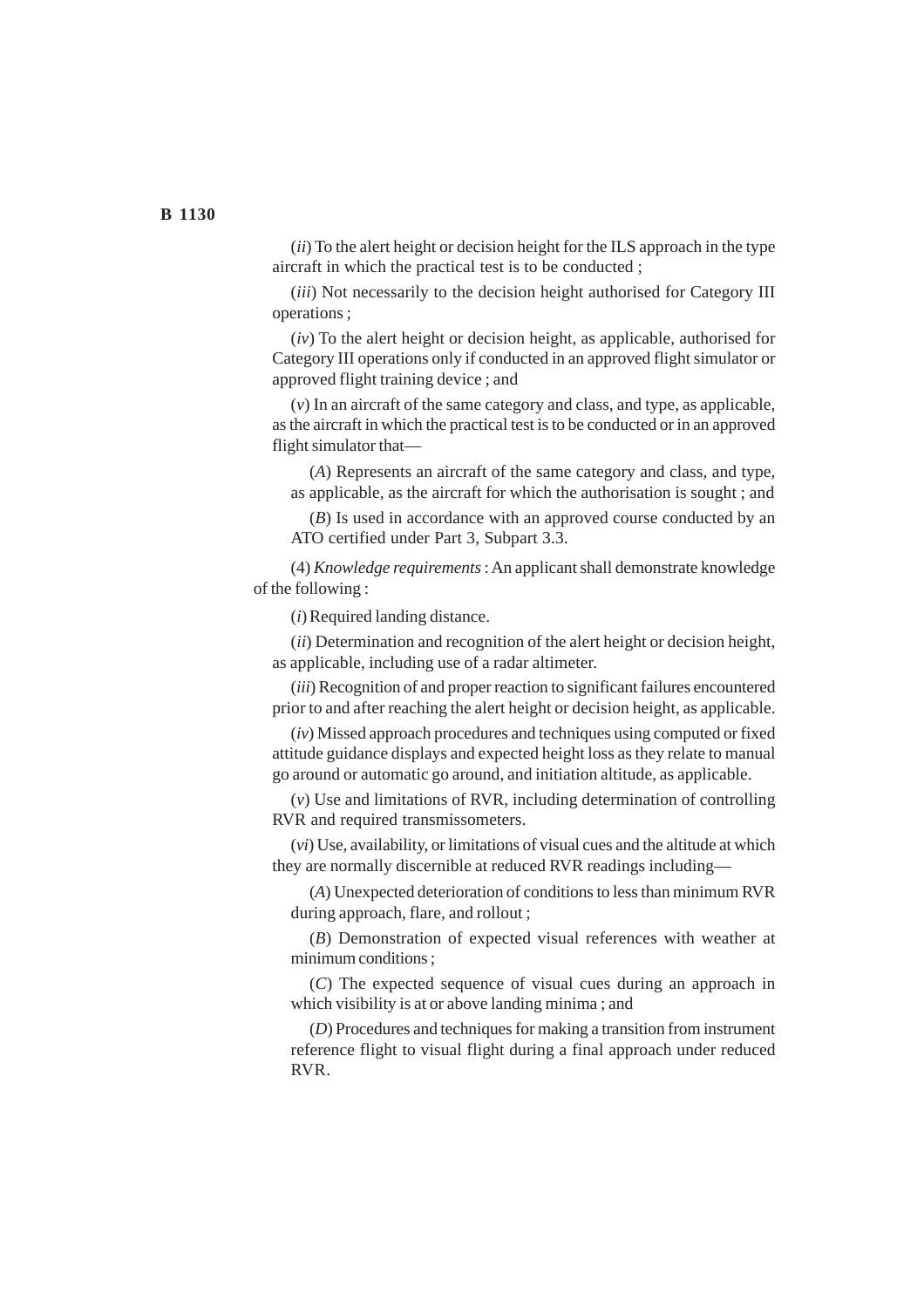(*vii*) Effects of vertical and horizontal windshear.

(*viii*) Characteristics and limitations of the ILS and runway lighting system.

(*ix*) Characteristics and limitations of the flight director system auto approach coupler (including split axis type if equipped), auto throttle system (if equipped), and other Category III equipment.

(*x*) Assigned duties of the SIC during Category III operations, unless the aircraft for which authorisation is sought does not require a SIC.

(*xi*) Recognition of the limits of acceptable aircraft position and flight path tracking during approach, flare, and, if applicable, rollout.

(*xii*) Recognition of, and reaction to, airborne or ground system faults or abnormalities, particularly after passing alert height or decision height, as applicable.

(5) Flight skill requirements—

(*i*) An applicant may conduct the practical test in an aircraft of the same category and class, and type, as applicable, as the aircraft for which the authorisation is sought, or in an approved flight simulator that—

(*A*) Represents an aircraft of the same category and class, and type, as applicable, as the aircraft in which the authorisation is sought ; and

(*B*) Is used in accordance with an approved course conducted by an ATO certified under Part 3.

(*ii*) The practical test shall consist of at least two ILS approaches to 100 feet AGL, including one landing and one missed approach initiated from a very low altitude that may result in a touchdown during the go around manoeuvre ;

(*iii*) The applicant shall perform all approaches during the practical test with the approved automatic landing system or an equivalent landing system approved by the Authority ;

(*iv*) If a multiengine aircraft with the performance capability to execute a missed approach with one engine inoperative is used for the practical test, the practical test shall include the performance of one missed approach with the most critical engine, if applicable, set at idle or zero thrust before reaching the middle or outer marker ;

(*v*) If an approved multiengine flight simulator or approved multiengine flight training device is used, the applicant shall execute a missed approach with an engine, which shall be the most critical engine, if applicable, failed;

(*vi*) For an authorisation for an aircraft that requires a type rating, the applicant shall pass a practical test in co-ordination with a SIC who holds a type rating in the aircraft in which the authorisation is sought ; and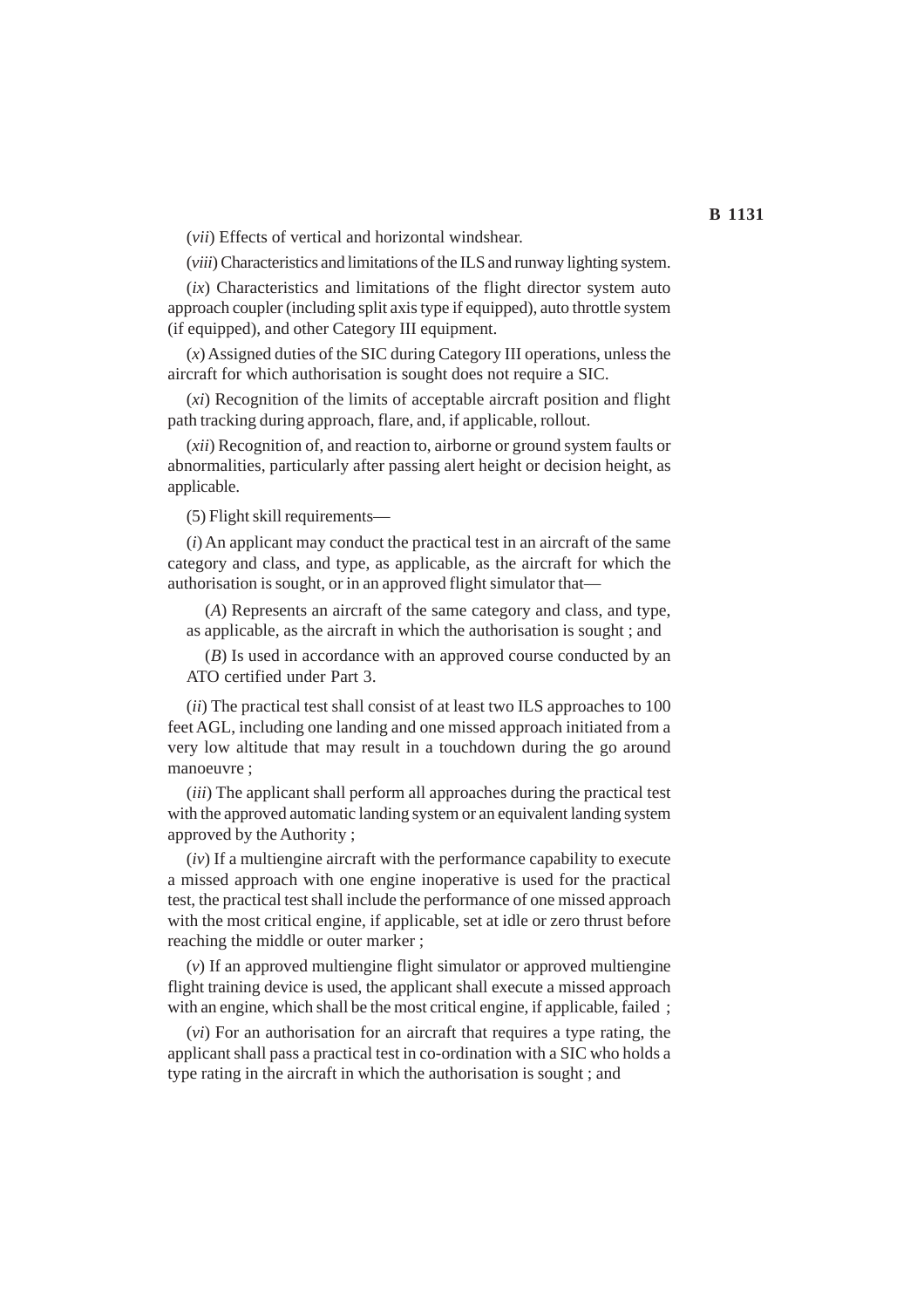(*vii*) Subject to the limitations of this paragraph, for Category IIIb operations predicated on the use of a fail passive rollout control system, the applicant shall execute at least one manual rollout using visual reference or a combination of visual and instrument references. The applicant shall initiate this manoeuvre by a fail passive disconnect of the rollout control system—

(*A*) After main gear touchdown ;

(*B*) Prior to nose gear touchdown ;

(*C*) In conditions representative of the most adverse lateral touchdown displacement allowing a safe landing on the runway ; and

(*D*) In weather conditions anticipated in Category IIIb operations

(6) An inspector or evaluator may conduct oral questioning at any time during the practical test.

Student Pilots.

**IS 2.3.3.—**(*a*) A student pilot who is receiving training for solo flight shall receive and log flight training for the following manoeuvres and procedures, as applicable for each category and class rating as specified in the applicable subsection to this IS.

*Note* : When (SE) is indicated, the item is only for single engine aircraft. When (ME) is indicated, the item is only for multi-engine aircraft.

**IS 2.3.3.2.** *Student Pilots* : Manoeuvres and Procedures for Pre-Solo Flight Training—Aeroplane Category.

(*a*) A student pilot who is receiving training for solo flight in an aeroplane shall receive and log flight training for the following manoeuvres and procedures :

(1) Proper flight preparation procedures, including preflight planning and preparation, powerplant operation and aircraft systems.

(2) Taxiing, or surface operations, including runups.

(3) Takeoffs and landings, including normal and crosswind.

(4) Straight and level flight and turns in both directions.

(5) Climbs and climbing turns.

(6) Aerodrome traffic patterns including entry and departure procedures.

(7) Collision avoidance, windshear avoidance and wake turbulence avoidance.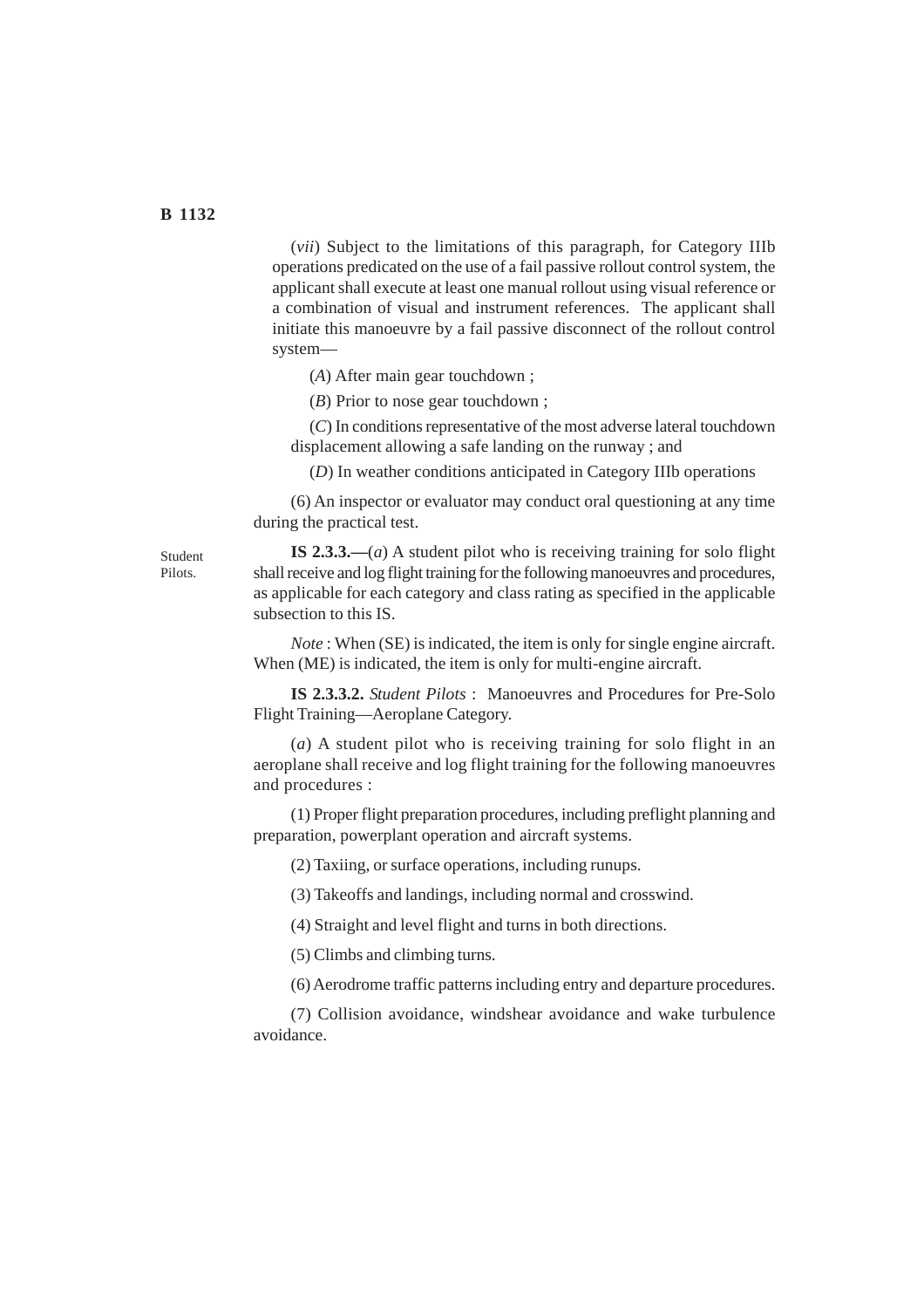(8) Descents, with and without turns, using high and low drag configurations.

(9) Flight at various airspeeds from cruise to slow flight.

(10) Stall entries from various flight attitudes and power combinations with recovery initiated at the first indication of a stall and recovery from a full stall.

(11) Emergency procedures and equipment malfunctions.

(12) Ground reference manoeuvres.

(13) Approaches to a landing area with simulated engine malfunctions.

(14) Slips to a landing (SE only).

(15) Go-arounds.

**IS 2.3.3.3.** *Student Pilots* : Manoeuvres and Procedures for Pre-Solo Flight Training—Helicopter Category.

(*a*) A student pilot who is receiving training for solo flight in a helicopter shall receive and log flight training for the following manoeuvres and procedures :

(1) Proper flight preparation procedures, including preflight planning and preparation, powerplant operation and aircraft systems.

(2) Taxiing, or surface operations, including runups.

(3) Takeoffs and landings, including normal and crosswind.

(4) Straight and level flight and turns in both directions.

(5) Climbs and climbing turns.

(6) Aerodrome traffic patterns including entry and departure procedures.

(7) Collision avoidance, windshear avoidance and wake turbulence avoidance.

(8) Descents, with and without turns, using high and low drag configurations.

(9) Flight at various airspeeds.

(10) Emergency procedures and equipment malfunctions.

(11) Ground reference manoeuvres.

(12) Approaches to the landing area.

(13) Hovering and hovering turns.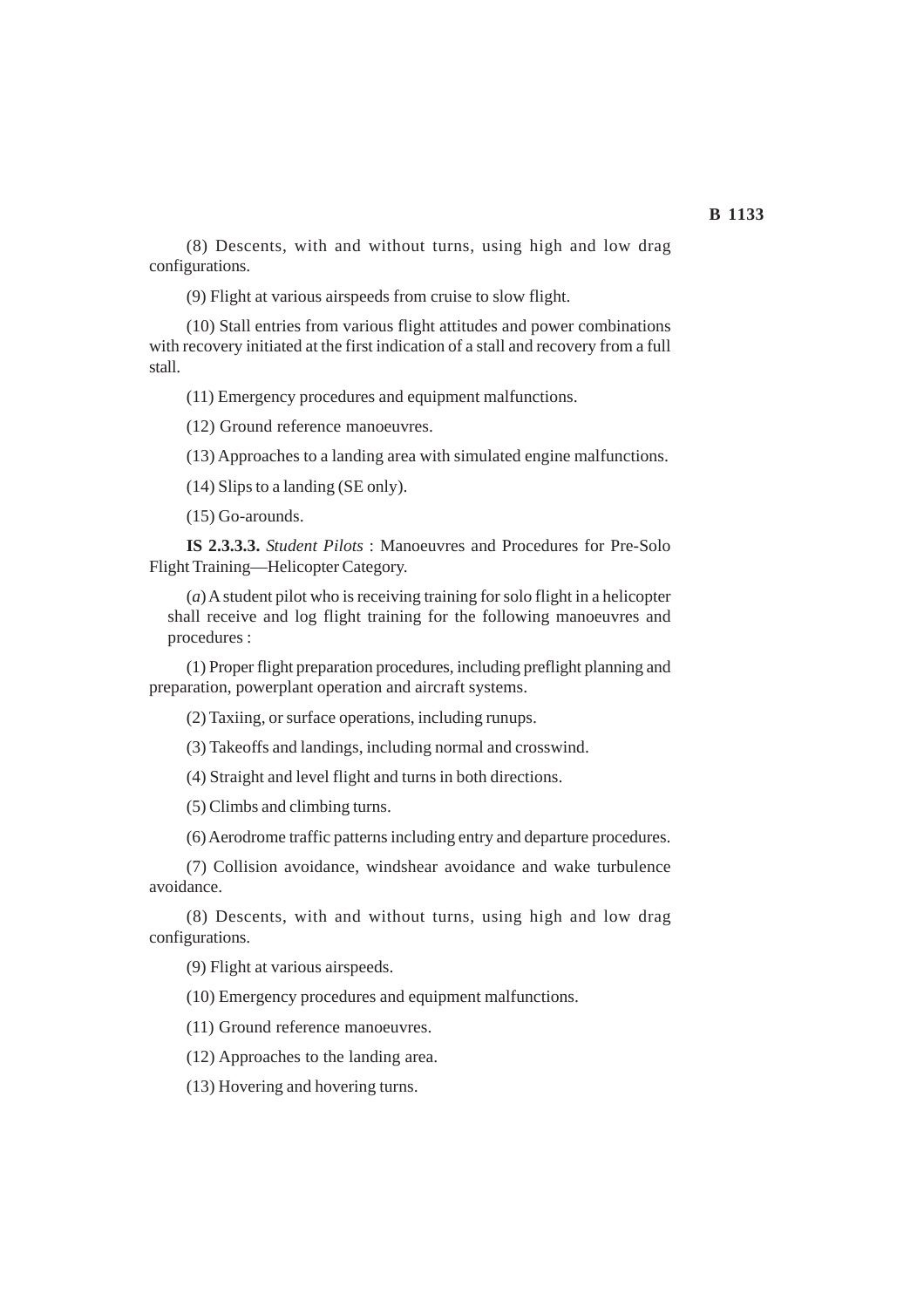**B 1134**

(14) Go-arounds.

(15) Simulated emergency procedures, including autorotational descents with a power recovery and power recovery to hover.

(16) Rapid decelarations.

(17) Simulated one-engine-inoperative approaches and landings for multiengine helicopters (ME).

**IS 2.3.3.4.** *Student Pilots* : Manoeuvres and Procedures for Pre-Solo Flight Training—Powered-Lift Category.

(*a*) A student pilot who is receiving training for solo flight in a poweredlift shall receive and log flight training for the following manoeuvres and procedures :

(1) Proper flight preparation procedures, including preflight planning and preparation, powerplant operation and aircraft systems.

(2) Taxiing, or surface operations, including runups.

(3) Takeoffs and landings, including normal and crosswind.

(4) Straight and level flight and turns in both directions.

(5) Climbs and climbing turns.

(6) Aerodrome traffic patterns including entry and departure procedures.

(7) Collision avoidance, windshear avoidance and wake turbulence avoidance.

(8) Descents, with and without turn.

(9) Flight at various airspeeds from cruise to slow flight.

(10) Stall entries from various flight attitudes and power combinations with recovery initiated at the first indication of a stall, and recovery from a full stall.

(11) Emergency procedures and equipment malfunctions.

(12) Ground reference manoeuvres.

(13) Approaches to a landing area with simulated engine failure.

(14) Go-arounds.

(15) Approaches to the landing area.

(16) Hovering and hovering turns.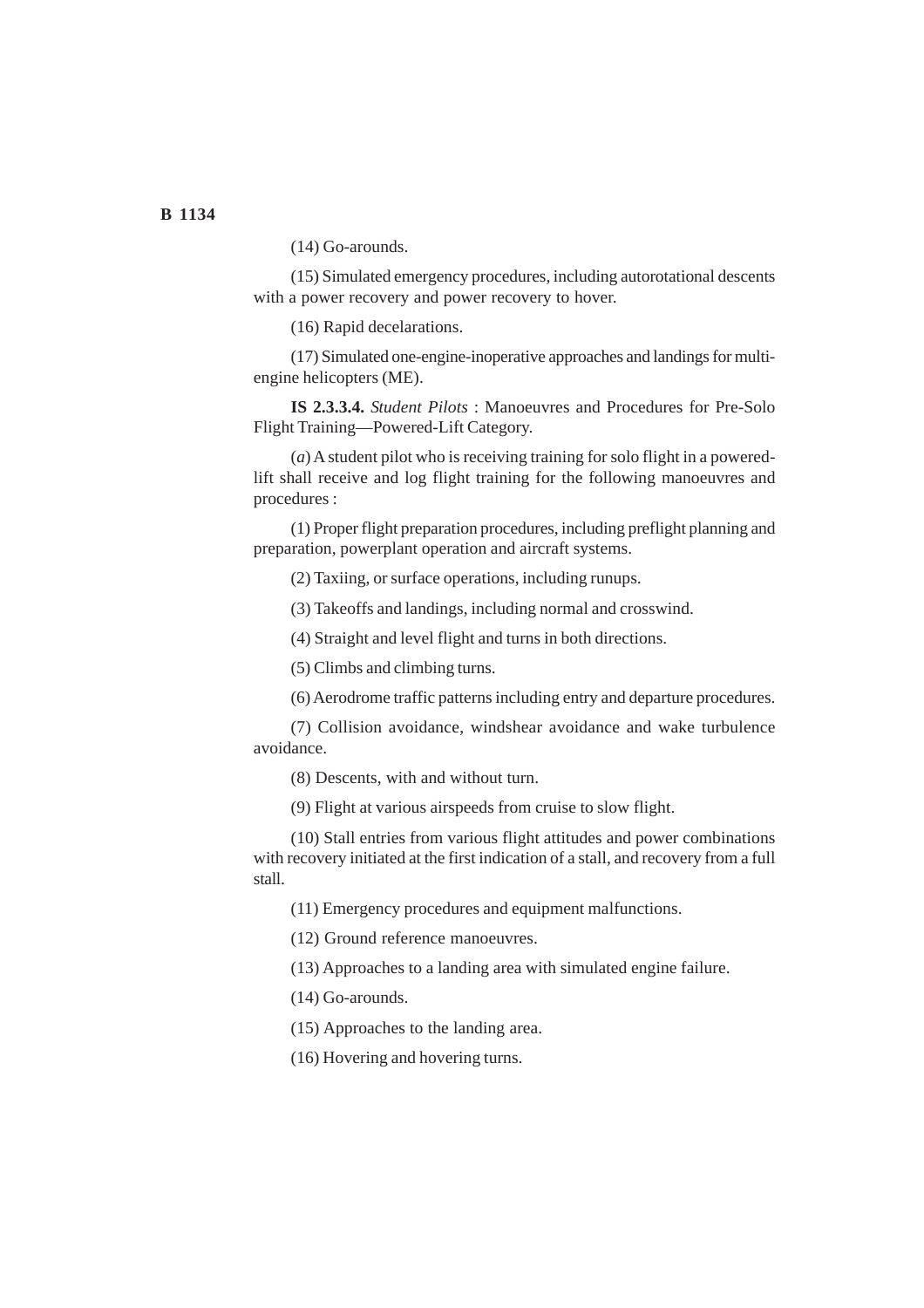## (17) Simulated one-engine-inoperative approaches and landings for multiengine powered-lift (ME).

**IS 2.3.3.5.** *Student Pilots* : Manoeuvres and Procedures for Pre-Solo Flight Training—Airship Category

(*a*) A student pilot who is receiving training for solo flight in an airship shall receive and log flight training for the following manoeuvres and procedures :

(1) Proper flight preparation procedures, including preflight planning and preparation, powerplant operation and aircraft systems.

(2) Taxiing, or surface operations, including runups.

(3) Takeoffs and landings, including normal and crosswind.

(4) Straight and level flight and turns in both directions.

(5) Climbs and climbing turns.

(6) Aerodrome traffic patterns including entry and departure procedures.

(7) Collision avoidance, windshear avoidance and wake turbulence avoidance.

(8) Descents, with and without turn.

(9) Flight at various airspeeds from cruise to slow flight.

(10) Emergency procedures and equipment malfunctions.

(11) Ground reference manoeuvres.

(12) Rigging, ballasting, and controlling pressure in the ballonets, and superheating.

(13) Landings with positive and with negative static trim.

**IS 2.3.3.6.** *Student Pilots* : Manoeuvres and Procedures for Pre-Solo Flight Training—Balloon Category

(*a*) A student pilot who is receiving training for solo flight in a balloon shall receive and log flight training for the following manoeuvres and procedures :

(1) Layout and assembly procedures ;

(2) Proper flight preparation procedures, including preflight planning and preparation, and aircraft systems ;

(3) Ascents and descents ;

(4) Landing and recovery procedures ;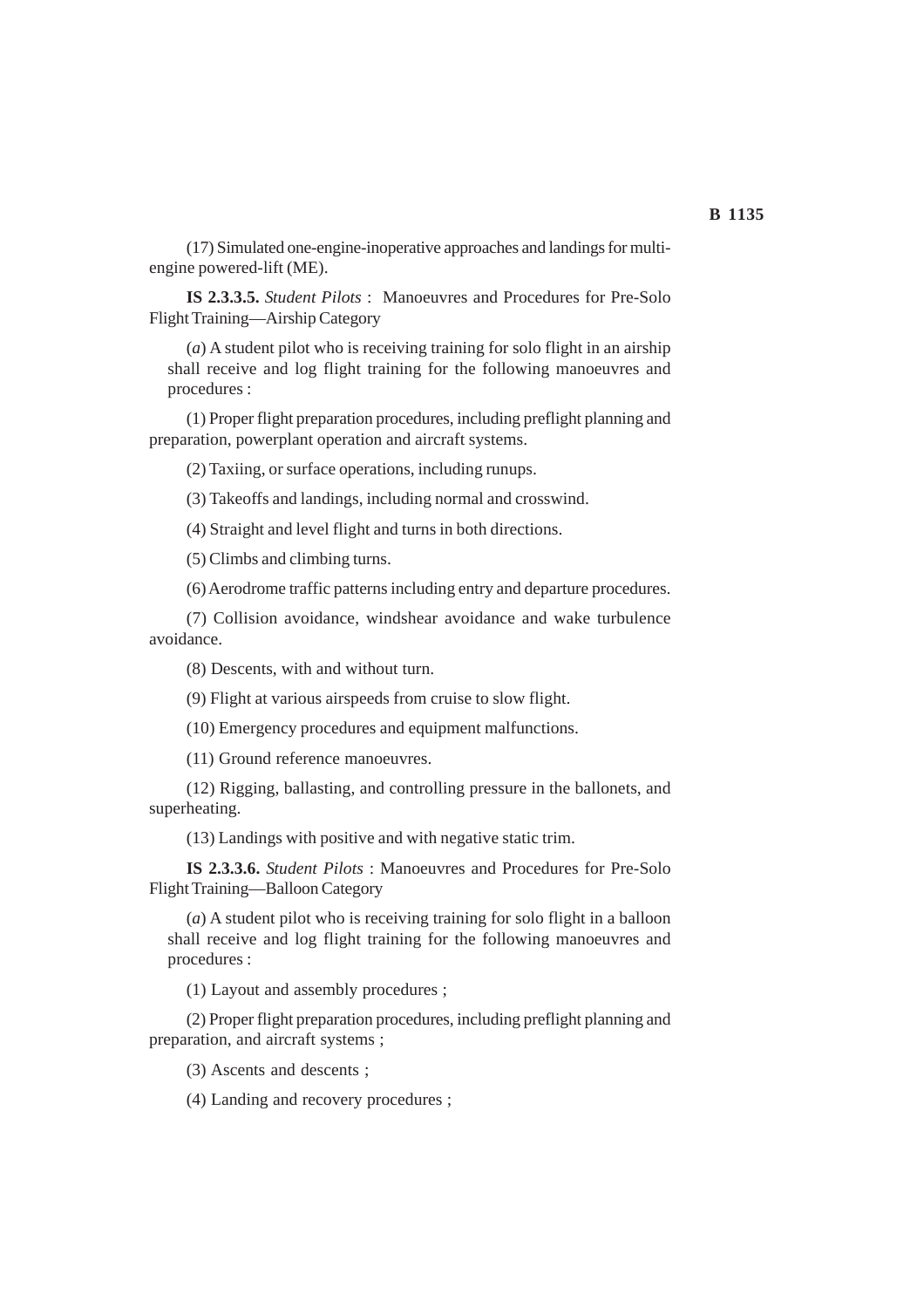**B 1136**

(5) Emergency procedures and equipment malfunctions ;

(6) Operation of hot air or gas source, ballast, valves, vents, and rip panels as appropriate ;

(7) Use of deflation valves or rip panels for simulating an emergency ;

(8) The effects of wind on climb and approach angles ; and

(9) Obstruction detection and avoidance techniques.

**IS 2.3.3.7.** *Student Pilots* : Manoeuvres and Procedures for Pre-Solo Flight Training—Glider Category.

(*a*) A student pilot who is receiving training for solo flight in a glider shall receive and log flight training for the following manoeuvres and procedures :

(1) Proper flight preparation procedures, including preflight planning and preparation, aircraft systems, and is applicable, powerplant operations ;

(2) Taxiing or surface operations, including runups, if applicable ;

(3) Launches, including normal and crosswind ;

(4) Straight and level flight, and turns in both directions, if applicable ;

(5) Aerodrome traffic patterns, including entry procedures ;

(6) Collision avoidance, windshear avoidance, and wake turbulence avoidance ;

(7) Descents with and without turns using high and low drag configurations ;

(8) Flight at various airspeeds ;

(9) Emergency procedures and equipment malfunctions ;

(10) Ground reference manoeuvres ;

(11) Inspection of towline rigging and review of signals and release procedures, if applicable ;

(12) Aerotow, ground tow, or self-launch procedures ;

(13) Procedures for disassembly and assembly of the glider ;

(14) Stall entry, stall, and stall recovery ;

(15) Straight glides, turns, and spirals ;

(16) Landings, including normal and crosswind ;

(17) Slips to a landing ;

(18) Procedures and techniques for thermalling ; and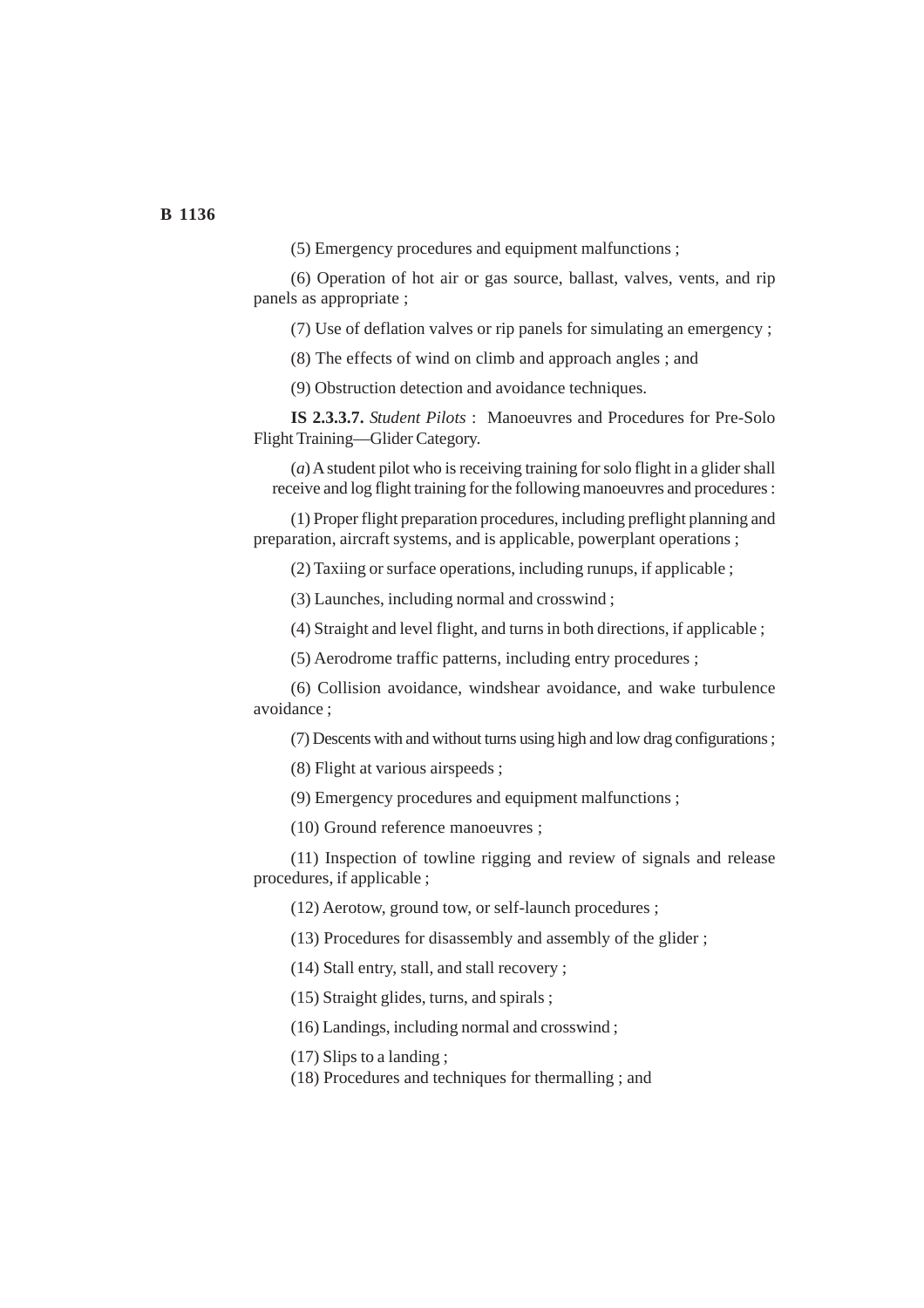(19) Emergency operations, including towline break procedures.

**IS 2.3.4**. Private Pilot Licence.

**IS 2.3.4.2.—**(*a*) The skill test for the single-engine and multi-engine private pilot licence -aeroplane shall include at least the following areas of operation with CRM competencies applied and evident in all tasks :

*Note* 1 : When (SE) is indicated, the item or paragraph is only for single-engine, when (ME) is indicated the item or paragraph is only for multi-engine. When nothing is indicated, the item or paragraph is for singleengine and multi-engine.

*Note* 2 : When (S) is indicated, the item is only for seaplanes, when (L) is indicated, the item is only for landplanes. When nothing is indicated, the item is for land and seaplanes.

(1) Preflight preparation ; including the applicant's knowledge and performance of the following tasks—

(*i*) Licences and documents.

- (*ii*) Airworthiness requirements.
- (*iii*) Weather information.
- (*iv*) Cross-country flight planning.
- (*v*) National airspace system.
- (*vi*) Performance and limitations.
- (*vii*) Operation of system.
- (*viii*) Principles of flight.
- (*ix*) Water and Seaplane Characteristics (S).
- (*x*) Seaplane bases, maritime rules and aids to marine navigation (S).

(*xi*) Aeromedical factors.

(2) Preflight procedures ; including the applicant's knowledge and performance of the following tasks—

(*i*) Preflight inspection.

(*ii*) Cockpit management.

- (*iii*) Engine Starting.
- (*iv*) Taxiing (L).
- (*v*)Taxiing and Sailing (S).

(*vi*) Before takeoff check.

PPL Skill Test— Aeroplane Category.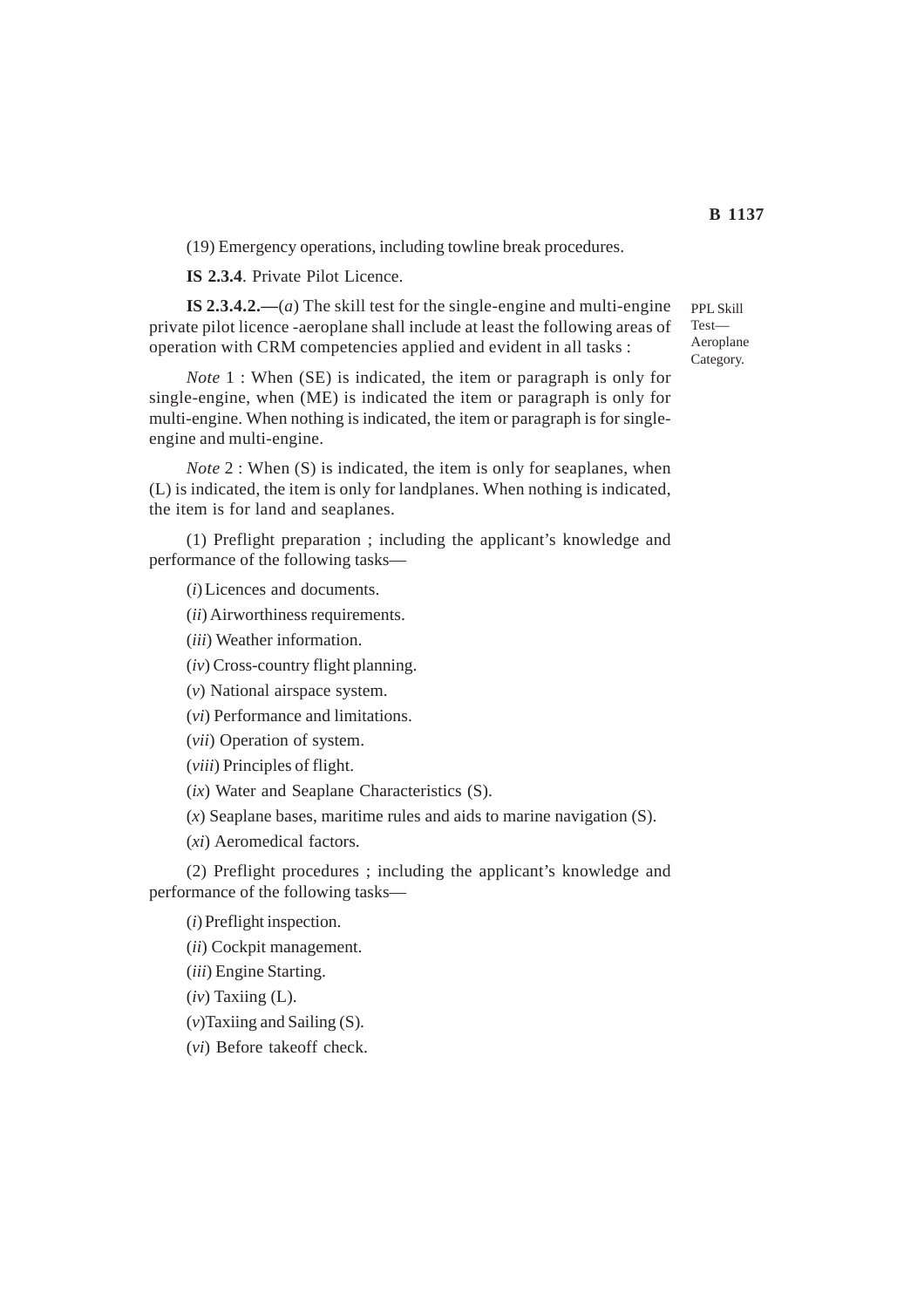(3) Aerodrome and seaplane operations ; including the applicant's knowledge and performance of the following tasks—

(*i*) Radio communications and ATC light signals.

(*ii*) Traffic patterns.

(*iii*) Aerodrome/Seaplane Base, runway and taxiway signs, markings and lighting.

(4) Takeoffs, landings and go-arounds ; including the applicant's knowledge and performance of the following tasks—

(*i*) Normal and crosswind takeoff and climb.

(*ii*) Normal and crosswind approach and landing.

(*iii*) Soft-field takeoff and climb (SE) (L).

(*iv*) Soft-field approach and landing (SE) (L).

(*v*) Short-field (Confined area (S)) takeoff and maximum performance climb.

(*vi*) Short-field approach (Confined area (S)) and landing.

(*vii*) Glassy Water takeoff and climb (S).

(*viii*) Glassy water approach and landing (S).

(*ix*) Rough water takeoff and climb (S).

(*x*) Rough water approach and landing (S).

(*xi*) Forward slip to a landing (SE).

(*xii*) Go-around /rejected landing.

(5) Performance manoeuvre ; including the applicant's knowledge and performance of the following tasks—

(*i*) Steep turns.

(6) Ground reference manoeuvres ; including the applicant's knowledge and performance of the following tasks—

(*i*) Rectangular course.

(*ii*) S-turns.

(*iii*) Turns around a point.

(7) Navigation ; including the applicant's knowledge and performance of the following tasks—

(*i*) Pilotage and dead reckoning.

(*ii*) Navigation systems and radar services.

(*iii*) Diversion.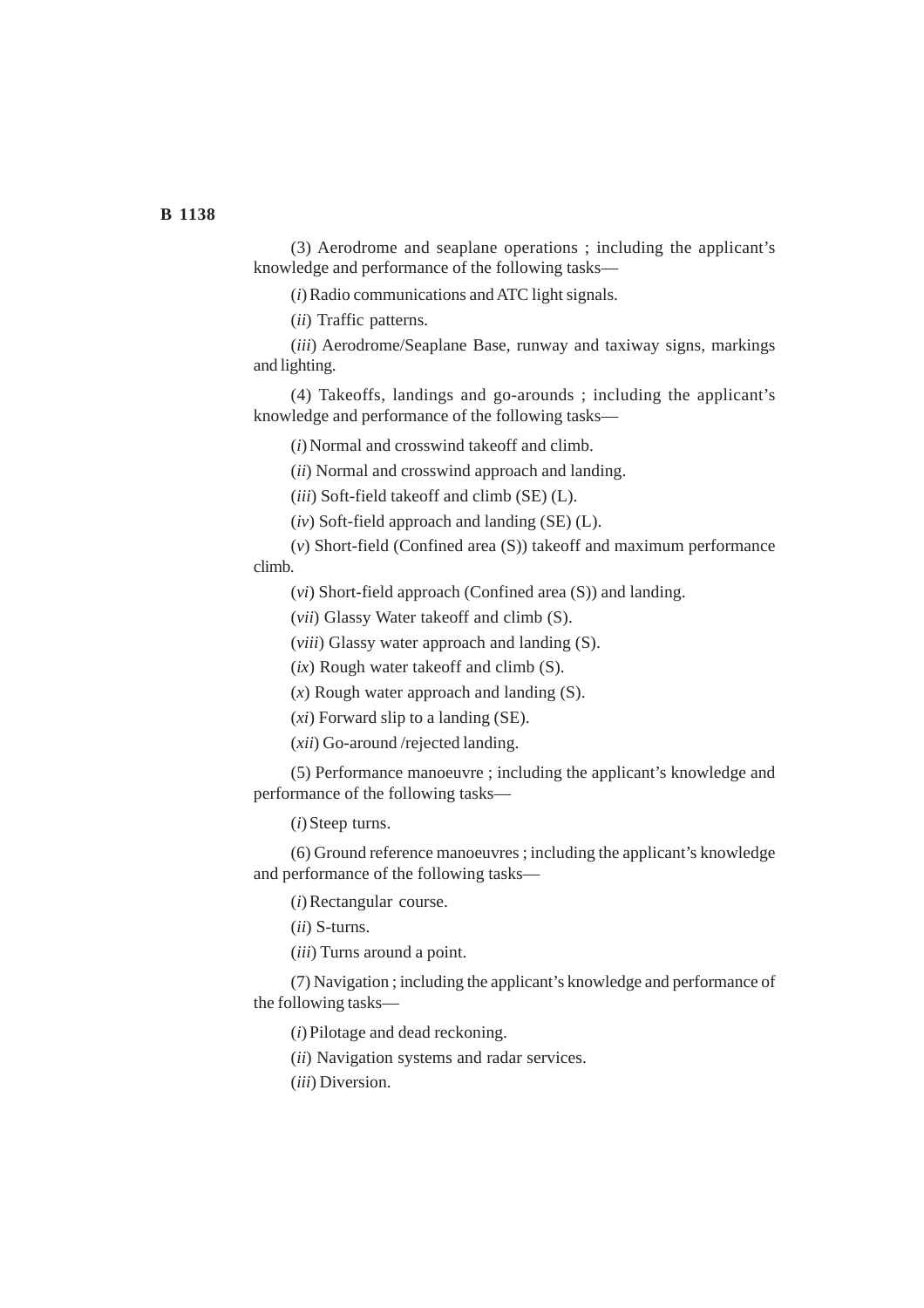(*iv*) Lost procedures.

(8) Slow flight and stalls ; including the applicant's knowledge and performance of the following tasks—

(*i*) Manoeuvring during slow flight ;

(*ii*) Power-off stalls ;

(*iii*) Power-on stalls ;

(*iv*) Spin awareness.

(9) Basic instrument manoeuvres; including the applicant's knowledge and performance of the following tasks—

(*i*) Straight-and-level flight.

(*ii*) Constant airspeed climbs.

(*iii*) Constant airspeed descents.

(*iv*) Turns to headings.

(*v*) Recovery from unusual flight.

(*vi*) Radio Communications, navigation systems/facilities and radar services ; including the applicant's knowledge and performance of the following tasks—

(10) Emergency operations ; including the applicant's knowledge and performance of the following tasks—

(*i*) Emergency approach and landing.

(*ii*) Emergency descent (ME).

(*iii*) Engine failure during takeoff before minimum controllable airspeed (VMC) (simulated) (ME).

(*iv*) Engine failure after lift-off (simulated) (ME).

(*v*) Approach and landing with an inoperative engine (simulated) (ME).

(*vi*) Systems and equipment malfunctions.

(*vii*) Emergency equipment and survival gear.

(11) Multi-engine operations (ME) ; including the applicant's knowledge and performance of the following tasks—

(*i*) Manoeuvring with one engine inoperative.

(*ii*) VMC demonstration.

(*iii*) Engine failure during flight (by reference to instruments).

(*iv*) Instrument approach—one engine inoperative (by reference to instruments).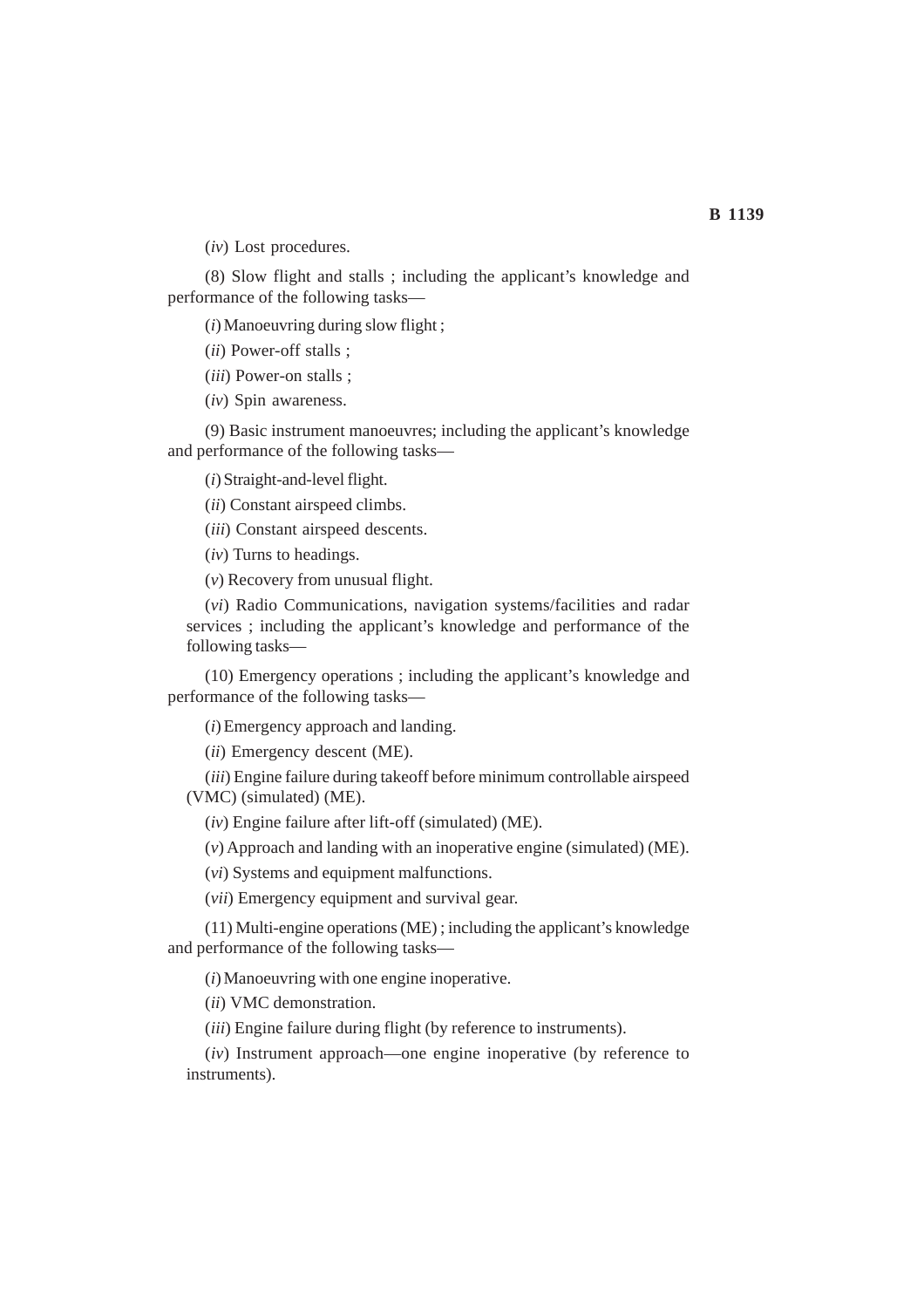## **B 1140**

(12) Night operation ; including the applicant's knowledge and performance of the following tasks—

(*i*) Night preparation.

(13) Post-flight procedures ; including the applicant's knowledge and performance of the following tasks—

- (*i*) After landing, parking and securing.
- (*ii*) Anchoring (S).
- (*iii*) Docking and mooring (S).
- (*iv*) Ramping/Beaching (S).

**IS 2.3.4.3.** PPL Skill Test—Helicopter Category.

(*a*) The skill test for the private pilot licence - helicopter shall include at least the following areas of operation with CRM competencies applied and evident in all tasks :

(1) Preflight preparation ; including the applicant's knowledge and performance of the following tasks—

(*i*) Licences and documents.

(*ii*) Weather information.

(*iii*) Cross-country flight planning.

(*iv*) National airspace system.

(*v*) Performance and limitations.

(*vi*) Operation of system.

- (*vii*) Minimum equipment list.
- (*viii*) Aeromedical factors.

(2) Preflight procedures ; including the applicant's knowledge and performance of the following tasks—

(*i*) Preflight inspection.

(*ii*) Cockpit management.

(*iii*) Engine Starting and rotor engagement.

(*iv*) Before takeoff check.

(3) Aerodrome and heliport operations ; including the applicant's knowledge and performance of the following tasks—

(*i*) Radio communications and ATC light signals.

(*ii*) Traffic patterns.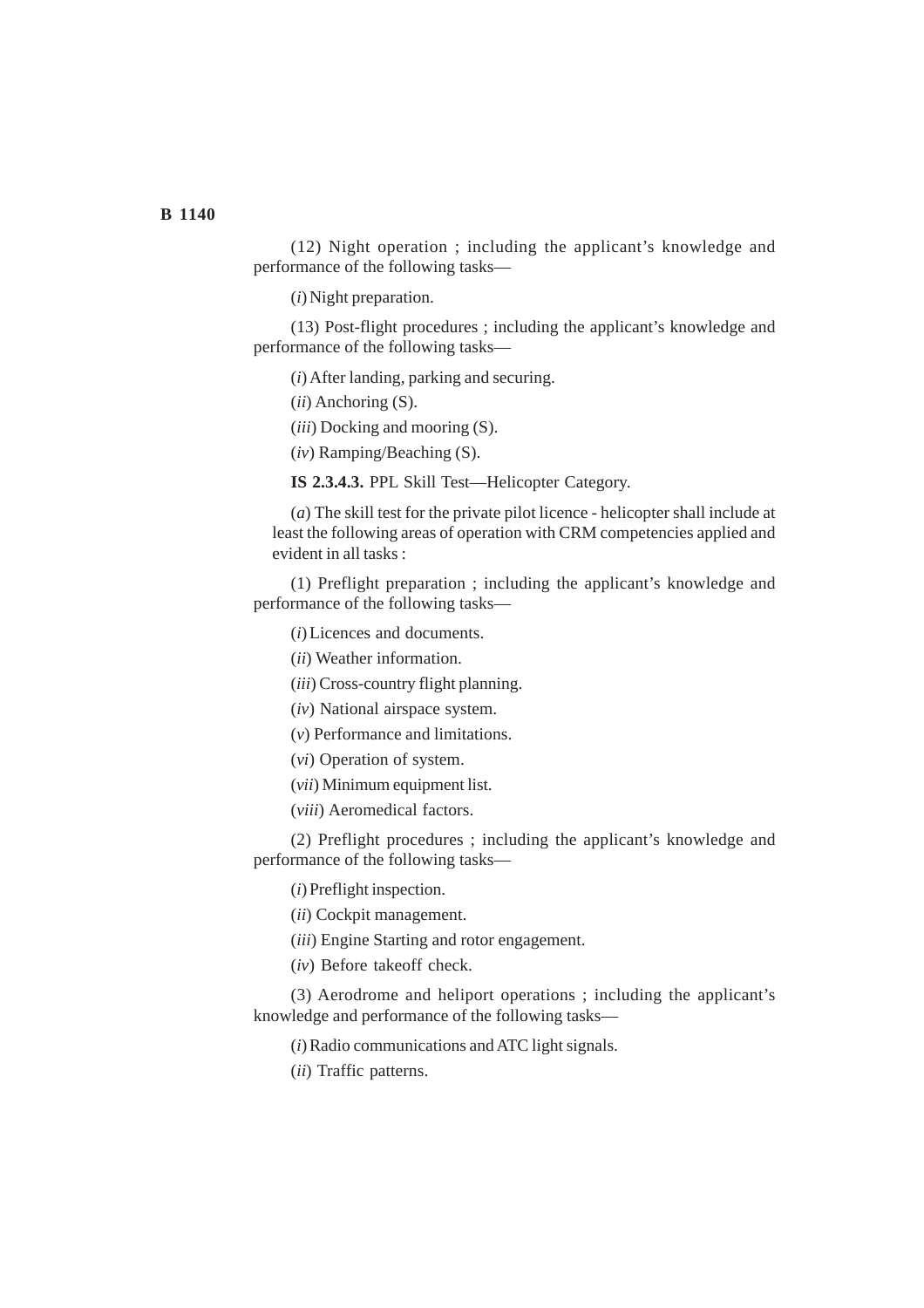(*iii*) Aerodrome and heliport markings and lighting.

(4) Hovering manoeuvres; including the applicant's knowledge and performance of the following tasks—

(*i*) Vertical takeoff and landing.

(*ii*) Slope operations.

(*iii*) Surface taxi.

(*iv*) Hover taxi.

(*v*) Air taxi.

(5) Takeoffs, landings and go-arounds; including the applicant's knowledge and performance of the following tasks—

(6) Normal and crosswind takeoff and climb.

(7) Normal and crosswind approach.

(8) Maximum performance takeoff and climb.

(*i*) Steep approach.

(*ii*) Rolling takeoff.

(*iii*) Shallow approach and running/roll-on landing.

(*iv*) Go-around.

(9) Performance manoeuvre; including the applicant's knowledge and performance of the following tasks—

(*i*) Rapid deceleration.

(*ii*) Straight in autorotation.

(10) Navigation; including the applicant's knowledge and performance of the following tasks—

(*i*) Pilotage and dead reckoning.

(*ii*) Radio navigation and radar services.

(*iii*) Diversion.

(*iv*) Lost procedures.

(11) Emergency operations; including the applicant's knowledge and performance of the following tasks—

(*i*) Power failure at a hover.

(*ii*) Power failure at altitude.

(*iii*) Systems and equipment malfunctions.

(*iv*) Settling-with-power.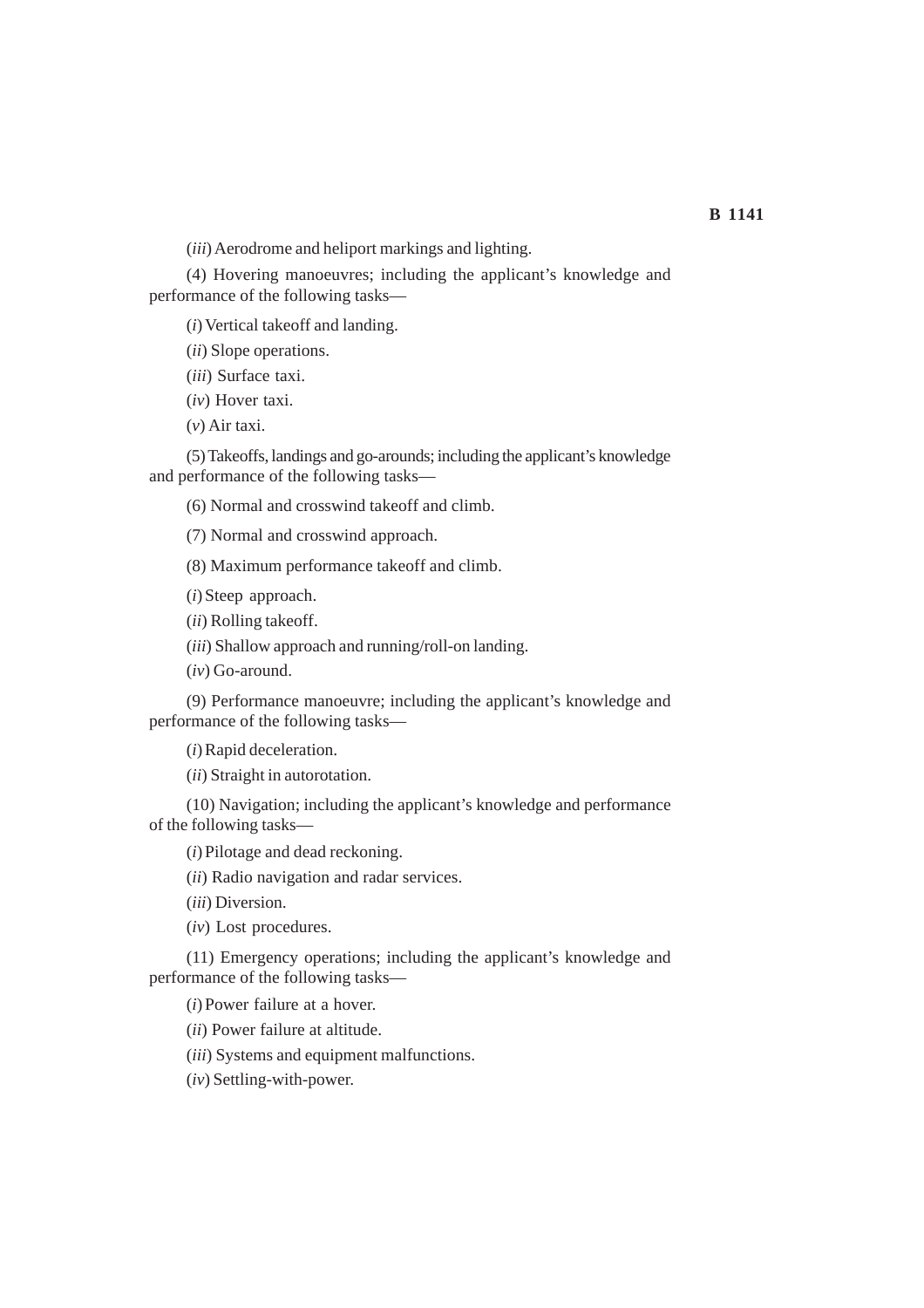(*v*) Low rotor RPM recovery.

(*vi*) Dynamic rollover.

(*vii*) Ground resonance.

(*viii*) Low G conditions.

(*ix*) Emergency equipment and survival gear.

(12) Night operation; including the applicant's knowledge and performance of the following tasks—

(*i*) Physiological aspects of night flying.

(*ii*) Lighting and equipment for night flying.

(13) Post-flight procedures; including the applicant's knowledge and performance of the following tasks—

(*i*) After landing and securing.

**IS 2.3.4.4.** PPL Skill Test—Powered-Lift Category.

(*a*) Reserved.

**IS 2.3.4.5.** PPL Skill Test—Airship Category

(*a*) The skill test for the private pilot licence- airship category shall include at least the following areas of operation with CRM competencies applied and evident in all tasks :

(1) Preflight preparation, including the applicant's knowledge and performance of the following tasks—

(*i*) Certificates and documents.

(*ii*) Weather information.

(*iii*) Cross-country flight planning.

(*iv*) National airspace system.

(*v*) Performance and limitations

(*vi*) Operation of systems.

(*vii*) Aeromedical factors.

(2) Preflight procedures, including the applicant's knowledge and performance of the following tasks—

(*i*) Preflight inspection.

(*ii*) Cockpit management.

(*iii*) Engine starting.

(*iv*) Unmasting and positioning for takeoff.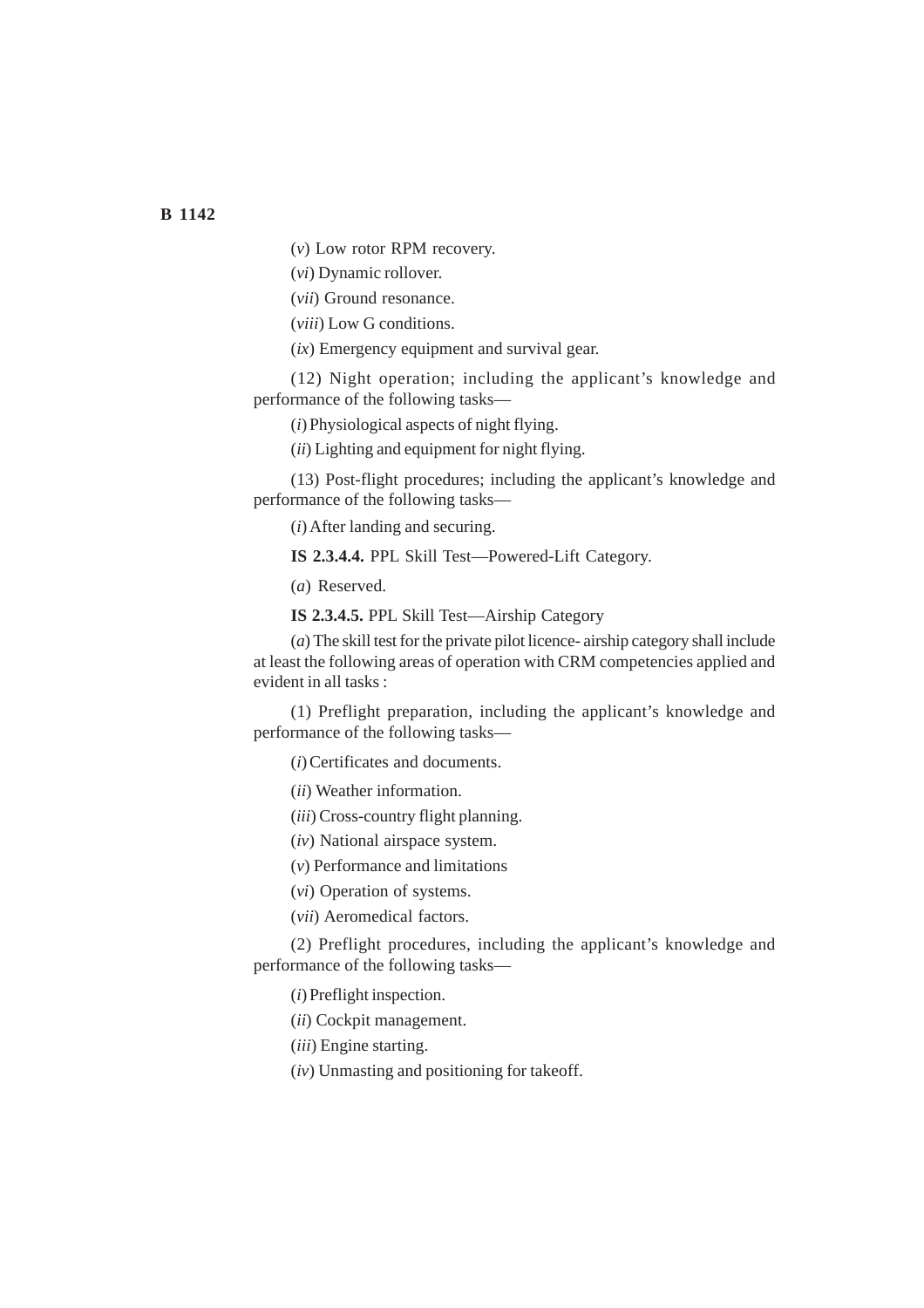(*v*) Ground handling.

(*vi*) Before takeoff check.

(3) Aerodrome operations, including the applicant's knowledge and performance of the following tasks—

(*i*) Radio communications and ATC light signals.

(*ii*) Traffic patterns.

(*iii*) Airport and runway markings and lighting.

(4) Takeoffs, landings and go-arounds, including the applicant's knowledge and performance of the following tasks :

(*i*) Ground weigh-off.

(*ii*) Up-ship takeoff.

(*iii*) Wheel takeoff.

(*iv*) Approach and landing.

(*v*) Go-around.

(5) Performance manoeuvres, including the applicant's knowledge and performance of the following tasks—

(*i*) Straight-and-level flight.

(*ii*) Ascents and descents.

(*iii*) Level turns.

(*iv*) In-flight weigh-off.

(*v*) Manual pressure control.

(*vi*) Static and dynamic trim.

(6) Ground reference manoeuvres, including the applicant's knowledge and performance of the following tasks—

(*i*) Rectangular course.

(*ii*) Turns around a point.

(7) Navigation, including the applicant's knowledge and performance of the following tasks—

(8) Pilotage and dead reckoning.

(*i*) Navigation systems and radar services.

(*ii*) Diversion.

(*iii*) Lost procedures.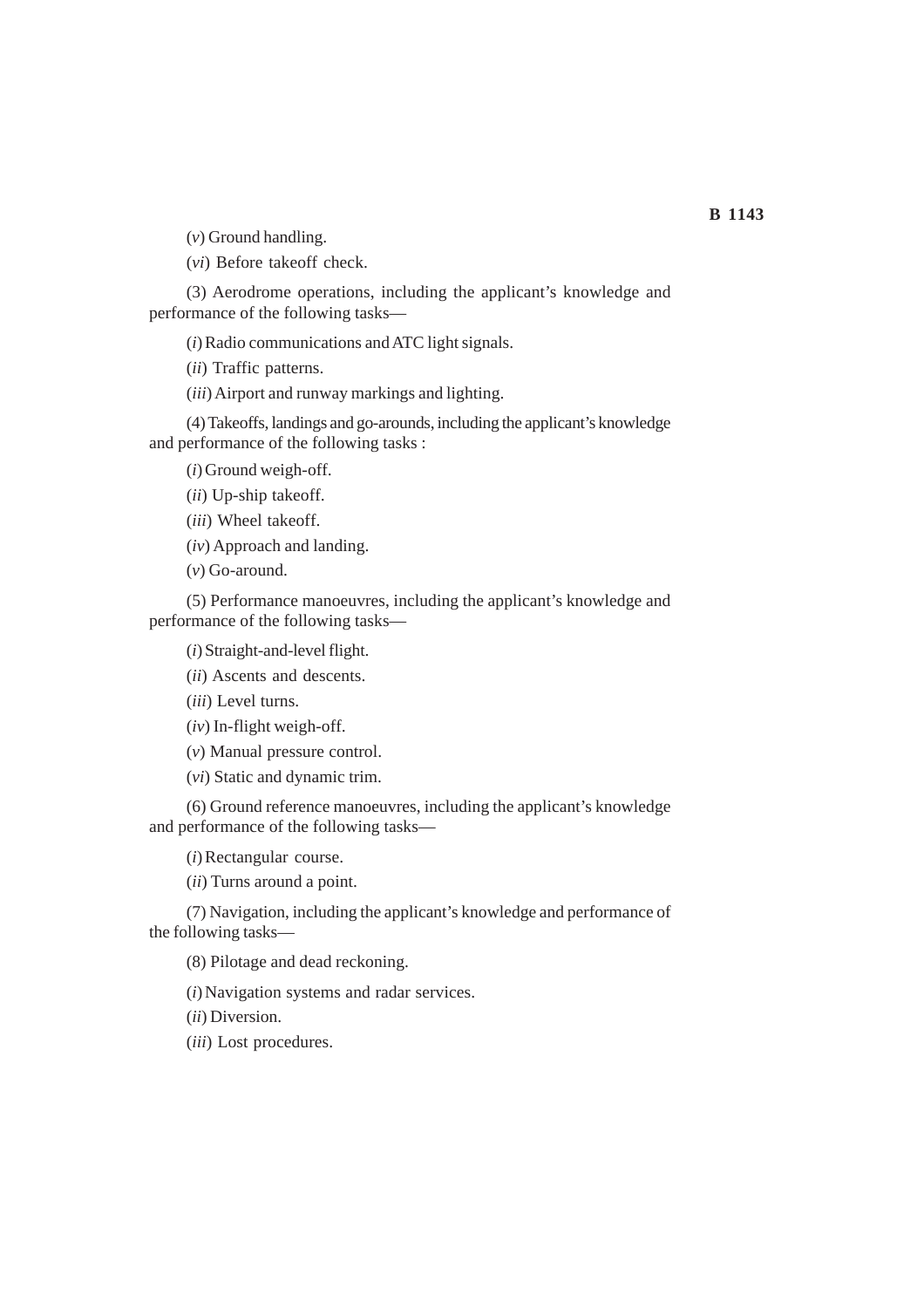(9) Emergency operations, including the applicant's knowledge and performance of the following tasks—

(*i*) Engine fire during flight.

(*ii*) Envelope emergencies.

(*iii*) Free ballooning.

(*iv*) Ditching and emergency landing.

(*v*) Systems and equipment malfunctions.

(10) Post-flight procedures, including the applicant's knowledge and performance of the following tasks—

(*i*) Masting.

(*ii*) Post-masting.

**IS 2.3.4.6.** PPL Skill Test—Balloon Category.

(*a*) The skill test for the private pilot licence – balloon category shall include at least the following areas of operation with CRM competencies applied and evident in all tasks :

(1) Preflight preparation, including the applicant's knowledge and performance of the following tasks—

(*i*) Certificates and documents.

(*ii*) Weather information.

(*iii*) Flight planning.

(*iv*) National airspace system.

(*v*) Performance and limitations.

(*vi*) Operation of systems.

(*vii*) Aeromedical factors.

(2) Preflight procedures, including the applicant's knowledge and performance of the following tasks—

(*i*) Launch site selection.

(*ii*) Crew briefing and preparation.

(*iii*) Layout and assembly.

(*iv*) Preflight inspection.

(*v*) Inflation.

(*vi*) Basket/gondola management.

(*vii*) Pre-launch check.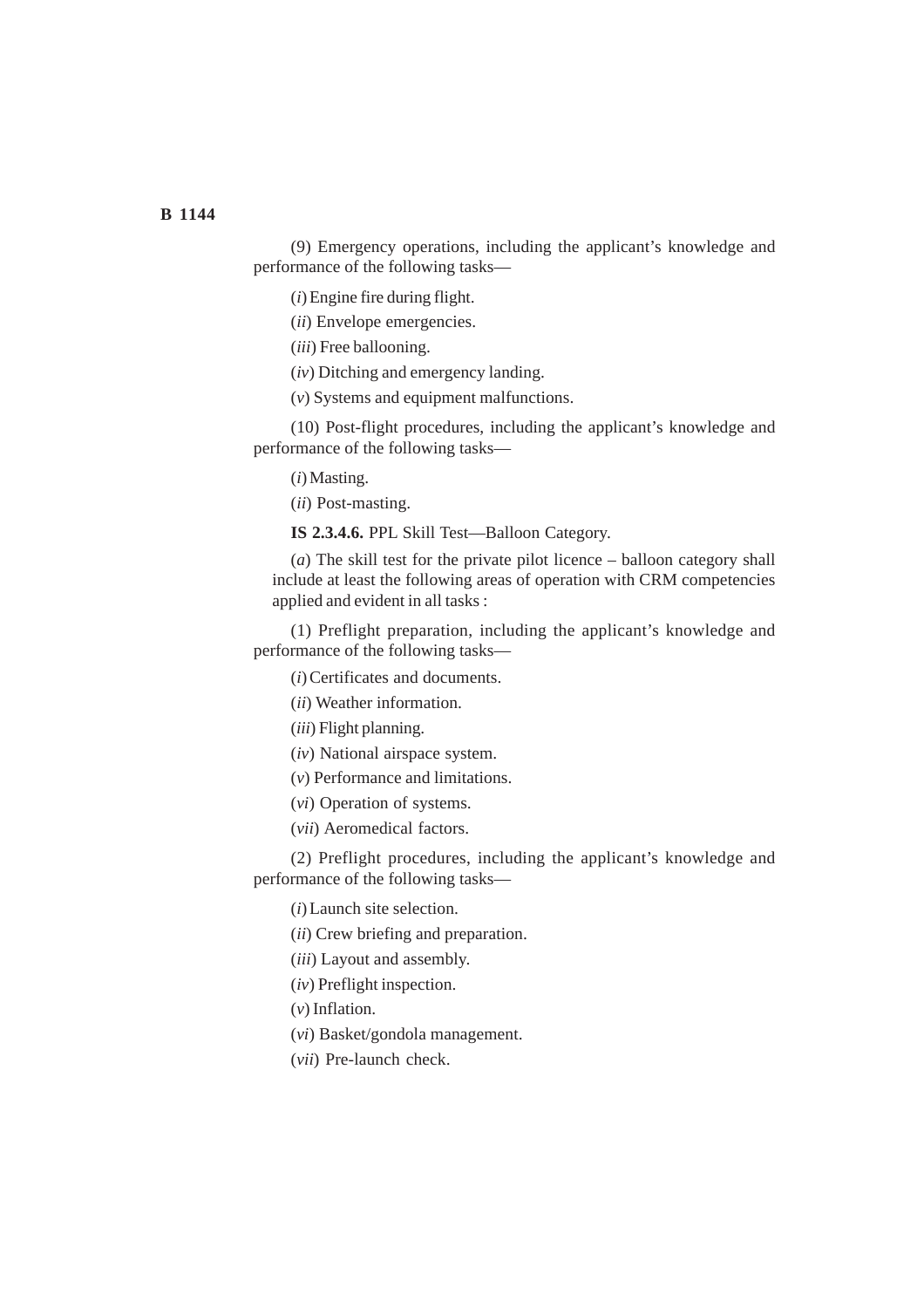## **B 1145**

(3) Aerodrome operations, including the applicant's knowledge and performance of the following tasks—

(*i*) Radio communications and ATC light signals.

(4) Launches and landing, including the applicant's knowledge and performance of the following tasks—

(*i*) Normal launch.

(*ii*) Launch over obstacle.

(*iii*) Approach to landing.

(*iv*) Normal landing.

(*v*) High-wind landing.

(5) Performance manoeuvres, including the applicant's knowledge and performance of the following tasks—

(*i*)Ascents.

(*ii*) Altitude control (level flight).

(*iii*) Descents, to include recognition of, and recovery from, rapid descents

(*iv*) Contour flying.

(*v*) Obstacle clearance.

(*vi*) Tethering.

(*vii*) Winter flying.

(*viii*) Collision and avoidance pre-cautions

(*ix*) Mountain flying.

(6) Navigation, including the applicant's knowledge and performance of the following tasks—

(*i*) Navigation, to include cross country flying and dead reckoning, etc.

(7) Emergency operations, including the applicant's knowledge and performance of the following tasks—

(*i*) Systems and equipment malfunctions.

(*ii*) Emergency equipment and survival gear.

(*iii*) Water landing.

(*iv*) Thermal flight.

(8) Post-flight procedures, including the applicant's knowledge and performance of the following tasks—

(*i*) Recovery.

(*ii*) Deflation and packing.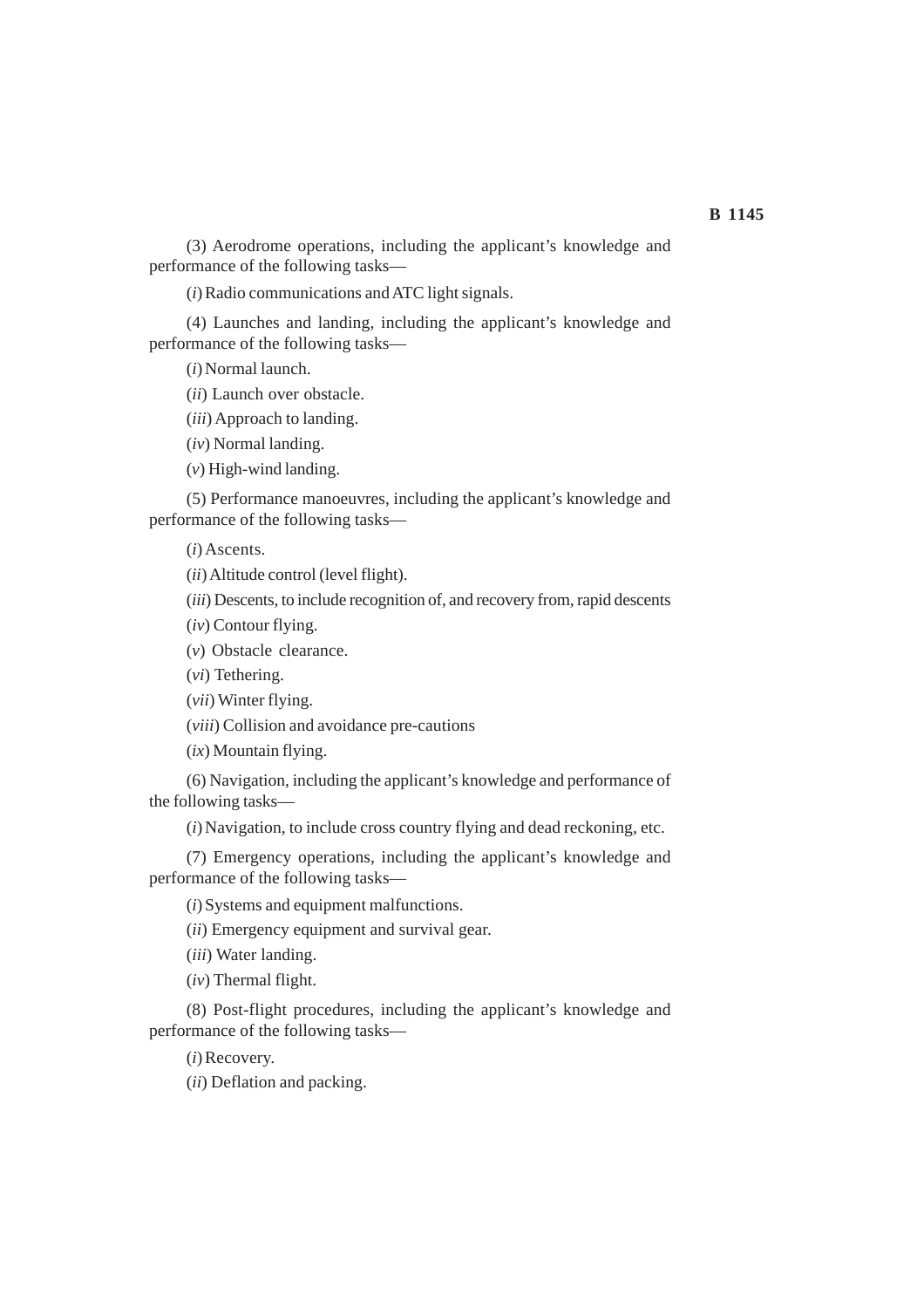**B 1146**

(*iii*) Refuelling.

**IS 2.3.4.7.** PPL Skill Test—Glider Category.

(*a*) The skill test for the private pilot licence—glider category shall include at least the following areas of operation with CRM competencies applied and evident in all tasks :

(1) Preflight preparation, including the applicant's knowledge and performance of the following tasks—

(*i*) Licences and documents.

(*ii*) Weather information.

(*iii*) Operation of systems.

(*iv*) Performance and limitations.

(*v*) Aeromedical factors.

(2) Preflight procedures, including the applicant's knowledge and performance of the following tasks—

(*i*) Assembly.

(*ii*) Ground handling.

(*iii*) Preflight inspection.

(*iv*) Cockpit management.

(*v*) Visual signals.

(3) Aerodrome and gliderport operations, including the applicant's knowledge and performance of the following tasks—

(*i*) Radio communications.

(*ii*) Traffic patterns.

(*iii*) Aerodrome, runway, and taxiway signs, markings, and lighting.

(4) Launches–aero tow, including the applicant's knowledge and performance of the following tasks :

(*i*) Before takeoff checks.

(*ii*) Normal and crosswind takeoff.

(*iii*) Maintaining tow positions.

(*iv*) Slack line.

(*v*) Boxing the wake.

(*vi*) Tow release.

(*vii*) Abnormal occurrences.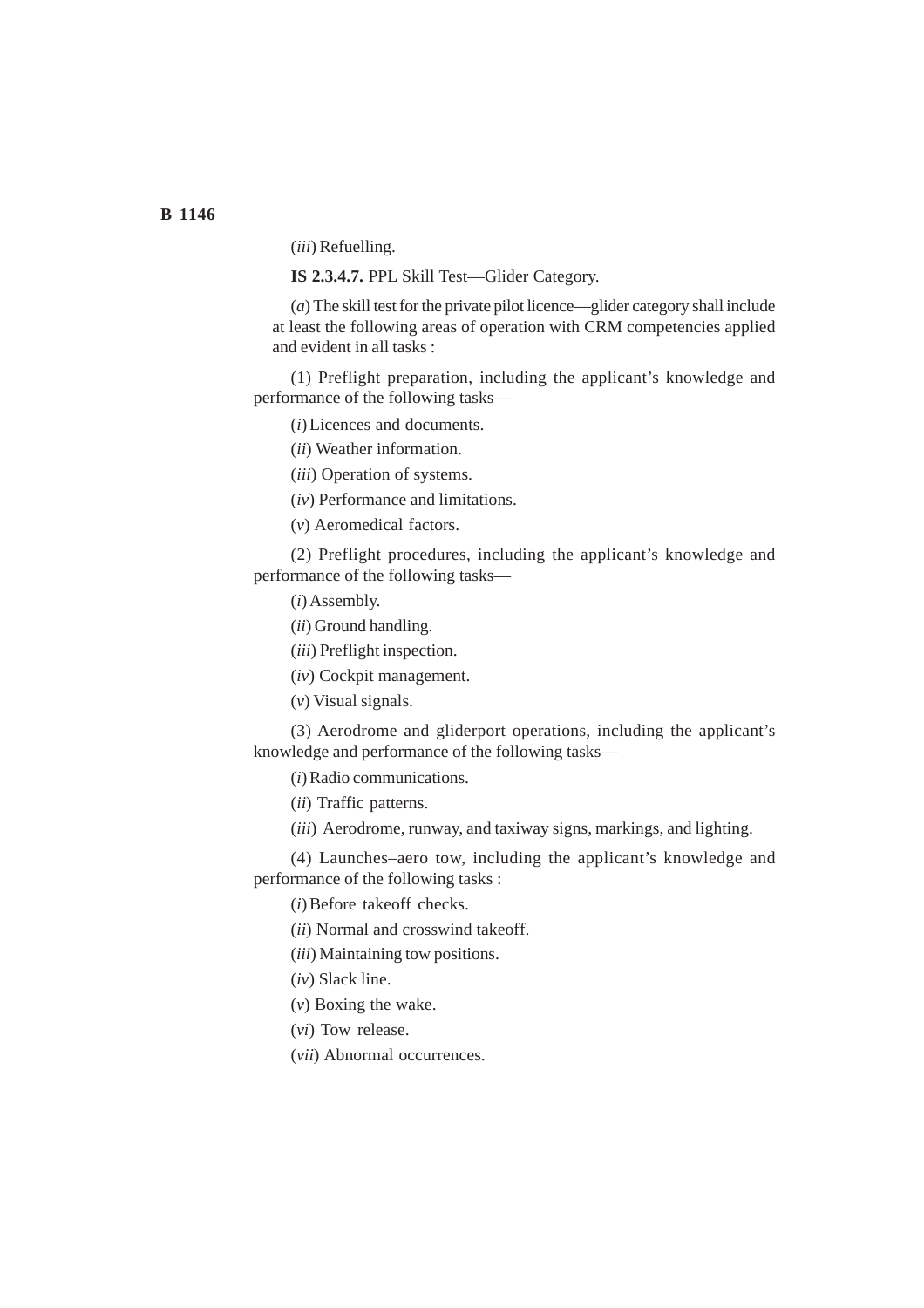(5) Launches– ground tow, including the applicant's knowledge and performance of the following tasks—

(*i*) Before takeoff check.

(*ii*) Normal and crosswind takeoff.

(*iii*) Abnormal occurrences.

(6) Launches– self-launch, including the applicant's knowledge and performance of the following tasks—

(*i*) Engine starting.

(*ii*) Taxiing.

(*iii*) Before takeoff check.

(*iv*) Normal and crosswind takeoff and climb.

(*v*) Engine shutdown in flight.

(*vi*) Abnormal occurrences.

(7) Landings, including the applicant's knowledge and performance of the following tasks—

(*i*) Normal and cross wind landing.

(*ii*) Slips to landing.

(*iii*) Downwind landing.

(8) Performance airspeeds, including the applicant's knowledge and performance of the following tasks—

(*i*) Minimum sink airspeed.

(*ii*) Speed-to-fly.

(9) Soaring techniques, including the applicant's knowledge and performance of the following tasks—

(*i*) Thermal soaring.

(*ii*) Ridge and slope soaring.

(*iii*) Wave soaring.

(10) Performance manoeuvres, including the applicant's knowledge and performance of the following tasks—

(*i*) Straight glides.

(*ii*) Turns to headings.

(*iii*) Steep turns.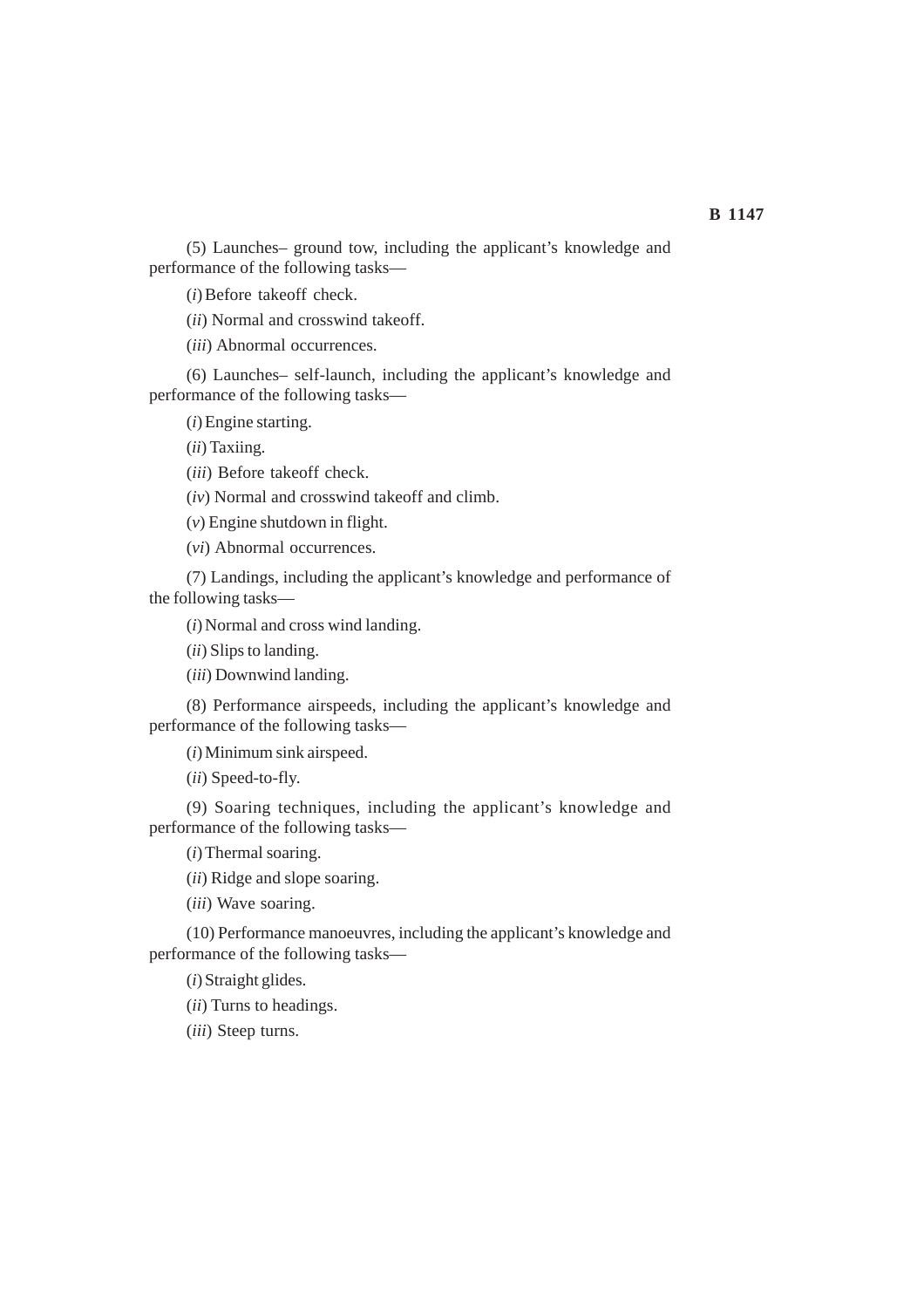(11) Navigation, including the applicant's knowledge and performance of the following tasks—

(*i*) Flight preparation and planning.

(*ii*) National airspace system.

(12) Slow flight and stalls, including the applicant's knowledge and performance of the following tasks—

(*i*) Manoeuvring at minimum control airspeed.

(*ii*) Stall recognition and recovery.

(13) Emergency operations, including the applicant's knowledge and performance of the following tasks—

(*i*) Simulated off-airport landing.

(*ii*) Emergency equipment and survival gear.

(14) Post-flight procedures, including the applicant's knowledge and performance of the following tasks—

(*i*) After-landing and securing.

**IS 2.3.5.2.** CPL Skill Test—Aeroplane Category.

(*a*) The skill test for the single-engine and multi-engine commercial pilot licence - aeroplane shall include at least the following areas of operation with CRM competencies applied and evident in all tasks :

*Note* 1 : When (SE) is indicated, the item or paragraph is only for singleengine ; when (ME) is indicated, the item or paragraph is only for multiengine. When nothing is indicated, the item or paragraph is for single-engine and multi-engine.

*Note* 2 : When (S) is indicated, the item is only for seaplanes, when (L) is indicated, the item is only for landplanes. When nothing is indicated, the item is for land and seaplanes.

(1) Preflight preparation; including the applicant's knowledge and performance of the following tasks—

(*i*) Licences and documents.

(*ii*) Airworthiness requirements.

(*iii*) Weather information.

(*iv*) Cross-country flight planning.

(*v*) National airspace system.

(*vi*) Performance and limitations.

(*vii*) Operation of system.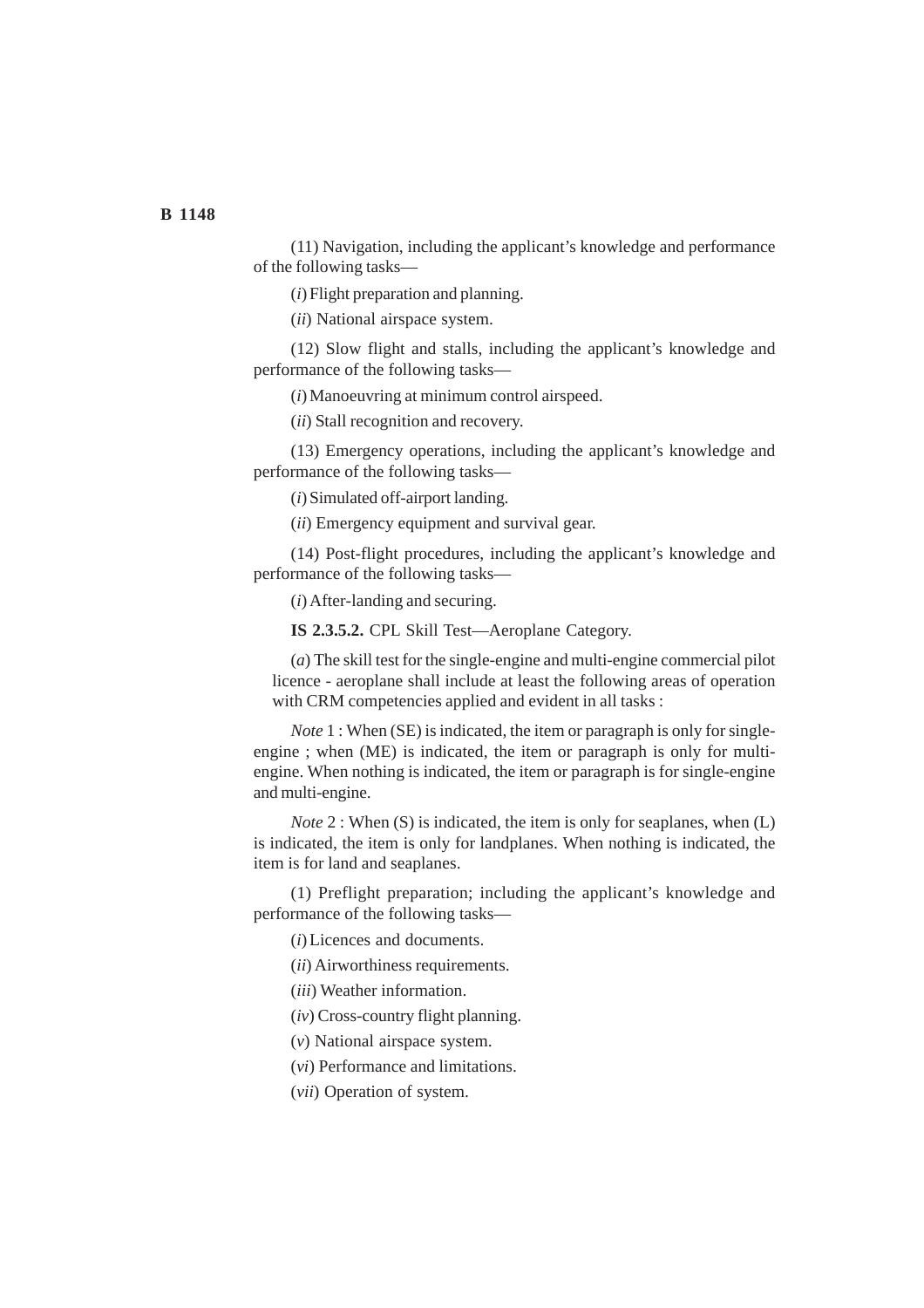(*viii*) Principles of flight (ME).

(*ix*) Water and Seaplane characteristics (S).

(*x*) Seaplane bases, maritime rules and aids to marine navigation (S).

(*xi*) Aeromedical factors.

(2) Preflight procedures; including the applicant's knowledge and performance of the following tasks—

(*i*) Preflight inspection.

(*ii*) Cockpit management.

(*iii*) Engine Starting.

(*iv*) Taxiing (L).

(*v*) Taxiing and sailing (S).

(*vi*) Before takeoff check.

(3) Aerodrome and seaplane base operations ; including the applicant's knowledge and performance of the following tasks—

(*i*) Radio communications and ATC light signals.

(*ii*) Traffic patterns.

(*iii*) Aerodrome/Seaplane base, runway and taxiway signs, markings and lighting.

(4) Takeoffs, landings and go-arounds; including the applicant's knowledge and performance of the following tasks—

(*i*) Normal and crosswind takeoff and climb.

(*ii*) Normal and crosswind approach and landing.

(*iii*) Soft-field takeoff and climb (SE).

(*iv*) Soft-field approach and landing (SE).

(*v*) Short-field (Confined area (S)) takeoff and maximum performance climb.

(*vi*) Short-field (Confined area (S)) approach and landing.

(*vii*) Glassy water takeoff and climb (S).

(*viii*) Glassy water approach and landing (S).

(*ix*) Rough water takeoff and climb (S).

(*x*) Rough water approach and landing (S).

(*xi*) Power-off 180 degrees accuracy approach and landing (SE).

(*xii*) Go-around /rejected landing.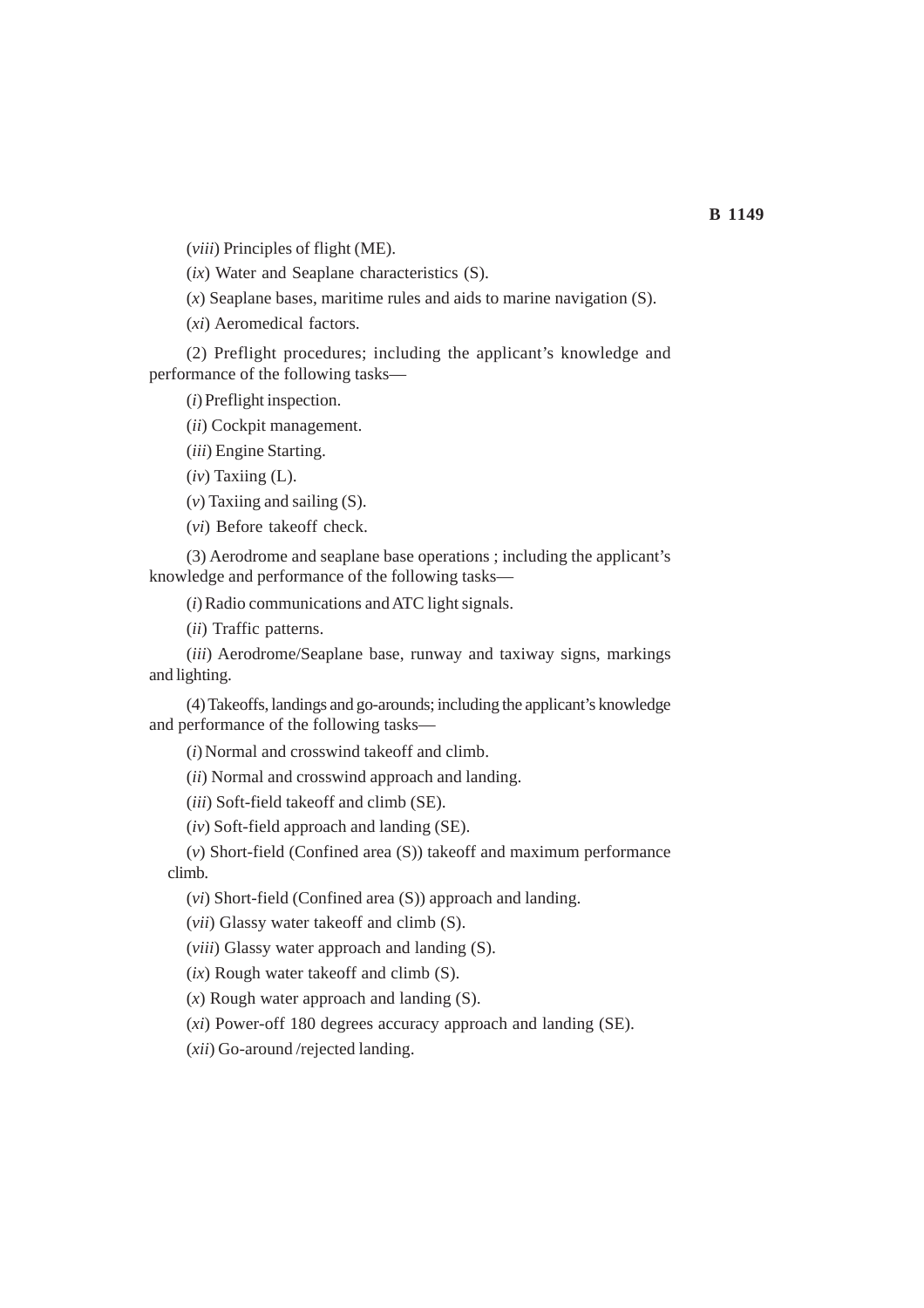(5) Performance manoeuvres; including the applicant's knowledge and performance of the following tasks—

(*i*) Steep turns.

(*ii*) Steep spiral (SE).

(*iii*) Chandelles (SE).

(*iv*) Lazy eights (SE).

(6) Ground reference manoeuvres; including the applicant's knowledge and performance of the following tasks—

(*i*) Eights on pylons (SE).

(7) Navigation; including the applicant's knowledge and performance of the following tasks—

(*i*) Pilotage and dead reckoning.

(*ii*) Navigation systems and radar services.

(*iii*) Diversion.

(*iv*) Lost procedures

(8) Slow flight and stalls; including the applicant's knowledge and performance of the following tasks—

(*i*) Manoeuvring during slow flight.

(*ii*) Power-off stalls.

(*iii*) Power-on stalls.

(*iv*) Spin awareness.

(9) Emergency operations; including the applicant's knowledge and performance of the following tasks—

(*i*) Emergency approach and landing.

(*ii*) Emergency descent (ME).

(*iii*) Engine failure during takeoff before VMC (simulated) (ME).

(*iv*) Engine failure after lift-off (simulated) (ME).

(*v*) Approach and landing with an inoperative engine (simulated) (ME).

(*vi*) Systems and equipment malfunctions.

(*vii*) Emergency equipment and survival gear.

(10) High altitude operations; including the applicant's knowledge and performance of the following tasks—

(*i*) Supplemental oxygen.

(*ii*) Pressurisation.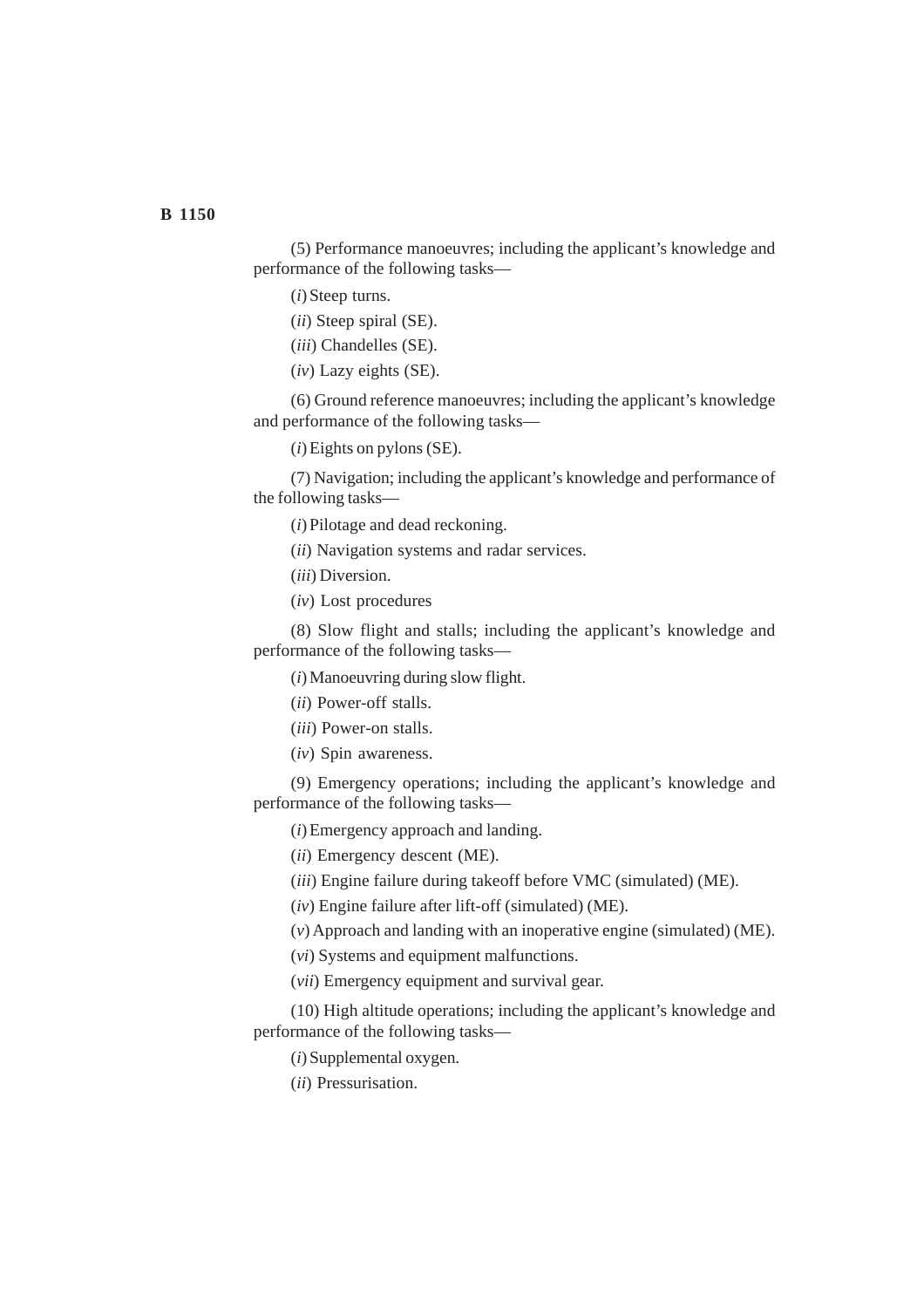(11) Multi-engine operations (ME) ; including the applicant's knowledge and performance of the following tasks—

(*i*) Manoeuvring with one engine inoperative.

(*ii*) VMC demonstration.

(*iii*) Engine failure during flight (by reference to instruments.

(*iv*) Instrument approach – one engine inoperative (by reference to instruments).

(12) Post-flight procedures; including the applicant's knowledge and performance of the following tasks—

(*i*) After landing, parking and securing.

(*ii*) Anchoring (S).

(*iii*) Docking and mooring (S).

(*iv*) Ramping/beaching (S).

**IS 2.3.5.3.—**(*a*) The skill test for the commercial pilot licence - helicopter shall include at least the following areas of operation with CRM competencies applied and evident in all tasks :

CPL Skill Test— Helicopter Category.

(1) Preflight preparation; including the applicant's knowledge and performance of the following tasks—

(*i*) Licences and documents.

(*ii*) Weather information.

(*iii*) Cross-country flight planning.

(*iv*) National airspace system.

(*v*) Performance and limitations.

(*vi*) Operation of system.

(*vii*) Minimum equipment list.

(*viii*) Aeromedical factors.

(*ix*) Physiological aspects of night flying.

(*x*) Lighting and equipment for night flying.

(2) Preflight procedures; including the applicant's knowledge and performance of the following tasks—

(*i*) Preflight inspection.

(*ii*) Cockpit management.

(*iii*) Engine Starting and rotor engagement.

(*iv*) Before takeoff check.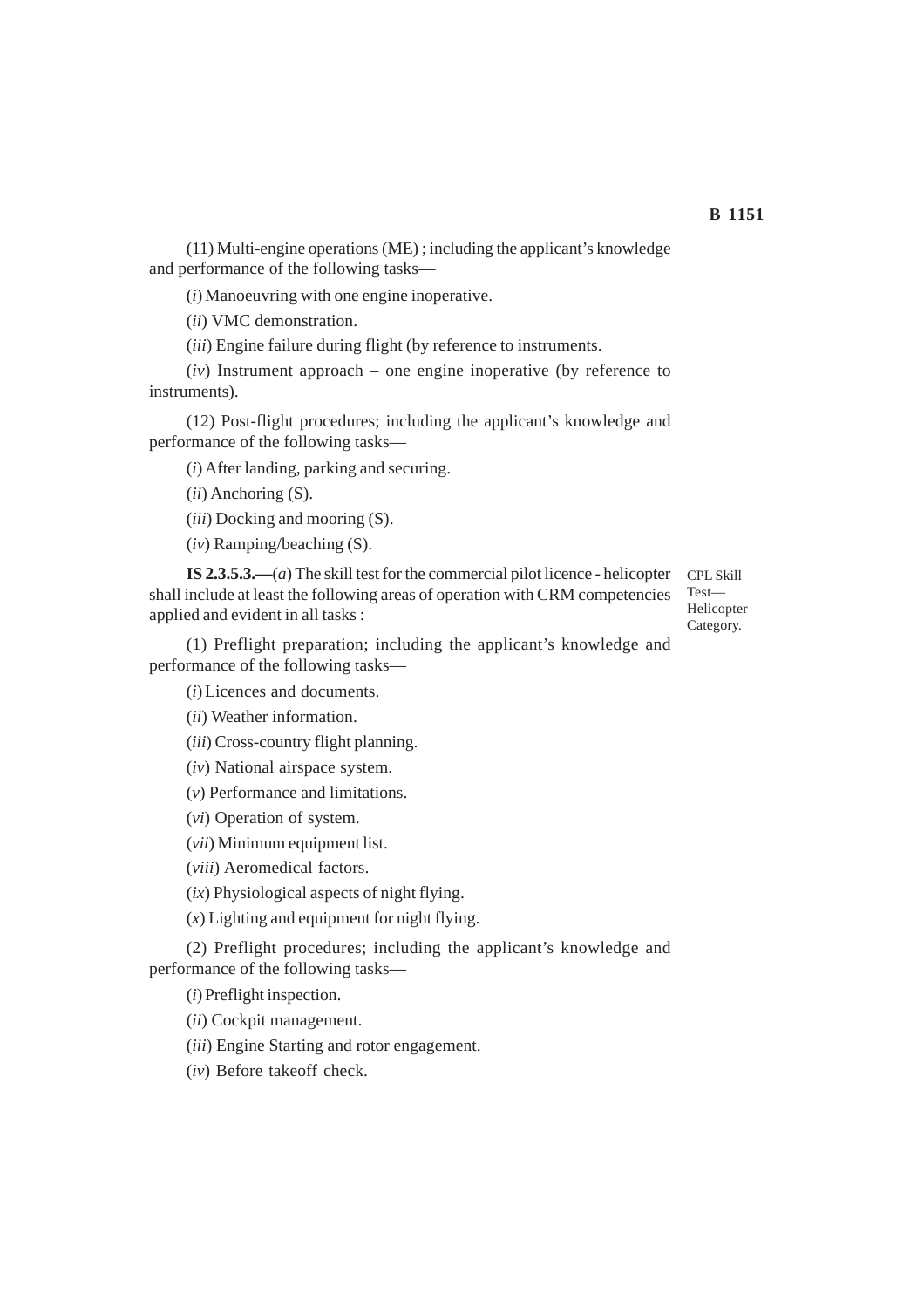(3) Aerodrome and heliport operations; including the applicant's knowledge and performance of the following tasks—

(*i*) Radio communications and ATC light signals.

(*ii*) Traffic patterns.

(*iii*) Aerodrome and heliport markings and lighting.

(4) Hovering manoeuvres; including the applicant's knowledge and performance of the following tasks—

(*i*) Vertical takeoff and landing.

(*ii*) Slope operations.

(*iii*) Surface taxi.

(*iv*) Hover taxi.

(*v*) Air taxi.

(5) Takeoffs, landings and go-arounds; including the applicant's knowledge and performance of the following tasks—

(*i*) Normal and crosswind takeoff and climb.

(*ii*) Normal and crosswind approach and landing.

(*iii*) Maximum performance takeoff and climb.

(*iv*) Steep approach.

(*v*) Rolling takeoff.

(*vi*) Shallow approach and running/roll-on landing.

(*vii*) Go-around.

(6) Performance manoeuvre; including the applicant's knowledge and performance of the following tasks—

(*i*) Rapid deceleration.

(*ii*) 180 Degrees autorotation.

(7) Navigation; including the applicant's knowledge and performance of the following tasks—

(*i*) Pilotage and dead reckoning.

(*ii*) Radio navigation and radar services.

(*iii*) Diversion.

(*iv*) Lost procedures.

(8) Emergency operations; including the applicant's knowledge and performance of the following tasks—

(*i*) Power failure at a hover.

(*ii*) Power failure at altitude.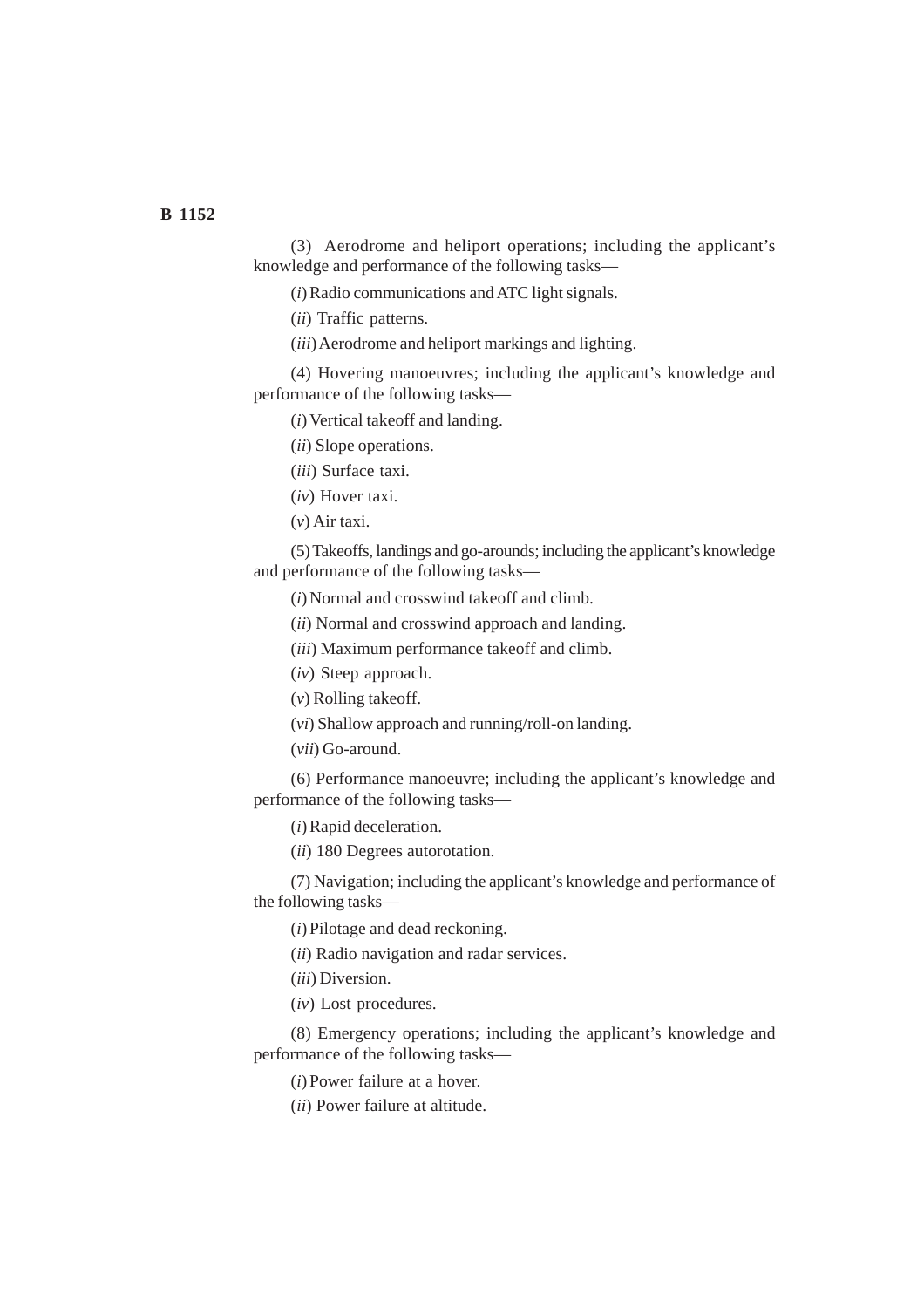(*iii*) Systems and equipment malfunctions.

(*iv*) Settling-with-power.

(*v*) Low rotor RPM recovery.

(*vi*) Dynamic rollover.

(*vii*) Ground resonance.

(*viii*) Low G conditions.

(*ix*) Emergency equipment and survival gear.

(9) Special operations; including the applicant's knowledge and performance of the following tasks—

(*i*) Confined area operation.

(*ii*) Pinnacle/platform operations.

(10) Post-flight procedures; including the applicant's knowledge and performance of the following tasks—

(*i*) After landing, parking and securing.

**IS 2.3.5.4.**—(*a*) Reserved.

**IS 2.3.5.5.**—(*a*) The skill test for the commercial pilot licence – airship shall include at least the following areas of operation with CRM competencies applied and evident in all tasks :

(1) Technical subjects, including the applicant's knowledge and performance of the following tasks—

(*i*) Aeromedical factors.

(*ii*) Visual scanning and collision avoidance.

(*iii*) Use of distractions during flight training.

(*iv*) Principles of flight.

(*v*) Airship weight-off, ballast, and trim.

(*vi*) Night operations.

(*vii*) Regulations and publications.

(*viii*) National airspace system.

(*ix*) Logbook entries and licence endorsement.

(2) Preflight preparation, including the applicant's knowledge and performance of the following tasks—

(*i*) Licences and documents.

CPL Skill Test— CPL Skill Test— Powered-Lift Category.

Airship Category.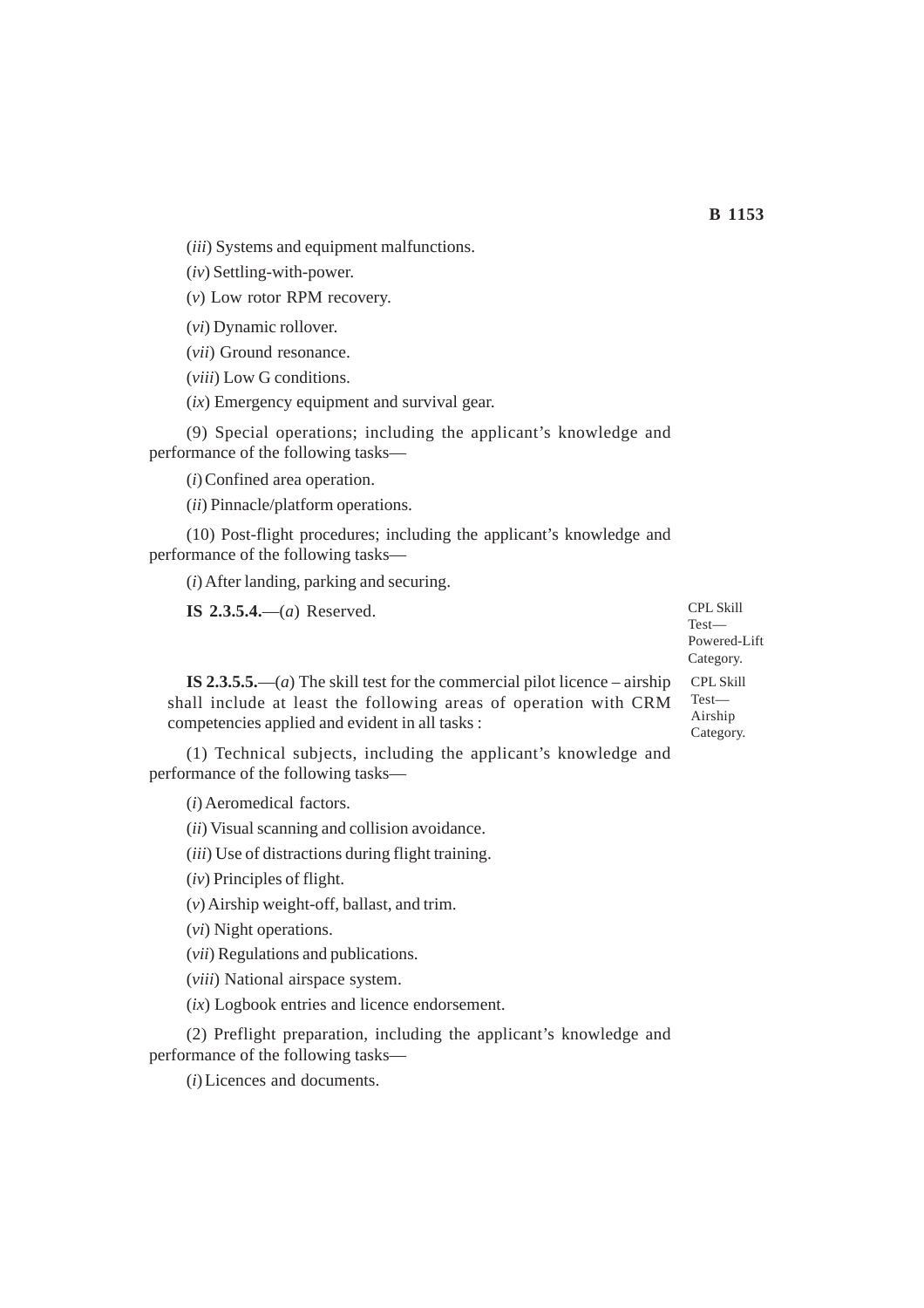(*ii*) Weather information.

(*iii*) Cross-country flight planning.

(*iv*) Performance and limitations.

(*v*) Operations of systems.

(3) Preflight lesson on a manoeuvre to be performed in flight, including the applicant's knowledge and performance of the following tasks—

(*i*) Manoeuvre lesson.

(4) Preflight procedures, including the applicant's knowledge and performance of the following tasks—

(*i*) Preflight inspection.

(*ii*) Cockpit management.

(*iii*) Engine starting.

(*iv*) Unmasting and positioning for take-off.

(*v*) Ground handling.

(*vi*) Before tak-eoff check.

(5) Aerodrome operations, including the applicant's knowledge and performance of the following tasks—

(*i*) Radio communications.

(*ii*) Traffic pattern operations.

(*iii*) Aerodrome, runway, and taxiway markings and lighting.

(6) Performance manoeuvres, including the applicant's knowledge and performance of the following tasks—

(*i*) Flight to, from, and at pressure height.

(*ii*) In-flight weigh-off.

(*iii*) Manual pressure control.

(*iv*) Static and dynamic trim.

(7) Navigation, including the applicant's knowledge and performance of the following tasks—

(*i*) Pilotage and dead reckoning.

(*ii*) Diversion.

(*iii*) Lost procedures.

(*iv*) Navigation systems and air traffic control radar services.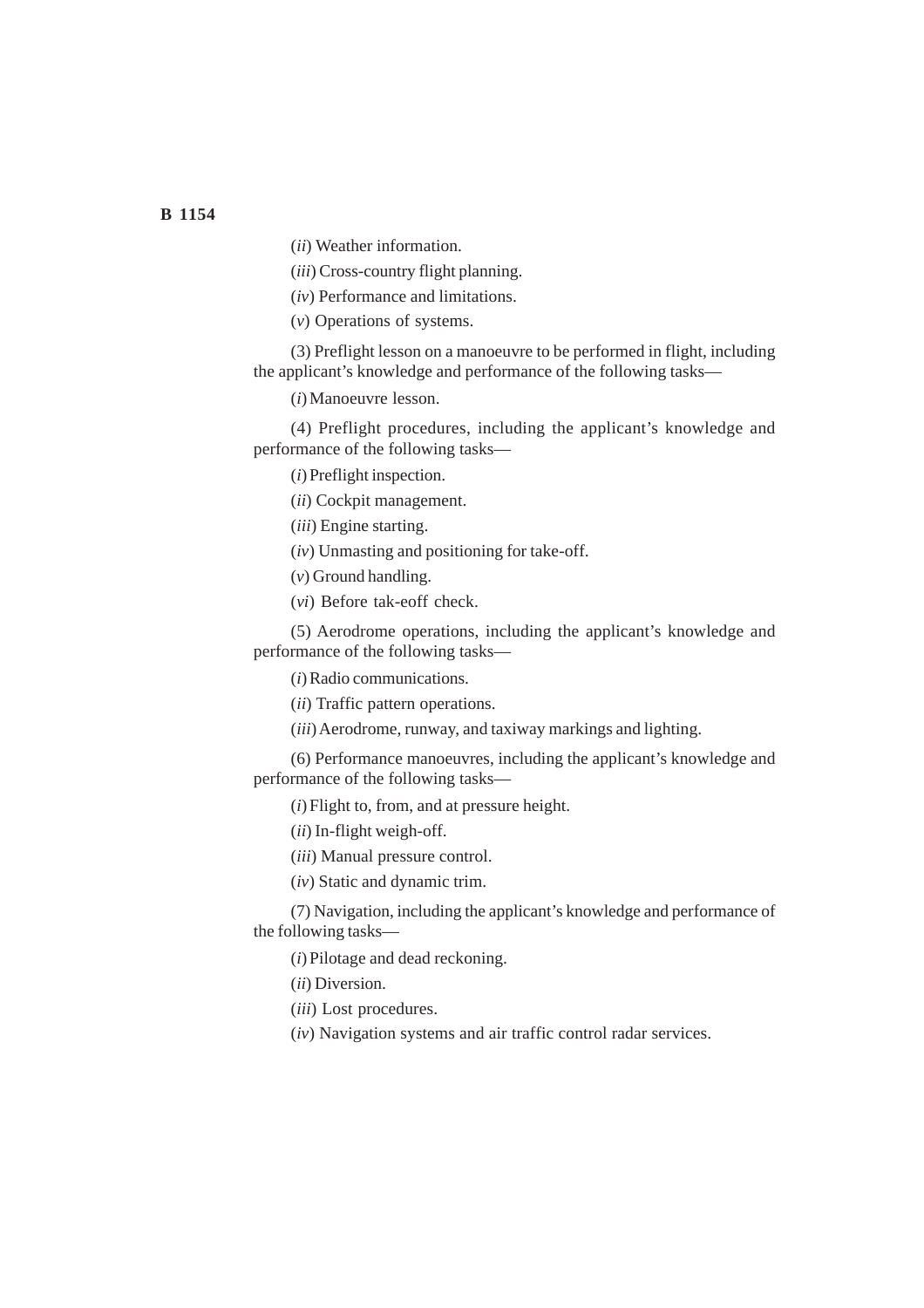(8) Emergency operations, including the applicant's knowledge and performance of the following tasks—

(*i*) Aborted take-off.

(*ii*) Engine failure during take-off.

(*iii*) Engine failure during flight.

(*iv*) Engine fire during flight.

(*v*) Envelope emergencies.

(*vi*) Free ballooning.

(*vii*) Ditching and emergency landing.

(*viii*) Systems and equipment malfunctions.

(9) Post-flight procedures, including the applicant's knowledge and performance of the following tasks—

(*i*) Masting.

(*ii*) Post-masting.

**IS 2.3.5.6.**—(*a*) The skill test for the commercial pilot licence – balloon shall include at least the following areas of operation with CRM competencies applied and evident in all tasks :

CPL Skill Test— Balloon Category.

*Note* : When (BH) is indicated, the item is for hot air balloons only. When (BG) is indicated, the item is for gas balloons.

(1) Technical subjects, including the applicant's knowledge and performance of the following tasks—

(*i*) Aeromedical factors.

(*ii*) Visual scanning and collision avoidance.

(*iii*) Principles of flight.

(*iv*) Regulations and publications.

(*v*) National airspace system.

(*vi*) Logbook entries and licence endorsement.

(2) Preflight preparation, including the applicant's knowledge and performance of the following tasks—

(*i*) Licences and documents.

(*ii*) Weather information.

(*iii*) Flight planning.

(*iv*)Performance and limitations.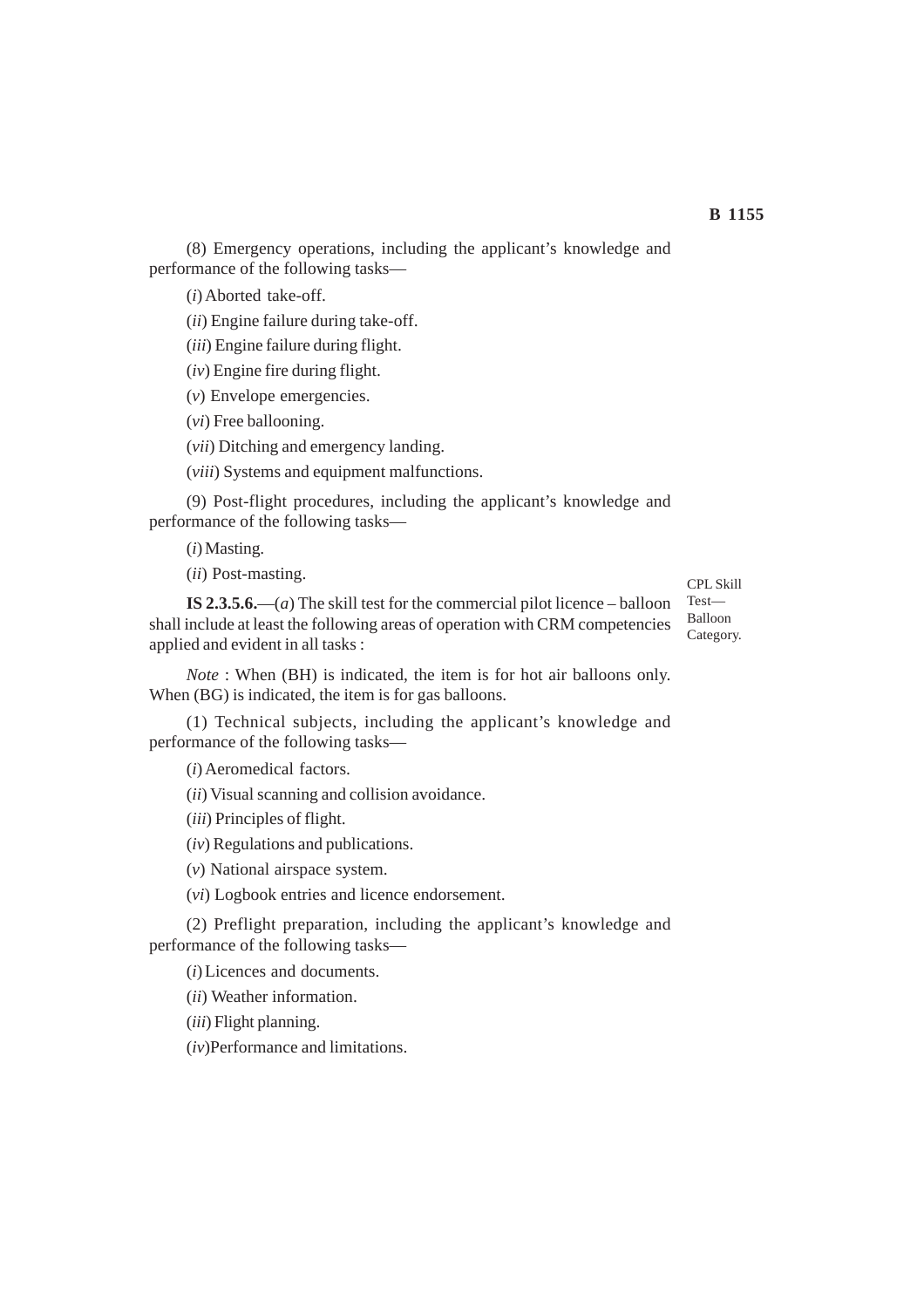(*v*) Operations of systems.

(3) Preflight lesson on a manoeuvre to be performed in flight, including the applicant's knowledge and performance of the following tasks—

(*i*) Manoeuvre lesson.

(4) Preflight procedures, including the applicant's knowledge and performance of the following tasks—

(*i*) Launch site selection.

(*ii*) Crew briefing and preparation.

(*iii*) Layout and assembly.

(*iv*) Preflight inspection.

(*v*) Inflation.

(*vi*) Basket/gondola management.

(*vii*) Pre-launch check.

(5) Aerodrome operations, including the applicant's knowledge and performance of the following tasks—

(*i*) Radio communications.

(6) Launches and landings, including the applicant's knowledge and performance of the following tasks—

(*i*) Normal launch.

(*ii*) Launch over obstacle.

(*iii*)Approach to landing.

(*iv*) Steep approach to landing.

(*v*) Normal landing.

(*vi*) High-wind landing.

(7) Performance manoeuvres, including the applicant's knowledge and performance of the following tasks—

(*i*)Ascents.

(*ii*) Altitude control (level flight).

(*iii*) Descents.

(*iv*) Rapid ascent and descent.

(*v*) Contour flying (BH).

(*vi*) High altitude flight. (BG)

(*vii*) Obstacle avoidance (BH).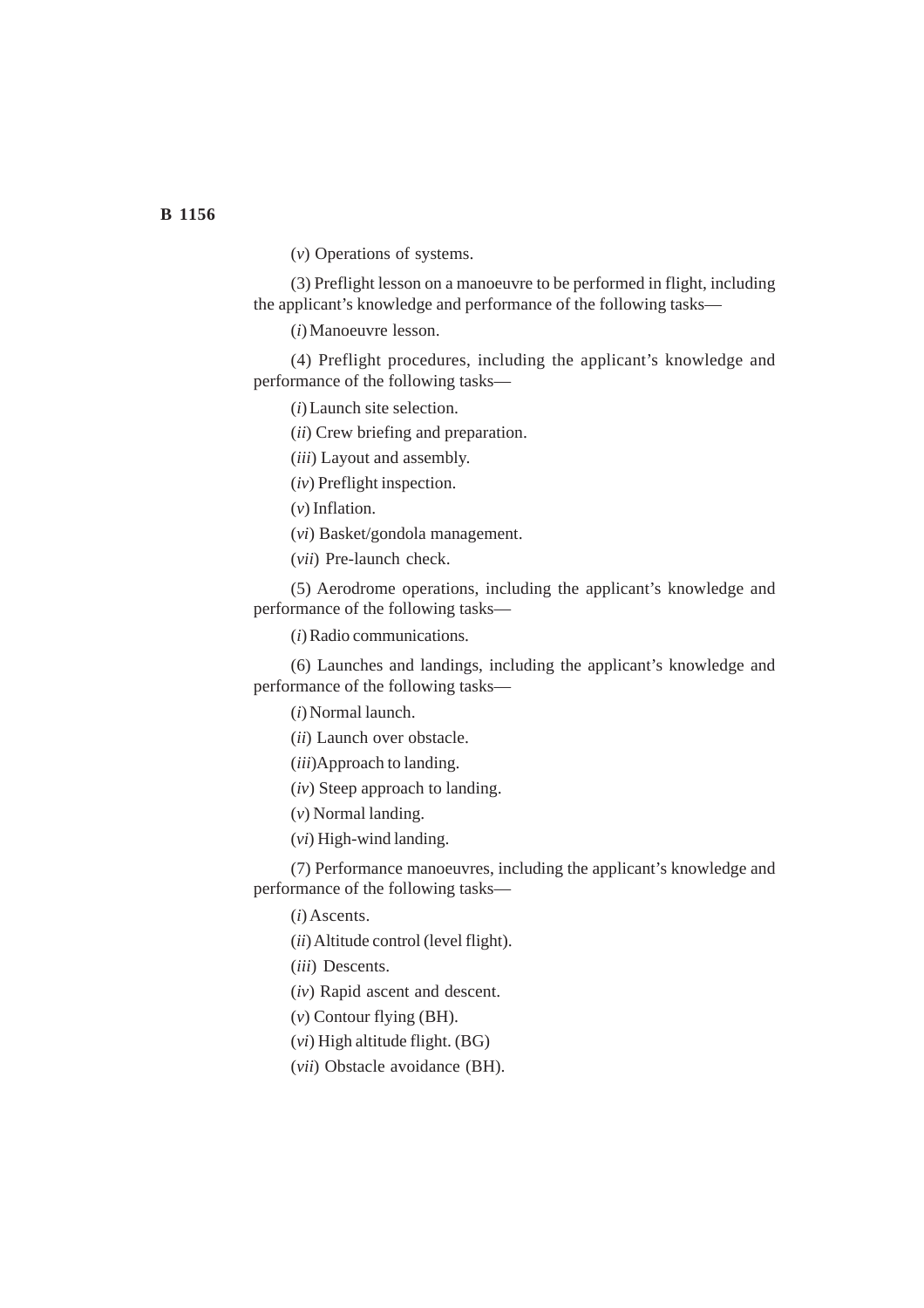(*viii*) Tethering (BH).

(*ix*) Winter flying.

(*x*) Mountain flying.

(8) Navigation, including the applicant's knowledge and performance of the following tasks—

(*i*) Navigation.

(9) Emergency operations, including the applicant's knowledge and performance of the following tasks—

(*i*) Systems and equipment malfunctions.

(*ii*) Emergency equipment and survival gear.

(*iii*) Water landing.

(*iv*) Thermal flight.

(10) Post-flight procedures, including the applicant's knowledge and performance of the following tasks—

(*i*) Recovery.

(*ii*) Deflation and pack-up.

(*iii*) Refueling (BH).

**IS 2.3.5.7.**—(*a*) The skill test for the commercial pilot licence - glider category shall include at least the following areas of operation with CRM competencies applied and evident in all tasks : CPL Skill Test-glider Category.

(1) Preflight preparation, including the applicant's knowledge and perfor mance of the following tasks—

(*i*) Licences and documents.

(*ii*) Weather information.

(*iii*) Operation of systems.

(*iv*) Performance and limitations.

(*v*) Aeromedical factors.

(2) Preflight procedures, including the applicant's knowledge and performance of the following tasks—

(*i*) Assembly.

(*ii*) Ground handling.

(*iii*) Preflight inspection.

(*iv*) Cockpit management.

(*v*) Visual signals.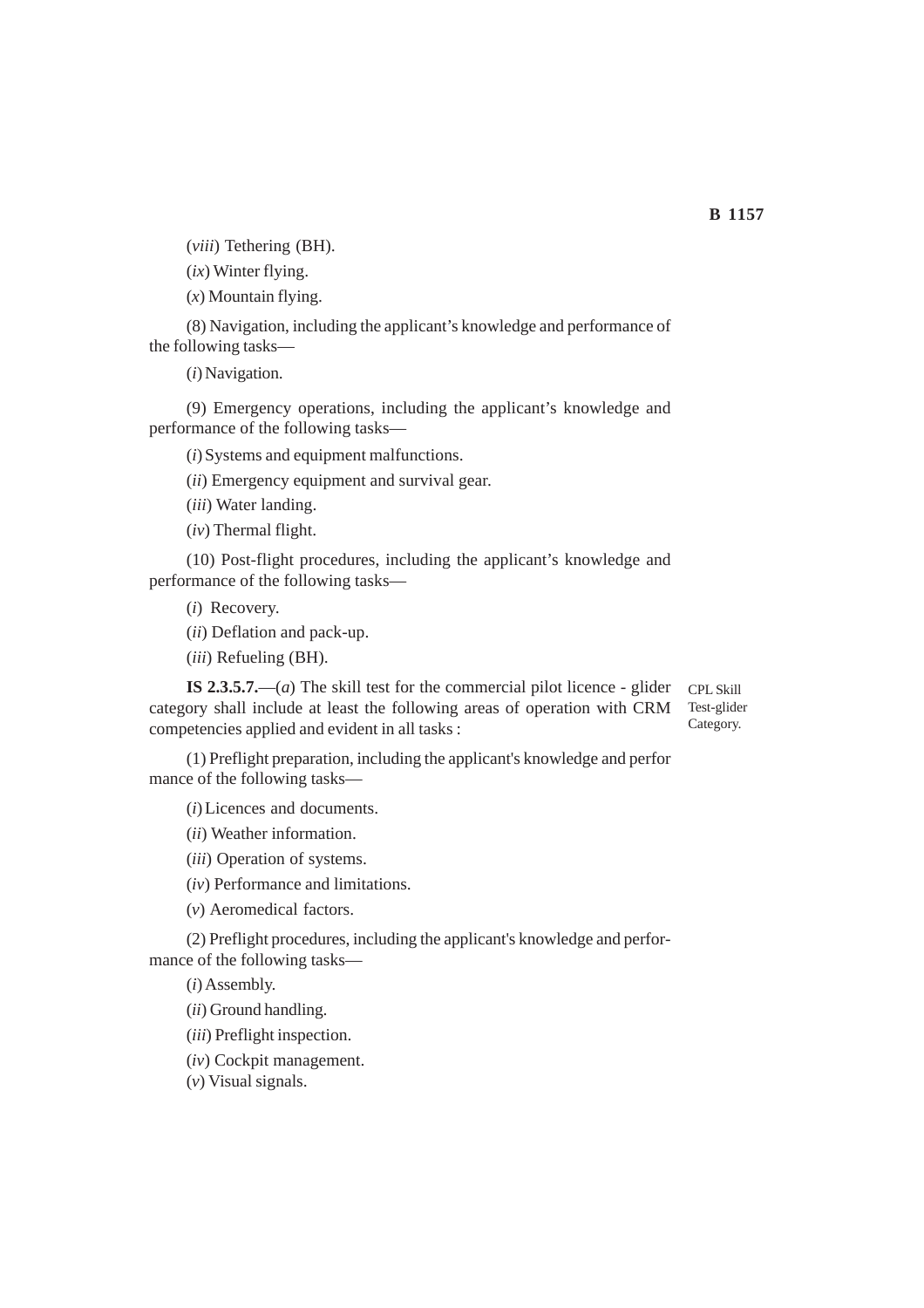(3) Aerodrome and gliderport operations, including the applicant's knowledge and performance of the following tasks—

(*i*) Radio communications.

(*ii*) Traffic patterns.

(*iii*) Aerodrome, runway, and taxiway signs, markings, and lighting.

(4) Launches- aero tow, including the applicant's knowledge and performance of the following tasks—

(*i*) Before take-off checks.

(*ii*) Normal and crosswind take-off.

(*iii*) Maintaining tow positions.

(*iv*) Slack line.

(*v*) Boxing the wake.

(*vi*) Tow release.

(*vii*) Abnormal occurrences.

(5) Launches-ground tow, including the applicant's knowledge and performance of the following tasks—

(*i*) Before take-off check.

(*ii*) Normal and crosswind take-off.

(*iii*) Abnormal occurrences.

(6) Launches- self-launch, including the applicant's knowledge and performance of the following tasks—

(*i*) Engine starting.

(*ii*) Taxiing.

(*iii*) Before take-off check.

(*iv*) Normal and crosswind take-off and climb.

(*v*) Engine shutdown in flight.

(*vi*) Abnormal occurrences.

(7) Landings, including the applicant's knowledge and performance of the following tasks—

(*i*) Normal and cross wind landing.

(*ii*) Slips to landing.

(*iii*) Downwind landing.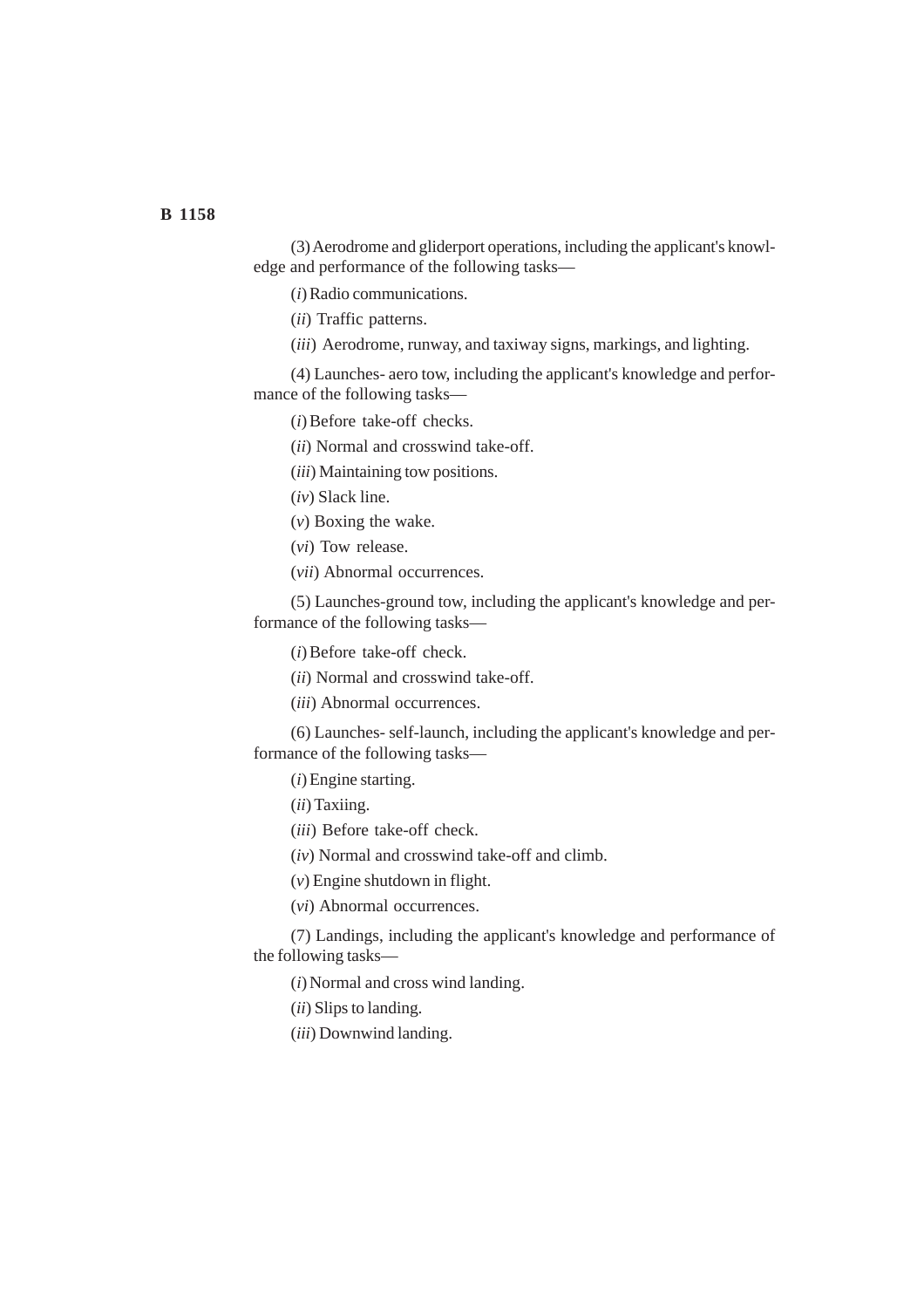(8) Performance airspeeds, including the applicant's knowledge and performance of the following tasks—

(*i*) Minimum sink airspeed.

(*ii*) Speed-to-fly.

(9) Soaring techniques, including the applicant's knowledge and performance of the following tasks—

(*i*) Thermal soaring.

(*ii*) Ridge and slope soaring.

(*iii*) Wave soaring.

(10) Performance manoeuvres, including the applicant's knowledge and performance of the following tasks—

(*i*) Straight glides.

(*ii*) Turns to headings.

(*iii*) Steep turns.

(11) Navigation, including the applicant's knowledge and performance of the following tasks—

(*i*) Flight preparation and planning.

(*ii*) National airspace system.

(12) Slow flight and stalls, including the applicant's knowledge and performance of the following tasks—

(*i*) Manoeuvring at minimum control airspeed.

(*ii*) Stall recognition and recovery.

(13) Emergency operations, including the applicant's knowledge and performance of the following tasks—

(*i*) Simulated off-aerodrome landing.

(*ii*) Emergency equipment and survival gear.

(14) Post-flight procedures, including the applicant's knowledge and performance of the following tasks—

(*i*) After-landing and securing.

**IS 2.3.6.2.**—(*a*) The skill test for the multi-crew pilot licence shall determine that the applicant, as pilot flying and pilot not flying, possesses the required skills in the following competency areas to perform as a co-pilot of turbine-powered aeroplanes certificated for operation with at least two pilots under VFR and IFR :

Multi-Crew Pilot Licence Skill Test-Aeroplane Category.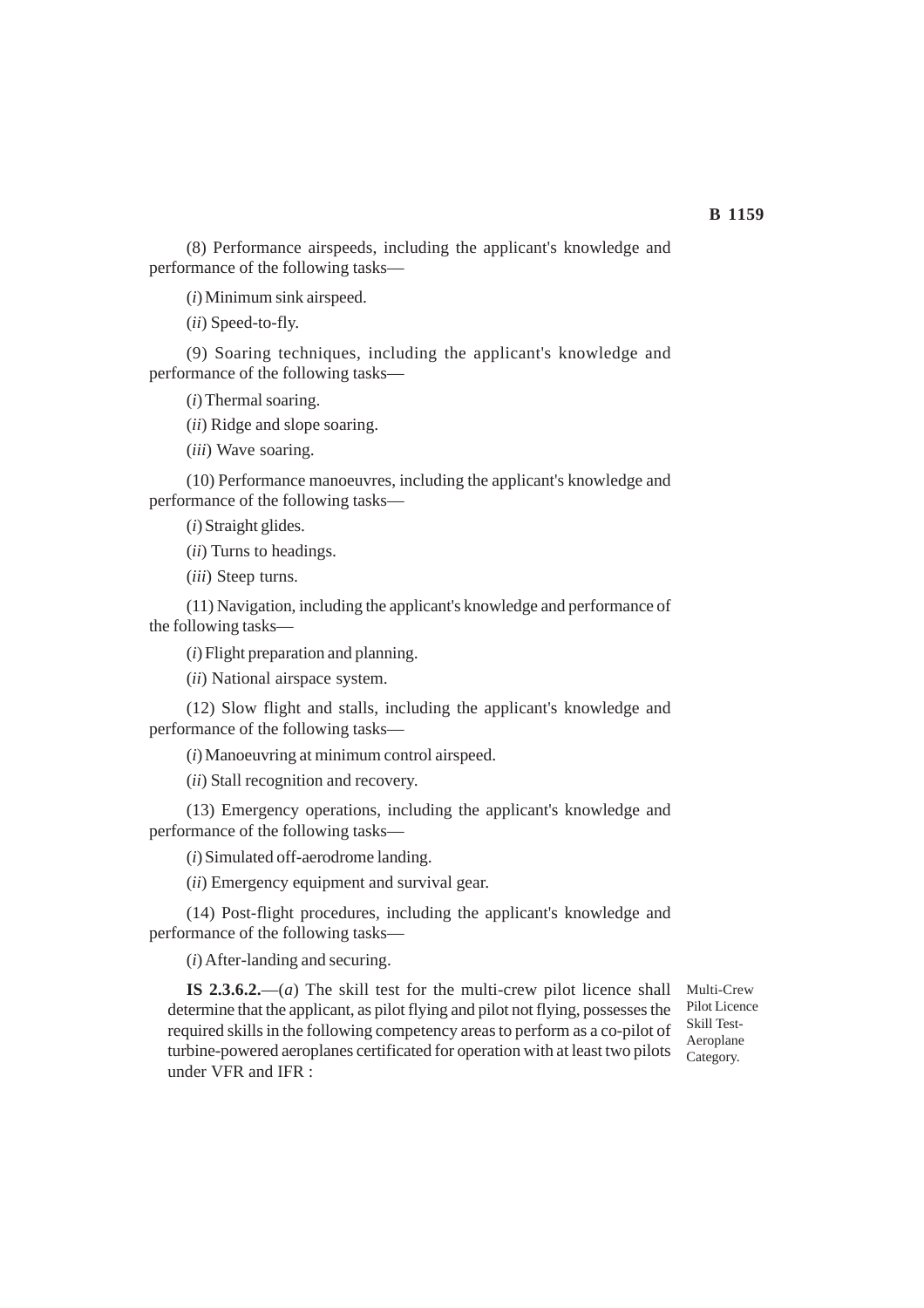- (1) Apply threat and error management principles ;
- (2) Perform aeroplane ground operations ;
- (3) Perform take-off ;
- (4) Perform climb ;
- (5) Perform cruise ;
- (6) Perform descent ;
- (7) Perform approach ;

(8) Perform landing; and perform after-landing and aeroplane post-flight operations.

ATPL and Aircraft Type Rating Skill Test-Aeroplane Category.

**IS 2.3.7.3.**—(*a*) The skill test for the airline transport pilot licenceaeroplanes shall include at least the following areas of operation with CRM competencies applied and evident in all tasks :

(1) Preflight preparation; including the applicant's knowledge and performance of the following tasks—

(*i*) Equipment examination.

(*ii*) Performance and limitations.

(2) Preflight procedures; including the applicant's knowledge and performance of the following tasks—

- (*i*) Preflight inspection.
- (*ii*) Powerplant start.

(*iii*)Taxiing.

(*iv*) Before takeoff checks.

(3) Takeoffs and departure phase; including the applicant's knowledge and performance of the following tasks—

(*i*) Normal takeoffs with different flap settings, including expedited takeoff.

(*ii*) Instrument takeoff.

(*iii*) Powerplant failure during takeoff.

(*iv*) Rejected takeoff.

(*v*) Departure procedures.

(4) In-flight manoeuvres; including the applicant's knowledge and performance of the following tasks—

(*i*) Steep turns.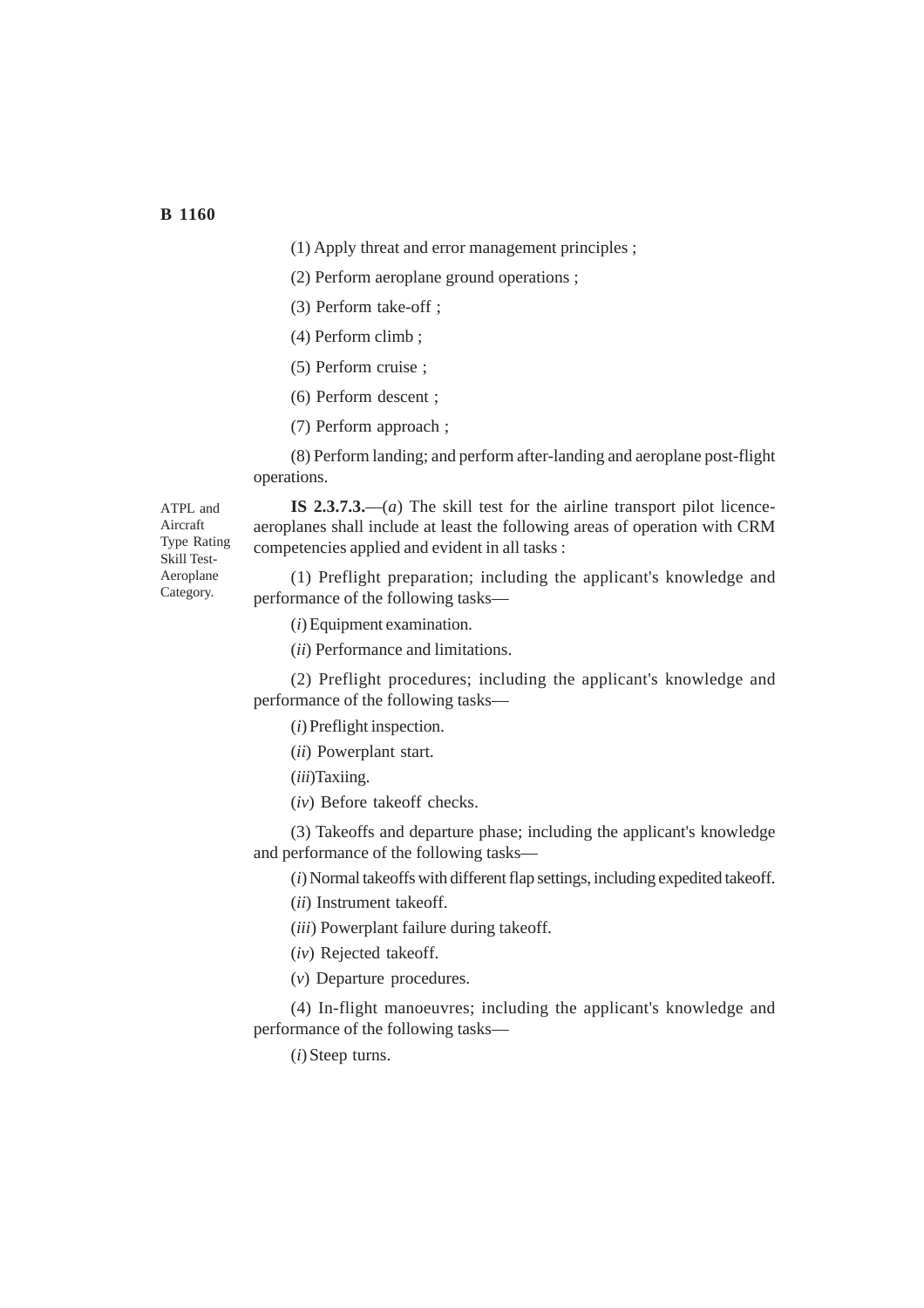(*ii*) Approach to stalls.

(*iii*) Powerplant failure.

(*iv*) Specific flight characteristics.

(*v*) Recovery from unusual altitudes.

(5) Instrument procedures ; including the applicant's knowledge and performance of the following tasks—

(*i*) Standard terminal arrival/flight management system procedures.

(*ii*) Holding procedures.

(*iii*) Precision instrument approaches.

(*iv*) Non-precision instrument approaches.

(*v*) Circling approach.

(*vi*) Missed approach.

(6) Landings and approaches to landings ; including the applicant's knowledge and performance of the following tasks—

(*i*) Normal and crosswind approaches and landings.

(*ii*) Landing from a precision approach.

(*iii*) Approach and landing with (simulated) powerplant failure.

(*iv*) Landing from a circling approach.

(*v*) Rejected landing.

(*vi*) Landing from a no-flap or a non-standard flap approach.

(*vii*) Normal and abnormal procedures.

(*viii*) Emergency procedures.

(7) Post-flight procedures; including the applicant's knowledge and performance of the following tasks—

(*i*) After landing procedures.

(*ii*) Parking and securing.

**IS 2.3.7.4.—**(*a*) The skill test for the airline transport pilot licence for helicopters shall include at least the following areas of operation with CRM competencies applied and evident in all tasks :

(1) Preflight preparations and checks; including the applicant's knowledge and performance of the following tasks—

(*i*) Equipment examination.

(*ii*) Performance and limitations.

ATPL and Aircraft Type Rating Skill Test-Helicopter Category.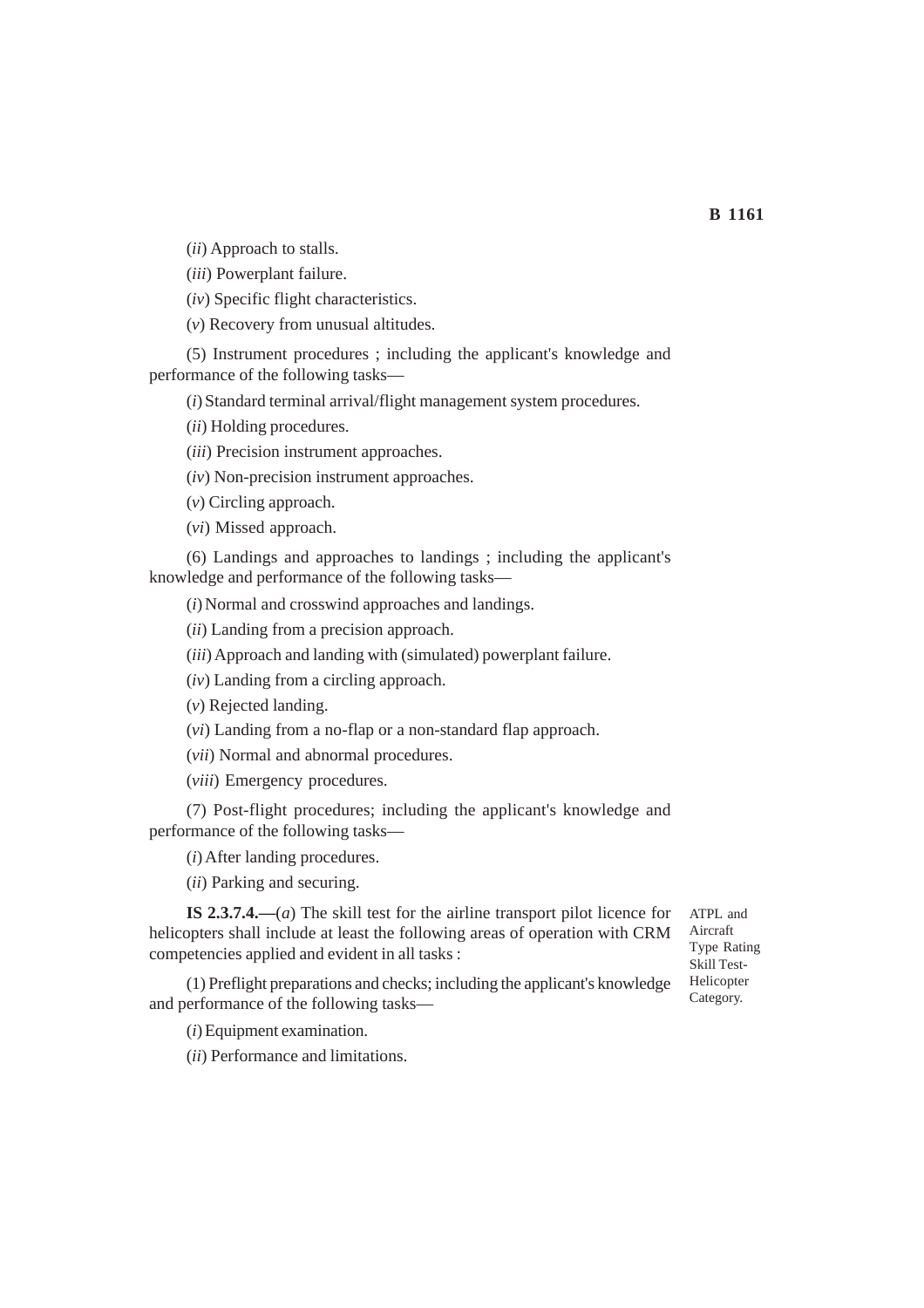(2) Preflight procedures ; including the applicant's knowledge and performance of the following tasks—

(*i*) Preflight inspection.

(*ii*) Powerplant start.

(*iii*) Taxiing.

(*iv*) Pre-takeoff checks.

(3) Takeoff and departure phase ; including the applicant's knowledge and performance of the following tasks—

(*i*) Normal and crosswind take-off.

(*ii*) Instrument takeoff.

(*iii*) Powerplant failure during take-off.

(*iv*) Rejected takeoff.

(*v*) Instrument departure.

(4) In-flight manoeuvres ; including the applicant's knowledge and performance of the following tasks—

(*i*) Steep turns.

(*ii*) Powerplant failure-multi-engine helicopter.

(*iii*) Powerplant failure-single-engine helicopter.

(*iv*) Recovery from unusual altitudes.

(*v*) Settling with power.

(5) Instrument procedures ; including the applicant's knowledge and performance of the following tasks—

(*i*) Instrument arrival.

(*ii*) Holding.

(*iii*) Precision instrument approaches.

(*iv*) Non-precision instrument approaches.

(*v*) Missed approach.

(6) Landings and approaches to landings ; including the applicant's knowledge and performance of the following tasks—

(*i*) Normal and crosswind approaches and landings.

(*ii*) Approach and landing with simulated powerplant failure-multiengine helicopter.

(*iii*) Rejected landing.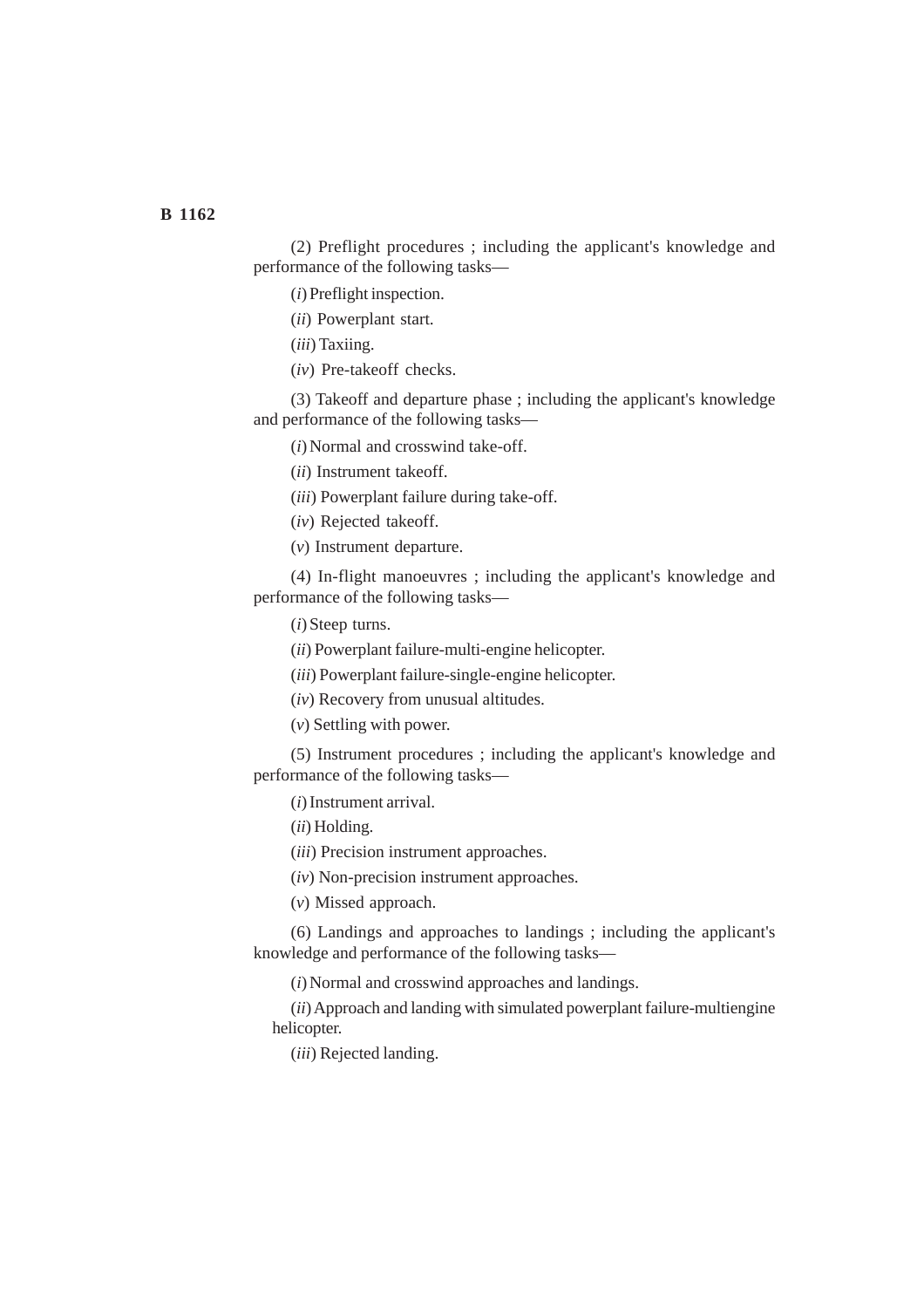(7) Normal and abnormal procedures ; including the applicant's knowledge and performance of the tasks.

(8) Emergency procedures ; including the applicant's knowledge and performance.

(9) Post-flight procedures ; including the applicant's knowledge and performance of the following tasks—

(*i*) After landing procedures.

(*ii*) Parking and securing.

**IS 2.3.7.5.—**(*a*) Reserved.

ATPL and Aircraft Type Rating Skill Test-Powered-Lift Category.

(*a*) The skill test and proficiency check for the instrument rating shall include at least the following areas of operation with CRM competencies applied and evident in all tasks appropriate to the category of aircraft :

*Note* : When (SE) is indicated, the item or paragraph is only for singleengine, when (ME) is indicated the item or paragraphs is only for multi-engine. When nothing is indicated, the item or paragraph is for single-engine and multiengine.

(1) Preflight preparation ; including the applicant's knowledge and performance of the following tasks—

(*i*) Weather information.

(*ii*) Cross-country flight planning.

(2) Preflight procedures ; including the applicant's knowledge and performance of the following tasks—

(*i*) Aircraft systems related to IFR operations.

(*ii*) Aircraft flight instruments and navigation equipment.

(*iii*) Instrument cockpit check.

(3) Air traffic control clearances and procedures ; including the applicant's knowledge and performance of the following tasks—

(*i*) Air traffic control clearances.

(*ii*) Compliance with departure, en route and arrival procedures and clearances.

(*iii*) Holding procedures.

Instrument Rating Skill Test and Proficiency Check.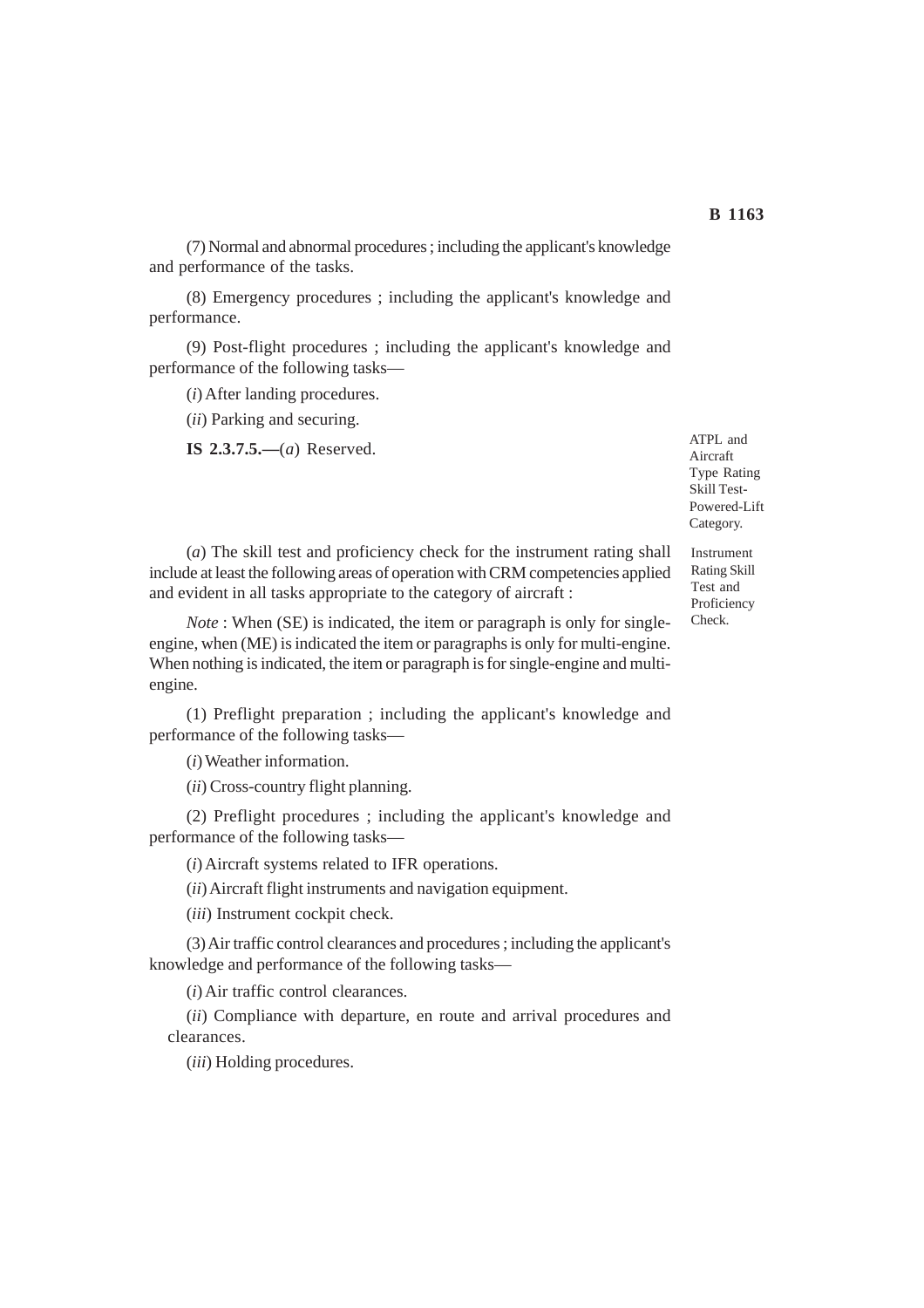(4) Flight by reference to instruments ; including the applicant's knowledge and performance of the following tasks—

(*i*) Straight-and-level flight.

(*ii*) Change of airspeed.

- (*iii*) Constant airspeed climbs and descents.
- (*iv*) Rate climbs and descents.
- (*v*) Timed turns to magnetic compass headings.

(*vi*) Steep turns.

(*vii*) Recovery from unusual flight attitudes.

(5) Navigation systems ; including the applicant's knowledge and performance of the following tasks—

(*i*) Intercepting and tracking navigational systems and DME Arcs.

(*ii*) Instrument approach procedures; including the applicant's knowledge and performance of the following tasks—

(*iii*) Non-precision instrument approach.

(*iv*) Precision ILS instrument approach.

(*v*) Missed approach.

(*vi*) Circling approach.

(*vii*) Landing from a straight-in or circling approach.

(6) Emergency operations ; including the applicant's knowledge and performance of the following tasks—

(*i*) Loss of communications.

(*ii*) One engine inoperative during straight-and-level flight and turns (ME).

(*iii*) One engine inoperative - instrument approach (ME).

(*iv*) Loss of gyro attitude and/or heading indicators.

(7) Post-flight procedures ; including the applicant's knowledge and performance of the following tasks—

(*i*) Checking instruments and equipment.

Flight Instructor Skill Test and Proficiency Check.

**IS 2.3.9.2.** —(*a*) *Aeroplane Category* : The skill test and proficiency check for the flight instructor rating-aeroplane shall include at least the following areas of operation with CRM competencies applied and evident in all tasks appropriate to the category and class of aircraft :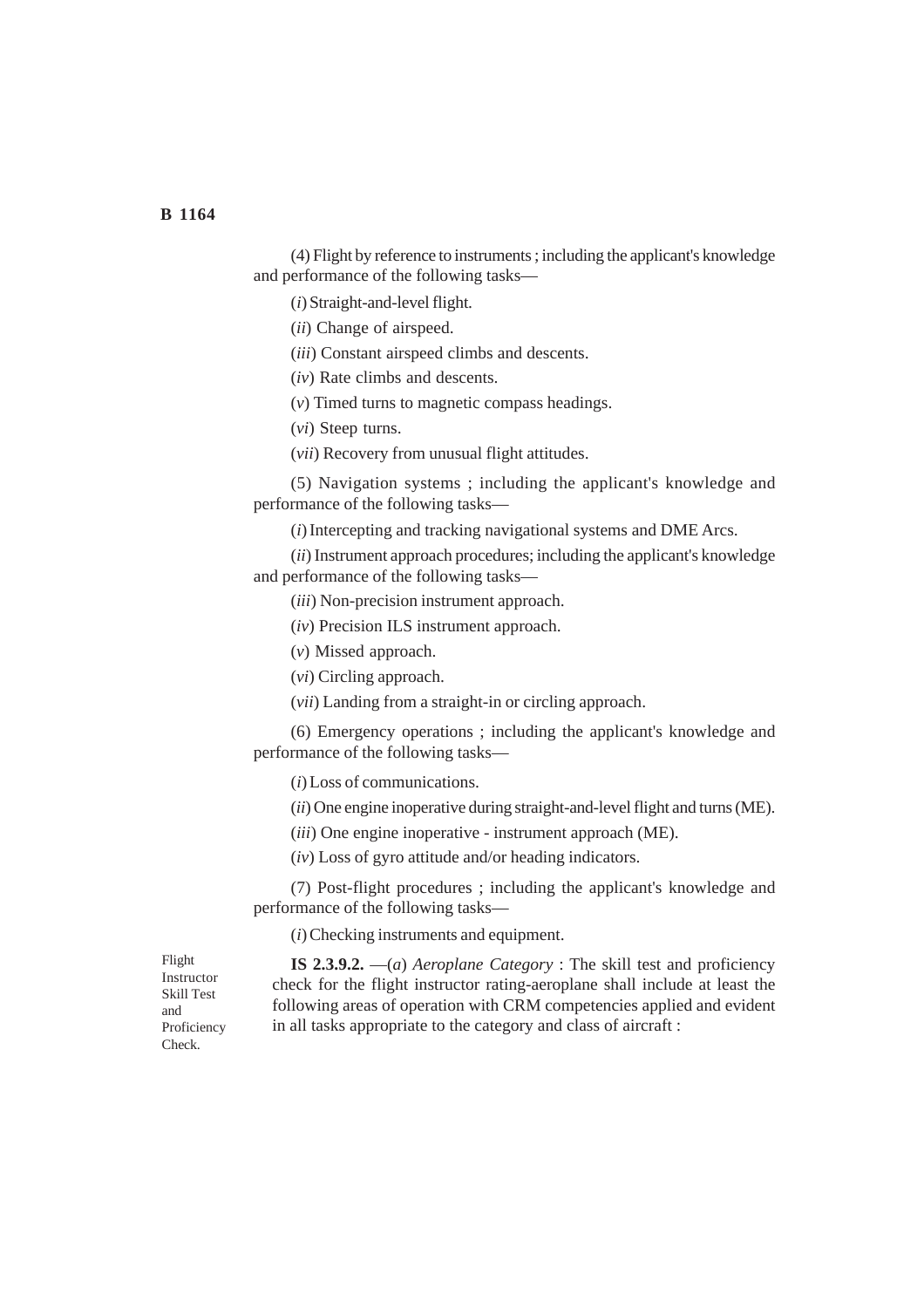*Note* 1 : When (SE) is indicated the item or paragraph is only for singleengine, when (ME) is indicated the item or paragraphs is only for multi-engine. When nothing is indicated, the item or paragraph is for single-engine and multiengine.

*Note* 2 : When (S) is indicated, the item is only for seaplanes, when (L) is indicated, the item is only for landplanes. When nothing is indicated, the item is for land and seaplanes.

(1) Fundamentals of instruction ; including the applicant's knowledge and performance of the following tasks—

(*ii*) The learning process.

- (*iii*) The teaching process.
- (*iv*) Teaching methods.

(*v*) Evaluation.

(*vi*) Flight instructor characteristics and responsibilities.

(*vii*) Human factors.

(*viii*) Planning instructional activity.

(2) Technical subject areas ; including the applicant's knowledge and performance of the following tasks—

(*i*) Aeromedical factors.

(*ii*) Visual Scanning and collision avoidance.

(*iii*) Principles of flight.

(*iv*) Aeroplane flight controls.

(*v*) Aeroplane weight and balance.

(*vi*) Navigation and flight planning.

(*vii*) Night operations.

(*viii*) High altitude operations.

(*ix*) Regulations and publications.

(*x*) Use of minimum equipment list.

(*xi*) National airspace system.

(*xii*) Navigation aids and radar services.

(*xiii*) Logbook entries and licence endorsements.

(*xiv*) Water and seaplane characteristics (S).

(*xv*) Seaplane bases, rules and aids to marine navigation (S).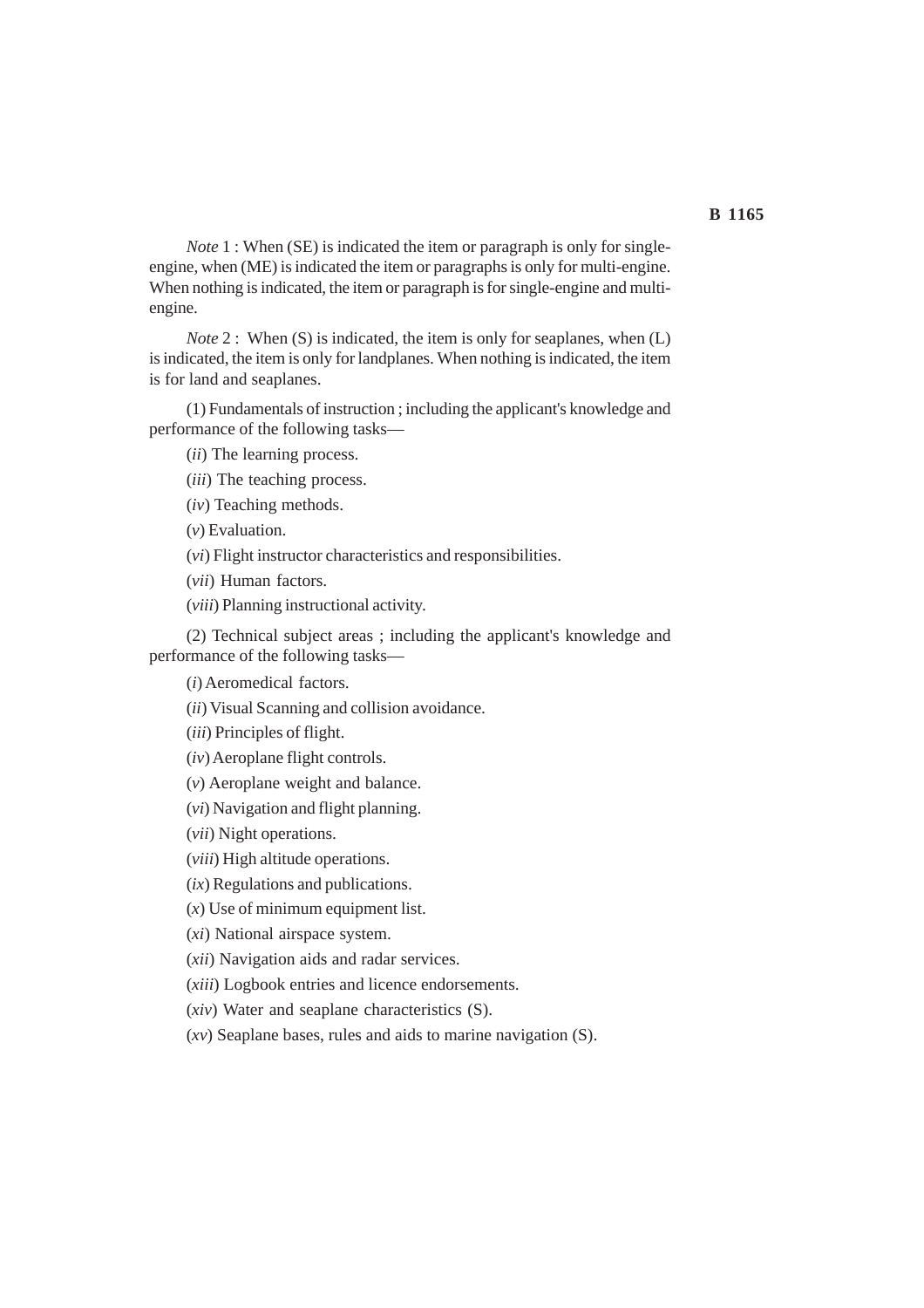(3) Preflight preparation ; including the applicant's knowledge and performance of the following tasks—

(*i*) Licences and documents.

(*ii*) Weather information.

(*iii*) Operation of systems (SE).

(*iv*) Performance and limitations (SE).

(*v*) Airworthiness requirements.

(4) Preflight lesson on a manoeuvre to be performed in flight ; including the applicant's knowledge and performance of the following task—

(*i*) Manoeuvre lesson.

(5) Preflight procedures ; including the applicant's knowledge and performance of the following tasks—

(*i*) Preflight inspection.

(*ii*) Cockpit management.

(*iii*) Engine starting.

(*iv*) Taxiing (L).

(*v*) Taxiing (S).

(*vi*) Sailing (S).

(*vii*) Before takeoff check.

(6) Aerodrome and seaplane base operations ; including the applicant's knowledge and performance of the following tasks—

(*i*) Radio communications and ATC light signals.

(*ii*) Traffic patterns.

(*iii*) Aerodrome and runway markings and lighting.

(7) Takeoffs, landings and go-arounds ; including the applicant's knowledge and performance of the following tasks—

(*i*) Normal and crosswind takeoff and climb.

(*ii*) Short field (Confined area (S) takeoff and maximum performance climb.

(*iii*) Soft field takeoff and climb (SE).

(*iv*) Glossy water takeoff and climb (S).

(*v*) Rough water takeoff and climb (S).

(*vi*) Normal and crosswind approach and landing.

(*vii*) Slip to a landing (SE).

(*viii*) Go-around/rejected landing.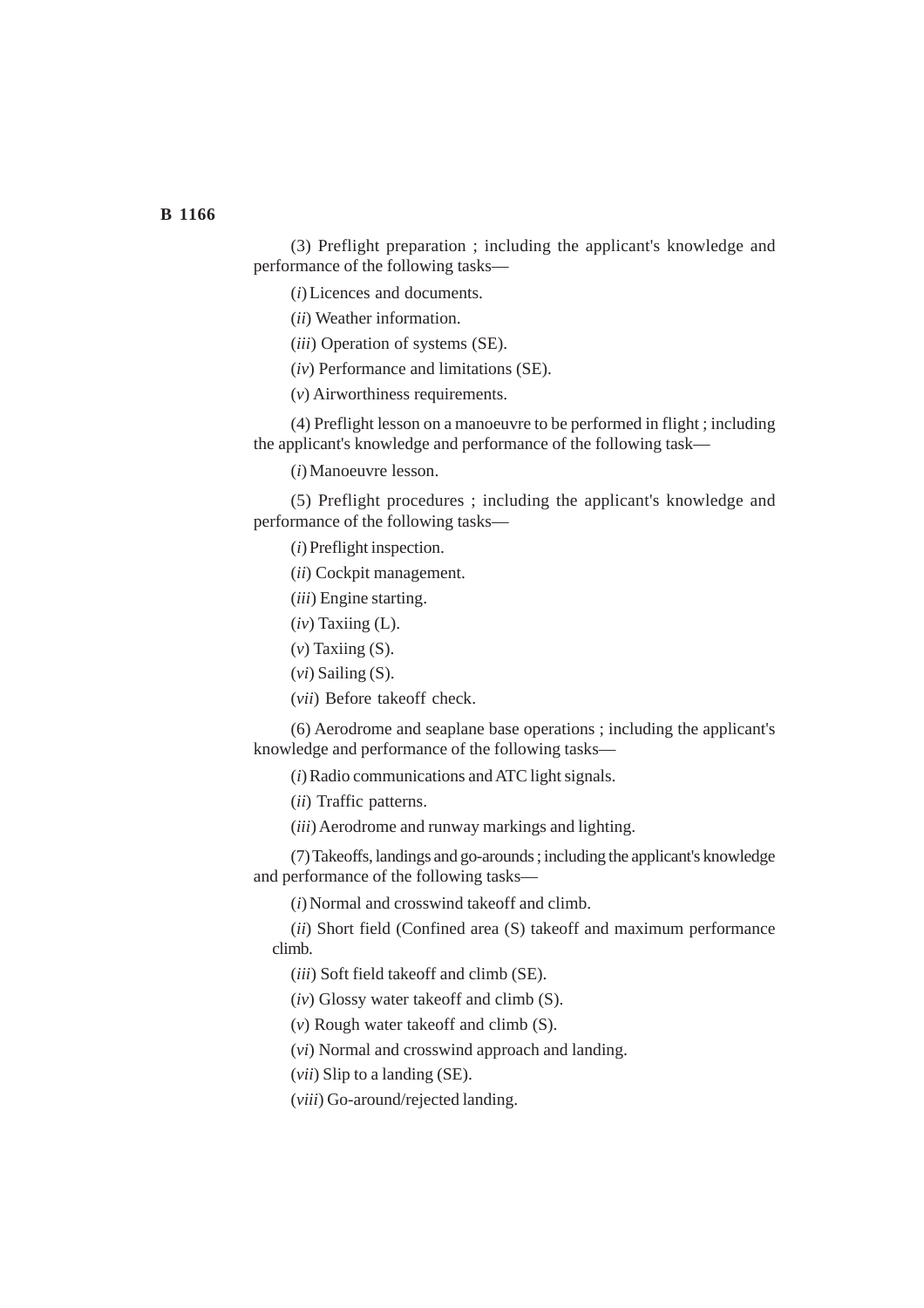(*ix*) Short field (Confined area (S)) approach and landing.

(*x*) Soft field approach and landing (SEL).

(*xi*) Power-off 180 degrees accuracy approach and landing (SEL).

(*xii*) Glassy water approach and landing (S).

(*xiii*) Rough water approach and landing (S).

(8) Fundamentals of flight ; including the applicant's knowledge and performance of the following tasks—

(*i*) Straight-and-level flight.

(*ii*)Level turns.

(*iii*) Straight climbs and climbing turns.

(*iv*) Straight descents and descending turns.

(9) Performance manoeuvres ; including the applicant's knowledge and performance of the following tasks—

(*i*) Steep turns.

(*ii*) Steep spirals (SE).

(*iii*) Chandelles (SE).

(*iv*) Lazy eights (SE).

(10) Ground reference manoeuvres ; including the applicant's knowledge and performance of the following tasks—

(*i*) Rectangular course.

(*ii*) S-turns across a road.

(*iii*) Turns around a point.

(*iv*) Eights on pylons (SE).

(11) Slow flight, stalls and spins ; including the applicant's knowledge and performance of the following tasks—

(*i*) Manoeuvring during slow flight.

(*ii*) Power-on stalls (proficiency).

(*iii*) Power-off stalls (proficiency).

(*iv*) Crossed-control stalls (demonstration) (SE).

(*v*) Elevator trim stalls (demonstration) (SE).

(*vi*) Secondary stalls (demonstration) (SE).

(*vii*) Spins (SEL).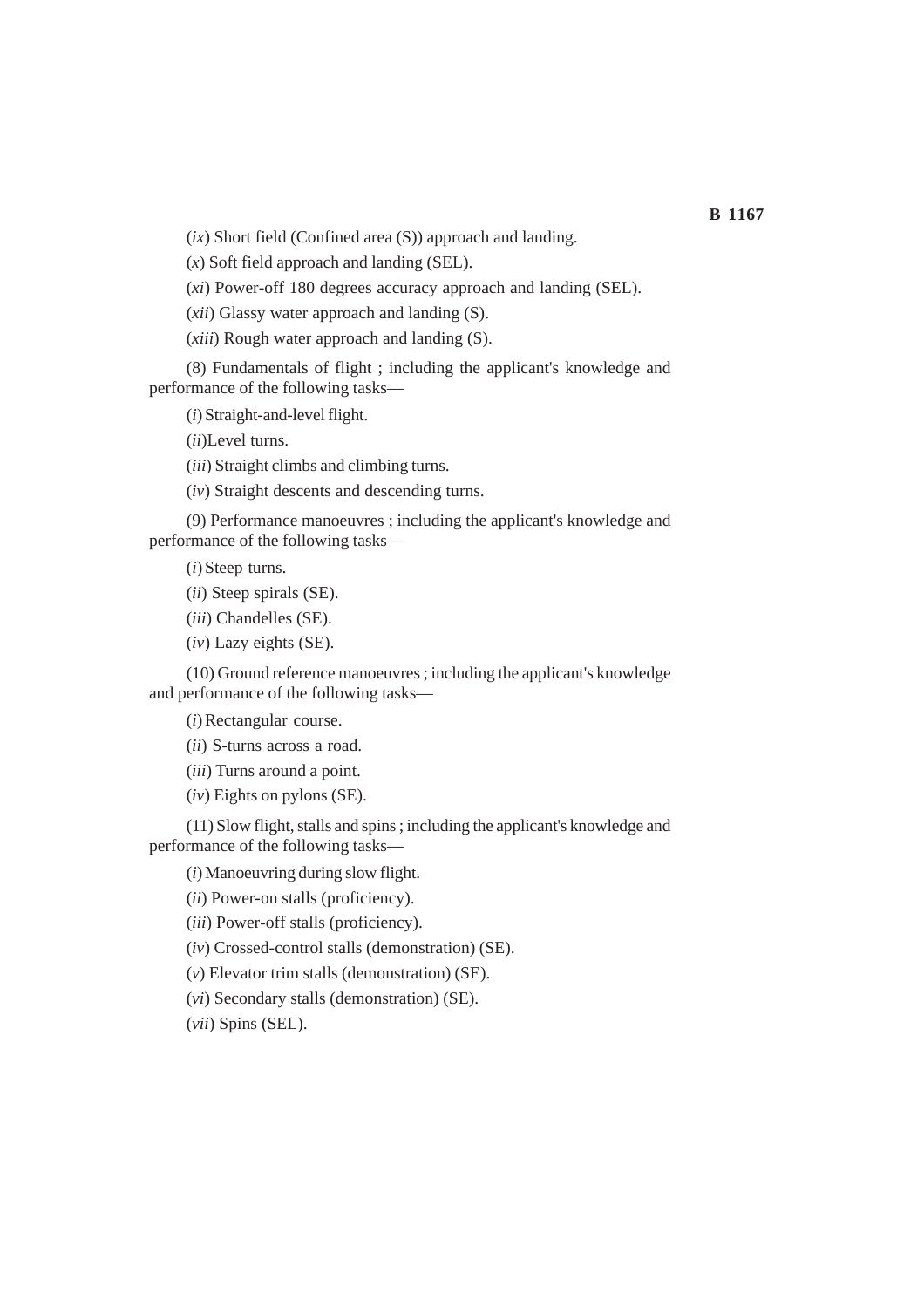(12) Basic instrument manoeuvres ; including the applicant's knowledge and performance of the following tasks—

(*i*) Straight-and-level flight.

(*ii*) Constant airspeed climbs.

(*iii*) Constant airspeed descents.

(*iv*) Turns to headings.

(*v*) Recovery from unusual flight attitudes.

(13) Emergency operations (SE) ; including the applicant's knowledge and performance of the following tasks—

(*i*) Emergency approach and landing (simulated).

(*ii*) Systems and equipment malfunctions.

(*iii*) Emergency equipment and survival gear.

(14) Emergency operations (ME) ; including the applicant's knowledge and performance of the following tasks—

(*i*) Systems and equipment malfunctions.

(*ii*) Engine failure during takeoff before VMC.

(*iii*) Engine failure after lift-off.

(*iv*) Approach and landing with an inoperative engine.

(*v*) Emergency descent.

(*vi*) Emergency equipment and survival gear.

(15) Multi-engine operations (ME) ; including the applicant's knowledge and performance of the following tasks—

(*i*) Operation of systems.

(*ii*) Performance and limitations.

(*iii*) Flight principles - engine inoperative.

(*iv*) Manoeuvring with one engine inoperative.

(*v*) VMC demonstration.

(*vi*) Demonstrating the effects of various airspeeds and configurations during engine inoperative performance.

(16) Post-flight procedures ; including the applicant's knowledge and performance of the following tasks—

(*i*) Post-flight procedures.

(*ii*) Anchoring (S).

(*iii*) Docking and mooring (S).

(*iv*) Beaching (S).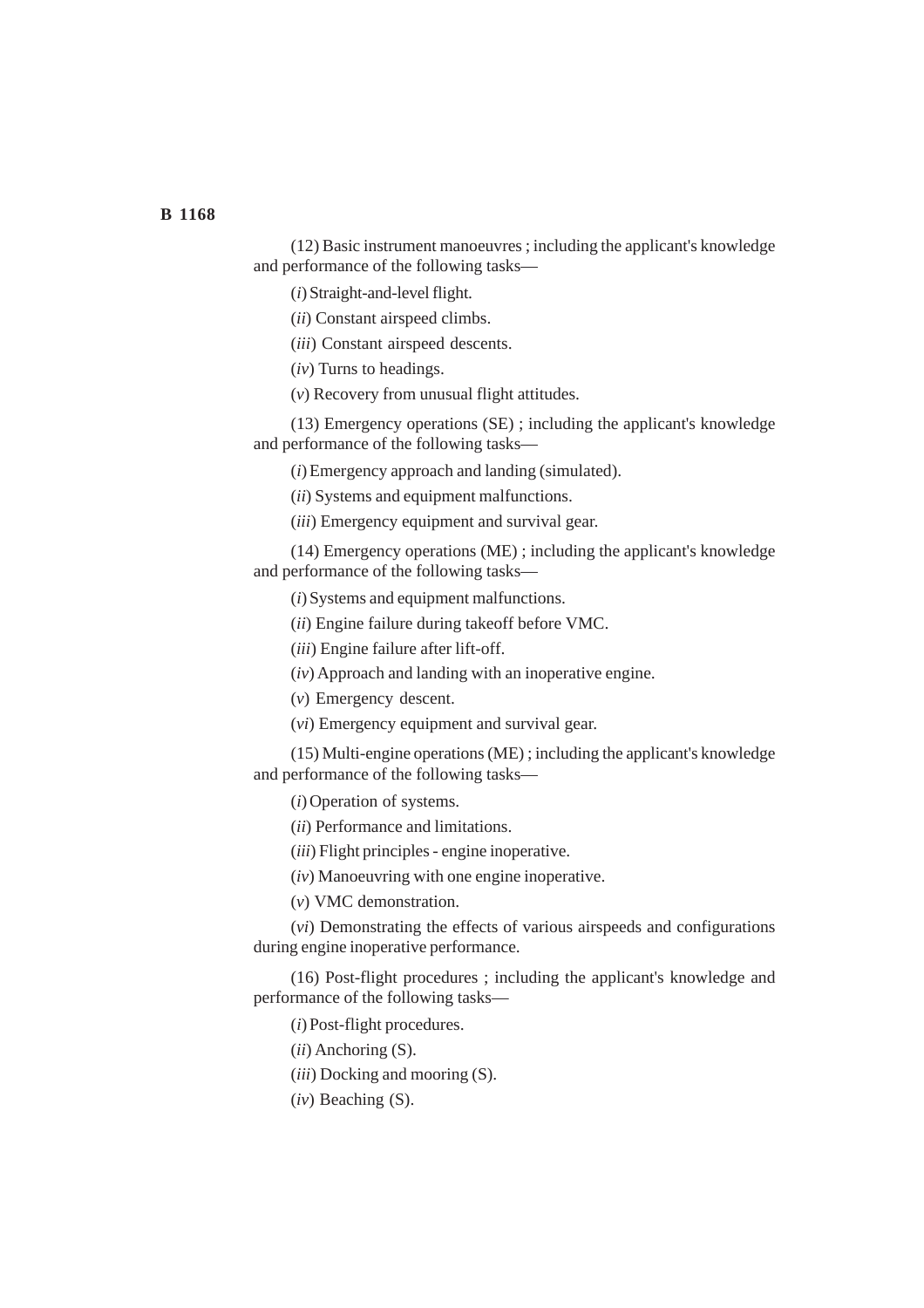(*v*) Ramping (S).

(*b*) *Helicopter Category* : The skill test and proficiency check for the flight instructor rating - helicopter shall include at least the following areas of operation with CRM competencies applied and evident in all tasks appropriate to the category, and if applicable, class or type, of aircraft :

(1) Fundamentals of instruction ; including the applicant's knowledge and performance of the following tasks—

(*i*) The learning process.

- (*ii*) The teaching process.
- (*iii*) Teaching methods.

(*iv*) Evaluation.

(*v*) Flight instructor characteristics and responsibilities.

(*vi*) Human factors.

(*vii*) Planning instructional activity.

(2) Technical subject areas ; including the applicant's knowledge and performance of the following tasks—

(*i*) Aeromedical factors.

(*ii*) Visual Scanning and collision avoidance.

(*iii*) Use of distractions during flight training.

(*iv*) Principles of flight.

(*v*) Helicopter flight controls.

(*vi*) Helicopter weight and balance.

(*vii*) Navigation and flight planning.

(*viii*) Night operations.

(*ix*) Regulations and publications.

(*x*) Use of minimum equipment list.

(*xi*) National airspace system.

(*xii*) Logbook entries and licence endorsements.

(3) Preflight preparation including the applicant's knowledge and performance of the following tasks—

(*i*) Licences and documents.

(*ii*) Weather information.

(*iii*) Operation of systems.

(*iv*) Performance and limitations.

(*v*) Airworthiness requirements.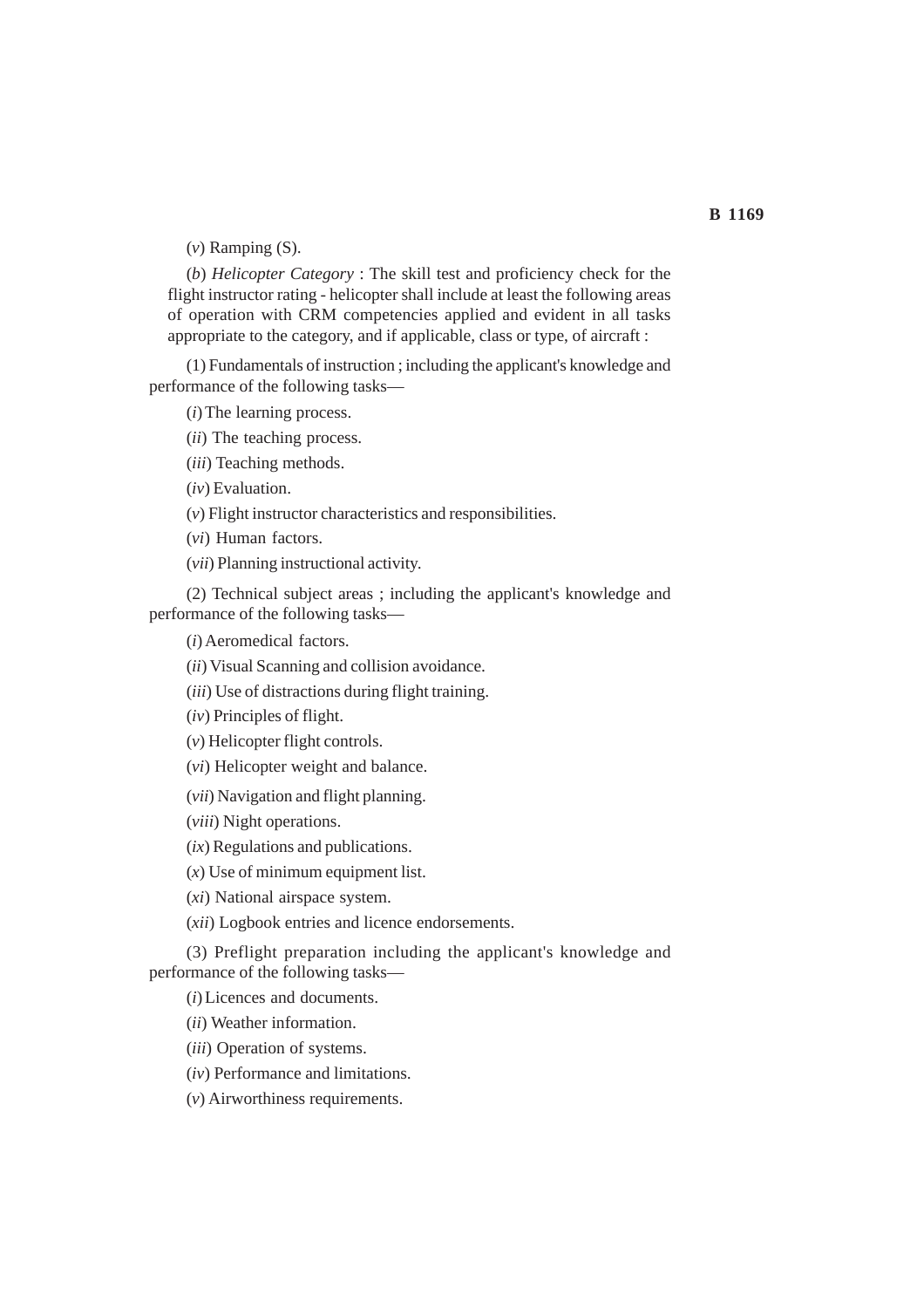(4) Preflight lesson on a manoeuvre to be performed in flight, including the applicant's knowledge and performance of the following task—

(*i*) Manoeuvre lesson.

(5) Preflight procedures, including the applicant's knowledge and performance of the following tasks—

(*i*) Preflight inspection.

(*ii*) Cockpit management.

(*iii*) Engine starting and rotor engagement.

(*iv*) Before takeoff check.

(6) Aerodrome operations and Heliport operations ; including the applicant's knowledge and performance of the following tasks—

(*i*) Radio communications and ATC light signals.

(*ii*) Traffic patterns.

(*iii*) Aerodrome and Heliport Markings and lighting.

(7) Hovering Manoeuvres. including the applicant's knowledge and performance of the following tasks—

(*i*) Vertical takeoff and landing.

(*ii*) Surface taxi.

(*iii*) Hover taxi.

(*iv*) Air taxi.

(*v*) Slope operation.

(8) Takeoffs, landings and go-arounds, including the applicant's knowledge and performance of the following tasks—

(*i*) Normal and crosswind takeoff and climb.

(*ii*) Maximum performance takeoff and climb.

(*iii*) Rolling takeoff.

(*iv*) Normal and crosswind approach.

(*v*) Steep approach.

(*vi*) Shallow approach and running/roll-on landing.

(*vii*) Go-around.

(9) Fundamentals of flight ; including the applicant's knowledge and performance of the following tasks—

(*i*) Straight-and-level flight.

(*ii*) Level turns.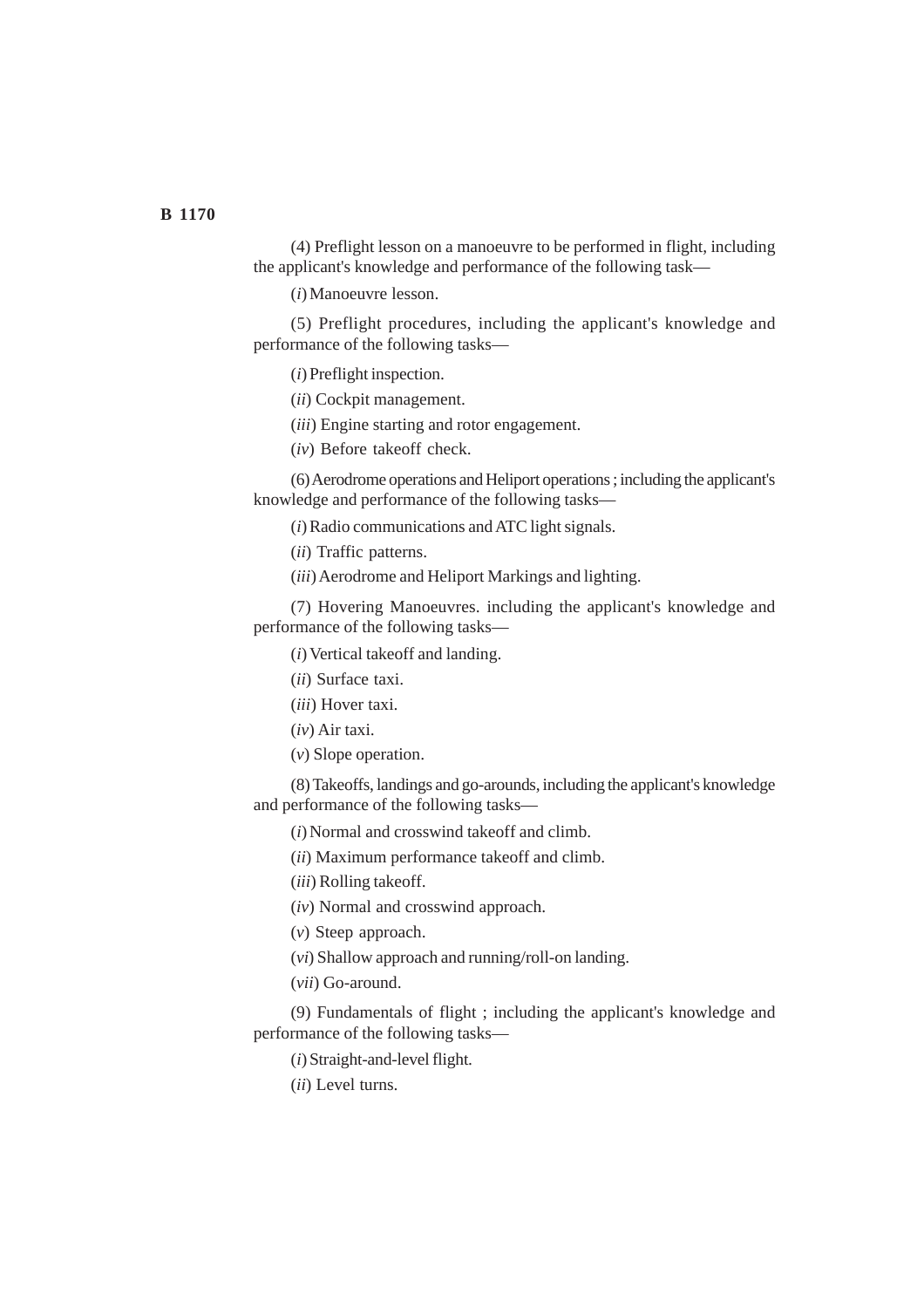(*iii*) Straight climbs and climbing turns.

(*iv*) Straight descents and descending turns.

(10) Performance manoeuvres ; including the applicant's knowledge and performance of the following tasks—

(*i*) Rapid deceleration.

(*ii*) Straight-in autorotation.

(*iii*) 180 degrees autorotation.

(11) Emergency operations ; including the applicant's knowledge and performance of the following tasks—

(*i*) Power failure at a hover.

(*ii*) Power failure at altitude.

(*iii*) Settling-with-power.

(*iv*) Low rotor RPM recovery.

(*v*) Antitorque system failure.

(*vi*) Dynamic rollover.

(*vii*) Ground resonance.

(*viii*) Low "*G*" conditions.

(*ix*) Systems and equipment malfunctions.

(*x*) Emergency equipment and survival gear.

(12) Special operations ; including the applicant's knowledge and performance of the following tasks—

(*i*) Confined area operation.

(*ii*) Pinnacle/platform operation.

(13) Post-flight procedures ; including the applicant's knowledge and performance of the following tasks—

(*i*) After-landing and securing.

(*c*) Powered-lift Category.

(1) Reserved.

(*d*) *Airship Category* : The skill test and proficiency check for the flight instructor rating-airship shall include at least the following areas of operation with CRM competencies applied and evident in all tasks appropriate to the category of aircraft :

(1) Fundamentals of instruction ; including the applicant's knowledge and performance of the following tasks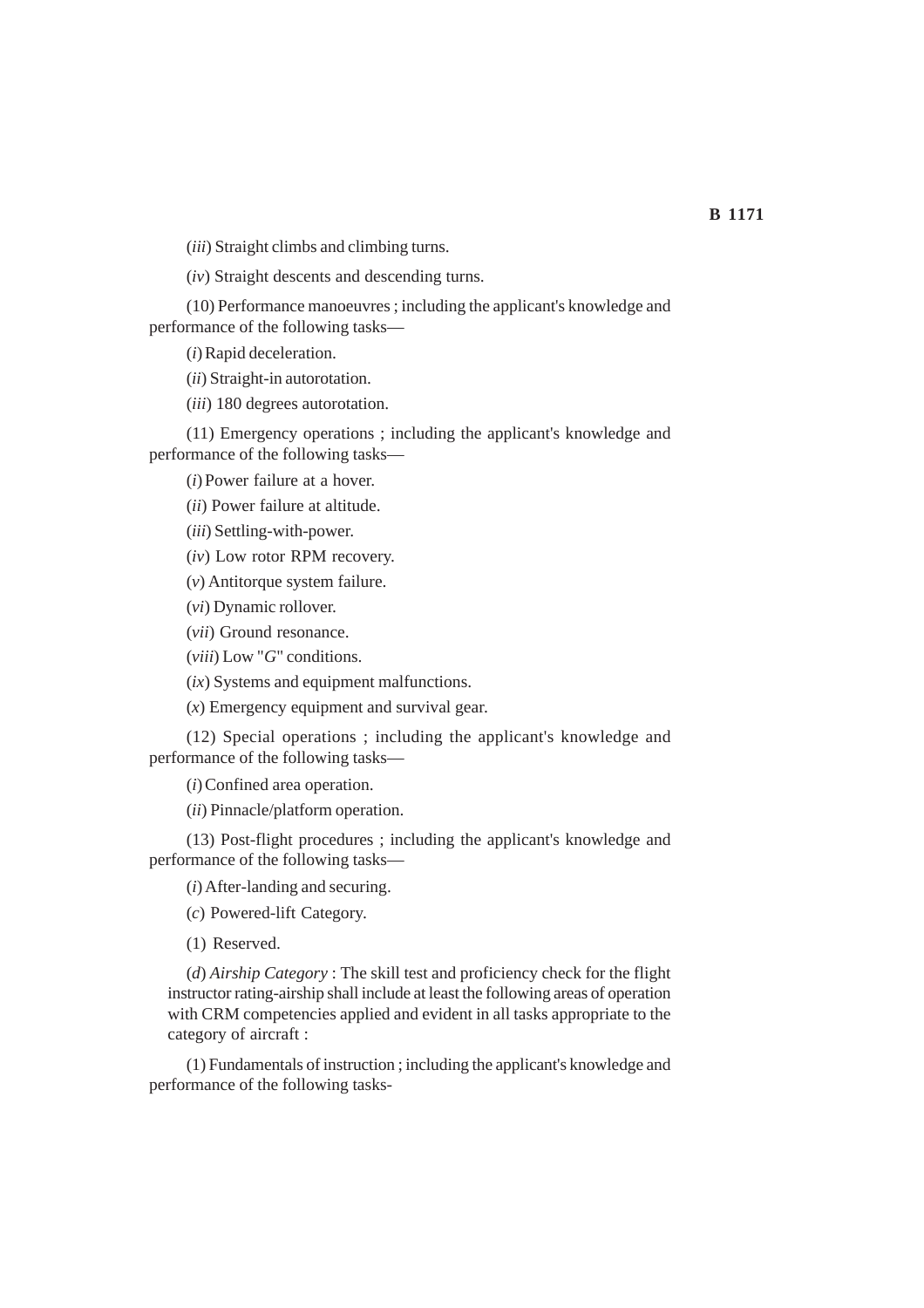(*i*) The learning process.

(*ii*) The teaching process.

(*iii*) Teaching methods.

(*iv*) Evaluation.

(*v*) Flight instructor characteristics and responsibilities.

(*vi*) Human factors.

(*vii*) Planning instructional activity.

(2) Technical subject areas ; including the applicant's knowledge and performance of the following tasks—

(*i*) Aeromedical factors.

(*ii*) Visual Scanning and collision avoidance.

(*iii*) Use of distractions during flight training.

(*iv*) Principles of flight.

(*v*) Airship weight-off, ballast, and trim.

(*vi*) Night operations.

(*vii*) Regulations and publications.

(*viii*) National airspace system.

(*ix*) Logbook entries and licence endorsement.

(3) Preflight preparation, including the applicant's knowledge and performance of the following tasks—

(*i*) Licences and documents.

(*ii*) Weather information.

(*iii*) Cross-country flight planning.

(*iv*) Performance and limitations.

(*v*) Operations of systems.

(4) Preflight lesson on a manoeuvre to be performed in flight, including the applicant's and performance of the following tasks—

(*i*) Manoeuvre lesson.

(5) Preflight procedures, including the applicant's knowledge and performance of the following tasks—

(*i*) Preflight inspection.

(*ii*) Cockpit management.

(*iii*) Engine starting.

(*iv*) Unmasting and positioning for takeoff.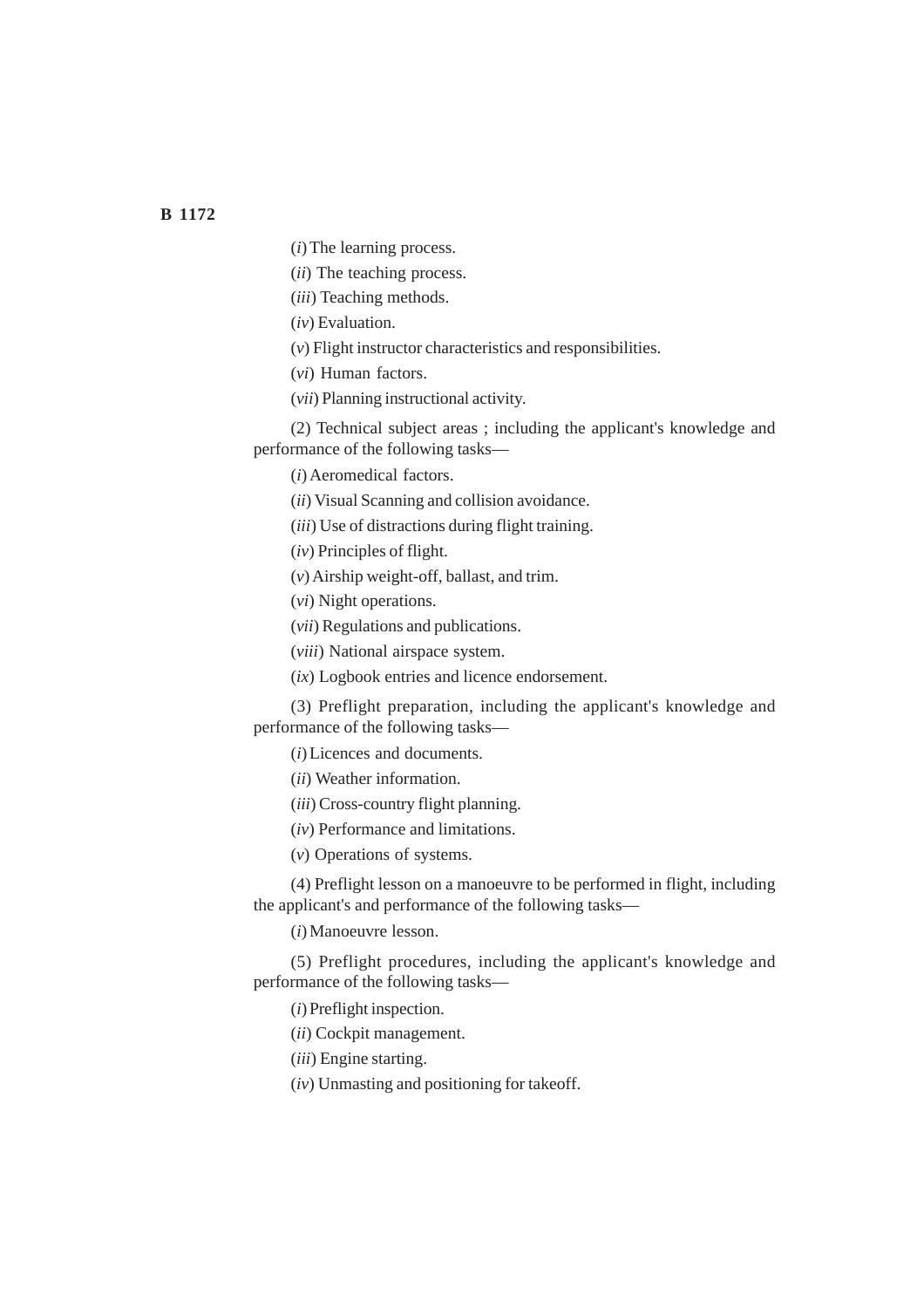(*v*) Ground handling.

(*vi*) Before takeoff check.

(6) Aerodrome operations, including the applicant's knowledge and performance of the following tasks—

(*i*) Radio communications.

(*ii*) Traffic pattern operations.

(*iii*) Aerodrome, runway and taxiway markings and lighting.

(7) Performance manoeuvres, including the applicant's knowledge and performance of the following tasks—

(*i*) Flight to, from, and at pressure height.

(*ii*) In-flight weigh-off.

(*iii*) Manual pressure control.

(*iv*) Static and dynamic trim.

(8) Navigation, including the applicant's knowledge and performance of the following tasks—

(*i*) Pilotage and dead reckoning.

(*ii*) Diversion.

(*iii*) Lost procedures.

(*iv*) Navigation systems and air traffic control radar services.

(9) Basic instrument manoeuvres, including the applicant's knowledge and performance of the following tasks—

(*i*) Straight-and level flight.

(*ii*) Constant airspeed climbs.

(*iii*) Constant airspeed descents.

(*iv*) Turns to headings.

(*v*) Recovery from unusual flight attitudes.

(10) Emergency operations, including the applicant's knowledge and performance of the following tasks—

(*i*) Aborted takeoff.

(*ii*) Engine failure during takeoff.

(*iii*) Engine failure during flight.

(*iv*) Engine fire during flight.

(*v*) Envelope emergencies.

(*vi*) Free ballooning.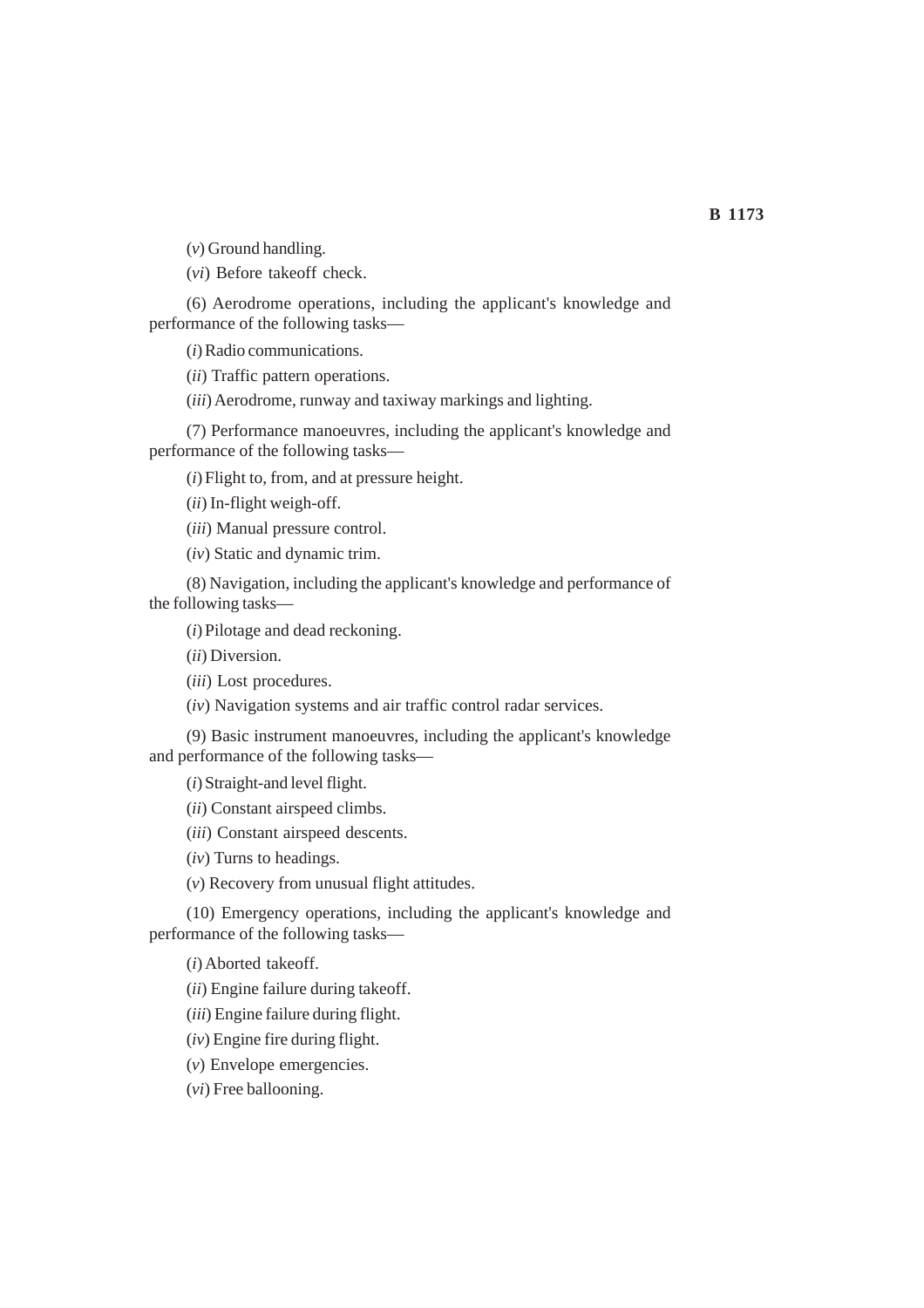(*vii*) Ditching and emergency landing.

(*viii*) Systems and equipment malfunctions.

(11) Post-flight procedures, including the applicant's knowledge and performance of the following tasks—

(*i*) Masting.

(*ii*) Post-masting.

(*e*) *Balloon Category* : The skill test and proficiency check for the flight instructor rating with balloon instructor rating shall include at least the following areas of operation with CRM competencies applied and evident in all tasks appropriate to the category and class of aircraft :

*Note* : When (BH) is indicated, the item is for hot air balloons only. When (BG) is indicated, the item is for gas balloons.

(1) Fundamentals of instruction ; including the applicant's knowledge and performance of the following tasks—

(*i*) The learning process.

(*ii*) The teaching process.

(*iii*) Teaching methods.

(*iv*) Evaluation.

(*v*) Flight instructor characteristics and responsibilities.

(*vi*) Human factors.

(*vii*) Planning instructional activity.

(2) Technical subject areas ; including the applicant's knowledge and performance of the following tasks—

(*i*) Aeromedical factors.

(*ii*) Visual Scanning and collision avoidance.

(*iii*) Use of distractions during flight training.

(*iv*) Principles of flight.

(*v*) Regulations and publications.

(*vi*) National airspace system.

(*vii*) Logbook entries and licence endorsement.

(3) Preflight preparation, including the applicant's knowledge and performance of the following tasks—

(*i*) Licences and documents.

(*ii*) Weather information.

(*iii*) Cross-country flight planning.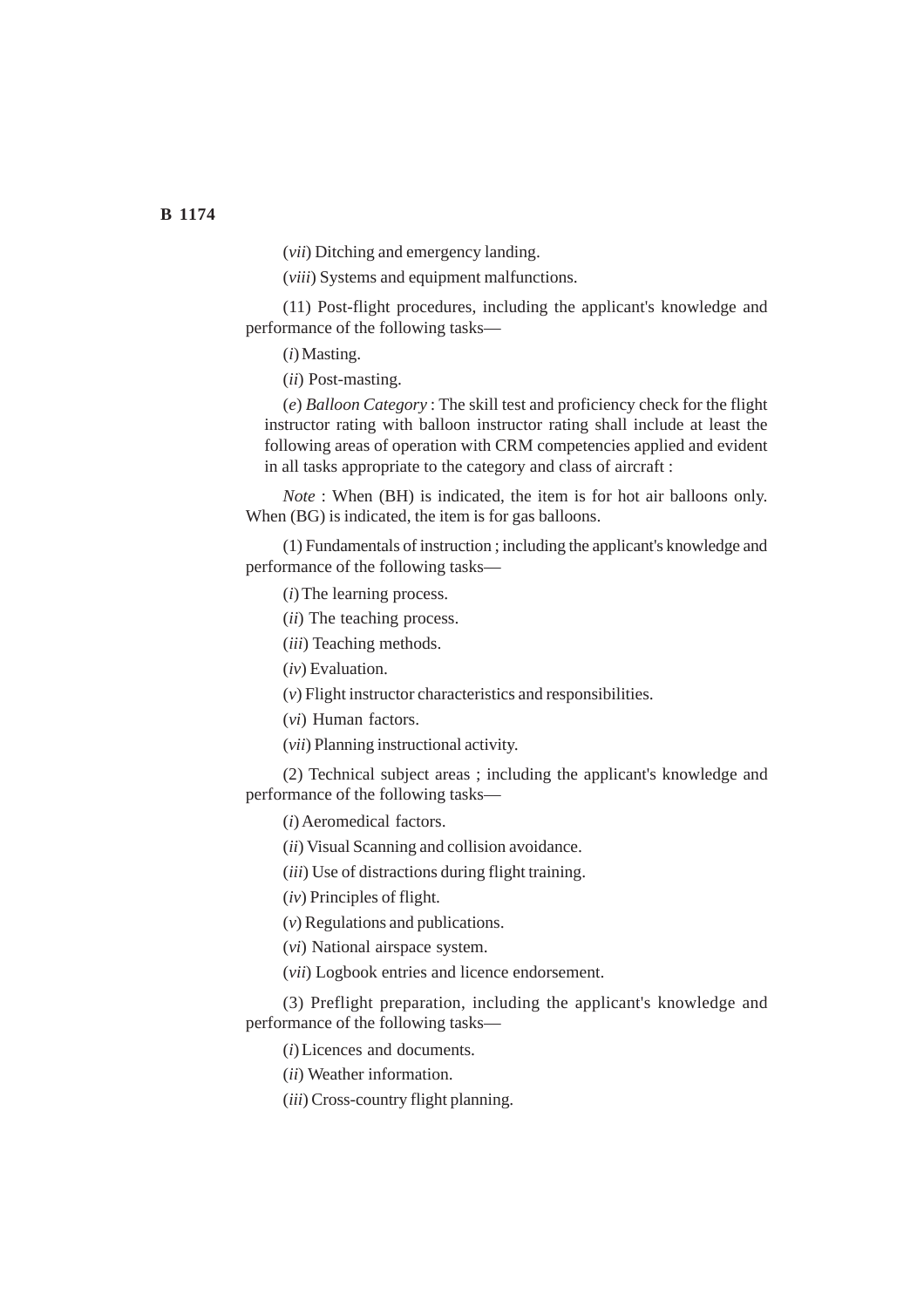(*iv*) Performance and limitations.

(*v*) Operations of systems.

(4) Preflight lesson on a manoeuvre to be performed in flight, including the applicant's and performance of the following tasks—

(*i*) Manoeuvre lesson.

(5) Preflight procedures, including the applicant's knowledge and performance of the following tasks—

(*i*) Launch site selection.

(*ii*) Crew briefing and preparation.

(*iii*) Layout and assembly.

(*iv*) Preflight inspection.

(*v*) Inflation.

(*vi*) Basket/gondola management.

(*vii*) Pre-launch check.

(6) Aerodrome operations, including the applicant's knowledge and performance of the following tasks—

(*i*) Radio communications.

(7) Launches and landings, including the applicant's knowledge and performance of the following tasks—

(*i*) Normal launch.

(*ii*) Launch over obstacle.

(*iii*) Approach to landing.

(*iv*) Steep approach to landing.

(*v*) Normal landing.

(*vi*) High-wind landing.

(8) Performance manoeuvres, including the applicant's knowledge and performance of the following tasks—

(*i*)Ascents.

(*ii*) Altitude control (level flight).

(*iii*) Descents.

(*iv*) Rapid ascent and descent.

(*v*) Contour flying (BH).

(*vi*) High altitude flight (BG).

(*vii*) Obstacle avoidance (BH).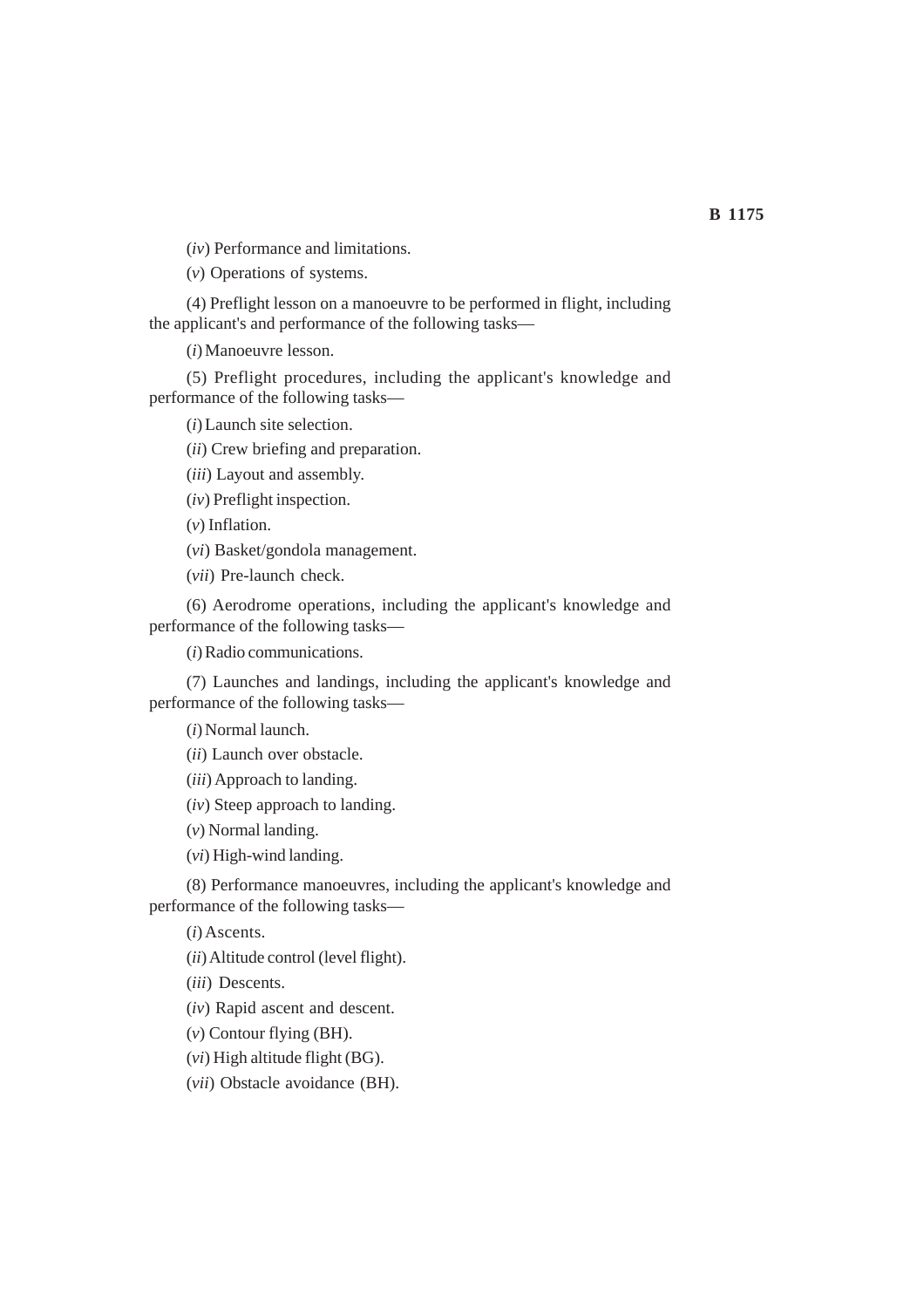(*viii*) Tethering (BH).

(*ix*) Winter flying.

(*x*) Mountain flying.

(*xi*) Navigation, including the applicant's knowledge and performance of the following tasks—

(*A*) Navigation.

(9) Emergency operations, including the applicant's knowledge and performance of the following tasks—

(*i*) Systems and equipment malfunctions.

(*ii*) Emergency equipment and survival gear.

(*iii*) Water landing.

(*iv*) Thermal flight.

(10) Post-flight procedures, including the applicant's knowledge and performance of the following tasks—

(*i*) Recovery.

(11) Deflation and pack-up.

(*i*) Refueling (BH).

(*f*)*Glider Category* : The skill test and proficiency check for the flight instructor rating - glider shall include at least the following areas of operation with CRM competencies applied and evident in all tasks appropriate to the category of aircraft :

(1) Fundamentals of instruction; including the applicant's knowledge and performance of the following tasks—

(*i*) The learning process.

(*ii*) The teaching process.

(*iii*) Teaching methods.

(*iv*) Evaluation.

(*v*) Flight instructor characteristics and responsibilities.

(*vi*) Human factors.

(*vii*) Planning instructional activity.

(2) Technical subject areas; including the applicant's knowledge and performance of the following tasks—

(*i*) Aeromedical factors.

(*ii*) Visual Scanning and collision avoidance.

(*iii*) Use of distractions during flight training.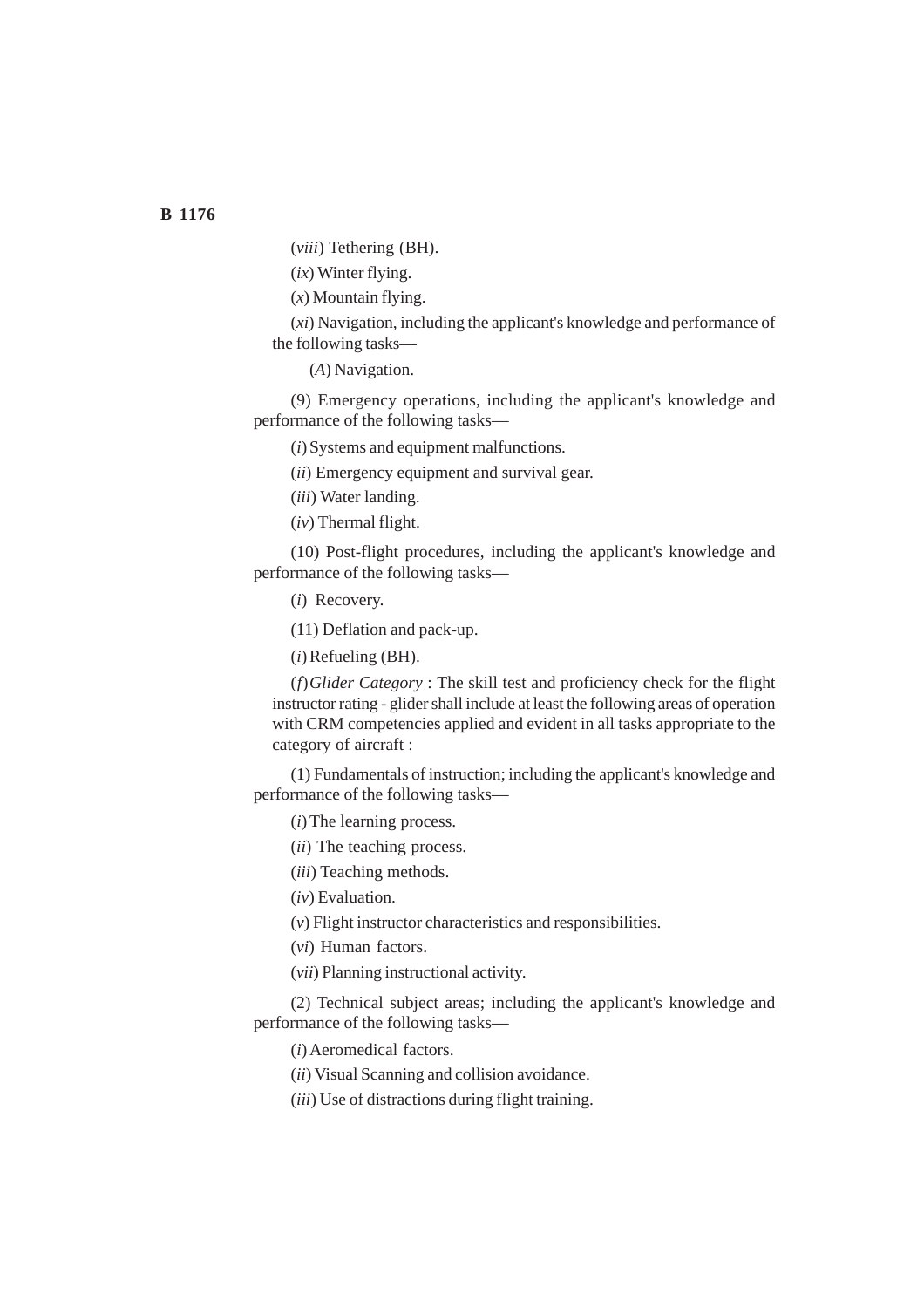(*iv*) Principles of flight.

(*v*) Elevators, ailerons, and rudder.

(*vi*) Trim, lift and drag devices.

(*vii*) Glider weight and balance.

(*viii*) Navigation and flight planning.

(*ix*) Regulations and publications.

(*x*) National airspace system.

(*xi*) Logbook entries and licence endorsements.

(3) Preflight preparation; including the applicant's knowledge and performance of the following tasks—

(*i*) Licences and documents.

(*ii*) Weather information.

(*iii*) Operation of systems.

(*iv*) Performance and limitations.

(4) Preflight lesson on a manoeuvre to be performed in flight; including the applicant's knowledge and performance of the following task-—

(*i*) Manoeuvre lesson.

(5) Preflight procedures; including the applicant's knowledge and performance of the following tasks—

(*i*) Assembly.

(*ii*) Ground handling.

(*iii*) Preflight inspection.

(*iv*) Cockpit management.

(*v*) Visual signals.

(6)Aerodrome operations and gliderport operations; including the applicant's knowledge and performance of the following tasks—

(*i*) Radio communications.

(*ii*) Traffic patterns.

(*iii*) Aerodrome, runway, and taxiway signs, markings and lighting.

(7) Launches- aero tow, including the applicant's knowledge and performance of the following tasks—

(*i*) Before takeoff checks.

(*ii*) Normal and crosswind takeoff.

(*iii*) Maintaining tow positions.

(*iv*) Slack line.

(*v*) Boxing the wake.

(*vi*) Tow release.

(*vii*) Abnormal occurrences.

**B 1177**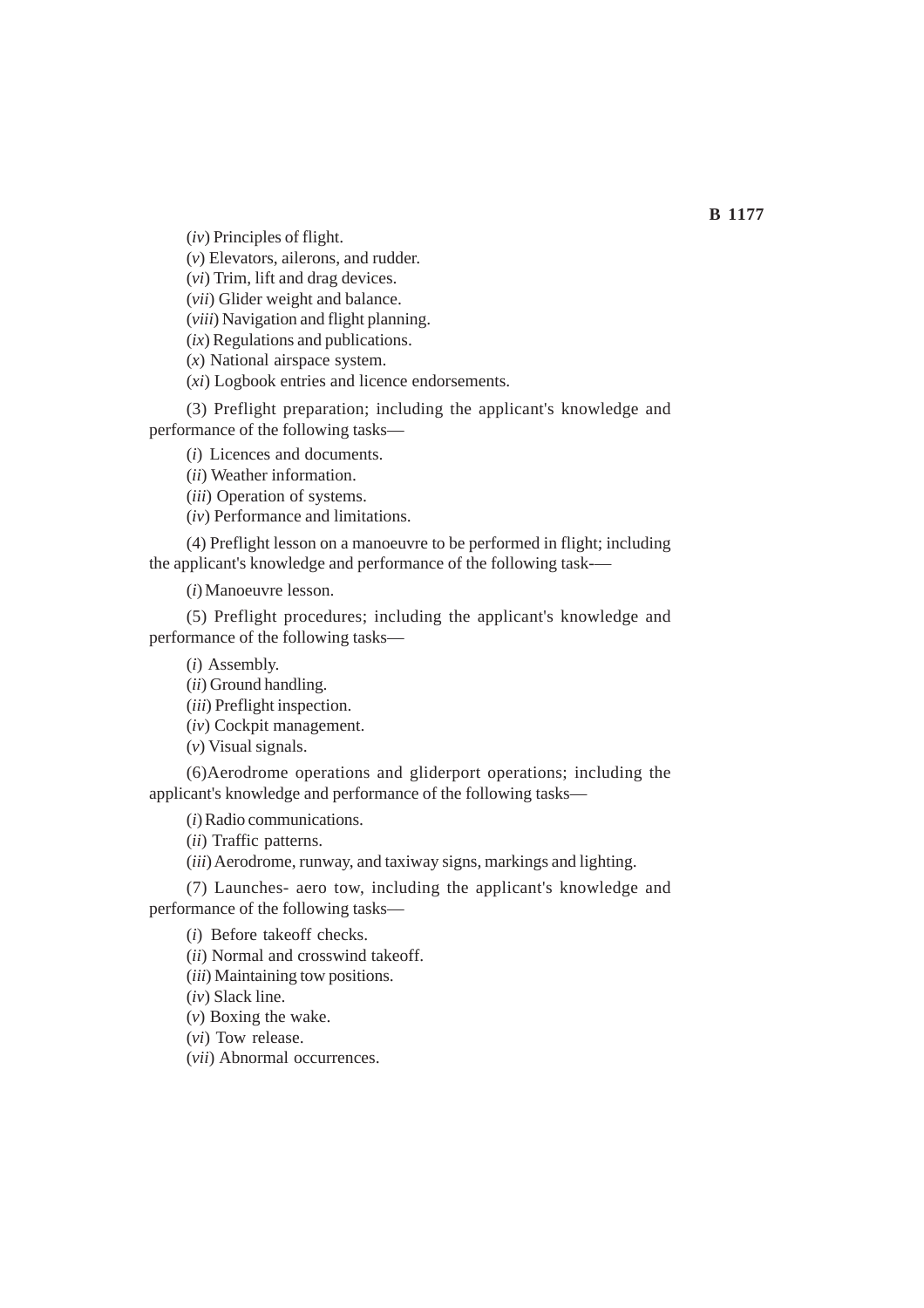(8) Launches-ground tow (auto or winch), including the applicant's knowledge and performance of the following tasks—

(i) Before takeoff check.

(ii) Normal and crosswind takeoff.

(*iii*) Abnormal occurrences.

(9) Launches- self-launch, including the applicant's knowledge and performance of the following tasks—

(*i*) Engine starting.

(*ii*) Taxiing.

(*iii*) Before takeoff check.

(*iv*) Normal and crosswind takeoff and climb.

(*v*) Engine shutdown in flight.

(*vi*) Abnormal occurrences.

(10) Landings, including the applicant's knowledge and performance of the following tasks—

(*i*) Normal and cross wind landing.

(*ii*) Slips to landing.

(*iii*) Downwind landing.

(11) Fundamentals of flight, including the applicant's knowledge and performance of the following tasks—

(*i*) Straight glides.

(*ii*) Turns to headings.

(12) Performance airspeeds, including the applicant's knowledge and performance of the following tasks—

(*i*) Minimum sink airspeed.

(*ii*) Speed-to-fly.

(13) Soaring techniques, including the applicant's knowledge and performance of the following tasks—

(*i*) Thermal soaring.

(*ii*) Ridge and slope soaring.

(*iii*) Wave soaring.

(14) Performance manoeuvres, including the applicant's knowledge and performance of the following tasks—

(*i*) Steep turns

(*ii*) Recovery from a spiral dive.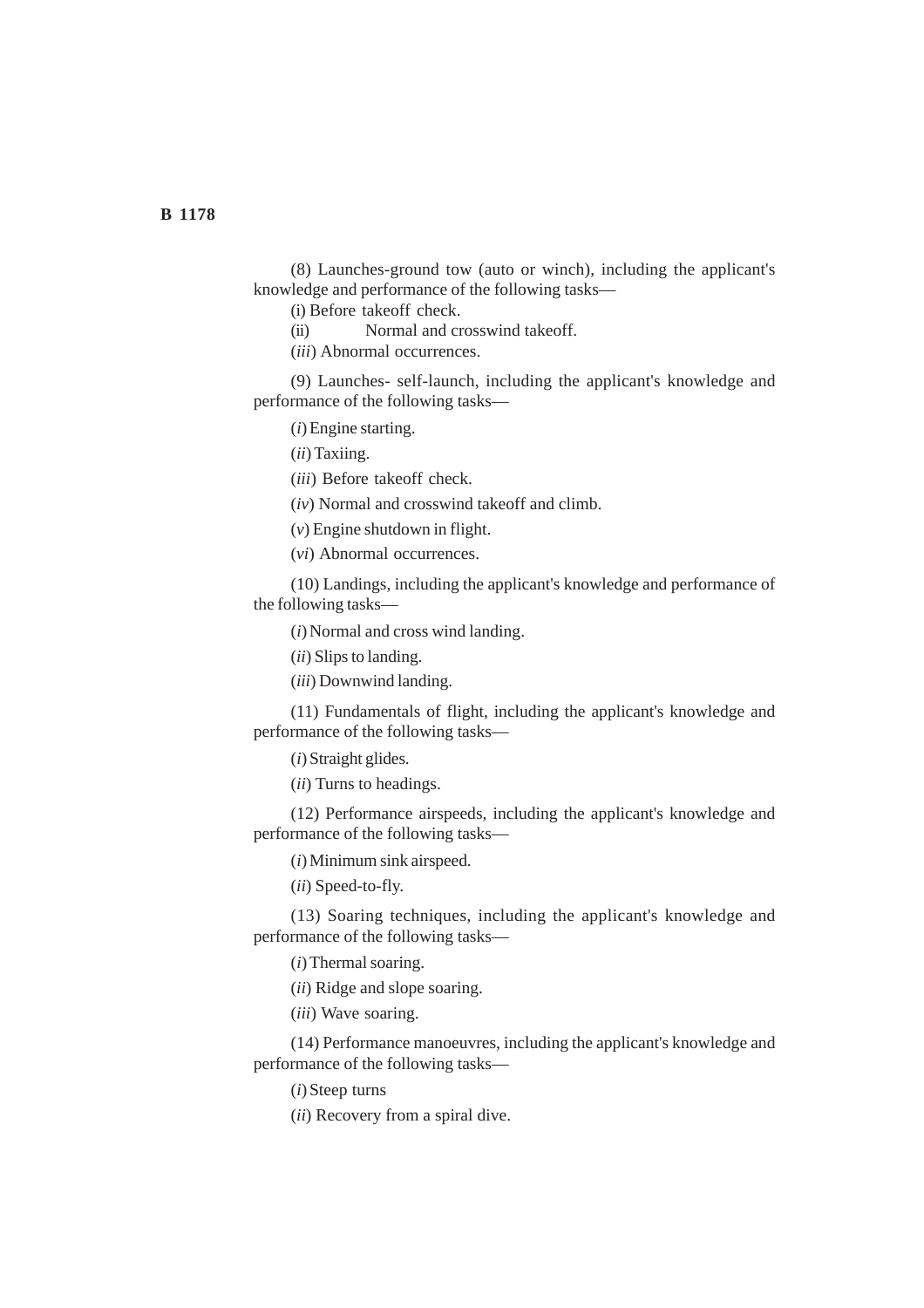(15) Slow flight and stalls, including the applicant's knowledge and performance of the following tasks—

(*i*) Manoeuvring at minimum control airspeed.

(*ii*) Stall recognition and recovery.

(*iii*) Spins.

(16) Emergency operations, including the applicant's knowledge and performance of the following tasks—

(*i*) Simulated off-aerodrome landing.

(*ii*) Emergency equipment and survival gear.

(17) Post-flight procedures, including the applicant's knowledge and performance of the following tasks—

(*i*) After-landing and securing.

(g) *Flight Instructor for Instrument Ratings* (*A*, *H*, *and PL*) : The skill test and proficiency for the flight instructor for instrument ratings - aeroplane, helicopter and powered-lift shall include at least the following areas of operation with CRM competencies applied and evident in all tasks appropriate to the category, and if applicable class, of aircraft :

*Note* 1 : When (SE) is indicated, the item or paragraph is only for singleengine, when (ME) is indicated the item or paragraphs is only for multi-engine. When nothing is indicated, the item and paragraph are for single-engine and multi-engine.

*Note* 2 : When (*A*) is indicated, the item or paragraph is only for Aeroplane. When (H) is indicated, the item or paragraph is only for Helicopter. When nothing is indicated, the item and the paragraph are for all categories.

(1) Fundamentals of instructing ; including the applicant's knowledge and performance of the following tasks—

(*i*) The learning process.

(*ii*) Human behaviour and effective communication.

(*iii*) The teaching process.

(*iv*) Teaching methods.

(*v*) Critique and evaluation.

(*vi*) Flight instructor characteristics and responsibilities.

(*vii*) Planning instructional activity.

(2) Technical subject areas ; including the applicant's knowledge and performance of the following tasks—

(*i*) Aircraft flight instruments and navigation equipment.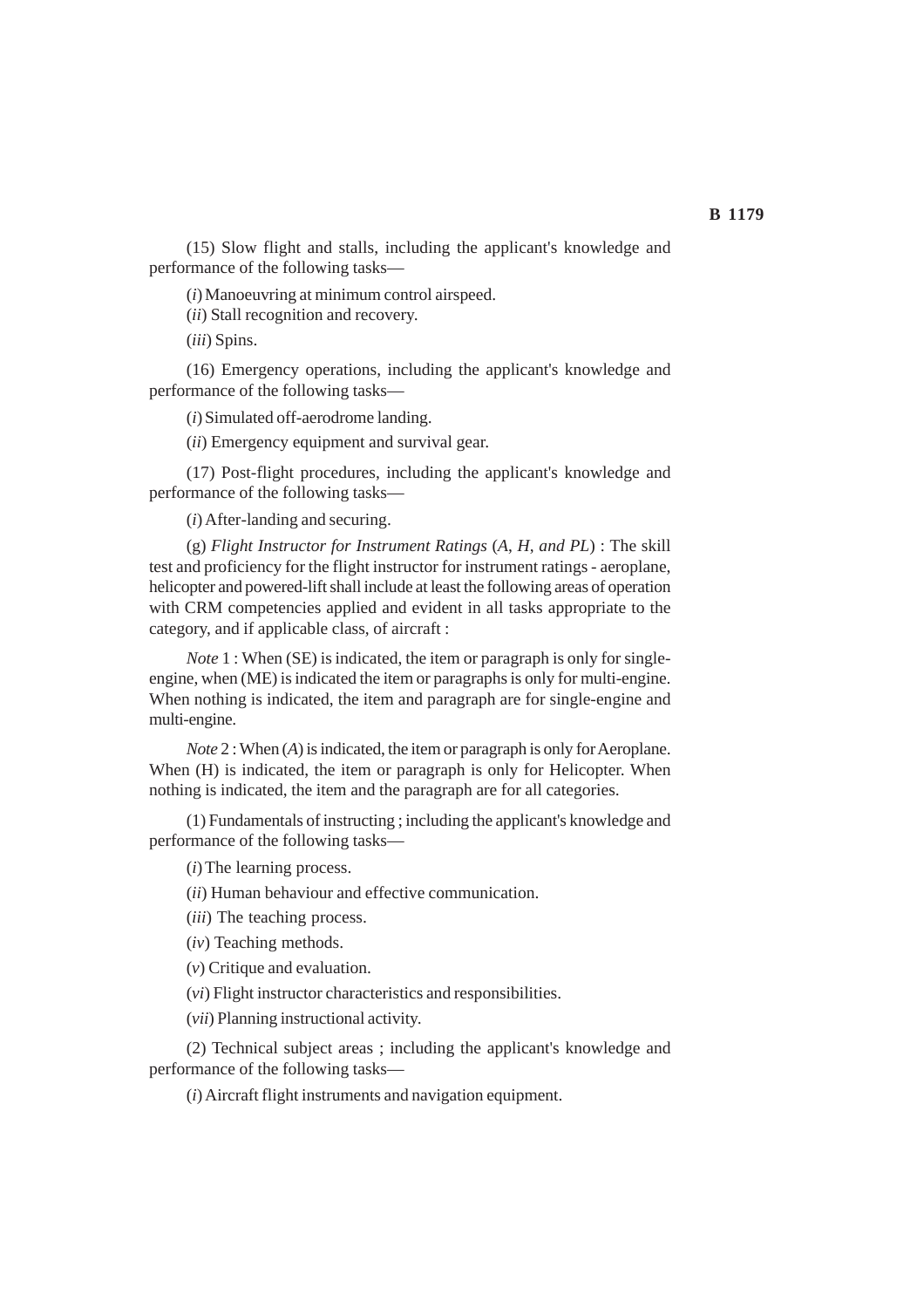(*ii*) Aeromedical factors.

(*iii*) Regulations and publications related to IFR operations.

(*iv*) Logbook entries related to instrument instruction.

(3) Preflight preparation ; including the applicant's knowledge and performance of the following tasks—

(*i*) Weather information.

(*ii*) Cross-country flight planning.

(*iii*) Instrument cockpit check.

(4) Preflight lesson on a manoeuvre to be performed in flight; including the applicant's knowledge and performance of the following task—

(*i*) Manoeuvre lesson.

(5) Air traffic control clearances and procedures; including the applicant's knowledge and performance of the following tasks—

(*i*) Air traffic control clearances.

(*ii*) Compliance with departure, en-route and arrival procedures and clearances.

(6) Flight by reference to instruments; including the applicant's knowledge and performance of the following tasks—

(*i*) Straight-and-level flight.

(*ii*) Turns.

(*iii*) Change of airspeed in straight-and-level and turning flight.

(*iv*) Constant airspeed climbs and descents.

(*v*) Constant rate climbs and descents.

(*vi*) Timed turns to magnetic compass headings.

(*vii*) Steep turns.

(*viii*) Recovery from unusual flight altitudes.

(7) Navigation systems ; including the applicant's knowledge and performance of the following tasks—

(*i*) Intercepting and tracking navigational systems and DME Arcs.

(*ii*) Holding procedures.

(8) Instrument approach procedures ; including the applicant's knowledge and performance of the following tasks—

(*i*) Non-precision instrument approach.

(*ii*) Precision instrument approach.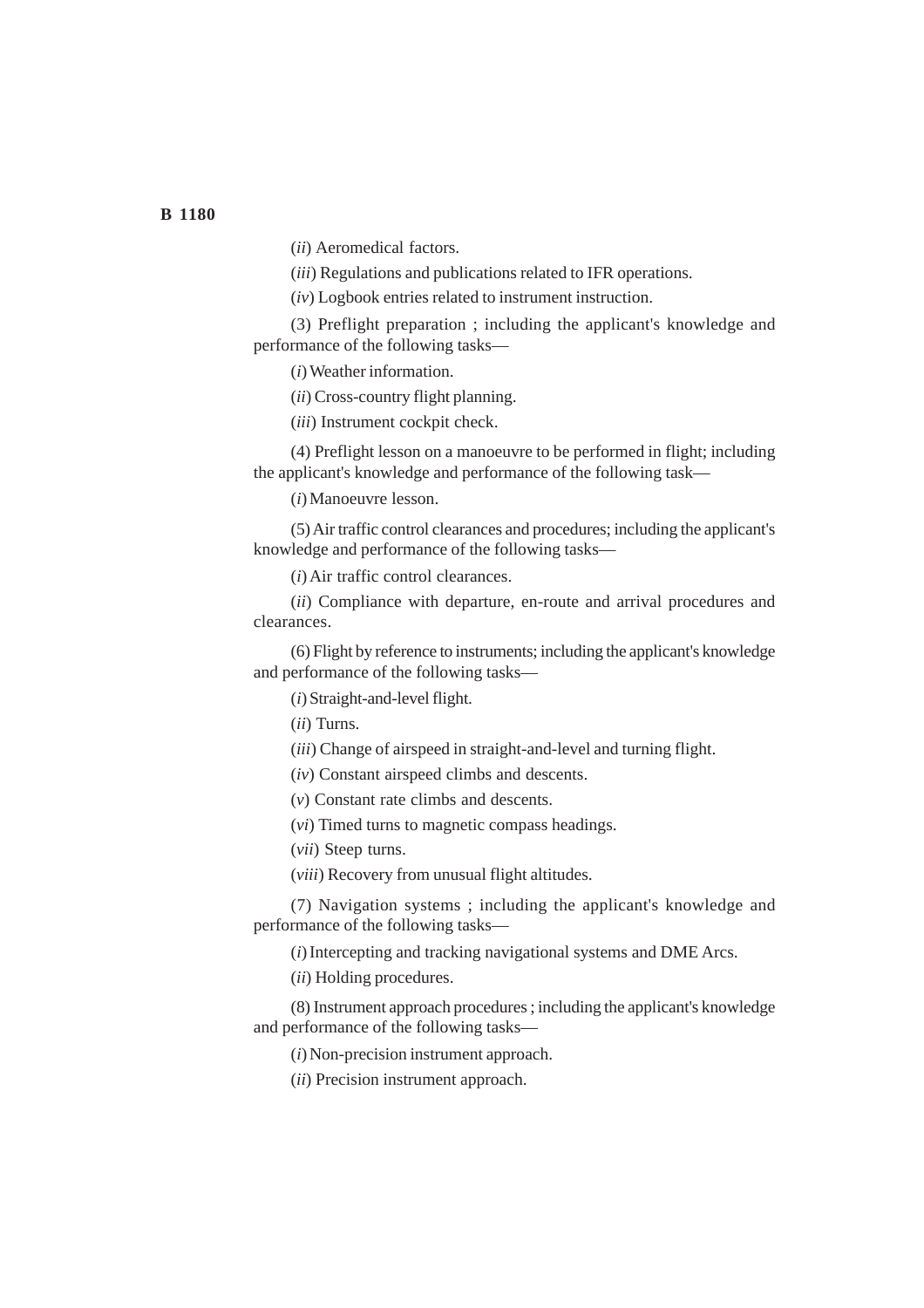(*iii*) Missed approach.

(*iv*) Circling approach (*A*).

(*v*) Landing from a straight-in approach.

(9) Emergency operations ; including the applicant's knowledge and performance of the following tasks—

(*i*) Loss of communications.

(*ii*) Loss of gyro attitude and heading indicators.

(*iii*) Engine failure during straight-and-level flight and turns.

(*iv*) Instrument approach - one engine inoperative.

(10) Post-flight procedures ; including the applicant's knowledge and performance of the following task—

(*i*) Checking instruments and equipment.

(*h*) *Flight Instructor for Additional Type Ratings* : The skill test and proficiency checks for instructors for additional type ratings-aeroplane and helicopter shall include at least the following areas of operation :

*Note* : When (*A*) is indicated, the item or paragraph is only for Aeroplane. When (H) is indicated, the item or paragraph is only for Helicopter. When nothing is indicated, the item and the paragraph are for A and H.

(1) Technical subject areas.

(*i*) The content of the technical subject areas shall cover the areas as applicable to the aircraft class or type.

(*ii*) Flight simulator ; including the applicant's knowledge and performance of the following tasks—

(*a*) Use of checklist, setting of radios/navigation aids.

(*b*) Starting engines.

(*c*) Takeoff checks.

(*d*) Instrument takeoff, transition to instruments after lift off.

(*e*) Engine failure during take-off between V1 and V2 (Aeroplane).

(*f*) Aborted takeoff prior to reaching V1 (A).

(*g*) High mach buffeting, specific flight characteristics (if necessary) (A).

(*h*) Takeoff with engine failure prior to TDP or DPATO or shortly after TDP or DPATO (Helicopter).

(*i*) Steep turns.

(*j*) Recovery from approach to stall/takeoff, clean landing configuration (Aeroplane).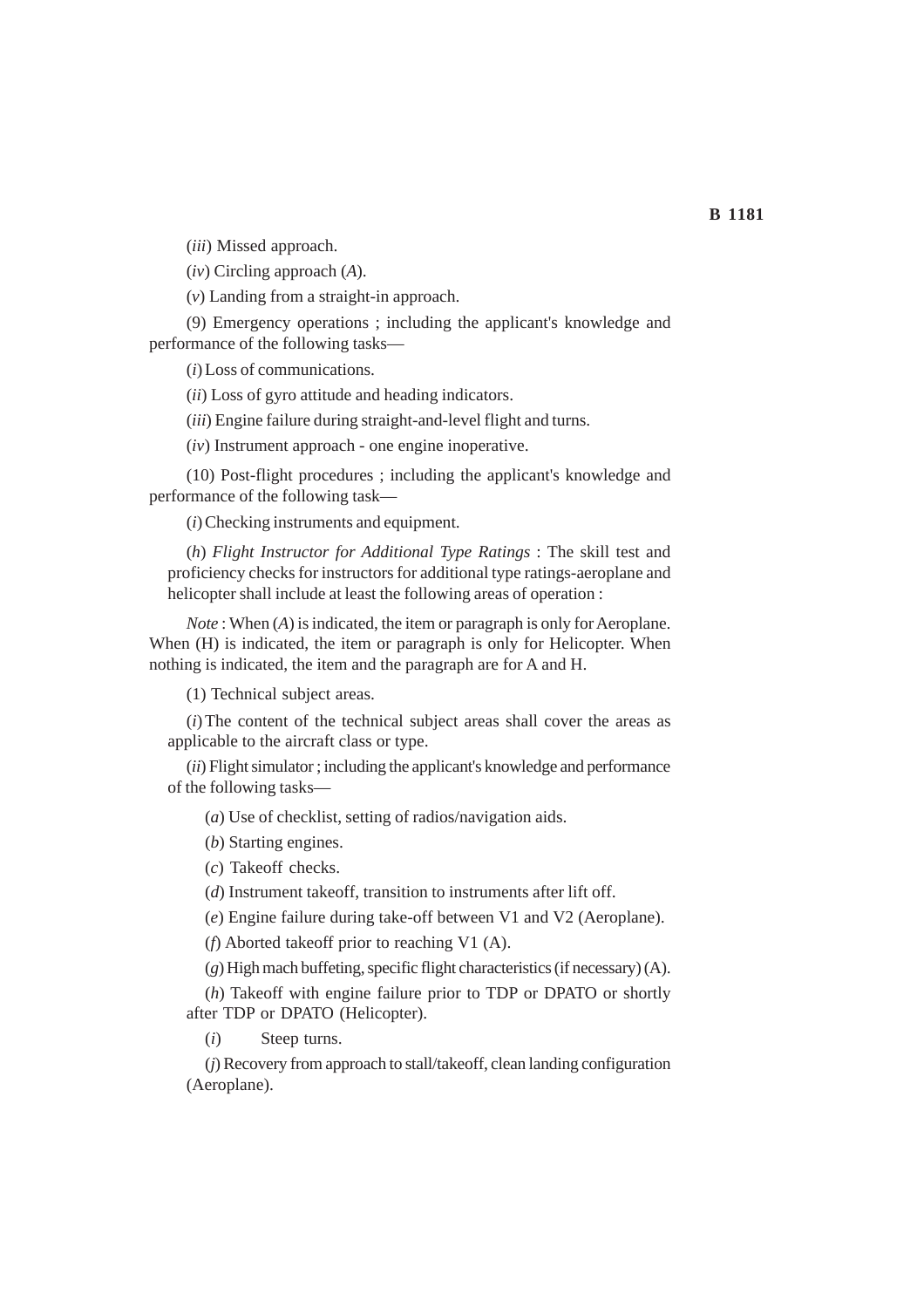(*k*) Instrument approach to required minimum decision height or minimum descent height/altitude, manual one engine simulated inoperative during approach and landing or go-around (Aeroplane).

(*l*) Instrument approach to required minimum decision height or minimum descent height/altitude, autopilot one engine simulated inoperative during approach and landing or go-around (Helicopter).

(*m*) Rejected landing and go-around.

(*n*) Crosswind landing.

(*iii*) Category II and II operations, if applicable ; including the applicant's knowledge and performance of the following tasks—

(*a*) Precision approaches, automatic with auto-throttle and flight director go-around caused by aircraft or ground equipment deficiencies.

(*b*) Go-around caused by weather conditions.

(*c*) Go-around at DH caused by offset position from centreline.

(*d*) One of the CAT II/CAT III approaches must lead to a landing.

(*iv*) Aircraft ; including the applicant's knowledge and performance of the following tasks—

(*a*) Familiarisation with controls during outside checks.

(*b*) Use of checklist, setting of radios and navigation aids, starting engines.

(*c*) Taxiing.

(*d*) Takeoff.

(*e*) Engine failure during takeoff short after V2, after reaching climb out attitude (Aeroplane).

(*f*) Engine failure during takeoff short after TDP or DPATO after reaching climb out attitude (Helicopter).

(*g*) Other emergency procedures (if necessary).

(*h*) Instrument approaches to required minimum decision height, manual one engine out during approach and landing or go-around.

(*i*) One engine simulated inoperative go-around from required minimum decision height.

(*j*) One engine (critical) simulated inoperative landing.

Skill Test for Designated Pilot Examiners

**IS 2.3.10.1.**—(*a*) The skill test for initial designation of a pilot examiner, issuance of additional designations, and renewal of examiner designations shall contain both the appropriate oral questioning and aircraft or flight simulation training device performance in accordance with the applicable skill test for the aircraft category, and or class/type ratings as applicable.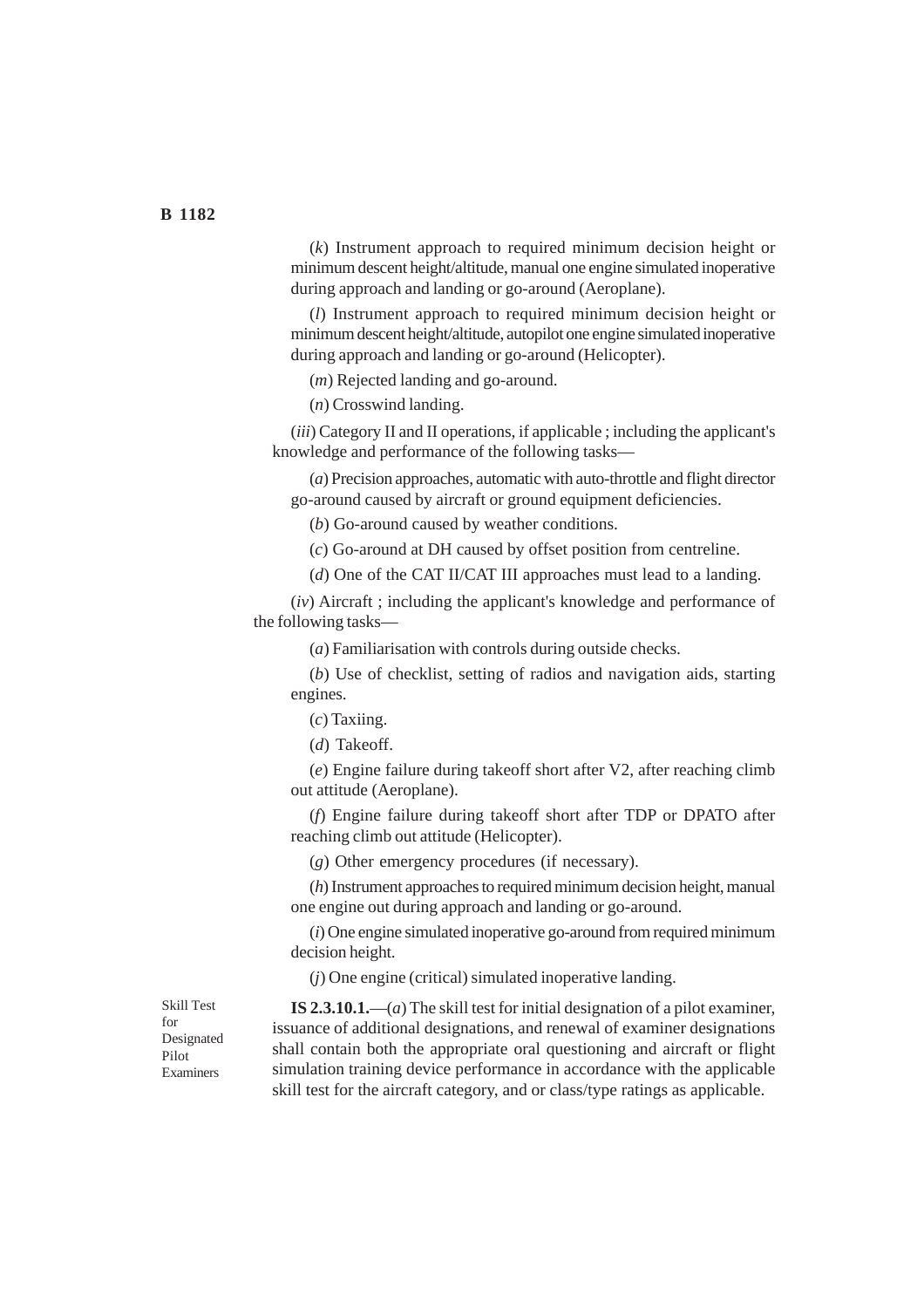(*b*) Methods of skill testing. The Authority inspector will choose one of the following methods to test an examiner pilot applicant. The methods are listed in order of preference but scheduling difficulties may preclude use of the preferred method of testing.

(1) Authority inspector evaluates the pilot examiner applicant testing an actual pilot applicant for a licence or rating.

(*i*) The Authority will arrange for the pilot examiner applicant to conduct a skill test for an actual pilot applicant for a licence or rating appropriate to the examiner designation sought, and the Authority inspector will observe the test from within the aircraft.

(*ii*) The Authority inspector will evaluate the pilot examiner applicant's performance while the pilot examiner applicant evaluates the pilot applicant.

(*iii*) Any discussion between the pilot examiner applicant and the Authority inspector concerning the pilot examiner applicant's performance with the pilot applicant will be held in private.

(*iv*) At the conclusion of the skill test for the actual pilot licence or rating :

(*A*) If the applicant has passed the skill test, the pilot examiner applicant will fill out the appropriate documentation for the pilot applicant while the Authority inspector observes. The Authority inspector will sign any documentation needed.

(*B*) If the pilot applicant does not pass the skill test, the Authority inspector will complete and sign the appropriate document needed.

(2) Authority inspector playing the role of pilot applicant for a skill test.

(*i*) The Authority inspector will play the role of a pilot applicant for a skill test appropriate to the type of designation the pilot examiner applicant is seeking.

(*ii*) If the Authority inspector answers a question incorrectly to test whether the pilot examiner applicant recognises an incorrect answer, the incorrect response must be obviously wrong.

(3) Authority inspector gives a flight skill test to the pilot examiner applicant.

(*i*) The Authority inspector will test the pilot examiner applicant on selected manoeuvres in order to assess the pilot examiner applicant's flight proficiency and ability to evaluate a pilot applicant in accordance with the appropriate skill test.

(*ii*) The Authority inspector will evaluate the pilot examiner applicant's plan of action for completeness and efficiency.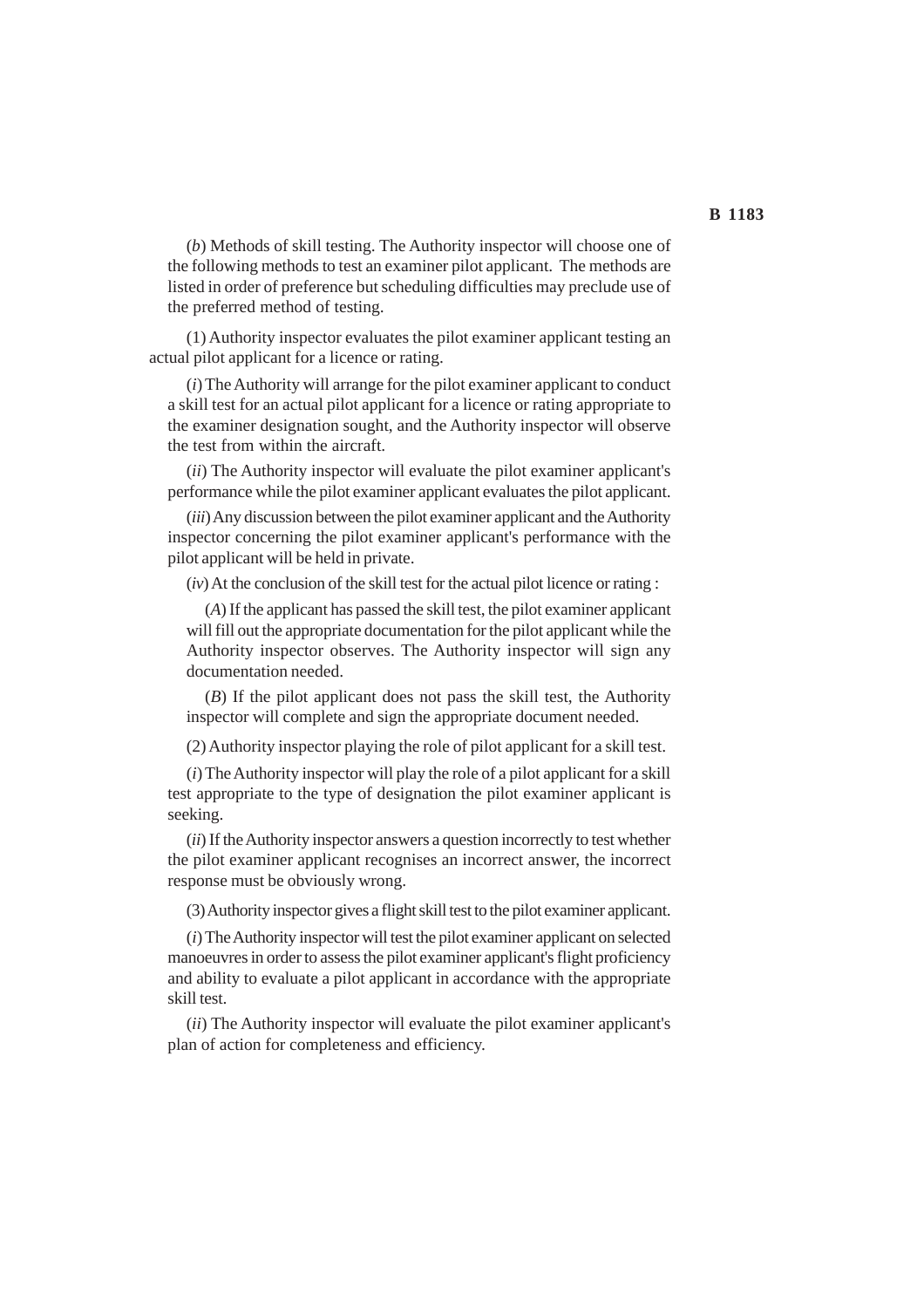Flight Engineer : Skill Test and Proficiency Check.

**IS 2.4.4.4.—**(*a*) The skill test and proficiency check for the flight engineer licence shall include at least the following areas of operation with CRM competencies applied and evident in all tasks appropriate to the category of aircraft :

(1) Preflight preparation ; including the applicant's knowledge and performance of the following tasks—

(*i*) Equipment examination-systems knowledge.

(*ii*) Aircraft handbooks, manuals, minimum equipment list (MEL), configuration deviation list (CDL) and operations specifications.

(*iii*) Performance and limitations.

(2) Preflight procedures ; including the applicant's knowledge and performance of the following tasks—

(*i*) Preflight inspection and cockpit setup.

(*ii*) Preflight inspection-exterior.

(3) Ground operations ; including the applicant's knowledge and performance of the following tasks—

(*i*) Powerplant start.

(*ii*) Taxi and pre-takeoff checks.

(4) Normal procedures ; including the applicant's knowledge and performance of the following tasks—

(*i*) Takeoff.

(*ii*) In-flight.

(*iii*) During approach and landing.

(*iv*) Engine systems monitoring.

(5) Abnormal and emergency procedures ; including the applicant's knowledge and performance of the following tasks—

(*i*) Takeoff.

(*ii*) In-flight.

(*iii*) During approach and landing.

(*iv*) Engine systems monitoring.

(*v*) Postflight procedures.

(*vi*) After landing.

(*vii*) Parking and securing.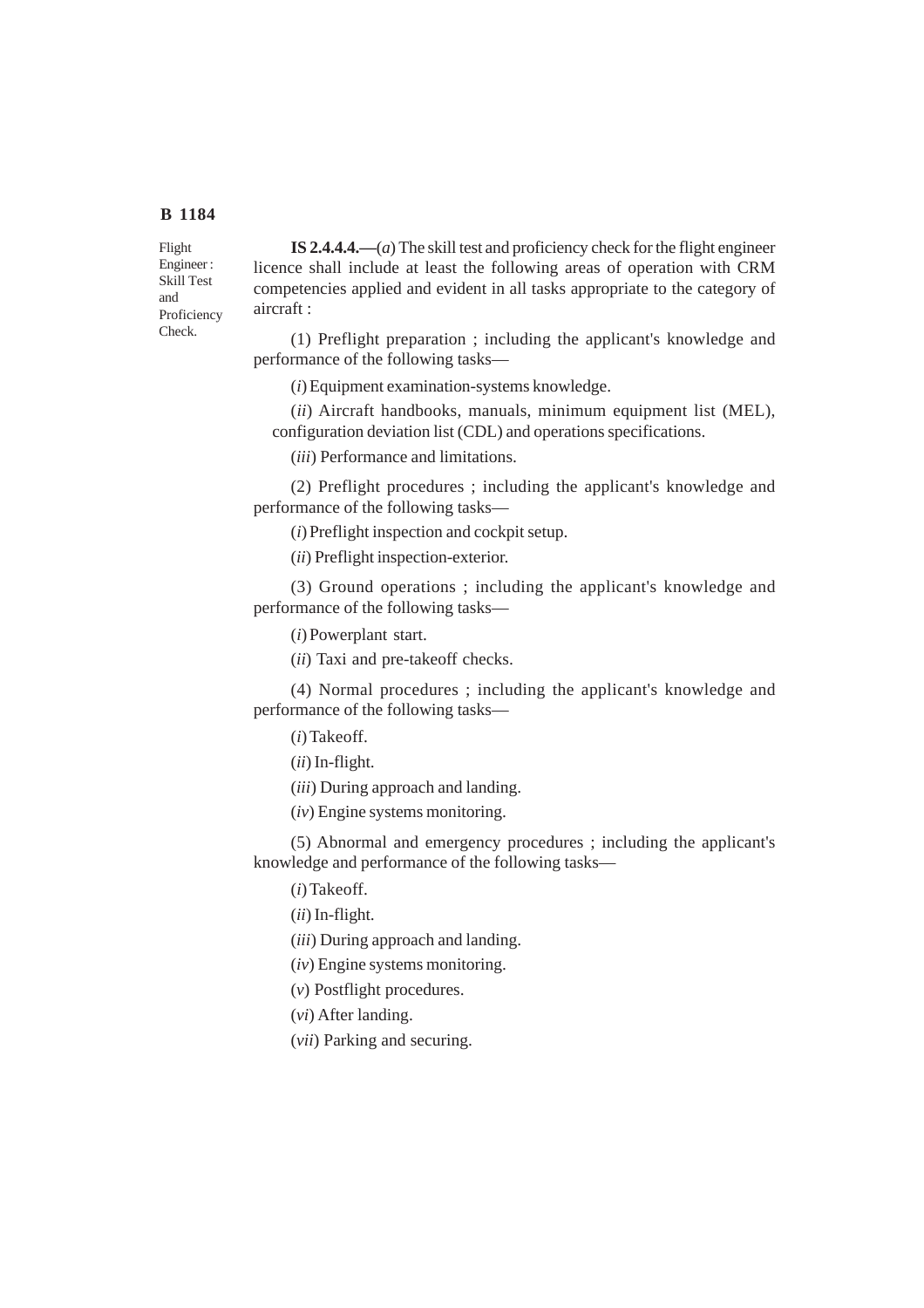Skill Test for Designated Flight Engineer Examiners.

**IS 2.4.6.2.**—(*a*) The skill test for initial designation of a flight engineer examiner, issuance of additional class rating designations, and renewal of examiner designations shall contain both the appropriate oral questioning and aircraft or flight simulation training device performance in accordance with the applicable skill test for the aircraft and class ratings.

(*b*) *Methods of Skill Testing* : The Authority inspector will choose one of the following methods to test a flight engineer examiner applicant. The methods are listed in order of preference but scheduling difficulties may preclude use of the preferred method of testing.

(1) Authority inspector evaluates the flight engineer examiner applicant testing an actual flight engineer applicant for a licence and class rating or proficiency check.

(*i*) The Authority will arrange for the flight engineer examiner applicant to conduct a skill test for an actual flight engineer applicant for a licence or added rating or proficiency check appropriate to the examiner designation sought, and the Authority inspector will observe the test from within the aircraft or flight simulation training device as applicable.

(*ii*) The Authority inspector will evaluate the flight engineer examiner applicant's performance while the flight engineer examiner applicant evaluates the flight engineer applicant.

(*iii*) Any discussion between the flight engineer examiner applicant and the Authority inspector concerning the flight engineer examiner applicant's performance with the flight engineer applicant will be held in private.

(*a*) At the conclusion of the skill test for the actual flight engineer licence or added class rating or proficiency check :

(*b*) If the applicant has passed the skill test or proficiency check, the pilot examiner applicant will fill out the appropriate documentation for the flight engineer applicant while the Authority inspector observes. The Authority inspector will sign any documentation needed.

(2) If the flight engineer applicant does not pass the skill test or proficiency check, the Authority inspector will complete and sign the appropriate document needed.

(*i*) Authority inspector playing the role of flight engineer applicant for a skill test.

(*ii*) The Authority inspector will play the role of a flight engineer applicant for a skill test appropriate to the class of designation the flight engineer examiner applicant is seeking.

(*iii*) If the Authority inspector answers a question incorrectly to test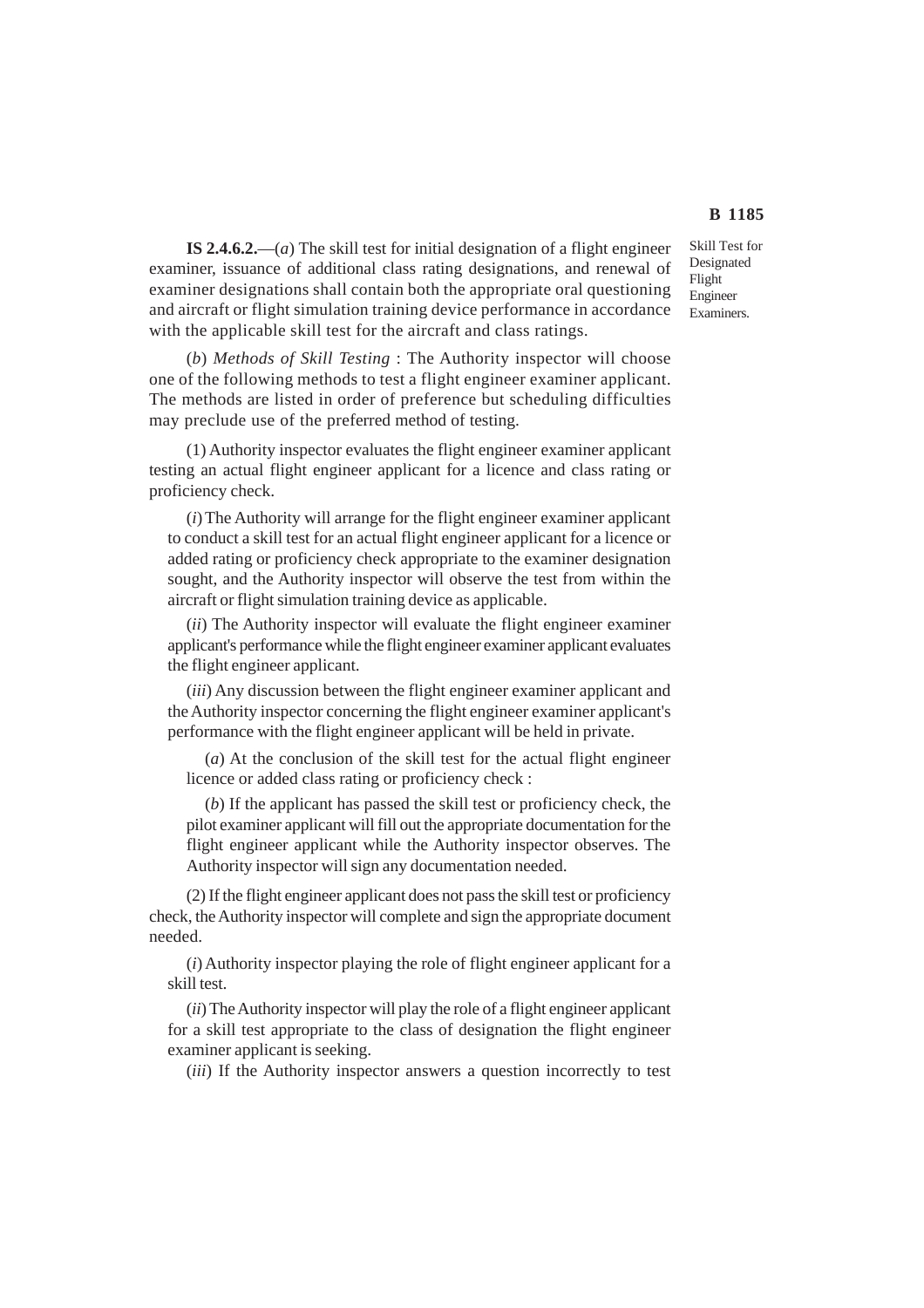whether the flight engineer examiner applicant recognises an incorrect answer, the incorrect response must be obviously wrong.

(3) Authority inspector gives a flight skill test to the flight engineer examiner applicant.

(*i*) The Authority inspector will test the flight engineer examiner applicant on selected manoeuvres in order to assess the flight engineer examiner applicant's flight proficiency and ability to evaluate a flight engineer applicant in accordance with the appropriate skill test.

(*ii*) The Authority inspector will evaluate the flight engineer examiner applicant's plan of action for completeness and efficiency.

**IS 2.5.3.6.—**(*a*) The applicant for a communications rating shall pass a knowledge test covering at least the following areas—

Knowledge Requirements for ATSEP Licence/ Ratings.

(*i*) Elements of Voice Communications ;

(*ii*) Radio Waves ;

(*iii*) Antenna Systems ;

(*iv*) VHF Radio Transmitters ;

(*v*) VHF Radio Receivers ;

(*vi*) Controller Work Positions ;

(*vii*) ATIS and VOLMET Service ;

(*viii*) Air/Ground Voice Communications ;

(*ix*) VHF/UHF transmission and HF Transmission ;

(*x*) Emergency/ Backup Systems ;

(*xi*) Aircraft Equipment/On Board systems ;

(*xii*) Satellite Communications systems ;

(*xiii*) Ground/Ground Voice communications ;

(*xiv*) Telephone Switching/Interphone Switching/Hotline Switching ;

(*xv*) ATN/Data Communications Network systems ;

(*xvi*) Purpose and Use of Data Communication systems ;

(*xvii*) Interface Systems ;

(*xviii*) ACARS systems ;

(*xix*) Purpose and use of Data Communications ;

(*xx*) Data Communications in current use-PCM, E1 (DSI) framing,

T1, Multiplexing, de-multiplexing, LAN, WAN etc ;

(*xxi*) Purpose and use of protocols ;

(*xxii*) Network Management ;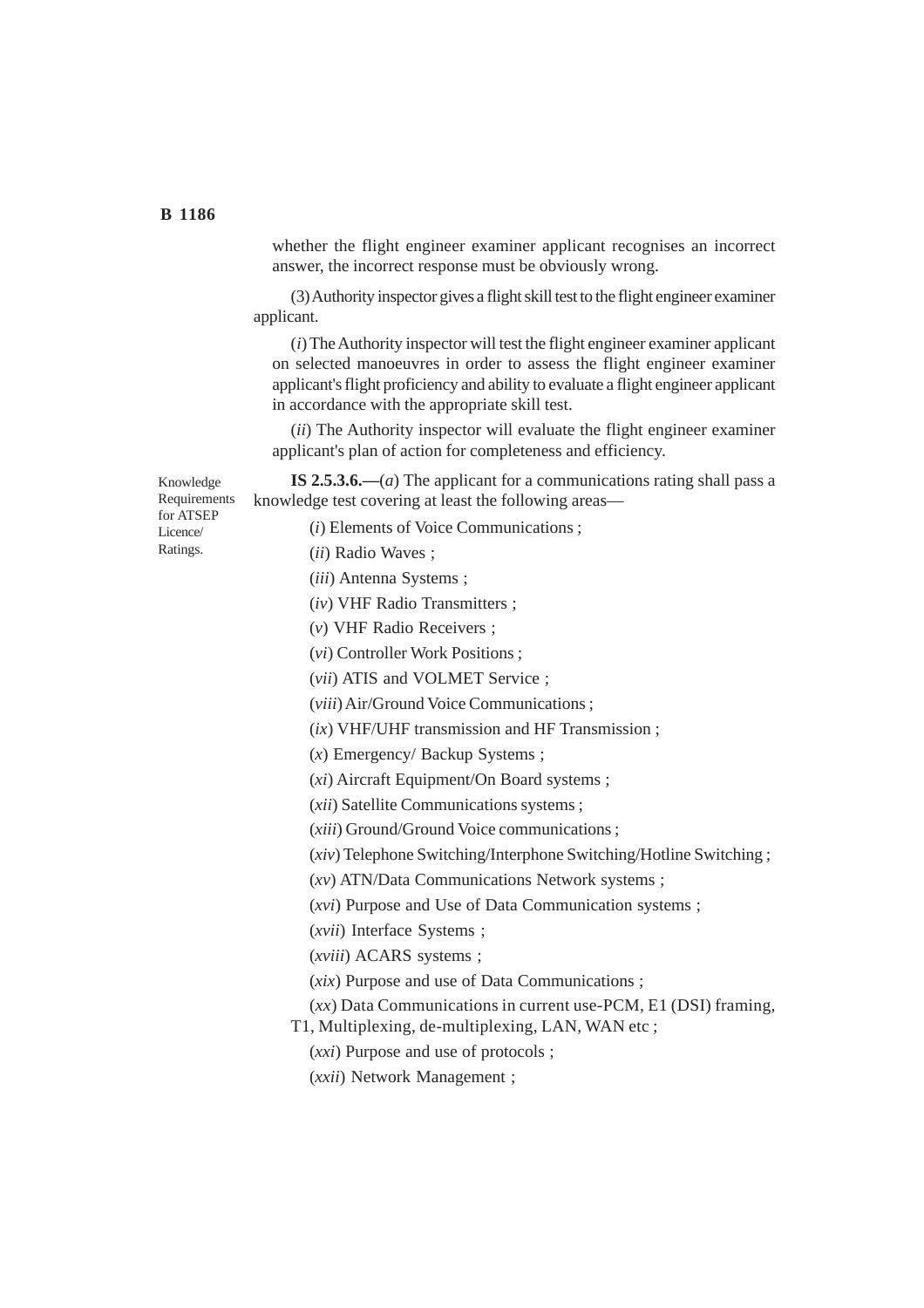(*xxiii*) ATC Specific Networks and applications ;

(*xxiv*) ATC Voice Recorders ;

(*xxv*) Troubleshooting.

(*b*) The applicant for NAVAIDS rating shall pass a knowledge test covering at least the following areas :

(*i*) Principles and concept of VOR

(*ii*) Purpose and use of Navigation

(*iii*) System Coordinates/WGS-84

(*iv*) NDB/LB

(*v*) VOR/DVOR

(*vi*) ILS, MLS

(*vii*) DME

(*viii*) TACAN

(*ix*) Visual AIDS-VASIS, PAPI, Rotating Beacon

(*x*) Satellite Navigation

(*xi*) RNAV, RNP

(*xii*) Satellite Based Systems-GPS, GLONASS,GNSS,MTSAT, EGNOS

(*xiii*) Warning Systems-TCAS, GPWS

(*xiv*) ICAO recommendations, Annex10, Doc 8071

(*xv*) NAVAIDS Flight Inspections

(*xvi*) Troubleshooting

(*c*) The applicant of SURVEILLANCE (and RADARS) ratings shall pass a knowledge test covering at least the following areas :

(*i*) Terminology and units of measurement

(*ii*) Purpose and use of Surveillance and RADAR systems

(*iii*) Primary RADAR

(*iv*) Secondary RADAR

(v) Weather Range

(*vi*) Precision Approach RADAR

(*vii*) Surface movement and control

(*viii*) RADAR message format

(*ix*) Transmission of Radar Data

(*x*) Mode S

(*xi*) ADS-B System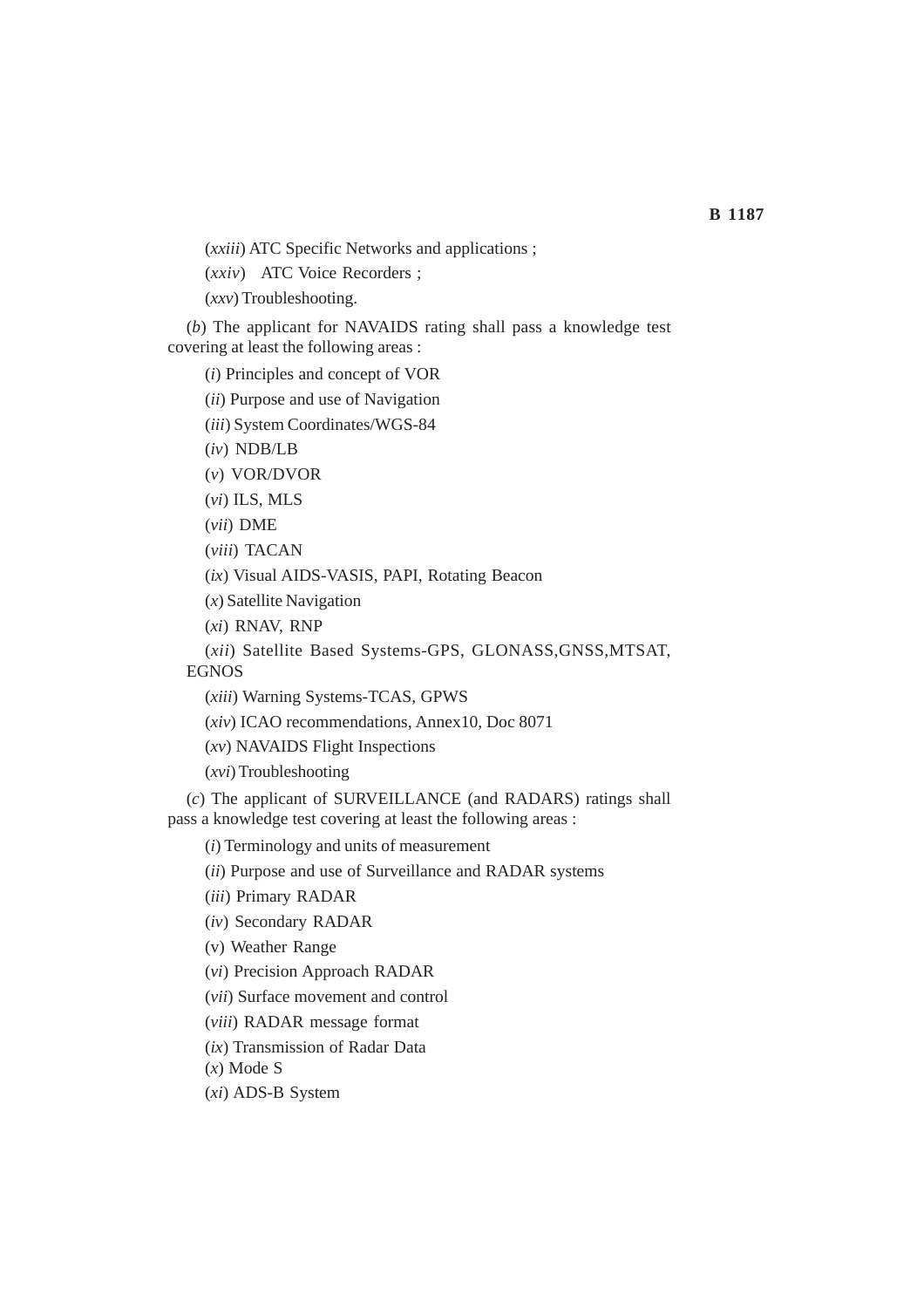- (*xii*) Future Equipment
- (*xiii*) Radar Station
- (*xiv*) Networks-Analogue/Digital, Digital/Analogue, PCM, BIT RATE, Bandwidth
	- (*xv*) Purpose and use of Data Communications
	- (xvi) Data Communications in current use-PCM, E1 (DSI) framing,
- T1, Multiplexing, de-multiplexing, LAN, WAN etc.
	- (*xvii*) Purpose and use of protocols
	- (*xviii*) Network Management
	- (*xix*) ATC Specific Networks and application
	- (*xx*) System Soft and Hardware principles
	- (*xxi*) RADAR Data processing
	- (*xxii*) Warning systems
	- (*xxiii*) Flight Data Processing
	- (*xxiv*) Operational Display systems
	- (*xxv*) Human Machine Interface (HMI)
	- (*xxvi*) Troubleshooting

(*d*) The applicant for Airfield Lighting/Visual Landing Aids Systems ratings shall pass a knowledge test covering at least the following areas—

(*i*) Purpose and use of Airfield Lighting/Visual Landing Navigational Aids systems

(*ii*) Airfield Landing Systems

- (*iii*) Airfield Lighting Equipment
- (*iv*) Approach Light
- (*v*) Approach Slope Indicator
- (*vi*) Airfield Runway and Taxiway fixtures
- (*vii*) Obstruction Lights
- (*viii*) Docking Systems
- (*ix*) Illuminated Wing sleeves
- (*x*) Frangibility of Visual Aids
- (*xi*) Constant Current regulator
- (*xii*) Control Systems
- (*xiii*) Safety
- (*xiv*) Airfield Light Cables
- (*xv*) Test Equipment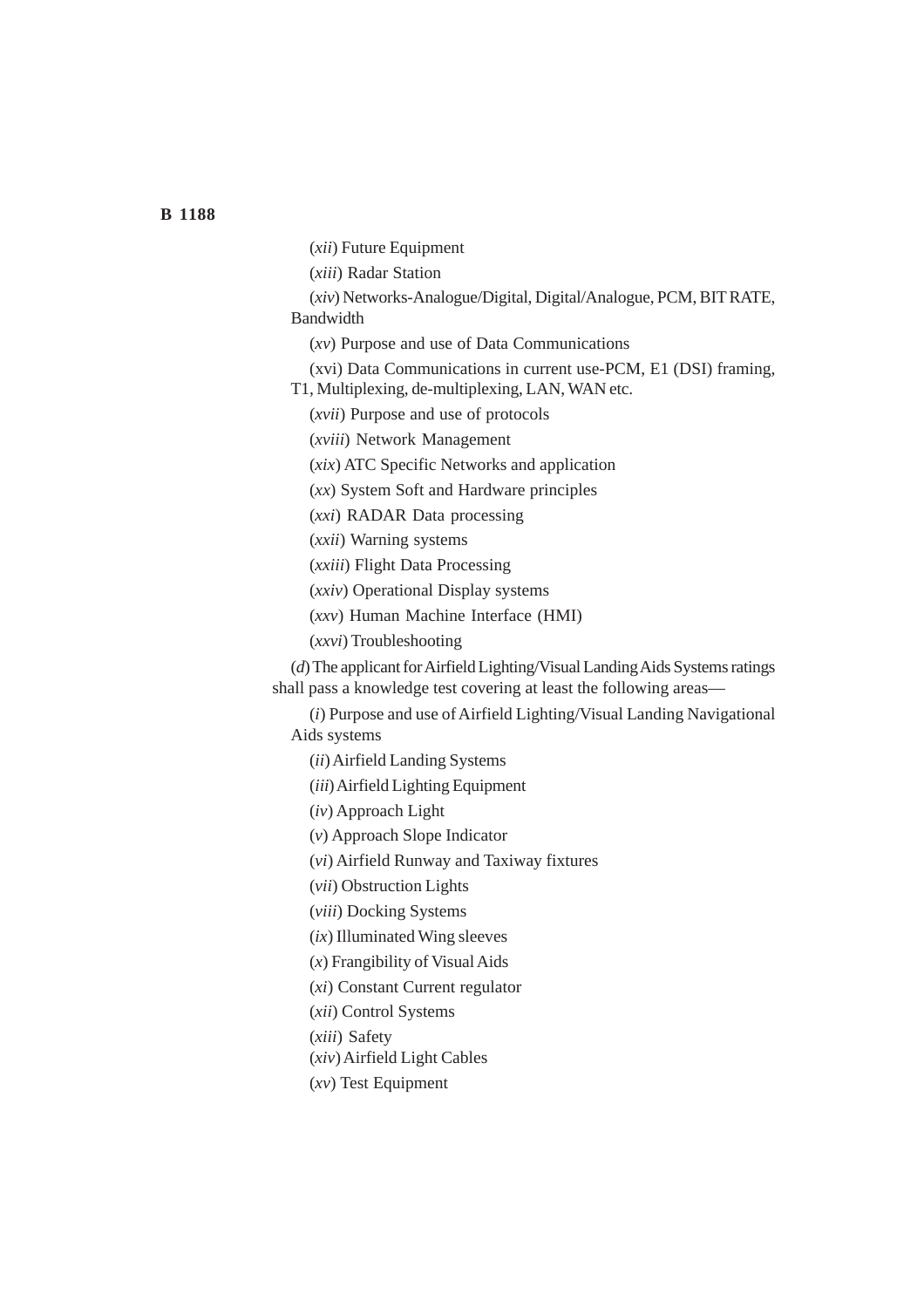(*xvi*) Sign/Signage (*xvii*) Visual Landing Systems-PAPI, VASI, RVR and Rotation Beacons (*xviii*) Standby Power systems (*xix*) PAPI System Set-up/Calibrations

(*xx*) Troubleshooting

**IS 2.5.3.8.—**(*a*) Each applicant for an Air Traffic Safety Electronics Personnel (ATSEP) licence or rating shall pass a skill test containing both oral questioning and practical application of skill appropriate to the rating(s) sought. The tests cover the applicant's skill in performing the practical projects on the subjects covered by the written test for that rating. The applicant will be provided with appropriate facilities, tools and materials.

(*b*) *ATSEP General* : The skill test for the ATSEP Licence shall test the applicant's knowledge and performance in at least the following areas of operation :

## (1) Communication Systems

(*i*) Radio Waves

(*ii*) Antenna Systems

(*iii*) VHF Radio Transmitters

(*iv*) VHF Radio Receivers

(*v*) Controller Work Positions

(*vi*) ATIS and VOLMET Service

(*vii*) Air/Ground Voice Communications

(*viii*) VHF/UHF transmission and HF Transmission

(ix) Emergency/ Backup Systems

(x) Aircraft Equipment/On Board systems

(xi) Satellite Communications systems

(*xii*) Ground/Ground Voice communications

(*xiii*) Telephone Switching/Interphone Switching/Hotline Switching

(*xiv*) ATN/Data Communications Network systems

(*xv*) Purpose and Use of Data Communication systems

(*xvi*) Interface Systems

(*xvii*) ACARS systems

(*xviii*) Purpose and use of Data Communications

(*xix*) Data Communications in current use-PCM, E1 (DSI) framing, T1,

Air Traffic Safety Electronics Personnel Licence Skill Requirements.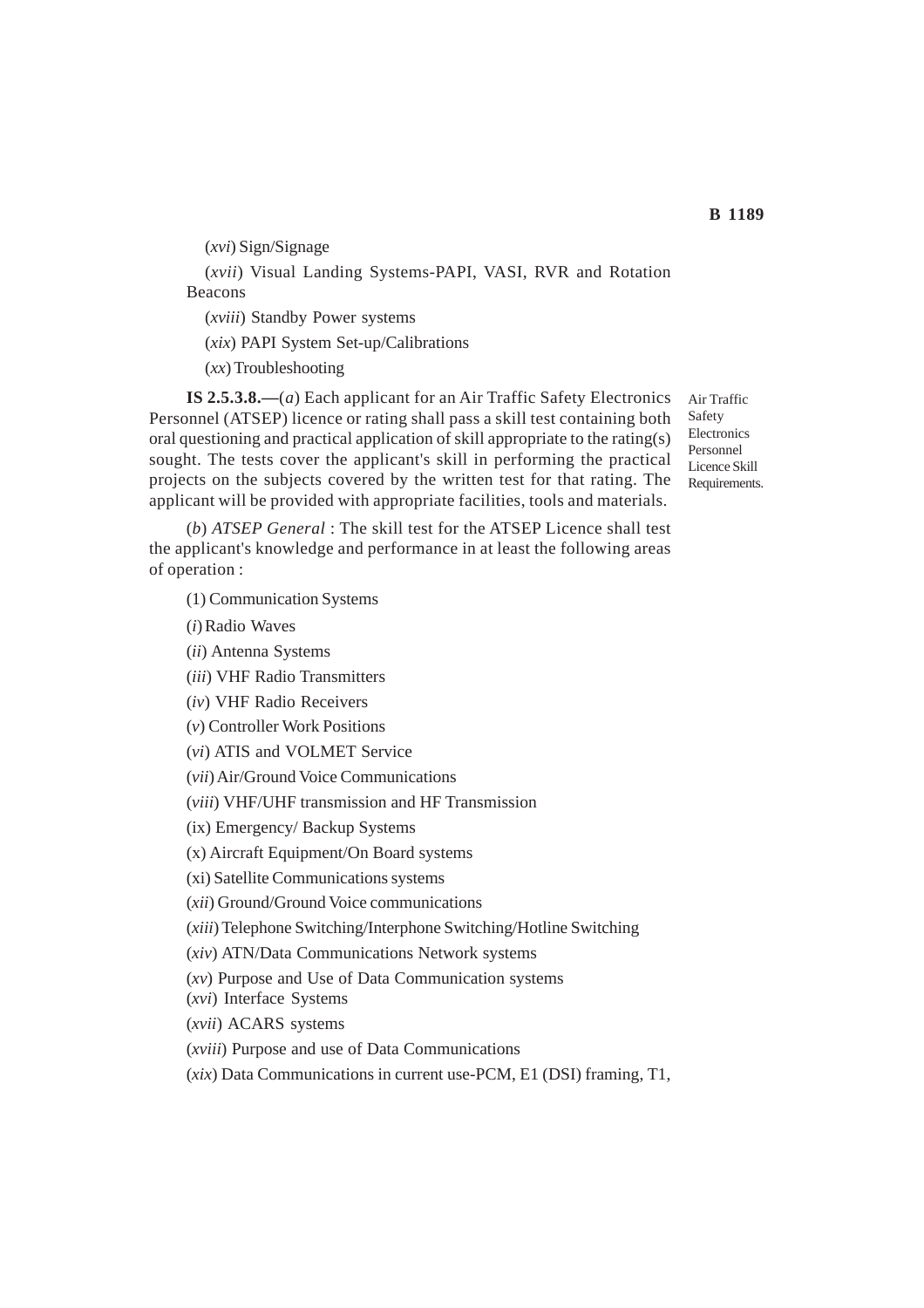Multiplexing, de-multiplexing, LAN, WAN etc.

(*xx*) Purpose and use of protocols

(*xxi*) Network Management

(*xxii*) ATC Specific Networks and applications

(*xxiii*) ATC Voice Recorders

(*xxiv*) Troubleshooting

(2) NAVAIDS

(*i*) Principles and concept of VOR

(*ii*) Purpose and use of Navigation

(*iii*) System Coordinates/WGS-84

(*iv*) NDB/LB

(*v*) VOR/DVOR

(*vi*) ILS, MLS

(*vii*) DME

(*viii*) TACAN

(*ix*) Visual AIDS-VASIS, PAPI, Rotating Beacon

(*x*) Satellite Navigation

(*xi*) RNAV, RNP

(*xii*) Satellite Based Systems-GPS, GLONASS,GNSS,MTSAT, EGNOS

(*xiii*) Warning Systems-TCAS, GPWS

(*xiv*) ICAO recommendations, Annex10, Doc 8071

(*xv*) NAVAIDS Flight Inspections

(*xvi*) Troubleshooting

(3) Surveillance Systems (RADAR)

(*i*) Terminology and units of measurement

(*ii*) Purpose and use of Surveillance and RADAR systems

(*iii*) Primary RADAR

(*iv*) Secondary RADAR

(*v*) Weather Range

(*vi*) Precision Approach RADAR

(*vii*) Surface movement and control

(*viii*) RADAR message format

(*ix*) Transmission of Radar Data

(*x*) Mode S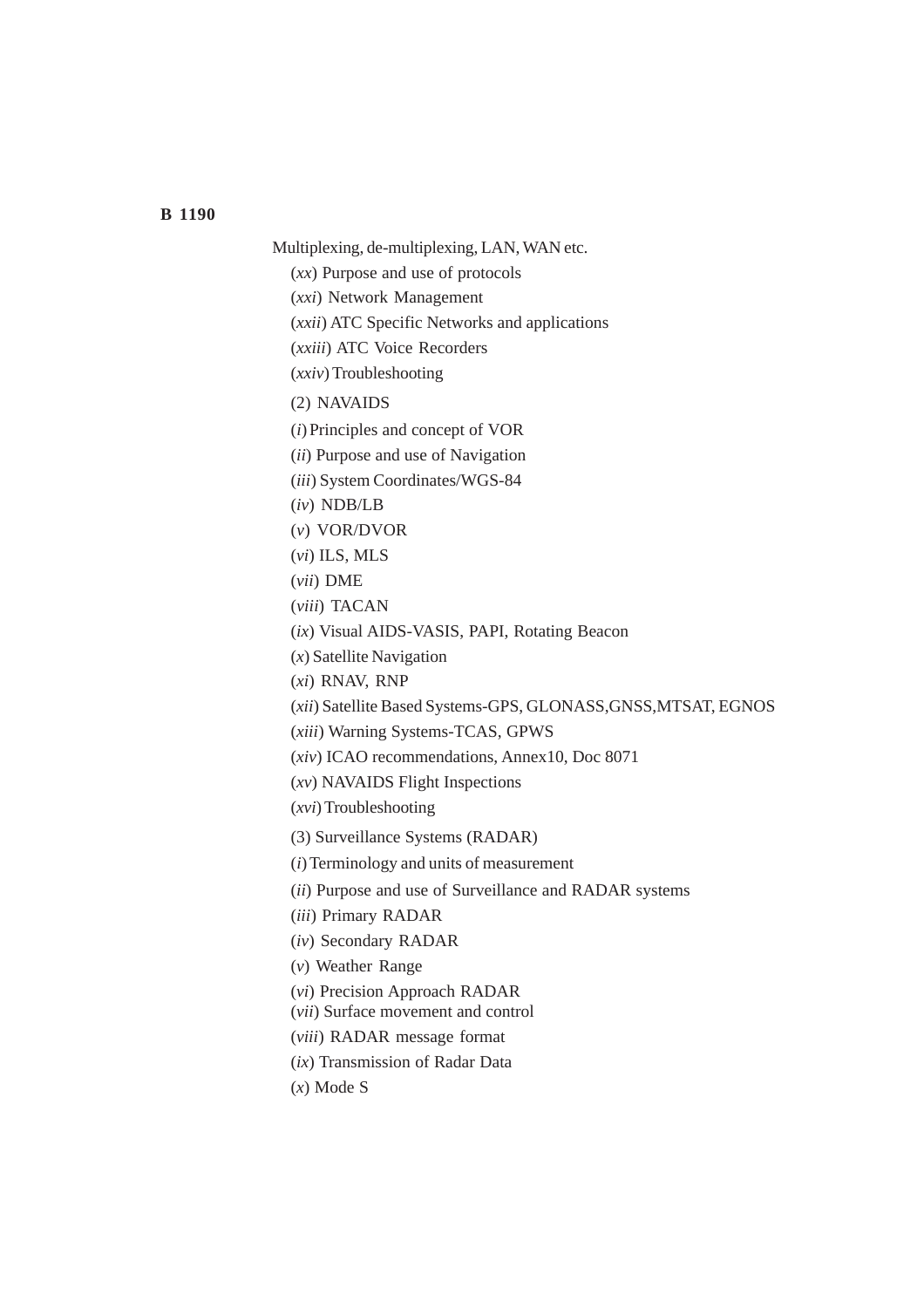(*xi*) ADS-B System

(*xii*) Future Equipment

(*xiii*) Radar Station

(*xiv*) Networks-Analogue/Digital, Digital/Analogue, PCM, BIT RATE,

Bandwidth

(*xv*) Purpose and use of Data Communications

(*xvi*) Data Communications in current use-PCM, E1 (DSI) framing, T1,

Multiplexing, de-multiplexing, LAN, WAN etc.

(*xvii*) Purpose and use of protocols

(*xviii*) Network Management

(*xix*) ATC Specific Networks and application

(*xx*) System Soft and Hardware principles

(*xxi*) RADAR Data processing

(*xxii*) Warning systems

(*xxiii*) Flight Data Processing

(*xxiv*) Operational Display systems

(xxv) Human Machine Interface (HMI)

(*xxvi*) Troubleshooting

(4) Airfield Lighting/Visual Landing Aids Systems

(*i*) Purpose and use of Airfield Lighting/Visual Landing Navigational Aids systems

(*ii*) Airfield Landing Systems

(*iii*) Airfield Lighting Equipment

(*iv*) Approach Light

(*v*) Approach Slope Indicator

(*vi*) Airfield Runway and Taxiway fixtures

(*vii*) Obstruction Lights

(*viii*) Docking Systems

(*ix*) Illuminated Wing sleeves

(*x*) Frangibility of Visual Aids

(*xi*) Constant Current regulator

(*xii*) Control Systems

(*xiii*) Safety

(*xiv*) Airfield Light Cables

(*xv*) Test Equipment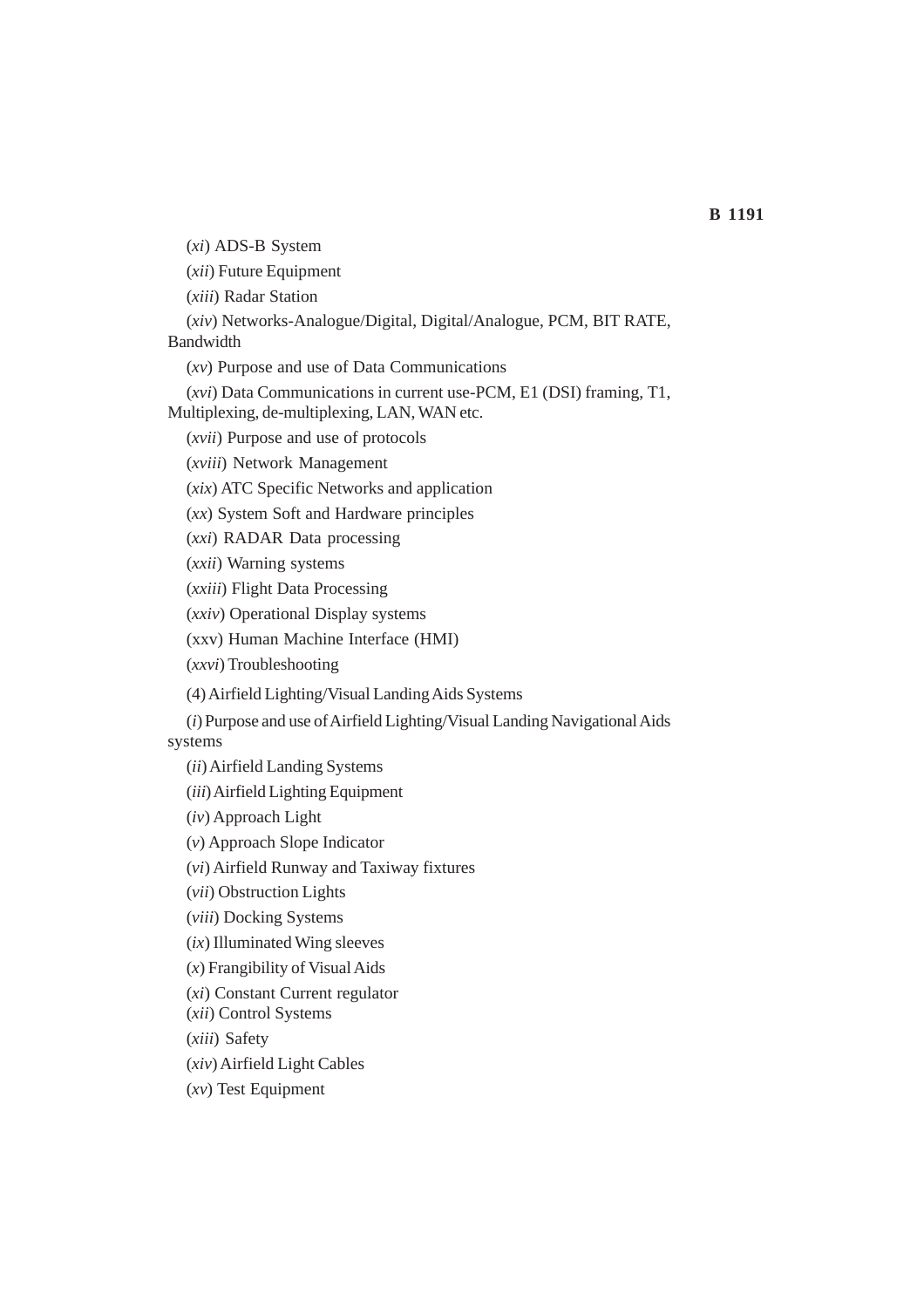(*xvi*) Sign/Signage (*xvii*) Visual Landing Systems-PAPI, VASI, RVR and Rotation Beacons (*xviii*) Standby Power systems (*xix*) Troubleshooting

Ratings and Limitations Codes.

**IS 2.6.2.3.** —(*a*) Airframe. *Code* 1 : Unpressurised Aeroplane *Code* 2 : Pressurised Aeroplane *Code* 3 : Rotorcraft (*b*) Powerplant *Code* 4 : Piston Engine *Code* 5 : Turbine Engine (*c*) Avionics

*Code* 6 : Aircraft Electrical Systems in which the main generation system output is DC including Alternator, having an individual power rating not exceeding 1.5KVA may be fitted only.

*Code* 7 : Aircraft Electrical Systems in which the main generation system output is DC and which have installed '*frequency*' wild alternators with an individual power ratings exceeding 1.5KVA for auxiliary services.

*Code* 8 : Aircraft Electrical Systems in which the main generation system output is constant '*frequency*' AC from generators driven by constant speed drive unit or variable speed constant frequency (VSCF) generation/converter systems, and DC power is supplied from transformer rectifier units.

*Code* 9 : General Aircraft Instrument Systems but excluding instruments installed on any aircraft which has installed in Flight Director System.

*Code* 10 : Flight Director Systems employing air driven gyroscopes (attitude) including Smiths flight systems and Sperry Zero Reader ZL1, ZL2 Flight Director System.

*Code* 11 : Flight Director Systems employing electrically driven gyroscopes (attitudes).

*Code* 12 : Direct Reading Compasses

*Code* 13 : Director and Remote Reading Compasses

*Code* 14 : Non-Radio-Coupled Automatic Pilots (Aeroplane)

*Code* 15 : Radio-Coupled Automatic Pilots (Aeroplane) excluding ILS Coupled (LOC and GS). Automatic Pilots.

*Code* 16 : ILS Coupled (LOC and GS) Automatic Pilots (Aeroplane).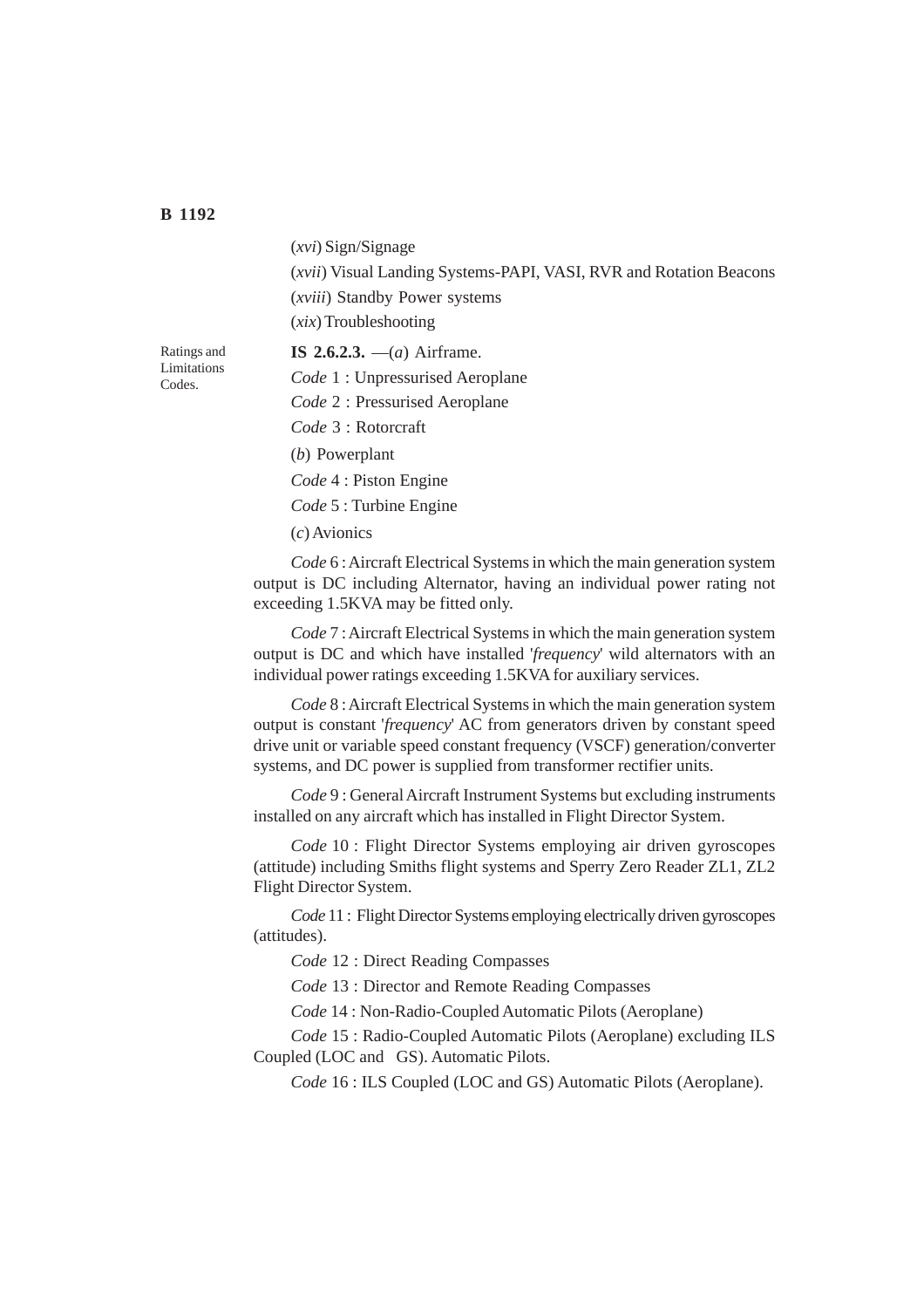*Code* 17 : Non-Radio Coupled Automatic Pilots (Rotorcraft)

*Code* 18 : Radio-Coupled Automatic Pilots (Rotorcraft)

Code 19 : Airborne Communications Systems, Airborne Navigation Systems

*Code* 20 : Airborne Radar Systems only.

**IS 2.6.2.7.** (*e*) Experience Requirements for an AME Type Rating.

Applicant for an AME type rating shall submit documentary evidence acceptable to the authority of practical experience in representative tasks of the following areas of aircraft maintenance :

1. General.

(*a*) Ground handling :

(*i*) Airframe and powerplant servicing

(*ii*) Aircraft towing and taxing

(*iii*) Aircraft lifting and weighing

(*iv*) Aircraft parking, moring, storing and return to service.

(*b*) Placards and Markings

(*c*) Minimum Equipment List application

2. Airframe Systems

Aircraft (Aeroplane and helicopters)-all systems of ATA chapters 21 to 38 ; Rotorcraft specific chapters 18, 60, 62-67.

(*i*) Removal and installation

(*ii*) Functional and operational testing

(*iii*) Troubleshooting and defect rectification

(*iv*) Fuelling, oil, hydraulic and oxygen servicing

3. Rotorcraft Specific

(*i*) Vibration and noise analysis

(*ii*) Monitoring and indicating of rotors.

4. Powerplant Systems.

(*a*) Piston engines- all systems of ATA chapters 70 to 84 and 60-61 (propellers) :

(*i*) Removal and installation (including engine change)

(*ii*) Functional and operational testing (engine ground run and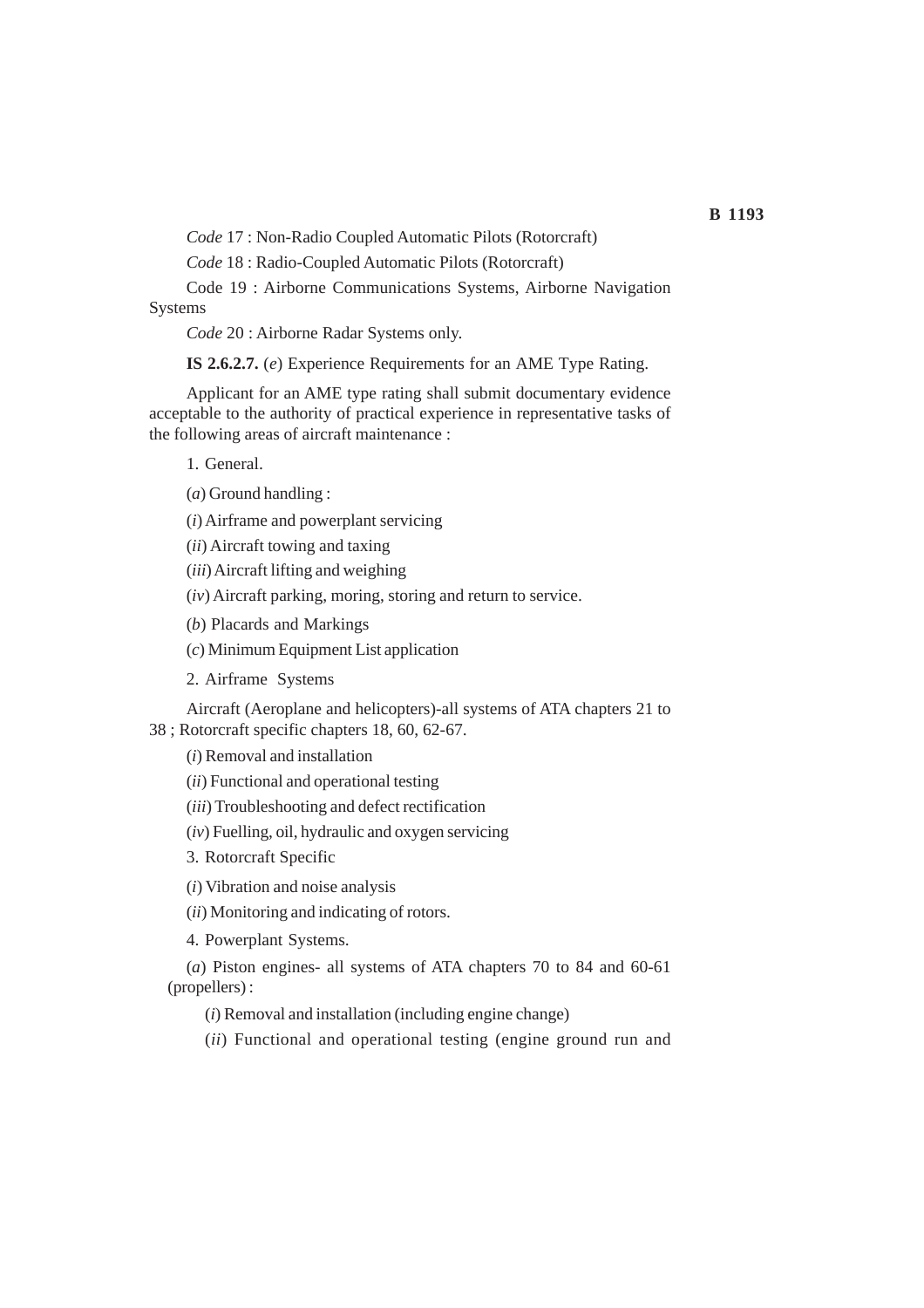performance check)

- (*iii*) Troubleshooting and defect rectification
- (*iv*) MEL application

(*b*) Gas turbine engines systems- all systems of ATA chapters 70B to 84 including FADEC and ch. 49

(*i*) Removal and installation (including engine change)

(*ii*) Functional and operational testing (engine ground run and performance check)

(*iii*) Troubleshooting and defect rectification

(*iv*) MEL application

5. *Avionics Systems*. All systems covered in ATA chapters 22, 23, 24,

31, 34

(*i*) Removal and installation

(*ii*) Functional and operational testing

(*iii*)Troubleshooting and defect rectification

Aircraft Maintenance Engineer Skill Requirements.

**IS 2.6.2.7.**—(*a*) Each applicant for an Aviation Maintenance Engineer (AME) licence or rating shall pass a skill test containing both oral questioning and practical application of skill appropriate to the rating(s) sought. The tests cover the applicant's skill in performing the practical projects on the subjects covered by the written test for that rating. The applicant will be provided with appropriate facilities, tools, materials and airworthiness data.

(*b*) AME General. The skill test for the AME Licence shall test the applicant's knowledge and performance in at least the following areas of operation :

(1) Basic electricity.

(2) Aircraft drawings.

(3) Weight and balance.

(4) Fluid line and fittings

(5) Materials and processes.

(6) Ground operation and servicing.

(7) Cleaning and corrosion control

(8) Mathematics.

(9) Maintenance forms and records.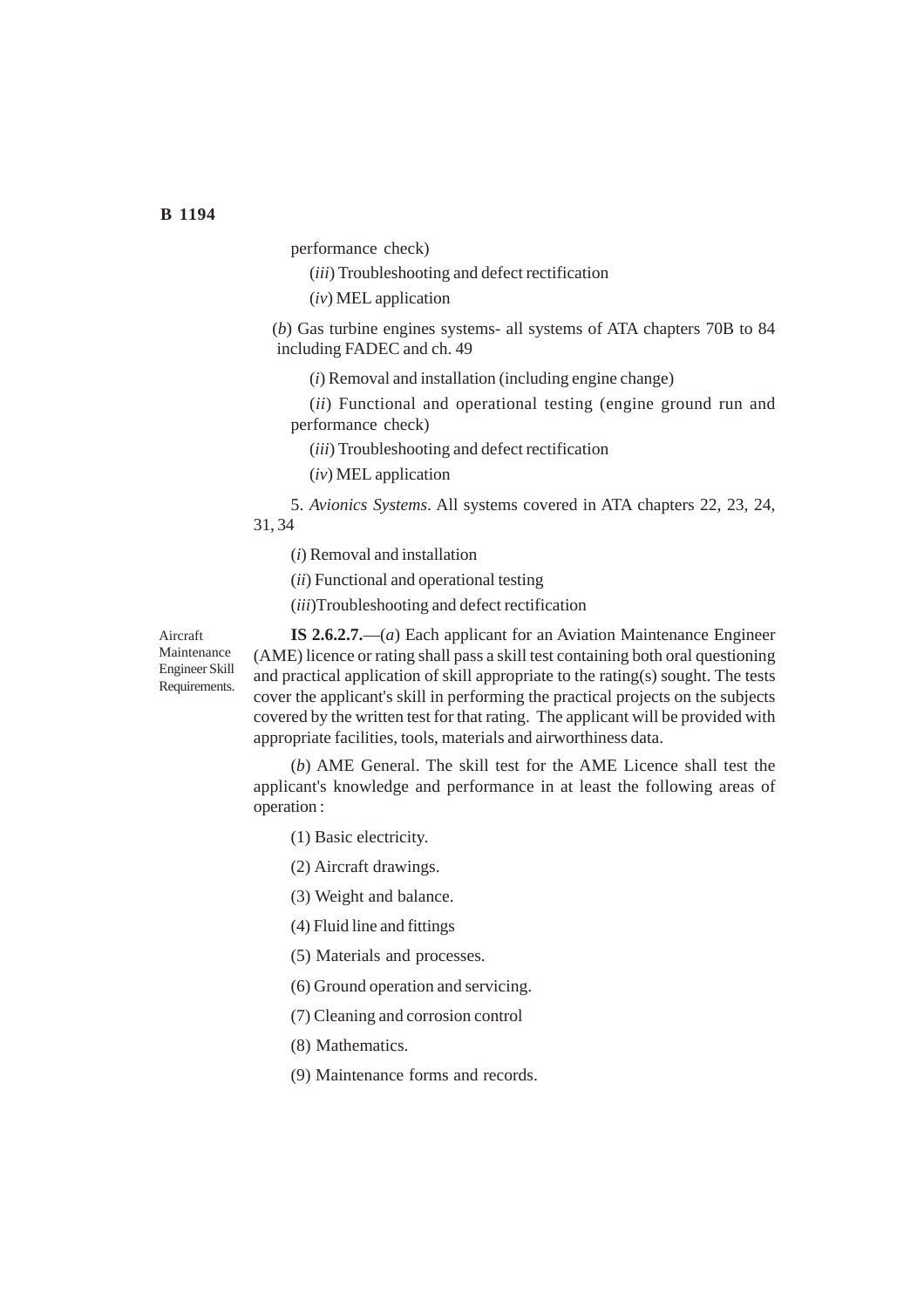- (10) Basic physics.
- (11) Maintenance publications.
- (12) Aircraft mechanic technician privileges and limitations.
- (*c*) *AME Airframe Rating*.—The skill test for the airframe operation :
- (1) Wood structures.
- (13) Aircraft covering.
- (14) Aircraft finishes.
- (15) Sheet metal and non-metallic structures.
- (16) Welding.
- (17) Assembly and rigging.
- (18) Airframe inspection.
- (19) Fuel systems.
- (20) Aircraft landing gear systems.
- (21) Hydraulic and pneumatic power systems.
- (22) Cabin atmosphere control systems.
- (23) Aircraft instrument systems.
- (24) Communication and navigation systems.
- (25) Aircraft fuel systems.
- (26) Aircraft electrical systems.
- (27) Position and warning systems.
- (28) Ice and rain control systems.
- (29) Fire protection systems.

(*c*) *AME Powerplant Rating*.—The skill test for the powerplant rating shall test the applicant's knowledge and performance in at least the following areas of operation :

(1) Reciprocating systems.

(2) Turbine engines.

(3) Engine inspection.

- (4) Engine instrument systems.
- (5) Engine fire protection systems.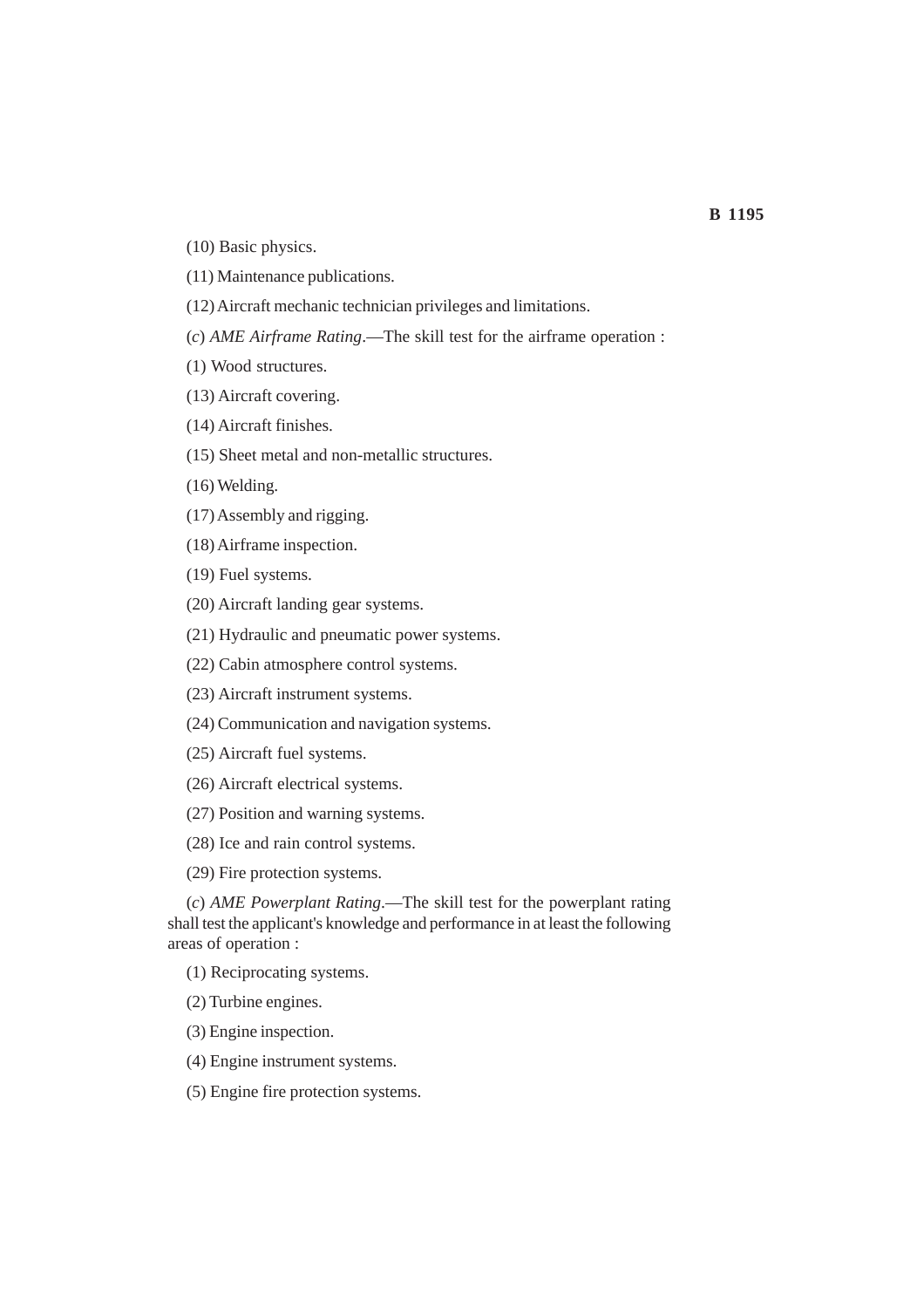- (6) Engine electrical systems.
- (7) Lubrication systems.
- (8) Ignition and starting systems.
- (9) Fuel metering.
- (10) Engine fuel systems.
- (11) Induction and engine airflow systems.
- (12) Engine cooling systems.
- (13) Engine exhaust and reverser systems.
- (14) Propellers.
- (15) Auxiliary power units.

(*d*) *AME Avionics Rating*.—The skill test for the avionics rating shall test the applicant's knowledge and performance in the basic workshop and maintenance practices in at least the following areas of operation :

- (1) Avionics- electrical.
- (2) Avionics-instrument.
- (3) Avionics-autoflight.
- (4) Avionics-radio.
- (5) Avionics-navigation systems.

(6) Repair, maintenance and function testing of aircraft systems/ components-avionics.

(7) Job/task documentation and control practices.

**IS 2.8.3.2.**—(*a*) The skill test for the flight operations officerdispatcher licence shall test the applicant's knowledge and performance in at least the following areas of operation :

(1) Flight planning/dispatch release, including the applicants' knowledge and performance of the following tasks—

- (*i*) Regulatory requirements.
- (*ii*) Meteorology.
- (*iii*) Weather observations, analysis, and forecasts.
- (*iv*) Weather related hazards.
- (*v*) Aircraft systems, performance, and limitations.
- (*vi*) Navigation and aircraft navigation systems.

Skill Test for the Flight Operations **Officer** Dispatcher Licence.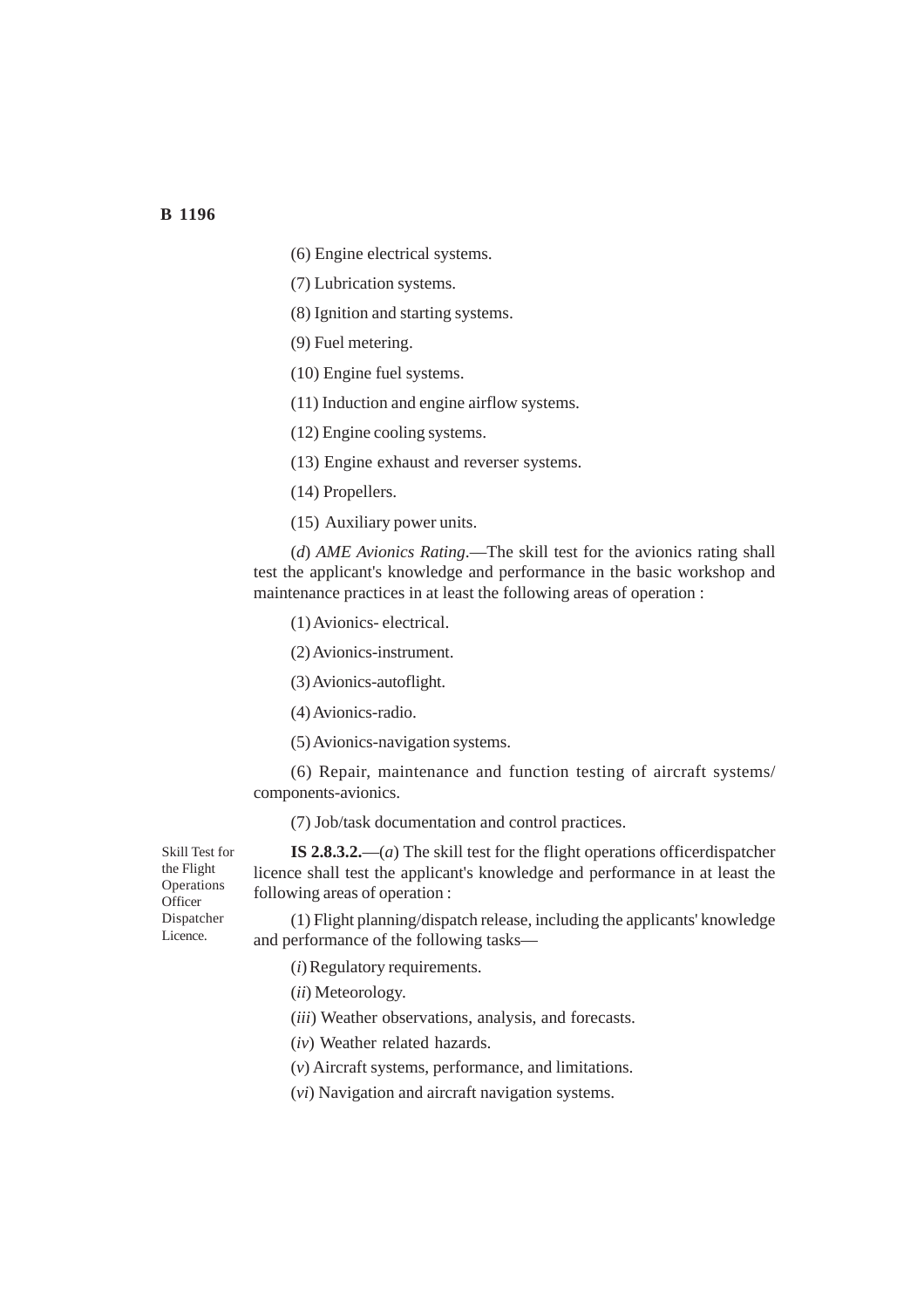(*vii*) Practical dispatch applications.

(*viii*) Manuals, handbooks and other written guidance.

(2) Preflight, takeoff, and departure, including the applicants' knowledge and performance of the following tasks—

(*i*) Air traffic control procedures.

(*ii*) Aerodrome, crew, and company procedures.

(3) In-flight procedures, including the applicants' knowledge and performance of the following tasks—

(*i*) Routing, re-routing, and flight plan filing.

(*ii*) En route communication procedures and requirements.

(4) Arrival, approach, and landing procedures, including the applicants' knowledge and performance of the following tasks—

(*i*) Air traffic control and air navigation procedures.

(5) Post flight procedures, including the applicants' knowledge and performance of the following tasks—

(*i*) Communication procedures and requirements.

(*ii*) Trip records.

(6)Abnormal and emergency procedures, including the applicants' knowledge and performance of the following tasks—

(*i*) Abnormal and emergency procedures.

**IS 2.10.1.4.** Senior Parachute Rigger Licence Skill Test.

(*a*) The skill test for the senior parachute rigger licence shall test the applicant's knowledge and performance in at least the following areas of operation:

(1) Certification, including the applicants' knowledge and performance of the following tasks—

(*i*) Senior Parachute Rigger experience requirements.

(*ii*) Senior Parachute Rigger test requirements.

(2) Privileges, limitations and operating rules, including the applicants' knowledge and performance of the following tasks—

(*i*) Senior Parachute Rigger privileges.

(*ii*) Required facilities and equipment.

(*iii*) Performance standards.

(*iv*) Recordation.

(*v*) Manufacturer's packing instructions.

(*vi*) Repair classifications.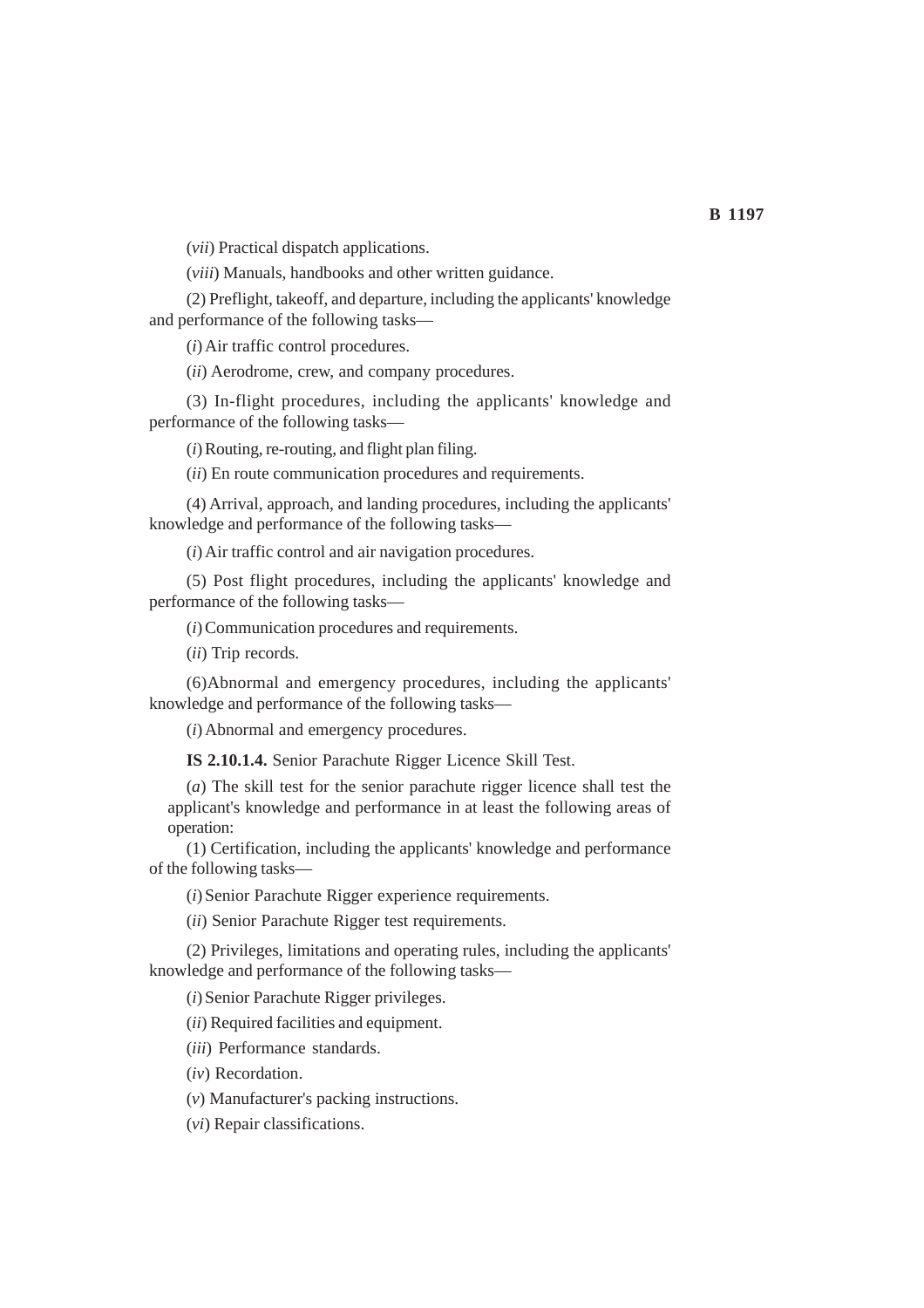(*vii*) Alterations.

(*viii*) Equipment requirements for intentional parachute jumping.

(*ix*) TSO 23c requirements.

(3) Packing parachutes, including the applicants' knowledge and performance of the following tasks—

(*i*) Packing round parachute.

(*ii*) Packing ram-air parachute.

(*iii*) Packing piggy-back container parachute.

(4) Parachute operation and care, including the applicants' knowledge and performance of the following tasks—

(*i*) Parachute storage.

(*ii*) Parachute drying and airing.

(*iii*) Parachute assembly inspection.

(*iv*) Cleaning parachute canopies.

(*v*) Parachute harness adjustment.

(*vi*) Pin-type static line requirements.

(*vii*) Break cord static line requirements.

(*viii*) Cleaning parachute harness/container.

(5) Parachute construction details, including the applicants' knowledge and performance of the following tasks—

(*i*) Seam construction defects.

(*ii*) Webbing joint construction.

(*iii*) Parachute construction knots.

(*iv*) Fabric construction.

(*v*) French fell seam construction.

(*vi*) Technical standard order TSO-C23c.

(*vii*) Technical standard order TSO-C23d.

(*viii*) Fastener tapes.

(*ix*) Finger loop construction.

(*x*) Radial seam construction.

(6) Parachute repair, including the applicants' knowledge and performance of the following tasks—

(*i*) Single canopy repair.

(*ii*) Replacement of lower control line (ram-air canopy).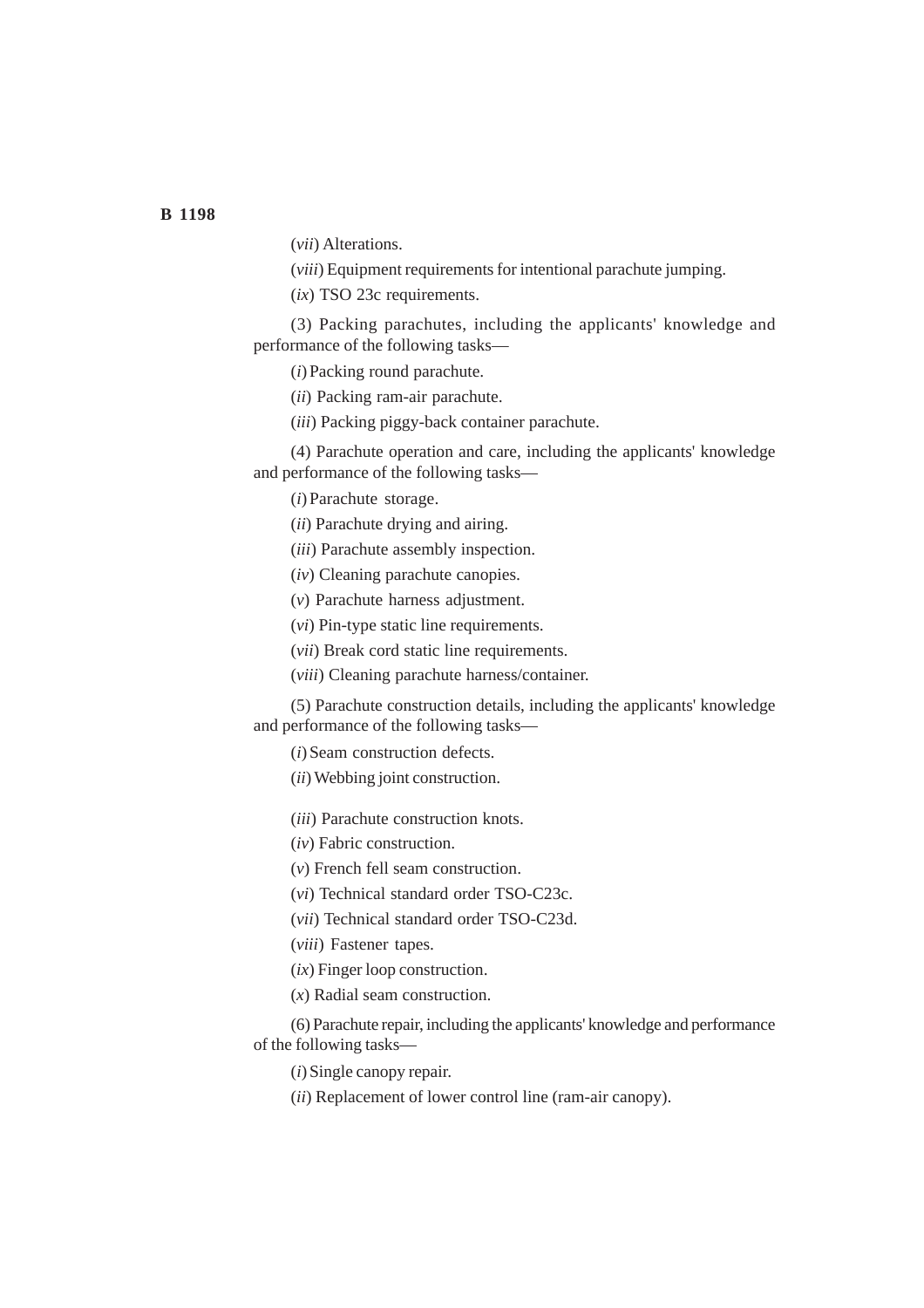(*iii*) Application of non-destructive test method TS-108.

(*iv*) Line attachment loop replacement.

(*v*) Removal and installation of grommets.

(*vi*) Sewing machine operation.

(*vii*) Cascade line replacement.

(*viii*) Nicopress sleeve installation.

(*ix*) Replacement of V-tab (butterfly tab).

(*x*) Replacement of continuous suspension line.

(*xi*) Suspension line replacement in ram-air canopy.

(*xii*) Container patching.

(*xiii*) Ram-air canopy repair limitations.

(*xiv*) Ram-air canopy repair adjacent to a seam.

**IS 2.10.1.5.**—(*a*) The skill test for the master parachute rigger licence shall test the applicant's knowledge and performance in at least the following areas of operation :

(1) Certification, including the applicants' knowledge and performance of the following tasks—

Master Parachute Rigger Licence Skill Test.

(*i*) Master Parachute Rigger experience requirements.

(*ii*) Master Parachute Rigger test requirements.

(2) Privileges, limitations and operating rules, including the applicants' knowledge and performance of the following tasks—

(*i*) Master Parachute Rigger privileges.

(*ii*) Required facilities and equipment.

(*iii*) Performance standards.

(*iv*) Recordation.

(*v*) Manufacturer's packing instructions.

(*vi*) Repair classifications.

(*vii*) Alterations.

(*viii*) Equipment requirements for intentional parachute jumping.

(*ix*) TSO 23c requirements.

(3) Packing parachutes, including the applicants' knowledge and performance of the following tasks—

(*i*) Packing round parachute.

(*ii*) Packing ram-air parachute.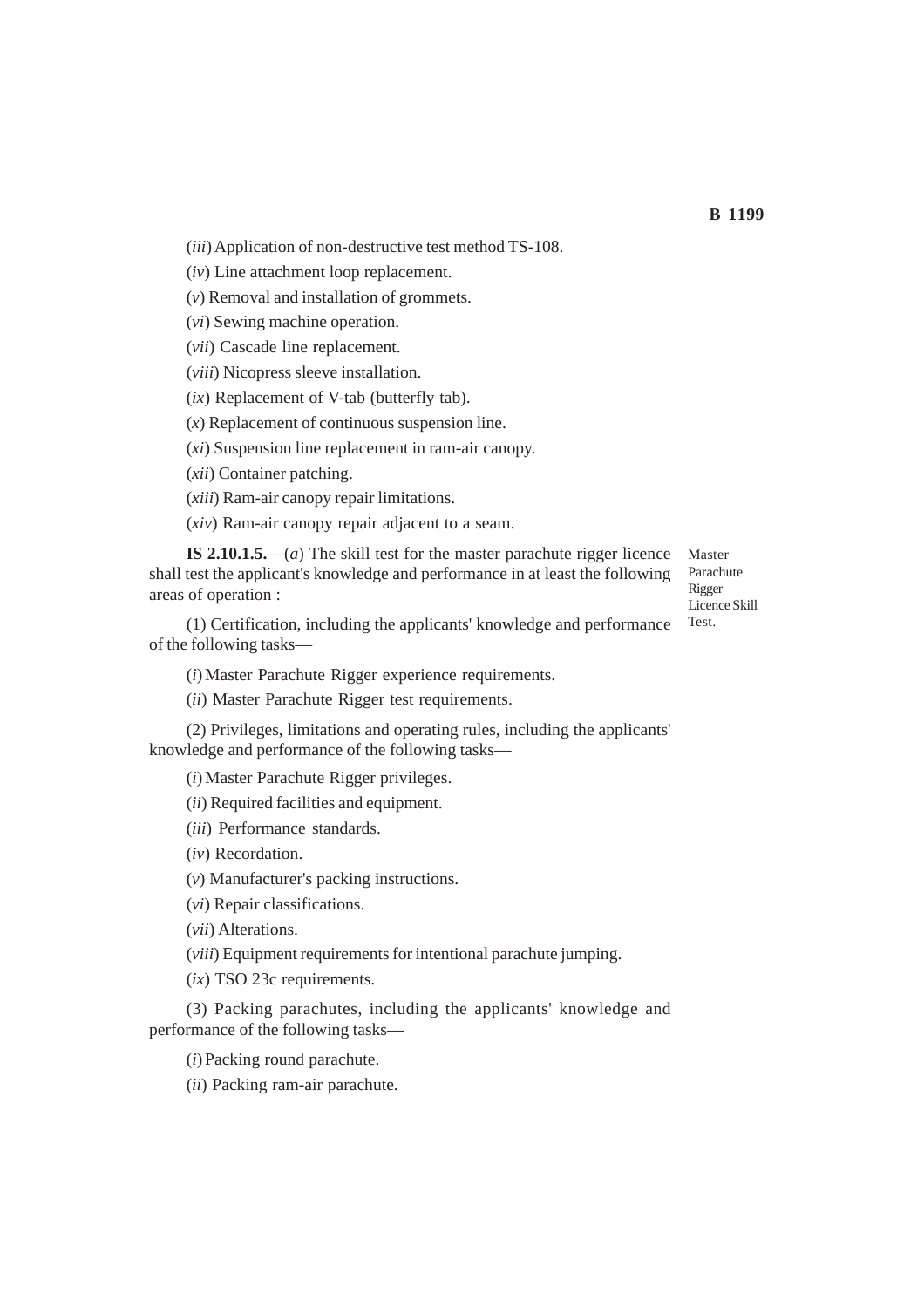**B 1200**

(*iii*) Packing piggy-back container parachute.

(4) Parachute operation and care, including the applicants' knowledge and performance of the following tasks—

(*i*) Parachute storage.

- (*ii*) Parachute drying and airing.
- (*iii*) Parachute assembly inspection.
- (*iv*) Cleaning parachute canopies.
- (*v*) Parachute harness adjustment.
- (*vi*) Pin-type static line requirements.
- (*vii*) Break cord static line requirements.
- (*viii*) Cleaning parachute harness/container.

(5) Parachute construction details, including the applicants' knowledge and performance of the following tasks—

(*i*) Seam construction defects.

- (*ii*) Webbing joint construction.
- (*iii*) Parachute construction knots.

(*iv*) Fabric construction.

- (*v*) French fell seam construction.
- (*vi*) Technical standard order TSO-C23c.
- (*vii*) Technical standard order TSO-C23d.
- (*viii*) Fastener tapes.
- (*ix*) Finger loop construction.
- (*x*) Radial seam construction.

(6) Parachute repair, including the applicants' knowledge and performance of the following tasks—

(*i*) Single canopy repair.

- (*ii*) Replacement of lower control line (ram-air canopy).
- (*iii*) Application of non-destructive test method TS-108.
- (*iv*) Line attachment loop replacement.
- (*v*) Removal and installation of grommets.
- (*vi*) Sewing machine operation.
- (*vii*) Cascade line replacement.
- (*viii*) Nicopress sleeve installation.
- (*ix*) Replacement of V-tab (butterfly tab).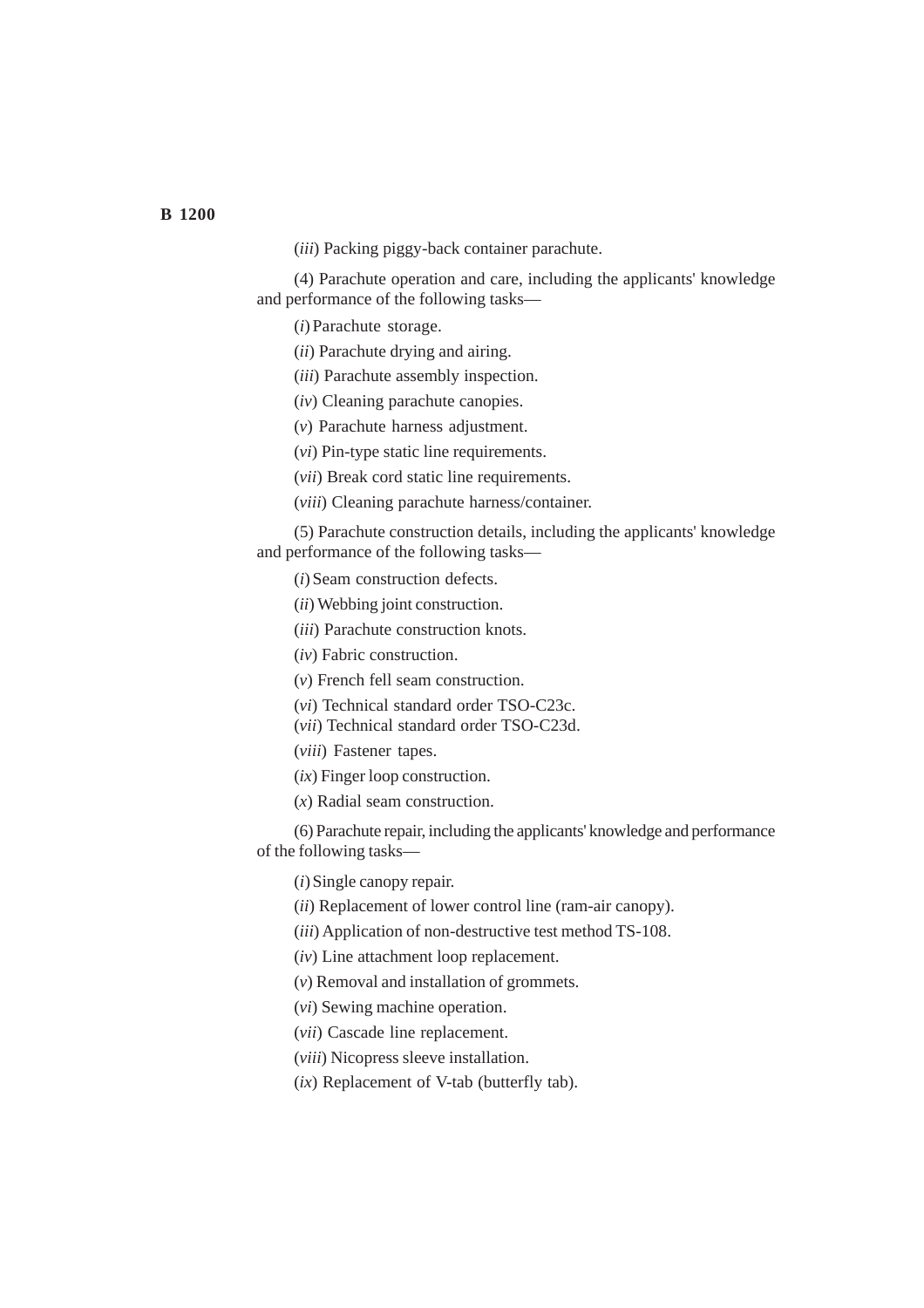(*x*) Replacement of continuous suspension line.

(*xi*) Suspension line replacement in ram-air canopy.

(*xii*) Container patching.

(*xiii*) Ram-air canopy repair limitations.

(*xiv*) Ram-air canopy repair adjacent to a seam.

(7) Parachute Alterations, including the applicants' knowledge and performance of the following tasks—

(*i*) Alteration data approval.

(*ii*) Install an automatic activation device.

(*iii*) Fabrication binding corners.

(*iv*) Altering riser connections.

(*v*) Bridle cord alteration.

(*vi*) Threading friction adapter.

(*vii*) D- or V-ring alteration.

(*viii*) Conversion of ripcord deployment to hand deployed pilot chute.

(*ix*) Fabricate a canopy deployment bag.

(*x*) Convert throw-out pilot chute from rear of leg position to the bottom of container position.

**IS 2.10.1.6.**—(*a*) The skill test for ratings or added ratings to a parachute rigger licence shall test the applicant's knowledge and performance in at least the following areas of operation applicable to the rating sought, including the applicant's knowledge and performance of the following :

(1) Additional rating requirements.

(2) Packing seat-type parachute.

(3) Packing back-type parachute (excluding piggy-back).

(4) Packing chest-type parachute.

(5) Packing lap-type parachute.

**IS 2.11.1.3.**—(*a*) Basic training in aviation medicine for AAMEs shall include at least the following : Authorised Aviation

(1) Basic training in aviation medicine.

(2) Physics of atmosphere and space.

(3) Basic aeronautical knowledge.

(4) Aviation Physiology.

Type Ratingsparachute Rigger Licence Skill Test.

Medical Examiners.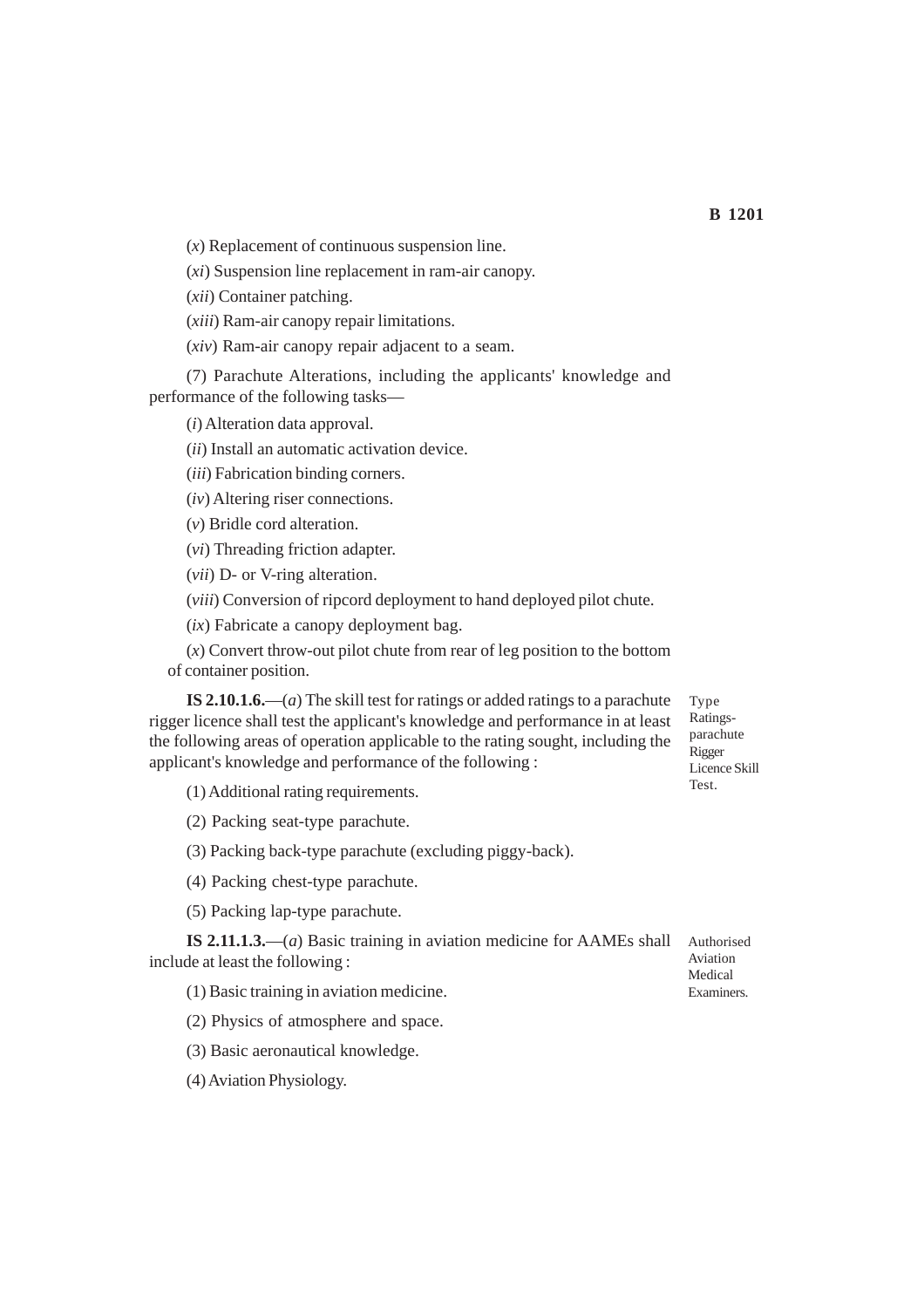(5) Ophthalmology.

(6) Otorinolaryngology.

(7) Cardiology and general medicine.

(8) Neurology.

(9) Psychiatry in aviation medicine.

(10) Psychology.

(11) Dentistry.

(12) Accidents, Escape and Survival.

(13) Legislation, rules and regulations.

(14) Air evacuation.

(15) Medicine and flying.

(*b*) Advanced training in aviation medicine for AAMEs shall include the following :

(1) Pilot working environment.

(2) Aerospace physiology.

(3) Ophthalmology.

(4) Otorinolaryngology.

(5) Cardiology and general medicine.

(6) Neurology/Psychiatry.

(7) Human factors in aviation.

(8) Tropical medicine.

(9) Hygiene.

(10) Space medicine.

**IS 2.11.1.8.** Medical Certificate.

 $(c)(b)$  The following details shall appear on the medical certificate in the Roman alphabet :

(1) Name of State.

(2) Licence No.

(3) Name of holder in full;

(4) Date of birth.

(5) Address of holder.